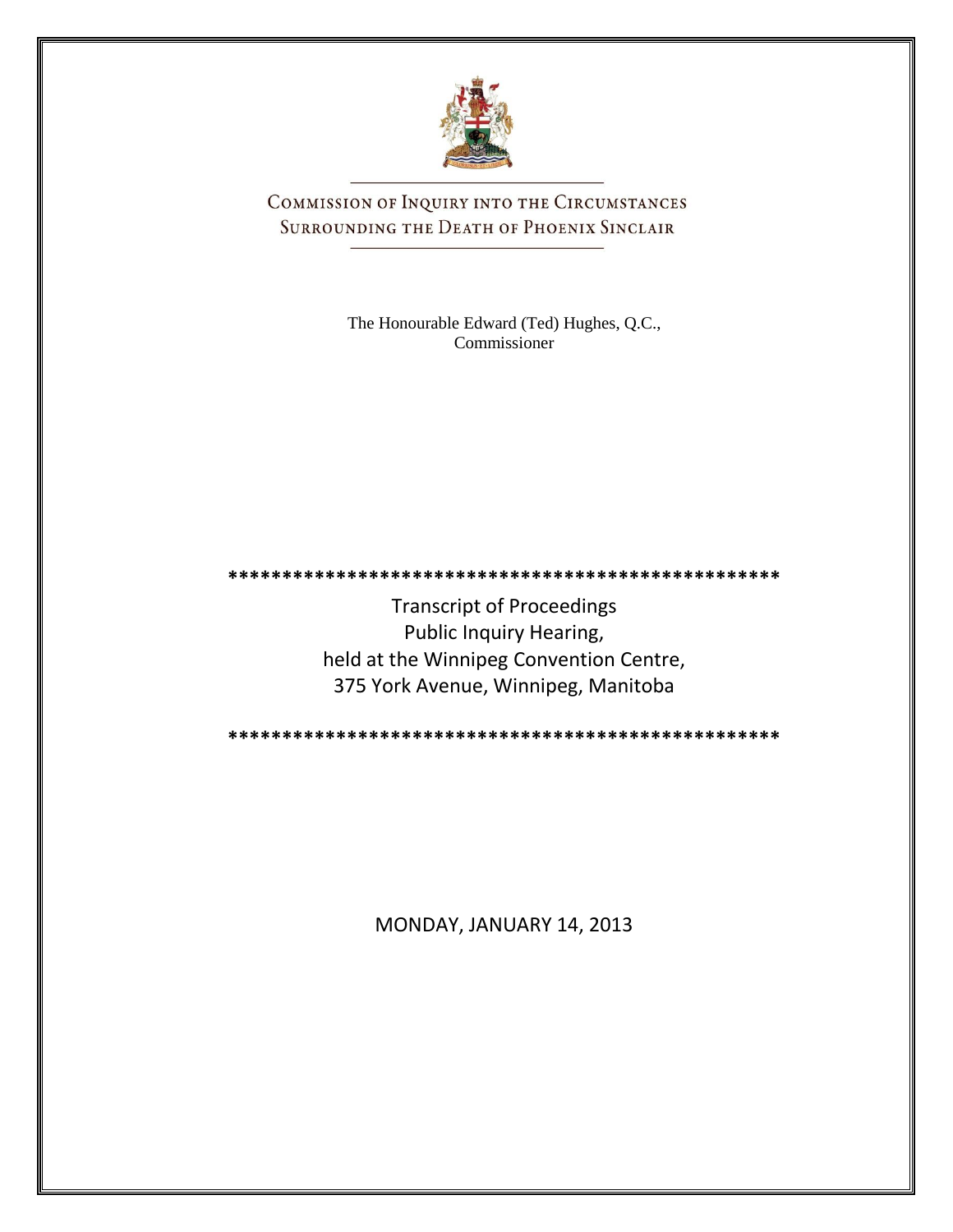## **APPEARANCES:**

**MS. S. WALSH,** Commission Counsel **MR. D. OLSON,** Senior Associate Counsel **MR. R. MCARENHAS,** Associate Commission Counsel

**MR. T. RAY,** for Manitoba Government and General Employees Union

**MR. K. SAXBERG,** for General Child and Family Services Authority, First Nations of Northern Manitoba Child and Family Services Authority First Nations of Southern Manitoba Child and Family Services Authority Child and Family All Nation Coordinated Response Network

**MR. J. BENSON**, for Intertribal Child and Family Services

**MR. J. GINDIN** and **MR. D. IRELAND,** for Mr. Nelson Draper Steve Sinclair and Ms. Kimberly-Ann Edwards

**MR. J. FUNKE,** for Assembly of Manitoba Chiefs and Southern Chiefs Organization Inc.

**MR. R. BUCHWALD,** for Ms. Debbie DeGale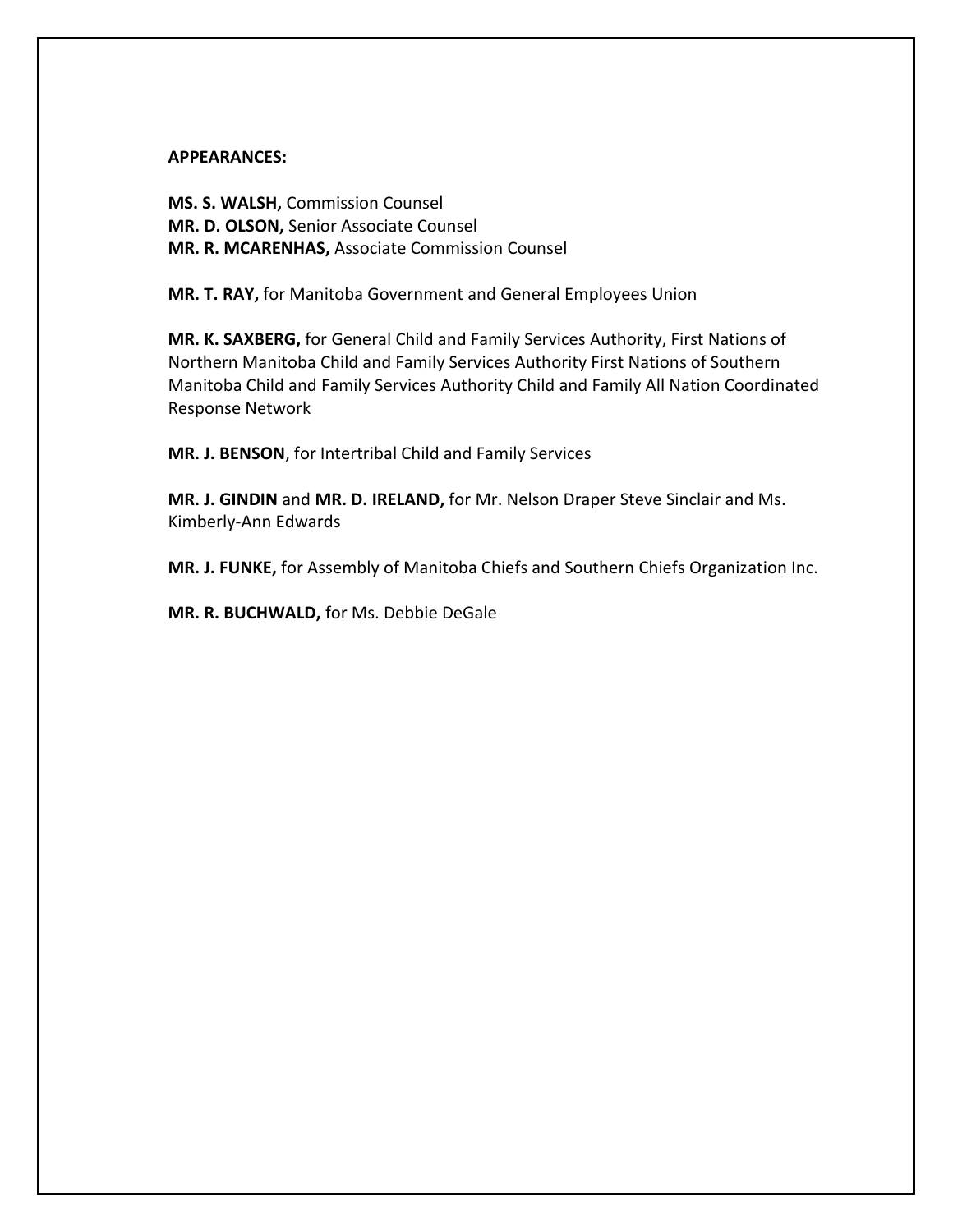# **INDEX**

**Page**

## **WITNESSES:**

CHERYL JACQUELINE DAVIDSON

| Direct Examination       | (Olson)  |     |
|--------------------------|----------|-----|
| Cross-Examination        | (Gindin) | 85  |
| Cross-Examination        | (Paul)   | 106 |
| Cross-Examination        | (Ray)    | 111 |
| Re-Examination           | (Olson)  | 119 |
| Examination by the Court |          | 121 |

RICHARD STANLEY BUCHKOWSKI

| Direct Examination       | (Olson)  | 124 |
|--------------------------|----------|-----|
| Cross-Examination        | (Gindin) | 177 |
| Cross-Examination        | (Paul)   | 194 |
| Examination by the Court |          | 195 |
| Cross-Examination        | (Paul)   | 197 |
| Cross-Examination        | (Ray)    | 198 |
| Re-Examination           | (OIson)  | 201 |

DIANA LYNN VERRIER

| Direct Examination | (Olson)   | 204 |
|--------------------|-----------|-----|
| Cross-Examination  | (Saxberg) | 228 |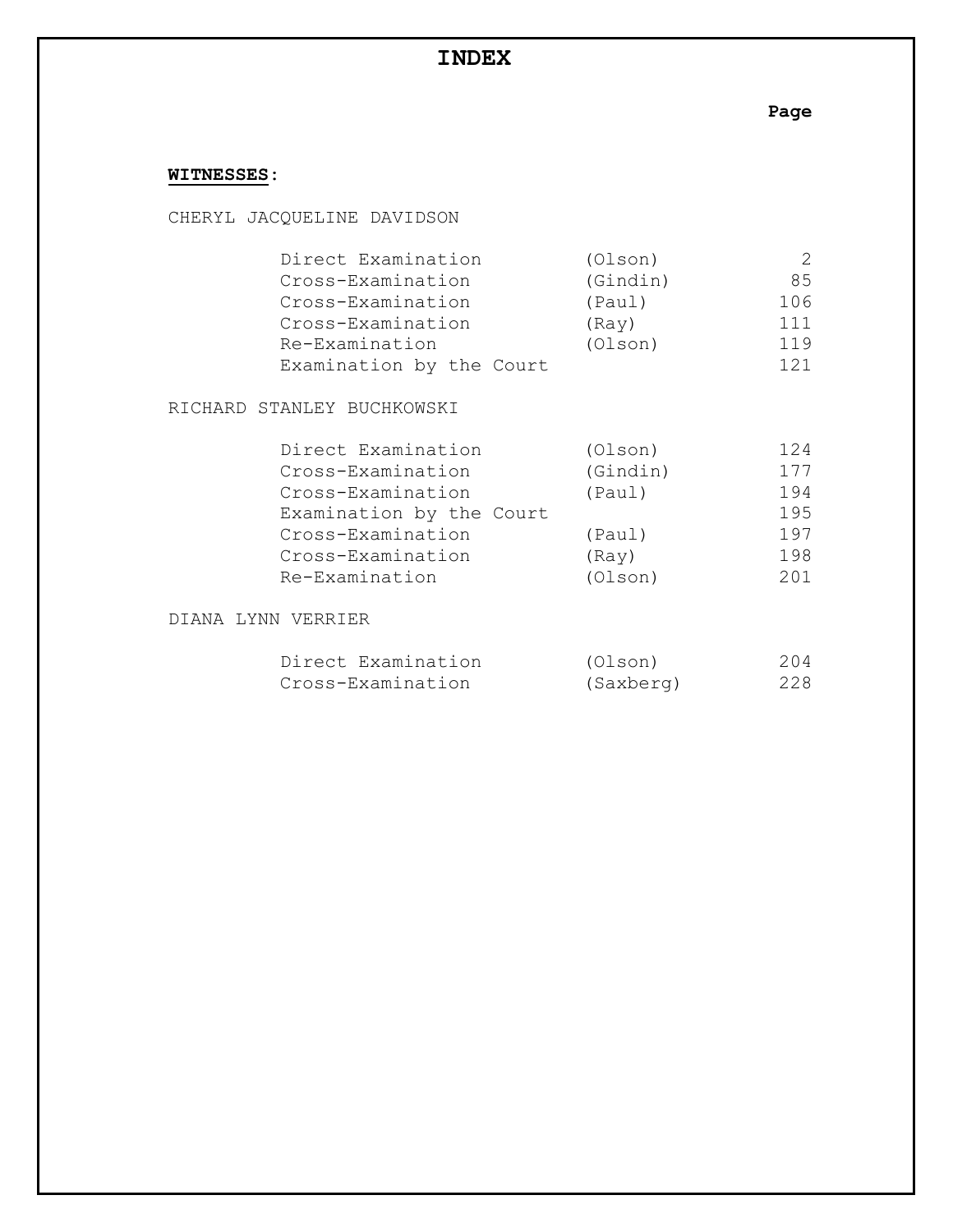1 JANUARY 14, 2013 2 PROCEEDINGS CONTINUED FROM JANUARY 11, 2013 3 4 THE COMMISSIONER: Well, are we ready for another 5 week, Mr. Olson? 6 MR. OLSON: Yes, we are, and our first witness is 7 ready to go. 8 THE COMMISSIONER: All right. 9 THE CLERK: It is your choice to swear on the 10 Bible or affirm without the Bible? 11 THE WITNESS: I'll affirm without the Bible. 12 THE CLERK: Okay. Just stand for a moment, and 13 state your full name to the court. 14 THE WITNESS: Cheryl Jacqueline Davidson. 15 THE CLERK: And if you could spell me the first 16 name. 17 THE WITNESS: C-H-E-R-Y-L. 18 THE CLERK: And your middle name, please. 19 THE WITNESS: J-A-C-Q-U-E-L-I-N-E. 20 THE CLERK: And your last name, please. 21 THE WITNESS: D-A-V-I-D-S-O-N. 22 THE CLERK: Thank you. 23 24 **CHERYL JACQUELINE DAVIDSON,**  25 affirmed, testified as follows: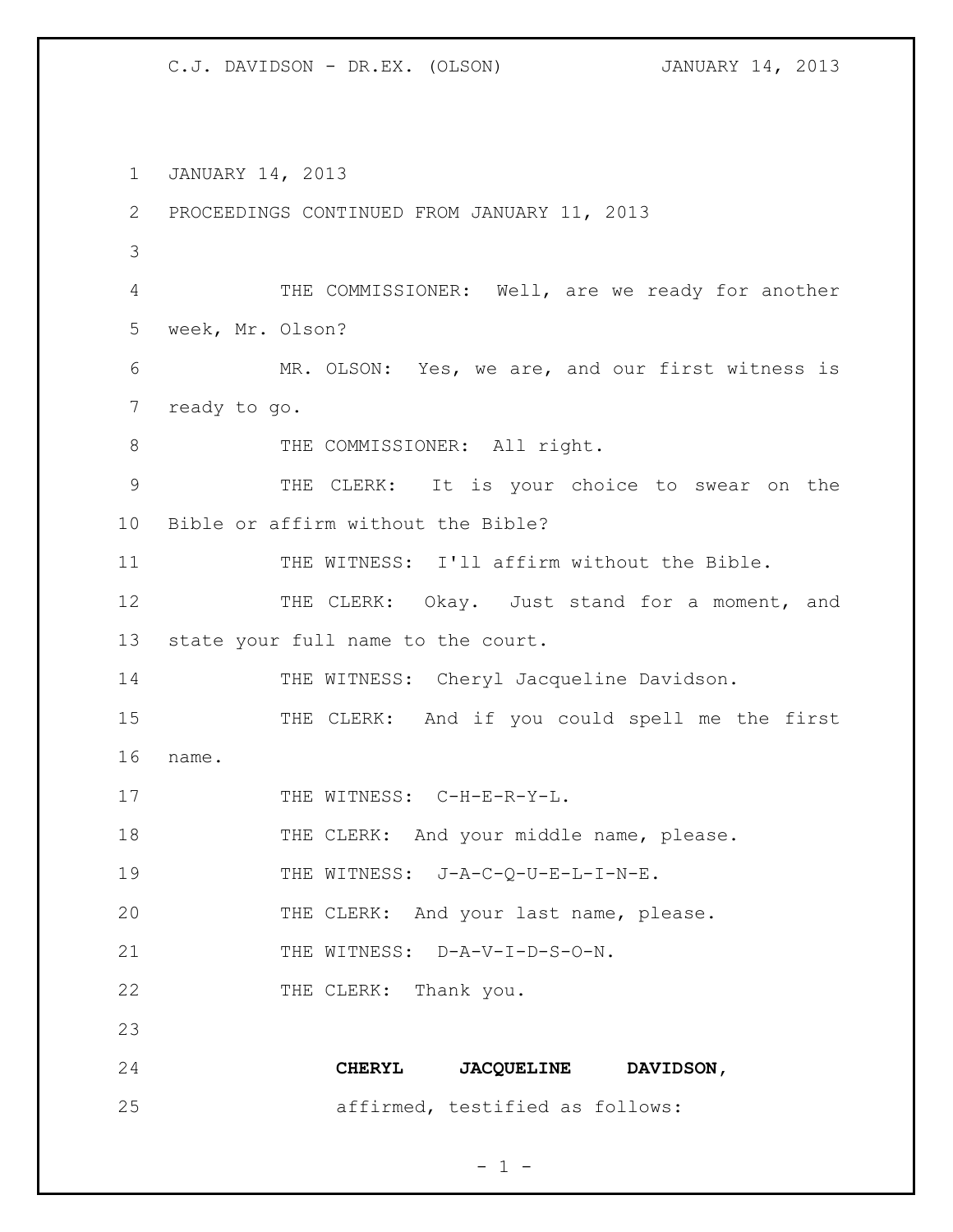| $\mathbf 1$   |                  | THE CLERK:<br>Thank you. You may seated.                   |
|---------------|------------------|------------------------------------------------------------|
| 2             |                  | MR. OLSON: Good morning.                                   |
| 3             |                  | THE WITNESS: Good morning.                                 |
| 4             |                  |                                                            |
| 5             |                  | DIRECT EXAMINATION BY MR. OLSON:                           |
| 6             | Q                | I understand that you have a bachelor of commerce          |
| 7             | degree?          |                                                            |
| 8             | A                | I do.                                                      |
| $\mathcal{G}$ | Q                | And that was obtained in 1974?                             |
| 10            | Α                | Yes.                                                       |
| 11            | Q                | You don't have any formal education in child               |
| 12            | welfare; do you? |                                                            |
| 13            | A                | No, just 22 years of service.                              |
| 14            | Q                | Twenty-two years of experience in the field?               |
| 15            | Α                | Yes.                                                       |
| 16            | Q                | You don't have a social work degree?                       |
| 17            | Α                | No.                                                        |
| 18            | Q                | When did you begin working in child welfare?               |
| 19            | A                | In the 1980s I started as a support worker.                |
| 20            | Q                | That was with New Faces?                                   |
| 21            | Α                | It was with New Faces, yes.                                |
| 22            | Q                | What was New Faces?                                        |
| 23            | Α                | It was one of the smaller agencies I quess.                |
| 24            |                  | There had just been a devolution and New Faces was the     |
| 25            |                  | northeast part of the city, it eventually amalgamated with |

 $- 2 -$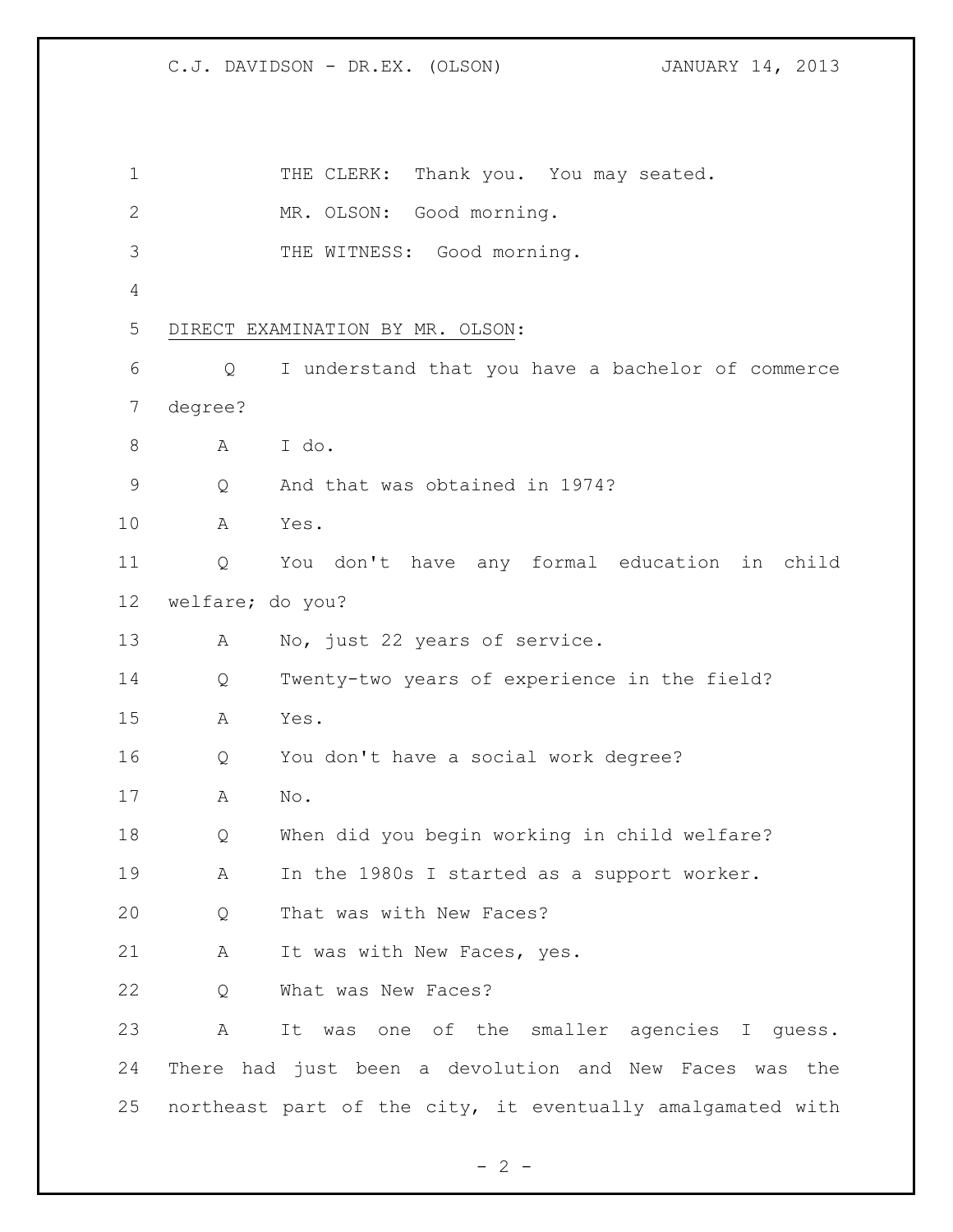the east area.

 Q I see. What sort of work were you doing with New, New Faces? A I did support work to start and then I became an After Hours worker. Q And what was the support work, the type of support work you were doing? A I would do contracts with teenagers, gathering information for the social workers for court cases, I did some work in the hotels when children had to be placed in hotels. Q Okay. In the late 1980s you took a temporary social work job at the east area Child and Family Services covering for an intake worker who went on stress leave? A Yes, I did. Q How long did you do that for? 17 A About two years, I think. Q When intake became centralized for the east area you moved to the central intake unit on Provencher, did you continue to do, do intake work there? A Yes, I did. Q And then you moved -- sorry, were you going to say something? A I also continued doing After Hours part-time. Q So you were doing both at that time?

- 3 -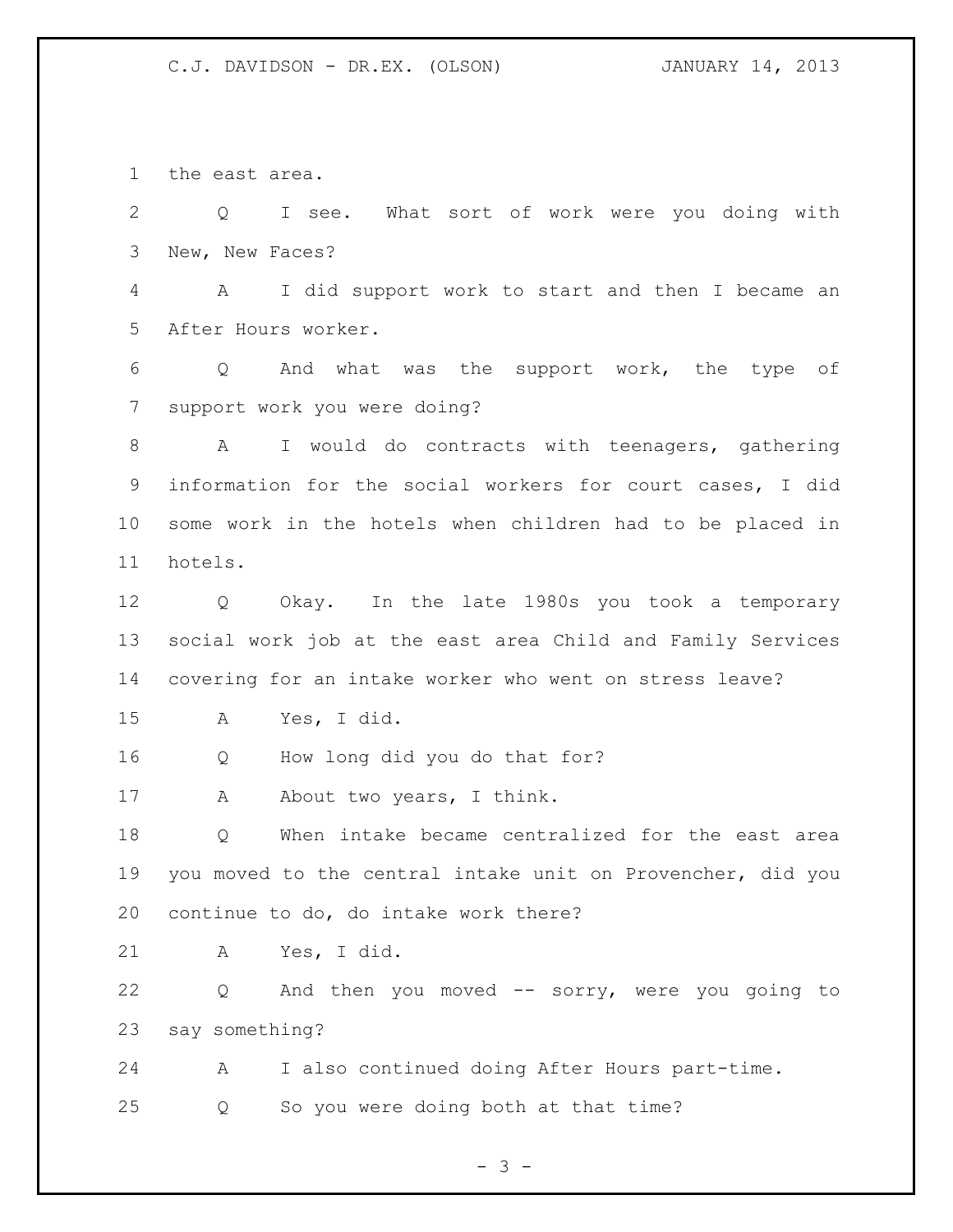A Yes. Q Then you moved from Provencher to Main Street doing centralized after hours work for the whole city of Winnipeg? A Yes. Q When was that, what year would that be, approximately? A The early 90s. I really don't remember. Q I understand you're currently doing After Hours work? A I've just retired. 12 Q You just retired, when was that? A December 31st. Q Were you in a full-time position as an After Hours worker? A Yes, full-time since I started on Main Street in the 90s. Q And then since the 90s until you retired just recently you've been a full-time -- A Full-time. Q -- After Hours worker? A Correct. Q So you were an After Hours worker during the time period in which you provided services to Phoenix Sinclair and her family?

 $- 4 -$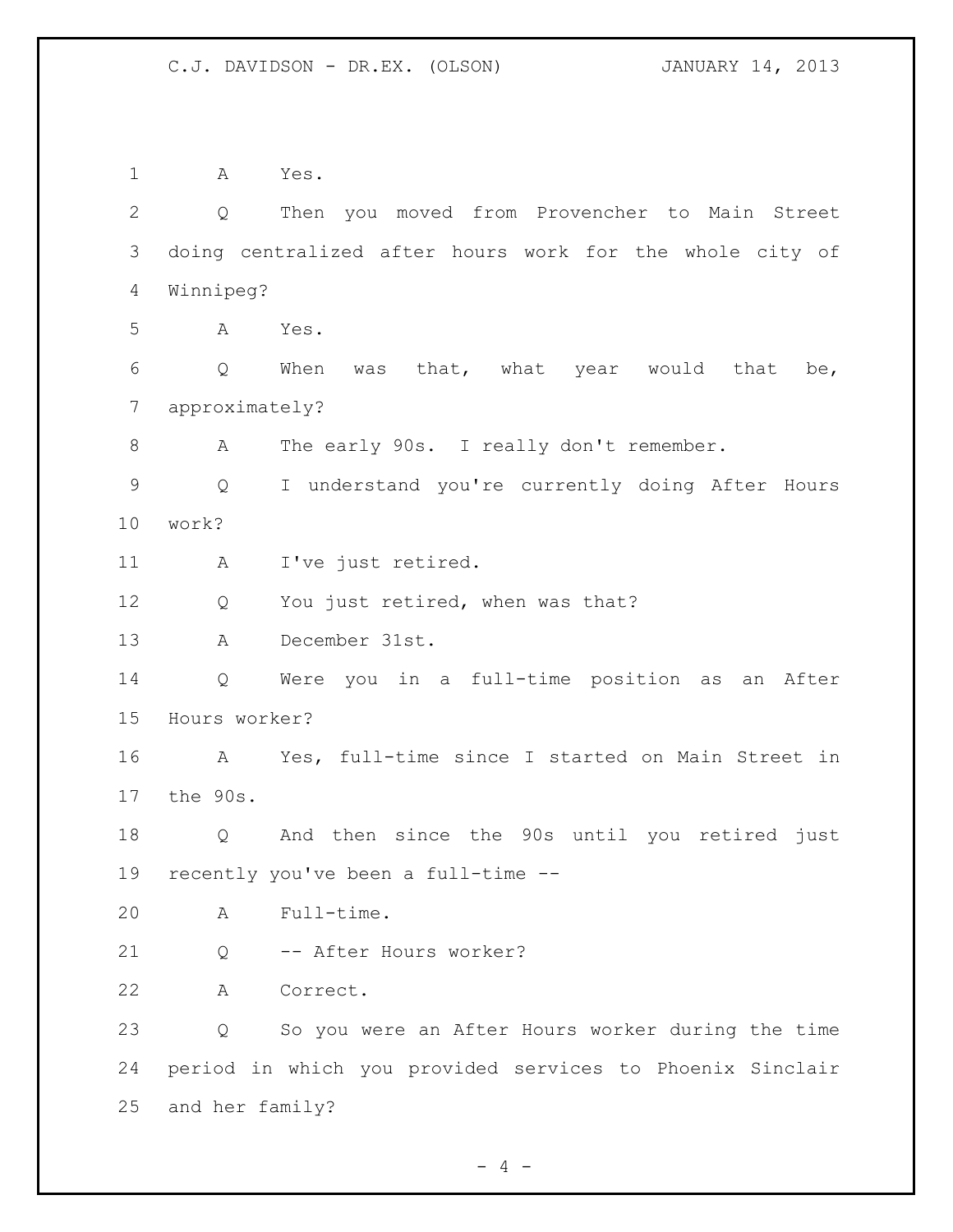A Yes, I was. Q When you were working as an After Hours worker, just before your retirement, who was your employer? A I was working for the province of Manitoba. Q Okay. Now, After Hours is, is run by ANCR; is that right? A Correct. I was seconded. 8 Q You were seconded, but you were -- so you're still a government employee, but you were seconded to ANCR? A Correct. Q When you began working in child welfare do you recall whether you received any training with respect to standards? A Well I did the core competency training, the last real standards training I got was probably in the last three years. There was a, a standards manual that came out that we looked at, that's the standards training that I can remember. Q Throughout your whole career? A Yes. Q Did you receive any training on using the CFSIS system? A Yes, I did. Q Do you recall whether you received any training as to what sort of information should go into a file

 $-5 -$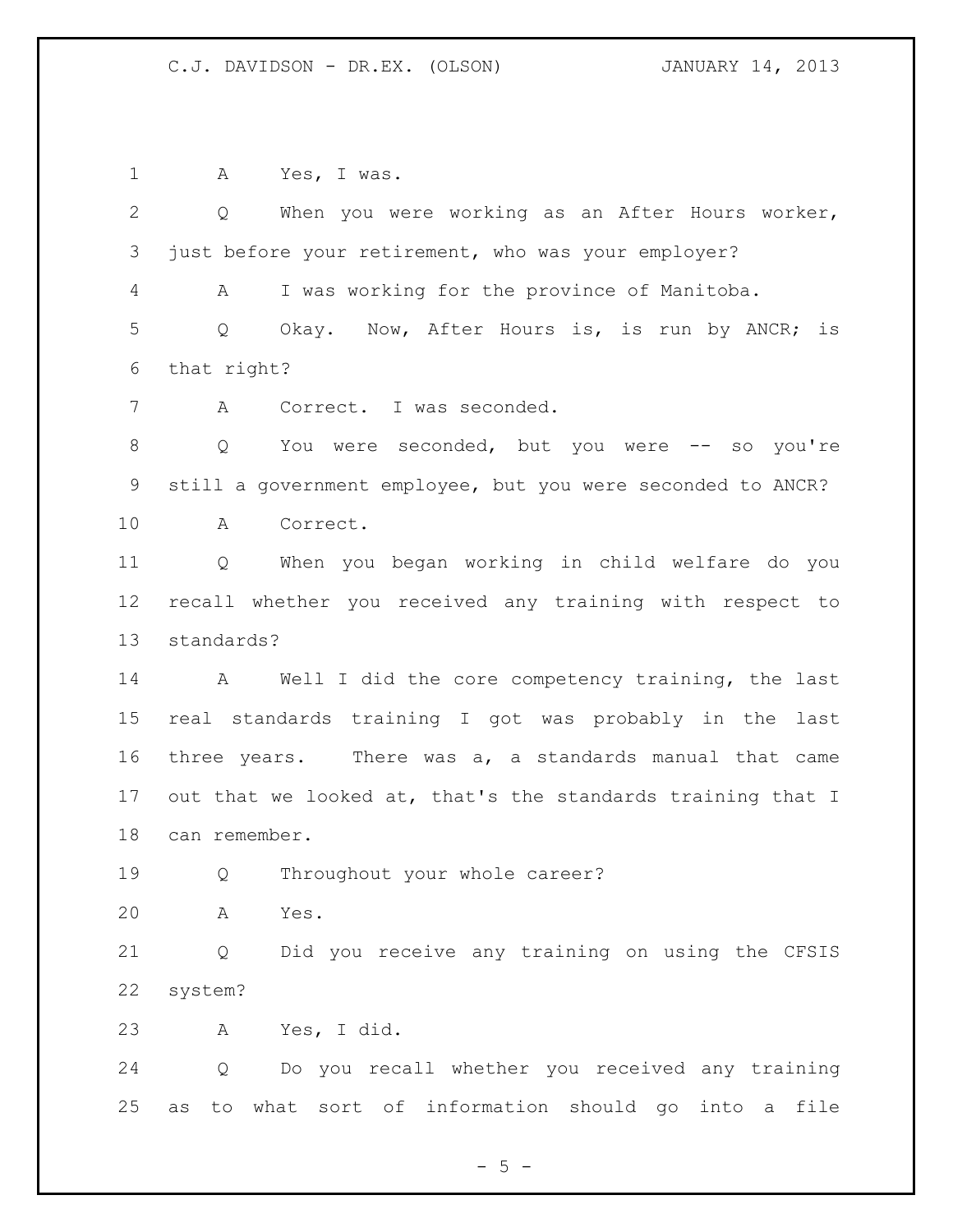history?

 A That would have been handled in core competency, I believe.

 Q Okay. And when did you take the core competency training?

A The late 90s, the middle 90s.

 Q Was there any specific training with respect to being an After Hours worker?

 A Well I did a lot of police training when it was available, and that dealt with issues relating to emergency work. We went to drug training and field training on how they handle emergency calls, various police things over the years.

 Q How was that useful to you as an After Hours worker?

 A Well learning how to keep safe when you're going into an unknown situation. You know, how to keep together 18 and how to always have your escape route in mind, and how, how -- various methods for de-escalating people on keeping situations calm.

 Q Okay. Have you received any training with respect to what you should review as an After Hours worker upon receiving a call or an inquiry from the file?

 A I don't know that I've received training other than us discussing it in staff meetings, and having an

 $- 6 -$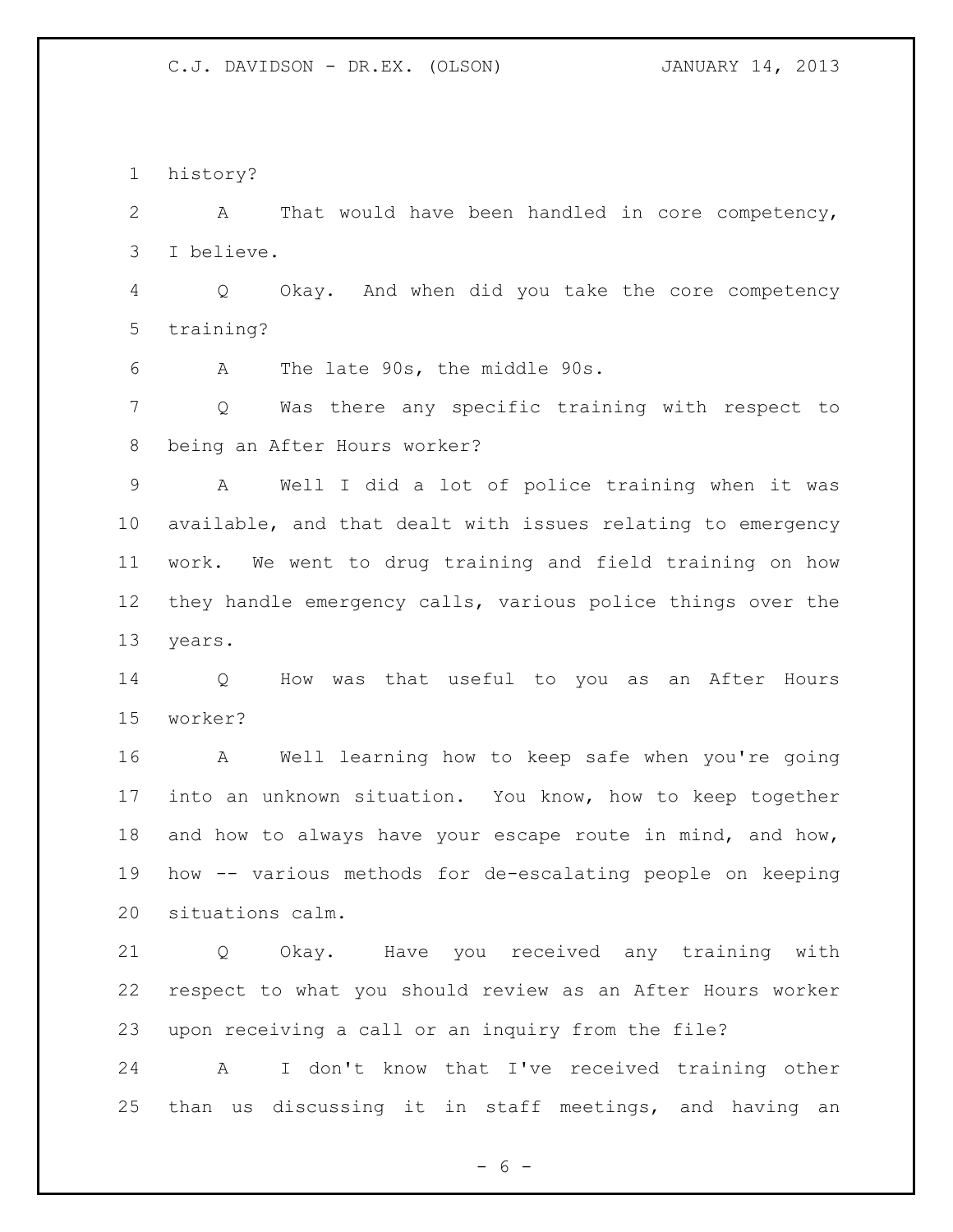understanding in our unit of what our responsibilities are for that.

Q What were your responsibilities for that?

 A When we receive a call, or if the case is not open, we're required to do a review of the history from CFSIS to provide to the CRU, if the case is not open. As far as file reviews it depends on the nature of the call we get. If it's something of an emergent nature we would go through CFSIS to see what information we can glean from the notes of, of the worker, who, who the file was assigned to, otherwise we would just go over -- all of our After Hours reports are immediately logged into CFSIS so we would have our own contacts with the family readily at hand.

 Q I see. When -- you said you do a CFSIS review -- A Yes.

 Q -- when you get a call? How much, how much of CFSIS do you review with respect to that particular family? 18 A It varies call by call. I do what's necessary for me to do my job that night. If I'm not going out on the call, and it's open to somebody else, I would probably do little, if any, CFSIS review because the assigned worker knows the history. All I'm doing is recording the information for the assigned worker, so in that case I wouldn't do much CFSIS history. We do it mostly on new cases that are coming in that aren't open to anyone.

 $- 7 -$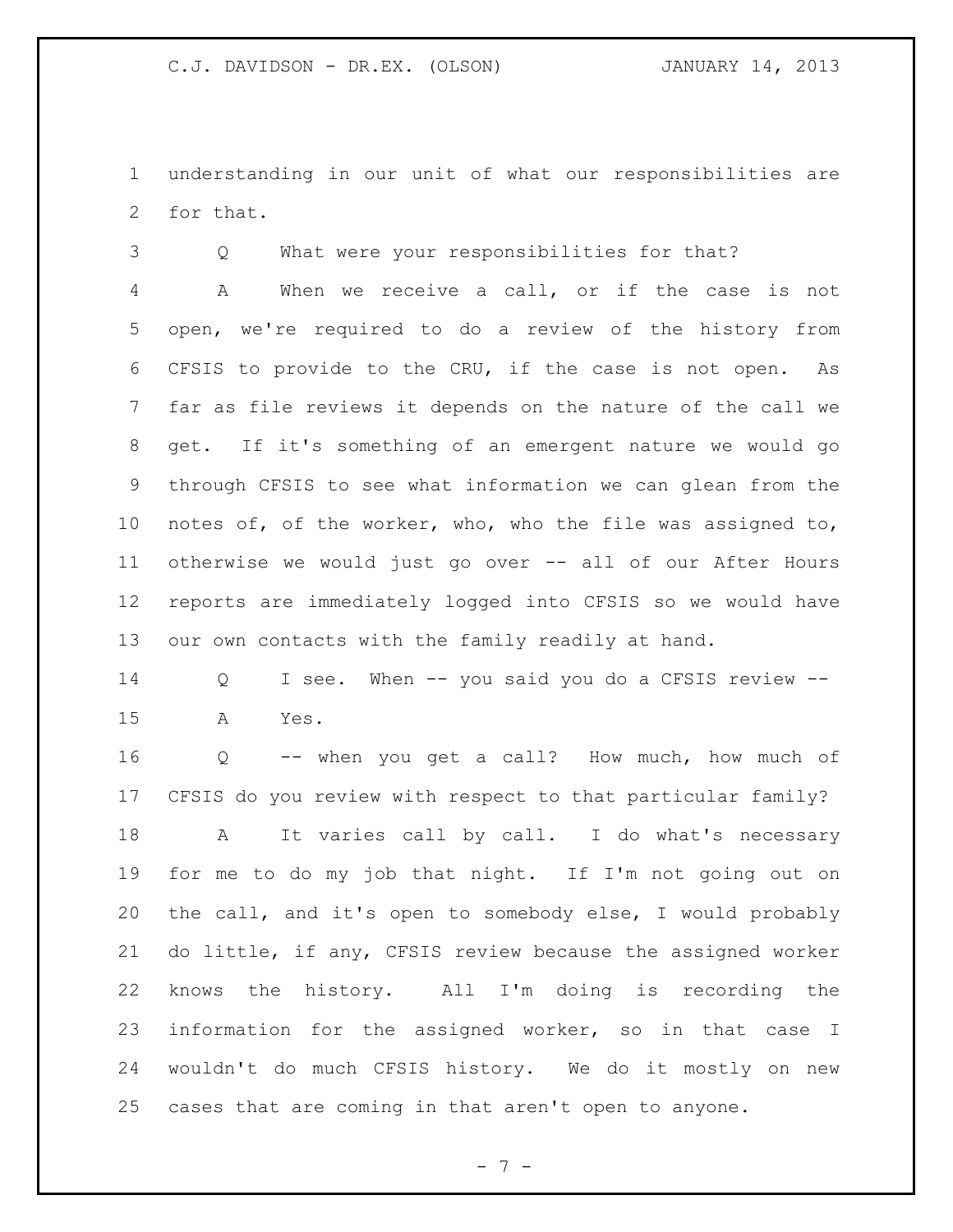Q Okay. And those are the two different types of cases you can get, you can be asked by an existing worker to go out on, on a field?

 A Yes, we do. Issues in the family often happen after hours, then workers from other agencies request that we go out and check on families, check on sobriety, check on child safety.

8 O You also get calls directly from, for example, the community, concerned neighbours or whomever --

 A Yes, I would say that's the majority of our, of our calls.

 Q When you receive a call like that are you 13 required to do any sort of -- were you required to do any sort of risk assessment or safety assessment?

 A Well, things have changed now that the IM has -- it tells you when you need to do a safety assessment.

Q You're talking about the intake modules?

18 A Yeah, the intake module it, it will tell you when a safety assessment has to be done. Prior to that I can't remember doing formal ones.

 Q Okay. The time period in which you were involved in this particular file, this matter, that was prior to the intake module being introduced; right?

24 A Yes, I believe so -- yes, it was.

Q Okay. So -- or at that time was there any

 $- 8 -$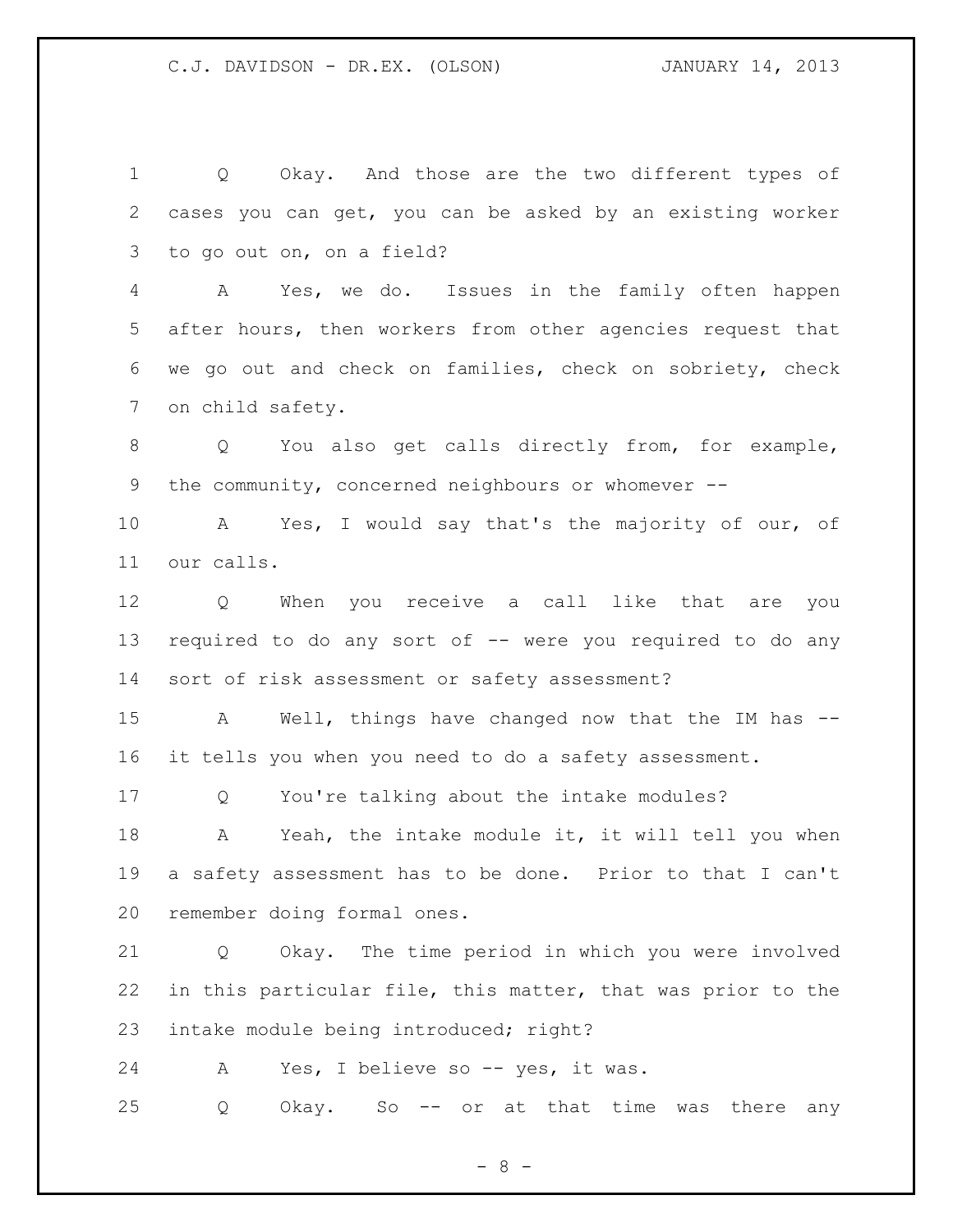requirement for you as an after hours worker to do a safety assessment or a risk assessment?

 A Not a formal one, but that's part of every call. As an after hours worker I'd have to immediately assess risk to decide if we needed to respond that evening.

 Q Okay. So whether it was an emergent situation is, is something you would always have to look out for?

 A That's, that's the main part of my job is to decide whether we need -- a child's presently at risk and we need to attend immediately. Whether it can wait a while and just be attended to during our shift or over the weekend, or whether the information just needs to be passed on to CRU, or the assigned worker.

 Q Okay. Was there any sort of former document you would use to determine how to handle a call like that?

 A No, we would just discuss it with our supervisor, we do peer consults and supervisory consults all during our shifts every night.

 Q Okay. Can you just describe for the Commissioner what, what it is you did as an after hours worker in the period of 2004 and 2005, just in that timeframe.

A On this specific case or in general?

 Q No, just, just generally what did you do as an after hours worker.

A Well, I received calls, assessed them, decide --

- 9 -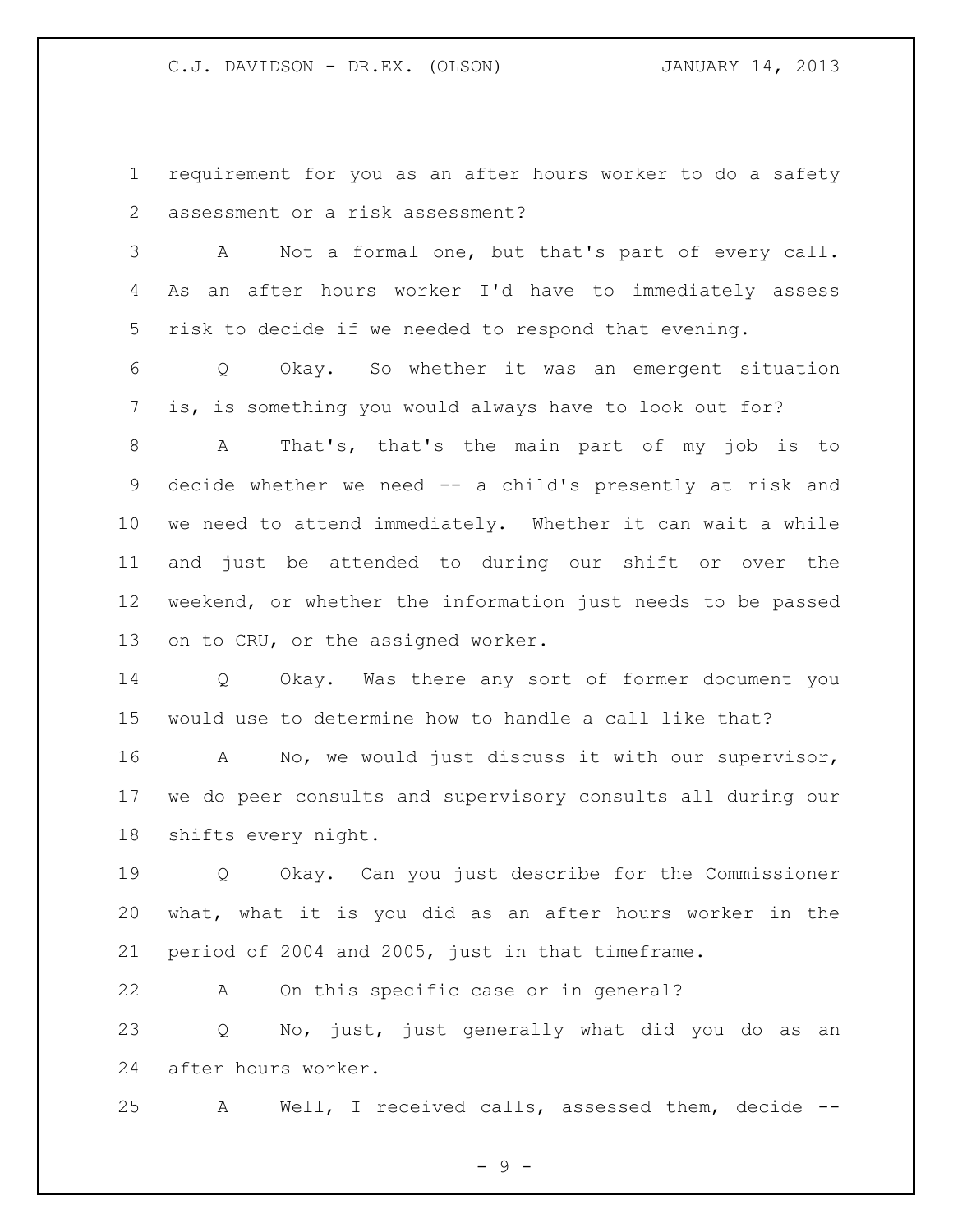check on history, if, if we had to go out, either take down all the information I was given or attend to the home and check on the safety of a child. We would assess for neglect issues, substance abuse issues, food issues, a whole range of things.

Q Did you actually go out and do fields?

A Yes.

 Q Was there a period of time where you would be on phones, and then we've heard about these three days on phones, three days on fields; is that how it worked in your unit?

 A No, in After Hours we field our own calls, so if I get a call that I need to go out with I go -- pick a partner, somebody who has the time to go out with me, and we always go out in pairs to assess.

 Q Okay. Why is that, why do you go out in pairs? A Safety mostly. If, if we get information in the call let's say there's people smoking crack immediately we would also call the police for assistance if we felt that we needed it. Quite often we would go out and if we sort of assess, and if we felt that we needed police assistance we would call at that time. It's a safety issue.

Q So going in pairs is a safety issue?

A Yes.

Q How many workers were there in your unit?

 $- 10 -$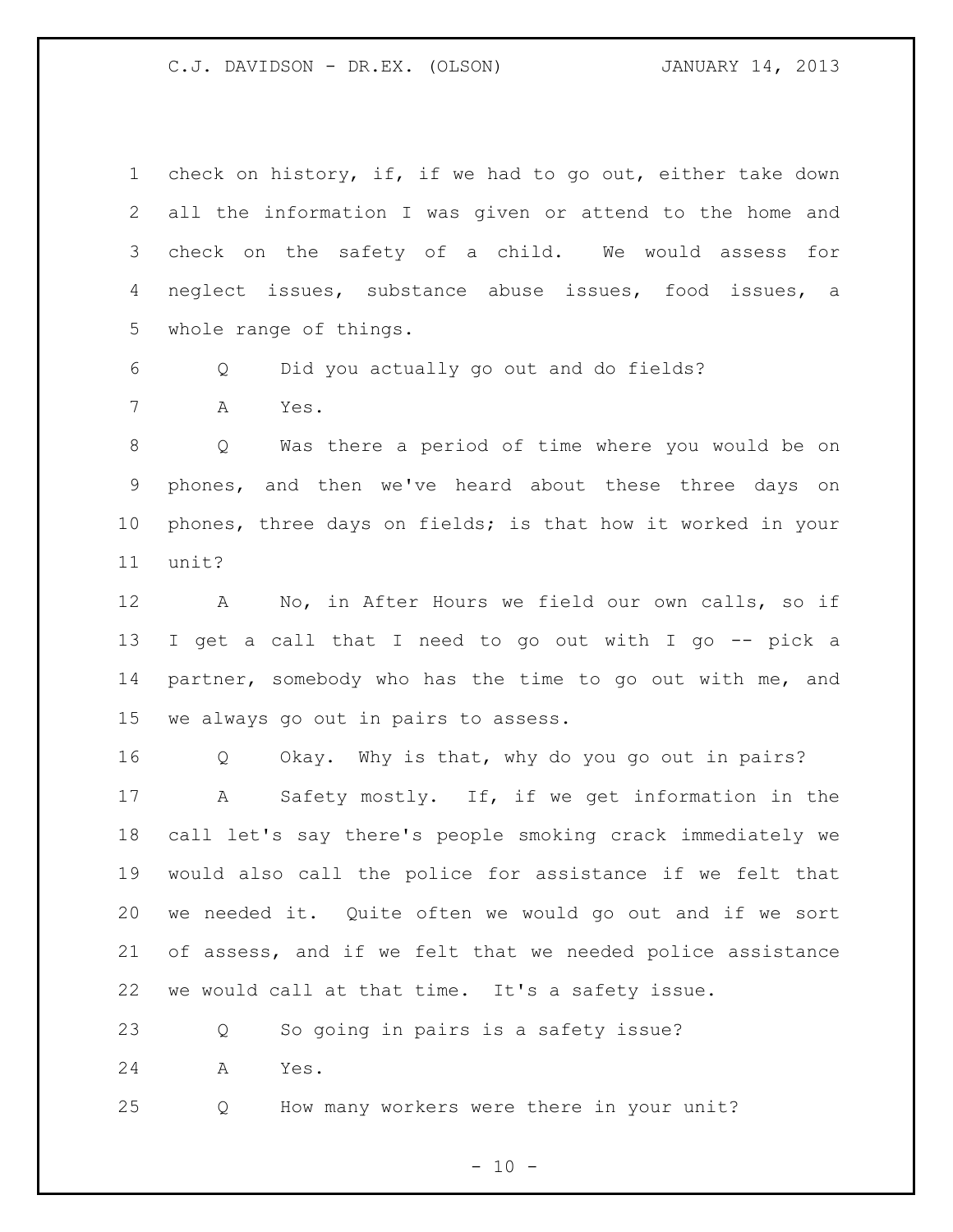A Well presently there's probably 45. Q Okay. At that time, in 2004, 2005? A Oh maybe 30. We usually -- at that time we were working usually five or six a night. Q So five or six workers -- A On, on every shift. Q -- doing after hours work on any given night, is that  $--$  A Evening. At night there were two people, yes. Q Okay. So what were your normal hours then? A I worked from 4:00 p.m. until 2:00 a.m. Q Okay. Was that Monday to Friday? 13 A No, we did four days on, three days off -- Q Okay. 15 A -- and our shifts changed every two months. Q What was the working -- physically what was the working environment like? A We, we always work -- we call it the pit, we work in an open area where we can hear each other's phone calls, which helps you keep a -- you know, sort of know what's, what's going on, what's happening, what's the hot call, because with six people getting calls simultaneously quite often you will get calls on a case that somebody else is working on, so you want to always be conscience of getting the information to the person who's already started the

 $-11 -$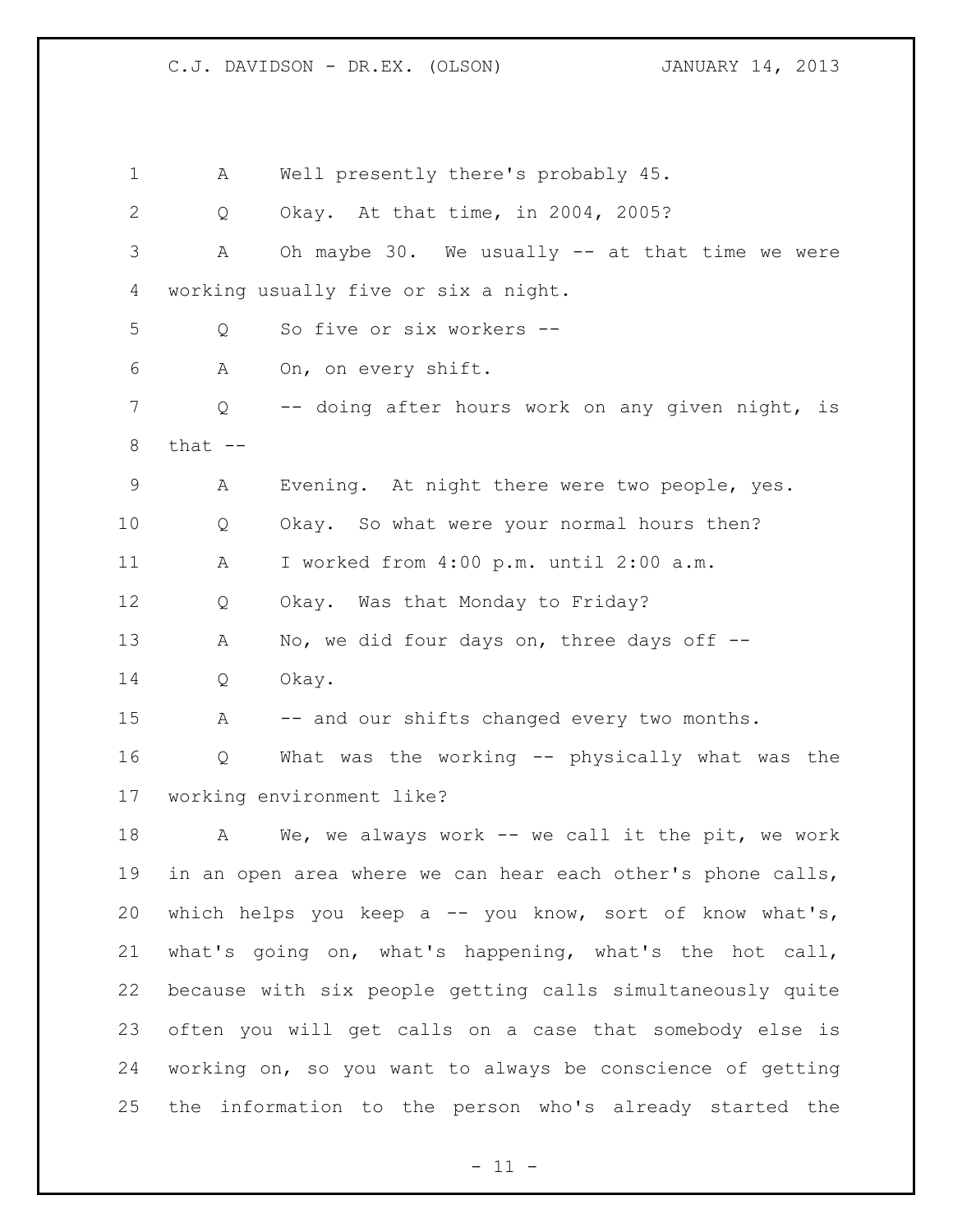call and -- or who is going out on a call.

 Q Okay. Would you have situations where a lot of calls are coming in, but workers have to go out on fields to deal with emergency situations? A Yes, but generally there's one person -- I mean it's very rare that one person is not left back at the office to deal with the other emergencies that are coming in, and in that case they would have to direct another team to do it. Q Okay. If we could put page 19625 on the screen, this is from Commission disclosure 992. Do you see that -- this is the front page of the Winnipeg Child and Family Services Intake Program Description and Procedures manual. A Um-hum. Yeah. Q Dated July, 2001. Are you familiar with this? 16 A It's a long time ago. No, and I -- no, I don't remember it. Maybe if we go farther it'll look familiar. Q Okay. Could you just scroll through it and see if the witness can recognize it based on that. A Okay. Then I do, I do remember this, yes. Q Okay. Is this a document you would consult as an after hours worker? A It was a document that I read. I wouldn't consult it -- Q Okay.

 $- 12 -$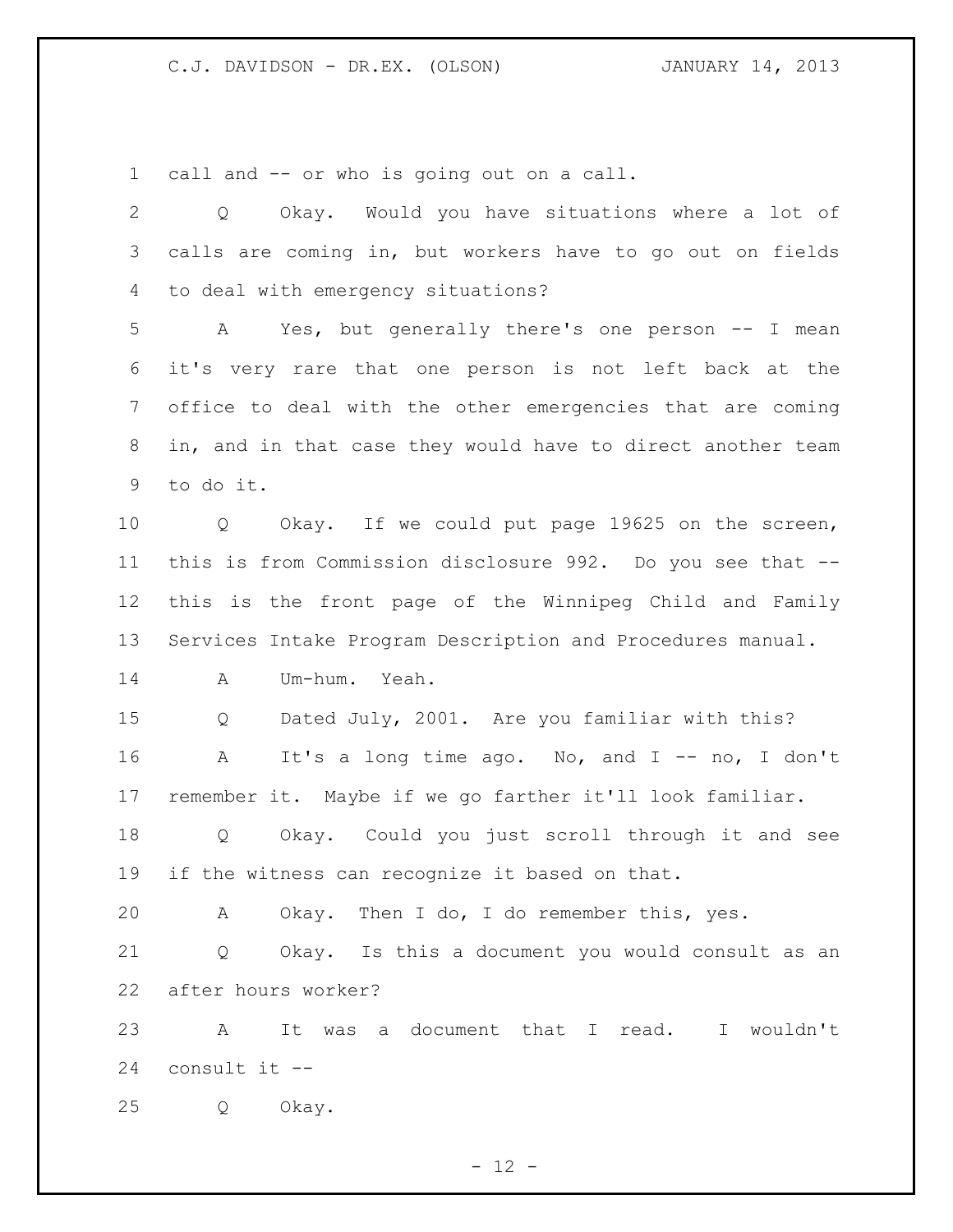| $\mathbf 1$    | -- during my working hours.<br>A                          |  |
|----------------|-----------------------------------------------------------|--|
| $\overline{2}$ | Look at page 19628, there's a paragraph below,<br>Q       |  |
| 3              | Program Description.                                      |  |
| 4              | Um-hum.<br>A                                              |  |
| 5              | Q I'm just going to read it for you, and can you --       |  |
| 6              | I'll ask you to tell me if this generally covers what you |  |
| 7              | understood was your role as an after hours worker, okay.  |  |
| $8\,$          | It says:                                                  |  |
| 9              |                                                           |  |
| 10             | "In creating a working definition                         |  |
| 11             | as to what the mandate, duties and                        |  |
| 12             | protocols could be for the AHU and                        |  |
| 13             | CRU, we have borrowed from the                            |  |
| 14             | definition and philosophy of the                          |  |
| 15             | Agency's Case Management Standards                        |  |
| 16             | Intake definition:                                        |  |
| 17             | The CRU and AHU mandate is to                             |  |
| 18             | process all referrals for service                         |  |
| 19             | the Agency, to gather and<br>to                           |  |
| 20             | screen information, to determine                          |  |
| 21             | the validity of the referrals, and                        |  |
| 22             | assign priority levels<br>to<br>to                        |  |
| 23             | referrals<br>ensure<br>further<br>to                      |  |
| 24             | assessment or investigation if                            |  |
| 25             | required. As well, the CRU and                            |  |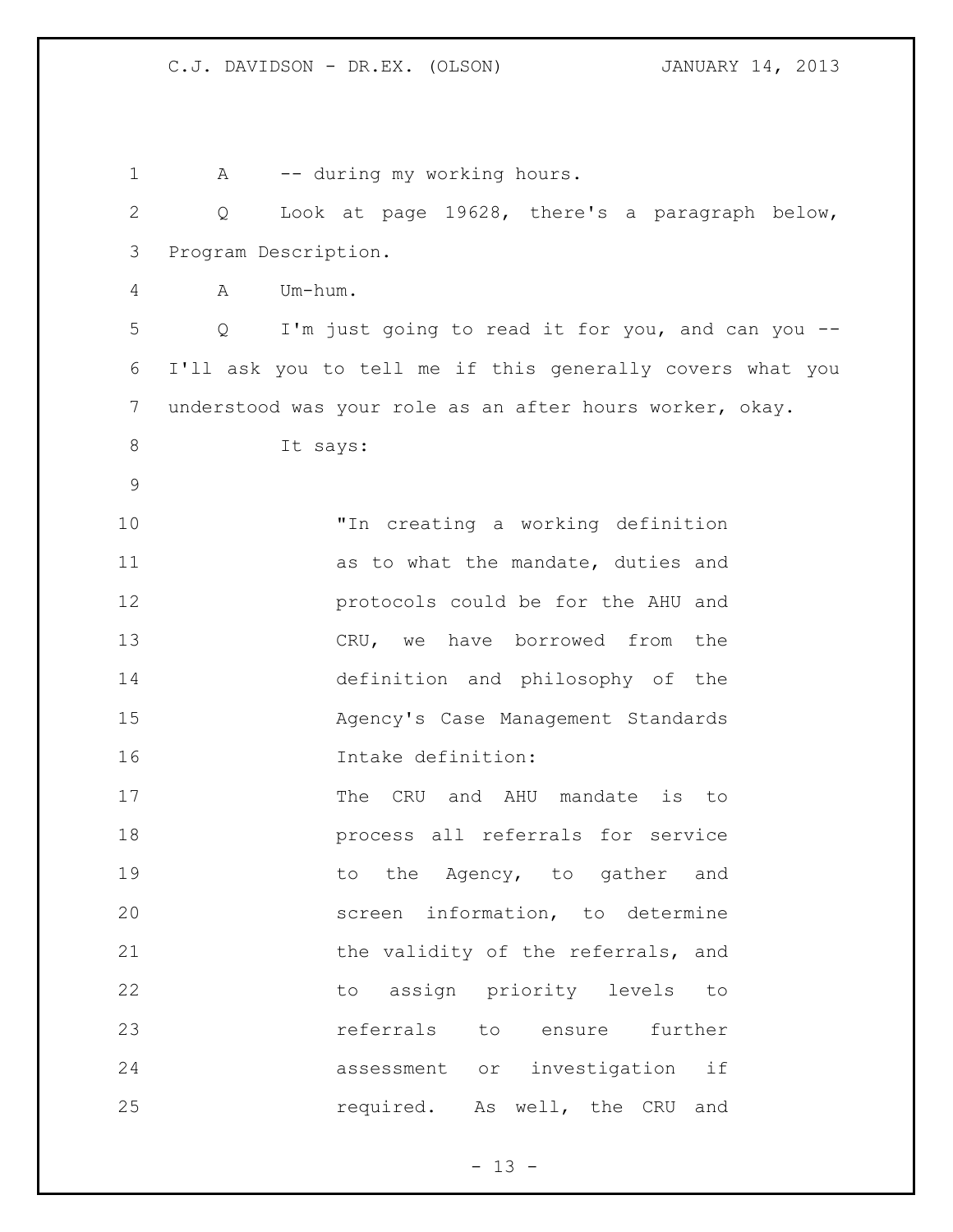| $\mathbf 1$  |                    | AHU would have the primary         |
|--------------|--------------------|------------------------------------|
| $\mathbf{2}$ |                    | obligation to ensure the safety    |
| 3            |                    | and well-being of children at risk |
| 4            |                    | (as prescribed in the Child and    |
| 5            |                    | Family Services Act, Part III;     |
| 6            |                    | Child Protection), which may       |
| 7            |                    | include responding to and          |
| 8            |                    | investigating allegations of       |
| $\mathsf 9$  |                    | serious physical and/or sexual     |
| 10           |                    | abuse and/or neglect."             |
| 11           |                    |                                    |
| 12           | It goes on to say: |                                    |
| 13           |                    |                                    |
|              |                    |                                    |
| 14           |                    | "The case management decisions at  |
| 15           |                    | the CRU and AHU would include:     |
| 16           |                    | Is the referral eligible and/or    |
| 17           |                    | appropriate for Winnipeg Child and |
| 18           |                    | Family Services?                   |
| 19           |                    | Are the children safe or in need   |
| 20           |                    | of protection?                     |
| 21           |                    | What immediacy of response does    |
| 22           |                    | the referral warrant?              |
| 23           |                    | Will the referral be opened to the |
| 24           |                    | Agency, and (if so), under what    |

- 14 -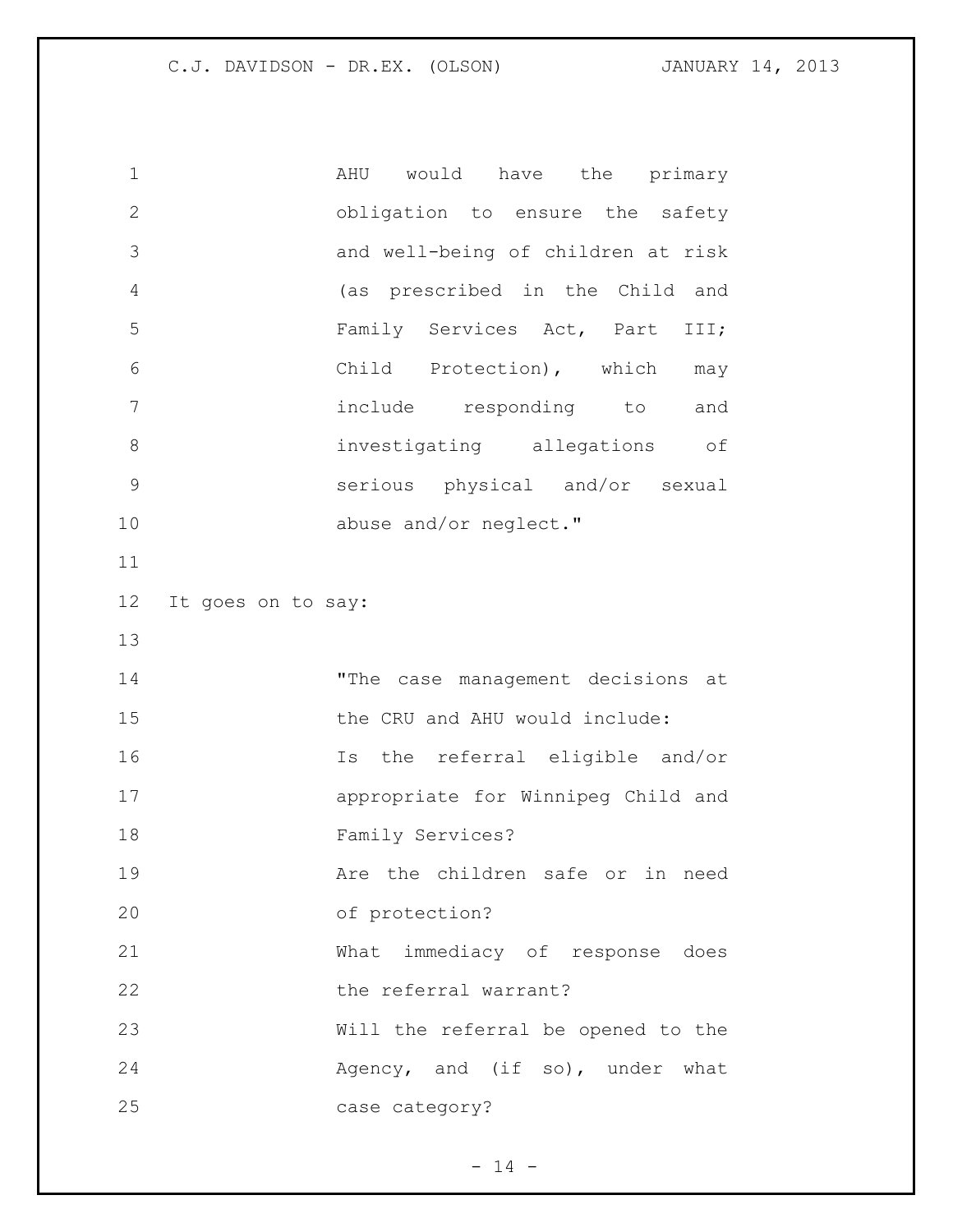Can the case be opened and closed 2 at the CRU and AHU level? If so, what are the criteria for doing so? Does that generally describe your understanding of, of this -- the, I'm sorry, After Hours Unit at the time? A Yes. Q What is the difference between the Crisis Response Unit and the After Hours Unit? A Well working in the evening in the After Hours Unit doesn't have access to certain information. If we're looking for addresses, if it's an emergency, of course we call the police. If it's not an emergency addresses can be -- and not just addresses, information on the families can be gleaned from Employment and Income Assistance, from Manitoba medical information. We also have no access to physical files and back then there could be some forms that were not attached to CFSIS, and information that could be in the physical file that we wouldn't, wouldn't know about. Q So your information as an After Hours Unit would be limited to what you have on CFSIS? A Yes. Q And what you could obtain from collaterals, the

 $- 15 -$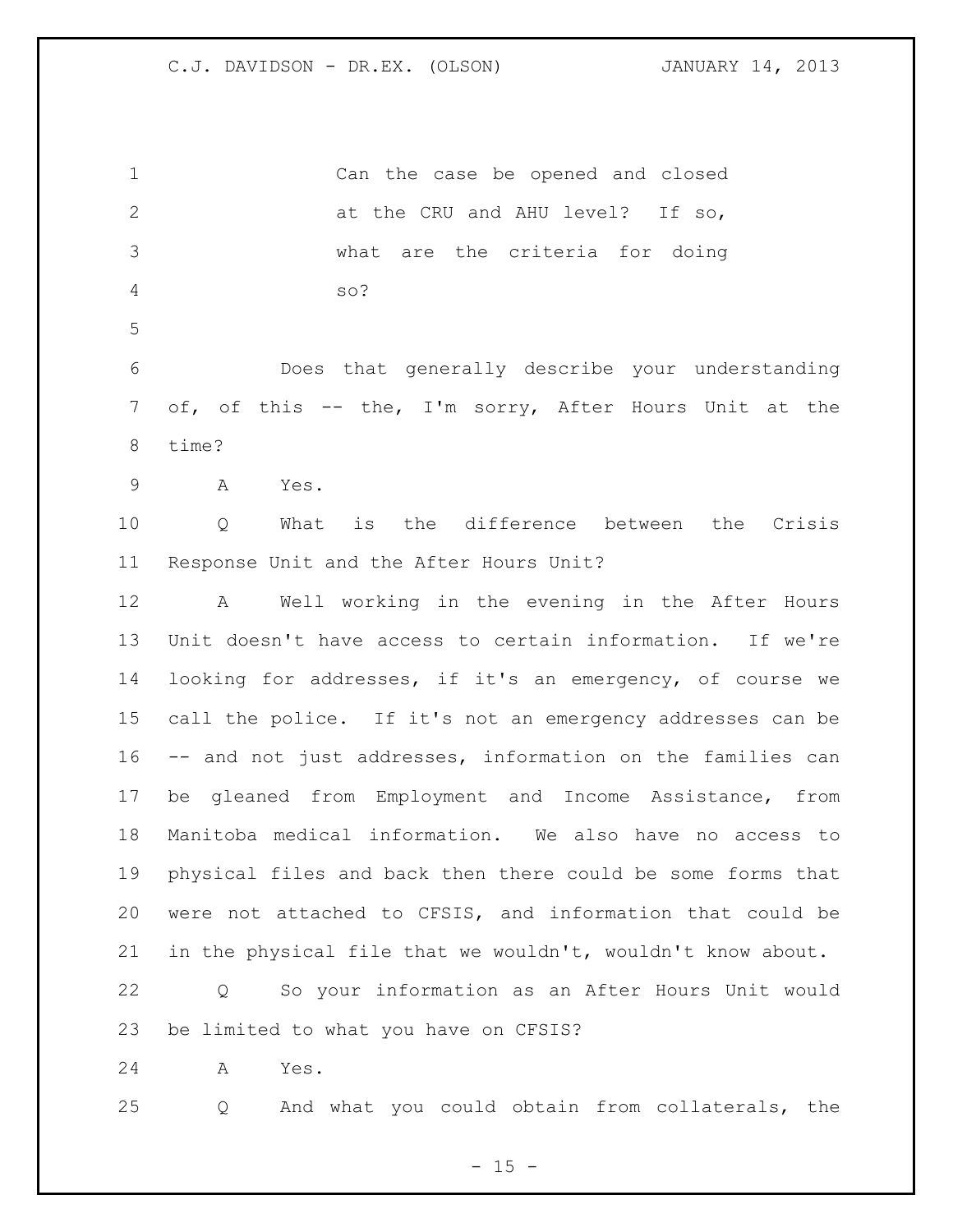ones -- for example the ones you mentioned?

A Yes.

 Q And was it a large part of your job then collecting the demographic information for the, the people that are being referred in?

 A I wouldn't say it's -- we would collect the demographic information that we could. I wouldn't say that that was a large part of it because we didn't have access to information. The most important part is getting all the information from the sources of referral, and making sure that all the concerns are properly documented for follow-up.

 Q Proper documentation then would be an important part of your job function?

 A Yes, and that would include whatever demographics we could glean. Quite often we would have an approximate age or maybe information on the school a child went to, but not necessarily the exact birthdates.

 Q How long would you deal with a file like that that came in as a call?

 A Reports are written and our involvement is ended at the end of our shift.

Q Okay.

 A If it needs to be followed up by the next shift it is referred to them.

 $- 16 -$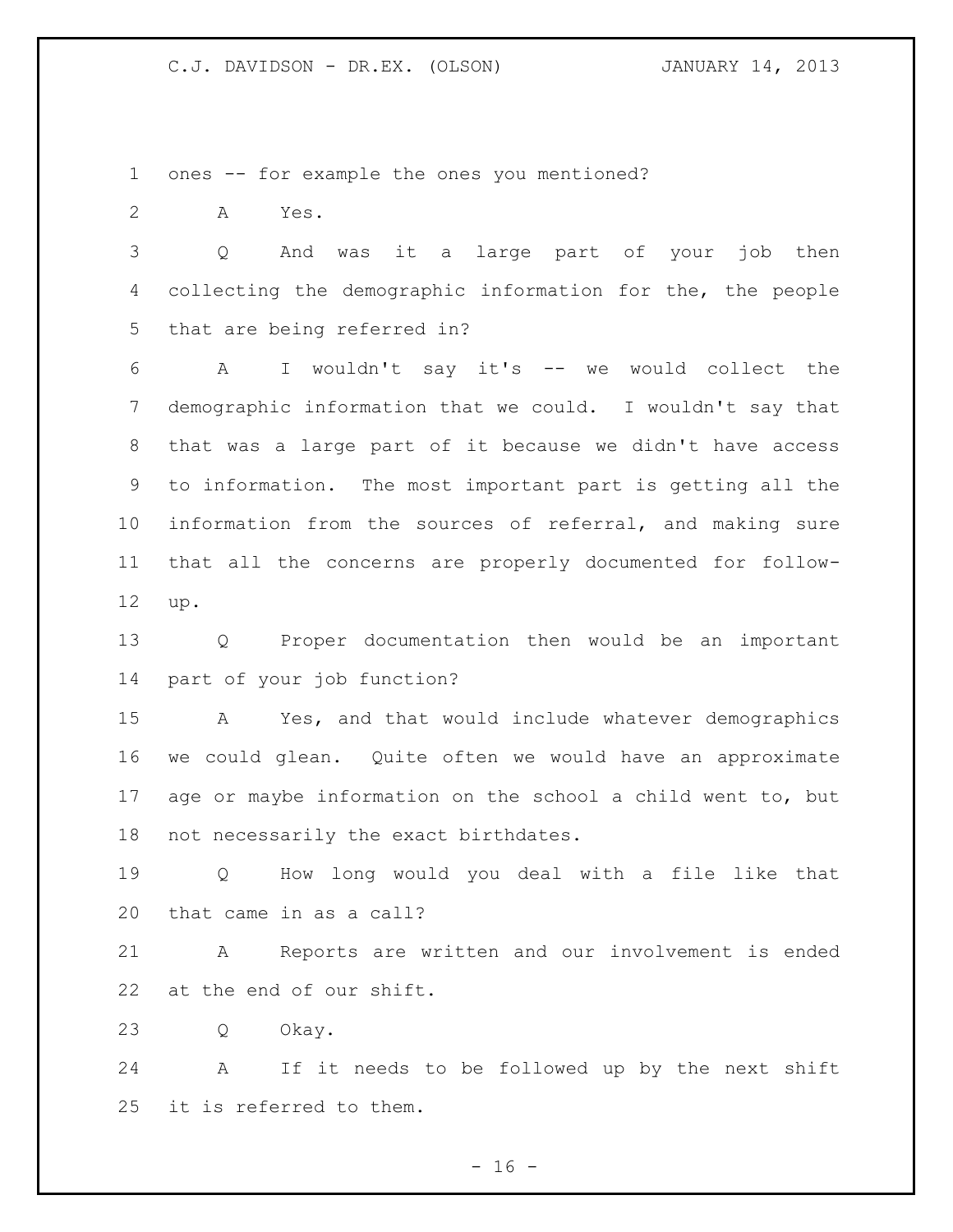Q The next shift being the next After Hours shift? A Or the next CRU day. Q Okay. So when you're done with your, your call you write up a report? A Yes. Q And then what do you do with that report? A It is faxed over to -- it is either given to the CRU or Intake, if they are the people involved, or it's faxed over to the worker of the assigned agency. Q Okay. If it's given to Intake or CRU was that where -- were they both housed in the same physical building? A Yes, we are all in the same physical building. Q As the After Hours worker do you determine whether or not the case gets opened? A No. It is opened by virtue of me writing a report, it's opened. Q So it is opened after you write the report and submit it? A Yes, yes. Q And then in terms of keeping it open is that something that's dealt with by the next level? A Yes, it is. Q Okay. A Of course things have evolved over the years --

 $- 17 -$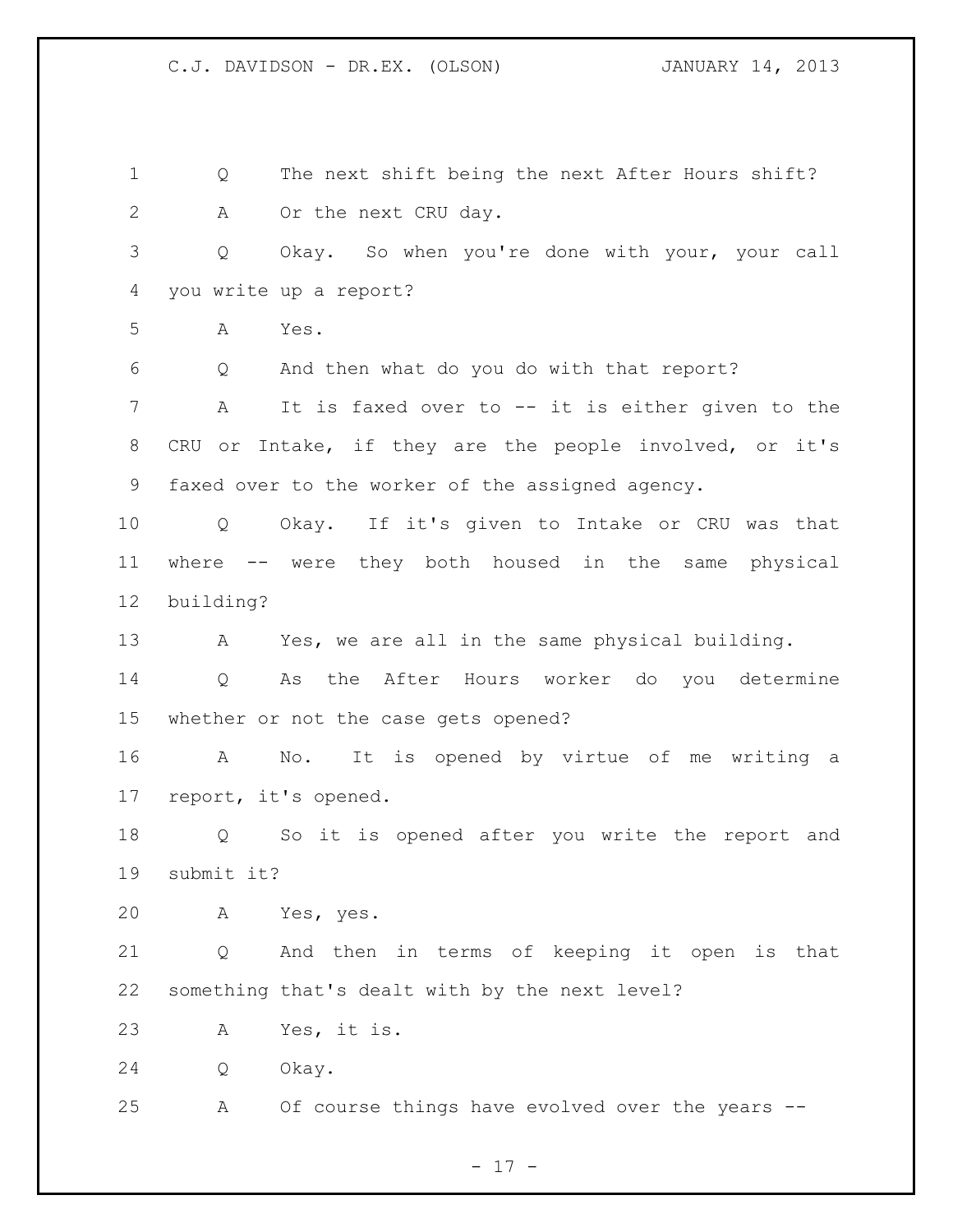Q Um-hum.

 A -- and in certain cases the supervisor at After Hours can close a case. Q Was that the case in 2004 and 2005? A No. Q Okay. So that's something that has happened since? 8 A Yes. Q Okay. When you would get a call and go on a -- would you always go on fields for the calls that you received? A No. Q Okay. In which circumstances would you go on fields? A If I have information that a child is presently at risk. Q Tell me, if you can the factors that you would have considered, and this is in 2004 and 2005, the factors you would have considered in making that determination? A Well, I always -- it's the immediacy of the situation. If a child was left alone, if I heard that a child had marks or bruises, and the alleged offender had access to the child, if a child was left at school and a parent didn't pick the child up, if a family didn't have food in their home, that's what comes to mind now.

 $- 18 -$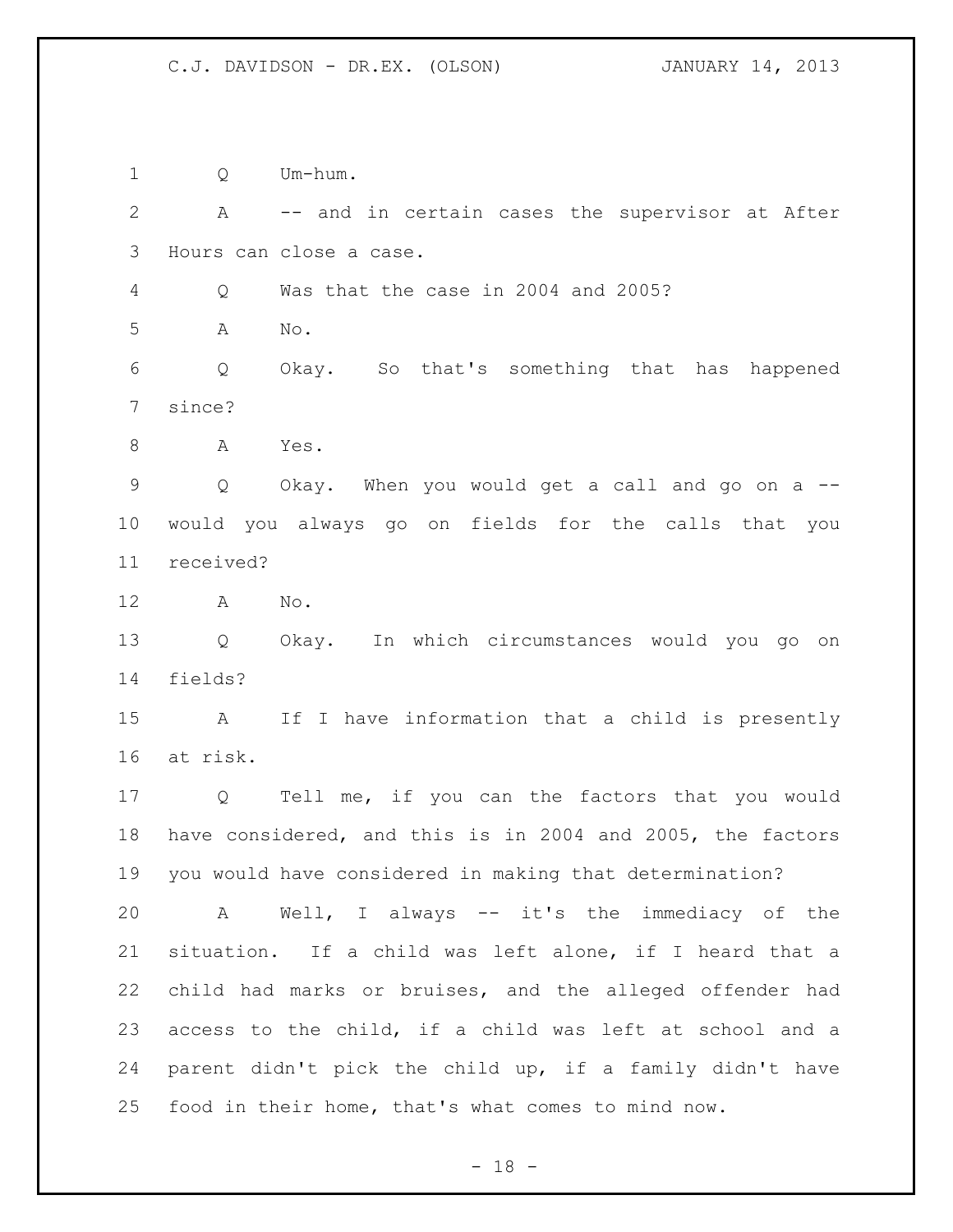Q Okay. So those are all situations where you would go out immediately to assess the safety of the child? A Yes, or -- yes, to -- not just to assess the 4 safety of the child, to try and, and rectify the situation and make sure that the child is home and safe. Q Would it make any sort of difference how old the child was? A Yes. Age is always taken into account, but a child in need of protection it doesn't matter as long as they're 18 or under, or still in care of Child and Family. Q As an After Hours worker did you use the Criminal Risk Assessment Unit? A Just -- if we had to put somebody in a place of safety, a place of safety is a long involved process that we had to do criminal records checks on every person in the home if we were going to place a child with a family member, instead of having to take the child into a shelter or a hotel.

 Q Can you tell me what, what you understand the Criminal Risk Assessment Unit to be.

 A The, the Criminal Risk Assessment -- well I'm thinking of calling the police and they do prior contact checks on criminal records that people have.

 Q Is that something that you were able to access in 2004 and 2005?

 $- 19 -$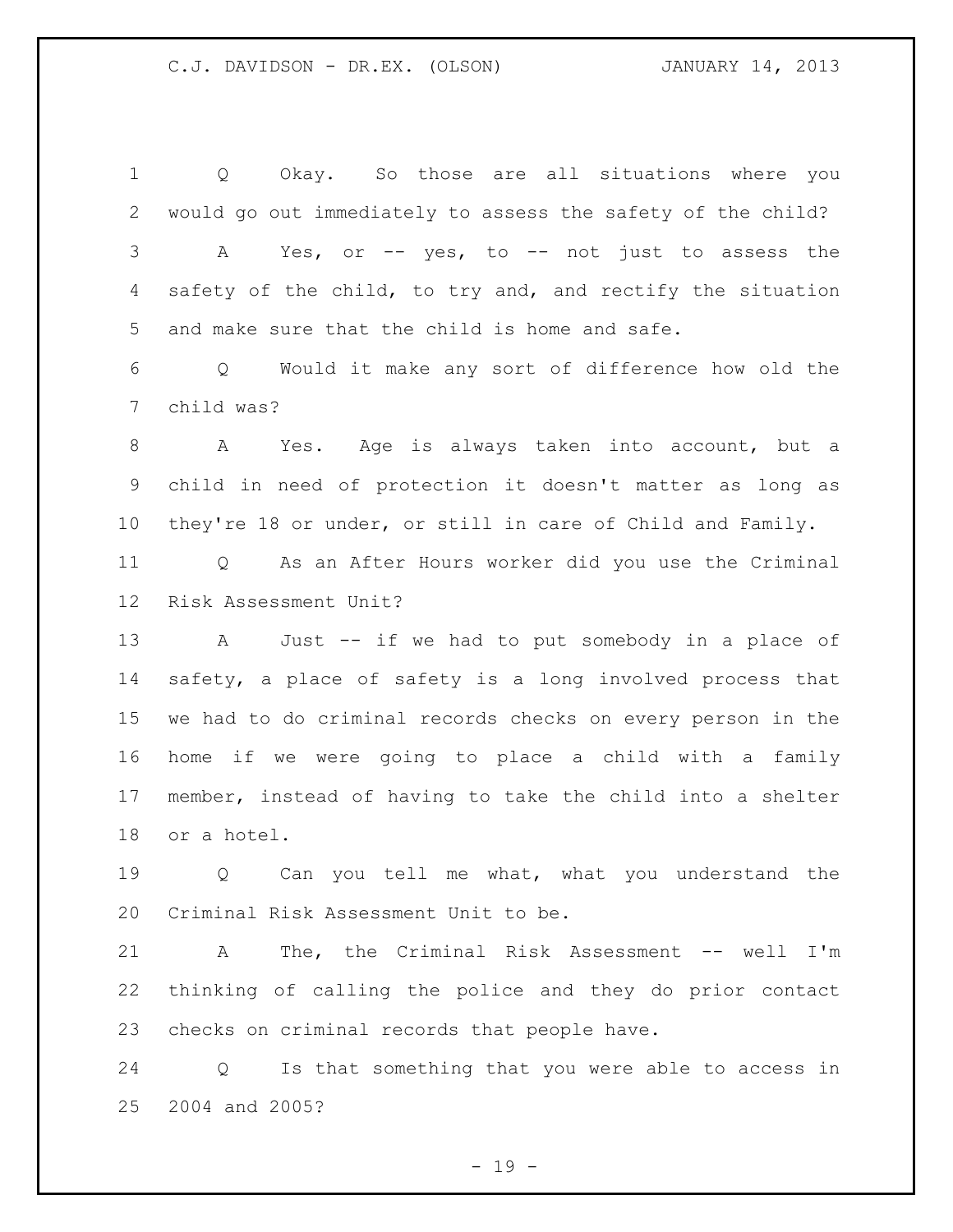A I believe so.

 Q To me that sounds like something that would be useful to you as an After Hours worker in terms of finding 4 out more information about the people you're dealing with; was there a reason why you didn't typically use it other than in the situations you described?

 A Well we had safe, we had safe placements where we could always put children. We're, we're sometimes 9 working in a vacuum as to what collaterals are -- what their involvement is with the family. It might be a great idea to place with an aunt, but we wouldn't necessarily -- we might place the child in a safe place until the assigned worker who knows more about the case could figure out placement for the child the next day.

Q Okay.

16 A And sometimes those forms would take hours, and many visits -- at least two or three visits to the home to figure out, and that often is not something that we can do at After Hours.

 Q How long would you be expected to have a file at After Hours?

 A No more than one shift -- well, no more than from 4:00 p.m. on Friday until 8:30 a.m. on Monday if it was a weekend, otherwise from 4:30 p.m. until 8:30 the next morning.

 $- 20 -$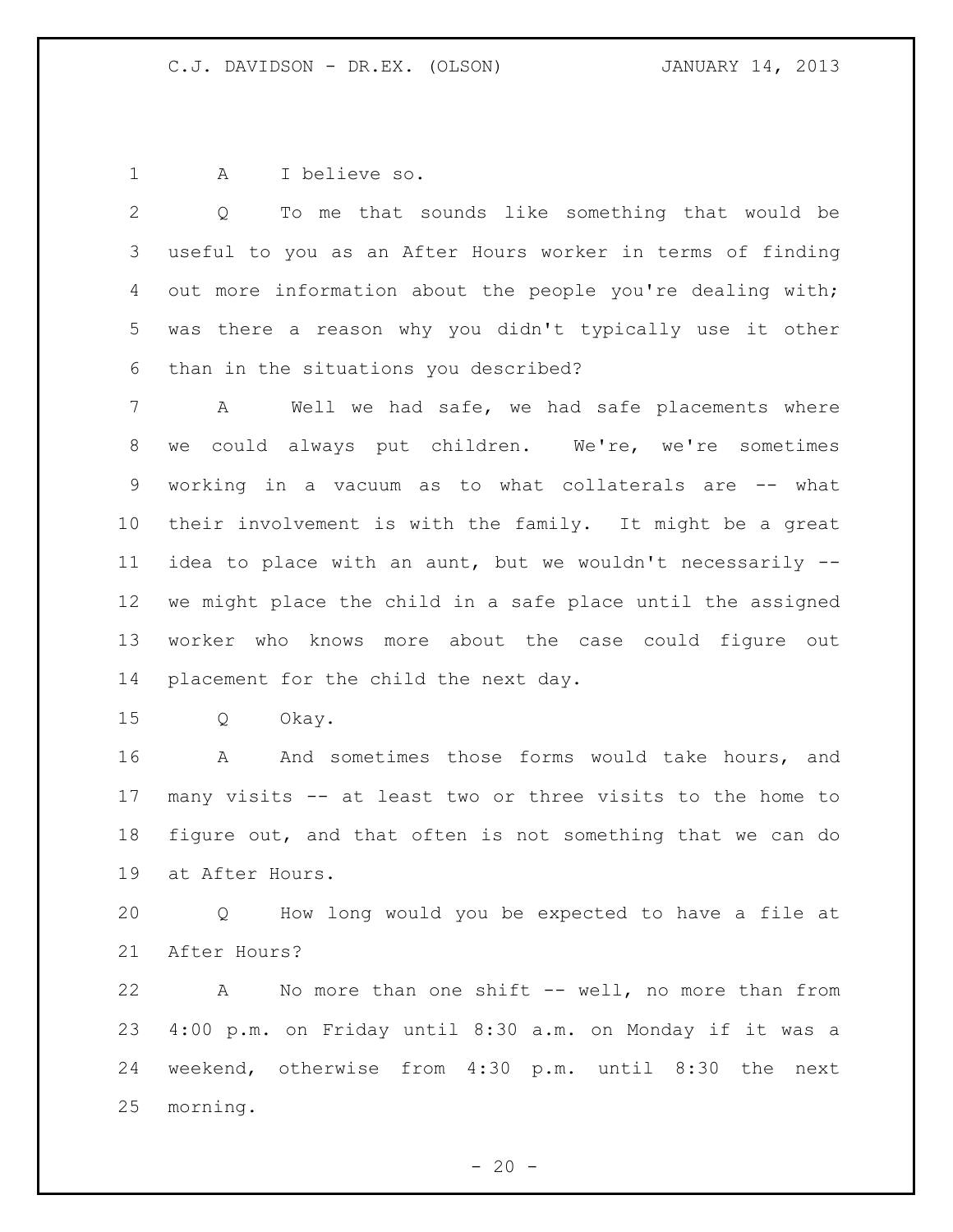Q Would there -- would you ever contact the police for information directly?

 A Yes, on occasion. If we say encountered somebody in the home that we were unsure of we might call and see if there was a warrant out, or we might call for information as to, can this guy be in the home.

 Q Okay. Is that, is that -- would the police generally be cooperative with you in terms of providing information?

 A It depends who you got on the other end of the phone. Sometimes it's very difficult to get information from the police. It depended on who the sergeant was.

 We, we did work -- we've always had a very cooperative relationship with the police.

Q Has that changed since 2004 and 2005?

 A Yes, there's some, some -- I'm not quite sure what happened because it just happened in November, and I was leaving, and so --

Q Just before your ...

 A So people were complaining that they could no longer get information. I had one incident where I needed to get information from an officer, and he was very cooperative. He felt that we should continue our cooperation, but I think from the sergeants up there was supposed to be a more formal way of getting information,

 $- 21 -$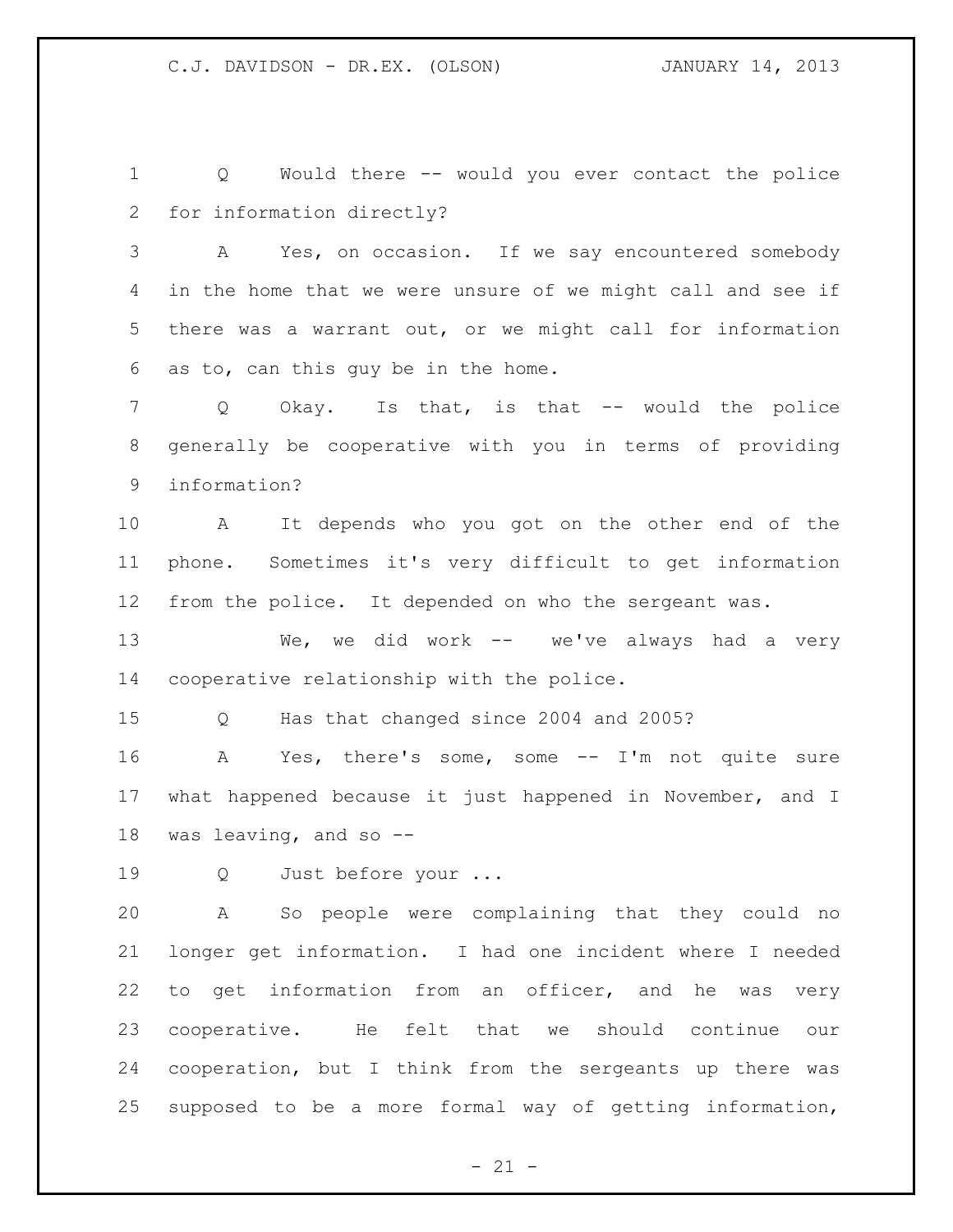so, yes, I've heard that it's recently changed because of I believe privacy rules.

 Q Okay. That would be something outside of Child and Family Services in terms of policy for sharing information, that would have been on the police side?

A I believe so.

 Q Okay. Would, would there ever be a situation where you would receive a call that would suggest a child might be in need of protection where you would not -- despite receiving a call like that where you would not respond?

A No.

 MR. RAY: Maybe if you could just clarify for the witness what you mean by "respond". I think "respond" could be a number of things.

16 THE COMMISSIONER: Well, I assume it means making contact with, is that right?

18 THE WITNESS: Well, I assumed it to be would I go out and check the home or check on the child. In no instance do we not go and check on a child.

BY MR. OLSON:

23 Q If there was a concern the child might be in need in protection a field is done?

A Yes.

 $- 22 -$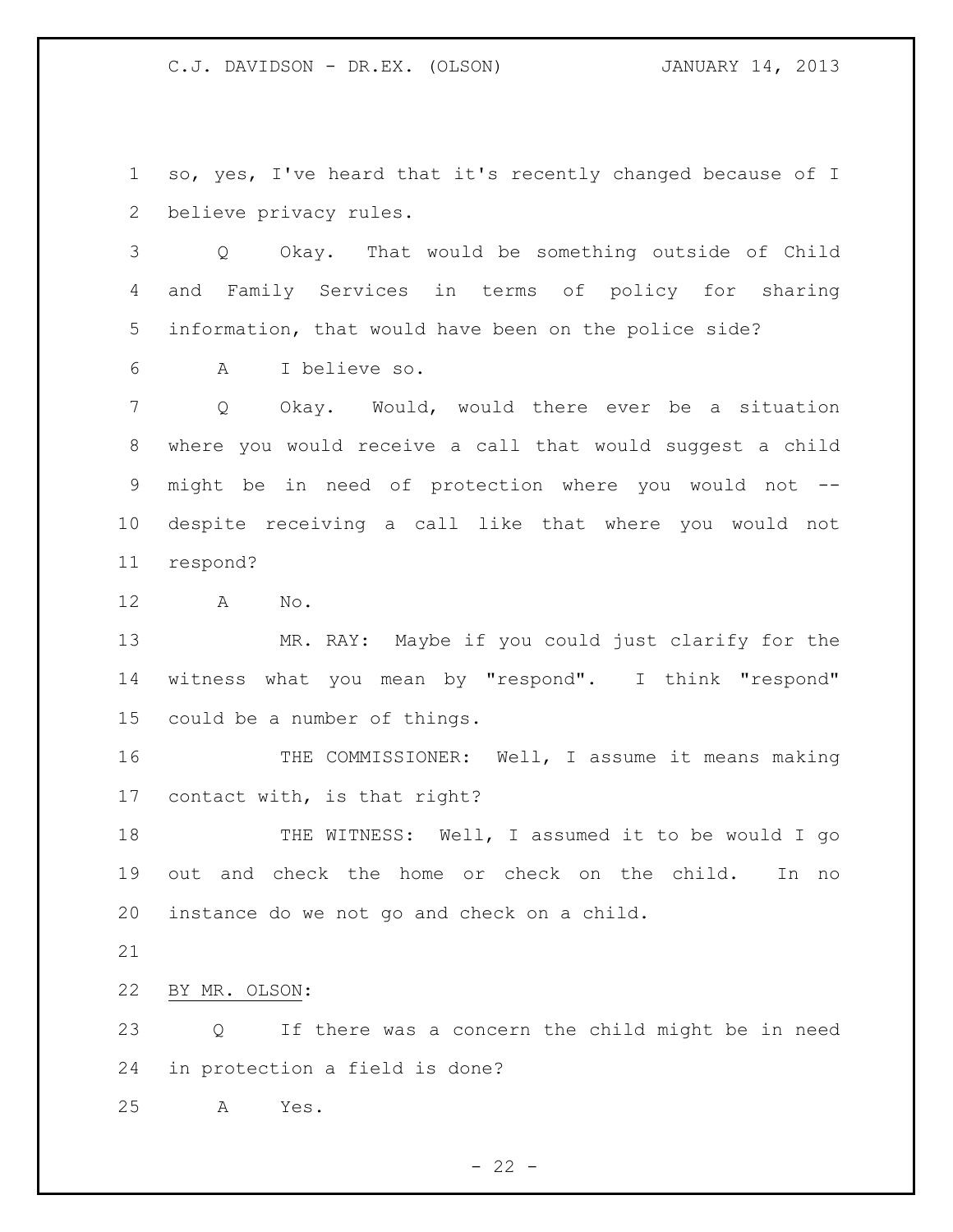Q Are those types of calls always documented? A Always. Q Were records of all calls that came in to After Hours documented somehow, and again this is in 2004 and 2005? A It might be -- for After Hours it might have been just our, our own written notes. 8 O Where would your written notes go? A They would be destroyed afterwards. There were some forms that we would write brief descriptions on and hand in. I'm not sure where they went. Q Was there a policy to destroy the notes after the calls? 14 A At After Hours, yes. We destroyed them after every shift. Q Do you know why that was? A Well just that there's confidential information on there, and if there was any confidential information that needed to be kept it was kept in our written report. Q So there might be more in your handwritten notes than would be put into the written report? A Nothing of a child protection relation. I mean you might write down some information on trying to -- you know, information on a certain person, but if you go to CFSIS and you find that person you wouldn't include what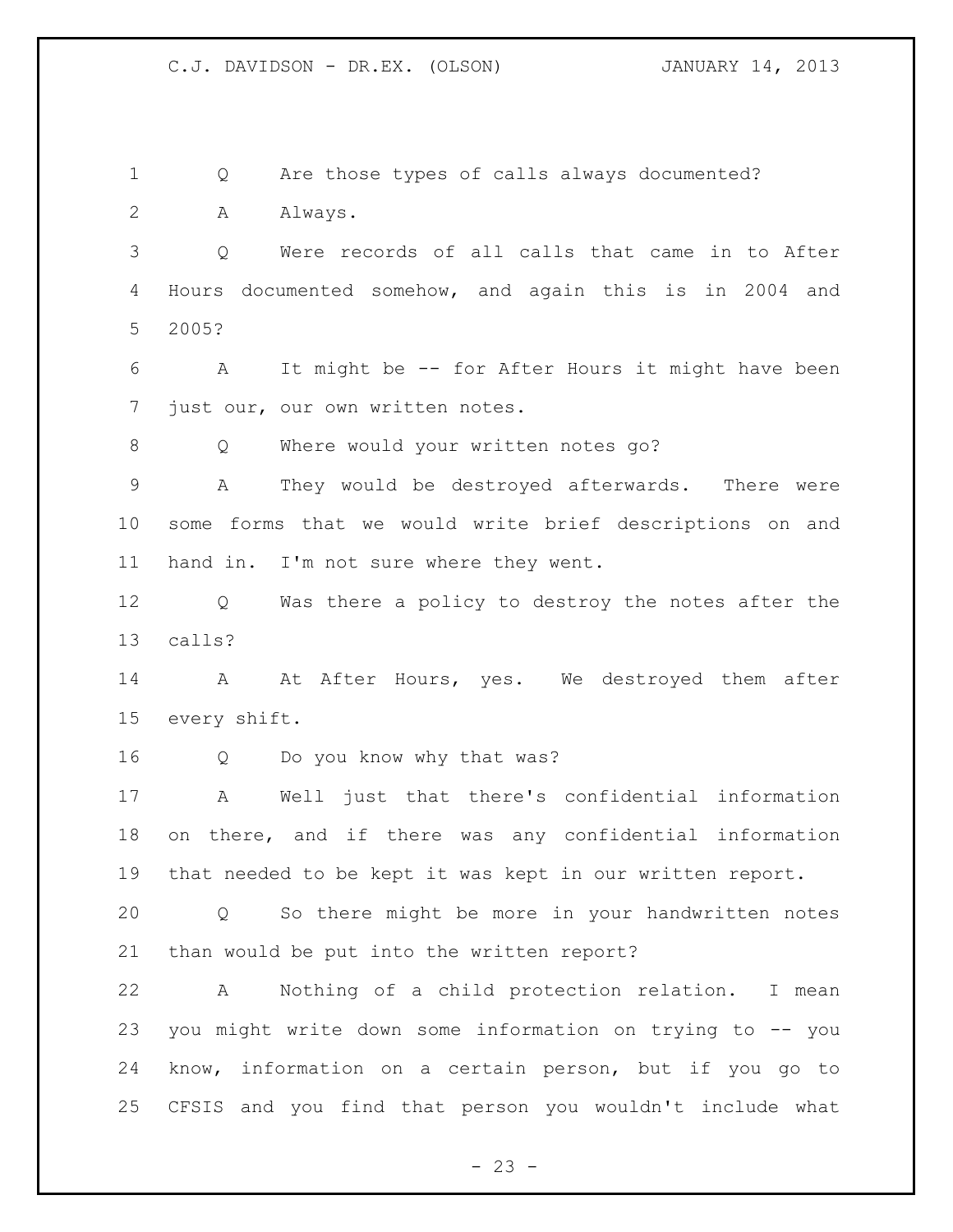you've written in your notes because you've confirmed that that person is already existing on CFSIS. THE COMMISSIONER: But as I hear you, witness, there wouldn't always be a written report; am I correct? THE WITNESS: Right, but those would be on non- child welfare things. Sometimes people call in about when can I leave my child alone. THE COMMISSIONER: But on child welfare issues there always would be a written report? 10 THE WITNESS: Always a report. 11 THE COMMISSIONER: Thank you. MR. OLSON: Mr. Commissioner, apparently there's some trouble hearing you. 14 THE COMMISSIONER: Oh. MR. OLSON: We're wondering if your mike is maybe not turned on. 17 THE COMMISSIONER: Oh, I'm sorry. 18 MR. OLSON: It sounds like it's on. THE COMMISSIONER: I wasn't speaking into it. MR. RAY: That's better. MR. OLSON: No, that's, that's much better. THE COMMISSIONER: Yeah. MR. RAY: Thank you. 24 THE COMMISSIONER: Yes. I -- my question was whether there was a written report in every instance, and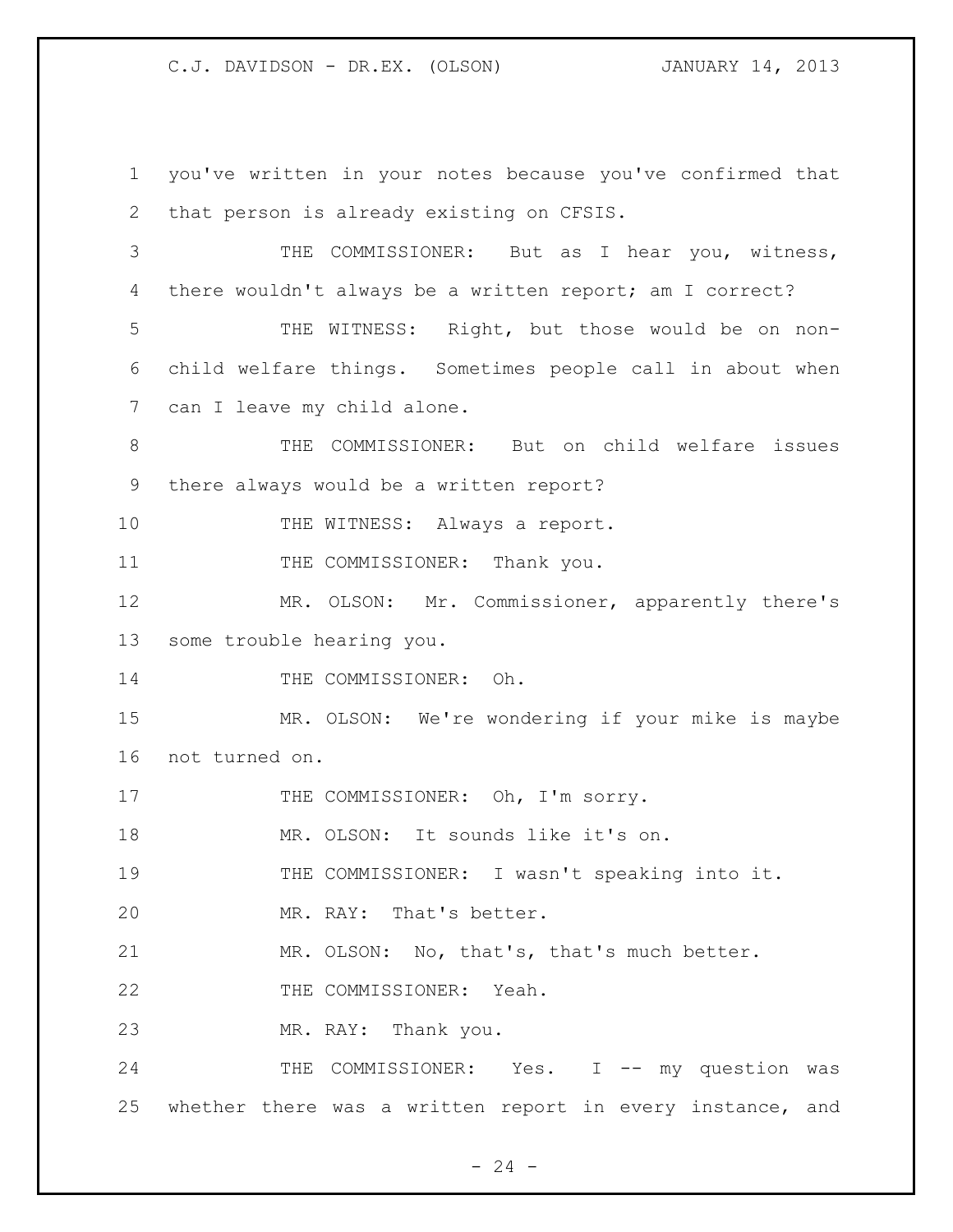her response was on child welfare matters the answer is yes; correct?

THE WITNESS: Correct.

BY MR. OLSON:

6 Q Just to go a little further on that what sort of matters would not be child welfare matters?

 A Sometimes people call in for information on parenting courses, they want to know when their child can be left unattended, they are looking for food, information on food banks, just general information that, that people need questions (sic) on and think that we have the answers for them.

 Q Is, is the determination as to whether a call is a child protection matter something that is left up to the subjective discretion of the person answering the call, the worker answering the call?

18 A Yes, yes, but always that would be -- every report is read by our supervisor, so there are at least two opinions.

 Q Well, you wouldn't record a report though of something that was deemed by yourself, for example, not to be a child protection matter, would you?

24 A Right, but we're, we're very -- we all know, and are very clear, on what a child protection matter is. A

 $- 25 -$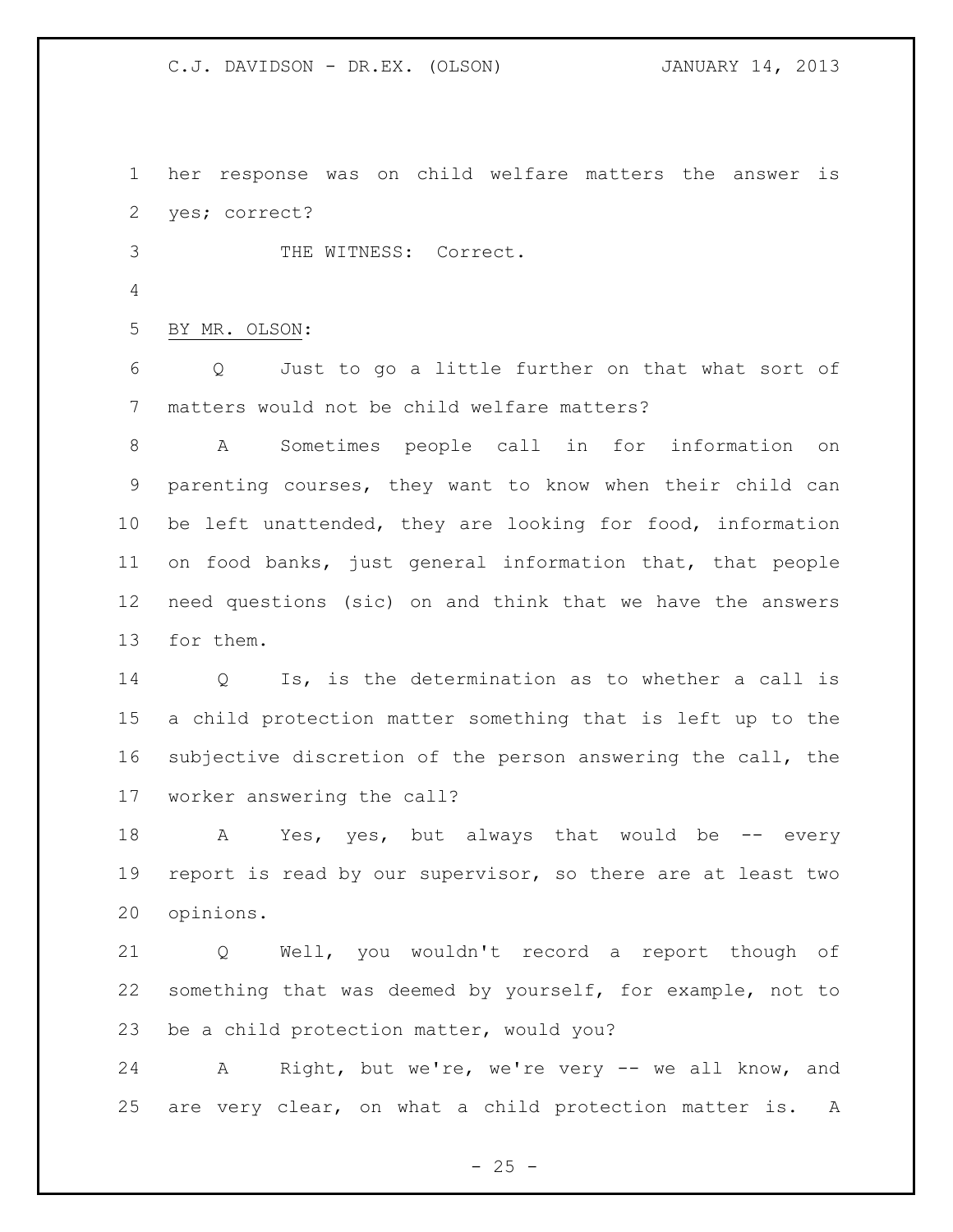child at risk is, is something that we can clearly determine.

 Q Would a situation, for example, or a family member calls in and, and says, I haven't seen this child for some time, and I'm concerned, would that be a child protection matter?

 A Well, it would depend on the other information that I'm given. Sometimes I might call the home, or call the school if it's still early, early enough. It, it just -- there's a whole bunch of other information that I would need.

 Q So really it depends in that situation on other factors?

A Yes.

 Q You said you had received some training on CFSIS when you were working at the After Hours Unit in 2004 or 2005?

A Yes.

 Q What sort of role did CFSIS play for you as a worker in the After Hours Unit?

 A Well, it, it changed everything. Having access to -- being able to identify people early, early on in the investigation is very helpful.

 Q Just before I get you to go on how would you use CFSIS?

 $- 26 -$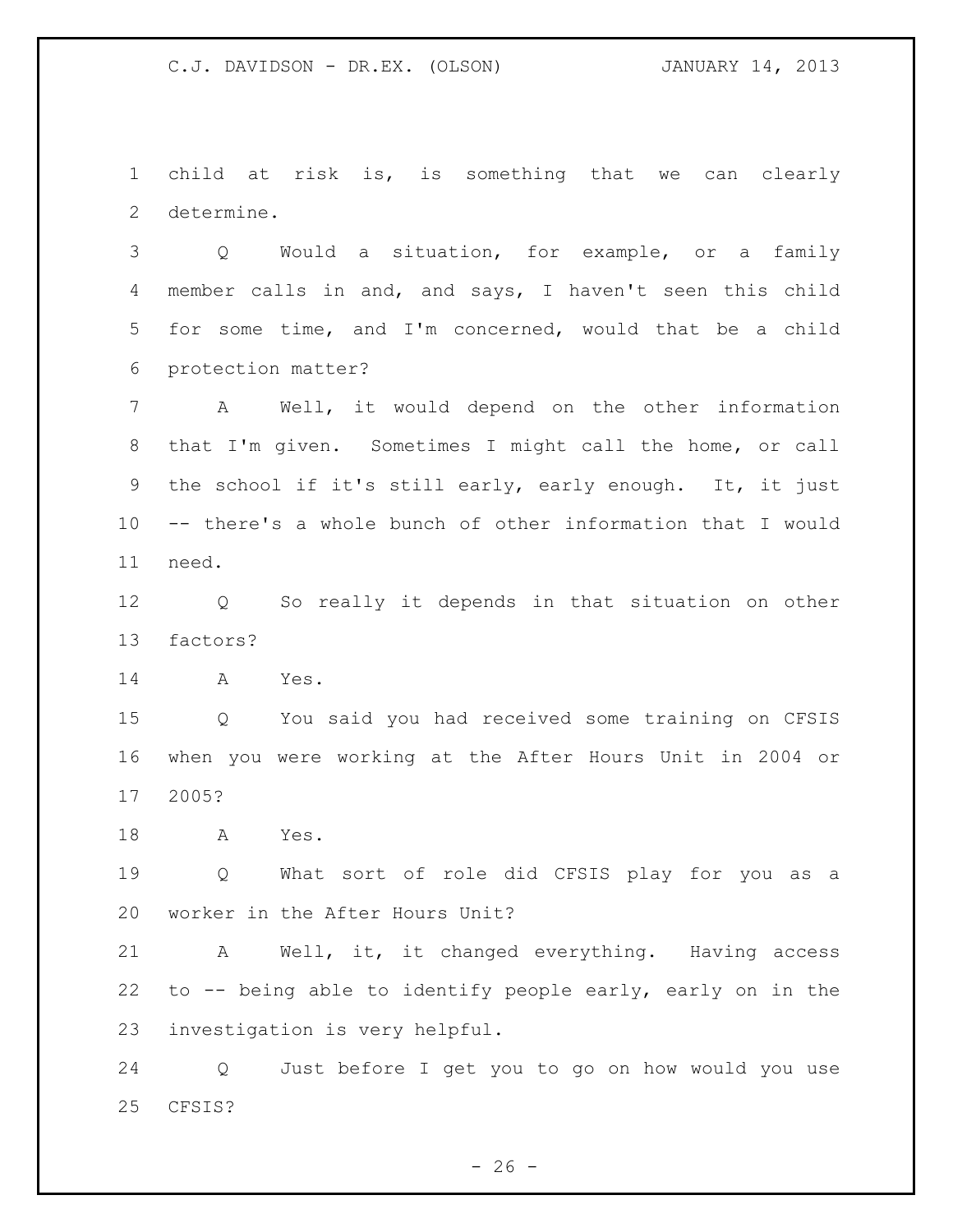A I would look people up by name, see what files they're attached to, read whatever case recording I could, sometimes the case recording from the social workers was not available but at least we would have information on every single After Hours encounter which helps because sometimes there's somebody in the room who was involved in the previous intervention. Q Okay. You didn't always have access to CFSIS as an After Hours worker; is that right? 10 A No, not when I first started. Q Okay. 12 A There were paper files. Q And so is CFSIS then a big improvement in terms of what you are able to do as an After Hours worker? A It's a huge improvement, and it can always be made better by having more information. Q Did it become your main tool in terms of the work you would do, gathering information? A Not my, not my main tool. My main tool is my assessment skills, but it would certainly become the first tool I would go to for information. Q Was there any limitations to CFSIS that, that made your job more difficult? A Yes. Not all agencies have recorded -- put all

their recordings on CFSIS. The more information that we

 $- 27 -$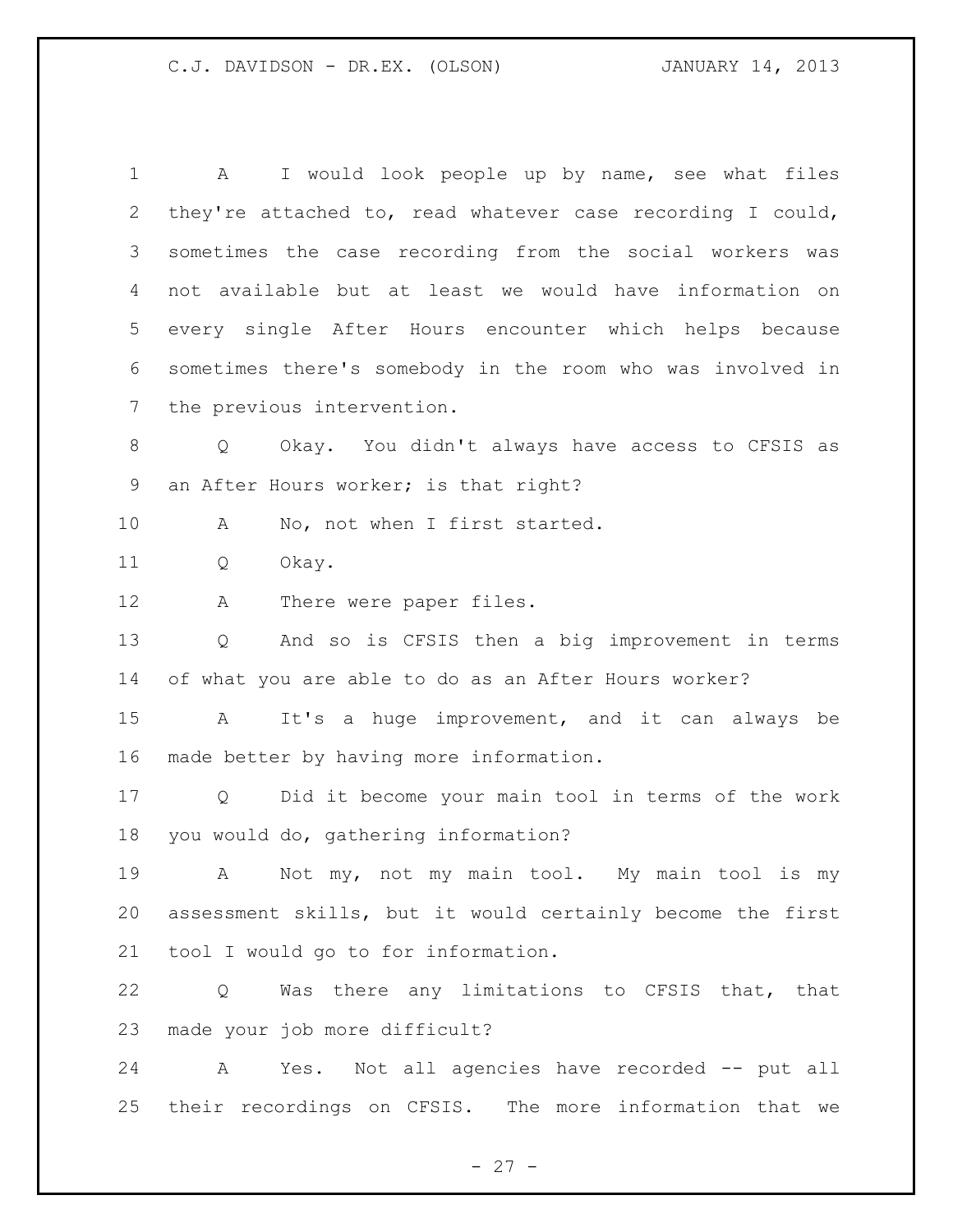have from the assigned worker the better we can assess situations, so yes CFSIS is only as good as the information that's put into it, and some, some agencies and workers are -- use the -- use CFSIS more regularly.

 Q Is that the case -- was that the case when you retired as well?

A Yes.

 Q Okay. Do you have an understanding as to why some agencies didn't use CFSIS as much?

 A My -- well, when I took CFSIS training my understanding was that everybody was going to use CFSIS. 12 When that didn't happen I, I -- my understanding was that they needed a few years to get up to speed with computer skills, and that -- in the end I think that agencies can -- and this is just my own opinion, I think that some agencies buy into it more than others. I, I don't know what they do with their paper files. I mean their -- you know, that's, that's ultimately the file. CFSIS is not the whole file and never will be.

 Q How did the, the lack of some information impact your ability to do your work as an After Hours Unit worker?

 A Well, at After Hours it, it didn't impact us as much because we can work with no information at all. We cannot have a name, we can, we can do our jobs with no information other than here is a child at risk. That's how

 $- 28 -$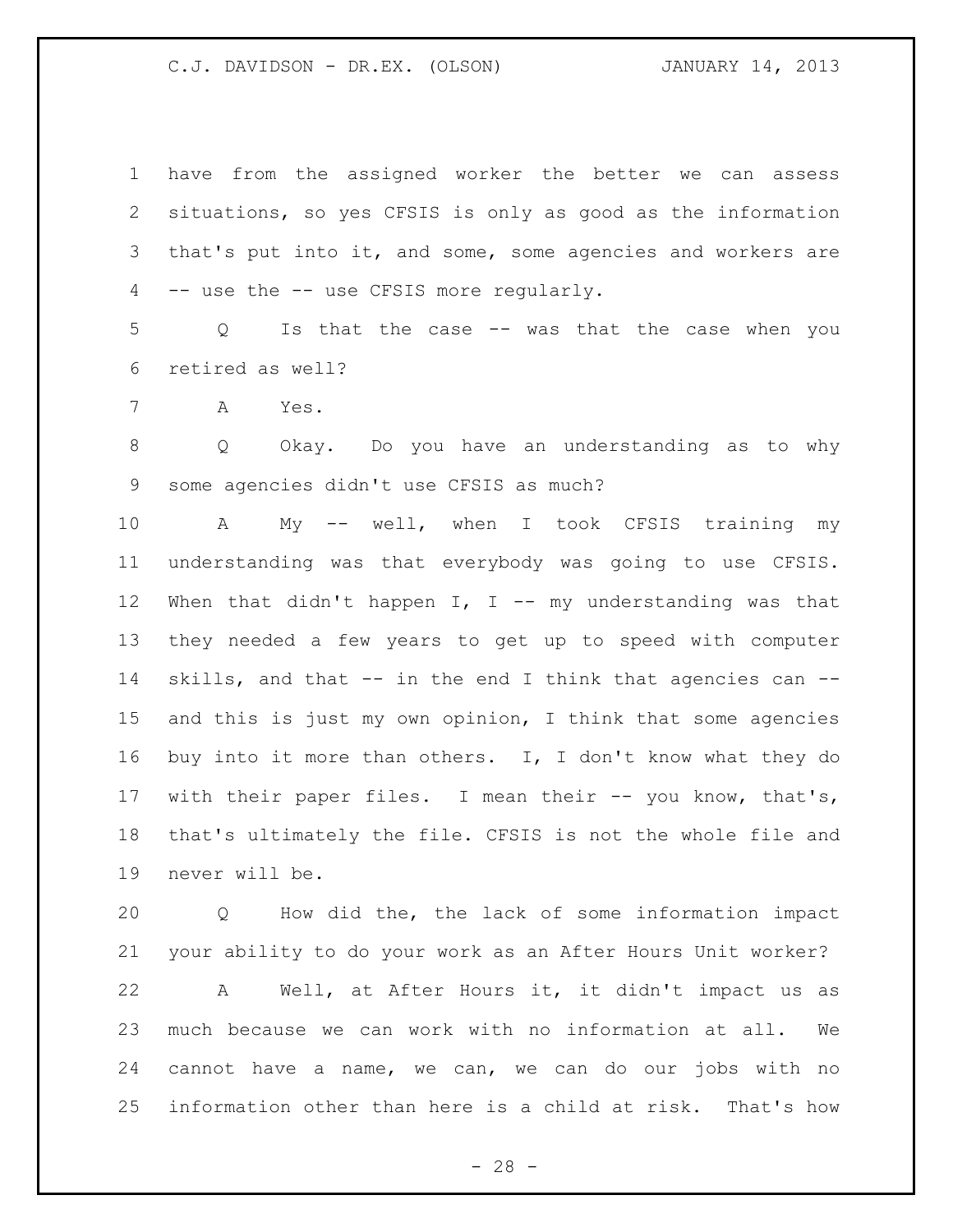we have to work as emergency workers.

 Q Right. But is it true that the more information you have, the more background information from CFSIS, the easier it is to, to do your job? A I don't know that it's -- the easier it is to do my job, it's maybe the, the better way I can do my job. I mean a child at risk is a child at risk. It can be -- it is -- it can be as basic as, as that, and the information I have doesn't impact on what I do for the child. It may impact on the quality of the intervention, whether I can assess other family members to assist. Q Wouldn't the history that would be available on CFSIS give you more information about the family situation, and what the problems may have been in the past?

 A Yes, but that doesn't impact After Hours. That would be more, that would be more helpful for people who are going to have to make decisions on the case. As I said we're constantly prioritizing at After Hours, and we can make it as simple as the problem in front of us. We can solve it and make the child safe.

 Q So what it comes down to then is either we have to go out on this call now because it's an emergent situation, or it can wait until the CRU can take it or Intake can take it, or whoever; right?

A Or the assigned worker, yes.

- 29 -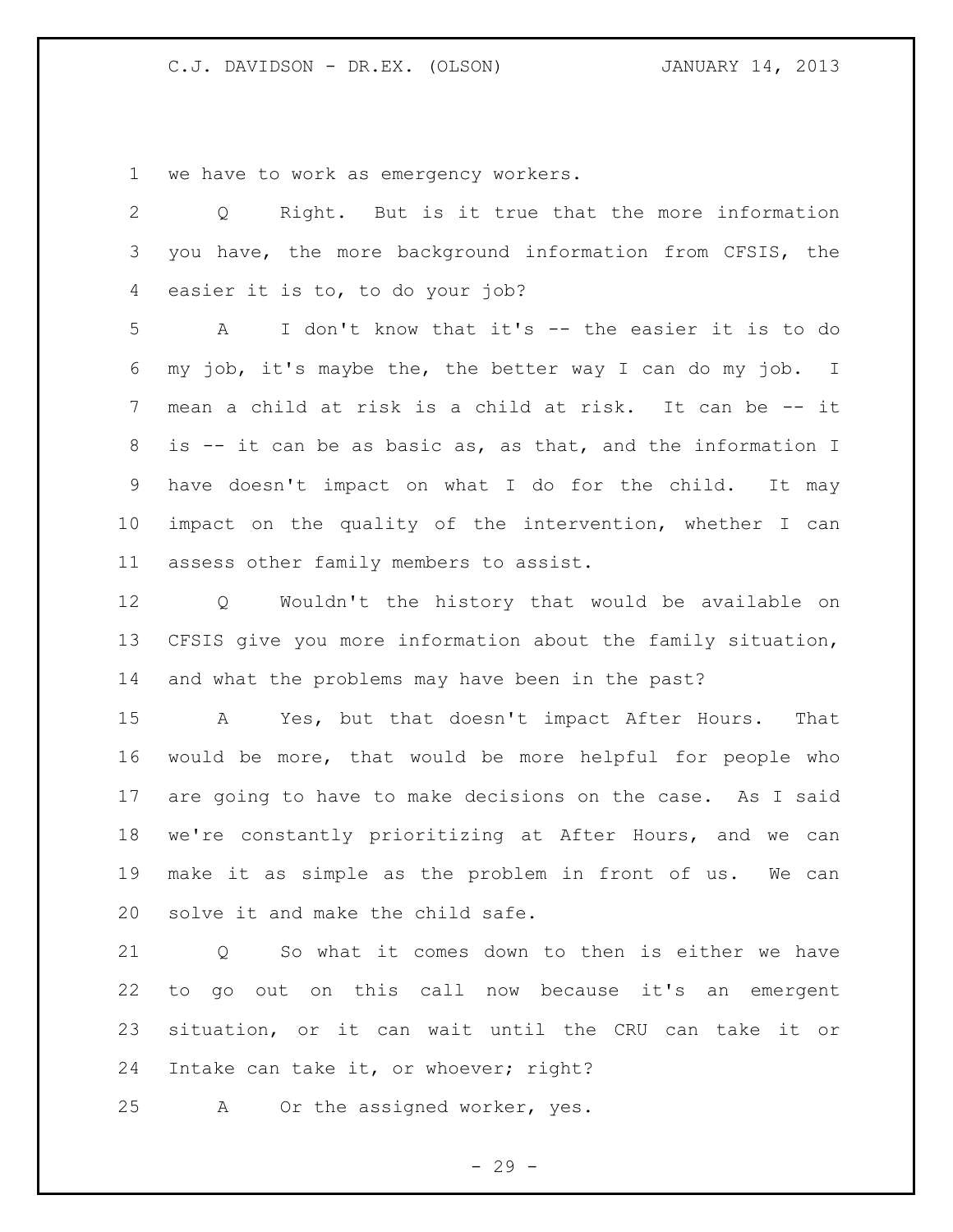1 0 Or the assigned worker, okay. So you're -- the After Hours Unit it sounds like you're saying was really just an emergency service that dealt with calls in the off hours; is that ...

 A We did more -- we did follow-up while -- we do more when we have time, but we, we are ultimately an emergency service. We do as much as we can during the evening, and that, that varies night by night.

 Q Okay. As an After Hours worker did you ever refer to the paper file?

A Never.

Q Why, why was that?

 A We would have no physical access to them, they would be -- I don't know, workers' desks, file rooms, nothing we could access.

 Q Okay. In 2004 and 2005 what was your workload like as an After Hours worker?

 A It depends night by night as all emergency work does. We constantly prioritize and do as much as we can in a shift. No child is ever left at risk, that's the bottom line.

 Q But in terms of workload itself were, were there enough workers to handle the volume of calls coming in? A Well there were enough workers because we have the luxury of prioritizing. We have more workers now which

 $- 30 -$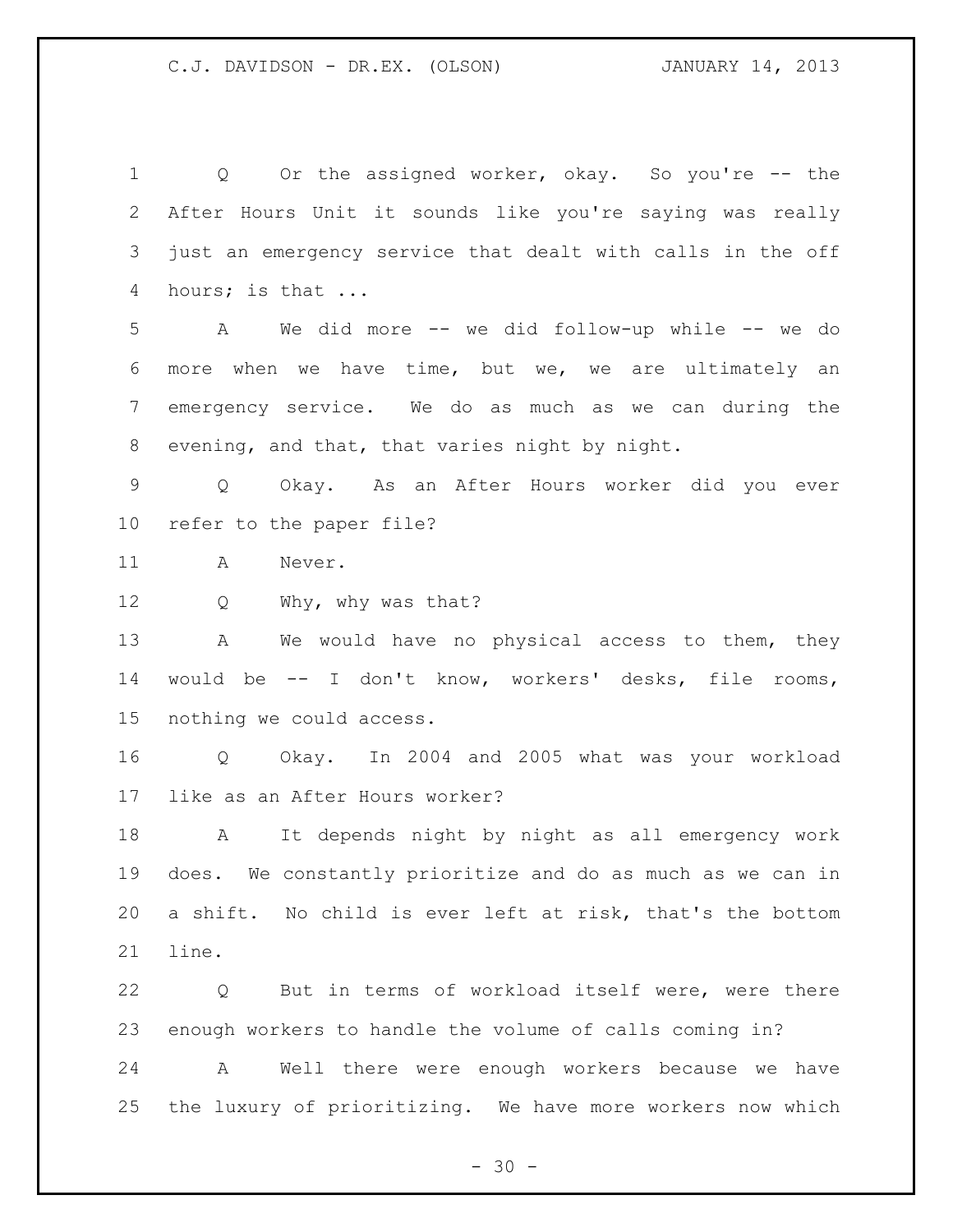| $\mathbf 1$ | is great, we can just do more work. The, the amount of                 |
|-------------|------------------------------------------------------------------------|
| 2           | work that we can do at the front end at After Hours helps,             |
| 3           | helps all the way down the line. It helps the CRU workers              |
| 4           | the next day, it helps the intake workers, we're just --               |
| 5           | we're, we're a cog in the flow of information.                         |
| 6           | We've heard evidence that the CRU was busy all<br>Q                    |
| 7           | the time.                                                              |
| 8           | A<br>Yes.                                                              |
| 9           | Was it the same with After Hours?<br>Q                                 |
| 10          | Not to the same extent because we $--$ if we didn't<br>A               |
| 11          | have -- say, say we didn't have a busy phone night we                  |
| 12          | didn't have files that we, that we had histories to do on,             |
| 13          | or things left over from the day before so --                          |
| 14          | So, so like other jobs there'd be sometimes when<br>Q                  |
| 15          | you'd have slow periods, sometimes they'd be busy?                     |
| 16          | Yes.<br>A                                                              |
| 17          | And it would all depend on how often the phone is<br>$Q \qquad \qquad$ |
| 18          | ringing?                                                               |
| 19          | Yes.<br>Α                                                              |
| 20          | Okay.<br>Q                                                             |
| 21          | The phones ring a lot.<br>Α                                            |
| 22          | Okay. Who was your immediate supervisor when you<br>Q                  |
| 23          | were involved in providing services to Phoenix Sinclair?               |
| 24          | Rick Manteuffel.<br>A                                                  |
| 25          | Okay. He was your supervisor?<br>Q                                     |
|             |                                                                        |

- 31 -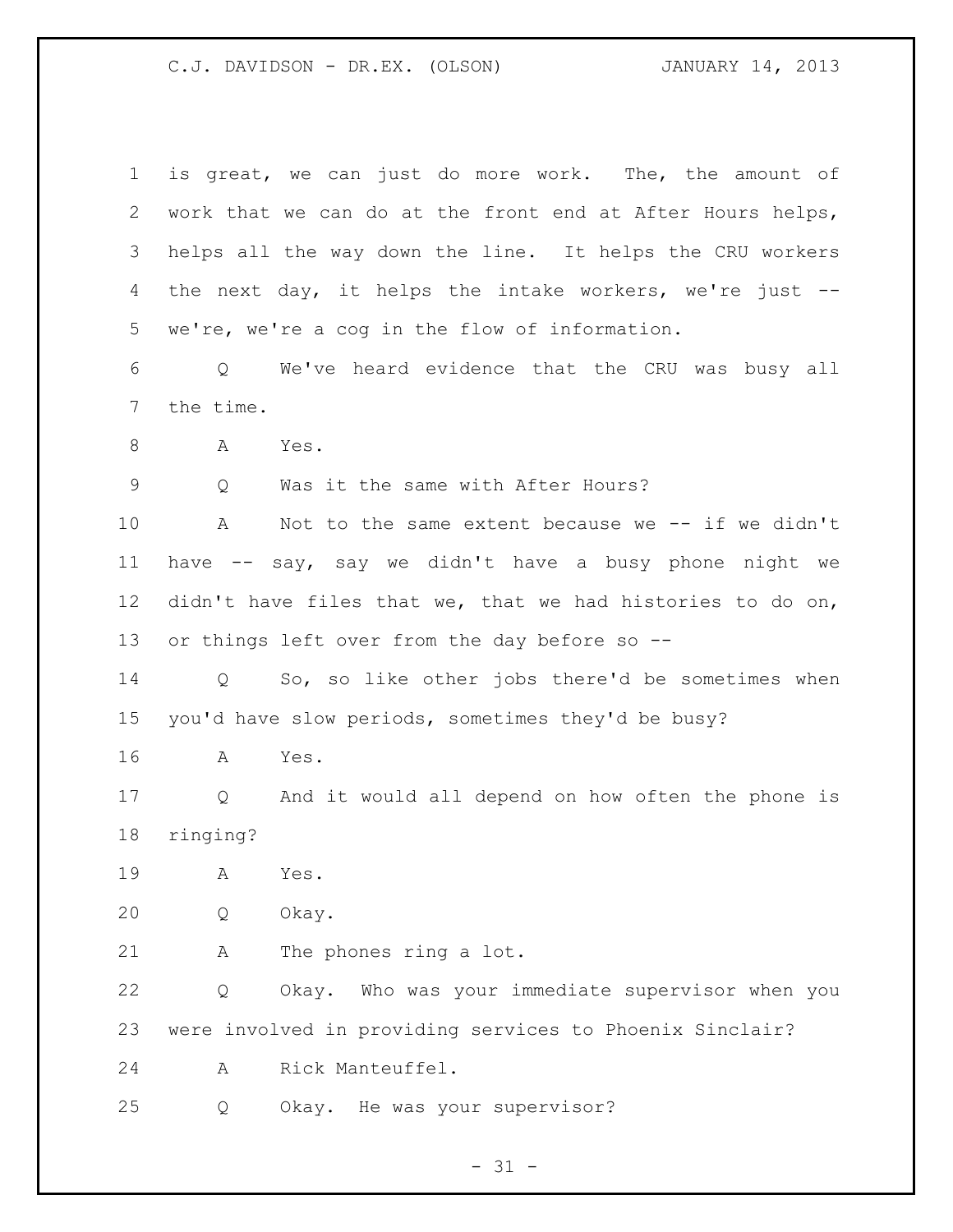A Yes.

 Q What sort of supervision did he provide? A He read all the reports. He was a very involved supervisor. He loved After Hours so we would have all sorts of discussions about what we should do, and -- he was very involved. Q Did he have to sign off on your reports? A I'm assuming so. THE COMMISSIONER: Was he on duty while you were on duty? 11 THE WITNESS: For the most part, yes. It gets -- sometimes there's not a supervisor on site on Saturdays because the supervisor has to do a 24 hour period from 8:00 a.m. on Saturday until 8:00 a.m. on Sunday, but if the supervisor is ever not in the office we have a cell phone and immediate access to the supervisor 24 hours a day. There's never a moment that we don't have a supervisor, by phone at least. BY MR. OLSON: Q You never had any problems getting a hold of the supervisor when you needed him or her? A No, it was part of their job. They were called all night long sometimes. Q I'm going to take you now to your specific

 $- 32 -$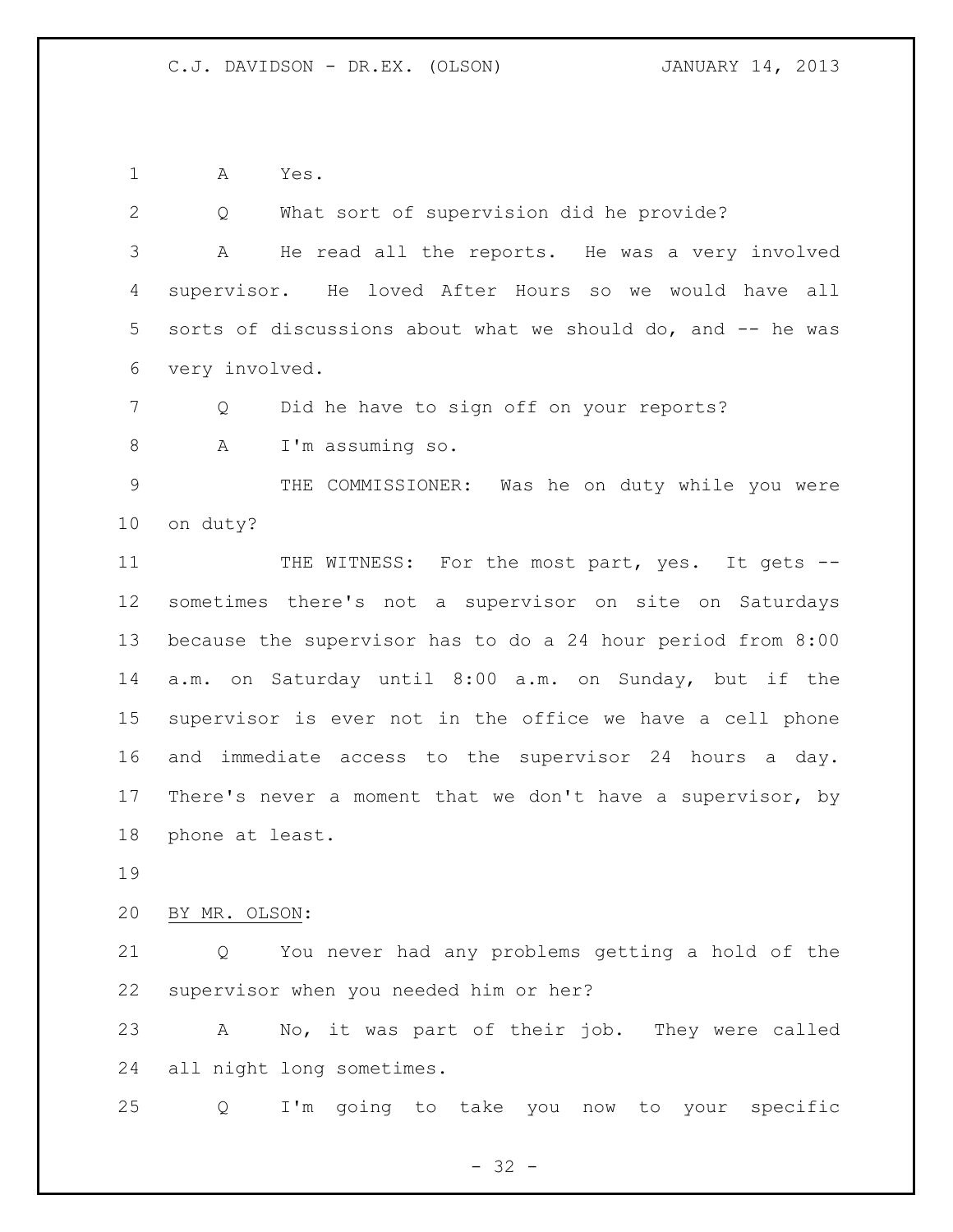involvement in the file. A Okay. Q You were involved on two occasions? A I was. Q So the first was in January, 2004? A Yes. 7 Q And then a second time in March, 2005? 8 A Yes. Q So let's look first at your first involvement. Commission Disclosure 1795, that's Samantha Kematch's file, page 36973. A Okay. Yes. Q So this is an After Hours form, and it says it's from you, it's dated January 15, 2004? A Yes. Q And your signature appears on the next page, 36974? A Yes. Q At the bottom? A Correct. Q Did you prepare this document? A I did. Q And the information recorded in the document, for example the demographic information with respect to Samantha Kematch on the, on the first page --

 $- 33 -$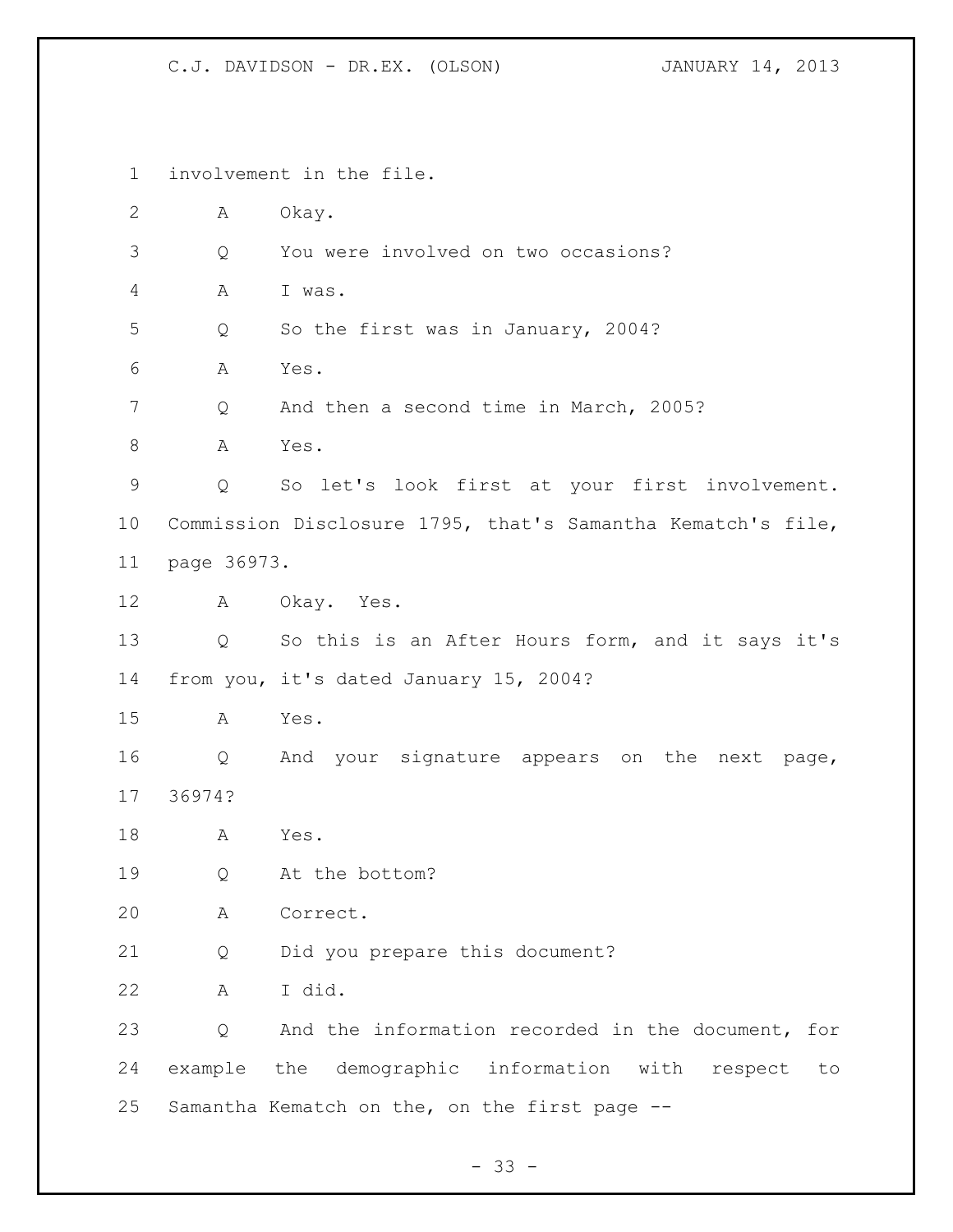A Yes.

 Q -- did you, did you obtain that information? A I, I obtained it from the source of referral, that's where she told me that Samantha was living. Q Okay. Do you have any independent recollection of receiving this phone call? A Well not until I was shown it. I didn't know -- I guess I was shown this probably a couple of years ago. Q And now that you've been shown it do you have any independent recollection of the call itself? A I think so. Q Okay. Just tell me how this sort of call would come in, and I take it under presenting problem that would, that would tell you what the source of referral -- the information that the source of referral was providing to you? A Yes. Q Okay. So that's the information you received on the call itself? A Yes. Q And then what would you do with that information? A In this case I just passed it along to CRU. Q Okay. So the -- what is the concern that was here? A The concern was that Samantha was leaving her

- 34 -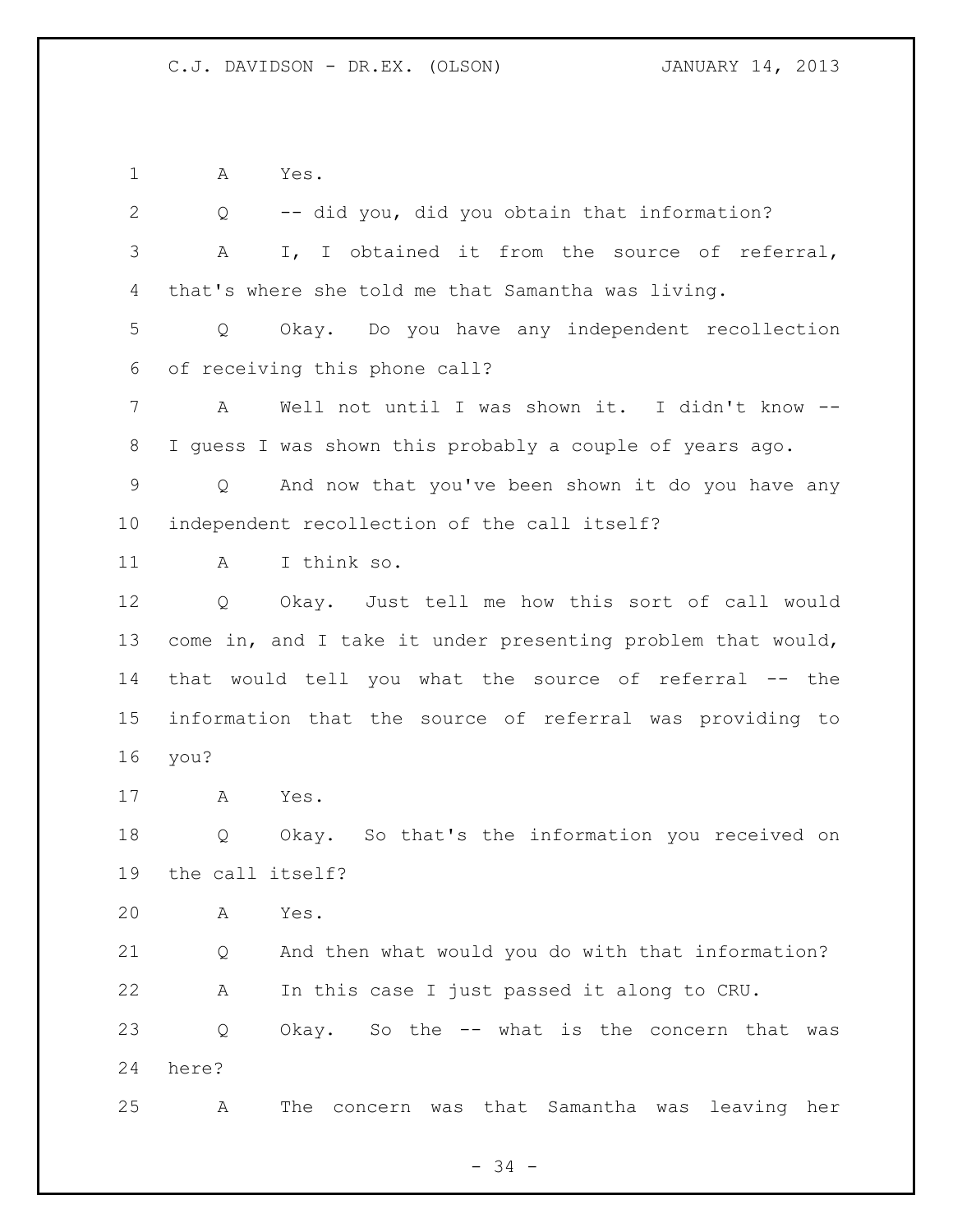child there with her mother, who was allegedly smoking rock, so grandma was babysitting and smoking rock while caring for the child.

Q And rock would refer to crack cocaine?

A Crack cocaine was my assumption.

 Q Okay. So you get that call and then you would do a CFSIS search to look at the history?

A Yes.

 Q Okay. And first of all why is it that you look at the history?

 A We, we were trying to assist CRU, we were trying to make sure we could gather as much information as, as we needed. Histories gathered at the After Hours Unit are -- we always expected that CRU will, will also do a history. I mean we, we write down what we see, and it depends on the night. Some nights we have more time to explore histories. In this instance I determined that it wasn't an emergency so the, the history didn't impact my, my decision of whether we were going to go out that night as much.

 Q How did you determine that it wasn't an emergency?

 A Well, she had -- this was January 15th, she hadn't heard anything about the family since Christmas, and so I had no information that there was -- that, that Phoenix was at present being babysat by somebody who was

 $- 35 -$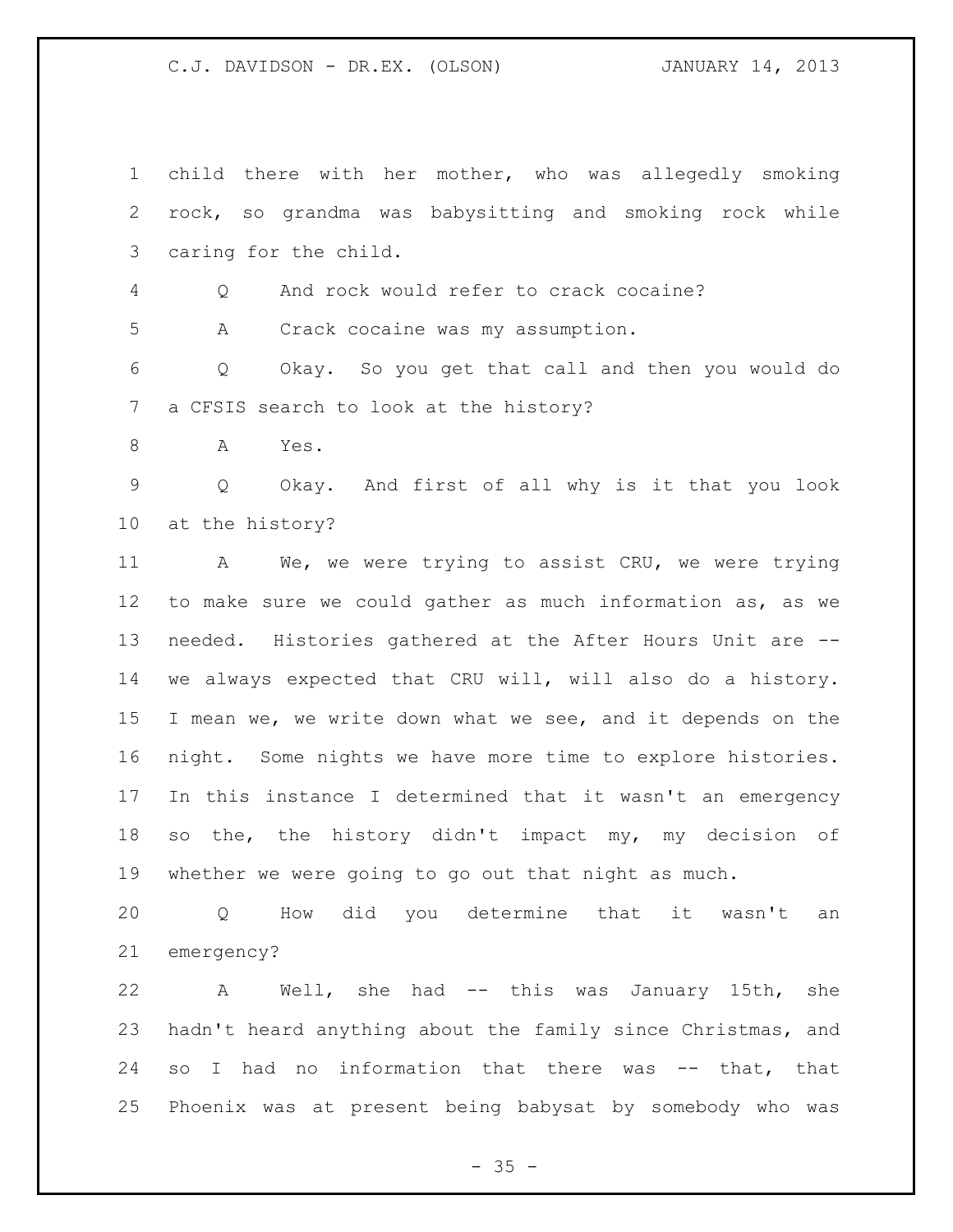smoking crack.

| 2               | If, if the information had been that this<br>$\circ$<br>was |
|-----------------|-------------------------------------------------------------|
| 3               | occurring at that time, that Phoenix was left with someone  |
| 4               | smoking crack, would that have made it an emergency?        |
| 5               | Yes, I would have attended immediately.<br>A                |
| 6               | And so what had changed between the time that<br>Q          |
| $7\phantom{.0}$ | that had occurred and the time you received the call that   |
| 8               | would make it less of an emergency?                         |
| 9               | I didn't have information that it was happening<br>A        |
| 10              | at that time. We don't -- people can -- people call in      |
| 11              | every night saying that something's going wrong in a house, |
| 12              | it's not plausible that we could go out on every single     |
| 13              | call. It also was information that certainly didn't --      |
| 14              | well it wasn't important to the source of referral while    |
| 15              | she was living there, and she, she clearly indicated that   |
| 16              | she was angry at the family because her goods were          |
| 17              | vandalized, so she, she just didn't give me anything to     |
| 18              | make me think that, that it was happening now, that the     |
| 19              | child was at risk.                                          |
| 20              | Did the fact that she<br>-- that the source<br>of<br>Q      |

 referral was, was not happy with the family impact your assessment as to whether or not this was an emergency situation?

 A Well I obviously did ask her that question, this wasn't a problem when you lived there, why, why are you

- 36 -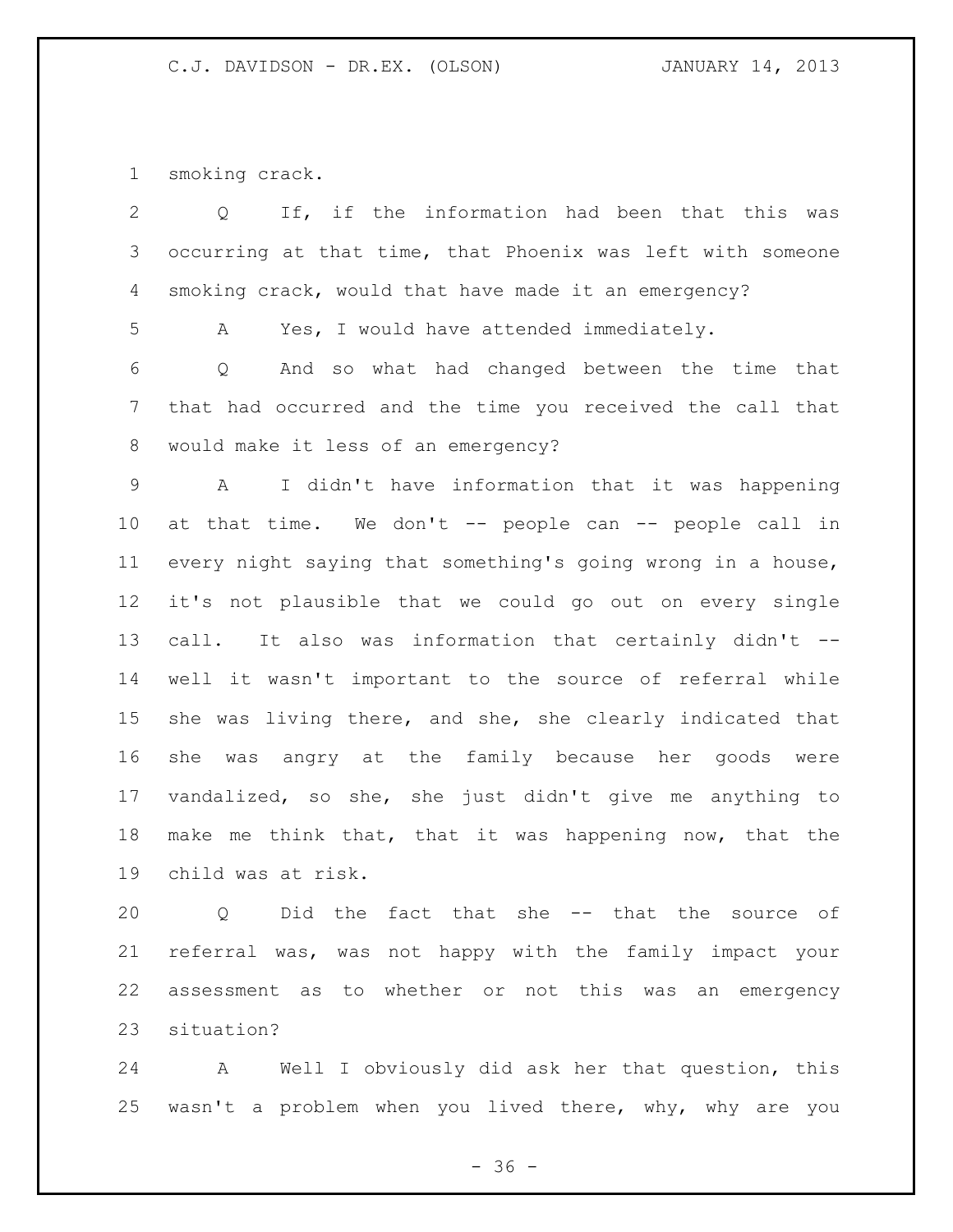calling tonight, and that's when I got the information about the belongings.

 Q Okay. So you would have put that specific question to the source of referral, why --

A Yes.

Q -- call tonight?

 A Yes, always when, when somebody's complaining 8 about something that was -- that they just -- they'd be -- you know, for example say a, a father has called to complain about his, his wife doing something that was of no issue to him while he was in the home, that's certainly something I would take into concern, however, at any time that somebody says it's happening right now we go.

 Q Would there be more -- you would have -- would you have taken notes of the telephone conversation with the source of referral?

 A Yes, that's how I do my job. I talk on the phone, take notes as quickly as I can, and try and get all the information.

 Q What we see here when you've written what the presenting problem is is that just a summary of what you would have taken down in terms of your notes?

A Yes, probably.

Q So if we had --

A It was the pertinent information that --

- 37 -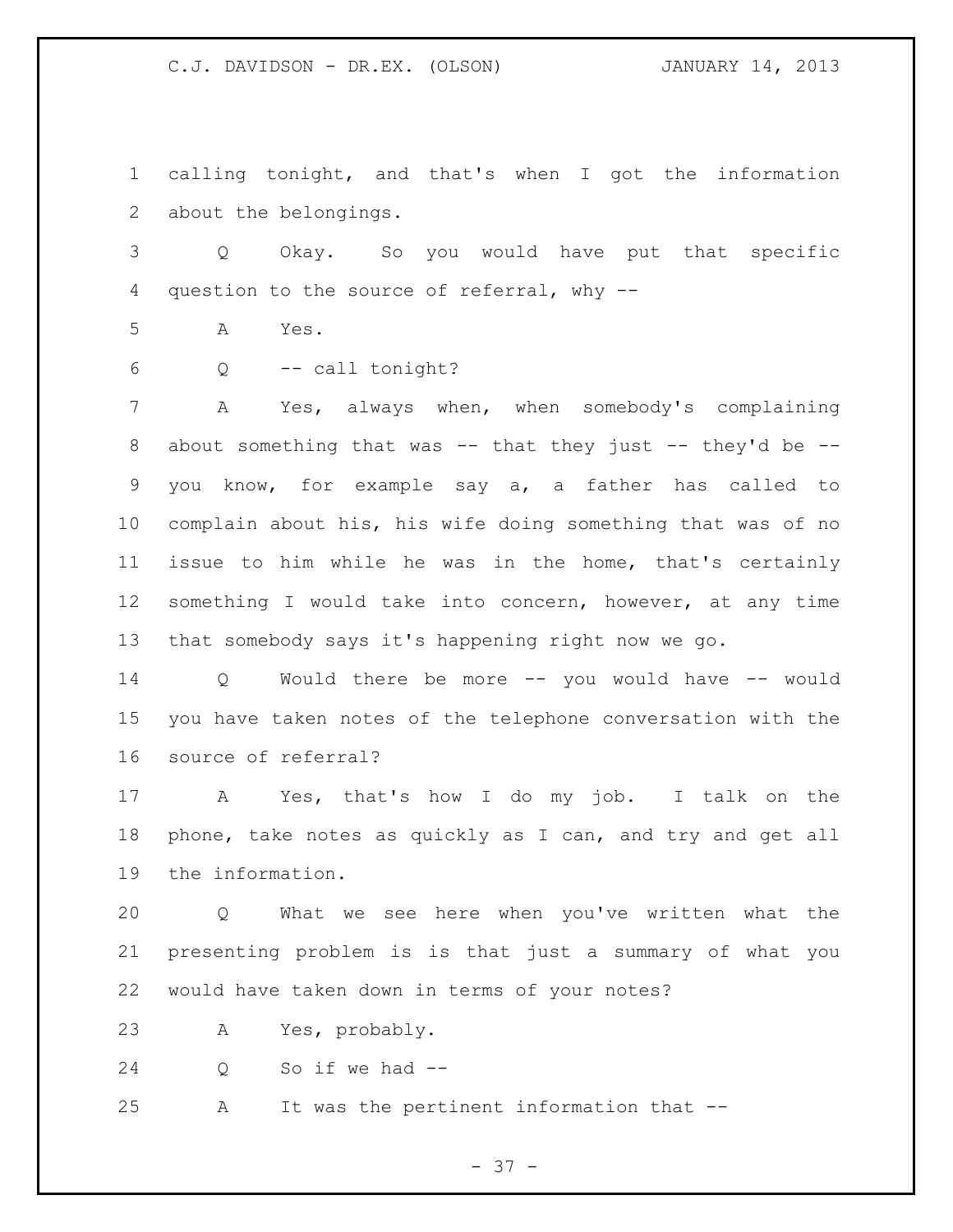Q Right. But if we had the notes there may be more information, I understand you say may not be significant, but there may be more information from those notes that we would have?

A That would be possible.

 Q When you've written for follow-up by CRU what did you mean by that?

 A That somebody would contact the family and meet with them, and see -- explain that there were concerns about Phoenix being babysat by somebody who was under the influence of drugs.

 Q As I recall it says that Samantha goes out drinking frequently leaving Phoenix with the mother who allegedly smokes rock, did you explore what was meant by that in terms of the frequency?

 A I did not explore the frequency, other than the fact that Phoenix (sic) goes out drinking frequently, so I assumed it was frequent.

 Q That is Samantha, Samantha goes out drinking frequently?

A Yeah.

 Q What would you expect CRU would do in terms of follow-up -- first of all what would be the timeframe you would have expected them to follow-up?

A Well I -- what night was this? This was a -- I

- 38 -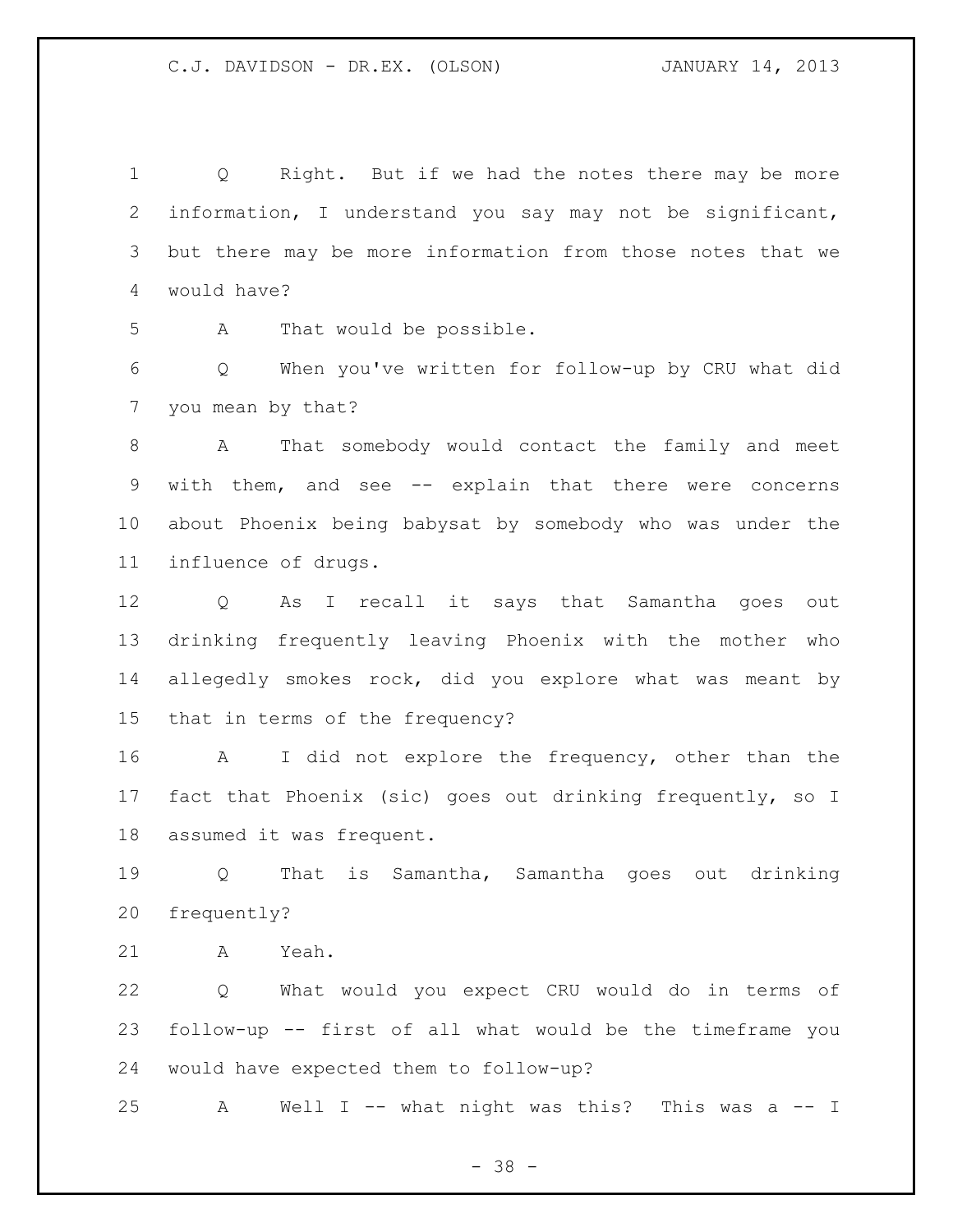don't know, if it was a Tuesday night -- I guess it would depend on -- I would, I would think that they would go out in the next few days. Q Okay. There's no recommendation here from you in terms of the emergent nature of the response. For example, this is a 24 hour response, this is a 48 hour, we've seen 7 that from other workers; is there -- was it your -- part of your job to determine how quickly someone should get out? A No, it was not After Hours responsibility at all. THE COMMISSIONER: How did your report get to CRU? THE WITNESS: We were in the same building, so they would just come and pick it up in the morning. 14 THE COMMISSIONER: From your desk? 15 THE WITNESS: No, from -- there's After Hours staff that faxes reports to other agencies, and because we're in the same building as CRU and intake somebody -- I'm not sure who because I didn't do overnights, somebody would come and deliver it to the CRU supervisor, or the Intake supervisor, and the workers would get the reports promptly as soon as they got to work, is my understanding. BY MR. OLSON:

 Q Now, when we -- if you turn to page 36973, it's up on the screen, under "Children" you have "Phoenix" here.

- 39 -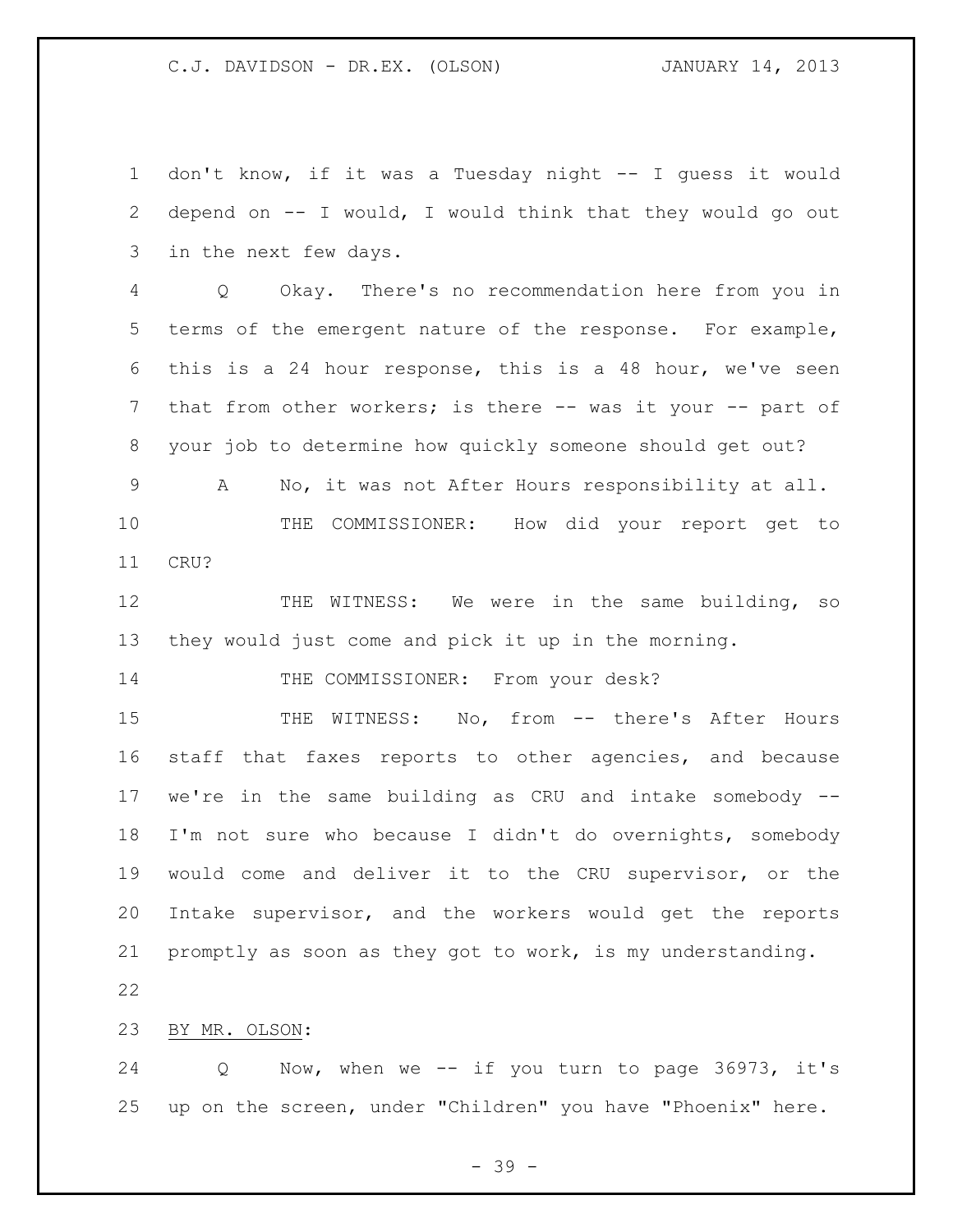A Yes. Q And you have her date of birth listed as the 23/08/01? A Yes. Q Okay. So she was a young child at the time? A Yes. Q And it says she's been placed with mother or grandmother. Did the fact that she was that young have any impact on you in terms of determining whether this was an emergency? A Well, we always take age into account, but her age didn't impact whether I thought I needed to go out that night. 14 THE COMMISSIONER: What is that, DOB, is that date of birth? 16 THE WITNESS: Yes, it is. 17 THE COMMISSIONER: And what date did -- birth did you record? 19 THE WITNESS: The 23rd of August, '01. THE COMMISSIONER: Where would you get that information? THE WITNESS: I must have got it from CFSIS. 23 THE COMMISSIONER: Thank you.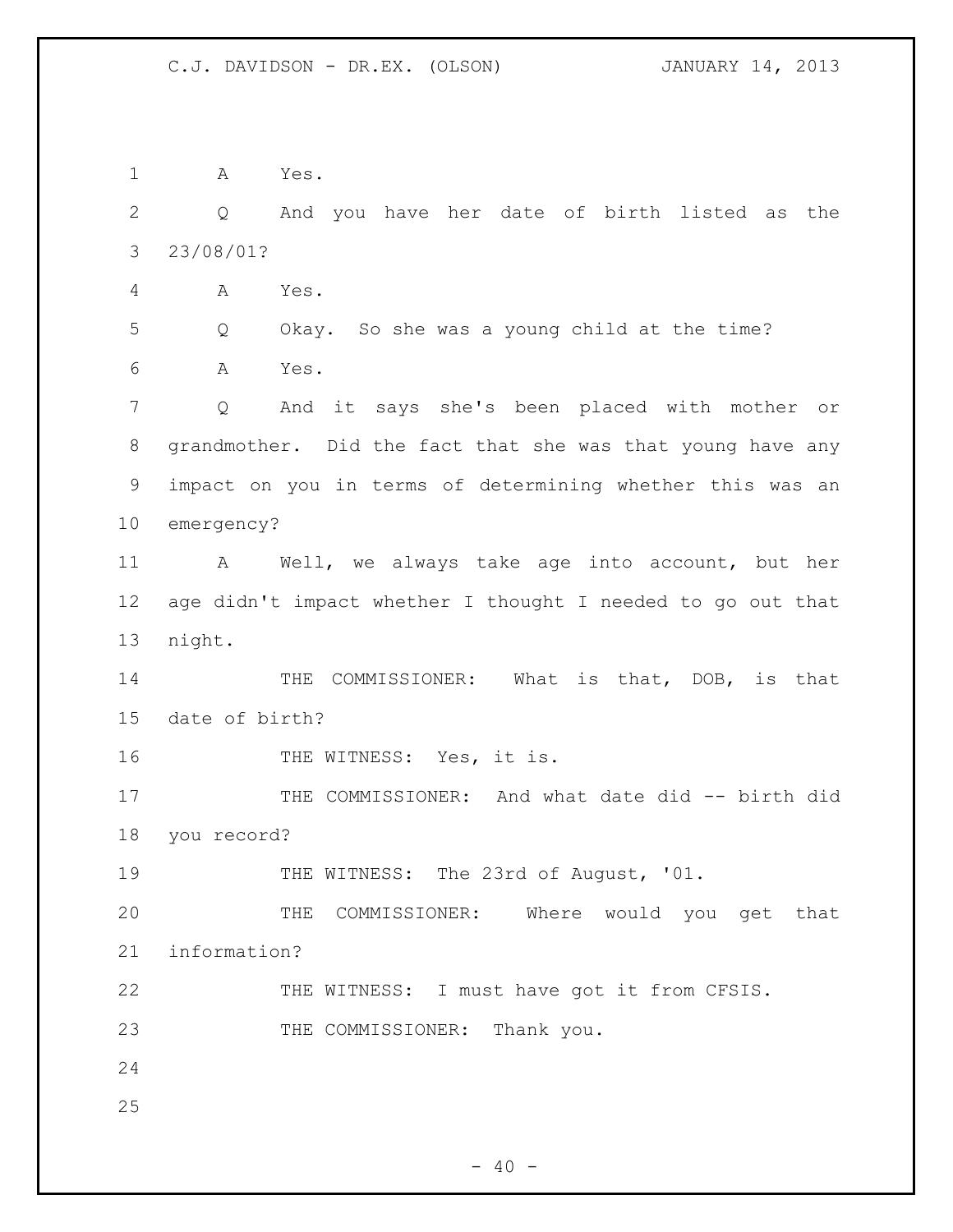BY MR. OLSON:

 Q So that date wouldn't have come from the source of referral?

A No.

 Q Now we know that, that Phoenix wasn't in fact born on that date.

A Oh.

 Q Do you have any idea where, where you would have gotten that information from?

 A CFSIS would have been the only place that I could 11 have got it, but CFSIS is constantly updated. If -- when we get new addresses or correct birth dates the next worker can change that information on CFSIS. If the source of referral had given me a birth date for Phoenix I would have included that in the body of my report, and I obviously accessed CFSIS to get a history.

 Q Okay. It could have just been an error on your part?

A I suppose so. I have no recollection.

 Q The history section you've recorded would that also come from CFSIS?

A Yes, it would have.

 Q And you said that it was more of sort of a cursory review of the history, not a, not a fulsome detailed review, I'm paraphrasing but is that what you

 $- 41 -$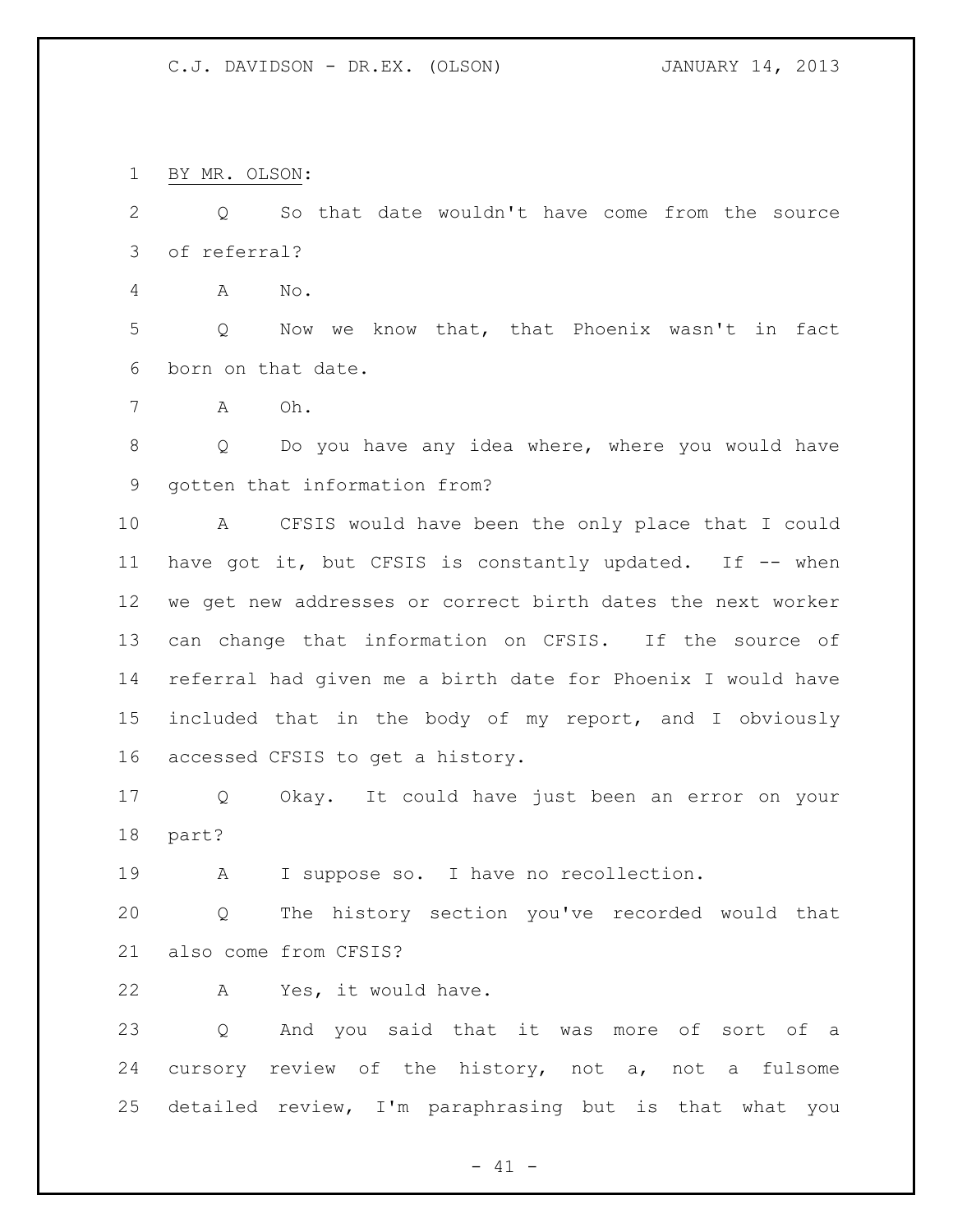were ...

 A Well, I would have, I would have reviewed all the history available on CFSIS. I wouldn't necessarily have -- I may have cut and paste part of it from a recent history, I'm not sure what I did on this occasion, but it's certainly -- the history that I provide is, is an overview 7 of the history with the family. Q Now this is -- A We weren't expected to do exhaustive words. Q Now this -- the intent was that this report would be sent up to CRU for further investigation? A Yes. Q Would you expect CRU to rely on the history that you wrote here? A No, I don't believe that any worker relies on a history from a previous worker. We, we do our own work as far as -- if you're responsible for the file you're responsible for getting the information. Q Once this document's passed up to CRU is it immediately put onto CFSIS? A Back then I'm not sure how quickly things were attached. Right now we type directly into the intake module. I'm, I'm not sure how quickly this was attached on CFSIS. Q Do you know, do you know who would take -- you

 $- 42 -$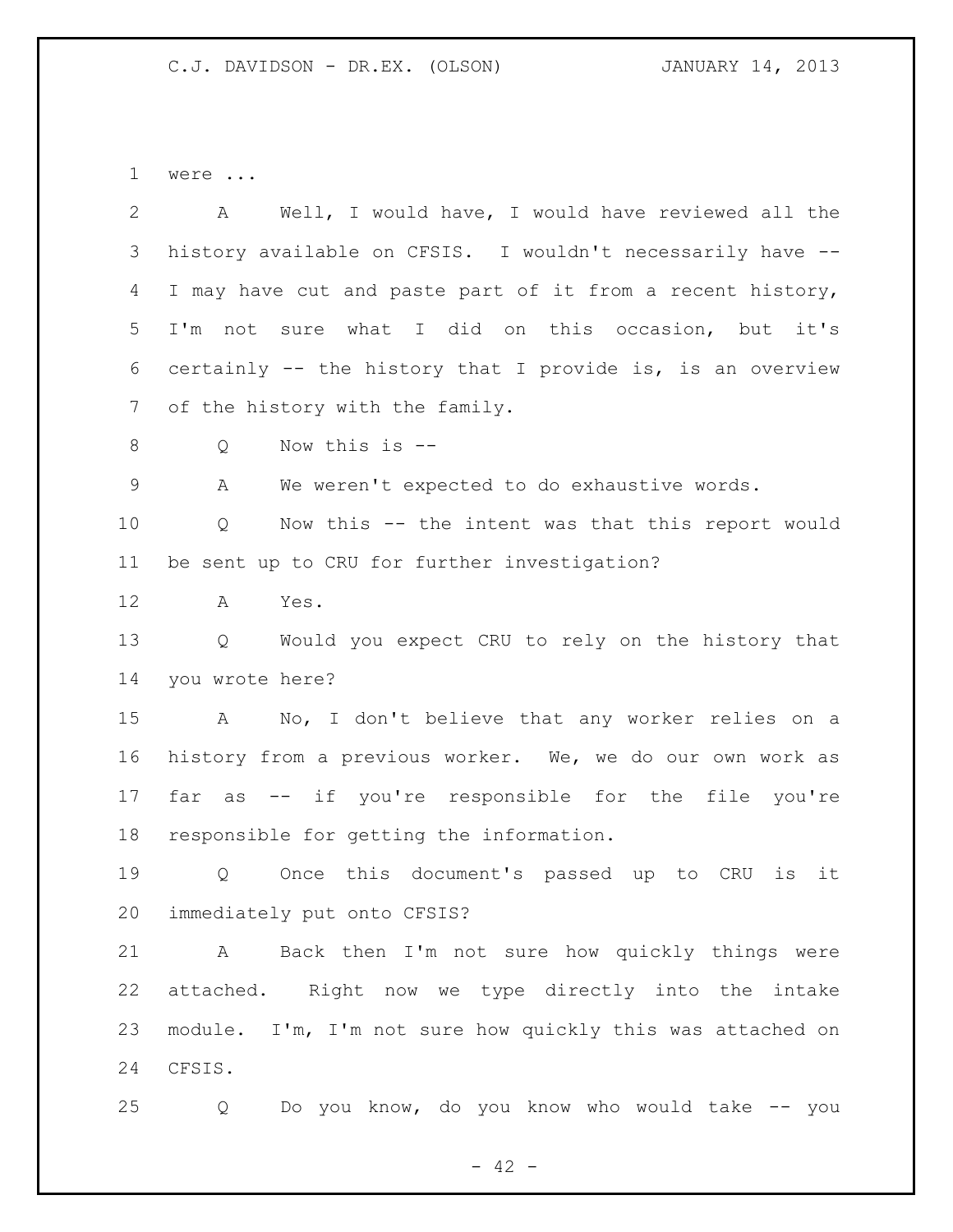know, would it be a matter of days before it went on CFSIS or ... A I have no idea. Q No idea, okay. You were next involved in this file on March 5, 2005, go to page 36931. A Yes. Q This is another AHU form and this is dated March 5, 2005 from you and your signature does not appear on the document, and I'm going to ask you to explain that, but is this a document that you wrote? A To the end of page 36932 it is. Q So at the end of the page where the last line is, For consideration by CRU? A Yes. Q And so all that information is information that you wrote? A Well, that's not my writing to the side of it. Q You're talking about -- A Otherwise -- yeah, there's some -- Q Handwriting. A -- handwriting that's not me. Q Okay. A But to my knowledge that is the history that I provided. Q And so maybe you can just explain what this

 $- 43 -$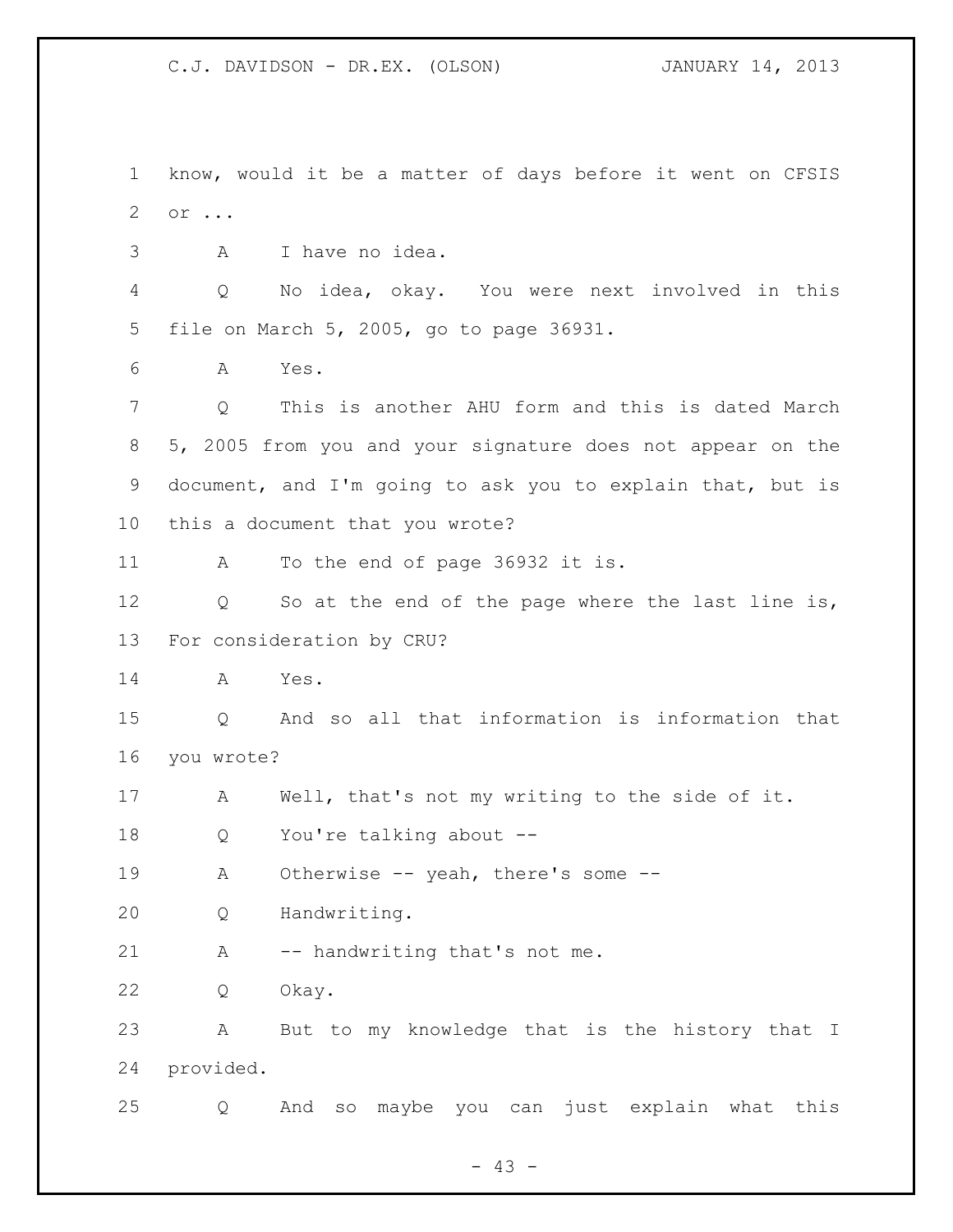document is.

A It's my After Hours report.

 Q Okay. Just like the one we looked at before, the same thing?

A Exactly.

 Q Okay. Do you have any recollection of receiving a call with respect to this matter?

A I do.

Q Why is that?

 A Because it -- I was dealing with an agency foster mother and it was -- I was trying to make her understand how important it is that we get the direct information from the person who actually saw the incident because there's all sorts of details that help us do our job more efficiently, and more effectively, so we had, you know, a memorable discussion about me trying to get information about a child at risk.

 THE COMMISSIONER: Was it an ex-foster child or an ex-foster parent that called you?

 THE WITNESS: It was a foster parent who called me about an ex-foster child.

BY MR. OLSON:

 Q Now, before we get into the details of the call I just wanted to ask you some questions about the information

 $-44 -$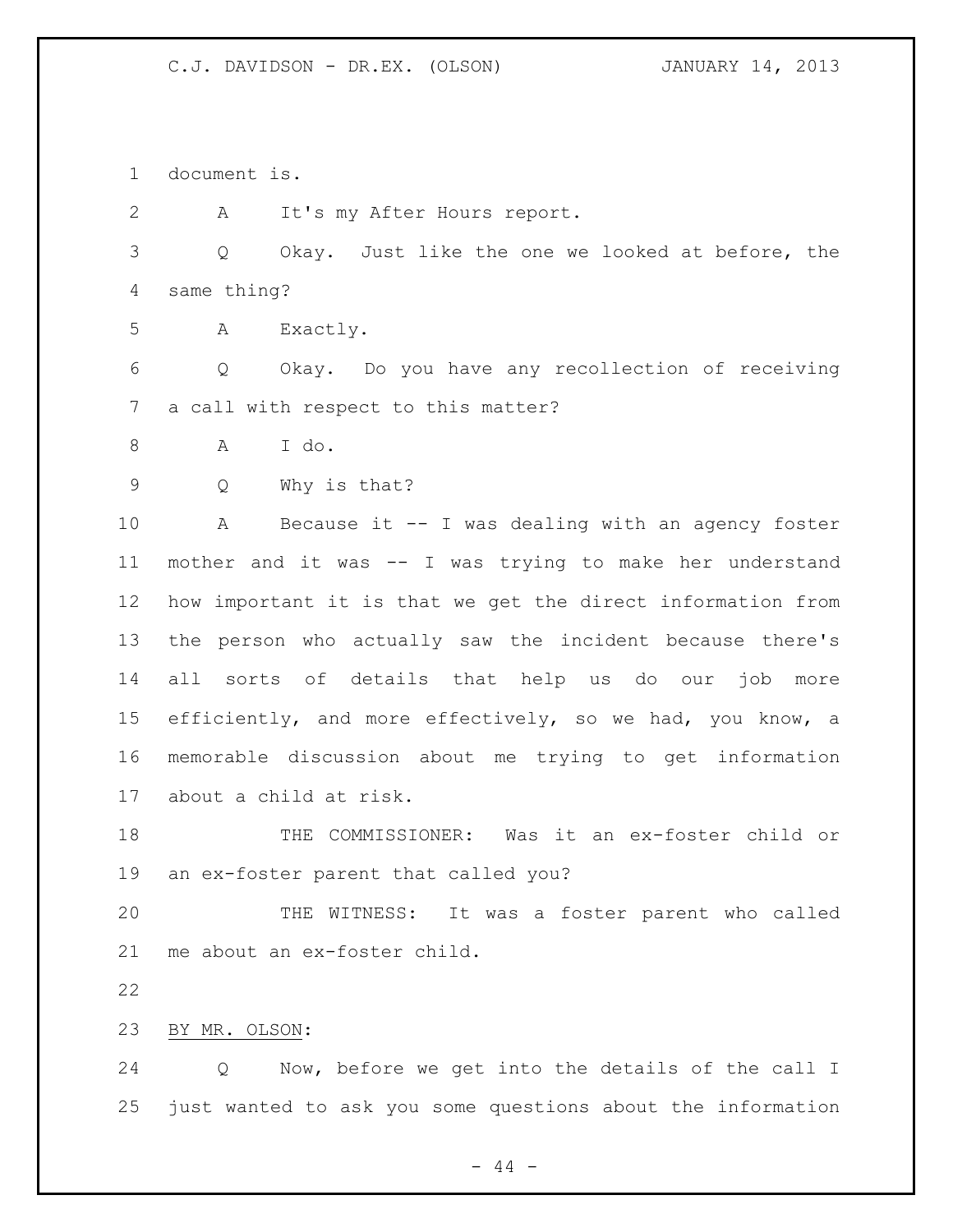you have recorded here on page 36931.

| $\mathbf{2}$    | So you see under, under "History" it starts by             |
|-----------------|------------------------------------------------------------|
| 3               | saying "Taken from CRU open/close Dec 1/04."               |
| 4               | Yes.<br>A                                                  |
| 5               | What does that mean?<br>Q                                  |
| 6               | To me it means that I cut and paste the history.<br>A      |
| 7               | Okay. And this history would have been taken<br>Q          |
| 8               | from that particular document on CFSIS?                    |
| $\mathsf 9$     | Yes, from, from a CRU document from December 1,<br>A       |
| 10              | "04.                                                       |
| 11              | Now, it doesn't appear that -- if you, if you<br>Q         |
| 12 <sup>°</sup> | look through the history, and if you need a minute to look |
| 13              | it that's fine, but when you look through it it doesn't    |
| 14              | appear that the last intake you had on this file appears   |
| 15              | here.                                                      |
| 16              | Yes, that was an error on my part.<br>Α                    |
| 17              | And so how would that happen?<br>Q                         |
| 18              | I just cut and paste, and then didn't read the --<br>А     |
| 19              | like didn't summarize the last intervention.               |
| 20              | Q Okay. So it's not that you didn't have access to         |
| 21              | it, or it wasn't on the system, it's just somehow you, you |
| 22              | missed it?                                                 |
| 23              | Yes.<br>A                                                  |
| 24              | THE COMMISSIONER: Mr. Olson, I didn't get what             |
| 25              | it was that she said she missed or you put it to her, did  |

- 45 -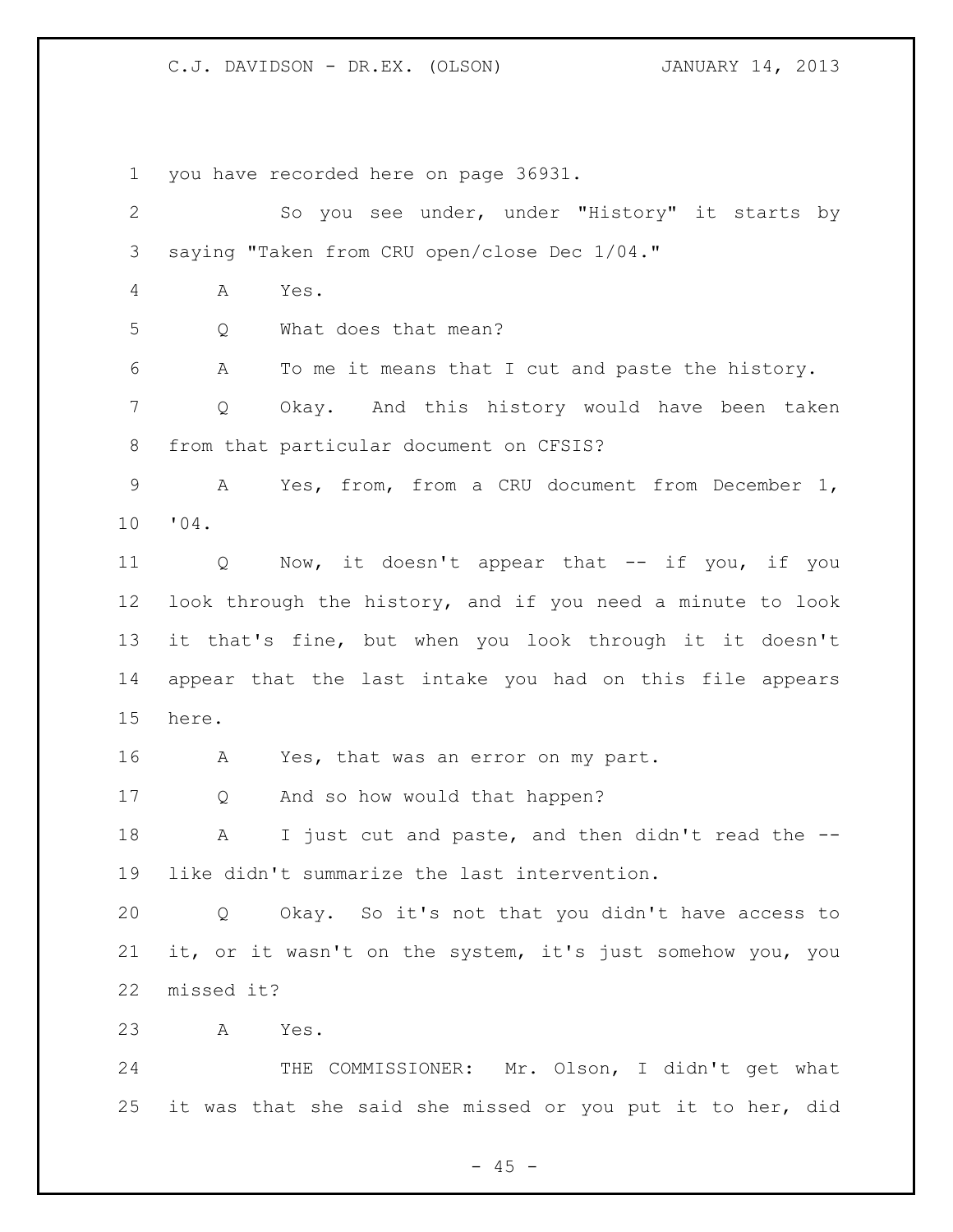she miss something, what was that? MR. OLSON: Yeah, the, the first call she had on this file that we were talking about earlier -- THE COMMISSIONER: Oh, yes, yes. MR. OLSON: -- there's no mention of that call in this summary. 7 THE COMMISSIONER: Okay. BY MR. OLSON: Q And did you know if you had -- if that call would have been reflected on CFSIS at the time? A No. If it was the beginning of CFSIS everything wasn't on it, so, no, I don't know. 14 THE COMMISSIONER: Did you recall that you had a previous association with this file? 16 THE WITNESS: Absolutely none. BY MR. OLSON: Q Just so it's, it's clear the call I was asking you about was the call that you took in January, that one is not documented here; is that what you were referring to as well? A No. Q Okay. What were you referring to? A I was referring to -- I cut and paste a

 $- 46 -$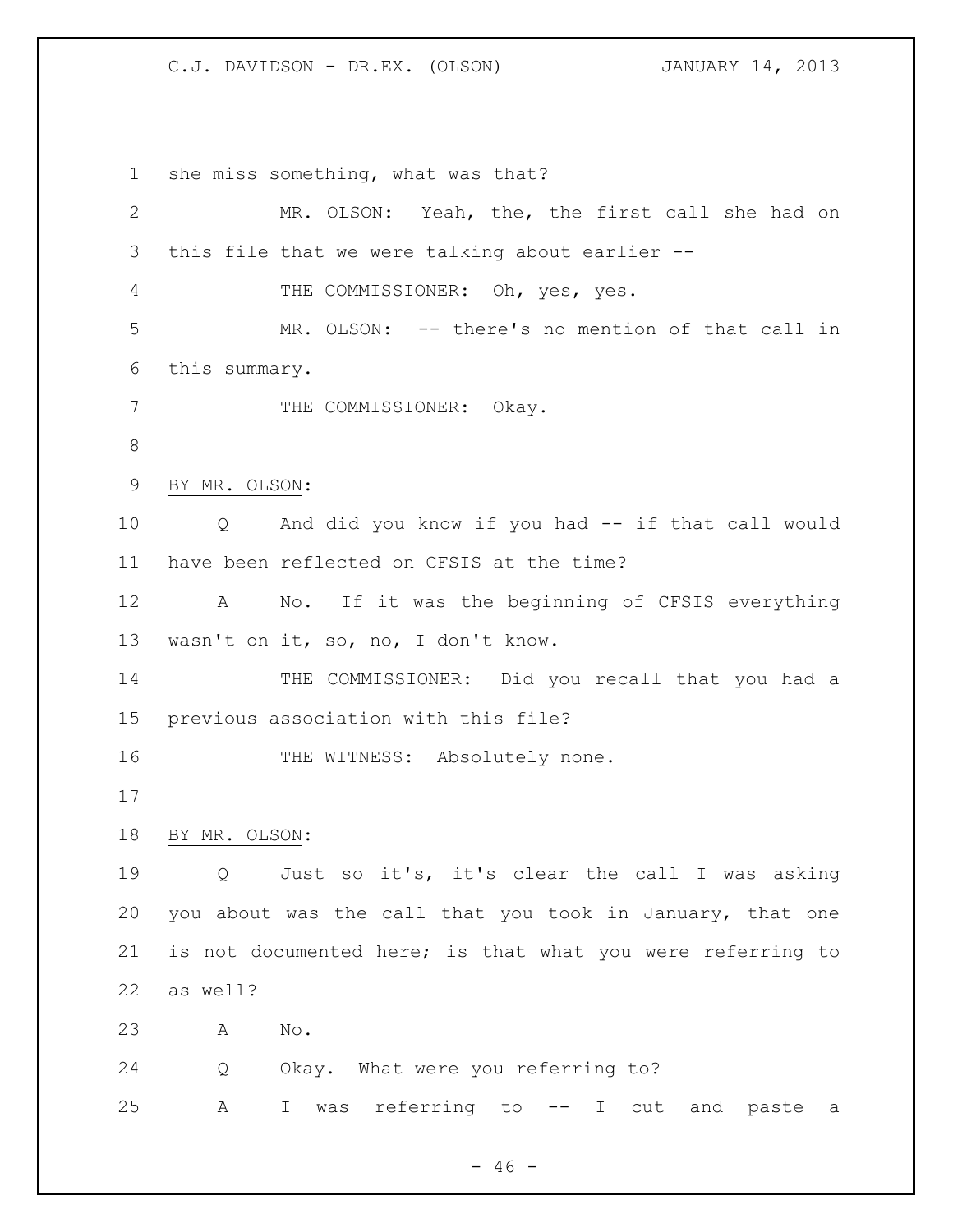history -- Q Right. A -- and obviously there was another intervention by the agency -- Q Okay. A -- and I didn't write down that intervention. Q Okay. So that's, that's the December 1, 2004 intervention that this history is taken from? A Right. Yes. Q But you didn't record actually what happened at that intervention? A I didn't, no. Q Right. A No, I didn't. That of course would be picked up immediately by the person who had the paper file. THE COMMISSIONER: Was that -- the intervention you missed was that your intervention on the previous occasion? THE WITNESS: No. It was the assigned worker's intervention on the, on the previous occasion as obviously she followed up on a call, and I didn't write down what she did. 23 THE COMMISSIONER: Do you mean --24 THE WITNESS: I didn't summarize --25 THE COMMISSIONER: Where did, where did she write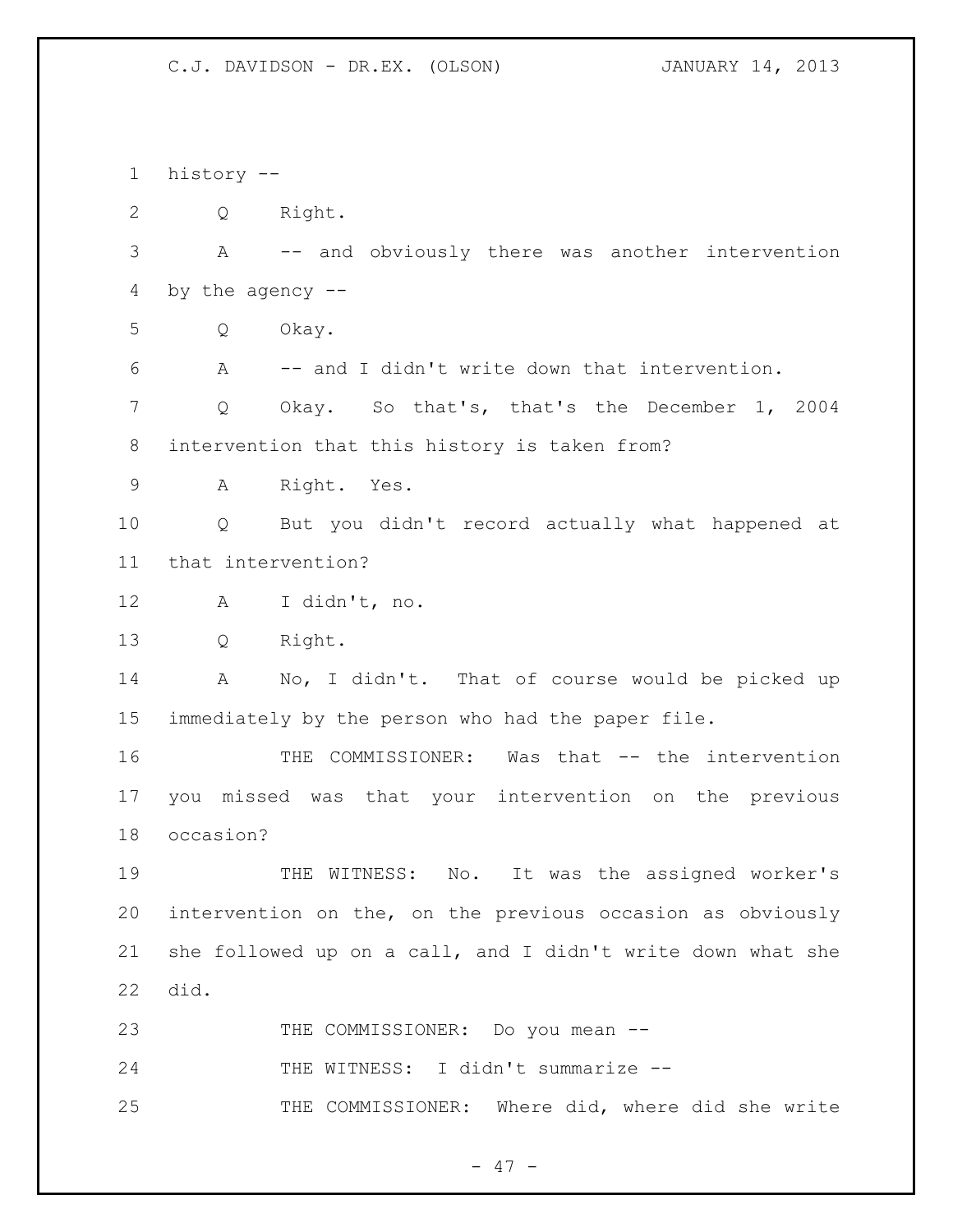her -- 2 THE WITNESS: -- from my history. 3 THE COMMISSIONER: -- piece? THE WITNESS: It's not on this document. THE COMMISSIONER: Mr. Olson, do you want to take a break to straighten matters out here, or are you ready to proceed? MR. OLSON: I could proceed but it would be fine to take a break now, too, if you'd prefer. THE COMMISSIONER: No, we'll carry on until 11 o'clock if you're ready to go ahead. 12 MR. OLSON: I'm ready to go. The -- and just, and just for -- hopefully to help you, Mr. Commissioner, this is the intervention done by Shelly Wiebe that the witness is referring to now. BY MR. OLSON: Q That's right? A Yes. Q And you said you would have expected the worker with the paper file to have seen the results of that, what happened? A Right, it would have been immediately evident that I'd cut and paste a, a history. THE COMMISSIONER: Well, what I don't understand

 $- 48 -$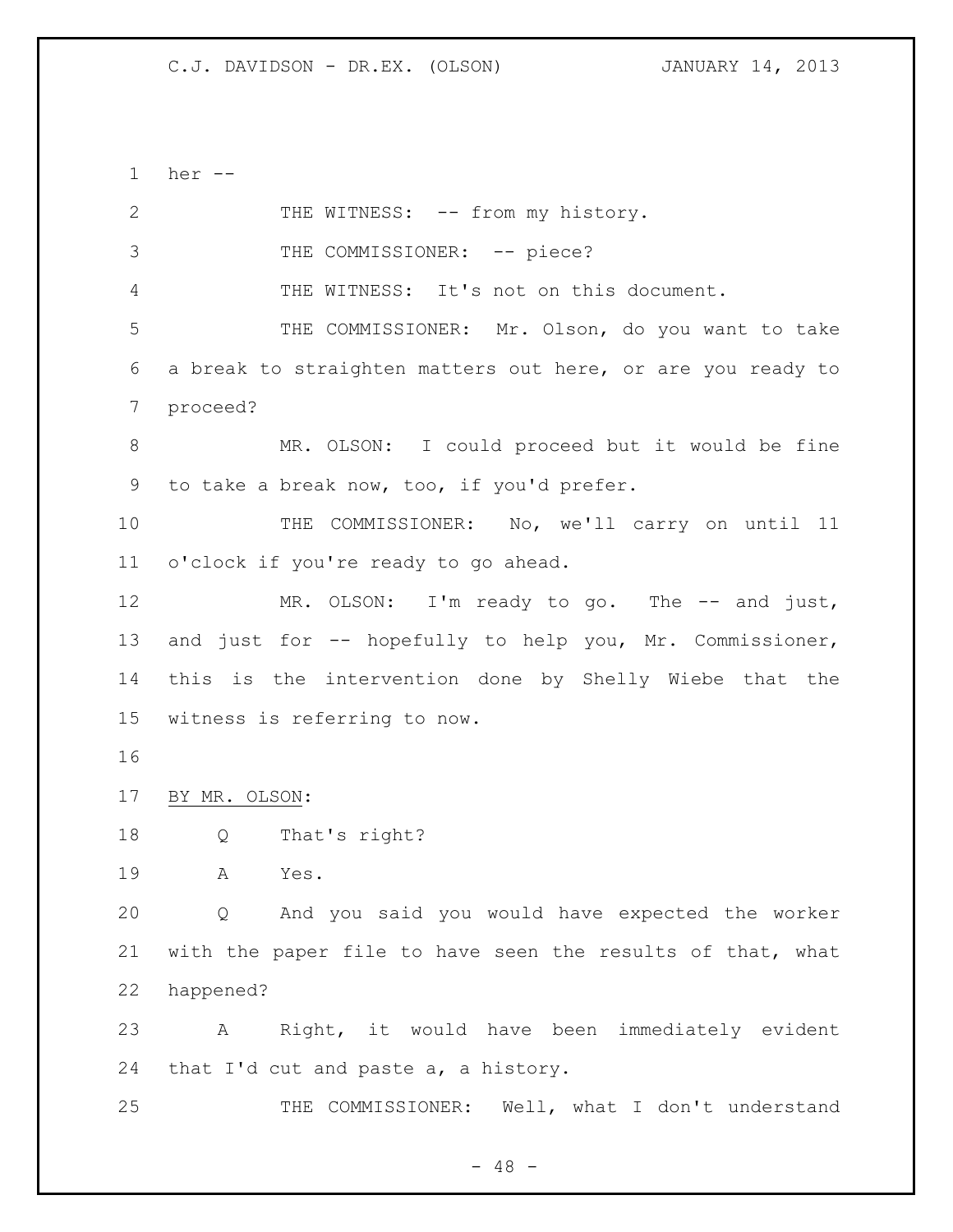is how does she know about this intervention in that it's not included in this document? MR. OLSON: Well, this intervention, the one that we're talking about, is December 1, 2004. THE COMMISSIONER: Yes. MR. OLSON: And this document's created on March the 5th, 2005, so -- 8 THE COMMISSIONER: Yes. MR. OLSON: -- it would have been -- so what the witness did, and you can correct me if I'm wrong, she went to the recording of that intervention when she prepared this -- 13 THE COMMISSIONER: Yes. MR. OLSON: -- and she copied from that recording the history, but -- 16 THE COMMISSIONER: Yes. 17 MR. OLSON: -- she, she did not record what actually happened at that intervention, so she was familiar with it, but she didn't put the information in the document. 21 THE COMMISSIONER: Is that a correct summary, witness? THE WITNESS: That's correct. I did not summarize what Shelly did. 25 THE COMMISSIONER: But you know there was such an

 $- 49 -$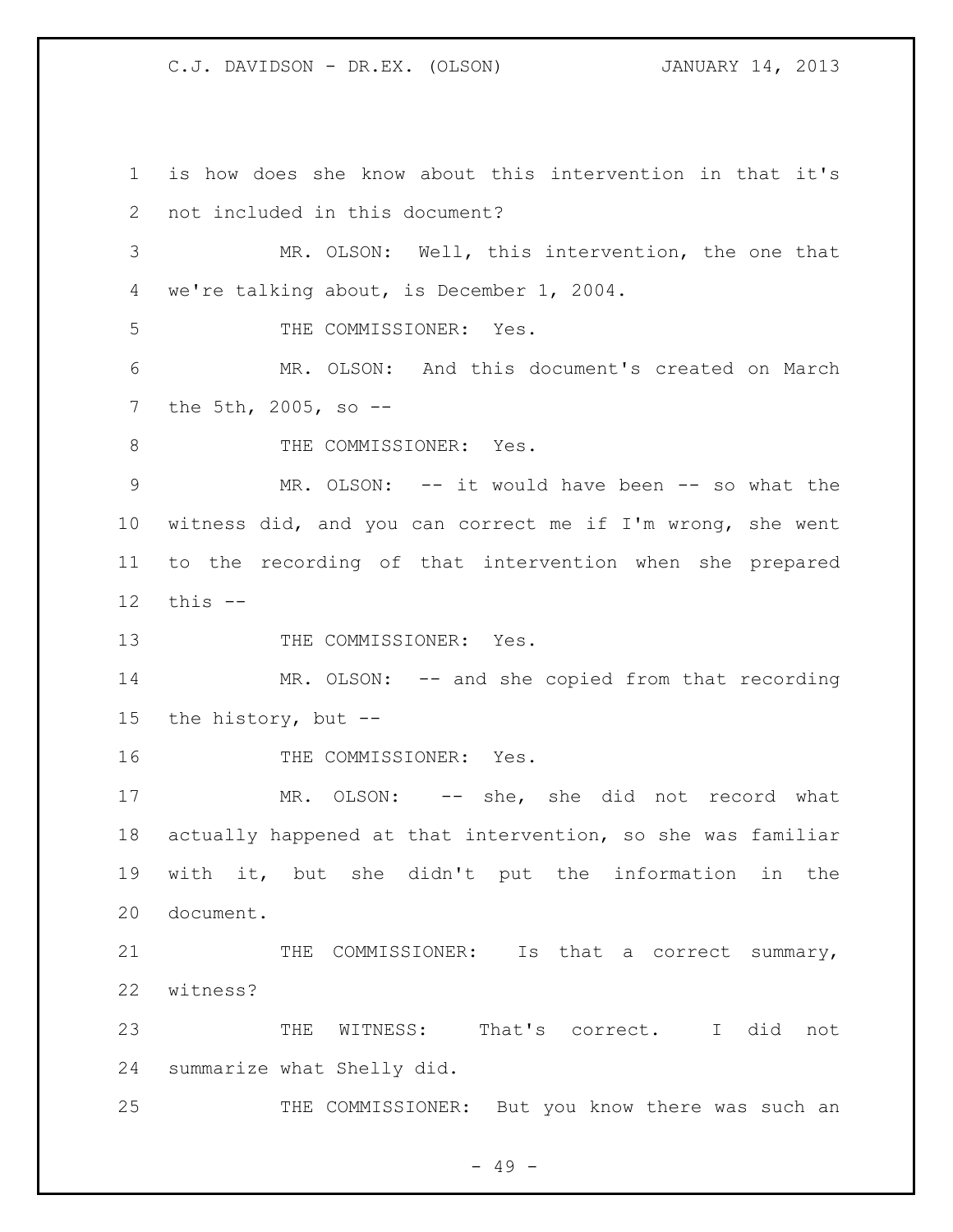intervention by virtue of the fact that there was a record of, of an involvement by the, by the CRU, I guess it was on December 1st? THE WITNESS: Correct. BY MR. OLSON: Q And so to have a more complete picture it would have been good to reference what happened? A Yes, yes, and it's always great to have more information, but that's certainly something that -- it would be immediately discovered. Q Okay. That information also if it was here would have indicated that Steve Sinclair's involvement in the file being opened and closed and that all would have been apparent in your summary? A Yes. Q Okay. And so if a worker read this, if it didn't 18 go to your summary, they may not see that? A If a -- well a worker would -- I'm not sure I understand the question, sir. Q Sorry, I probably didn't ask that the best way. If a worker were to read your history -- A Correct. Q -- but not go to the specific intake recording, done by Shelly Wiebe, her report --

 $-50 -$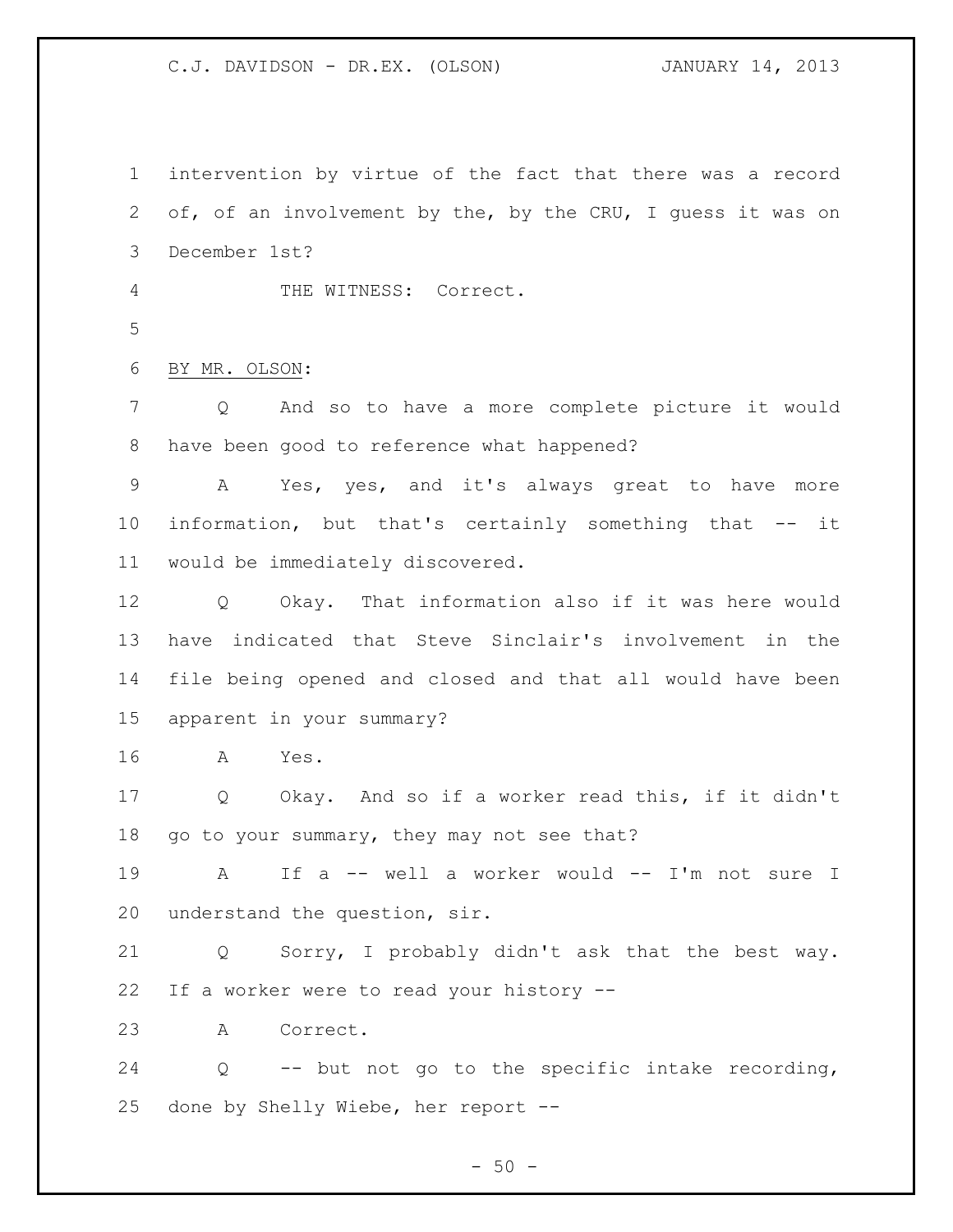A Yes.

| $\mathbf{2}$      | Q           | -- they would miss what happened?                           |
|-------------------|-------------|-------------------------------------------------------------|
| 3                 | Α           | Well I would think that they -- the worker would            |
| 4                 |             | immediately realize that I've just done a cut and paste,    |
| 5                 |             | and didn't write down what happened in December. I mean     |
| 6                 |             | that would be the first clue.                               |
| 7                 | Q           | Okay. But you agree it would have been better to            |
| 8                 |             | have that information?                                      |
| 9                 | A           | I agree totally.                                            |
| 10                | Q           | Now, the other, the other point, and I think it             |
| 11                |             | lead to some of the confusion minutes ago, is that the call |
| $12 \overline{ }$ |             | you took earlier in the year --                             |
| 13                | A           | Um-hum.                                                     |
| 14                | Q           | -- in January, that also isn't reflected in,<br>in          |
| 15                |             | this history; is it?                                        |
| 16                | A           | No.                                                         |
| 17                | Q           | So that's also something that's missing?                    |
| 18                | Α           | From the previous person's history, yes.                    |
| 19                | Q           | Okay. But you took that, you took that previous             |
| 20                | call?       |                                                             |
| 21                | $\mathbb A$ | But I certainly -- I had absolutely no idea they            |
| 22                |             | were the same people. I mean I take hundreds of calls,      |
| 23                |             | it's not like I met anybody or                              |
| 24                |             | Q But had you, had you looked on CFSIS to prepare           |
| 25                |             | your history would you not have seen your call recorded     |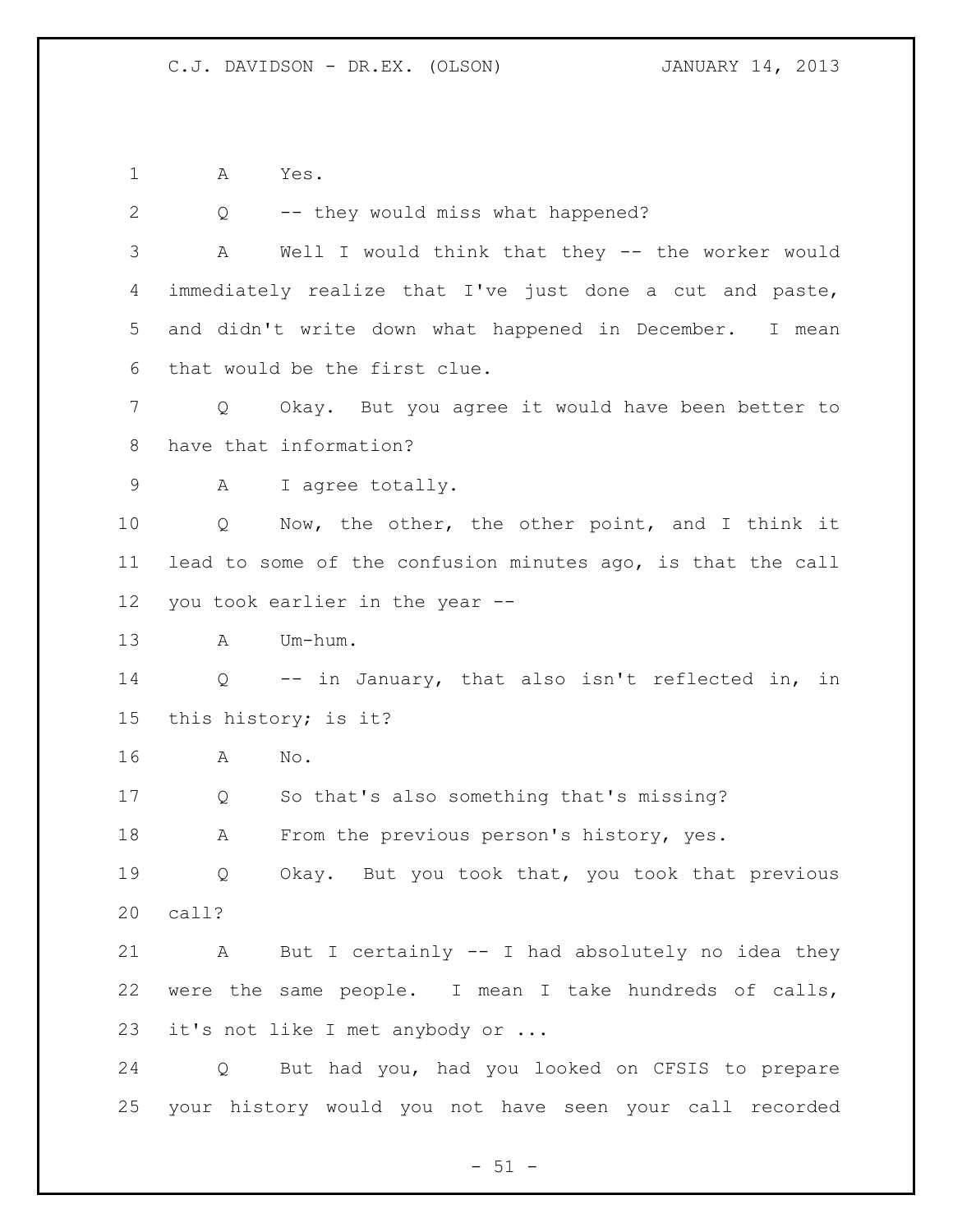there?

| $\mathbf{2}$   | A Perhaps, but at After Hours our job is to provide      |
|----------------|----------------------------------------------------------|
| $\mathcal{S}$  | as extensive a history we can on the given night. If it  |
| 4              | was a busy night then -- I'm, I'm assuming it was busier |
| 5              | because I did a cut and paste instead of reading through |
| 6              | all the information. A history by After Hours is never   |
| $\overline{7}$ | considered to be complete. It's a time related thing.    |
| 8              | But you do try to be as complete as possible?<br>Q       |
| $\mathsf 9$    | Α<br>We do, yes.                                         |
| 10             | And accurate?<br>Q                                       |
| 11             | A<br>Yes.                                                |
| 12             | Now the presenting problem is recorded on page<br>Q      |
| 13             | 36932. You were explaining this before, and maybe I'll,  |
| 14             | I'll read it out first. It says:                         |
|                |                                                          |
| 15             |                                                          |
| 16             | "The source of referral spoke to                         |
| 17             | ex foster child today. She<br>an                         |
| 18             | refused to provide me with the                           |
| 19             | person's name. This person told                          |
| 20             | the source of referral that she                          |
| 21             | suspects that Samantha Kematch is                        |
| 22             | abusing her daughter Phoenix.                            |
| 23             | Source of referral does not have                         |
| 24             | any details as to what this                              |

- 52 -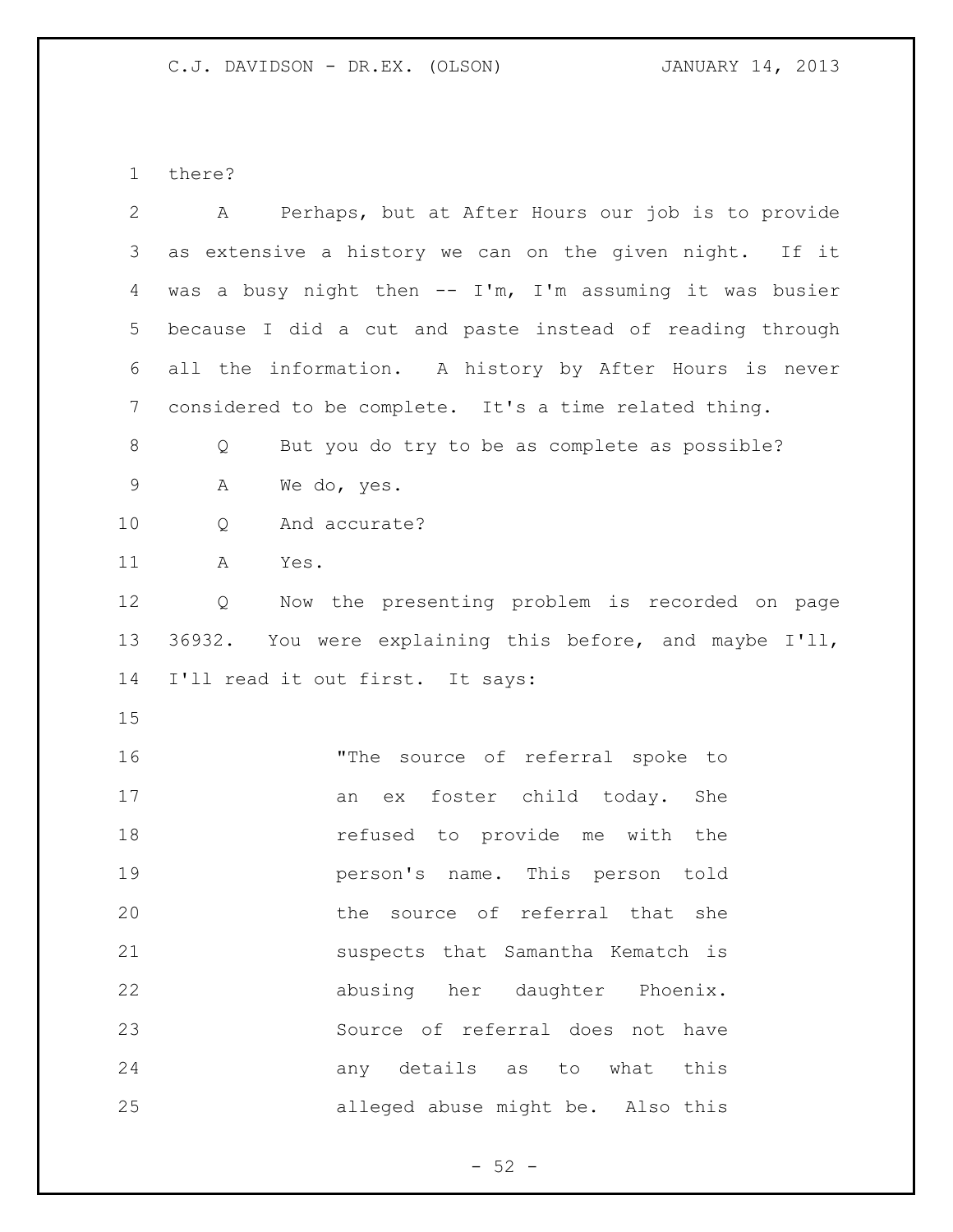person suspects that Samantha may be locking Phoenix in her bedroom. I explained that we need to speak directly to the foster child's SOR, but despite being an agency foster home she refused to disclose the name. Source of referral does not have an address or phone number for Samantha other 10 than she lives in apartment one 11 beside the Maryland hotel. I explained that without an address we will be unable to follow up. The last address on CFSIS is on McGee. 16 For consideration by CRU." Does that accurately reflect the call you had? A It accurately reflects the information that I received. Q Okay. What's the distinction you're making there? A It's very -- we take information from any source and if it's not somebody who saw, saw the incident directly or had any direct knowledge of something, we always try to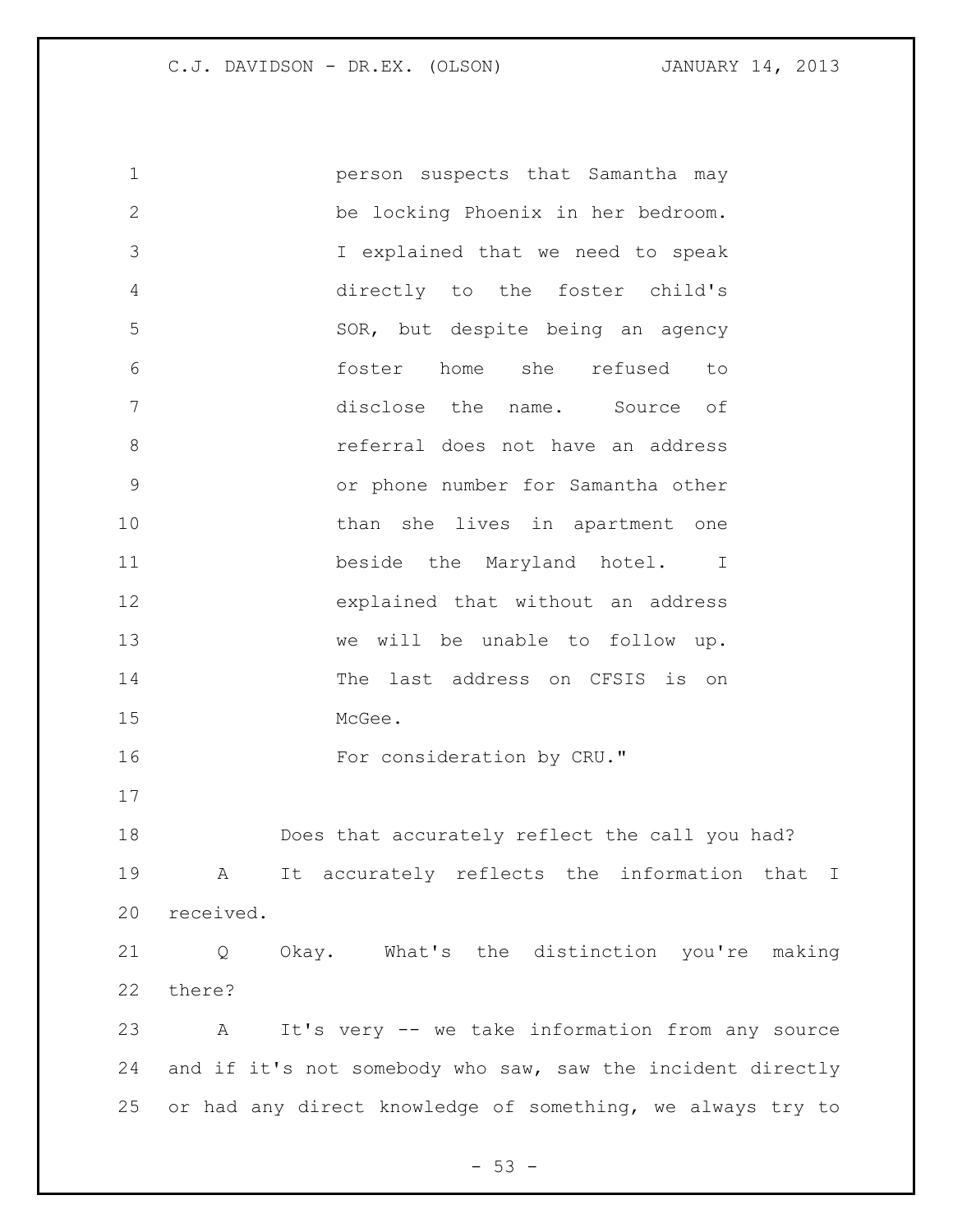either get the person's name or phone number, or get our source of referral to have her source of referral call us directly anonymously. It's just that she must have told me that -- suspect -- that she suspected Samantha was abusing her daughter. Well abuse means so many things to so many people that details of what the abuse is is vital in doing our job correctly. Q Because you had -- you wrote the word "abuse" here does that tell you that the caller would have used the word "abuse" with you on the phone? A Yes, we try to use -- we write down the call as verbatim as we can. Q Okay. So you wouldn't interpret whatever she told you as being abuse, she would have actually used the word "abuse"? A Yes. Q Okay. Did the caller give you her name? A I believe so, I have it in the front page. Q And she told you she was a foster parent? A Yes. Q Did she tell you she also worked with CFS? A Not to my knowledge. Q Okay. Did the fact that she was a foster parent change at all the way you viewed the call? A Yes, it, it surprised me that she didn't realize

- 54 -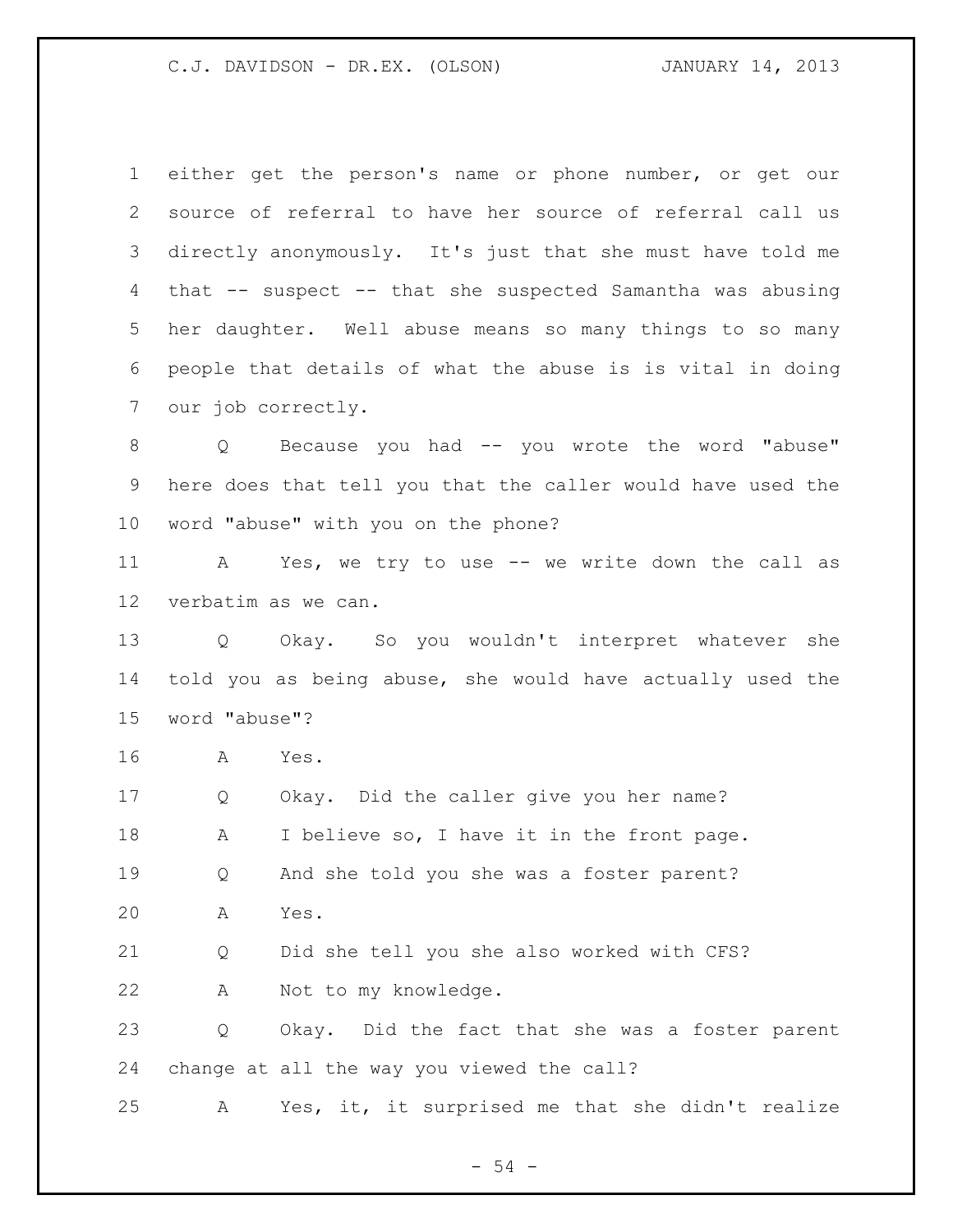the importance of having her source of referral's direct information. Q Did you recall her discussing with you the source of referral's concern about making this report, how difficult it was for her to do so? A I don't have a recollection of that, but it's difficult for every source of referral. Q She -- it appears she gave you Samantha's name? A Yes. Q So you could have looked her up on CFSIS? A Yes. Q It looks like you did. A Yes. Q And she gave you Phoenix's name as well? A Yes. Q Okay. And she said the source of referral suspected that she may be locking Phoenix in her bedroom? A Yes. Q Did -- you'd have handwritten notes of this call as well? A Yes, I did. Q And would those notes also have recorded more information than we have in your summary? A Yes -- possibly. Q So today if we had those notes they may be

 $- 55 -$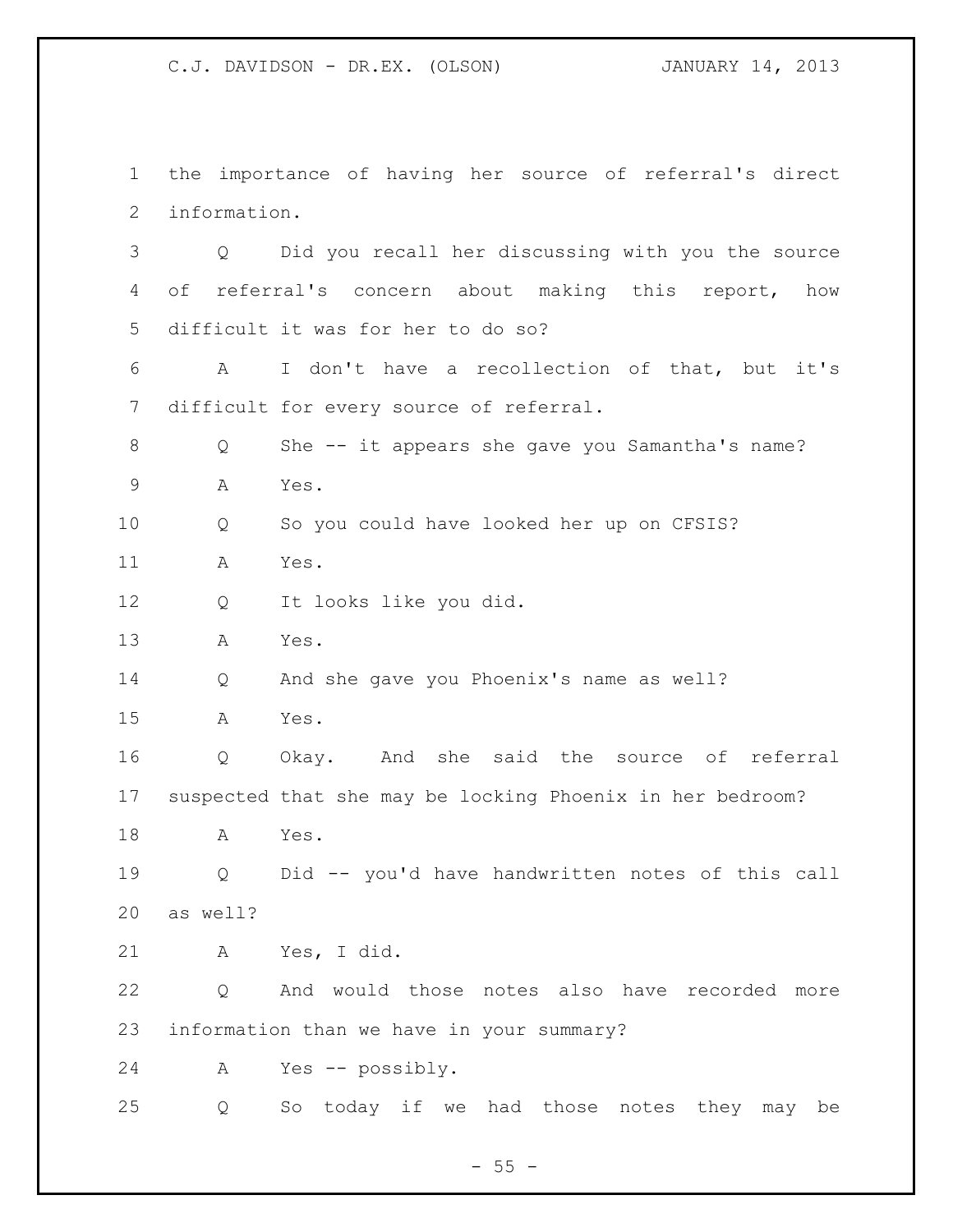helpful to us in understanding exactly what happened in the phone call?

A Yes.

 Q Now, it doesn't look like she was able to actually give you the address, Samantha's actual address, but she told you she lived in apartment 1 beside the Maryland Hotel?

A Yes.

Q Were you familiar with that area of the city?

 A Well not -- I'm familiar with it just from driving by. I mean I don't know what's on what corner there. I know where the Maryland Hotel is.

 Q But in any case when you looked it up on CFSIS you saw that the last address was on McGee?

A Yes.

 Q That would be consistent with what she told you in the call?

18 A So I've figured out since.

 Q We've heard evidence from the source of referral that when she called, and she started telling you that her foster child had a concern with respect to Kematch you told her to stop right there because this was -- you couldn't accept this information because it was third hand.

 A Well "stop right there" doesn't sound like the vernacular that I use, but I certainly do -- if people are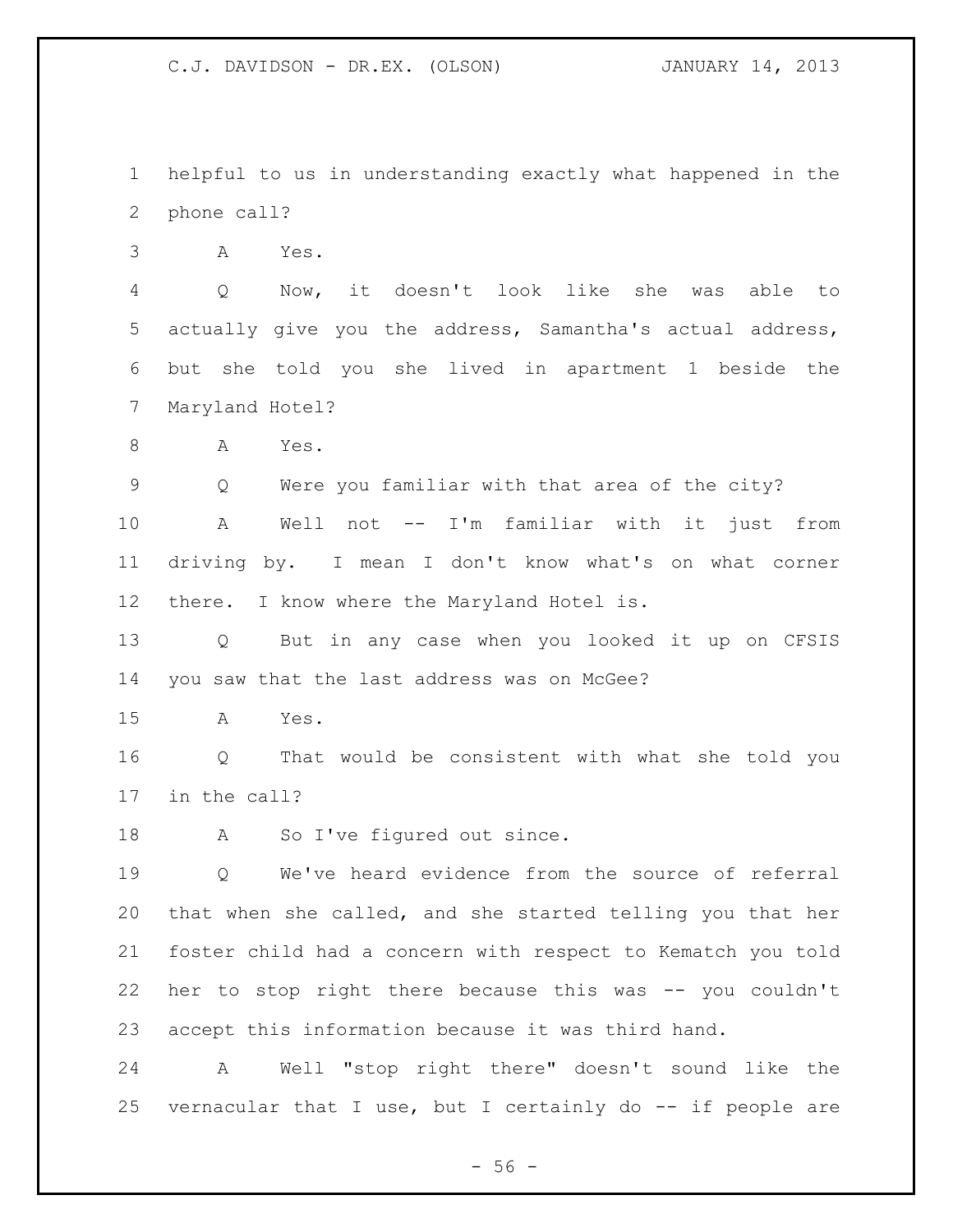giving me information too quickly for me to record I, I ask them to slow down. I, I never would have said that I couldn't take the information. In fact I did take the information and we take information from anonymous callers regularly.

 Q Was the fact that this -- as you say it was an anonymous caller, did that impact on your viewing it in terms of its veracity or --

A Not at all. Anonymous callers are common.

 Q Earlier you said you, you thought she would -- the source of referral being a foster parent would understand how important it is to speak to that source directly?

A Yes.

Q Why is that?

 A Well, as I said abuse means many different, different things. I mean I would ask details on what exactly did you see, when did this happen, what else have you noticed about Samantha's care, I mean there's all -- that source of referral could have provided a much more detailed picture of what was going on.

 Q Did you suggest to the caller that maybe she should ask her foster daughter those questions, and, and see if she can get more information from you and call you back?

 $-57 -$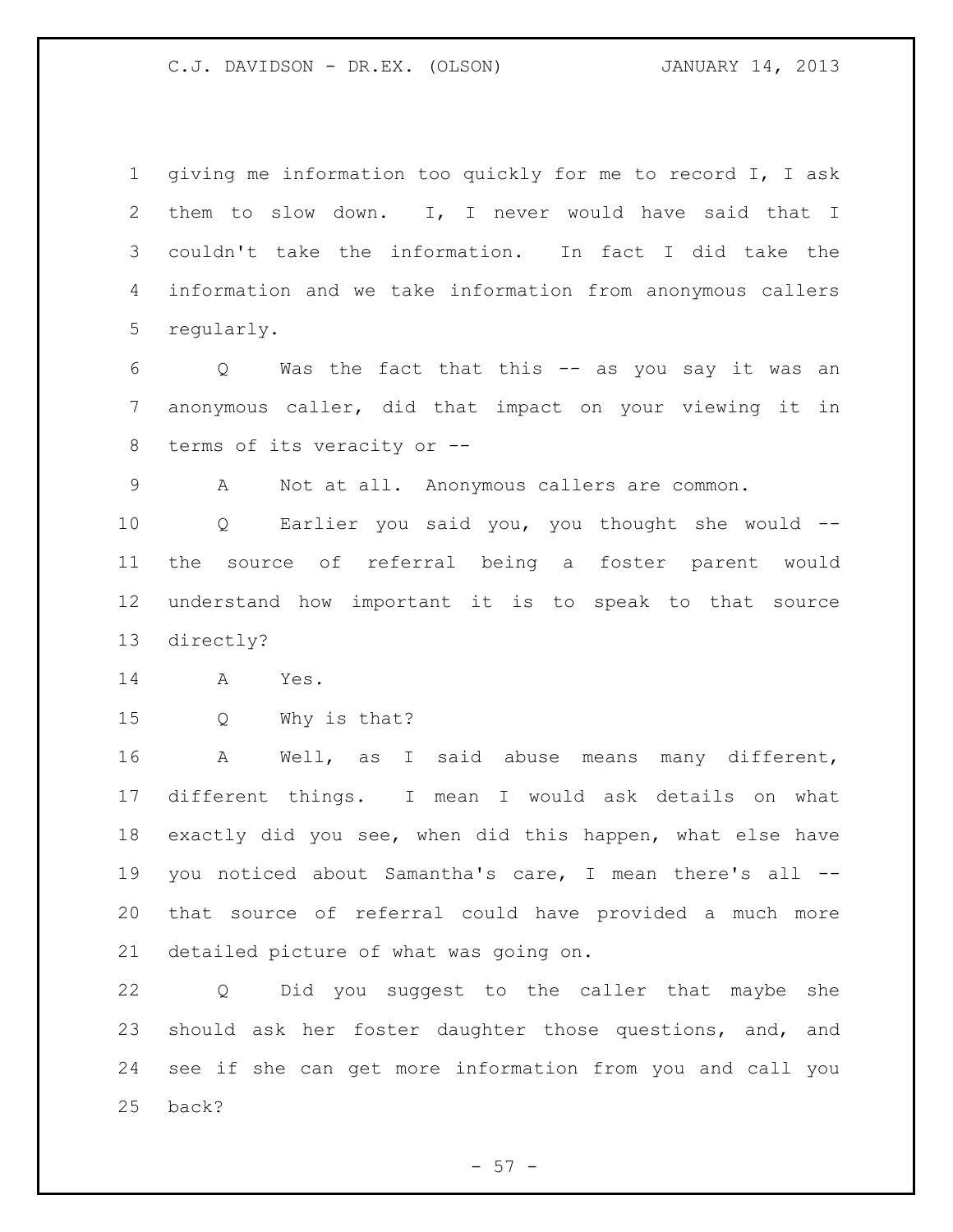A Perhaps. I, I can't remember all the options I provided, but I -- before that I know I would have suggested that her foster daughter -- or ex-foster daughter could have called in anonymously. Q But she had already -- the caller had already given you her name? A I believe so. I'm not sure. I mean ... 8 THE COMMISSIONER: You don't remember the exact conversation, I take it? 10 THE WITNESS: No. THE COMMISSIONER: What you're going on is what you've recorded here? 13 THE WITNESS: Right, but once I read this -- I mean I must have put a name about the source of referral, it's blacked out, and it says agency foster parent, so I'm assuming she gave me a first name or something, otherwise I would have said anonymous, or maybe that's what's blacked out, but I'm assuming she gave me a name, and then I identified her position. BY MR. OLSON: Q Okay. 23 A And I do -- when I -- you know, years later, when I was provided with this, I did remember the conversation simply because I was -- I thought it was odd that I wasn't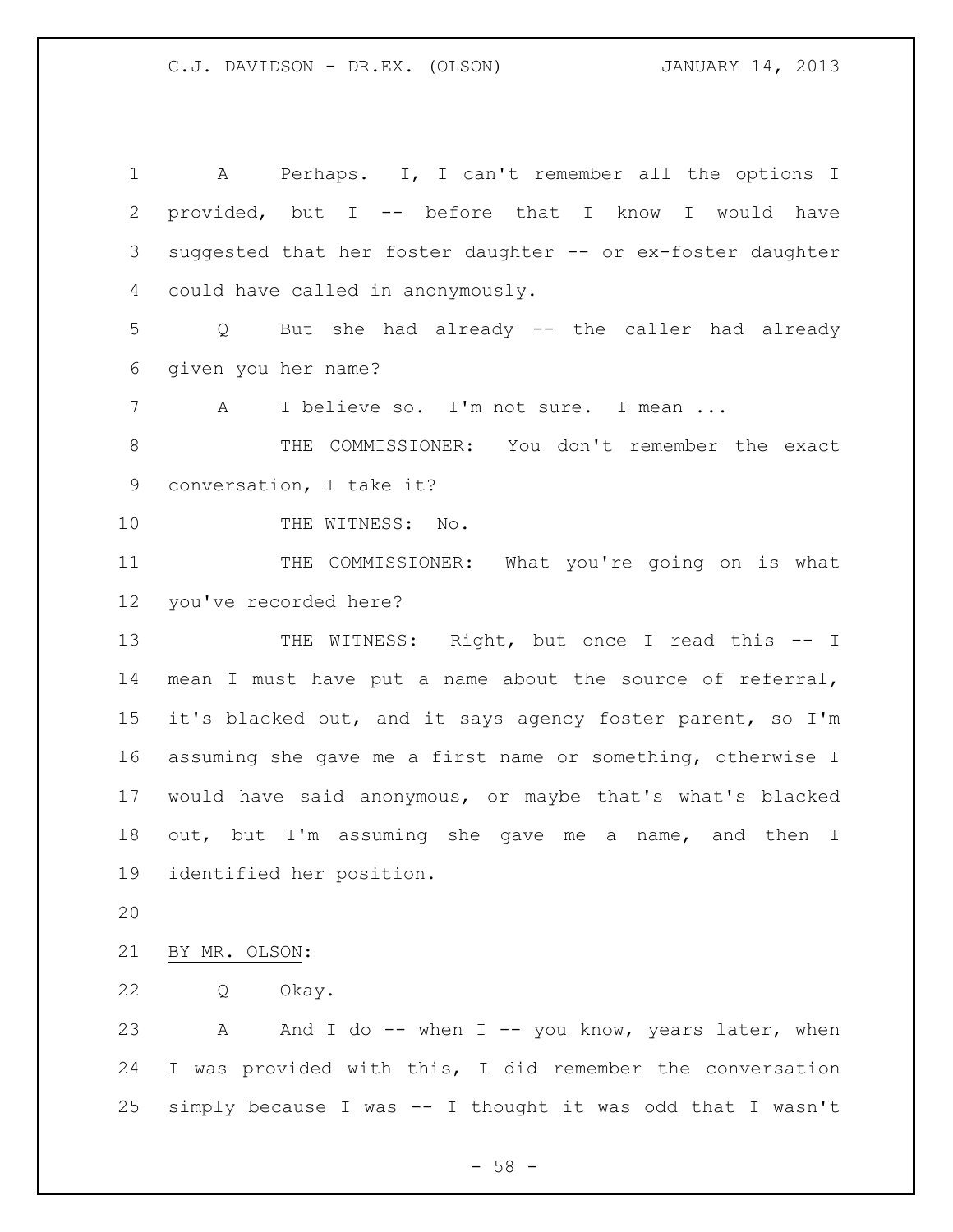getting help in, in getting direct information. That's the only reason I remember it.

 Q She used the word "abuse" with you and then she said that Samantha may be locking Phoenix in her bedroom? A Correct.

 Q In terms of whether or not that would be an emergency, when you, when you have a young child like Phoenix at the time, would that factor into it, Phoenix is young and the allegation is of a general abuse, being locked in a bedroom as well?

 A Well locking young children in a bedroom is -- it's not, it's not an uncommon thing. Sometimes kids, sometimes -- it, it depends on the level of parenting. Sometimes parents sleep in and kids are too young to be wandering the streets alone, and have opened their bedroom door and gone out on the streets, and are wandering around. I mean it's something that we certainly go and speak to the parent about, and the dangers of a child being locked in in case of a fire, but I mean again is it better to have a child wandering the streets? I mean we encourage parents to always be awake and care for their children, and not have the need to lock the child in their room.

 Q So that's one possibility of what this call might be about?

A Yes.

- 59 -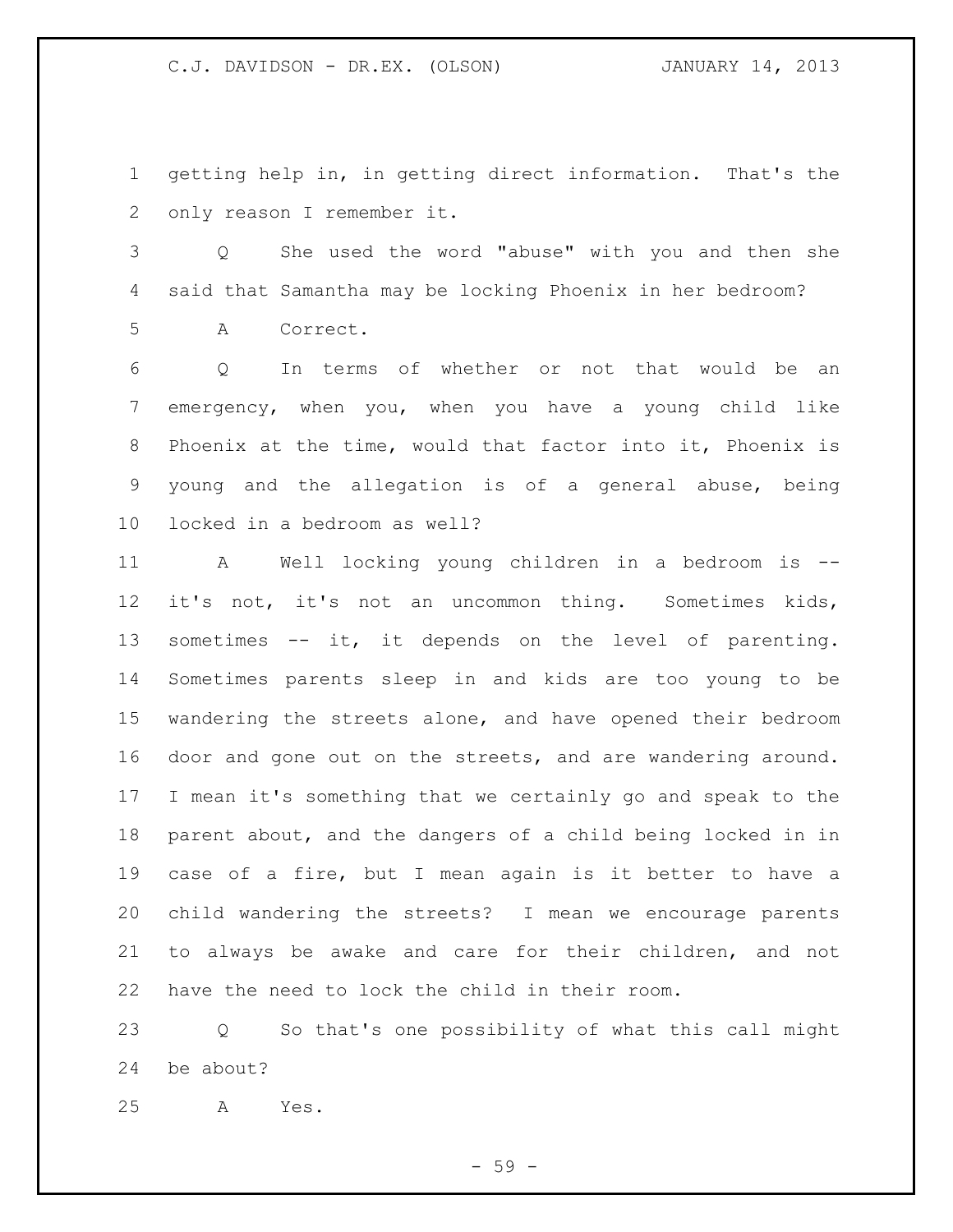Q But it also could be equally consistently with it being some severe abuse and maltreatment? A That certainly wouldn't spring to mind immediately, that wouldn't be my first thought. Q When you're considering a call like this would you have looked through Samantha's history to see if there were other concerns with abuse, child abuse allegations? 8 A I would have -- yes, I would have perused it to the extent of the history that I wrote. Q We've been through Samantha's history and there's a fairly extensive history there that I think you're aware of now. A Um-hum. Q Would that history have suggested that this may be more serious than the child wandering the streets? 16 A It wouldn't have been, it wouldn't have been ... MR. RAY: If I could just have a moment with Mr. Olson for a moment, please? 19 THE COMMISSIONER: Yes. MR. RAY: Thank you. Thank you, Mr. Commissioner. BY MR. OLSON: Q So are you able to answer that question? A Could you repeat it, please?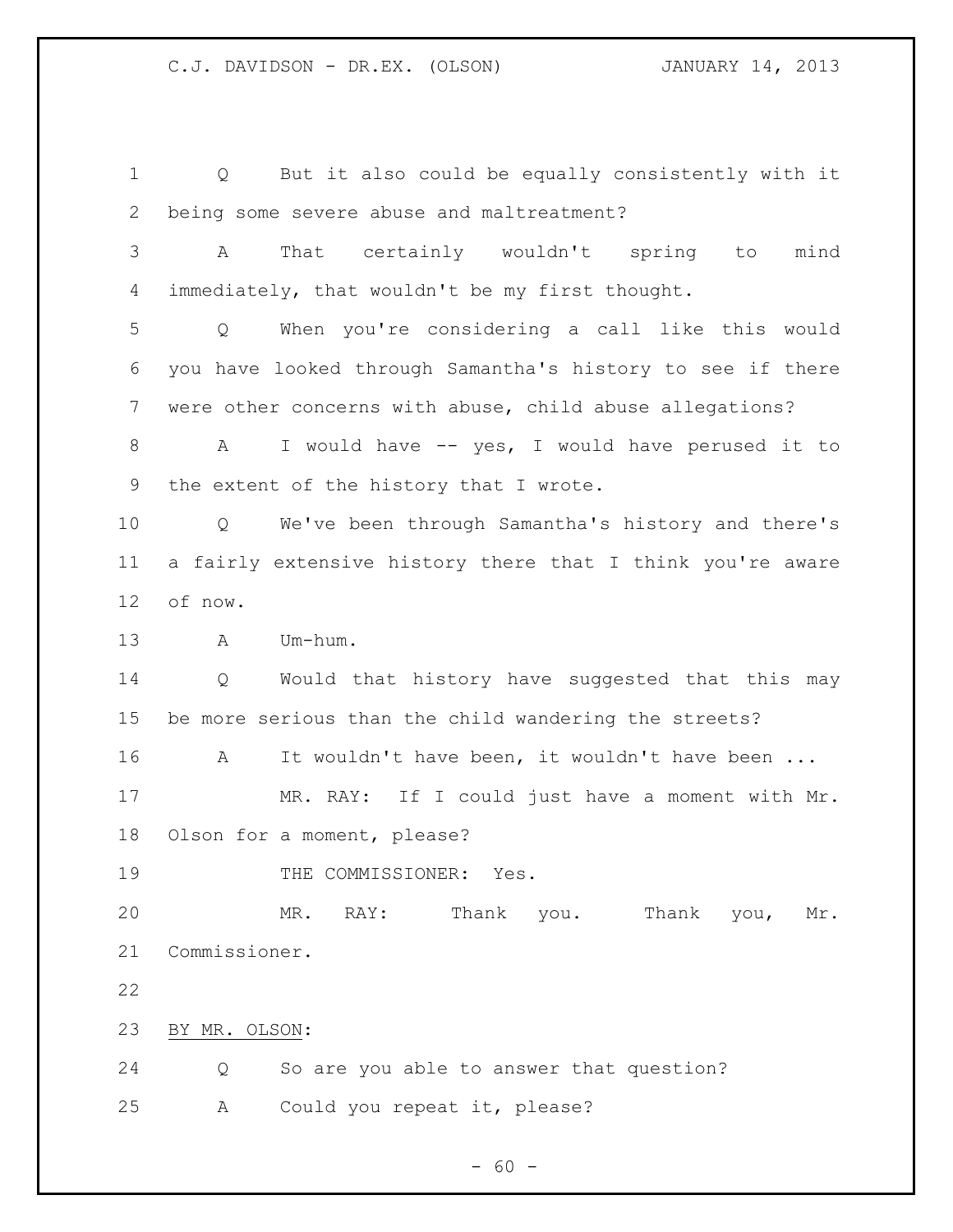Q So based on -- you said you would go back and you would look at Ms. Kematch's history? A Yeah. Q And you've heard throughout the course of these proceedings that Ms. Kematch had a fairly extensive history with CFS? A I've not listened -- MR. RAY: I don't -- yeah, I don't think the witness has been here, and has, has not heard any evidence from anybody so. 11 THE COMMISSIONER: I, I guess -- like the question would be does she know from reviewing the file at that time that -- MR. OLSON: Yeah, I could put it in a different way. BY MR. OLSON: Q And having access to CFSIS -- I mean the information was on CFSIS about Samantha Kematch; right? A Right. Yeah. Q So if you had reviewed CFSIS and it's, you know, whatever information was there, you would have been aware of that history that had been recorded? A Right, but as I said the, the job at After Hours is to do condensed histories and depending on the night I,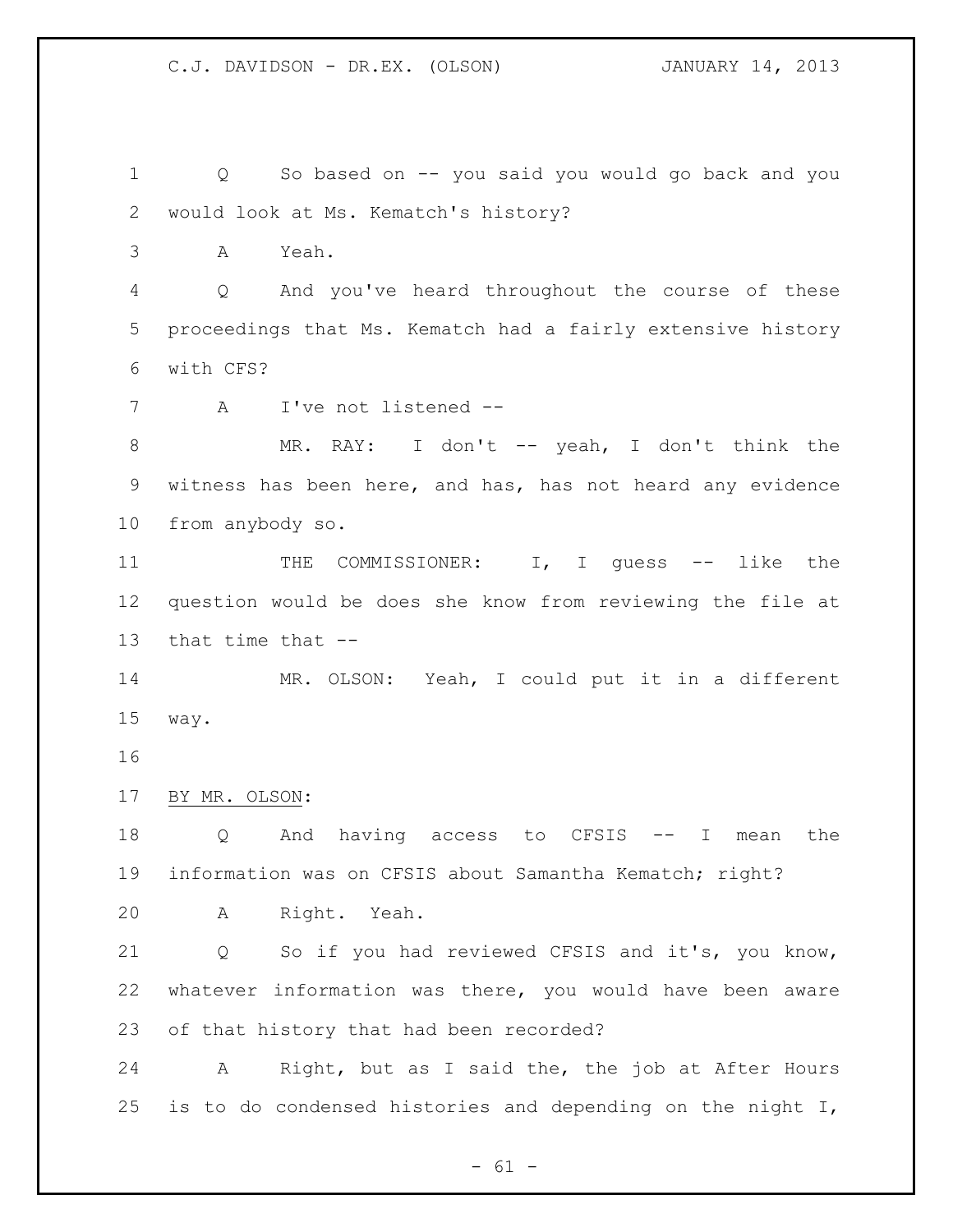I don't know how much I read about her history.

| $\overline{2}$ | Q Do you recall whether the concern raised by the         |
|----------------|-----------------------------------------------------------|
| 3              | that the foster daughter thought she heard<br>SOR<br>was  |
| 4              | whimpering from behind the door when it was locked, and   |
| 5              | they would go out; did you, did you hear any of those     |
| 6              | concerns?                                                 |
| 7              | MR. RAY: I'm just going to --                             |
| $\,8\,$        | THE COMMISSIONER: Just -- what is the question?           |
| $\mathsf 9$    | MR. OLSON: Whether or not you, you recall                 |
| 10             | hearing concerns from the source of referral that Kematch |
| 11             | would go out and lock the bedroom door, and there was --  |
| 12             | her foster daughter heard whimpering behind the door.     |
| 13             | MR. RAY: And I'm rising, Mr. Commissioner,                |
| 14             | simply because the                                        |
| 15             | THE COMMISSIONER: Well, let<br>ask this<br>me             |
| 16             | question, which might clarify it.                         |
| 17             | Does the witness know anything more about the             |
| 18             | locking door incident than what is recorded<br>in<br>her  |
| 19             | statement?                                                |
| 20             | MR. RAY: I think that's a fair question, Mr.              |
| 21             | Commissioner. Thank you.                                  |
| 22             | THE WITNESS: You're asking me that question?              |
| 23             | THE COMMISSIONER: Yeah,                                   |
| 24             | THE WITNESS: Okay. I, I don't know anything               |
| 25             | more than what I've written down.                         |

- 62 -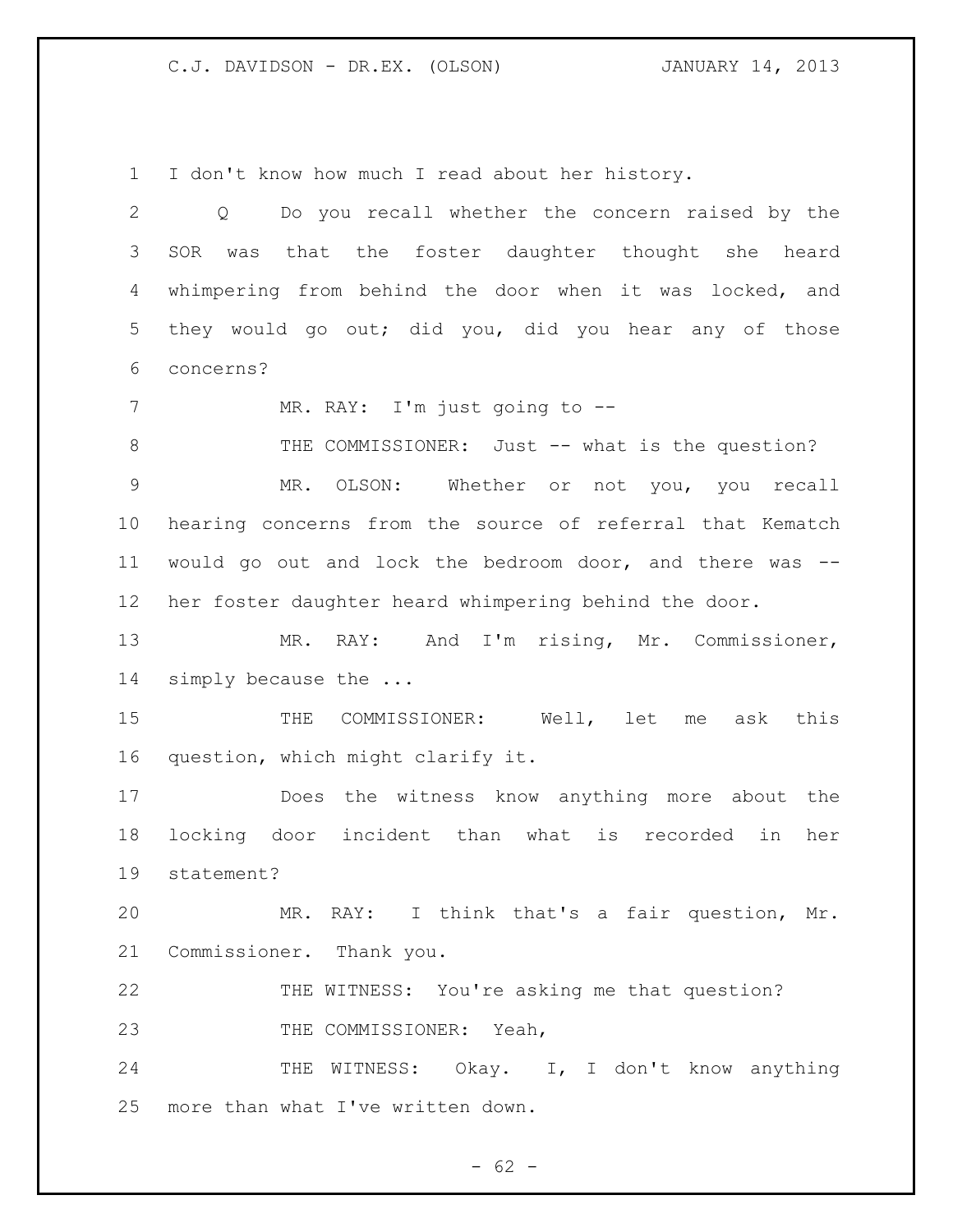1 MR. OLSON: Okay. THE COMMISSIONER: I think that clarifies it. MR. OLSON: Thank you, that does. BY MR. OLSON: Q With this concern, the concern that, that was raised here, what, what sort of priority level would you give it? You said you prioritized things. A I, I -- well, I don't prioritize things. It would go to CRU and I would assume that somebody at CRU would follow-up to try and confirm an address, perhaps read the physical file and get more information on the family than is provided in my, you know, very short history, and would follow-up with the family, that would be my assumption. THE COMMISSIONER: Well I take it you made a decision that this wasn't a, a situation that required a field visit that night, but rather the proper course for you to follow was to refer it to CRU? 20 THE WITNESS: Correct. BY MR. OLSON: Q Did you have an expectation as to how soon CRU should get out there and see -- A No. That in, in no way was an After Hours

 $- 63 -$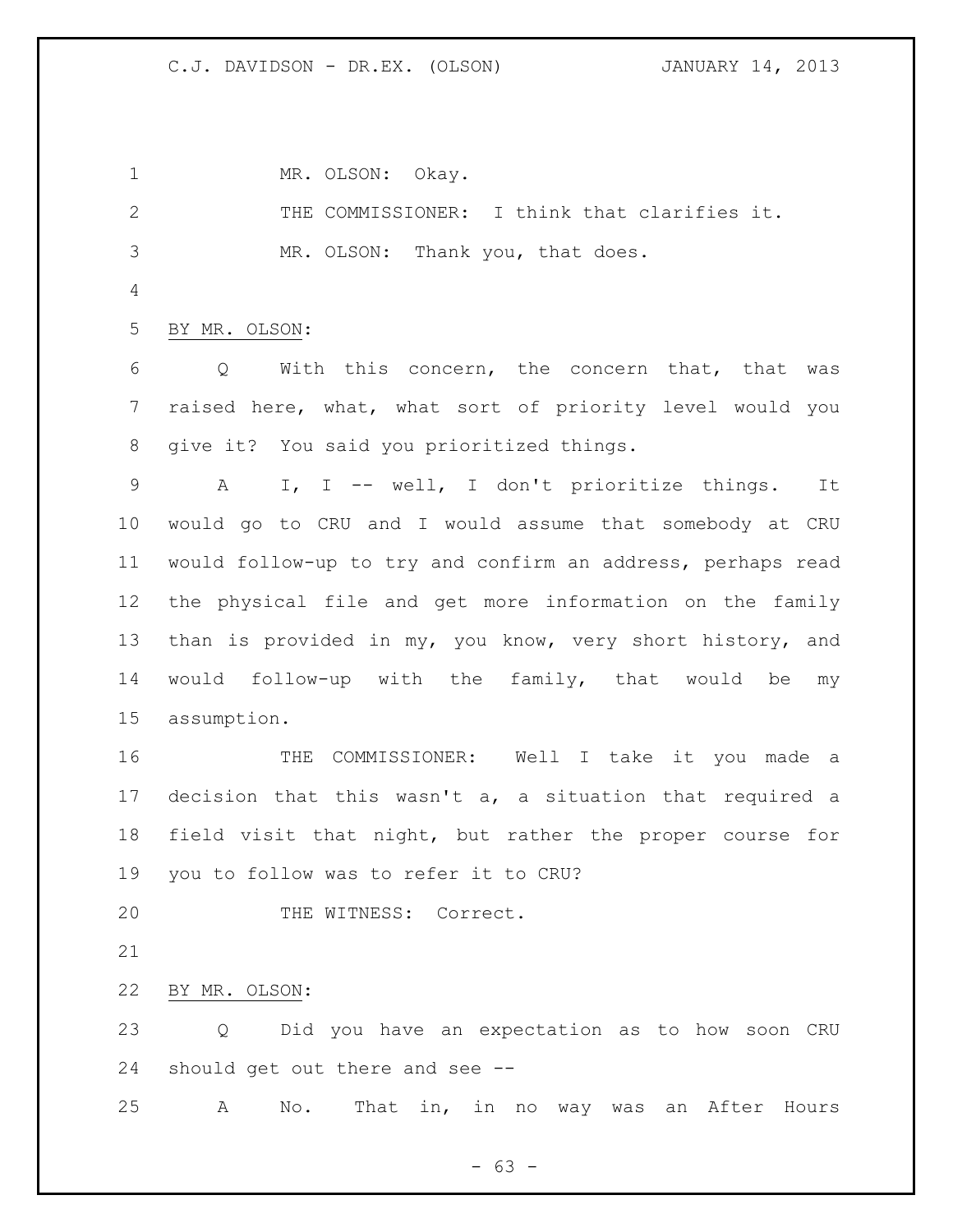worker's ...

 Q And there's no indication of it in what you've recorded in terms of this is my recommendation, or anything like that?

 A Correct. We were not to, we were not to instruct CRU on how to do their job.

 Q We, we have heard evidence from the source of referral that she told you she would hold you personally accountable if anything were to happen to the child, and I know it's not recorded here, and you've told us you don't recall anything else.

12 A That's not an unusual threat from somebody who -- that's not a fact or anything that has anything pertaining to the incident, so it's not something that I would record.

 Q Would that be -- so you're not saying that she didn't say that, it's just it wouldn't be recorded here because it's not the type of information you would record in your summary?

 A Correct, and it's not something that I would remember. It's ...

 Q Would you record that sort of information in your notes when you're on a call with a caller?

 A I doubt it. It's, it's not a piece of child welfare information.

MR. OLSON: Maybe this is a good time to take the

 $- 64 -$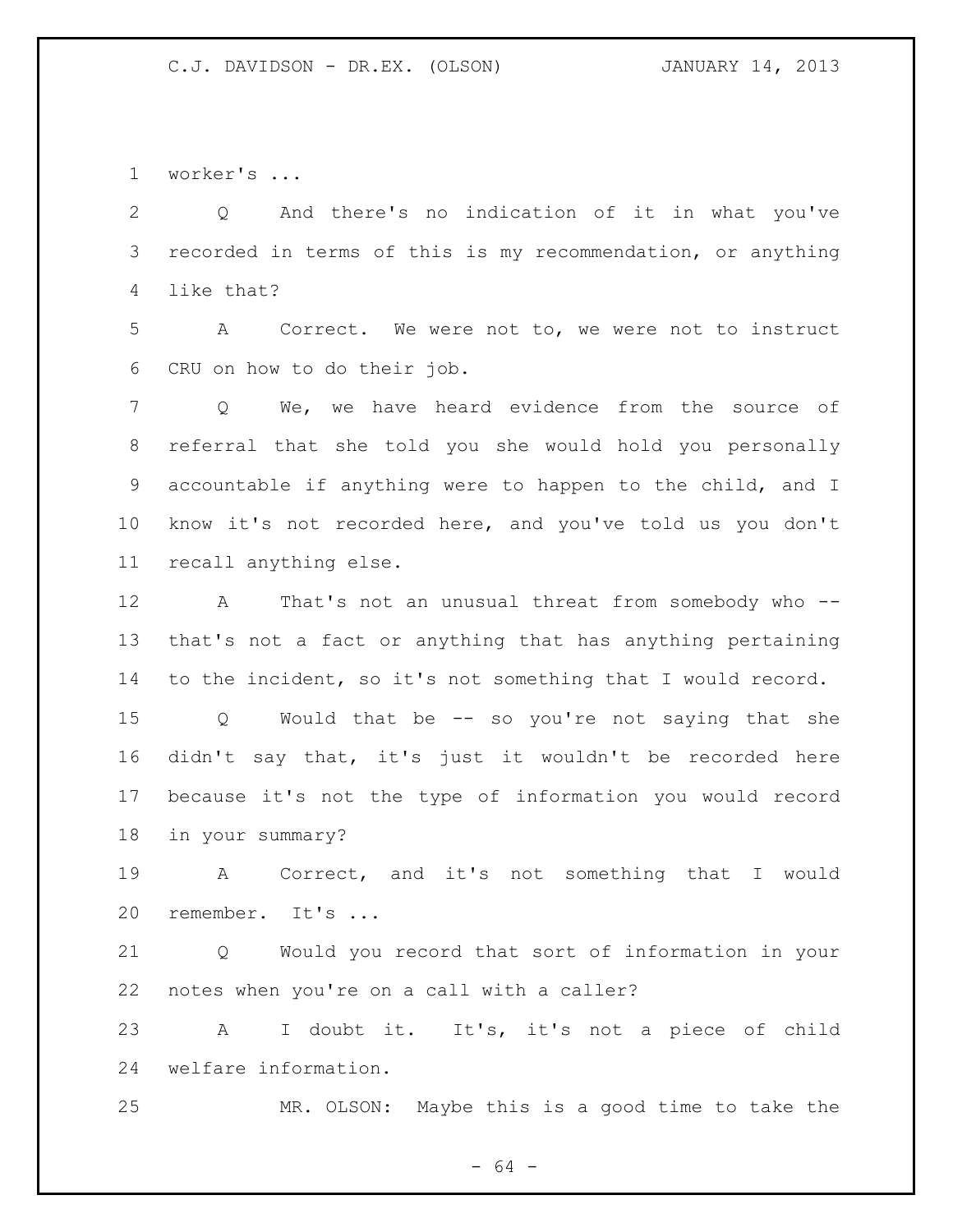morning break.

| $\mathbf{2}$  | THE COMMISSIONER: All right. That's reasonable.             |
|---------------|-------------------------------------------------------------|
| 3             | We'll take a 15 minute break, witness, and then you'll have |
| 4             | to return to the chair.                                     |
| 5             | THE WITNESS: Okay.                                          |
| 6             | THE COMMISSIONER: Thank you.                                |
| 7             |                                                             |
| 8             | (BRIEF RECESS)                                              |
| $\mathcal{G}$ |                                                             |
| 10            | BY MR. OLSON:                                               |
| 11            | This morning you told me that you<br>Q<br>have<br>some      |
| 12            | independent recollection of this phone call?                |
| 13            | Correct.<br>A                                               |
| 14            | What is it that you, that you recall about this?<br>Q       |
| 15            | Α<br>That I was speaking to a foster parent who is          |
| 16            | involved with keeping children safe, and I was having -- I  |
| 17            | surprised I was having difficulty in<br>making her<br>was   |
| 18            | understand how important it was to get the information      |
| 19            | firsthand.                                                  |
| 20            | Q Were you reluctant to speak with the foster               |
| 21            | parent as opposed to trying to get information firsthand at |
| 22            | that point?                                                 |
| 23            | No, not, not at all. I take all information and<br>A        |
| 24            | more information is better, but I, I wasn't reluctant to    |
| 25            | talk to her at all.                                         |

- 65 -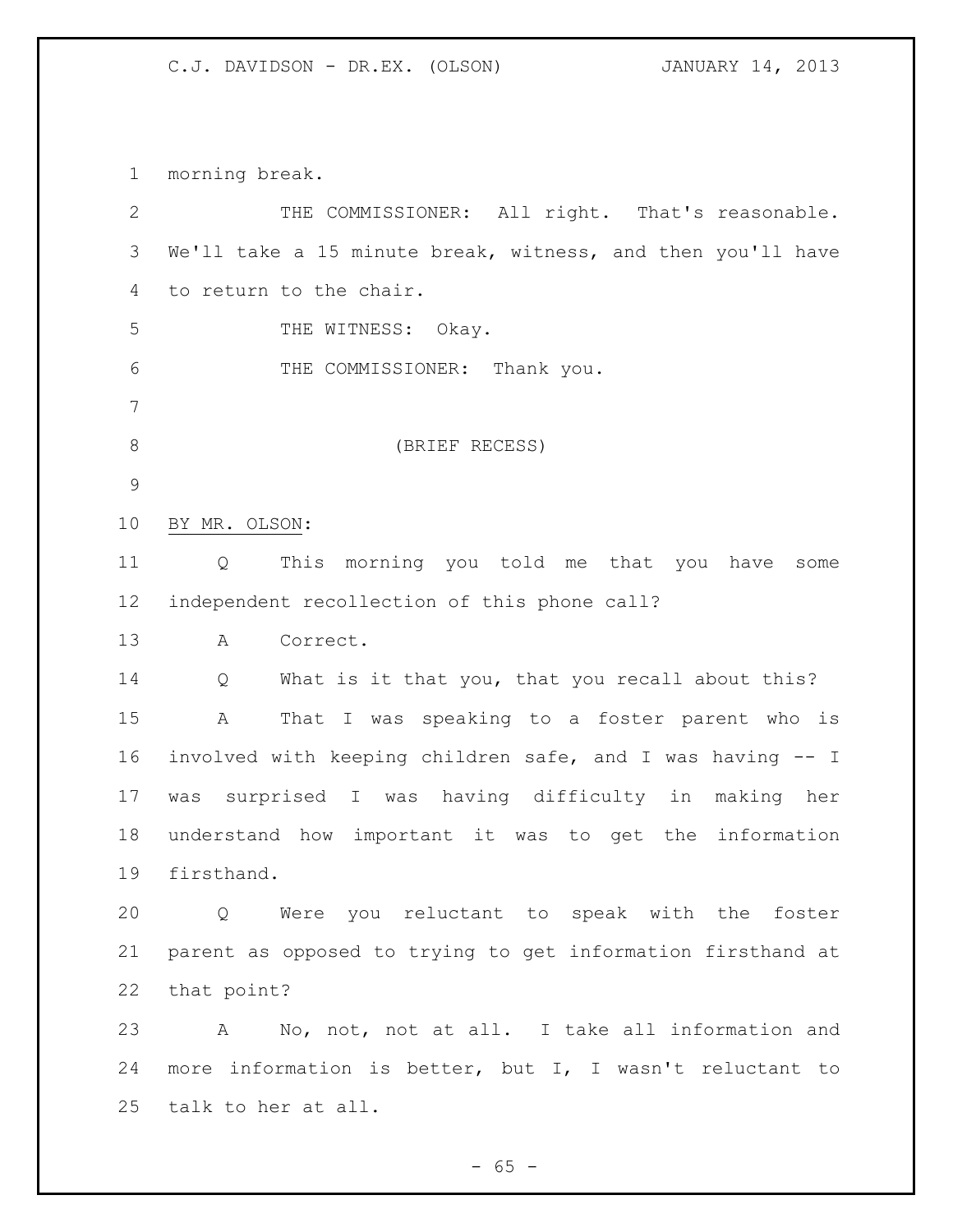Q Would you have, would you have asked sort of probing questions to see if there was more information that she might be able to share with you? A Yes. Q That's not really recorded in your summary. A Well, obviously she told me that Samantha abused 7 Phoenix and I know I asked her the question, what, what was -- what kind of abuse because I, I wrote down that she had no idea what type of abuse it was. Q Okay. You also said that you expected the next worker to review the file, review the paper file, is that -- do I have that right? A Well, I'm not sure what happens at CRU. I would assume that as well as getting our After Hours report I guess I just assumed they always get a physical file, too. Maybe that doesn't happen now, I don't know. Q So that's just based entirely on an assumption by you? A Yes, entirely on assumption. Q Okay. And in terms of -- I think you said that you wouldn't expect the next worker to rely on your history? A That's correct. Q So, first of all, I guess what's, what's the purpose then of you even taking a history?

 $- 66 -$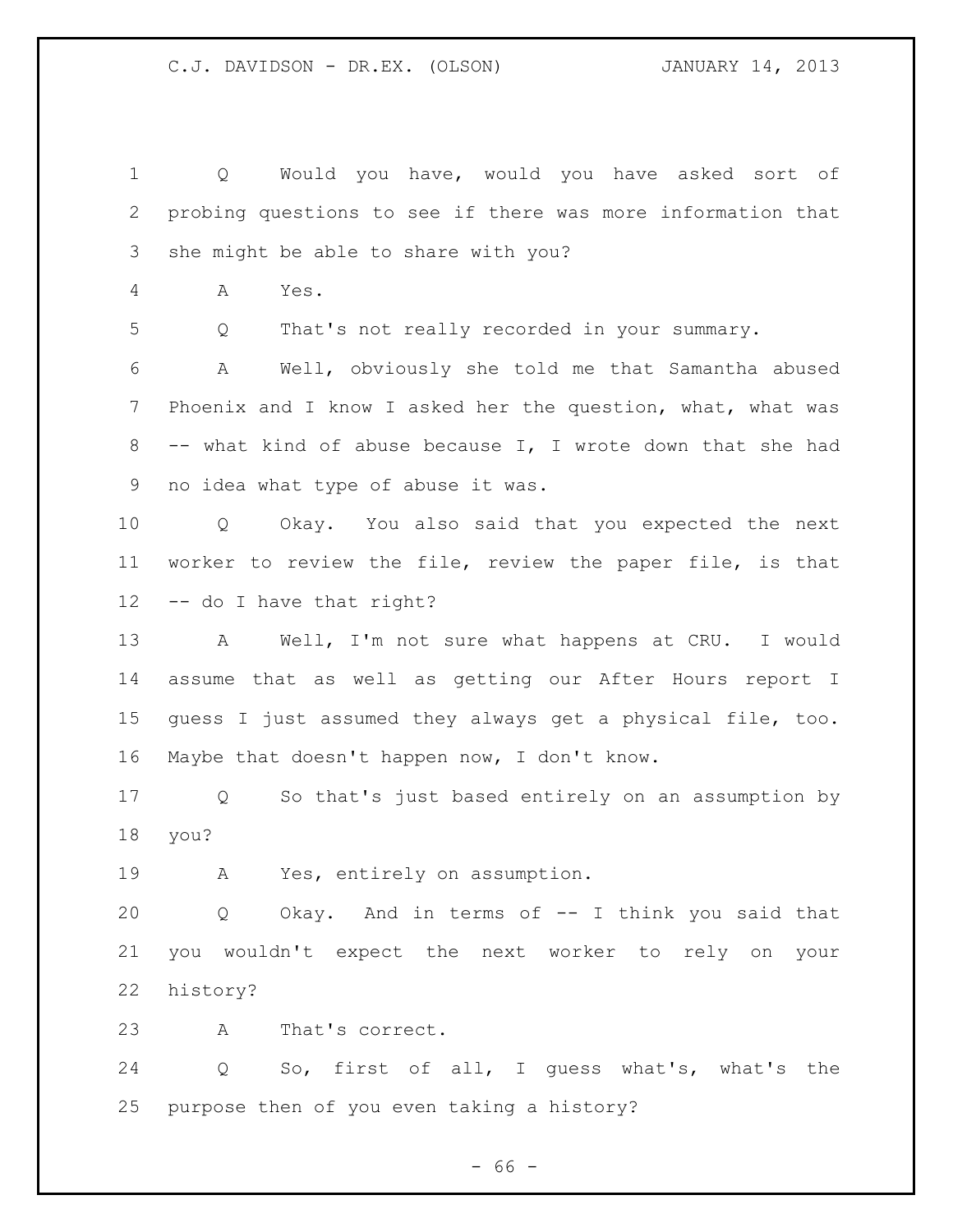A Well providing some assistance for CRU to provide them with a thumbnail of what has happened before.

 Q And on what basis would you understand that the CRU would not rely on what you wrote in terms of the history?

 A Because as social workers when we're responsible for the file we're responsible for them, and I would not take somebody else's history that could have been done on a busy night as gospel. I would want -- I think that all social workers do try to read all the information provided on their cases.

12 THE COMMISSIONER: Including your statement? 13 THE WITNESS: Including my statement.

BY MR. OLSON:

 Q You also said as a CRU worker it's not your responsibility to make a determination as to how, how quickly to respond to a concern?

 A Correct, as an After Hours worker. We're talking about at that time. Things have changed. Now CFSIS, depending on the problem that I put into CFSIS CFSIS generates an appropriate response time. I don't believe that happened then.

 Q Okay. So that's, that's a change from 2004, 2005?

- 67 -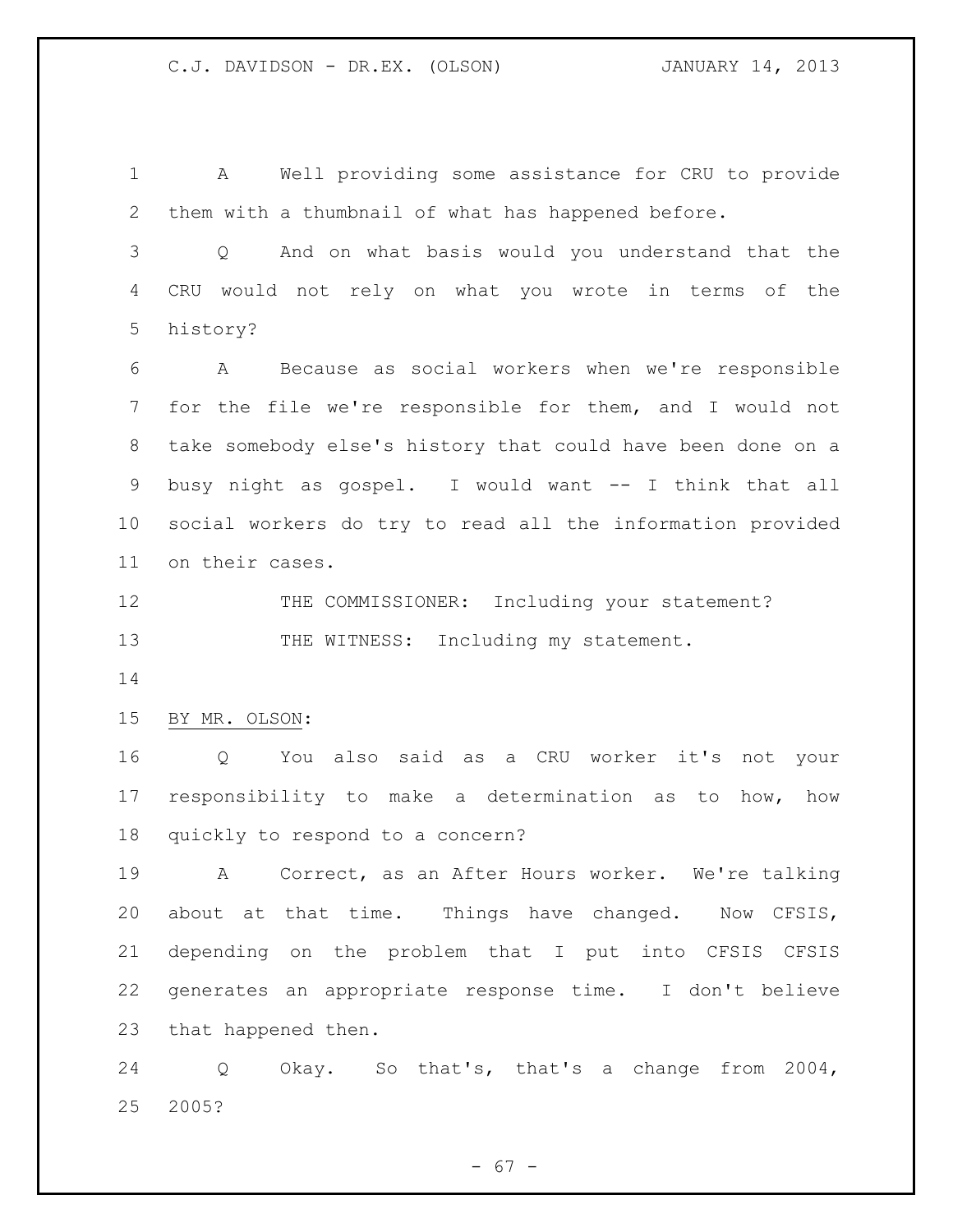A It is a change. There have been many changes since that time. Q You, you are fairly certain at that time, and we're talking 2004, 2005, it was not part of your role to determine the immediacy of the response? A That was not part of my role. Q When we looked earlier this morning at the intake 8 program description that was -- it's page 19628, Commission Disclosure 992, if we can scroll down the page a little bit, right there, that's great. I read this part to you where it said: "The case management decisions at **the CRU and AHU would include ..."**  The third bullet there is: "What immediacy of response does 19 the referral warrant?" A Yes, meaning does After Hours need to go out, or does After Hours need to write a report. Q Okay. A That's -- Q So that's ...

- 68 -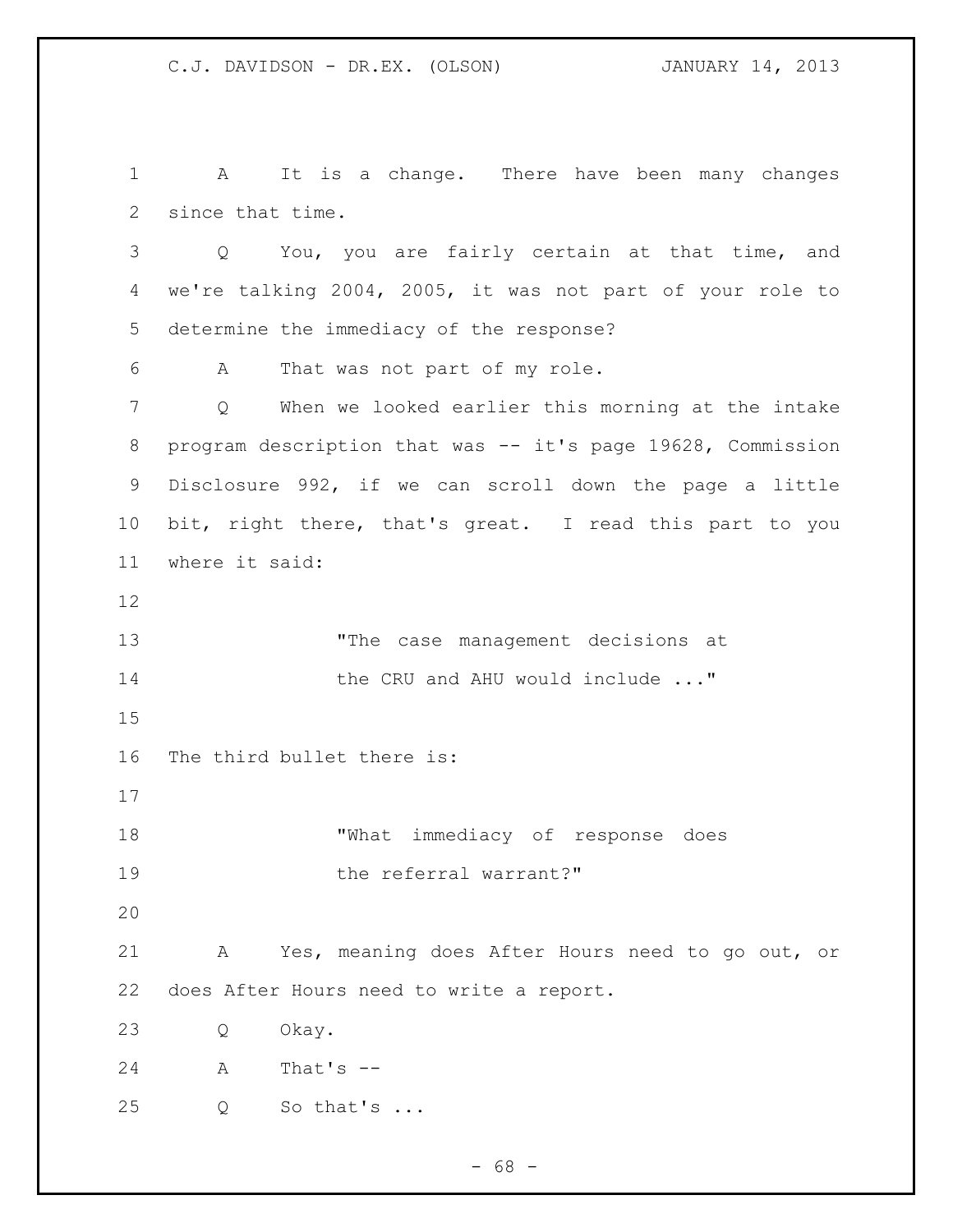1 A -- that's what that means to me. Q That's your understanding of what that, that means, rather than saying this is a 24, 48, five day -- A Correct. Q The -- if you go to page -- the same document, page 19635, under "Safety Assessment" it says: "CRU and AHU social worker will assess immediate safety of children. This may include but is not limited to the following factors." And it has a number of factors below. Is that something that, that would guide your practice in terms of assessing -- A Yes. Q -- the safety of the children? A Yes. Q Would you have any -- receive any training with respect to this, this document in general? You said you had reviewed it, but did you get any specific training on it? A I don't remember. It's a long time ago. I've been through many changes in the system.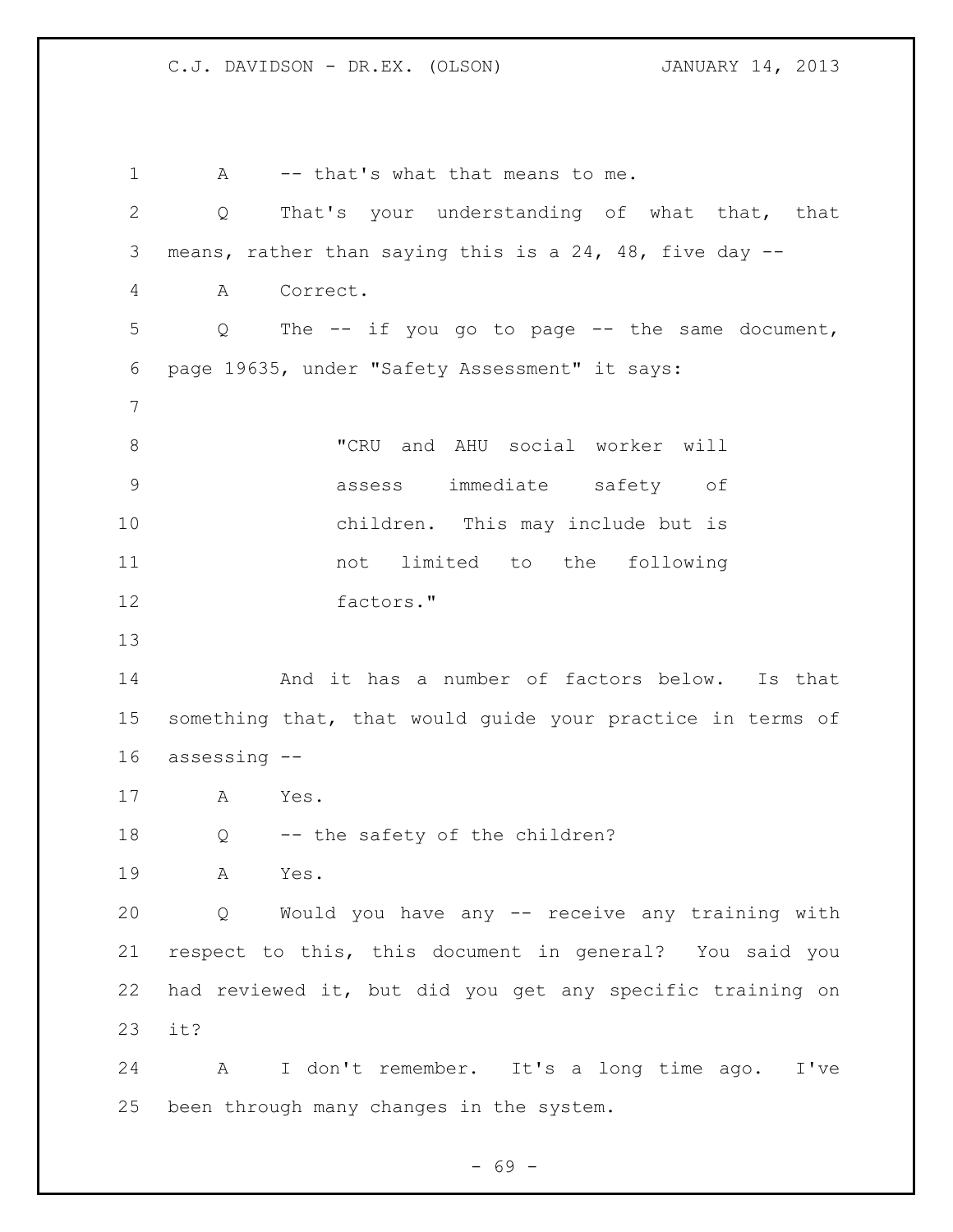1 Q Okay. If you continue on, if we go to the next page, it starts to talk about the different response times, do you see where it says "24 Hour Response" and a list of -- "Severity". It talks about high priority responses being an immediate response within 24 hours. Those are the types of situations that you would be responding to as an After Hours worker?

8 A Correct.

 Q Okay. So -- and it's one of these situations you would actually go out on, on a call, and do a field?

 A I suppose -- we don't necessarily have to go out to provide consent for medical attention. We can fax a form over. That's the only time I can think of that -- we wouldn't necessarily have to go out on severe or serious sexual abuse if the child was in the hospital or in a safe place, and the alleged offender had no access to the child.

Q Okay.

 A Some of these things are more medical things that we may be providing consent and checking on safety of siblings.

 Q What about severe or serious lack of supervision? A Yes, we -- well, if it was happening now, yes, we would go out.

 Q So if it was an immediate concern -- A Yes.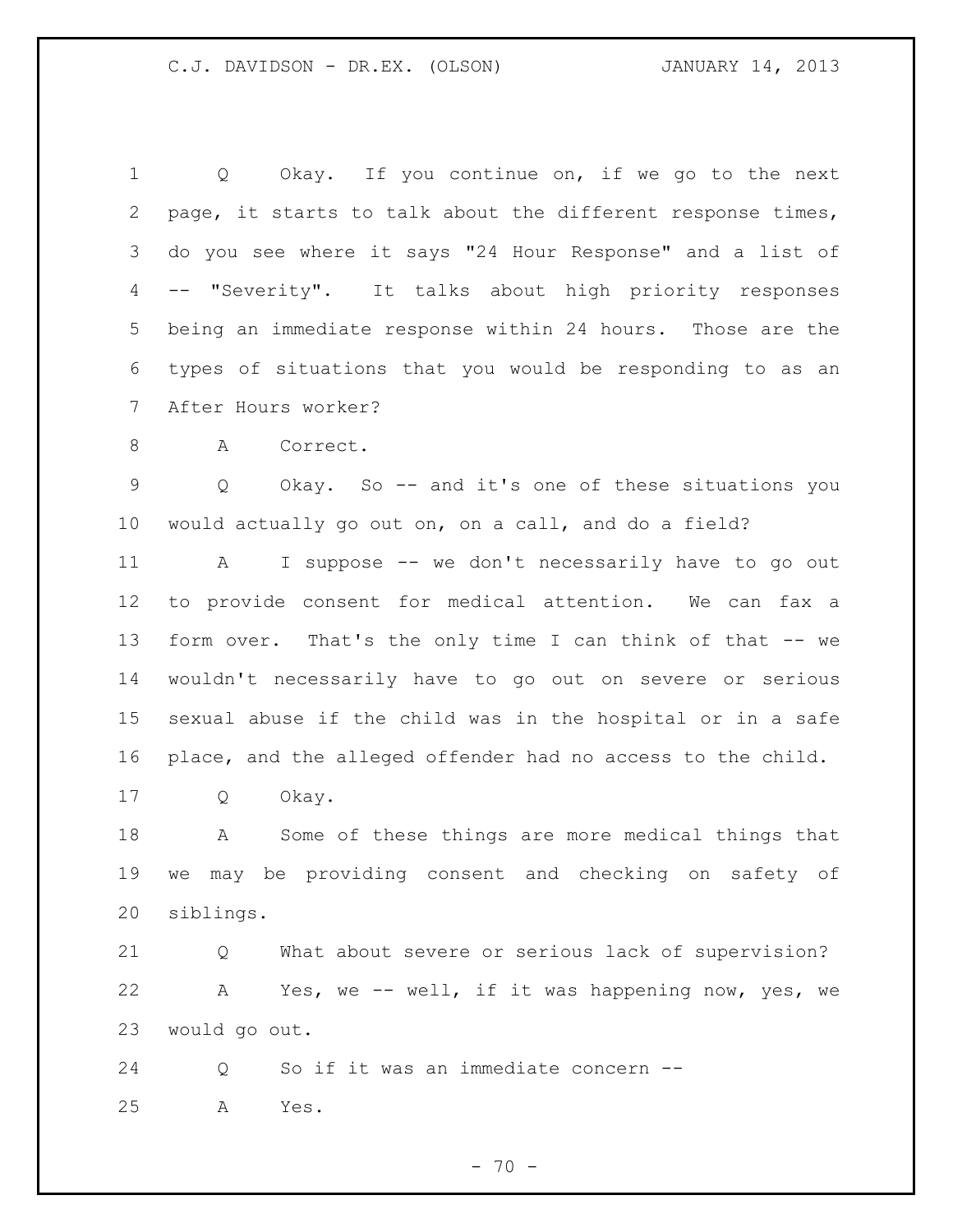1 Q -- rather than historical? A Yes. Q There's, there's -- there are two sections under this. (A), can you see right below the "24 Hour Response" heading? It says "a) Severity"; right? A Yes. Q And then if you go to the next page it has "b) vulnerability"? A Yes. Q And then the first thing under the heading is "Young Child or Developmental Age". A Correct. 13 Q Now we've talked about that somewhat. What, what was your understanding in terms of what that meant in the context of a caller like this where you're dealing with a child under five? A Well the younger the child the more vulnerable the child. If you're given a situation where maybe you wouldn't have to response for a 12 year old you may have to respond for a young child. Q Would the fact that the child is, is of a young age be a risk factor in and of itself? A Yes. Younger children are more vulnerable, yes. Q And would it tend to be making the situation more of a higher priority?

 $- 71 -$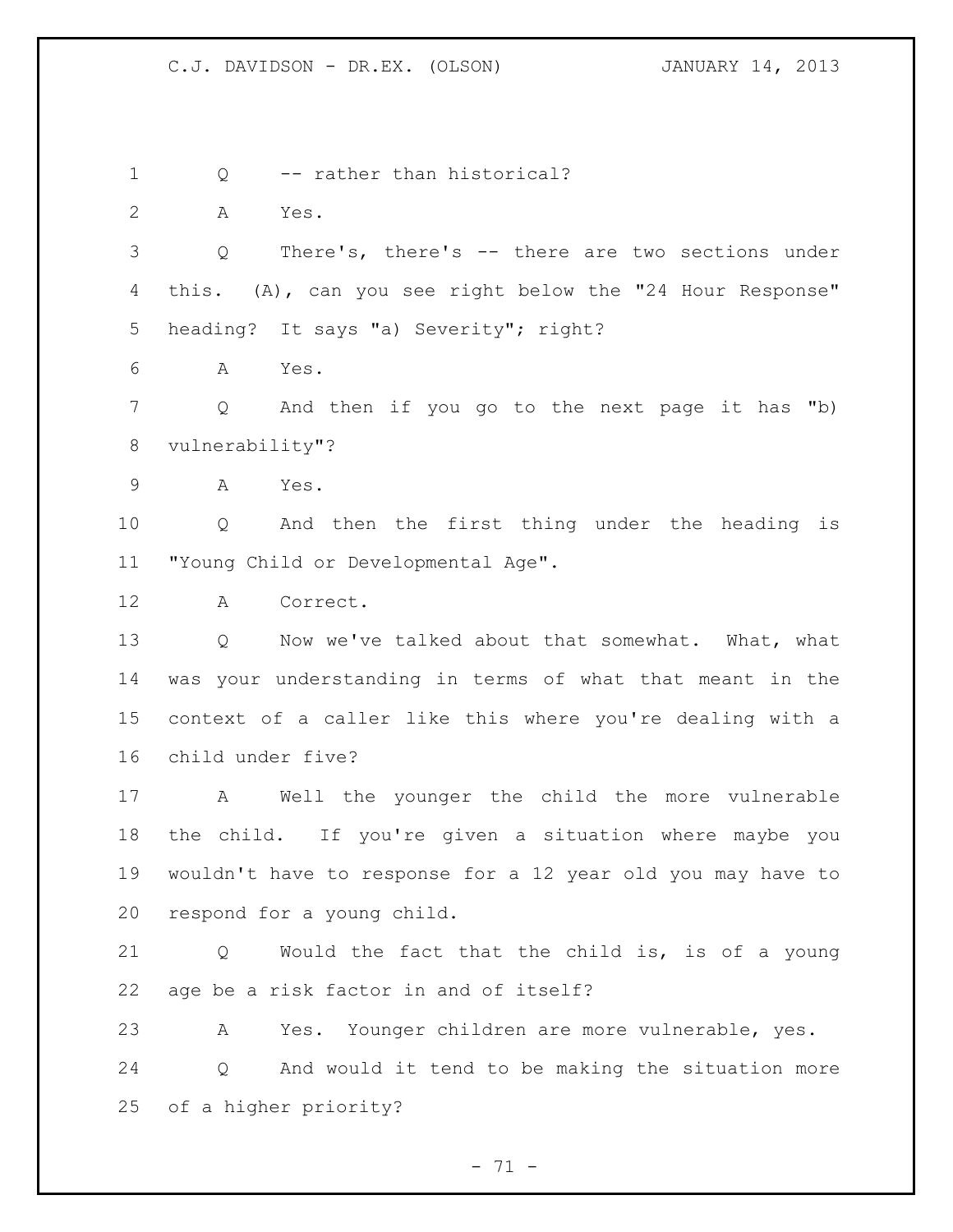A Depending on the situation, every situations is different.

 Q Here the concern -- you said it was a general concern of abuse and locking a child in a room?

A Correct.

 Q And we looked at the factors of Phoenix being of a young age, and then you had the prior history of the 8 mother, and the other concerns raised over the -- you know, over the years. How is it you didn't determine that to be of an immediate risk?

 A Because I had no information that any of the -- anything was happening at that time.

 Q Is it fair to say you really didn't know what was happening at that time one way or the other?

 A It's fair to say that I did not know what was happening at that time, but I certainly had no information that something was happening at that time.

 Q But wouldn't part of your job be to investigate, you know, is, is this an allegation of abuse, is this something serious?

 A This is not something that would have been considered an emergency by the After Hours Unit, by myself or by my supervisor.

 Q Did you see this as an abuse call at the time you took it?

- 72 -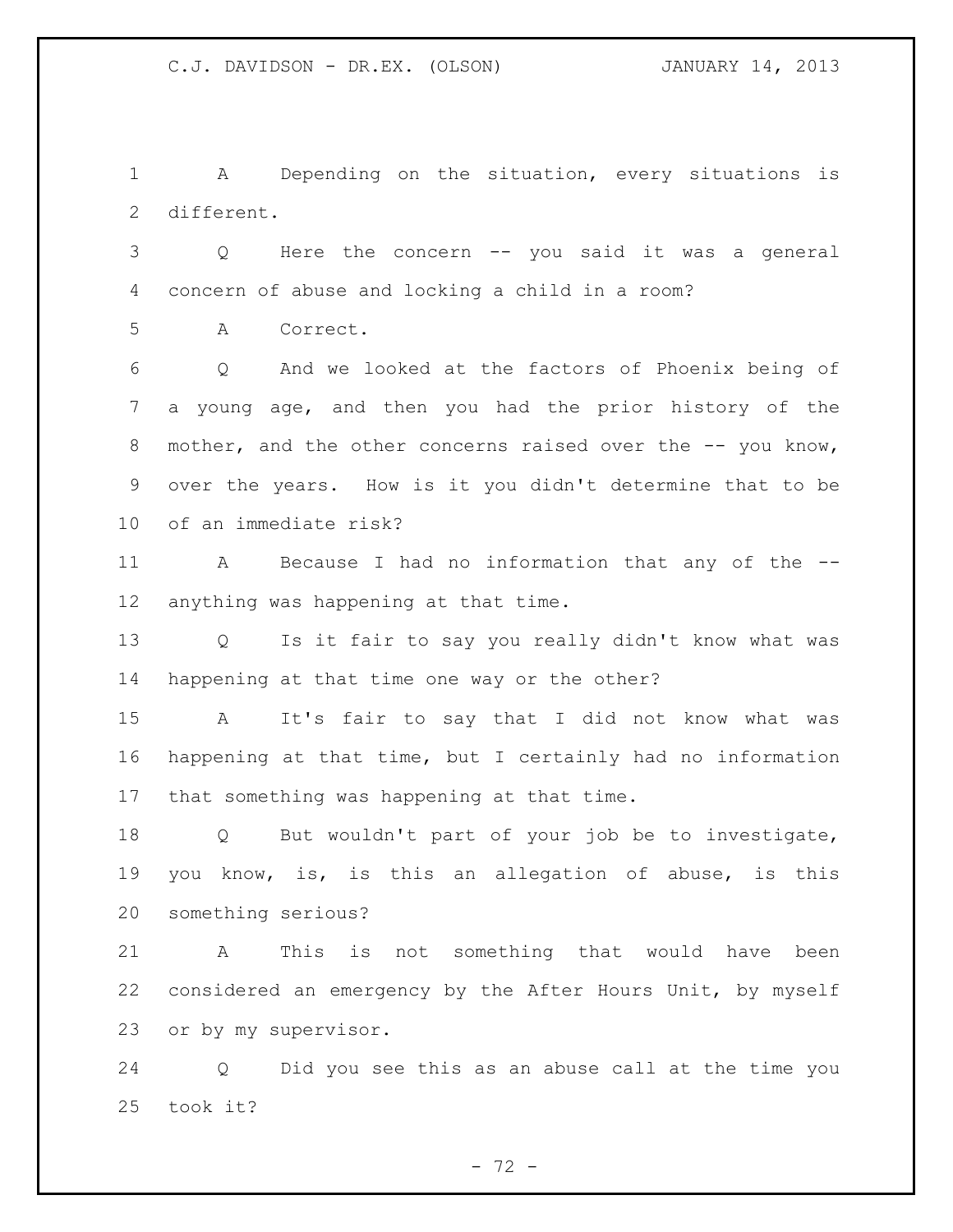A No.

 Q What, what is an abuse call, does it have a specific meaning to you? A Well abuse is always determined by the Abuse Unit, but I had no information that a child was being physically harmed, sexually harmed, emotionally harmed at that time. Q Okay. So if the caller had said Phoenix was being physically abused would that change this to an abuse call? A I would have asked what the physical abuse is. Q And if there was no more information how would that -- what would that do? 14 A I wouldn't have responded immediately. Q You would not have? A Not, not knowing what the physical abuse is. Some people call in and say that I saw somebody at Safeway spanking their child, they consider that a physical abuse, but it -- spanking is not against the law. I mean somebody would attend to the issue, but not as an emergency. Q But here you got a history, you have a long history on CFSIS with the respective mother, wouldn't -- doesn't that change how you review -- how you view an

allegation of abuse?

A In no way did I consider this an emergency. I

 $- 73 -$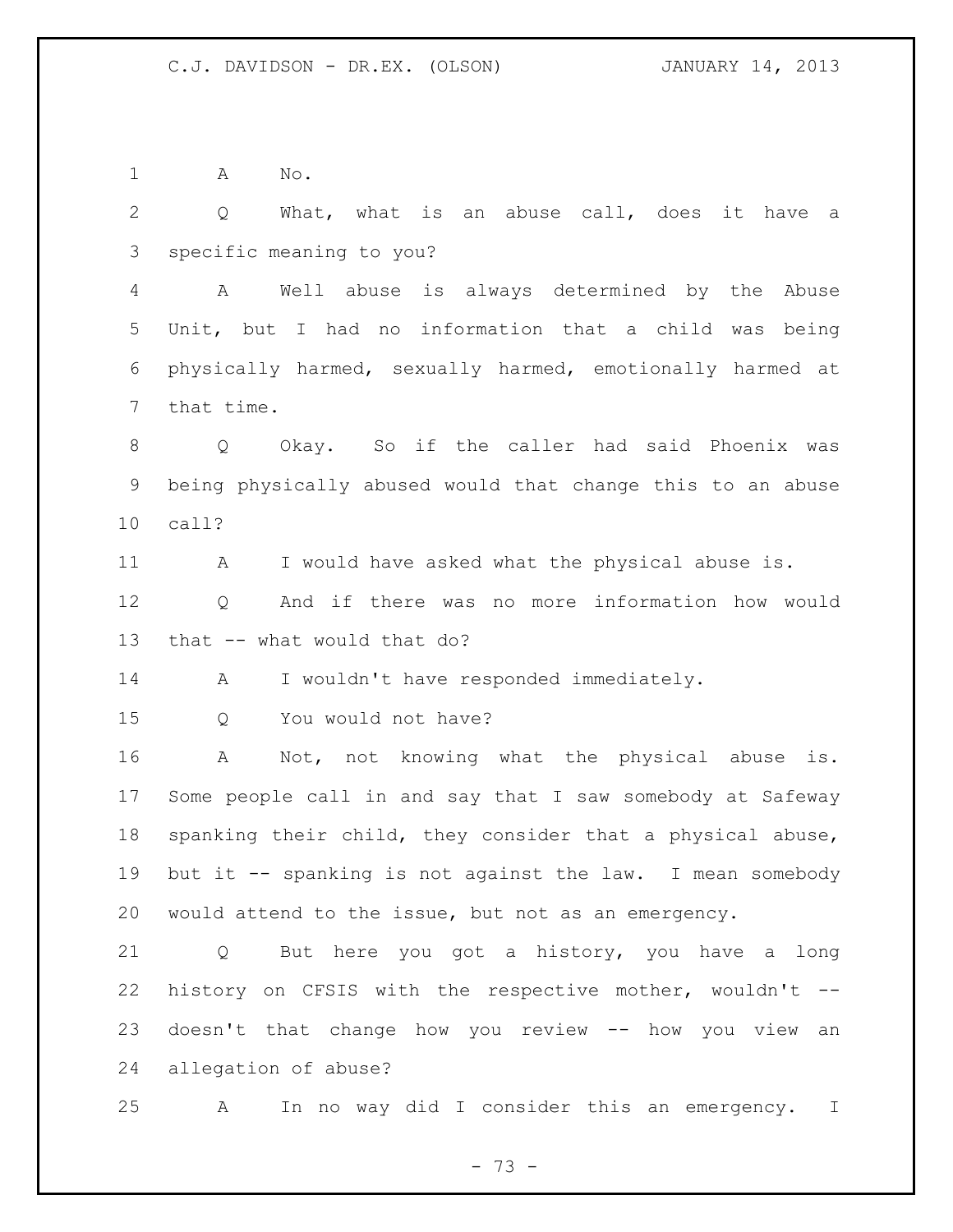mean I, I don't -- we don't go out on, on every call. We 2 don't have the capacity to go out on every call, and -- nor a child who may be locked in a room, and a child who may be abused with no information that -- what the abuse is, or that it actually even was abuse is not considered an emergency by the After Hours Unit.

 Q Okay. And that was based on your training as a worker?

 A Based on my training and my experience, and also how my supervisor viewed this instance.

 Q Okay. If you had this call just before you had recently retired, if you got the same call come in with the 13 same history, would that -- would you have changed the way you dealt with it?

 A No, no. No, I would not have changed. I would have referred this call.

Q Again referred it to CRU?

18 A Yes, I would have.

 Q Okay. If the call had been considered an abuse referral would it have been treated differently?

A It would depend on the abuse.

Q Can you explain what you mean by that?

23 A Well, if, if somebody told ...

 MR. RAY: She's not an abuse worker, and I don't believe she's had any experience as an abuse worker, so I'm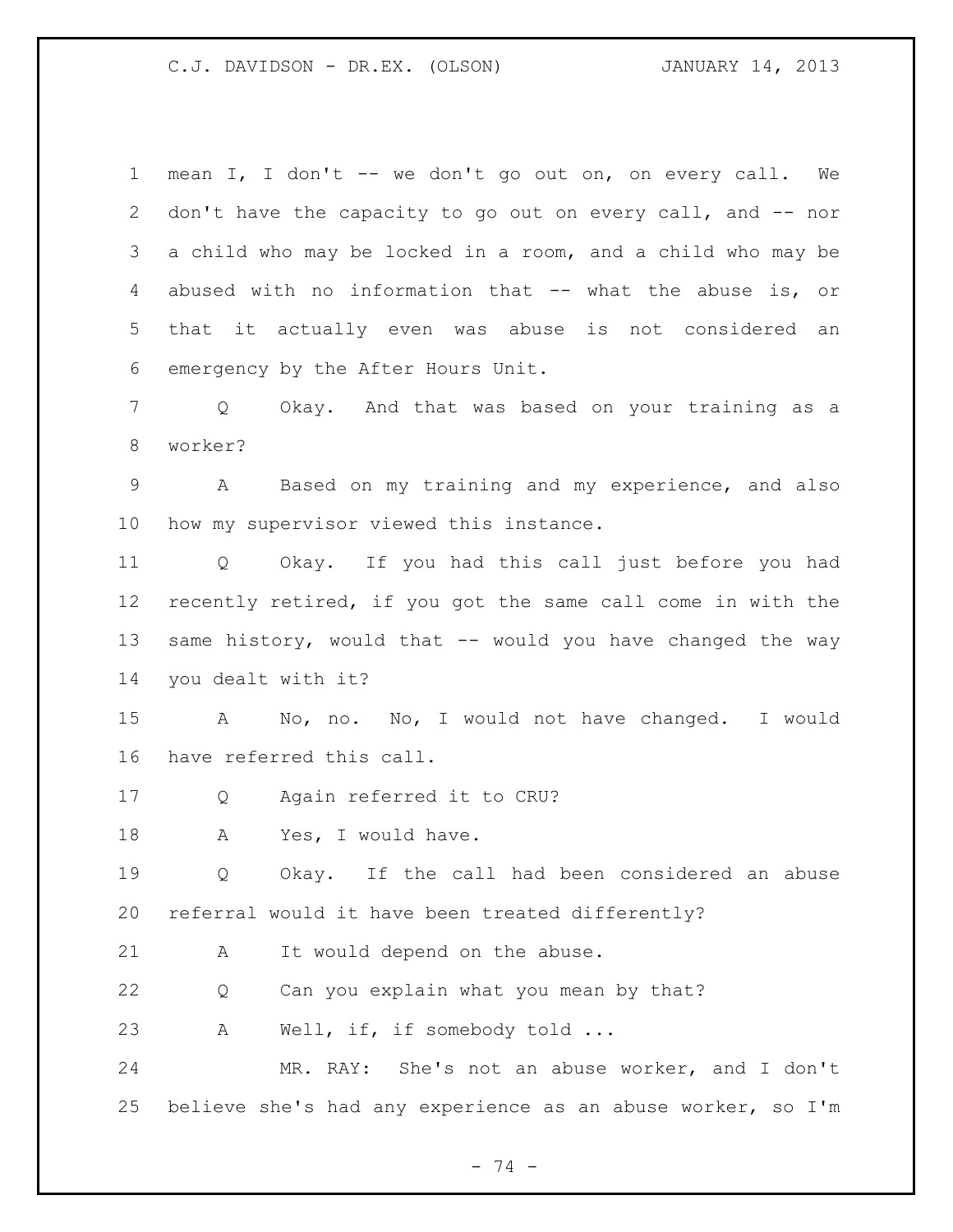not sure she's in a position to testify about what an abuse worker might have done in the situation, Mr. Commissioner.

 THE COMMISSIONER: I, I think it's been worked over pretty well, Mr. Olson, this abuse business.

 MR. OLSON: Well my understanding, Mr. Commissioner, is there is a difference between an abuse referral and a, and a normal referral, there is a different type of worker, and I understand this, this worker would have had occasion in the past to have referred files up to the Abuse Unit, rather than regular intake.

11 THE COMMISSIONER: Well, you can ask that.

 MR. OLSON: That's, that's -- and that's what I'm 13 getting at, that's why the question was why, why -- would it differ if it was determined to be an abuse call.

15 THE COMMISSIONER: Well, what you're saying is she had a -- you, you think she had a choice between referring to CRU or to an abuse worker?

18 MR. OLSON: That's right. I think so.

 THE COMMISSIONER: And is the abuse worker in Intake or, or in, in After Hours, or in CRU?

 MR. OLSON: My understanding is that there are two different intake units. There's regular intake and there's abuse intake, and if the call is an abuse call, if it's determined to be an abuse call it goes right up to abuse, and I may be wrong about that, but I just wanted to

- 75 -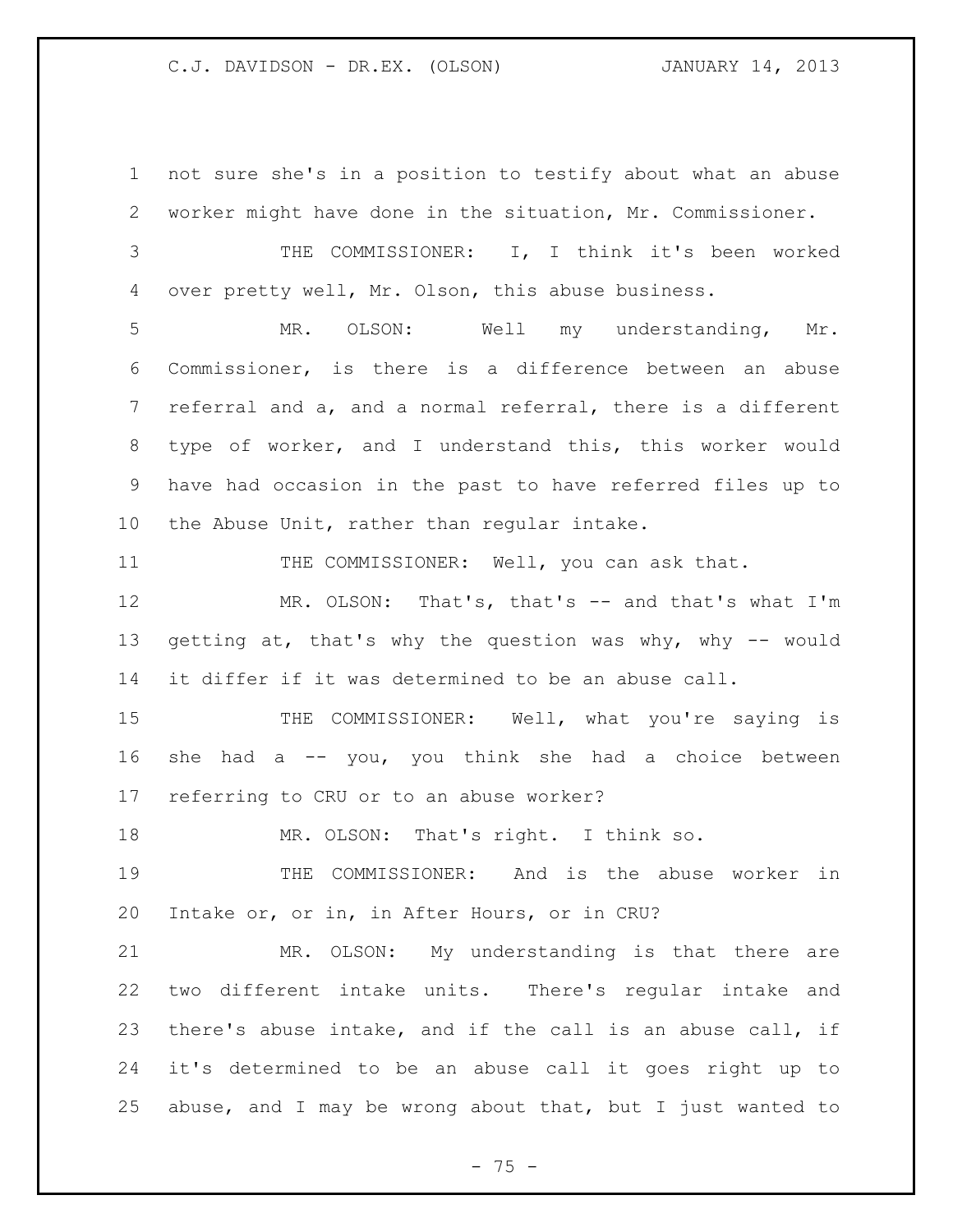explore that with this witness.

| 2           | MR. RAY: I'm happy if he asks where would she                 |
|-------------|---------------------------------------------------------------|
| 3           | decide the call goes, but I don't think she can ask (sic)     |
| 4           | if she did refer it to abuse then what would happen because   |
| 5           | she wouldn't know what would necessarily happen because --    |
| 6           | THE COMMISSIONER: No, but I, I think he can ask               |
| 7           | questions whether that was an available option to her.        |
| 8           | MR. RAY: I agree, Mr. Commissioner. Thank you.                |
| $\mathsf 9$ | MR. OLSON: Thank you.                                         |
| 10          |                                                               |
| 11          | BY MR. OLSON:                                                 |
| 12          | it available to you to refer it to<br>Q<br>Was, was           |
| 13          | abuse?                                                        |
| 14          | $\mathbb A$<br>Not with the information I was given. The only |
| 15          | calls that I would refer to the Abuse Unit would be say I     |
| 16          | got a call from the police, or from the hospital that         |
| 17          | somebody has shown up physically abused or -- I, I get        |
| 18          | calls like that from Children's Emergency or sexually         |
| 19          | abused. Only when there is some evidence, a professional      |
| 20          | has determined that this is abuse, would I refer directly     |
|             | 21 to the Abuse Unit.                                         |
| 22          | Q<br>Okay.                                                    |
| 23          | THE COMMISSIONER: The abuse what?                             |
| 24          | The, the Abuse Unit<br>WITNESS:<br>is<br>THE<br>- a           |
| 25          | specific --                                                   |
|             |                                                               |

- 76 -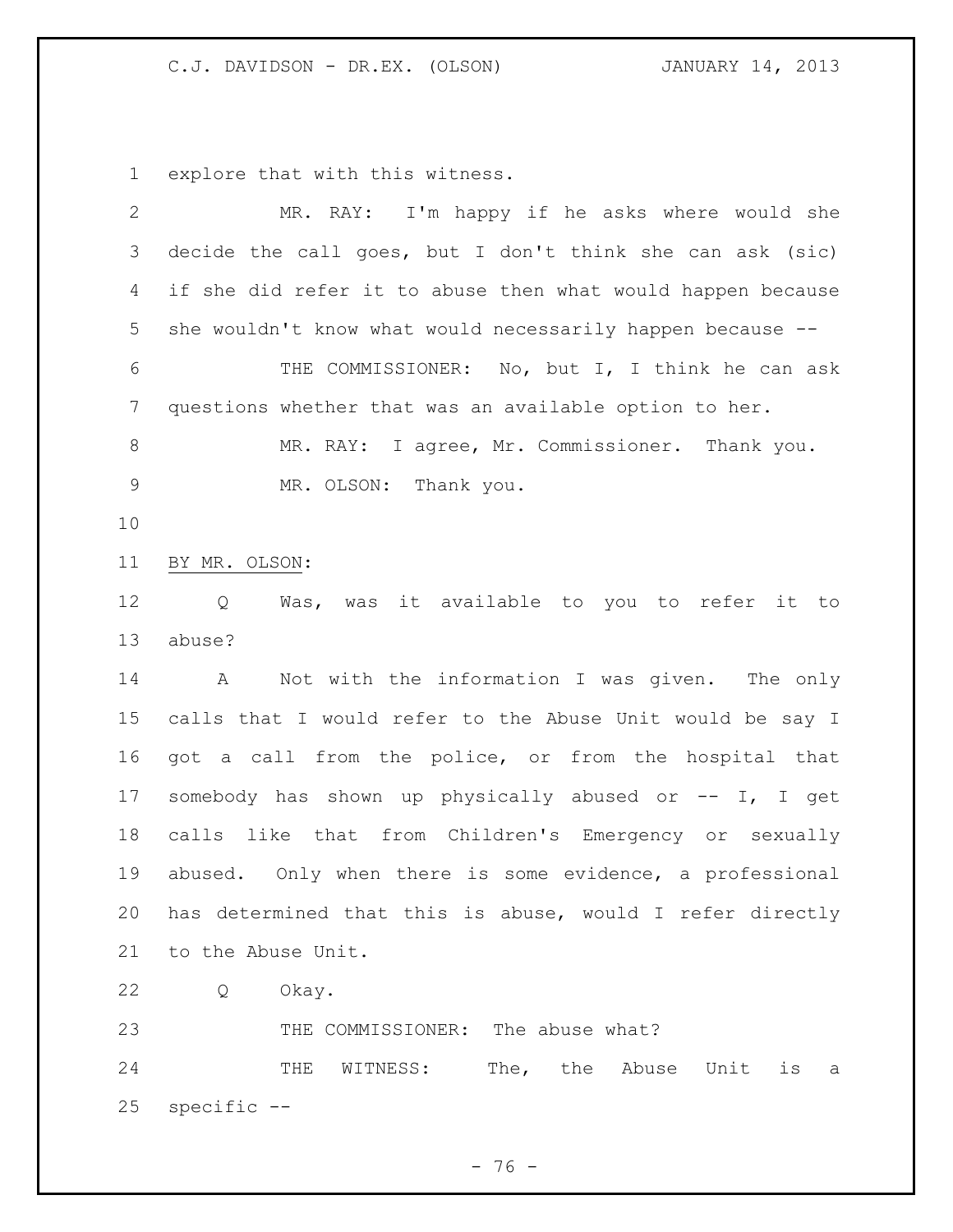1 THE COMMISSIONER: All right. Now, is the Abuse Unit within the After Hours Unit? THE WITNESS: No. A day side, a day side unit called the Abuse Unit. THE COMMISSIONER: And that's separate from CRU? THE WITNESS: It is. THE COMMISSIONER: It's not part of CRU? 8 THE WITNESS: It's not part of CRU. THE COMMISSIONER: Okay. And, and so that option was available to you if you thought this fitted there, rather than CRU? 12 THE WITNESS: Correct. If I, if I knew for a fact that there was abuse -- it's very seldom that After Hours refers to Abuse. It's only when it is confirmed abuse, or suspected abuse by a medical professional. 16 THE COMMISSIONER: All right. In selecting CRU what was your expectation that CRU would do when they got the file in the morning? THE WITNESS: They would follow up and visit with the family and find out what was happening. MR. OLSON: Thank you. BY MR. OLSON: Q Do you know what happened after you referred the file on to CRU?

- 77 -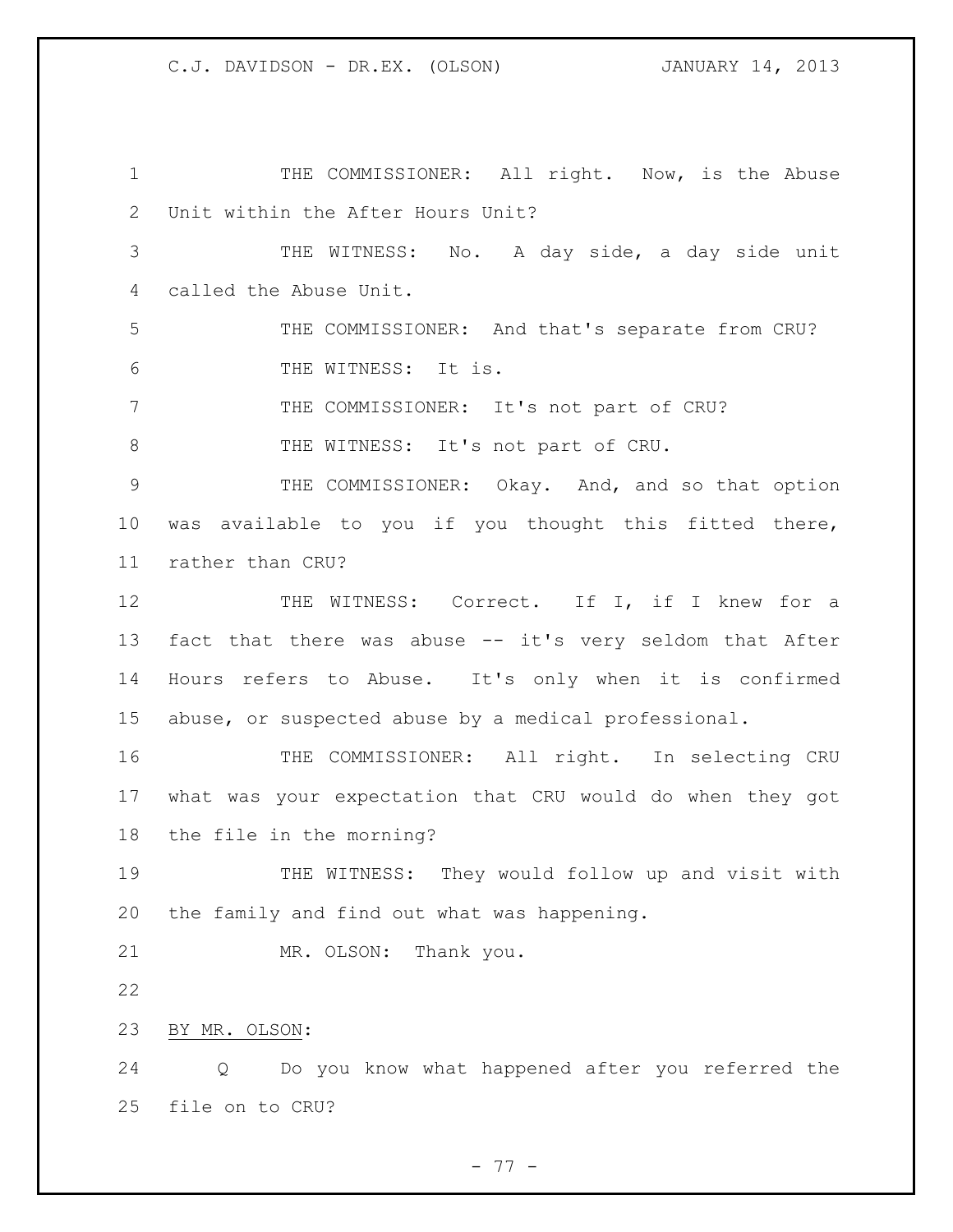A I have a vague knowledge, I've never read anything in the paper or listened to anybody's testimony. I -- from the notes I've been given I, I do know what ultimately happened. Q Okay. Did you have any further involvement in this file? A None. I had no idea -- there were three previous inquiries, I had no idea that I was involved in this file at all until 18 months ago. Q So that -- one of the questions I was going to ask you is about some of the reports that came out. You had, you had no involvement in those reports then? 13 A No involvement, and I never read any of them. Q Just so -- you can maybe clarify it for the witnesses coming up. We looked at your report, this is -- it starts at page 36931? A Correct. Q And you said you, you wrote the report up to the second page where it ends at "For consideration by CRU"? A Correct. Q Now the report appears to go, another page, 36933, where -- A Yes. Q -- it's signed by Richard Buchkowski with Ms. Verrier being the supervisor?

- 78 -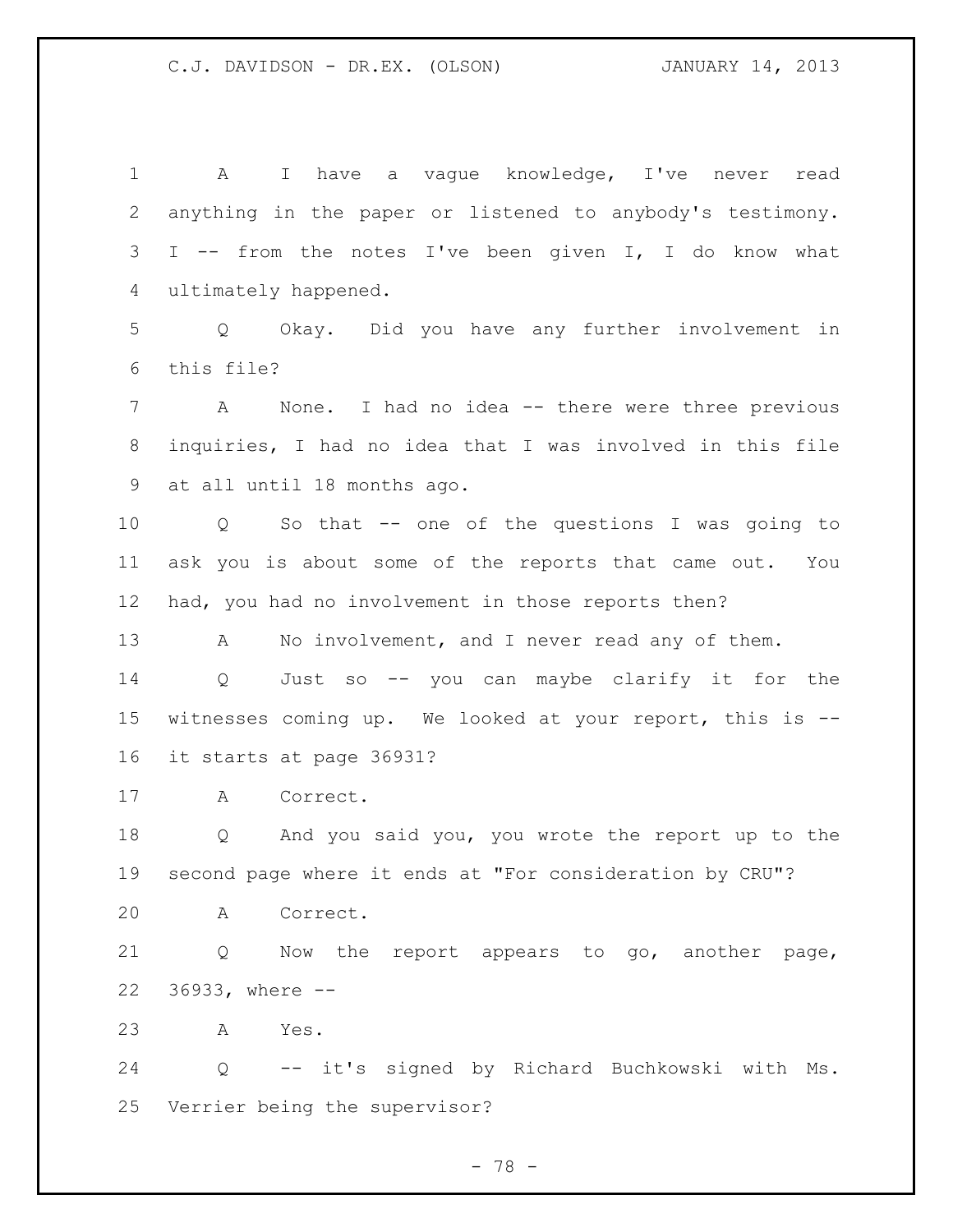A Yes.

| $\mathbf{2}$   | Can you just, just explain why that, that<br>Q                    |
|----------------|-------------------------------------------------------------------|
| 3              | happens, why your report looks this way, if you can.              |
| $\overline{4}$ | I'm assuming he just added to it on the computer.<br>A            |
| 5              | I think he just -- it was opened by me, and he added a note       |
| 6              | to it. I know that once, once files change workers -- I           |
| 7              | don't know who does it, but the assigned worker's name is         |
| 8              | changed on CFSIS. It would have been opened to me with my         |
| $\mathsf 9$    | supervisor, and then when it goes to CRU it would be opened       |
| 10             | to the CRU worker and their supervisor. It's just an              |
| 11             | evolution of the, of the report.                                  |
| 12             | Okay. Would you have any involvement, or any<br>$Q \qquad \qquad$ |
| 13             | knowledge, that these changes were being made later?              |
| 14             | A<br>None.                                                        |
| 15             | THE COMMISSIONER: What?                                           |
| 16             | MR. OLSON: That the changes had been made to the                  |
| 17             | report.                                                           |
| 18             | THE COMMISSIONER: What changes?                                   |
| 19             | MR. OLSON: After, after her involvement and when                  |
| 20             | her report initially ended it was at the bottom of page           |
| 21             | $36932 - -$                                                       |
| 22             | THE COMMISSIONER: Yes. You mean the, the                          |
| 23             | addition?                                                         |
| 24             | MR. OLSON: The addition.                                          |
| 25             | THE COMMISSIONER: Okay.                                           |

- 79 -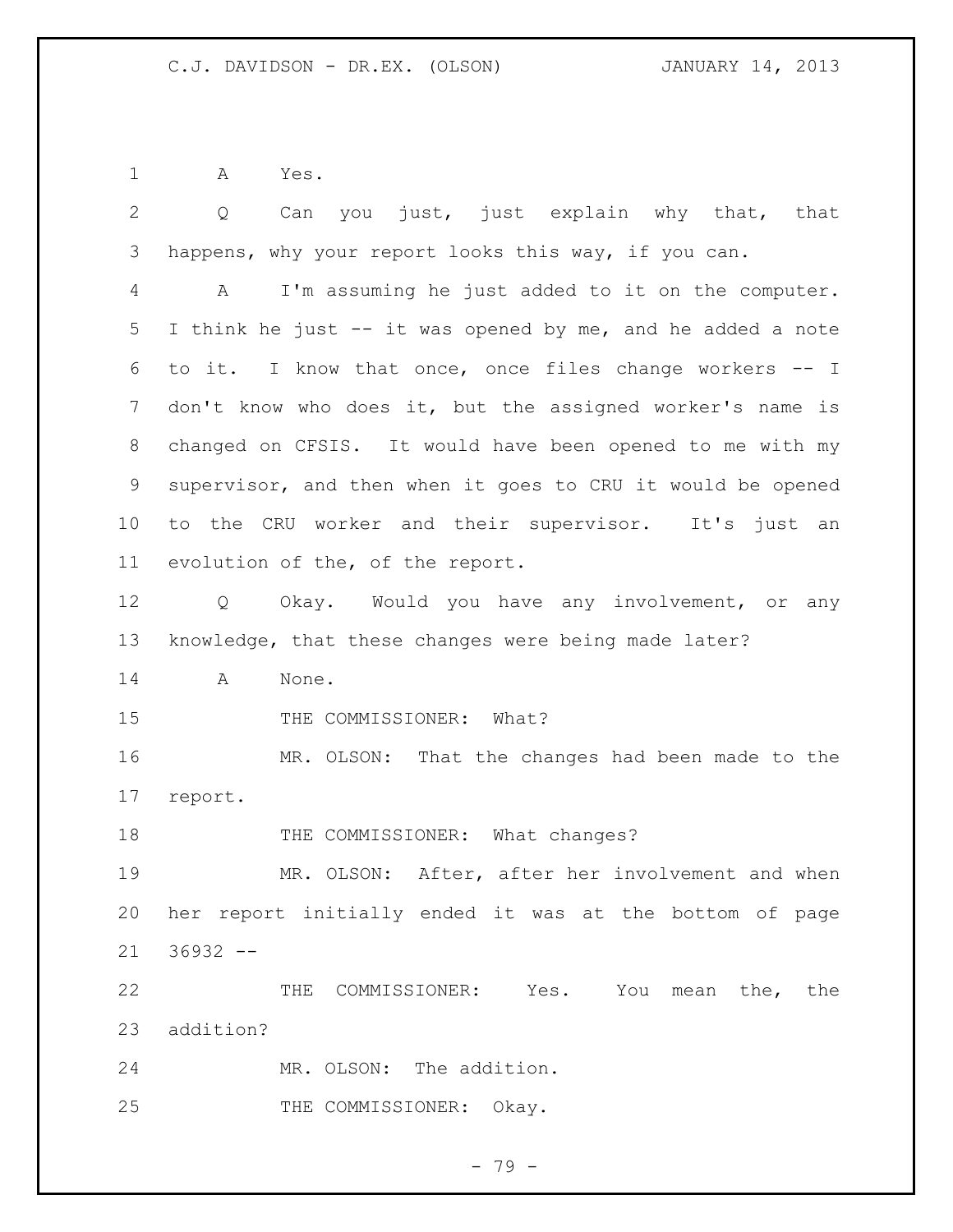1 THE WITNESS: I, I had no knowledge what was done. BY MR. OLSON: Q You wouldn't have -- you would see your report again after that, I, I take it? A Never. I never see the reports after I hand them in that evening. Q There have been several changes to the system following Phoenix's deaths, and the various reports that have came out after; are you, are you aware of that? A Yes. Q Okay. Based on your experience, because you continued as an After Hours Unit worker until recently -- A Yes. Q -- what sort of changes did you notice? A Well the number one change is that we are required to see all children in the home -- Q Okay. A -- and even if we're going out with a concern about one child we are required to physically see every child in a family. Q And what was -- how did that differ from what the case had been prior to this change? A There was no requirement that we see every child

 $- 80 -$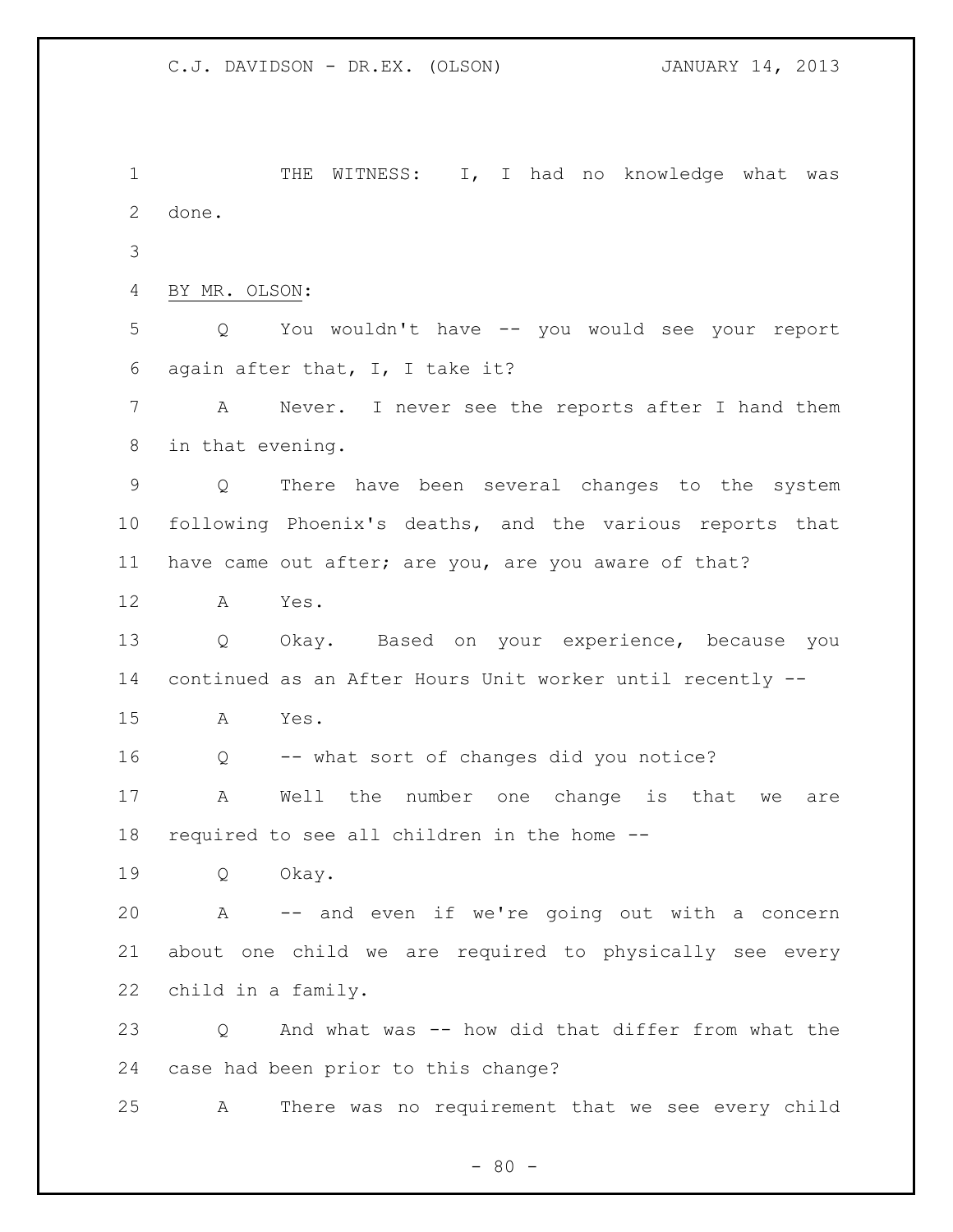| $\mathbf 1$ | in the family. If we were say going out with a concern        |
|-------------|---------------------------------------------------------------|
| 2           | about one child we may just speak to that one child. I        |
| 3           | mean generally when we're, generally when we're in a home     |
| 4           | we see -- most of the children are home because it's the      |
| 5           | evening, whereas if you're going out during the day other     |
| 6           | children are in school, so it just became, it just became a   |
| 7           | complete change in practice.                                  |
| 8           | As an After Hours worker would you -- what would<br>Q         |
| 9           | you do if you didn't see a child following this change?       |
| 10          | Following this change?<br>A                                   |
| 11          | I mean there must have been occasions where you<br>Q          |
| 12          | would go out on a field --                                    |
| 13          | And, and all the children weren't in the home?<br>A           |
| 14          | Right.<br>Q                                                   |
| 15          | CRU will -- the case cannot be closed until all<br>A          |
| 16          | the children are seen so CRU would have had to physically     |
| 17          | see the child.                                                |
| 18          | And<br>is that a change that<br>Q<br>that<br>was<br>$--$<br>а |
| 19          | requirement to see all the children; right?                   |
| 20          | Yes.<br>A                                                     |
| 21          | And is that something you were able to meet in<br>Q           |
| 22          | practice?                                                     |
| 23          | With After Hours?<br>Α                                        |
| 24          | Right.<br>Q                                                   |
| 25          | No, because if children were at their dad's for<br>Α          |
|             |                                                               |

- 81 -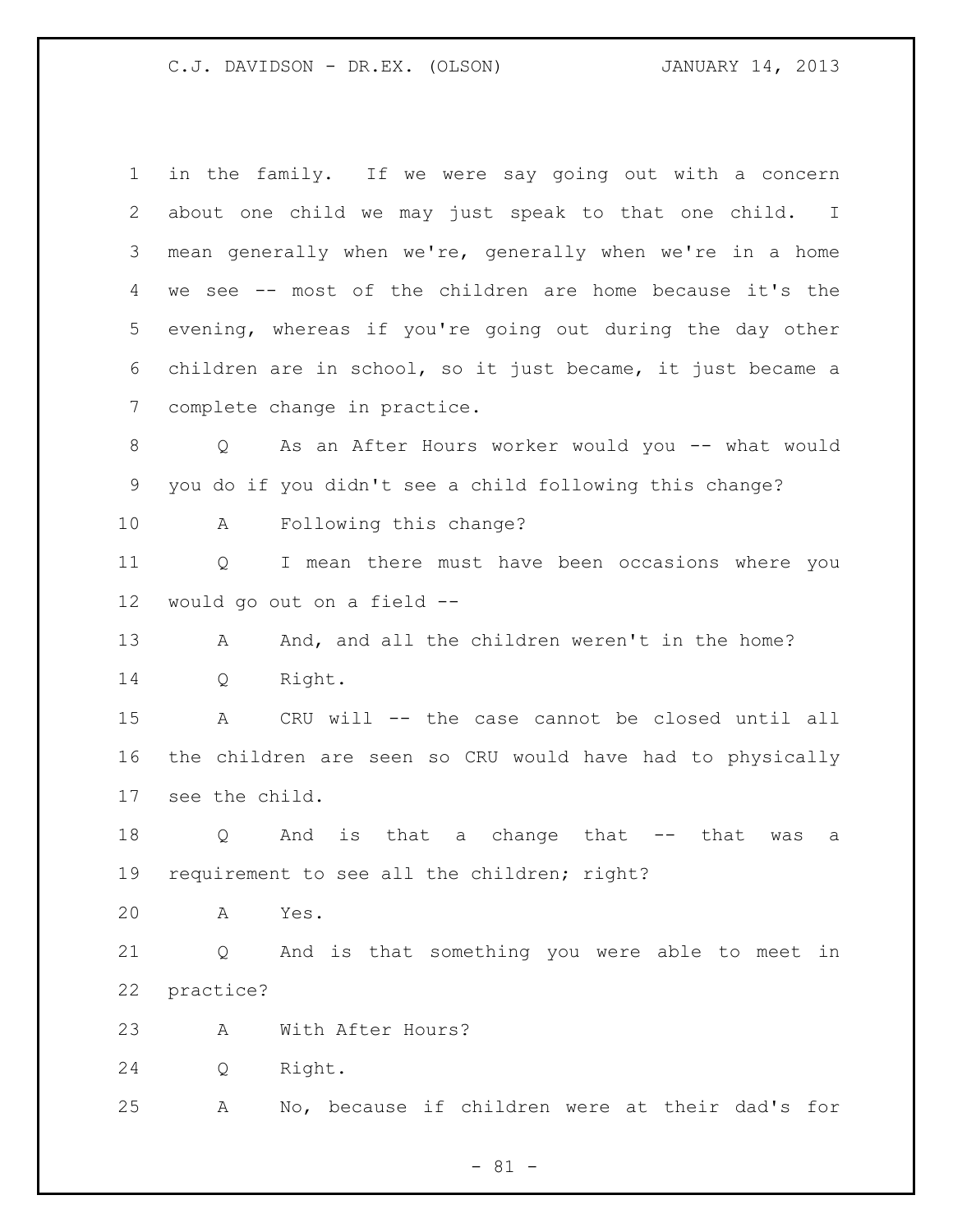the weekend, or whatever, no, we can't always see all the children, although this -- we just did it the best we could. If it was an assigned case of course the assigned worker could see the child the next day. Q Was it always a requirement to see the child that was the subject of the referral, who was the subject of the referral? 8 THE COMMISSIONER: When? 9 MR. OLSON: Always. 10 THE WITNESS: Always? MR. OLSON: Prior to -- 12 THE WITNESS: Yes. 13 MR. OLSON: -- now and 2004, 2005? 14 THE WITNESS: Yes, if we got a call about a specific child we always saw that child. BY MR. OLSON: Q So that hadn't changed? A No. Q We've heard that there's been a structured decision making tool that's recently been implemented? A Correct. 23 Q Have you had a chance to use it? A Rarely because I retired, and the structured decision making tool is for new cases that come into After

 $- 82 -$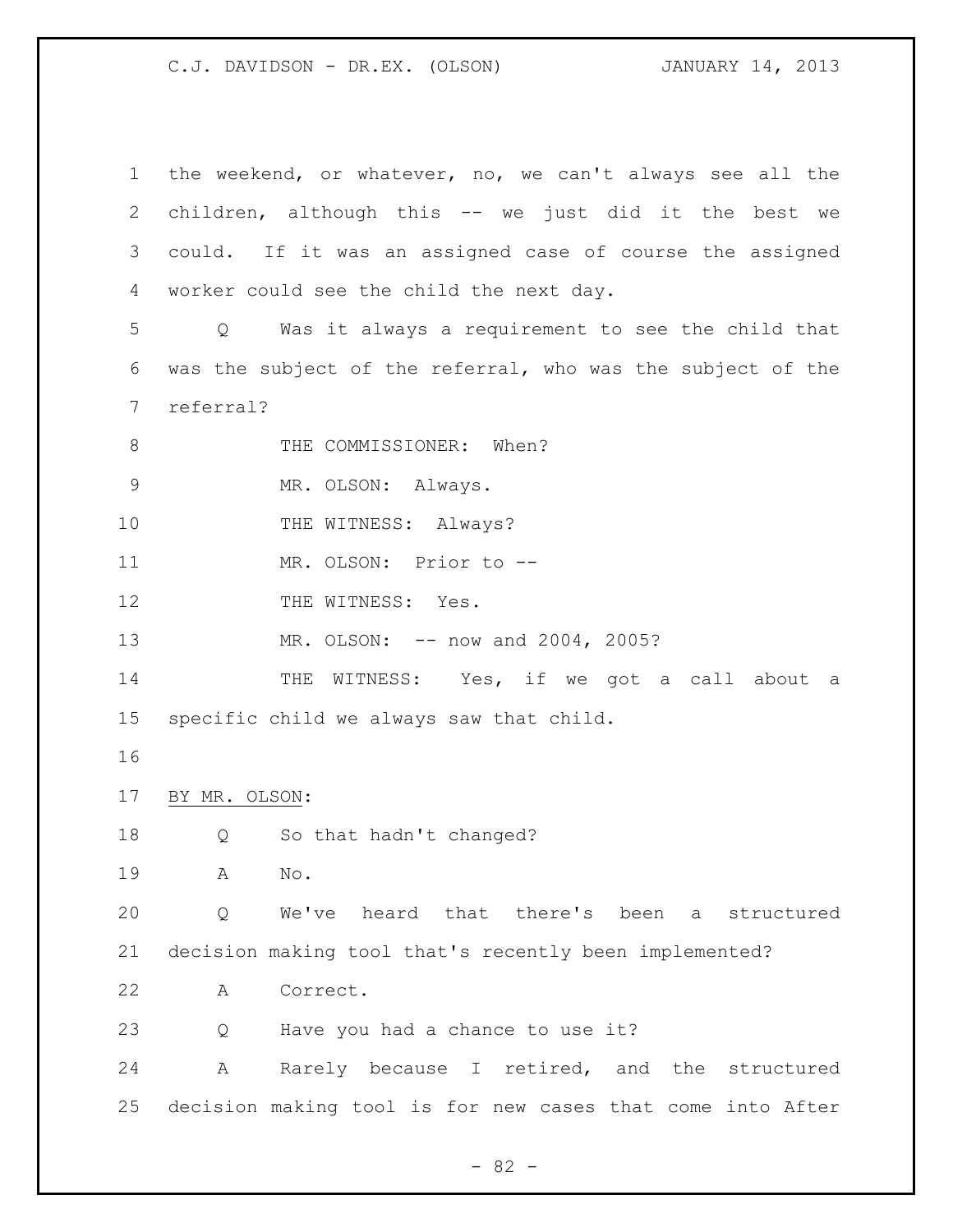Hours, so it's kind of hit and miss. If it's an open case you don't use it, so my, my usage is limited, but I have used it. Q Okay. Are you able to comment on whether or not it has resulted in an improvement to the way things work? THE COMMISSIONER: What's it called? MR. OLSON: The structured decision making tool, or S -- THE COMMISSIONER: Structured decision making tool. MR. OLSON: Right, or SDM is the acronym. THE WITNESS: I don't feel able at all to answer that question because what we did at After Hours went on to another worker, so I don't know if that helped them. As far as After Hours went it put a larger onus on us completing certain tasks if it was opening a case. You know, we tried -- we're not always in, in a position to ask all the questions on the SDM. Some of them would require more privacy, or -- we're only out there because there's an emergency, so sometimes gathering the historical and more private questions that need to be asked that's not possible for us.

BY MR. OLSON:

Q Okay. Are there any other changes you're aware

- 83 -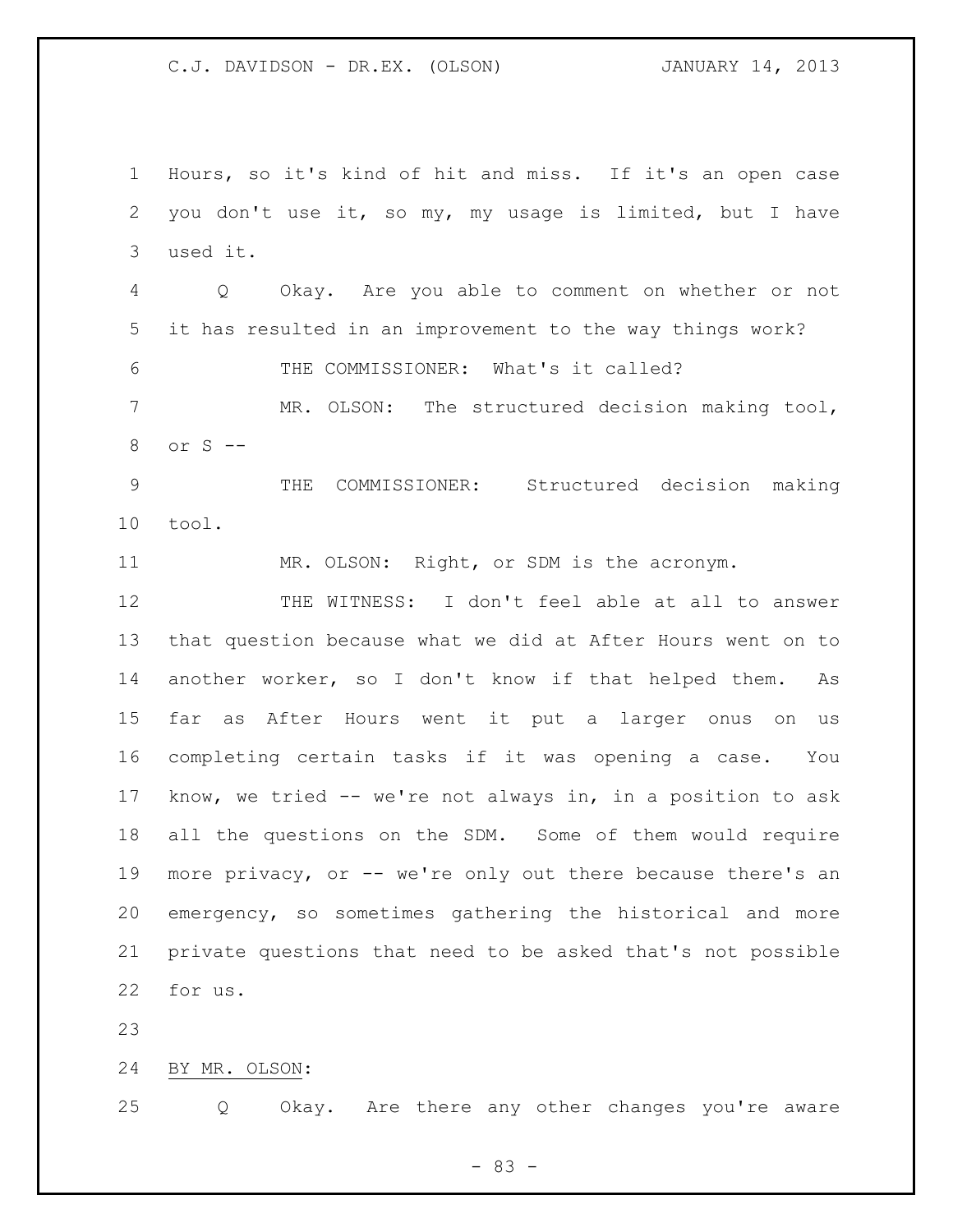of that came about as a result of these reports? A Nothing that I can think of. Q Okay. Are you able to say whether changes to the system have made it a system that's safer or better able to protect Manitoba children? A Yes, the changes do help in keeping children safe, as long as everybody is doing their job. 8 MR. OLSON: Those are my questions for you, and other counsel will now have a chance to ask you some questions. 11 THE WITNESS: Okay. 12 MR. OLSON: Thank you. 13 THE WITNESS: You're welcome. 14 THE COMMISSIONER: Thank you, Mr. Olson. Who's ... MR. RAY: Just, just before cross-examination, Mr. Commissioner, may I speak with Mr. Olson just about one question? 19 THE COMMISSIONER: Sure. MR. RAY: Thank you. THE COMMISSIONER: Before Mr. Gindin starts? MR. RAY: Yes. THE COMMISSIONER: Yes, do so. (PAUSE IN PROCEEDINGS)

- 84 -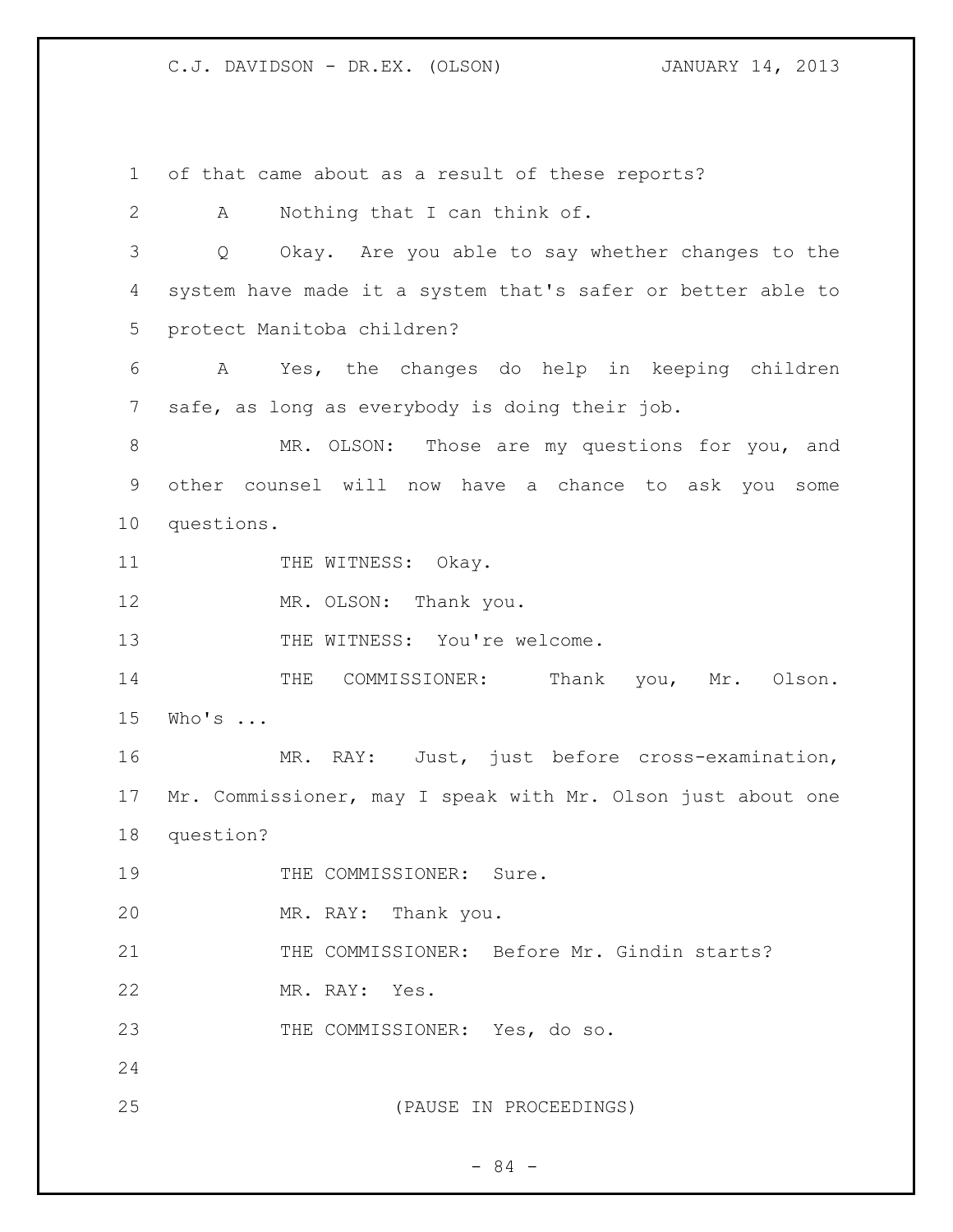1 MR. RAY: Thank you, Mr. Commissioner. 2 THE COMMISSIONER: All right. Mr. Gindin. MR. GINDIN: Thank you. CROSS-EXAMINATION BY MR. GINDIN: Q Ms. Davidson, my name is Jeff Gindin. I appear for Kim Edwards and Steve Sinclair. 8 I want to take you directly to the, the two calls, or the two involvements that you had. A Okay. Q First of all, it was January of, January of  $12 \t 04 --$  A Um-hum. Q -- and based on the information that you have from that call you did not determine that an immediate field was necessary; correct? A Correct. Q Now, if we could just go to that call, which I think is summarized at page 36974, if we could have that up. A Yes. Q Now, before we do that you told us that you -- when you receive a call you would make some handwritten notes; right? A Yes.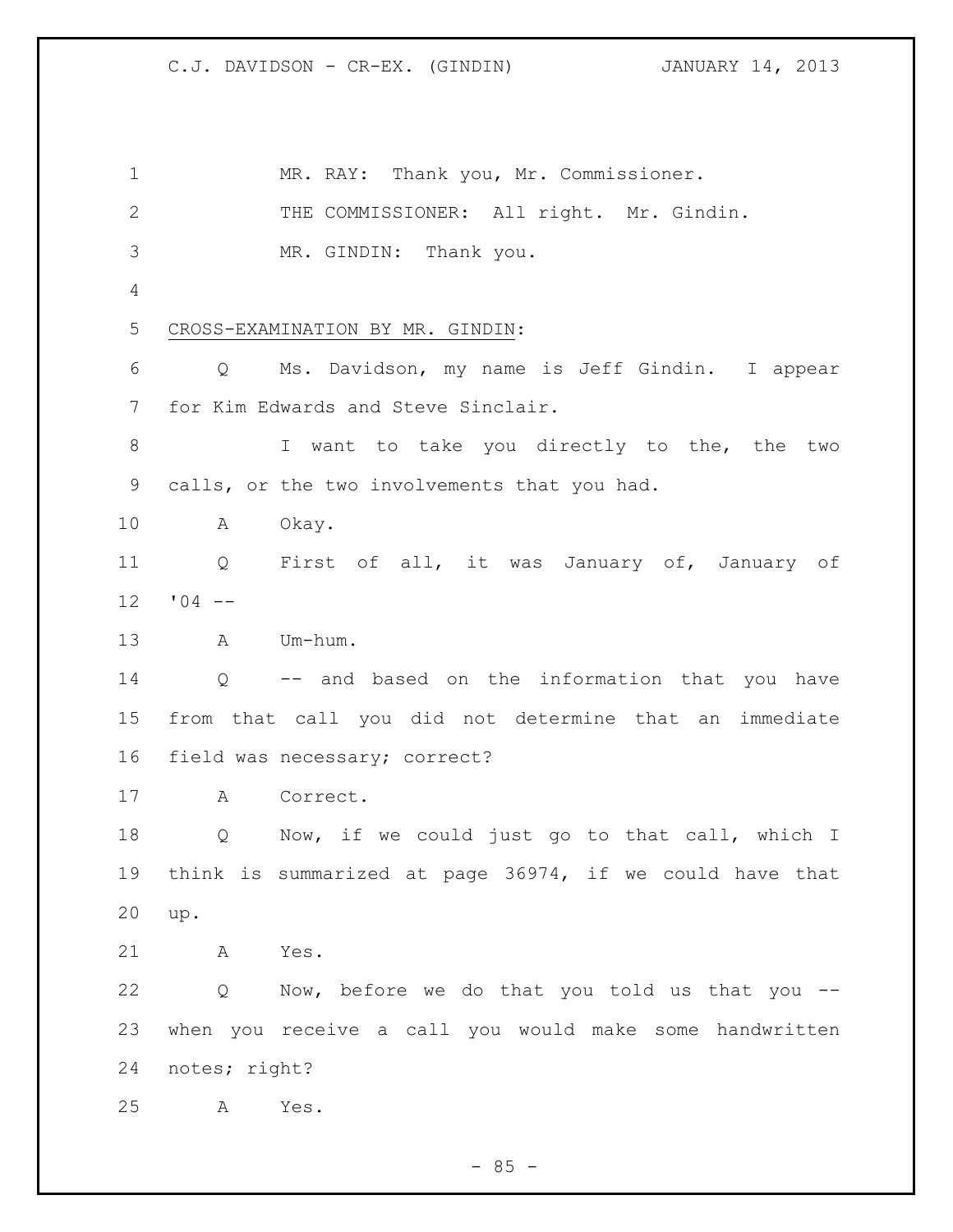Q And then later you would make your report from those notes?

A Yes.

 Q And that sometimes there were things in the handwritten notes that weren't included in the report?

 A The only things that wouldn't be recorded would be things that weren't of a child welfare issue, that needed to be passed on to another worker.

 Q But you would make the determination of, of what was relevant and what wasn't --

A Yes.

Q -- in terms of putting it into the report?

A Correct.

14 Q And the reason that we don't have those notes, as I understand it, was that they would be destroyed quite quickly really, and the main reason would be for confidentiality reasons; is that so?

18 A From my understanding that would be the reason.

 Q I suppose another option would be to -- rather than destroy them keep them in some secure place, just in the event they might be necessary?

A That is an option.

Q But that wasn't the option that you used?

A No.

Q Okay. Now, if you look at this particular call

- 86 -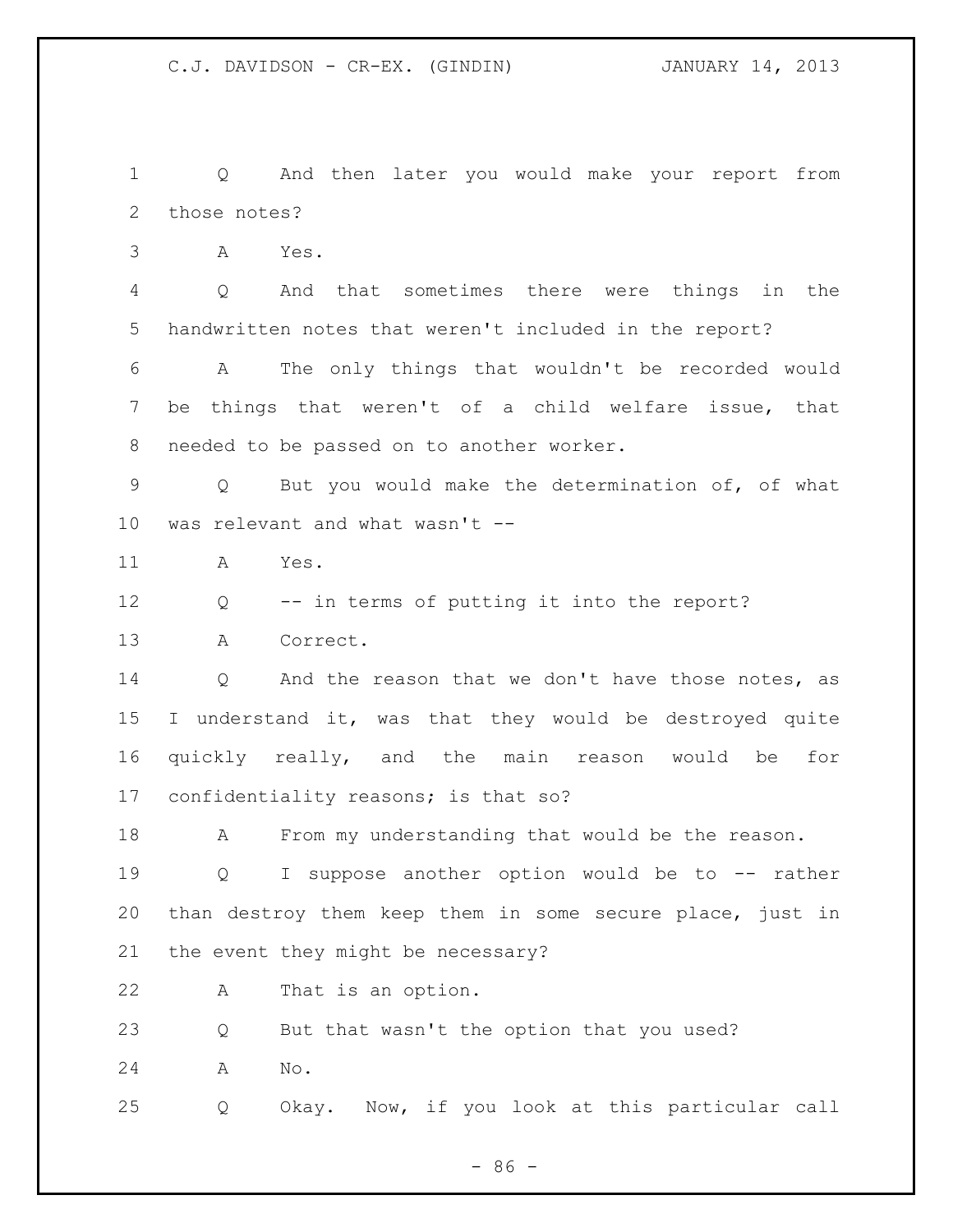at 36974, which is the next page, where it says "Presenting Problem/Intervention" that's kind of your summary of the call; correct? A Correct. Q And, again, the call might have taken more than just a minute or two? A Yes. Q But you're trying to hit the highlights of the call by, by what you put into the report; right? A Yes. Q Okay. So you're getting a call here from someone telling you that Samantha's mother, the grandmother, is smoking rock when she's babysitting Phoenix essentially; right? A Allegedly. Q That's the call you're getting? A Correct. Q Obviously you weren't there and don't know anything else other than what you've been told; right? So this call refers to Samantha going out frequently; right? A Yes. Q And that word is in that report, "frequently"? A Yes. Q And the babysitter we're talking about is the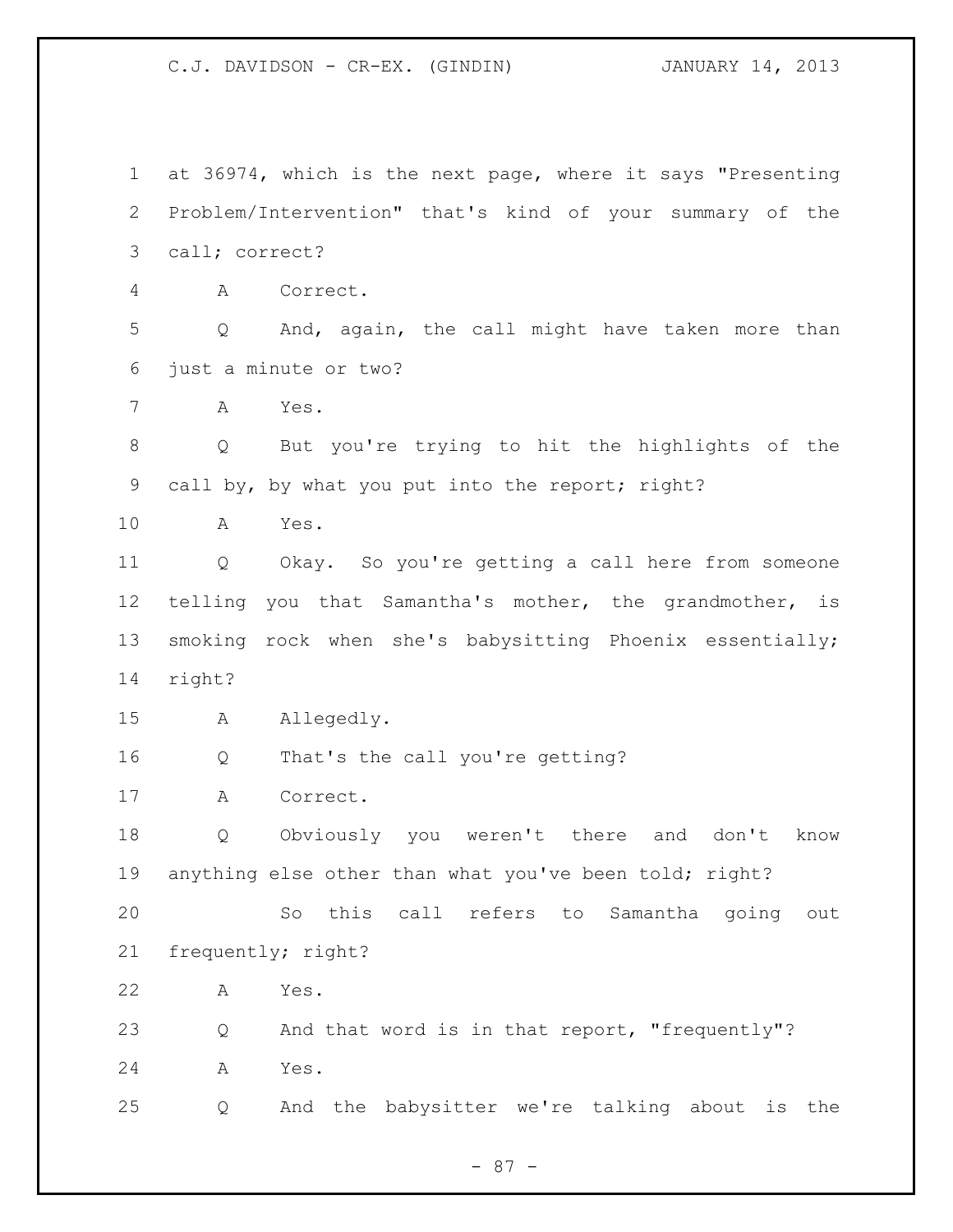grandmother; right?

A Yes.

 Q And that's someone who's likely to babysit again, not some strange babysitter, it's a family member?

A Correct.

 Q So you're being told that Samantha goes out drinking frequently and obviously would need a babysitter frequently; right?

A Yes.

 Q And the babysitter involved was the grandmother, who's a family member, who according to this is smoking rock in front of Phoenix while she's babysitting?

A Yes.

 Q It strikes me as a pretty serious situation; wouldn't you say?

A Well, yes, it's a serious situation.

 Q Yeah. And your reason for not going out was because it happened a few weeks earlier around Christmas time?

 A That's the last time that the source of referral has information that it happened.

 Q You had no information how often the grandmother babysat exactly?

 A I would assume frequently because Samantha goes out frequently.

- 88 -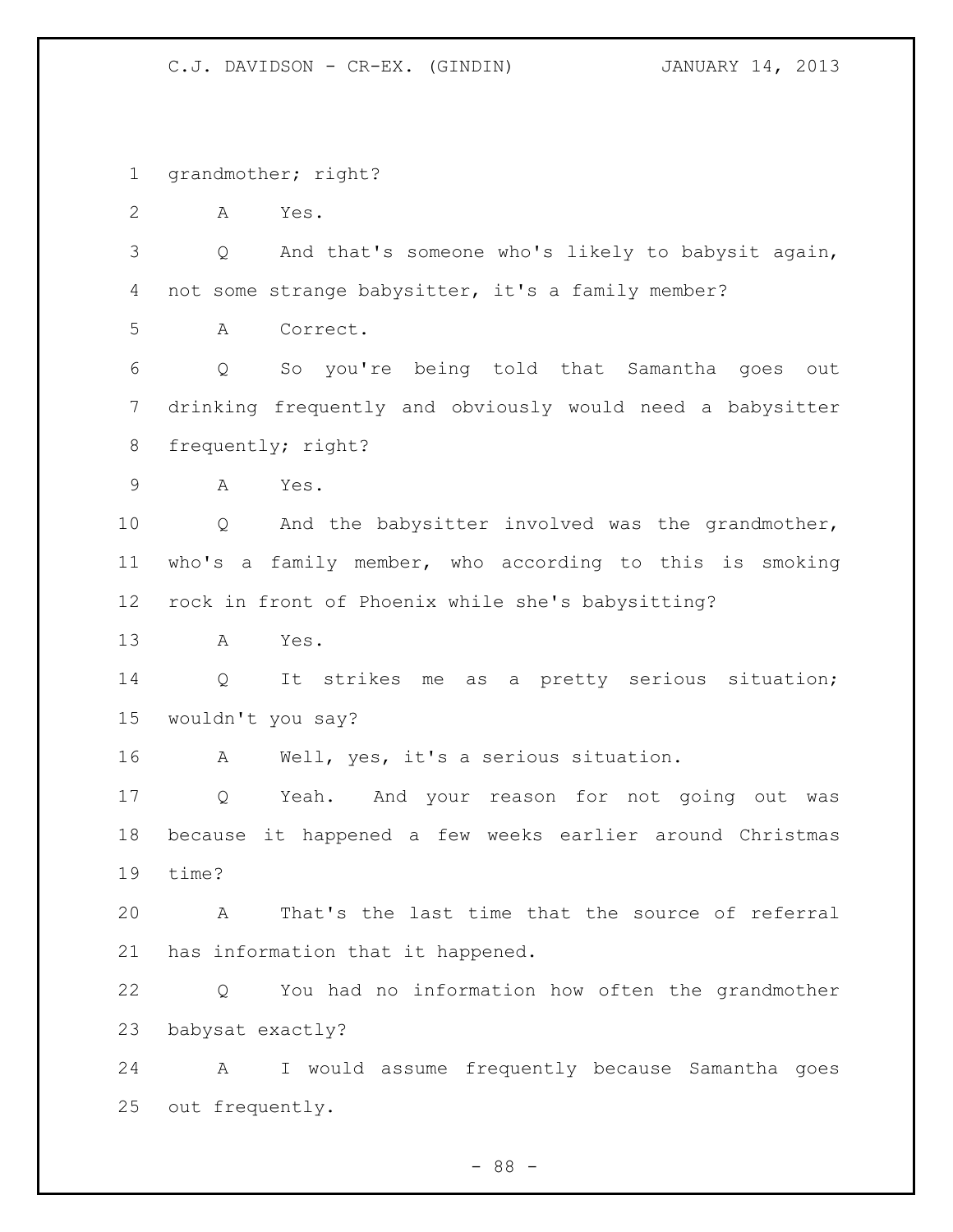Q Yes. So this complaint that was made of what was happening at Christmastime, based on the information you had, could easily be repeating itself because she goes out frequently and the grandmother is the one who babysits? A I had no -- we -- I had no information that it was going on now, that, that is -- was my basis for determining that it wasn't an emergency. Q So when you're not sure about something you just assume it's not going on? A No, I consult with my supervisor, we prioritize according to what other things are going on in the unit 12 that night, we use our manpower as effectively as, as possible. Q Okay. And is there anything in these notes about you consulting with your supervisor -- A No. Q -- about this call? And since really you can't 18 remember these things now you have to rely on your notes; correct? A Correct. Q So if there's nothing there about you consulting with a supervisor we can assume it didn't happen, or you made no notes? A Perhaps it didn't happen, but my supervisor certainly reads all my reports. My reports do not go, go

- 89 -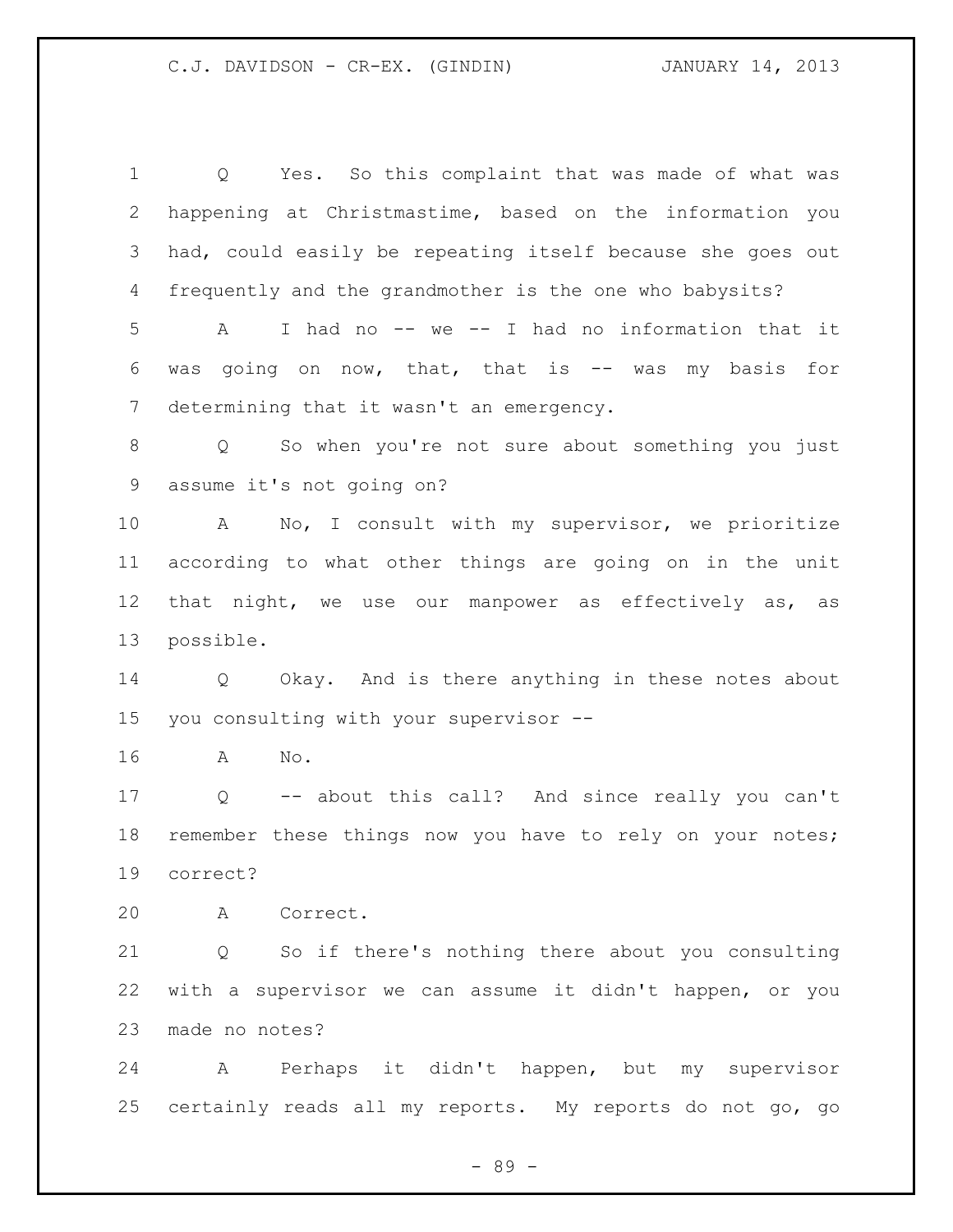in without having been reviewed by my supervisor. Q And if your supervisor wanted to talk to you about this more, or question anything about what you did, or didn't do, he would make that known to you or not? A Yes. Q And who was that again? A Rick Manteuffel. 8 THE COMMISSIONER: Who? 9 THE WITNESS: Rick Manteuffel. 10 THE CLERK: Could you spell that, please. 11 THE WITNESS: M-A-N-T-E-U-F-F-E-L. 12 THE CLERK: Thank you. BY MR. GINDIN: Q So this call was January the 15th, just so I have this correct; right? A Yes. Q And it referred to something occurring at Christmastime which may be three weeks earlier or so; correct? A Um-hum. Q And so for whatever reason there was no field to the house -- A Not done by After Hours that evening. Q Okay. Now -- and again you don't really recall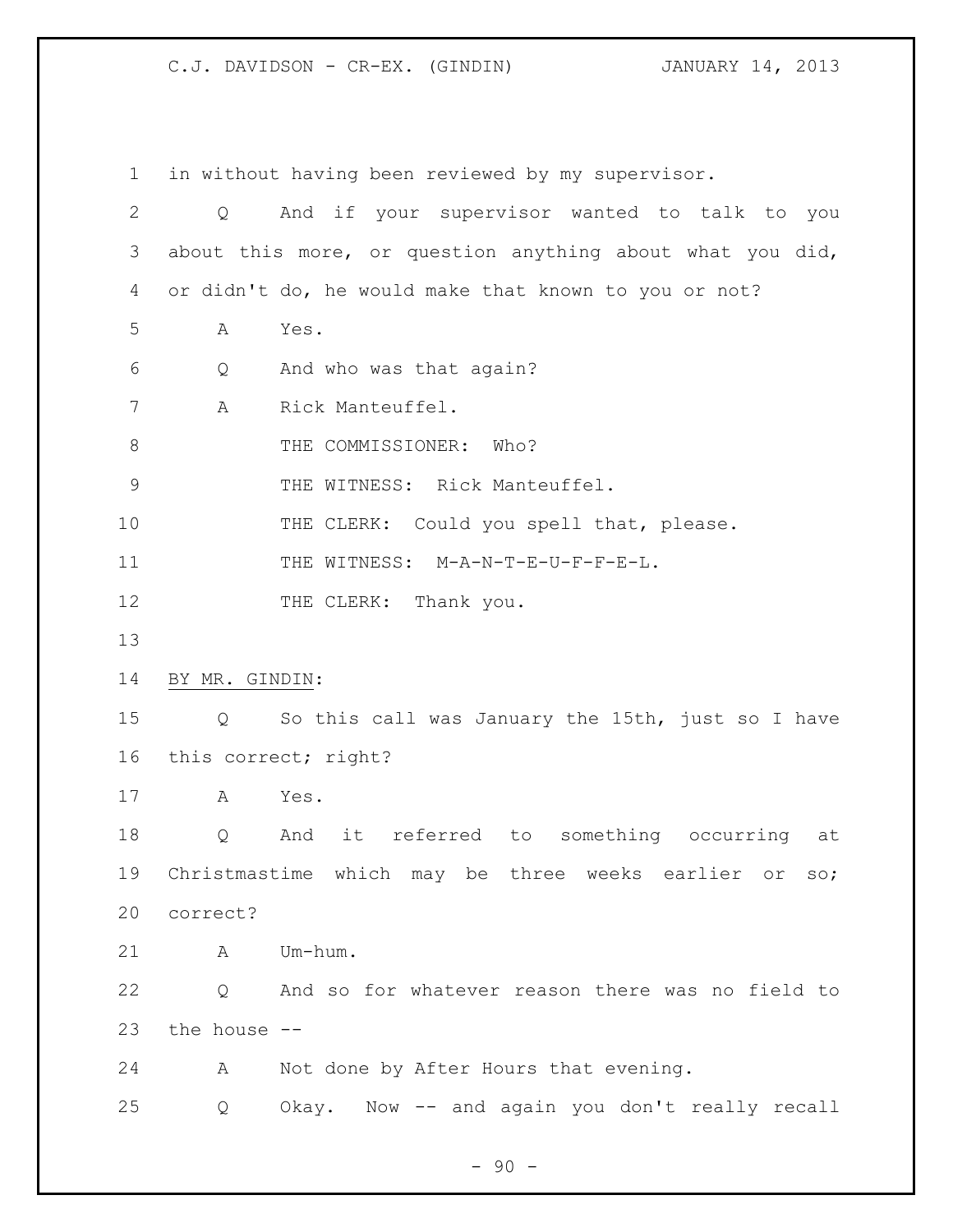independently that call?

A No.

 Q And I think you told us that there were hundreds of calls that would come in and it would be hard to recall the details of any one particular call, without your notes? A Right.

 Q Which is one of the reasons you take things down 8 and record them; right?

A Right.

 Q Now the next call that you were involved with was the March 5, 2005 call, and by the way just before we -- no, that's fine, we'll move to that call.

13 Now, with respect to that call your notes are on page 36926 -- or your report is at page 36926, perhaps we can get that call up, and at the bottom of that first page there's a reference to parents abusing substances, do you see that last -- towards the last line there; correct? On page 36926.

A 36926?

Q Yeah, the second last --

A Okay.

 Q -- line talks about parents abusing substances, I'm just quoting directly, do you see that?

A Yes, I do.

Q Okay. Now, when you were involved with the call

 $-91 -$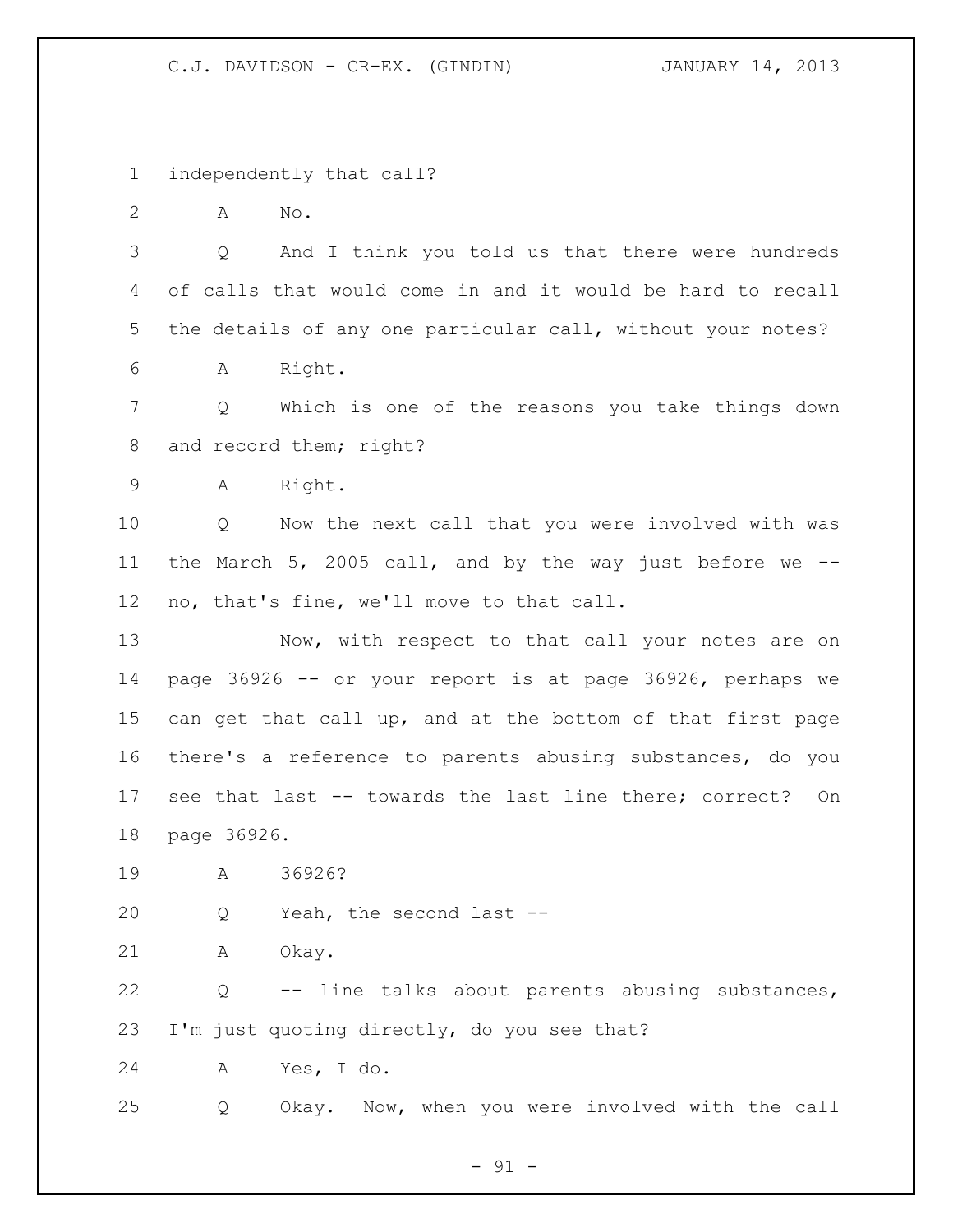on March the 5th I think you told us you really had no recollection of the previous call we just talked about? A That's correct.

 Q And if you did have some recollection of that call you would have recalled that it also dealt with drugs and substances; right?

A Yes, yes.

 Q But, but at that time you didn't have that recollection; correct?

A Correct.

 Q On the next page, 36927, there's a reference there to an EIA worker receiving a call from Samantha, and 13 having some concerns about it, and mentioning that there were some concerns about Samantha not taking care of the child; right?

A Yes.

 Q Now, is that something that you became aware of at the time you were preparing this report? You must have because --

A Yes.

 Q -- it's in here, yeah. Now, this call I'm talking about now, the March call --

A Um-hum.

 Q -- that's -- I think you told us that you didn't really remember anything about that call until you had a

- 92 -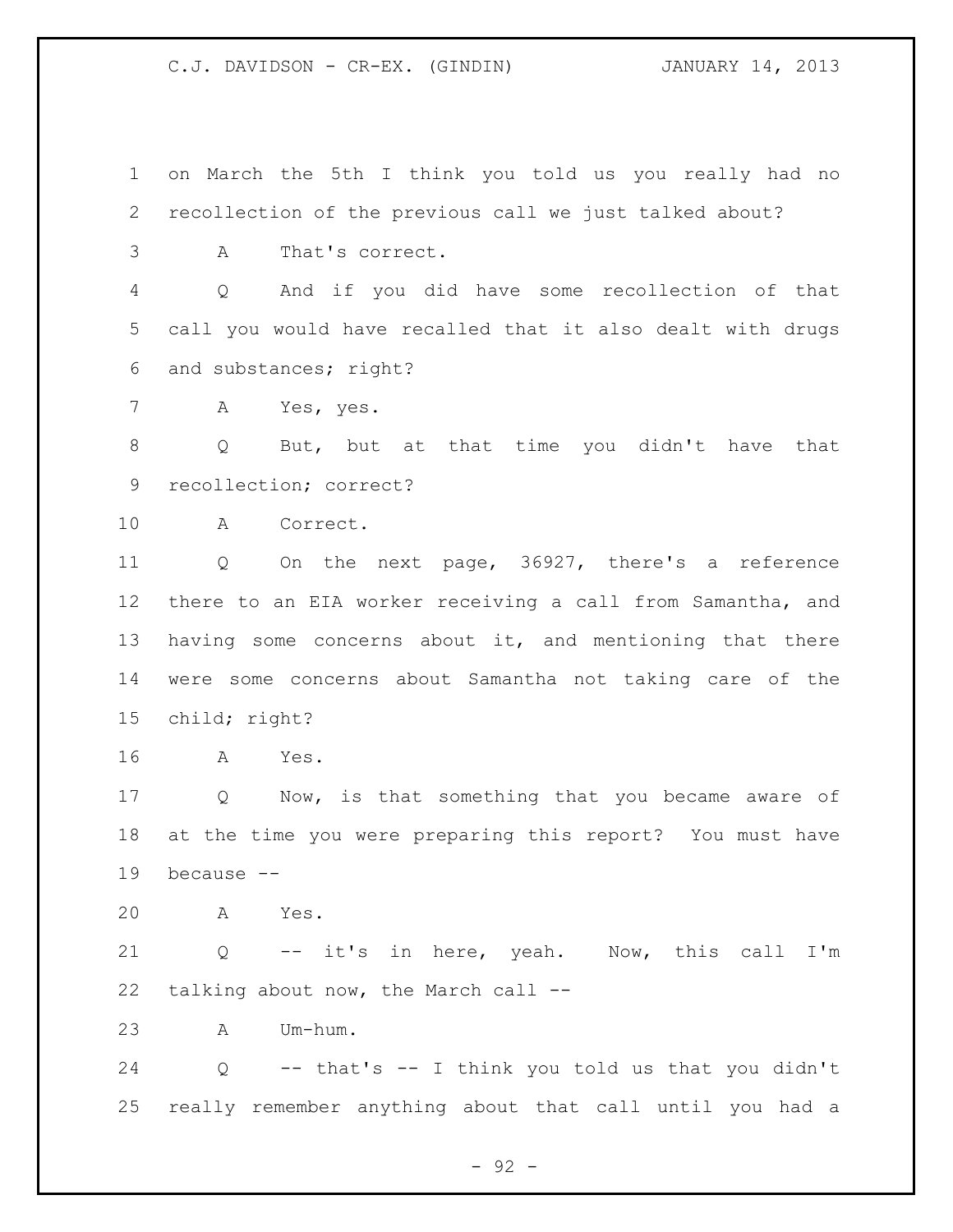1 chance to look at the notes; right? A No, the -- Q This -- A Yeah, the March call. As soon as I read my notes, yes. Q Yeah. Prior to that you didn't have any sort of recollection of your involvement in this matter at all? A None. Q So reading the notes refreshed your memory to some degree; right? A Yes. Q Now, one of the reasons you say that is because this was a foster mother who called? A Yes. Q Now, has that never happened before? A Yes, foster parents call. Q Okay. That's, that's something that's happened on occasion? A Yes. Q Okay. This call is now about eight years ago, approximately; right? A Yes. Q So obviously it's -- you'd have some difficulty remembering details, you'd have to look at your notes to refresh your memory?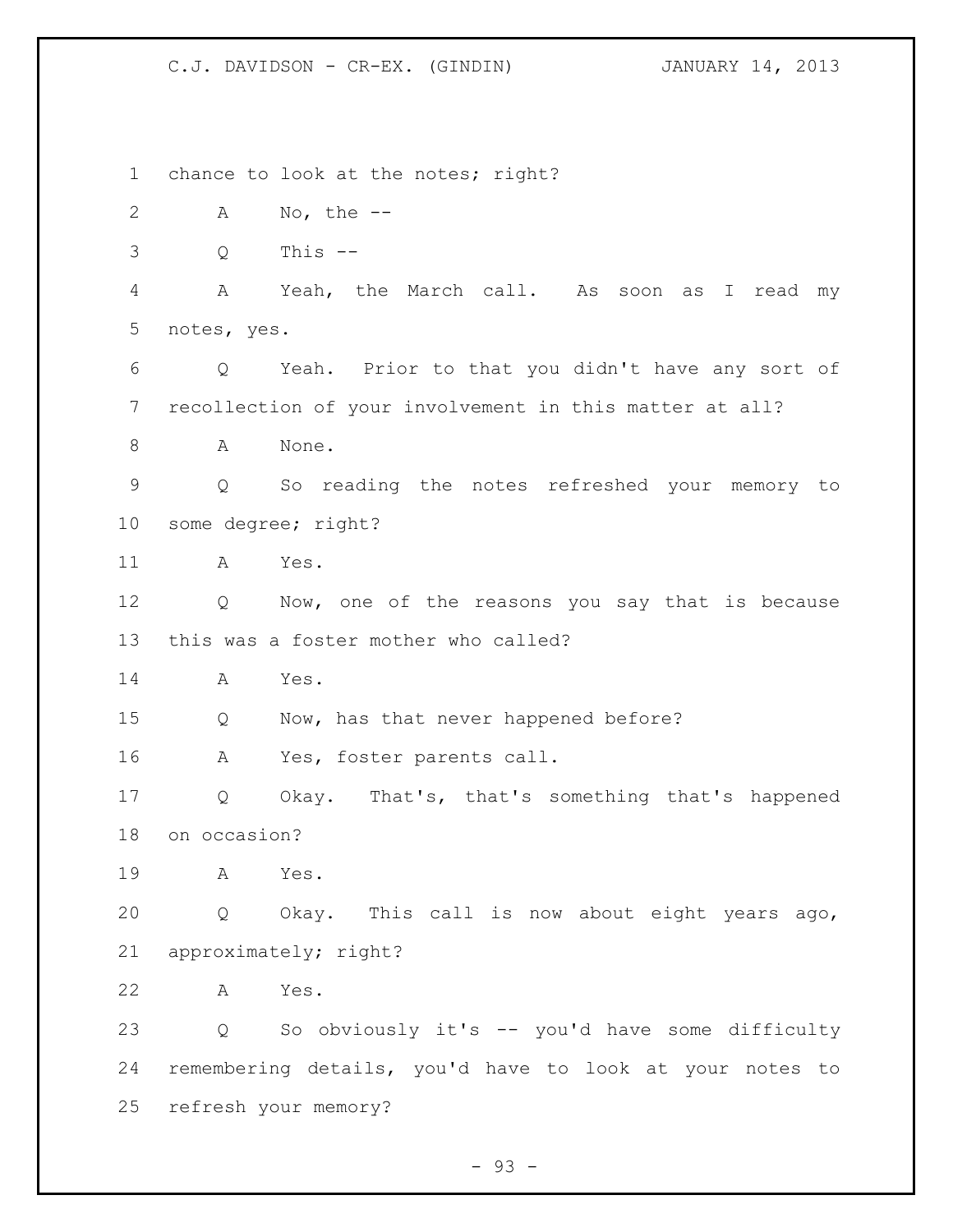1 A I had to -- yes, not my notes, my reports, yes. Q And again this report comes partly at least from those notes that you made that we don't have anymore as well? A Correct.

 THE COMMISSIONER: Mr. Gindin, I'm going to interrupt you for a minute. I want to ask Mr. Olson a question. I've got, got two copies of a report on March the 5th in front of me. One, the pages are 9250 and, and a sequence after that, and the other is 36931 in a sequence after that, and they, they both have the same history on the first page, but I don't seem to have 36927, but yet -- if you'd look at these two tell me which ones it is that Mr. Gindin is, is referring to.

MR. OLSON: You don't have 39627 (sic)?

 THE COMMISSIONER: Tell me which one of those Mr. Gindin's referring to.

 MR. GINDIN: Perhaps -- yeah, we can refer to 9251 because I know that you have it. It's exactly the same paragraph I'm referring to, but --

21 THE COMMISSIONER: Yes, it's --

 MR. GINDIN: -- at least you'll have it in front of you.

24 THE COMMISSIONER: -- a different document though; was it?

- 94 -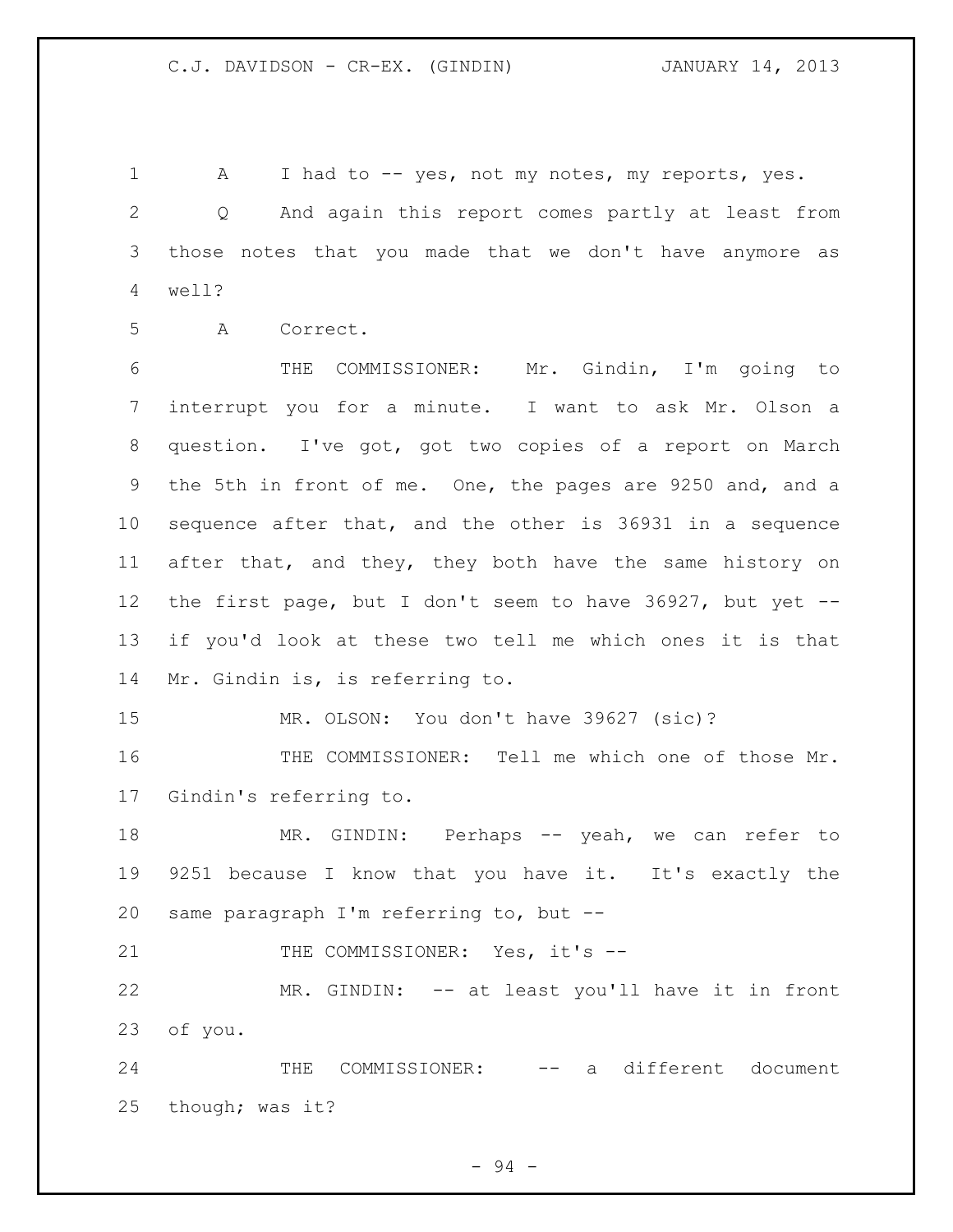MR. GINDIN: A different document, but it refers to the exact same wording.

THE COMMISSIONER: Okay.

 MR. GINDIN: Maybe we can get 9251 on so we're all on the same page, so to speak.

 THE COMISSIONER: All right. Well, maybe you'd better -- Mr. -- you'd better put it on the record what, what the difference is.

 MR. OLSON: So, Mr. Commissioner, the difference between the documents are that they appeared in the file in different places. They're essentially the same documents, but when, when Ms. Davidson's report went on to be sent to Mr. Zalevich, and it was changed, there were a few minor changes to the reports, and you'll see that reflected on page 36926. You'll see at the "From" line now beside "Jacki Davidson AHU" you'll see added "Christopher Zalevich (CRU)".

18 THE COMMISSIONER: Yes.

 MR. OLSON: And then you'll see that -- the document with Zalevich has more information following Ms. Davidson's report, and that's essentially what she was explaining when I was examining her this morning.

 That after -- for consideration by CRU, the balance of the document was prepared by Mr. Buchkowski and, and I think he's going to tell us.

 $-95 -$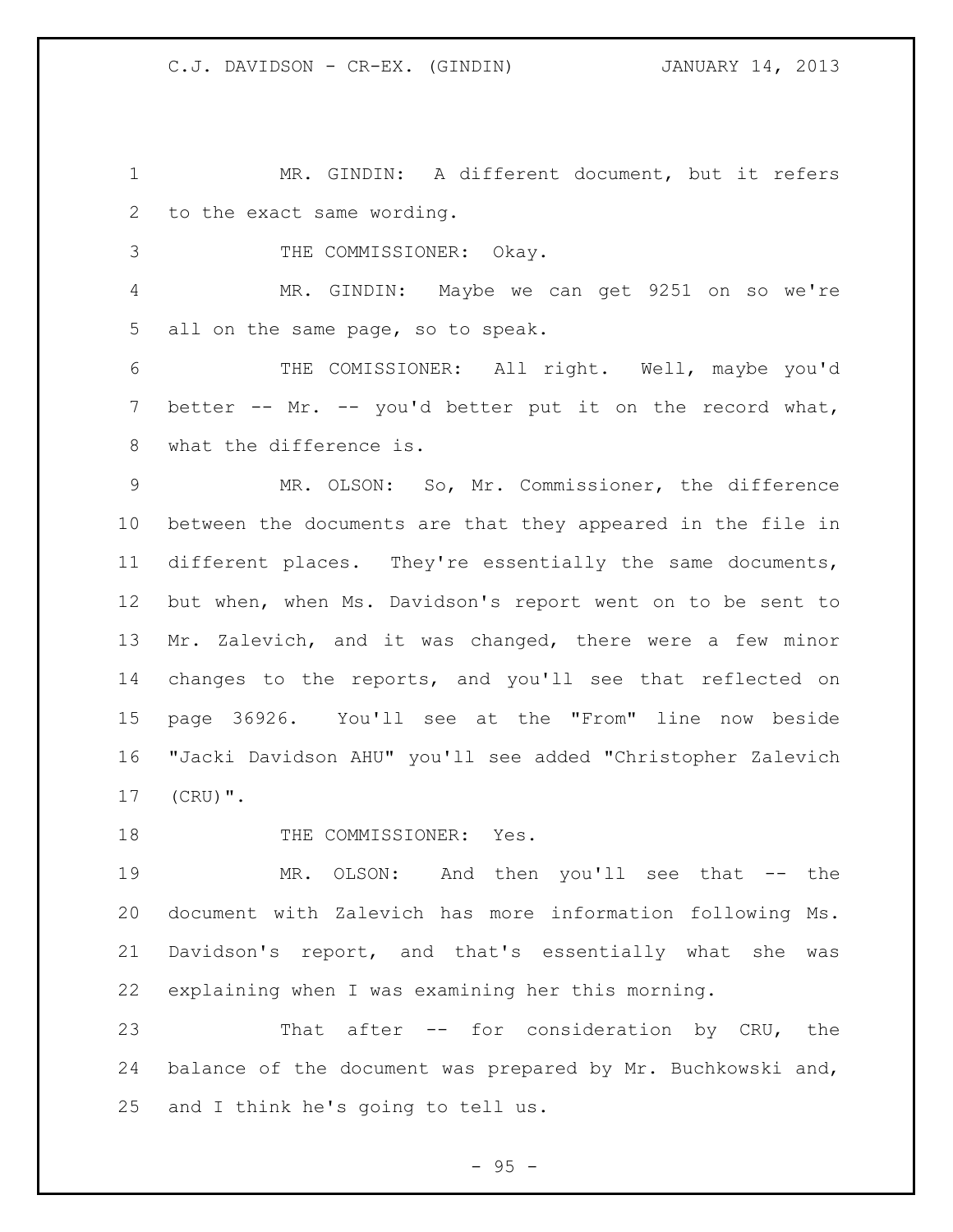THE COMMISSIONER: So 36926 is the same as 9250? MR. OLSON: That's right, essentially the same. 3 THE COMMISSIONER: Well -- MR. GINDIN: Well let's refer to 9251 because I think you have it in front of you. THE COMMISSIONER: Yes, I do. 7 MR. GINDIN: And towards the bottom of that page. BY MR. GINDIN: Q We have the "Presenting Problem/Intervention". Can you see that? Ms. Davidson, can you see that? A Yes. Q Yes. So that's, that's the reference to the phone call we're talking about -- A Yes. Q -- that's your notes or, or your report of the phone call? Okay. 18 Now, that's a short paragraph really that summarizes the phone call that you receive? A Correct. Q Now, SOR number 7, who actually made this call to you, testified to us that she recalls the call taking 10 or 15 minutes. A That's possible. I have no -- Q That's possible.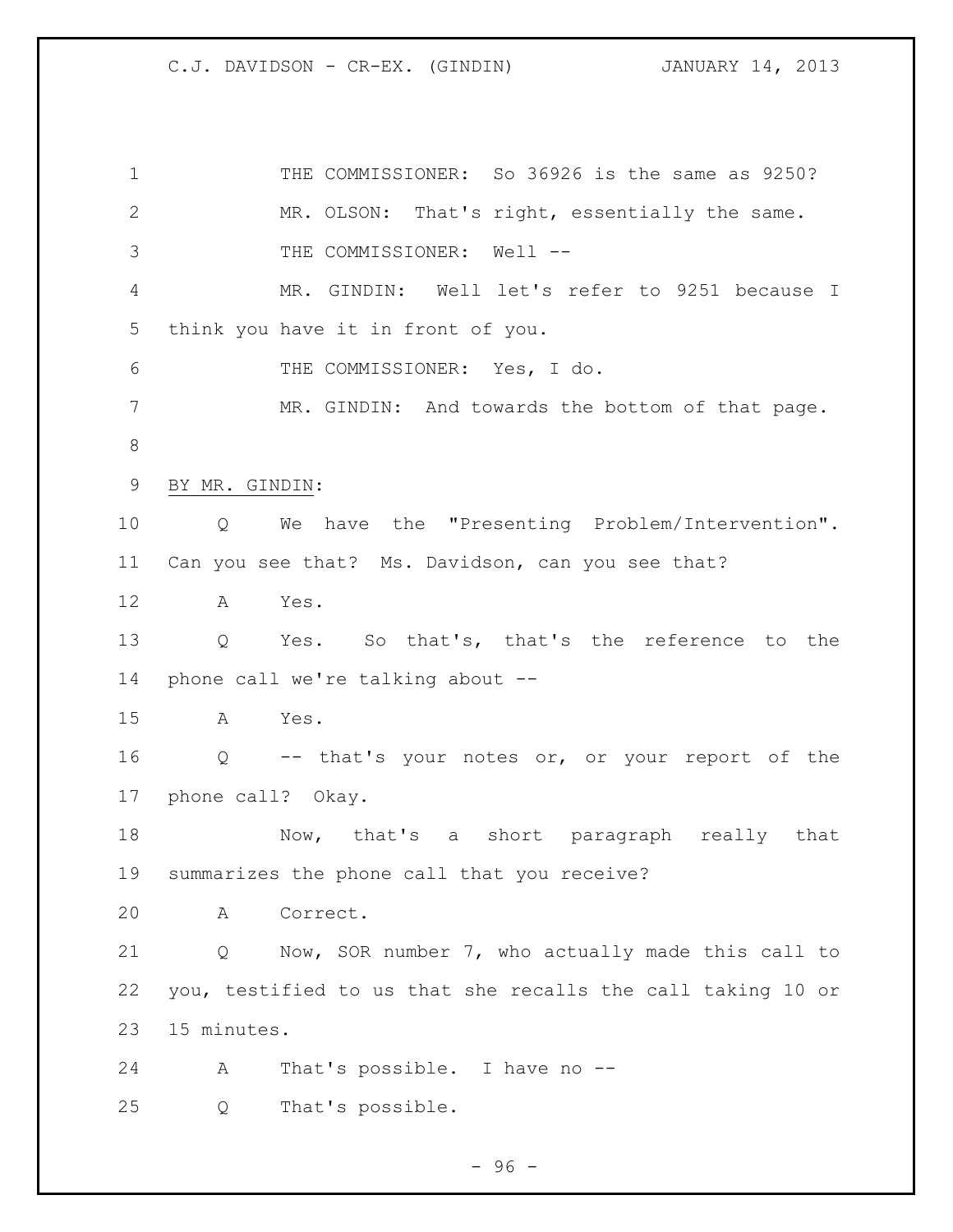1 A -- recollection.

 Q If that's correct then your summary here would be a pretty brief overview of that call, including the things you obviously thought were the important things to record? A Correct. There, there was a lot of discussion though of trying to get to the original SOR and her -- you know, this would not be an unusual summary for a call. Q She testified that when she started to give the information to you the way she recalls it was you said, well, stop right there, and that there were things you had to deal with of course in terms of where the information came from, et cetera; correct? A Correct. Q You may not have said the words, Stop right there, you might have said, Hold on, or -- but the effect is the same -- A Correct. Q -- that she was stopped until you -- A So that I could get -- catch up with all the information, yes. Q And she tells us that she may have said to you, If nothing's done I'll hold you personally accountable; that could very well have taken place, and that's something also that you hear sometimes? A Yes, it's, it's not an unusual comment.

- 97 -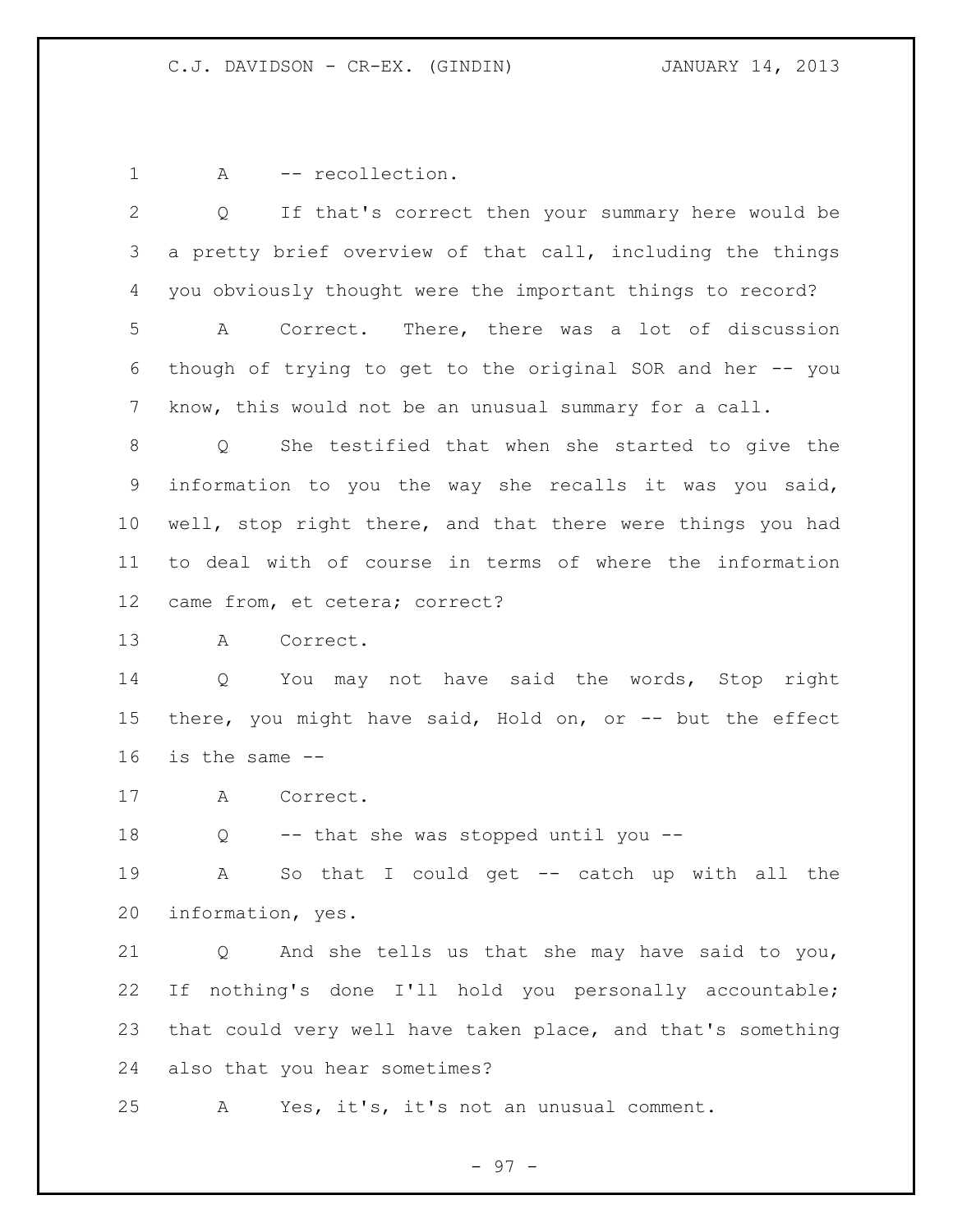Q Right. And, again, you wouldn't record it because it doesn't give you specific information?

A Correct.

 Q And if she said, for example, which she tells us she said, that she was even shocked that Samantha had a child with her again that's not something you would necessarily record?

 A No, that's her opinion. We would use our history of involvement rather than somebody's opinion.

 Q Okay. So you're not denying that she may have said that, it's just not something you'd record?

A Correct.

 Q Okay. In fact I think you said that when you took this call at that time you didn't even recall if it was the same family that you were talking about in January of -- when the other call was made, I just don't have the 17 date handy, the first call that we talked about this morning?

A Correct. I take dozens --

Q Yes.

A -- of calls every night.

 Q Yeah, so you wouldn't have connected the fact that this was now your second call dealing with this family?

A I had no idea.

- 98 -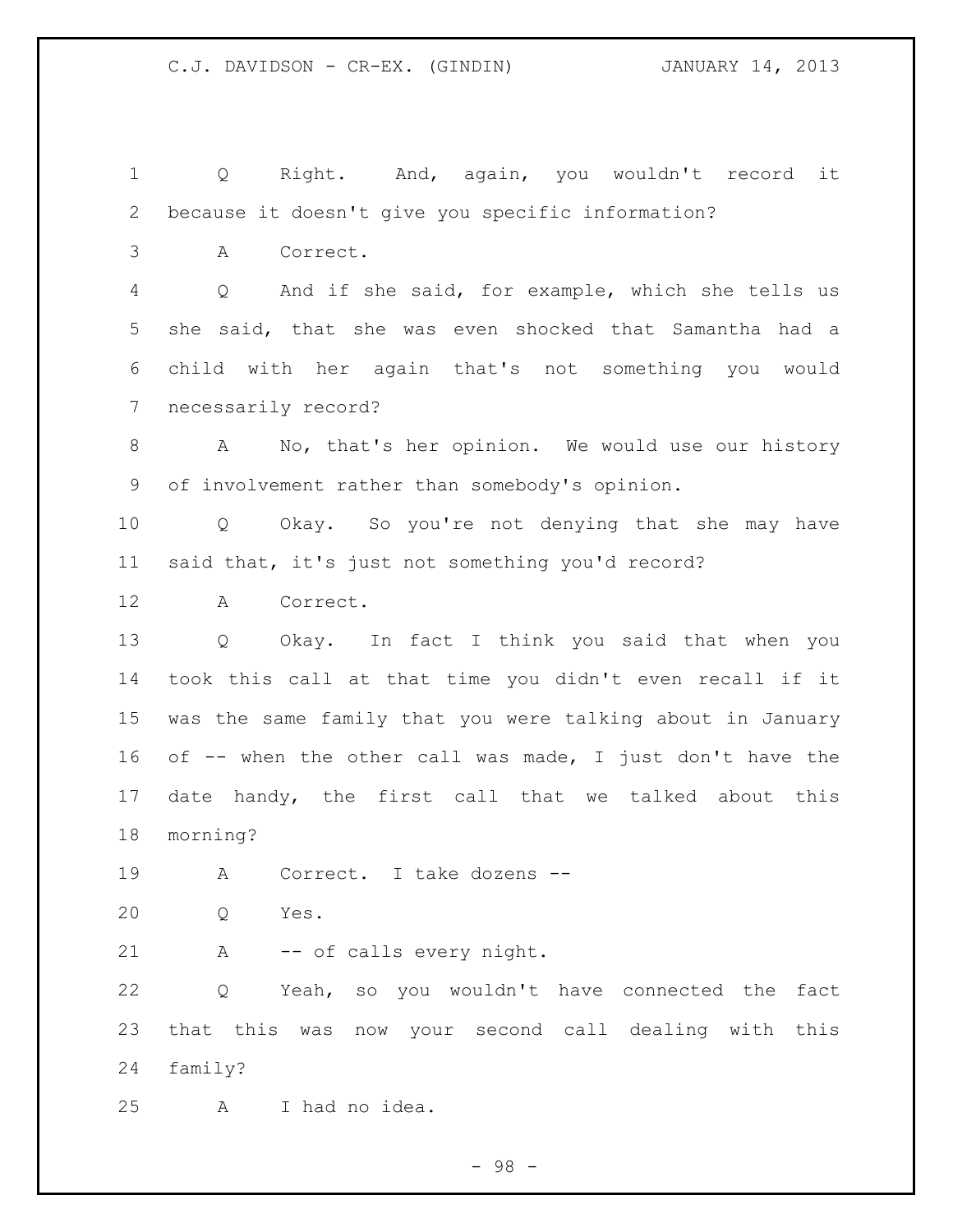Q And when you make this kind of note in this report are you trying to write down verbatim the conversation or more of the gist? A The gist using the important words, you know -- Q So clearly the word abusing was used; correct? A Correct. Q And clearly the phrase locking Phoenix in the bedroom was used? A Correct. Q There doesn't seem to be anything in here about any questions you would have asked like, did she stay home when this happened, or did she leave, was the child left alone, there's nothing in this paragraph about questions like that. A Well I mean I did ask questions, more related to the abuse than the locking in the bedroom. Q But we don't know now what those questions were, they're not, they're not -- A I know that I asked what, what the abuse was because she didn't -- she replied that she didn't know what the abuse was, and, no, I, I just took down the information that she may be locking Phoenix in the room. Q So when you say "SOR does not have any details as to what this alleged abuse might be" she's obviously not using those words, that's just your sort of conclusion as

- 99 -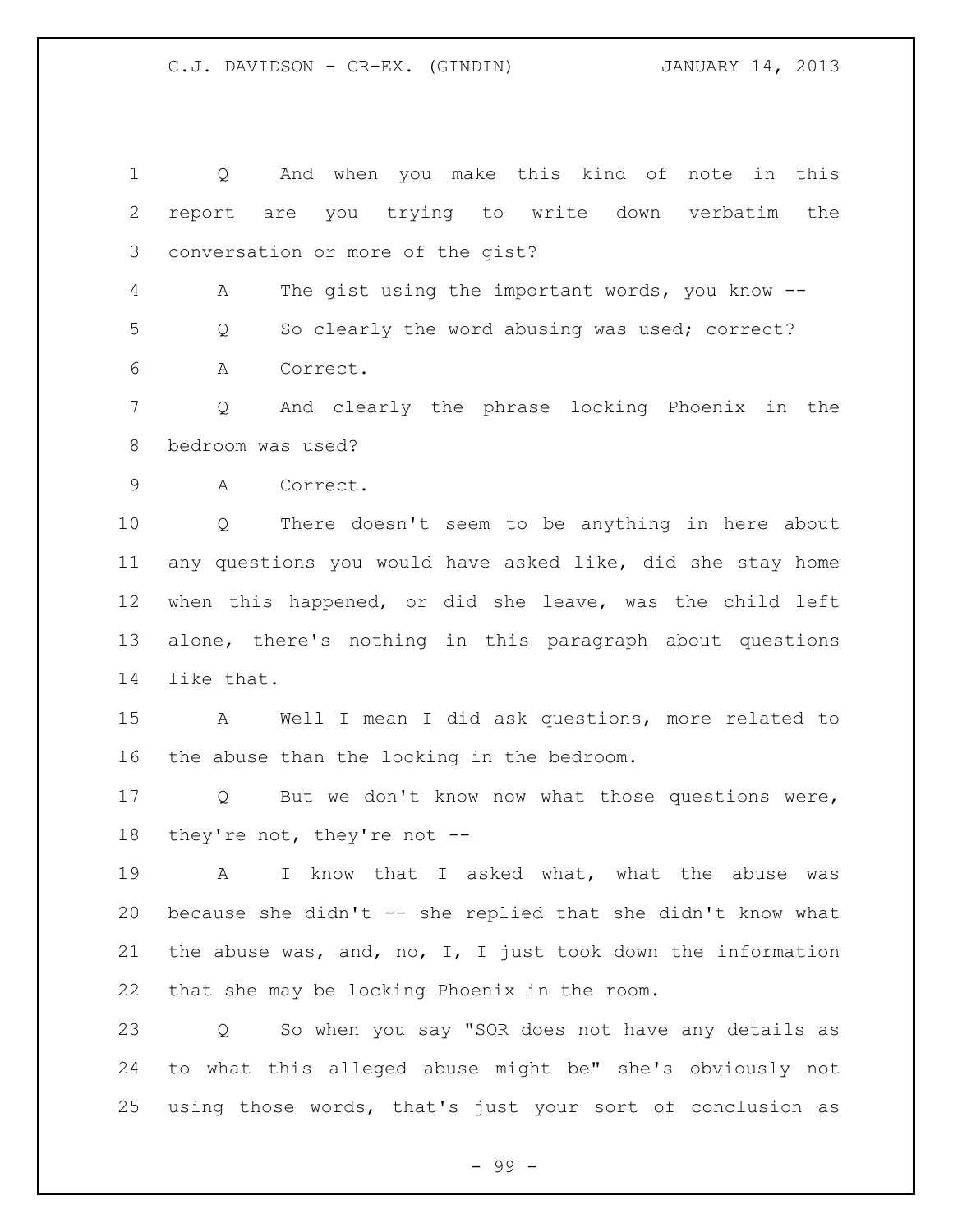to what she was saying?

 A That's my summary of my question, correct. Q And you might not have asked about the locking in the bedroom? A I don't believe I did ask whether she was home or not when she locked the child in the bedroom. Q That would be an important question? There's a big difference -- A Well, it's -- if she had told me that she was locking her in the bedroom and leaving now that would change everything, but that's not the information -- she didn't provide me with any information that, that she was not home when the child was locked in the bedroom. Q Well if she said that Samantha may be locking Phoenix in her bedroom isn't the next question anyone would

 want to know, well, was she home, did she leave her there alone, did she abandon her?

 A Well, that's a whole different issue that wasn't raised.

Q It wasn't raised by you.

 A Perhaps not. I mean I had no reason to think that Samantha would lock her child in a room when she was 23 gone, that's  $-$ 

 Q Did you have any reason to think she wouldn't? A I don't, I don't deal in what could happen, I, I

 $- 100 -$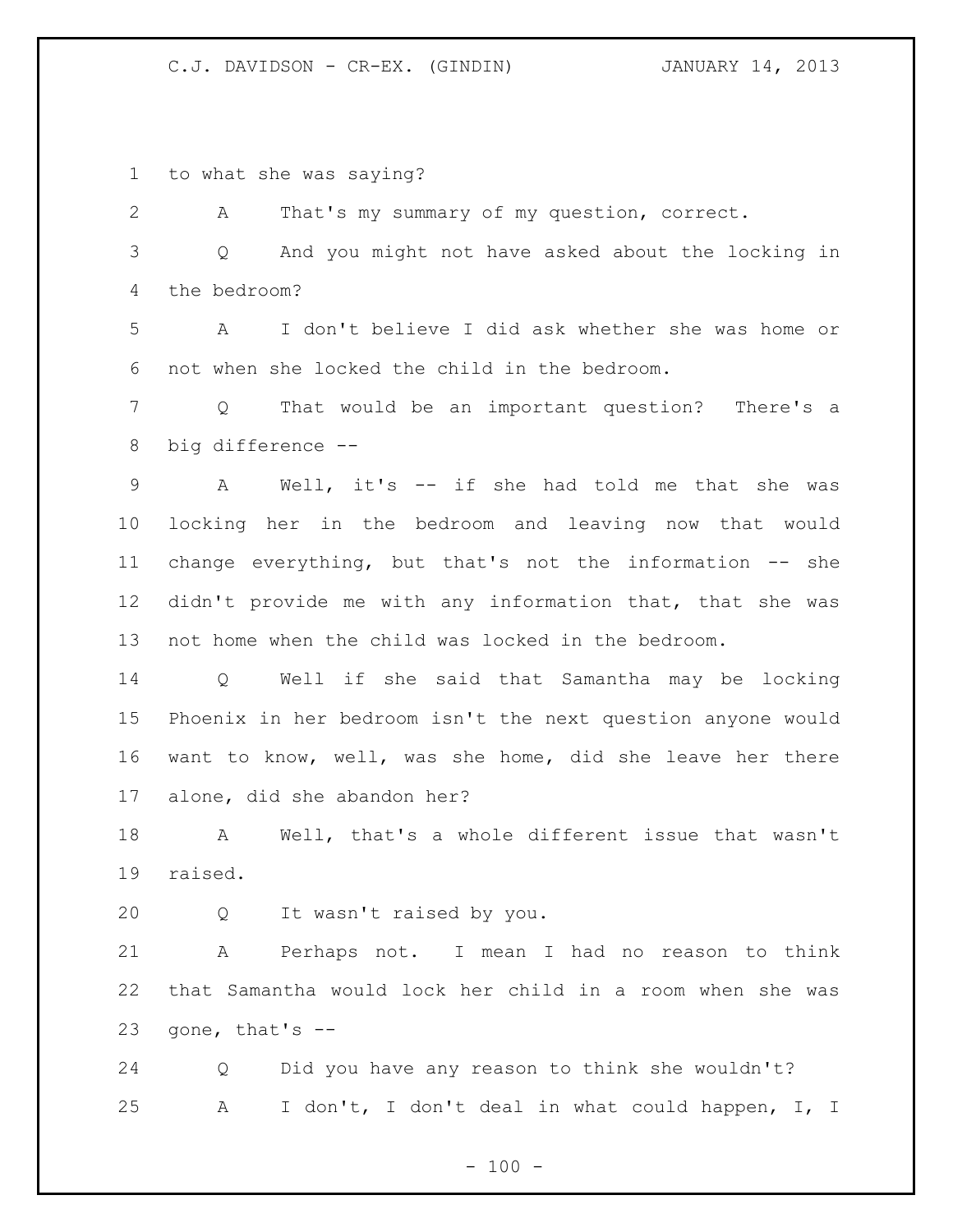deal in the, in the information that I have of what's going on now, that's my job as an emergency worker. Q It's also to ask specific questions that are important; isn't that part of your -- 5 A And we all do that every day. Q And whether or not the child was locked in the bedroom and left alone that's an important difference? A It's an important difference, but that is not the problem that I was presented with. I don't ask questions about what else might be going on. If it's not happening now then it's going to be followed up by somebody else I feel that I answered -- that I asked questions that were pertinent to the -- to see if it was an emergency now. Q But when you're getting a call from someone they're not necessarily right there where the child is at

 the time of the call; correct? They might be reporting something to you that they saw or heard earlier.

 A Well there's different timelines. People do call me and say, I was just at such and such a place and this is going on. That was not the case with this call.

 Q Okay. So according to the paragraph this person suspects that Samantha may be locking Phoenix in her bedroom; that's what we have in your notes?

A Correct.

Q There's nothing in here about you saying, well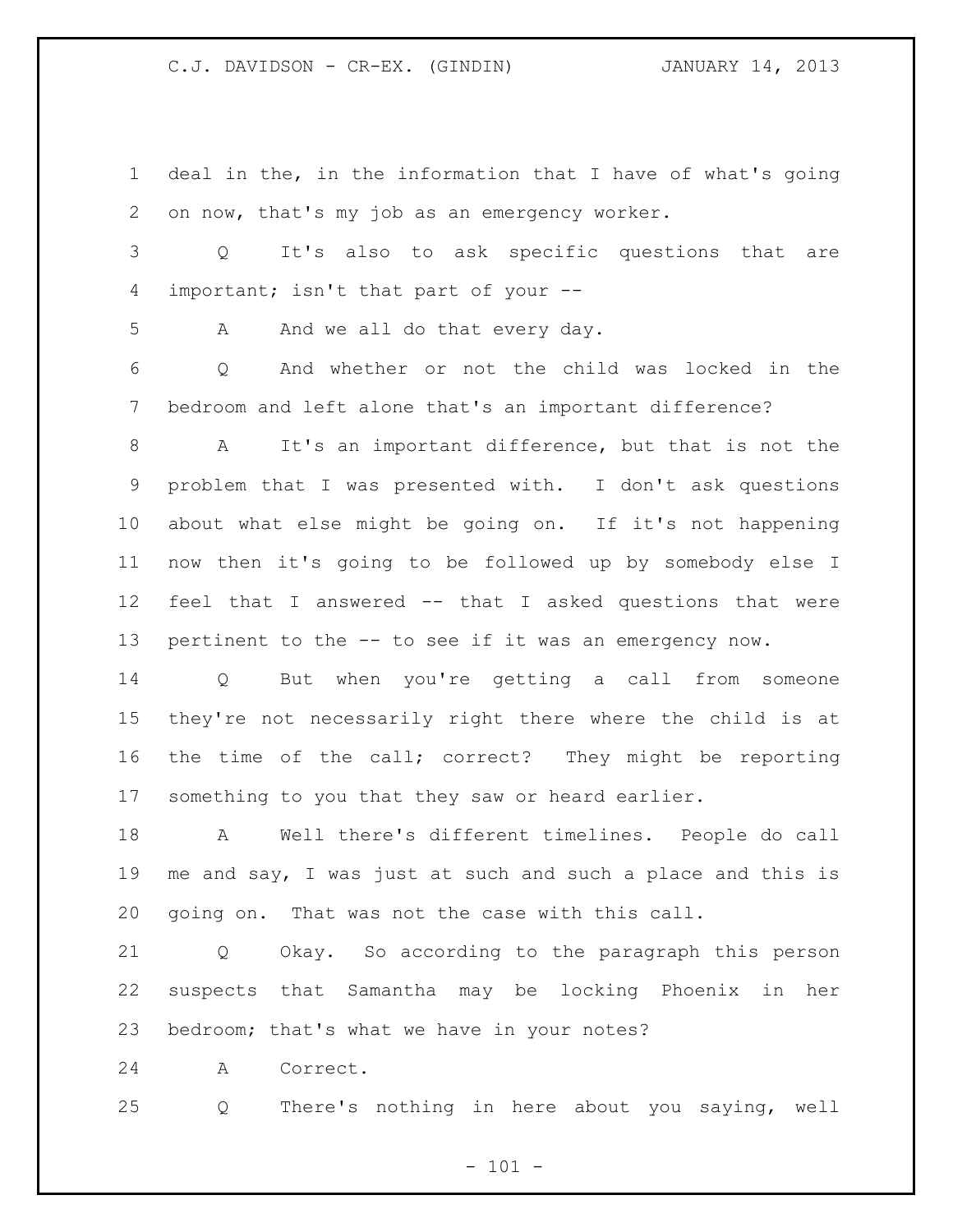when did that happen?

| $\overline{2}$ | Well she didn't have any details, that was the --<br>A                |
|----------------|-----------------------------------------------------------------------|
| 3              | that's why it was so important for me to talk to the direct           |
| 4              | source of referral. Those are the kinds of questions that             |
| 5              | you ask somebody who actually saw the situation.                      |
| 6              | And she didn't want to give you the name of that<br>$Q \qquad \qquad$ |
| $\overline{7}$ | person?                                                               |
| 8              | Correct.<br>A                                                         |
| $\mathsf 9$    | So did you ask her, and I think this was asked<br>Q                   |
| 10             | already, you could have asked her to get that information             |
| 11             | and call you back?                                                    |
| 12             | A I'm sure I, I did tell her to have the -- her SOR                   |
| 13             | call me, and that she could call anonymously. We receive              |
| 14             | anonymous calls all the time.                                         |
| 15             | Where's that information that you just gave us,<br>Q                  |
| 16             | is it $-$                                                             |
| 17             | It's, it's not in my notes. As I said we are an<br>$\mathbf{A}$       |
| 18             | emergency service and I have no idea what was going on that           |
| 19             | day other than this. There's -- in hindsight --                       |
| 20             | Okay. So you're -- and the last part you're just<br>Q                 |
| 21             | assuming, the last part that you mentioned you're just                |
| 22             | assuming that you would have told her to have the other               |
| 23             | person call me, or something along those lines?                       |
| 24             | Well that is how I practice, yes.<br>Α                                |
| 25             | Okay. So you're assuming you did it here?<br>Q                        |
|                |                                                                       |

- 102 -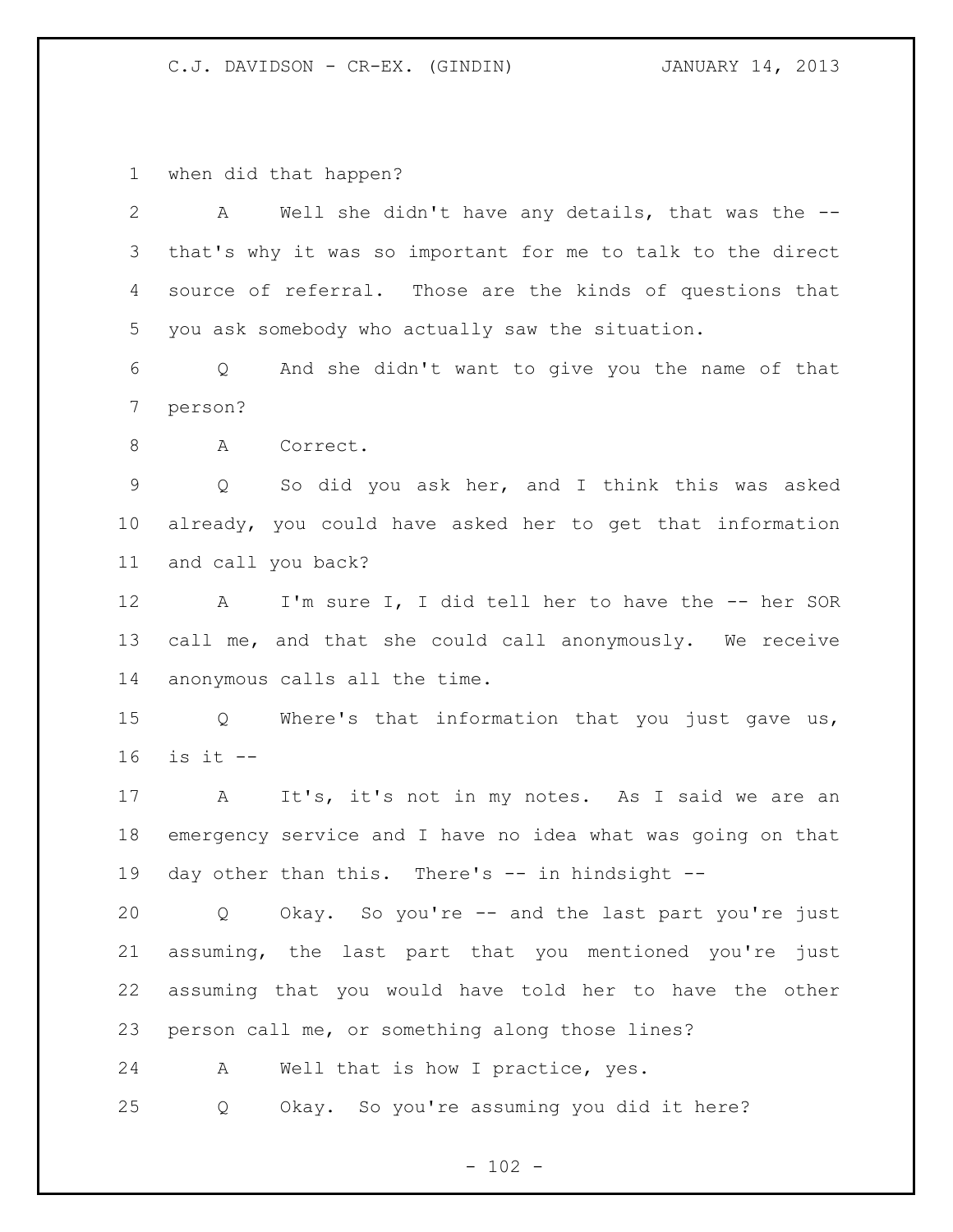A I'm just assuming it, correct.

Q Yeah. It's not in your notes?

A Correct.

 Q And you would agree there's nothing in your notes such as, well, when did you see her being locked in the bedroom, do you know whether she stayed home or left; there's nothing like that in your notes, no questions like that, right?

 A No, because the person I was talking to hadn't seen any of it.

 Q But she was reporting something pretty significant about a child being locked in a bedroom; right? A Yes, and I, I believed that the intervention was appropriate.

 Q So, again, for the reasons you explained there was no decision made to go and do an immediate field --

A Correct.

 Q -- to the house; right? I think you said that you take -- you take information from anonymous calls regularly?

A Yes.

 Q And if someone calls you and doesn't want to give their name how do you respond usually; do you still take the information?

A Always.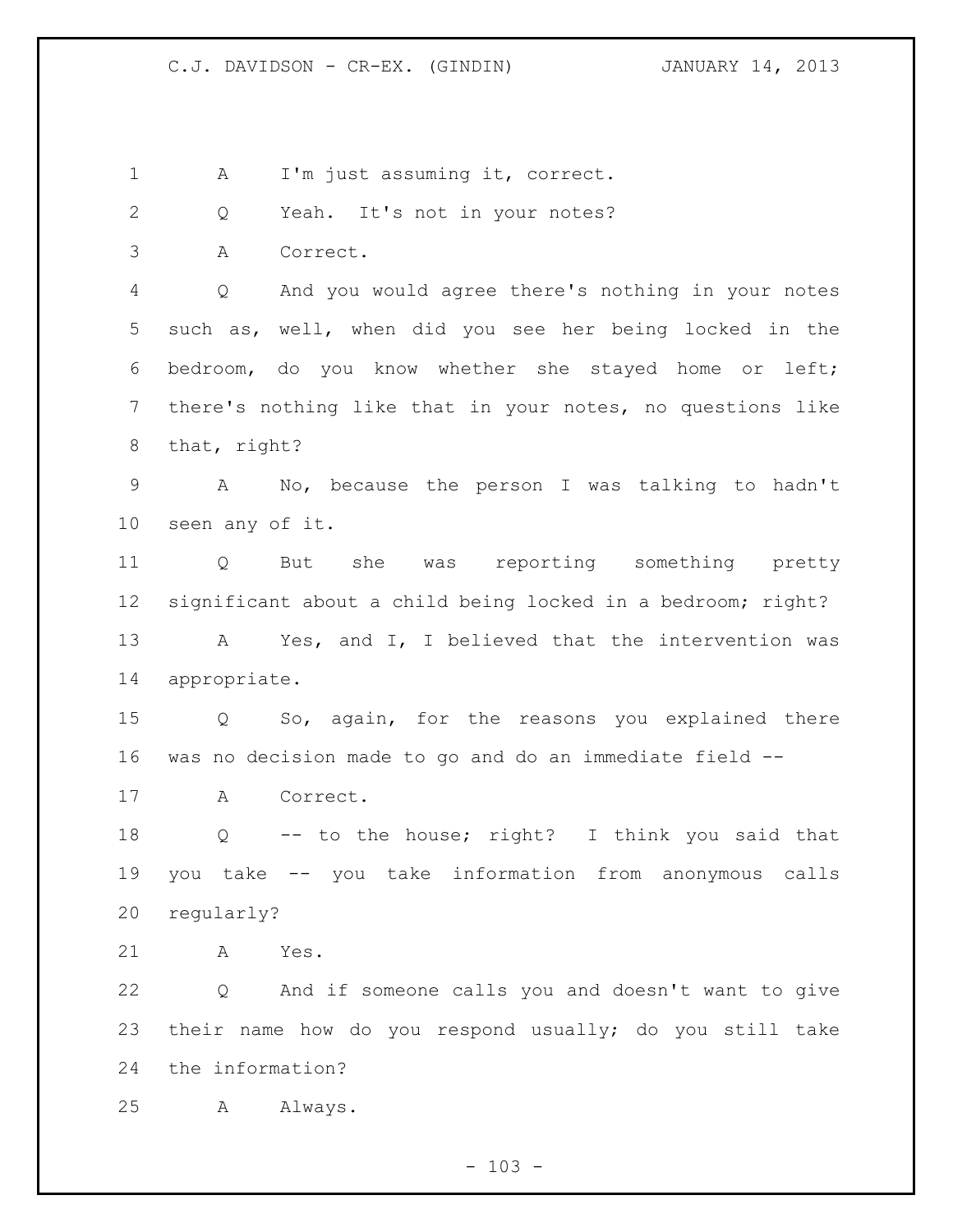Q Okay. Did you explain to SOR 7 that if the other person called you back you would take information from that person without asking the name? A I have no recollection if I specifically said that. Q Um-hum. That would have been not a bad idea if you did? A Well I don't know if I did or didn't do it. Q No, but I'm suggesting -- A It's a good idea -- Q Yeah. 12 A -- it's a good practice, I agree. Q Okay. And I think you said you remembered this call because you weren't getting some of the information you needed, but that must be a pretty regular occurrence though? A Yes, we try to gather as much information as, as we can from the first phone call, but we also know that many other phone calls are made after us to, to try and get more information. Q And having problems getting information is not unusual? A No, I wouldn't say it's unusual, but if people are calling generally they're calling because they're genuinely concerned about a child at risk, and try to offer

 $- 104 -$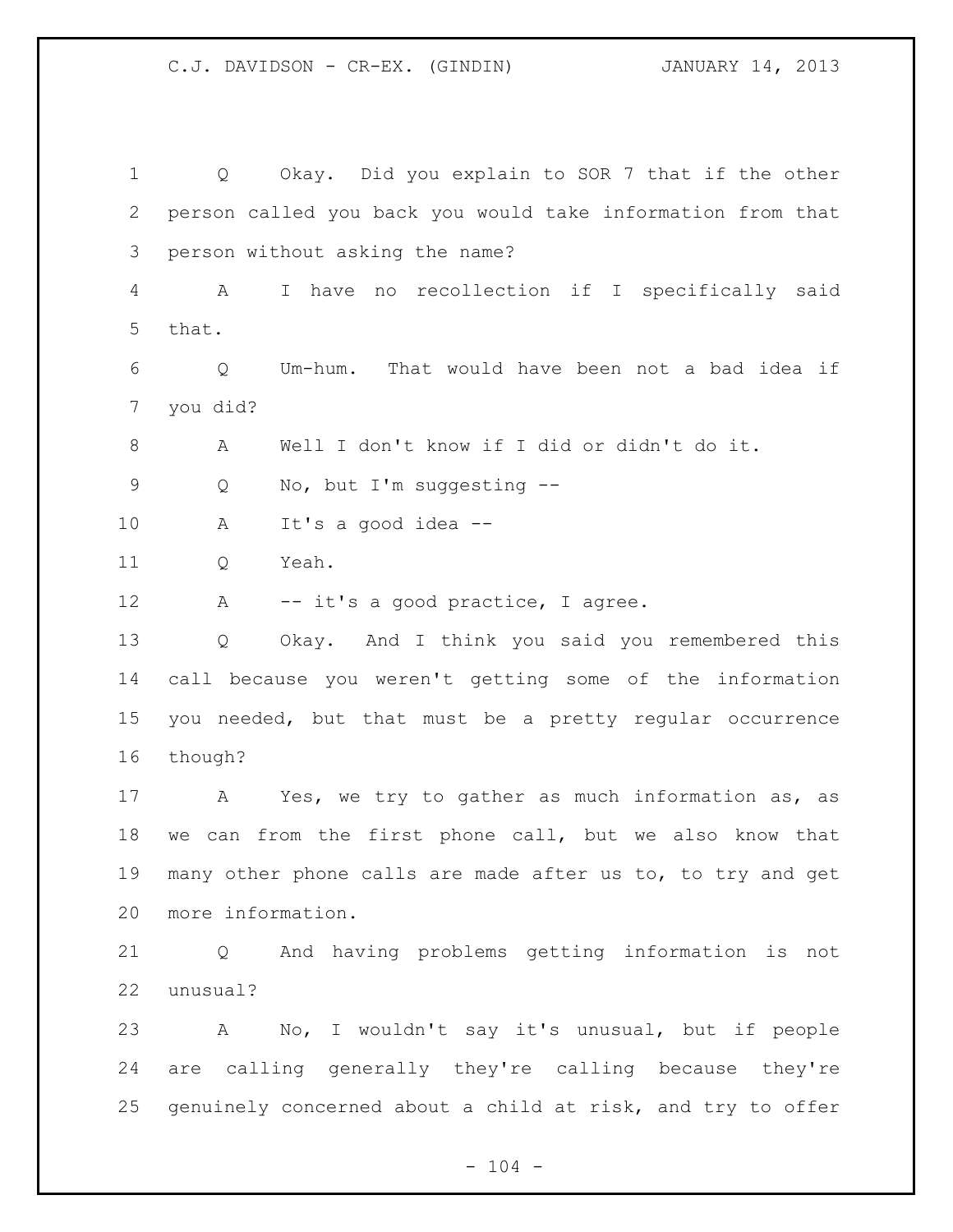us as much information as they have.

| $\overline{2}$  | Um-hum. You talked about the change that you've<br>Q             |
|-----------------|------------------------------------------------------------------|
| 3               | seen since '04 and '05 and that was that there's now a           |
| 4               | requirement to physically see all children in the home;          |
| 5               | right?                                                           |
| 6               | A<br>Yes.                                                        |
| 7               | You're not suggesting that prior to that change<br>Q             |
| 8               | it wasn't a good idea to do it?                                  |
| $\mathsf 9$     | It was always a good idea to do it. I think<br>A                 |
| 10              | before if, if a child, who wasn't involved in a case at          |
| 11              | all, wasn't seen it didn't mean the case couldn't be             |
| 12 <sup>°</sup> | closed.                                                          |
| 13              | Um-hum.<br>Q                                                     |
| 14              | I mean sometimes there are teenagers that really<br>$\mathbf{A}$ |
| 15              | have nothing to do with the problem at home, so --               |
| 16              | So the difference is that now if you can't see<br>Q              |
| 17              | all of the children the file remains open --                     |
| 18              | That's $my - -$<br>A                                             |
| 19              | -- until it's, until it's done?<br>Q                             |
| 20              | A -- understanding, correct. Yes, not, not being a               |
| 21              | person who closes files that's my understanding of how           |
| 22              | things work now.                                                 |
| 23              | And in order to accomplish that it would be<br>$\mathsf{Q}$      |
| 24              | necessary sometimes to go out to the home in the evenings        |
| 25              | or a weekend?                                                    |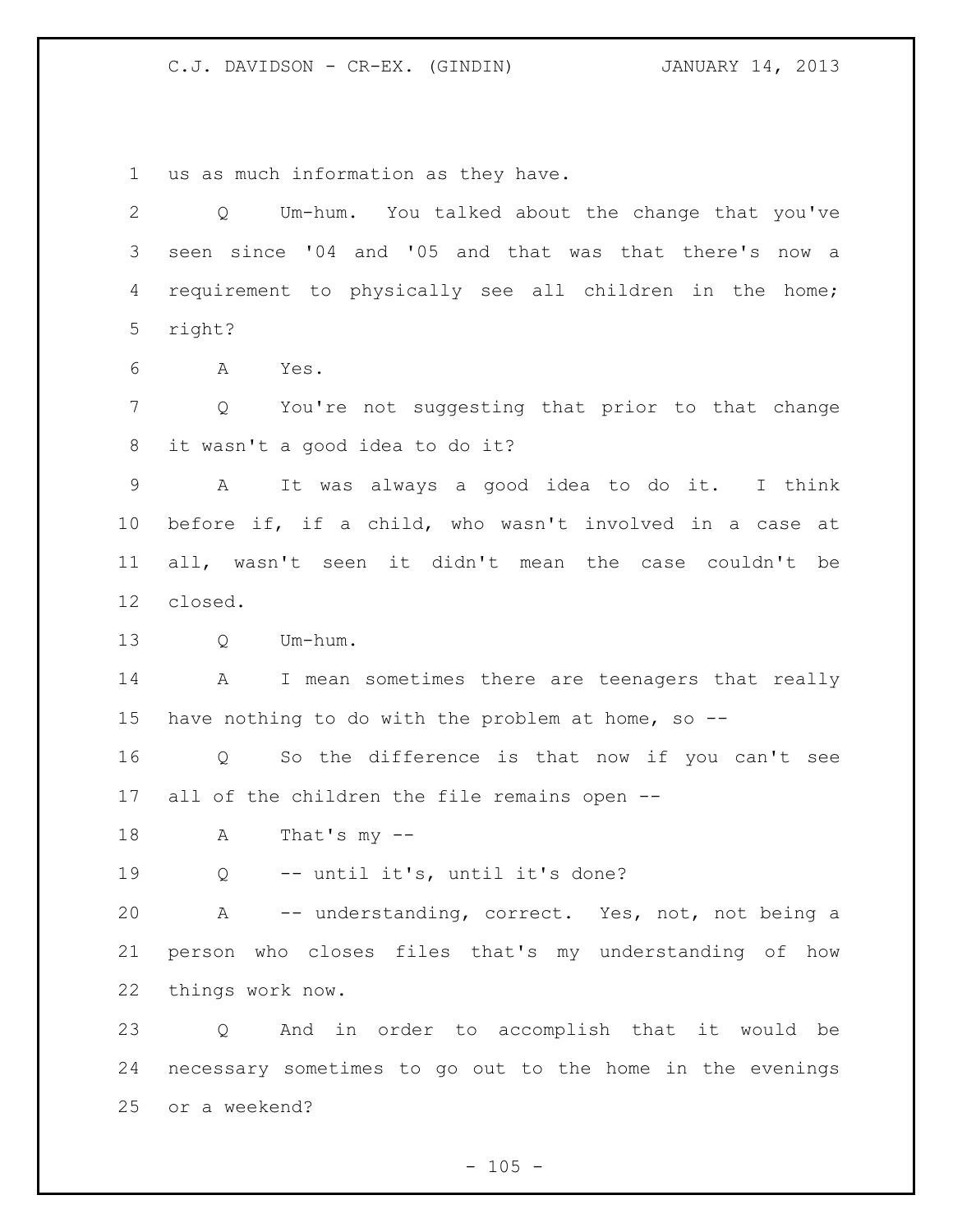C.J. DAVIDSON - CR-EX. (GINDIN) JANUARY 14, 2013 C.J. DAVIDSON - CR-EX. (PAUL)

 A Yes. Q That's a good time because people are more likely to be home sometimes? A Sometimes, yes. It depends on the age of the children. Q And the younger the age of the children the more likely they're home in the evening? 8 A No, if they're pre-school -- if you want to see all the kids, and we can quite often see pre-schoolers during the day -- Q Yeah. A -- we can also go to the school to see children. Q Right. So those are some of the options -- A Yes. Q -- for seeing children? Other options are to go again in the evening if the daytime doesn't prove fruitful? A Correct. MR. GINDIN: All right. Those are my questions. Thank you. 21 THE COMMISSIONER: Thank you, Mr. Gindin. Mr. Paul. CROSS-EXAMINATION BY MR. PAUL: Q Good afternoon, Ms. Davidson. My name is Sacha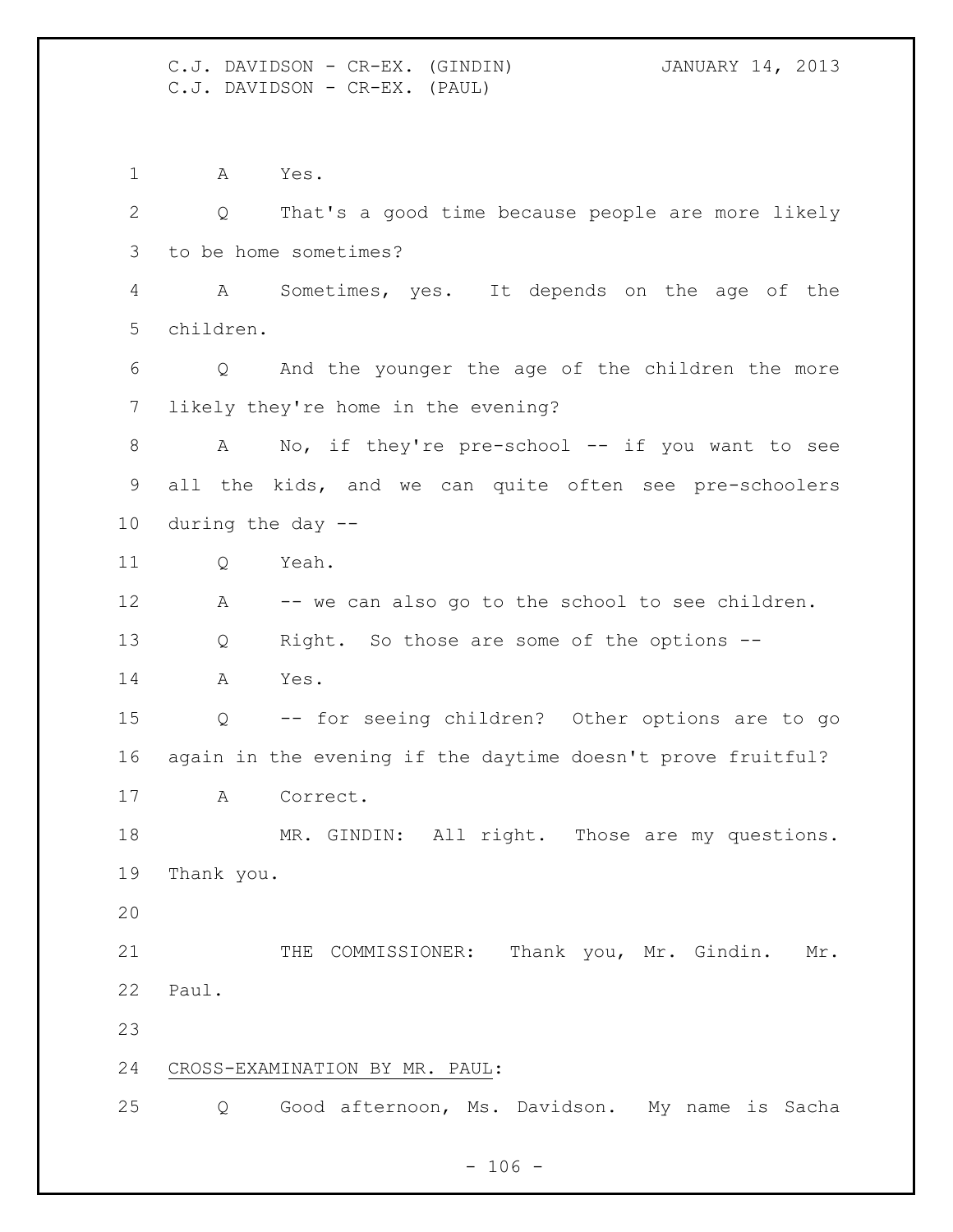Paul. I'm one of the lawyers for Winnipeg Child and Family Services, and the Department, and I have what I will call some structural questions -- Q Okay. A -- building upon some questions that the Commissioner added, just so I can make sure I have things straight in, in my own head structurally. 8 You are an After Hours worker? A Right. Q And one of the jobs as an After Hours worker is of course to receive calls? A Yes. Q And your job is to get as many details as possible during the context of those calls? A Correct. Q And your job then is to document those details and put them in reports? A Yes. Q And you're trying to get as much detail as possible to put them in the reports that you make; right? A Yes. Q So in the event that your reports are silent on details it can be safely said that you weren't provided with those details? A Yes.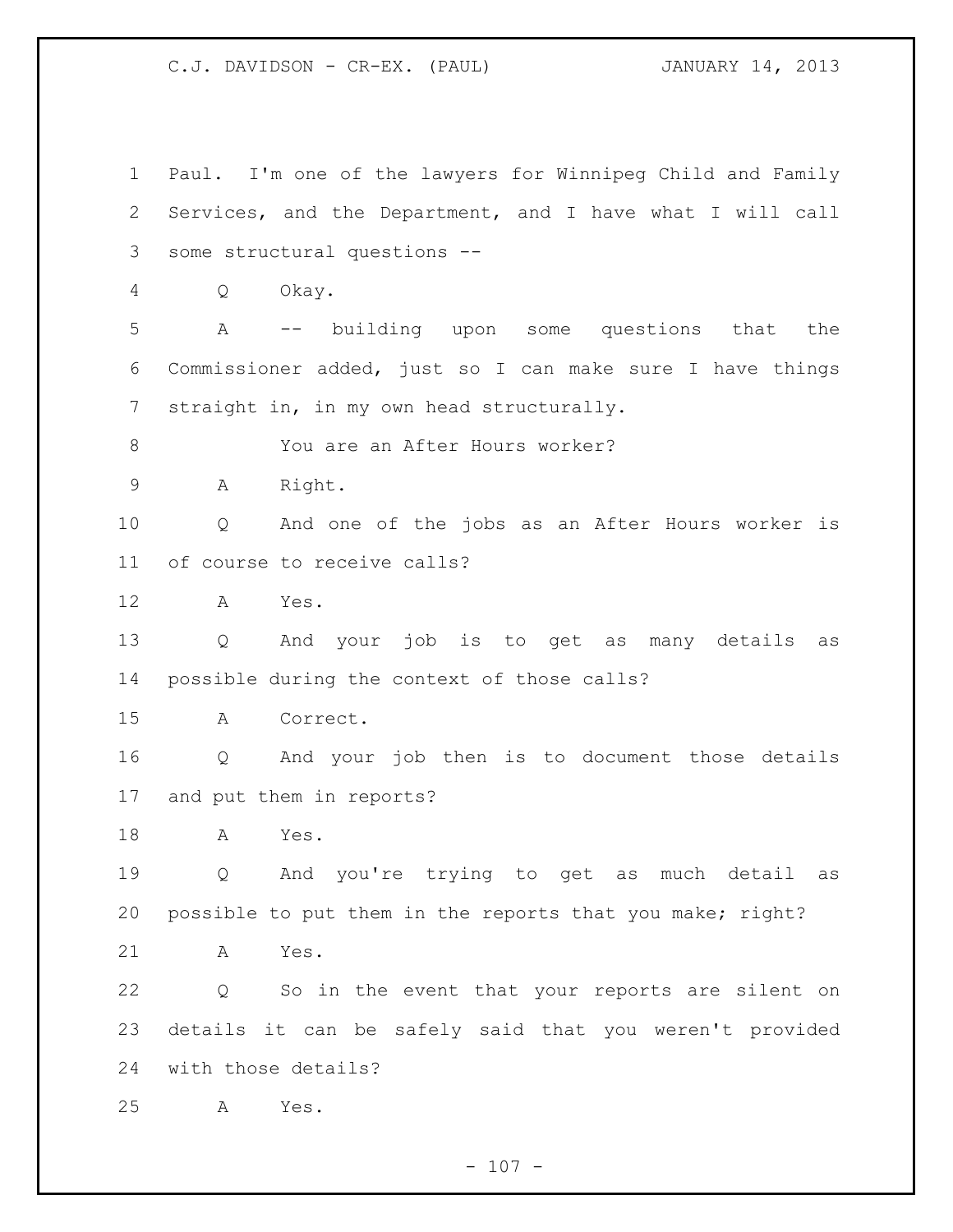Q Because it's your job to get those details; right?

A Yes.

 Q In terms of again what an After Hours worker does I think what you said, and we've heard this analogy before, is that you're almost like an emergency room?

A Correct.

 Q Right. Your job is to do essentially an immediate safety assessment of whatever the presenting problem is?

A Yes.

12 Q To see is that child safe right now; right?

A Yes.

 Q This concept of immediate safety can be contrasted to the concept of risk where risk is about trying to project what will happen in the future; right?

A Yes.

 Q And, again, your job is to look at the safety? A Yes.

 Q And, again, if we go to the structure of how the system was set up back in 2005 if I can put it this way the front line of the system consists of the Crisis Response Unit, or CRU?

A Yes.

Q And After Hours?

 $- 108 -$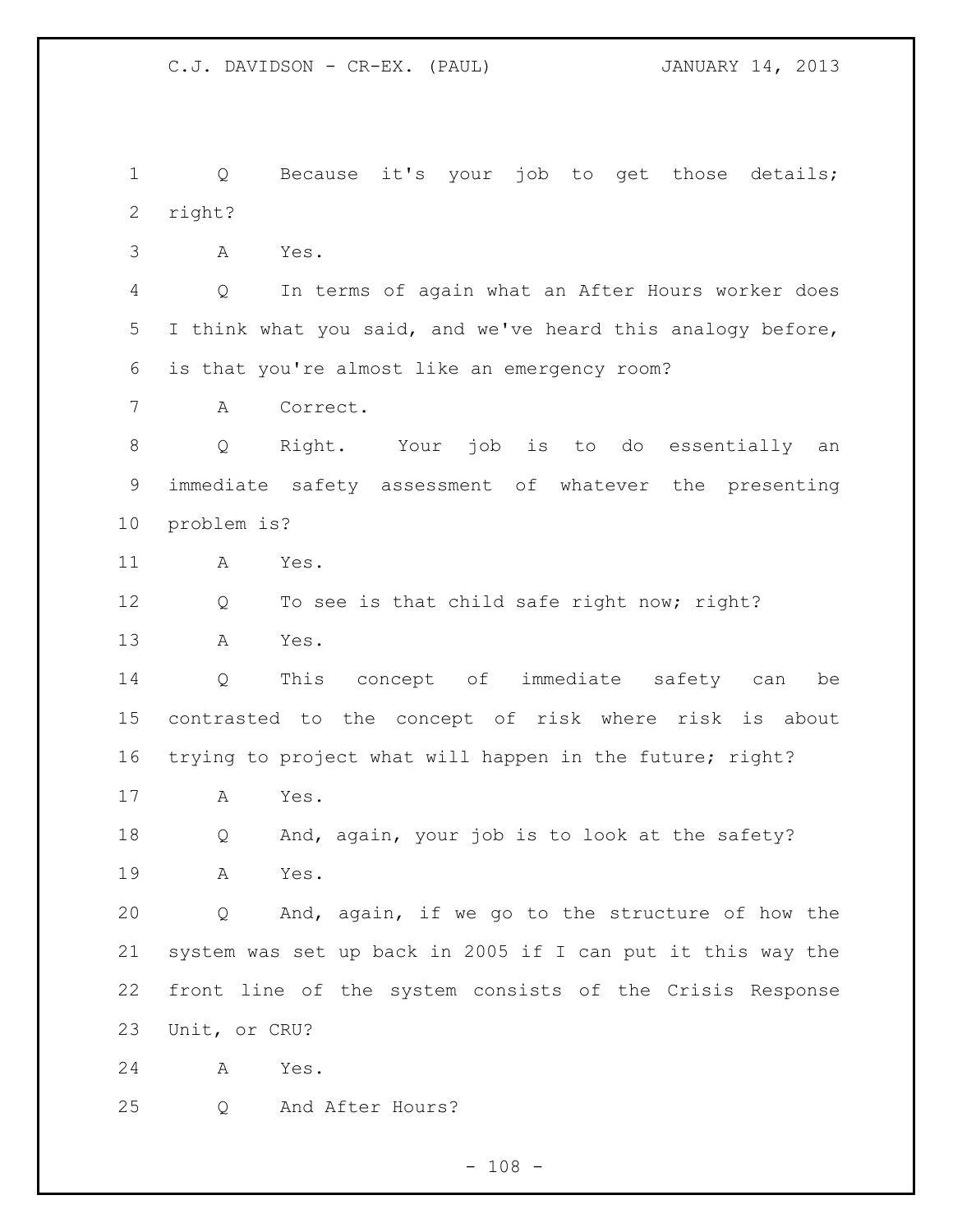A Yes. Q In essence if you put CRU and After Hours together they cover the 24 hour day; right? A Yes. Q And they're the front line? A Yes. Q The second line of the intake then would consist of what is sometimes known as general intake? A Yes. Q And at that same level would also be the abuse intake? A Yes. Q So if, if Rome was building a pyramid you have After Hours and CRU at the top, the next level then would be general intake and abuse intake? A Right. Q And then the final base of it would be the Family Service Units? A Correct. Q And that's how the structure worked at that time? A Yes. MR. PAUL: Okay. Mr. Commissioner, I hope that helps, and those are my questions. 24 THE COMMISSIONER: Yes, it did, Mr. Paul. MR. PAUL: Thank you. Thank you, witness.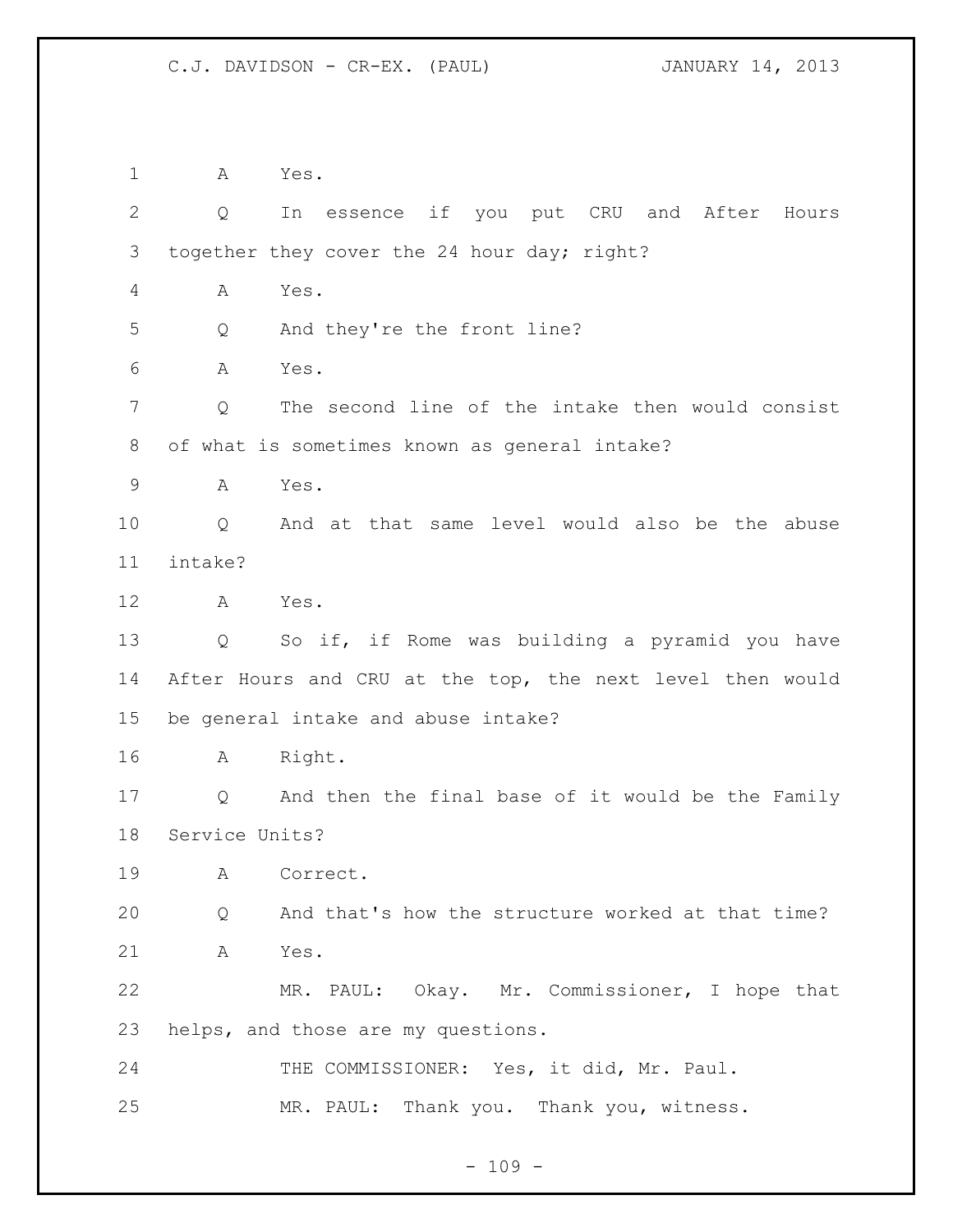PROCEEDINGS **JANUARY 14, 2013** 

1 THE COMMISSIONER: Anybody else, Mr. Saxberg? MR. SAXBERG: No questions. THE COMMISSIONER: All right. I guess you're on then Mr. Ray. MR. RAY: May I just confer with Mr. Saxberg on one issue -- 7 THE COMMISSIONER: Surely, surely. 8 MR. RAY: -- at the moment. Thank you. Mr. Commissioner, I'm just wondering whether -- it's 20 after 12. I think my questions may be significantly shorter if I'm given an opportunity to go through my notes to see -- to review the witness' material. I'm just wondering if we could take a break now and then come back and ask some questions afterward, if that would be appropriate. I apologize to Ms. Davidson for keeping her for the afternoon. 17 THE COMMISSIONER: That's all right. We'll do that. Now, Mr. Olson, I notice on the schedule this afternoon there's one witness by video hearing. What time is that set up for? MR. OLSON: She's set up for two, but I think we're going to try to move her until three o'clock, and -- 24 THE COMMISSIONER: Well, you've still got -- are you going to try your other witness ahead of her?

 $- 110 -$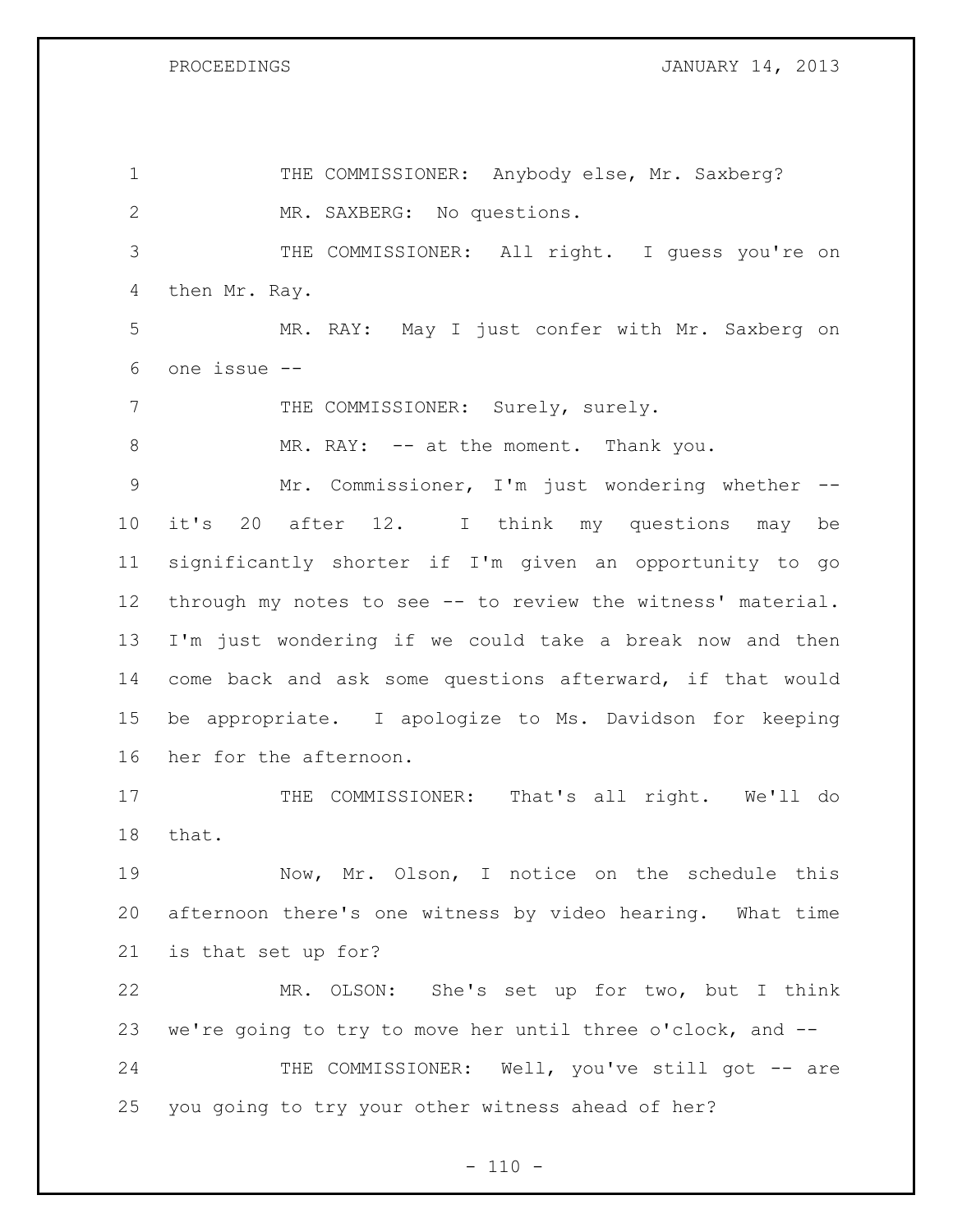1 MR. OLSON: Yeah, yeah, he -- logically he needs to come before the video witness. THE COMMISSIONER: But might he turn out to be longer than you expected like this morning, or ... MR. OLSON: It's, it's possible. I hope not. THE COMMISSIONER: I see. Well I'm just wondering whether three o'clock leaves you enough time. Mr. Ray is going to have -- may have some questions for this witness, but you, you can confer it. 10 MR. OLSON: I'll confer with my friends. 11 THE COMMISSIONER: I'm, I'm prepared to adjourn now until two o'clock. 13 MR. RAY: Thank you. 14 MR. OLSON: Thank you. 15 THE COMMISSIONER: All right. (LUNCHEON RECESS) 19 THE COMMISIONER: All right, Mr. Ray. MR. RAY: Yes, good afternoon, Mr. Commissioner. Thank you for the break. I think it was useful for me to go through those notes. CROSS-EXAMINATION BY MR. RAY: Q For the record Trevor Ray for MGEU, Ms. Davidson.

- 111 -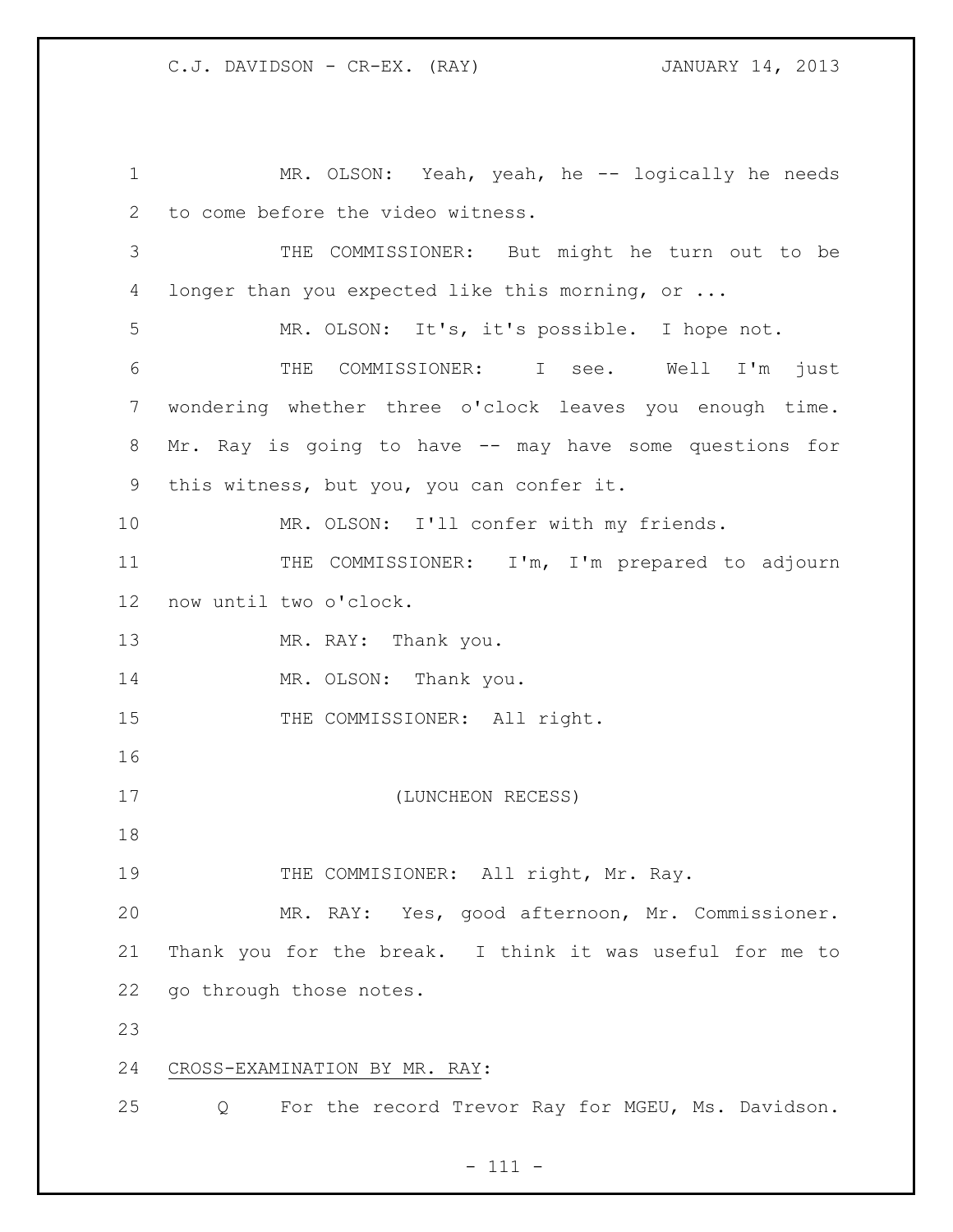| 1  | Ms. Davidson, you were asked about your recording, and what   |
|----|---------------------------------------------------------------|
| 2  | you recorded in terms of -- the use of the word "abuse",      |
| 3  | and in terms of the use of the phrase "maybe locked in a      |
| 4  | bedroom", I'm paraphrasing somewhat. If the caller, source    |
| 5  | of referral number 7, had told you on the phone that she      |
| 6  | had information that Phoenix was being hurt would you have    |
| 7  | recorded that?                                                |
| 8  | A<br>Yes.                                                     |
| 9  | Can you tell us why you would have recorded that?<br>Q        |
| 10 | Well "hurt" defines a more specific kind of abuse<br>A        |
| 11 | in my mind. It would lead me to believe that a child is       |
| 12 | being physically abused.                                      |
| 13 | And what about if the source of referral 7 had<br>Q           |
| 14 | told you that Phoenix has been locked in a room and left      |
| 15 | alone unsupervised, and that the source of referral           |
| 16 | understood there to be whimpering coming from behind the      |
| 17 | door?                                                         |
| 18 | That would definitely have been recorded.<br>A                |
| 19 | Q Okay. And can you tell us why that would                    |
| 20 | definitely have been recorded?                                |
| 21 |                                                               |
|    | $\mathbb A$<br>It's more information as to what's going on. A |

whimpering have two completely different connotations.

 Q Mr. Olson asked you some questions about your not going out. At the time you received the call that you did

- 112 -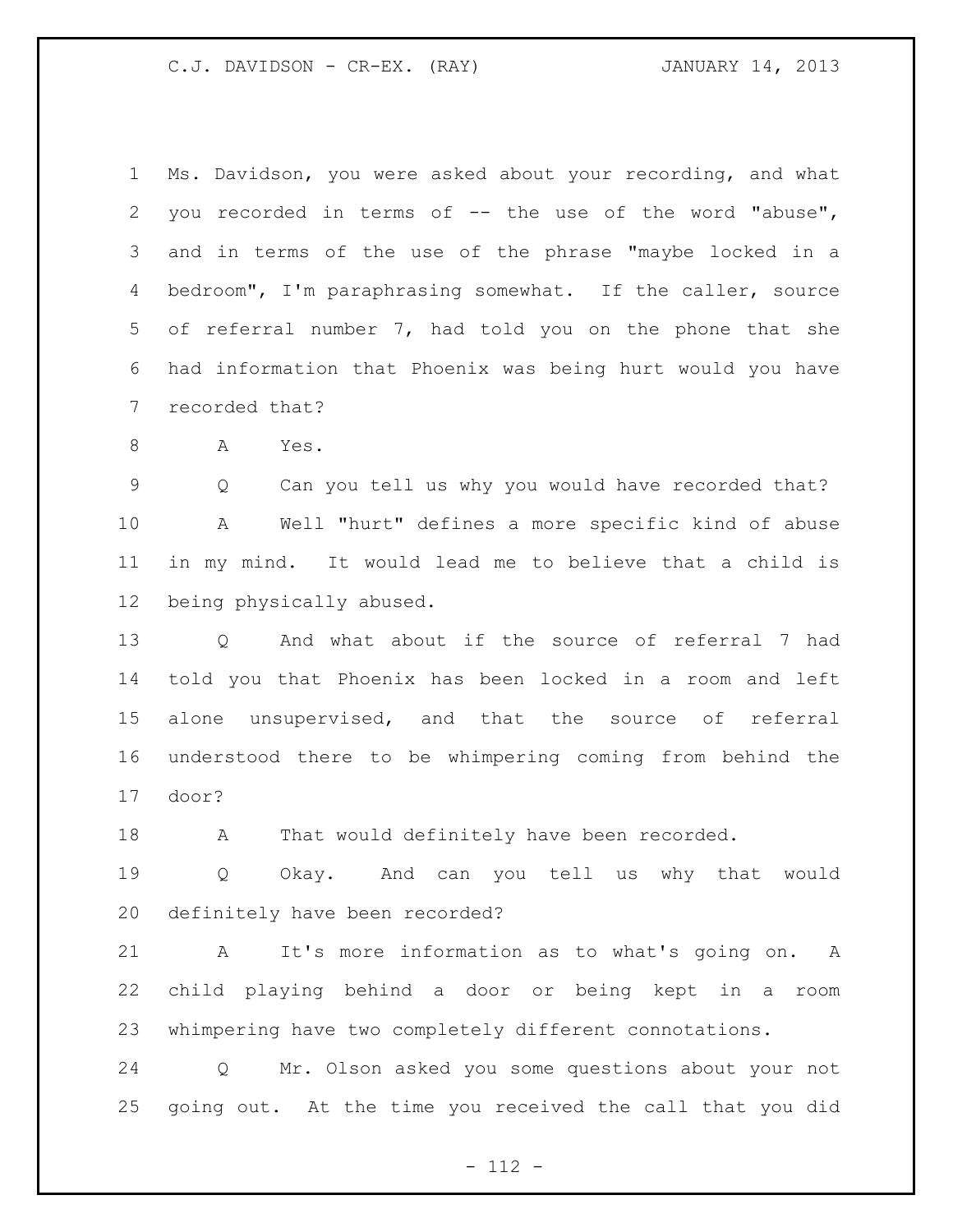not go out to determine whether Phoenix Sinclair was safe on that -- during that March call --

A Yes.

 Q -- okay, and, and my question for you is is that call that you received that day, as you recorded it, is that a call that is typical -- a typical call that the After Hours Unit would receive?

 A Yeah. They're not completely typical calls, but that's certainly not an unusual call.

 Q Are you able to say how often you might be presented with that type of a generic allegation about abuse?

13 THE COMMISSIONER: Is that the crack smoking? MR. RAY: No, Mr. Commissioner, this is the March, '05 call which said --

16 THE COMMISSIONER: Okay.

 MR. RAY: -- Phoenix was being abused and locked in her bedroom.

THE COMMISSIONER: Yes, all right.

 THE WITNESS: I would think that probably one person who is on shift at After Hours a night would get a call about abuse.

BY MR. RAY:

Q If this type of call that you received on this,

 $- 113 -$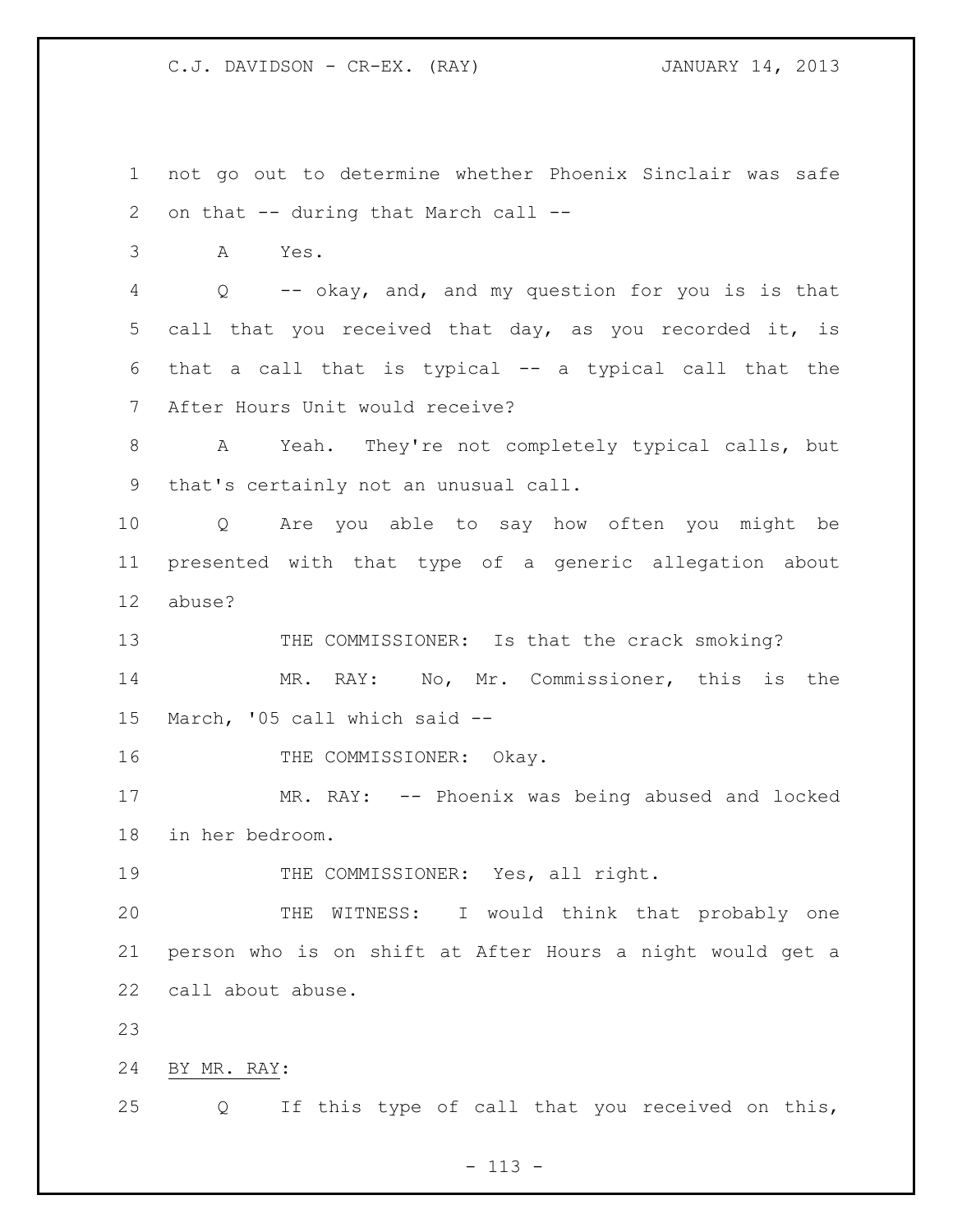as recorded by you, if that required an immediate field by you how, how frequently would you be conducting immediate fields?

A How frequently?

Q Yes.

 A Over the years I -- I mean I, I can't think of what an average would be. I, I would say that for sure I go out every night.

Q Maybe you're not understanding my call (sic).

 Your evidence was that this call did not require you to conduct an immediate field in your, in your opinion?

A Yes.

 Q Okay. If this type of call did require you to conduct an immediate field how much more frequently would you be conducting immediate fields?

 A Oh, we would be, we would be out all the time. Our workload -- there's not enough workers to do that.

 Q Okay. You were asked some questions about what types of questions you might have asked the caller in response to what they were telling you, and in this case we know you recorded the word "abuse" and we know you recorded "the caller does not have any more details" and I think your evidence was you, you believed that you recorded that second part because you asked her, well, you know, what can you tell me, what sort of abuse, can you give me some

 $- 114 -$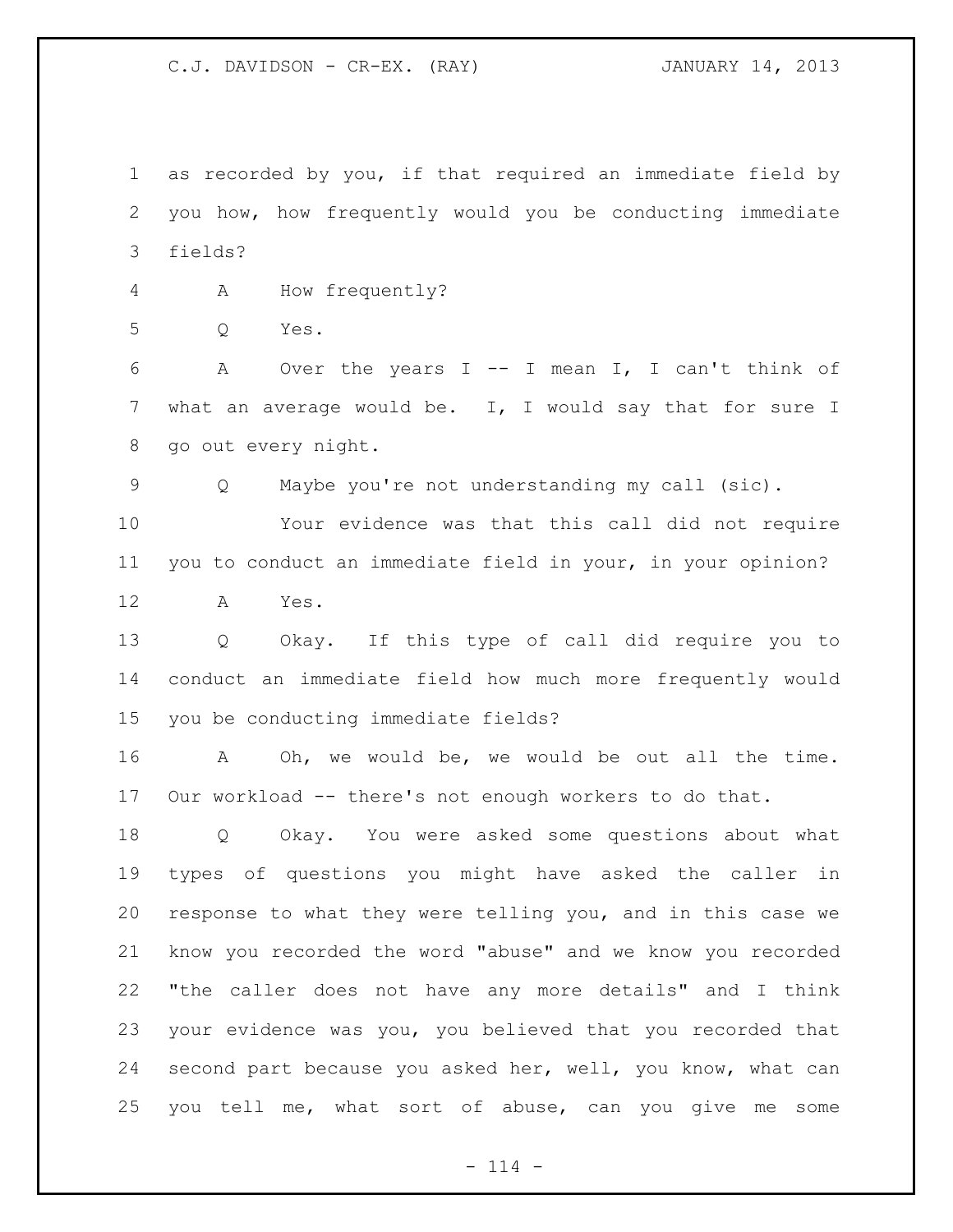details. You were then asked about your recording in terms of also locking someone -- Phoenix in a bedroom, and you acknowledged that you didn't record that you asked her for additional details, and it's not recorded.

 What would your practice have been in terms of whether you would have asked her some follow-up questions about that?

8 A Well, we ask whatever questions come to mind, whatever questions we think need asking. Is that -- maybe -- am I not understanding the question?

 Q Well, based on your practice at the time do you think you would or would not have asked her follow-up 13 questions to, to try to obtain details about what -- how, how or why Phoenix was being locked in the bedroom?

15 A I, I think I would, but I don't have my notes.

 Q And you've acknowledged that, I just wanted to know what you think your practice might have been.

 Now, you indicated that you didn't receive standards training at first; is that correct, or you don't recall receiving standard -- training about the provincial standards at, at first?

A Well other than reading the, the Act.

 Q Okay. Do you have a recollection of the specific standards that existed at various points throughout your career with After Hours or CFS?

 $- 115 -$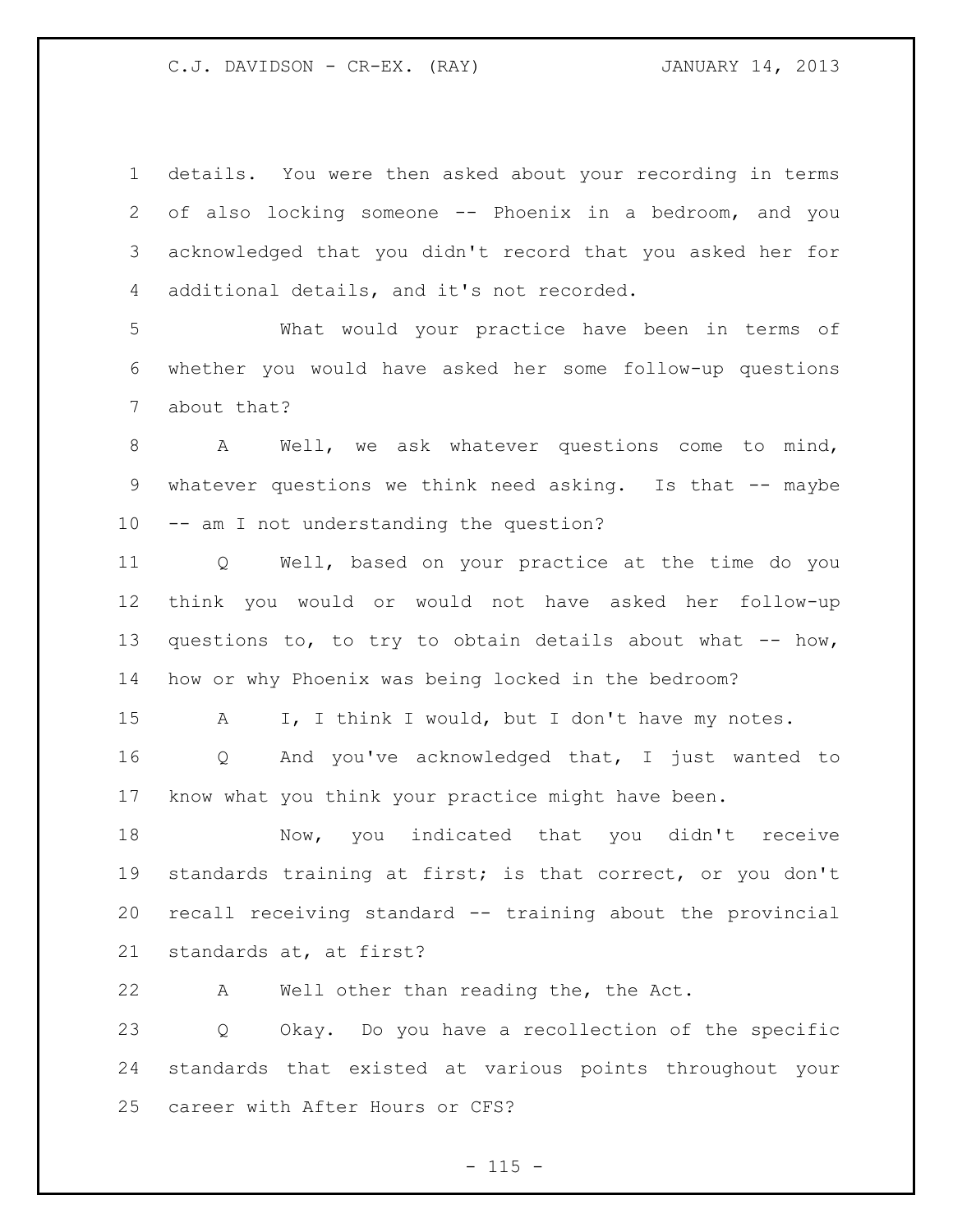A No, it's been a long time, and a lot of change. I don't know -- I don't have a recollection of exactly what was in force. Q Okay. I'd like you to -- if we could bring up page 20261, please. THE CLERK: When it shows me a line like that I have to reboot the computer. MR. RAY: Okay. Unfortunately I don't think the witness can answer the question until she sees the document, so we'll have to wait. 11 THE COMMISSIONER: It wouldn't be a document I would have, I don't think. MR. RAY: I don't know, Mr. Commissioner, no. 14 THE COMMISSIONER: No, no. MR. RAY: Probably not because -- THE COMMISSIONER: That's fine, that's fine. I'll see it on the screen. 18 THE CLERK: Here you are. MR. RAY: If we could scroll up to show paragraph 13, please. BY MR. RAY: Q Just, just take a moment to read paragraph 13, and then I'll ask you a couple of questions about paragraph 13.

 $- 116 -$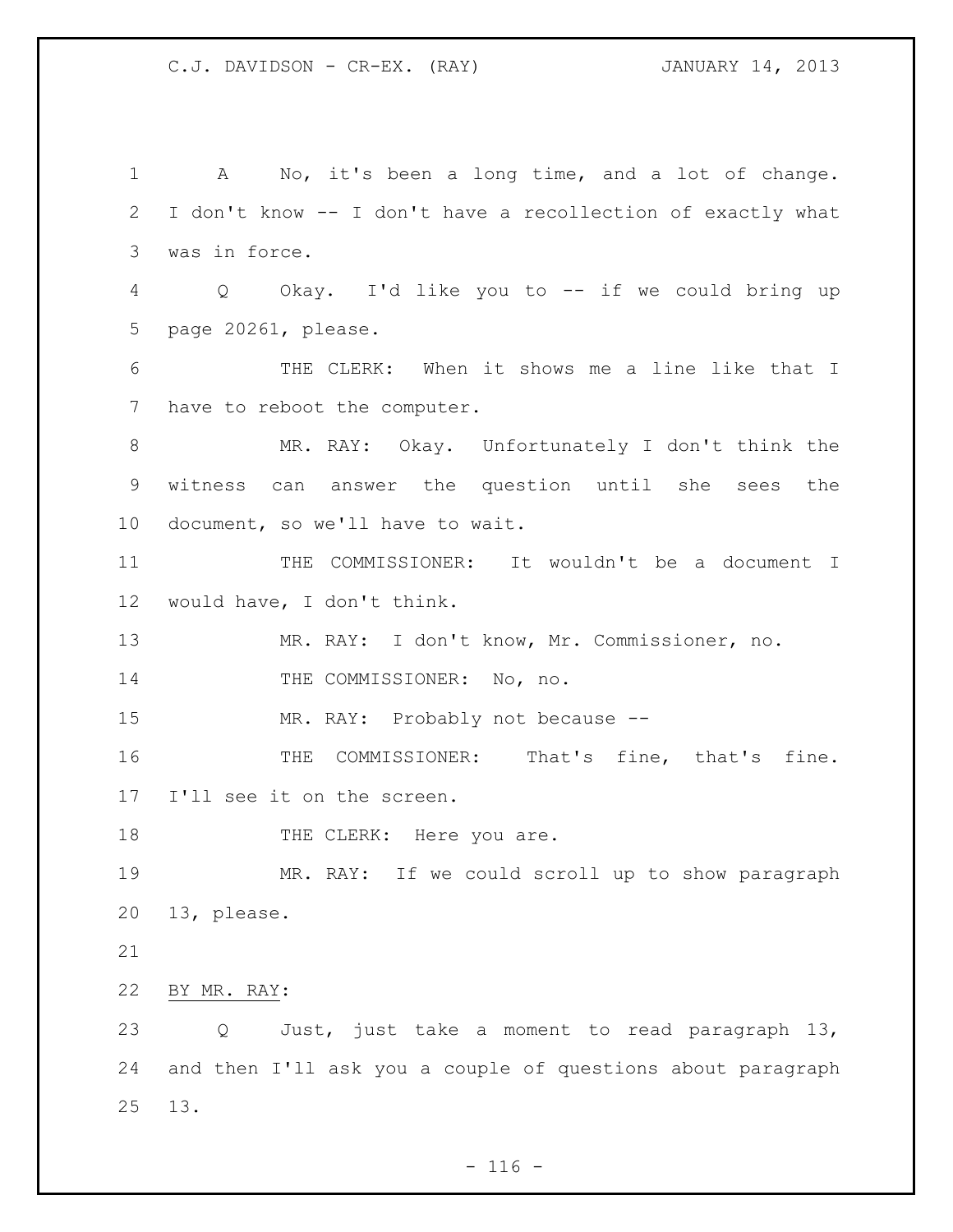1 THE COMMISSIONER: Well, you'll also ask her what this document is, I assume?

 MR. RAY: Maybe if we could turn to the first page of the document, go back to 260 -- 20260.

BY MR. RAY:

 Q This is a -- these are the meeting minutes from a CRU staff meeting effectively, and I know you were an After Hours worker, and I know you were not present at this meeting, so I'm not going to ask you whether you know what CRU was doing or questions about CRU because I'm -- you weren't a CRU worker, but I would like to ask you a question about paragraph 13.

 THE COMMISSIONER: What was the date of that? MR. RAY: Sorry. February 3, 2004, at the top. 

BY MR. RAY:

 Q So have you had a chance to read the paragraph? A Yes.

 Q Okay. So starting with "As much as is possible", just reading what the -- I'm just reading what the minutes reflect was the observations or belief of CRU workers with respect to how they felt they should conduct themselves with CRU, and it says:

- 117 -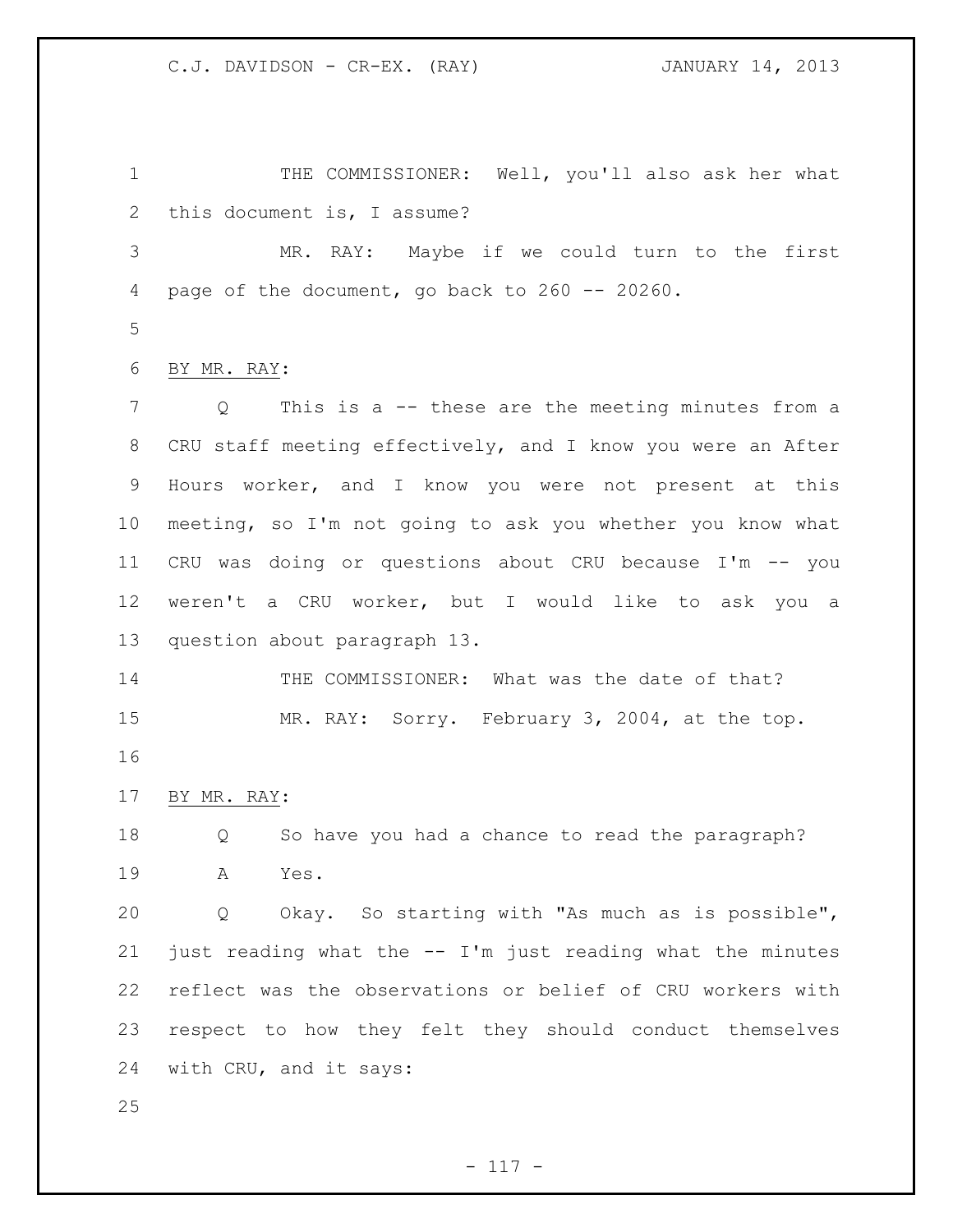"As much as is possible, when there is a concern about a child in the home, the home and the child should be seen by a worker." Does that to your knowledge in roughly 2004, 2005 does that statement, "As much as is possible" should see the child reflect what your understanding of the requirement was for After Hours at approximately that same time? A Yes. Well, yes, according to how much time we had that evening. I mean it's very open with us. Q And just one more question on an area Mr. Gindin canvassed with you. Mr. Gindin asked you whether you told source of referral 7, which was the person you were speaking to on the phone, to have her source of referral call, and whether you told that person that they could -- to tell 6 they could call anonymously, their, their direct source of information whether they could call anonymously; do you recall that question? A I recall it. Q Okay. And your answer was, "I'm sure I would tell her to get that SOR to call me, it's not in my notes". And Mr. Gindin then asked you, "So you are assuming that you told her that."

- 118 -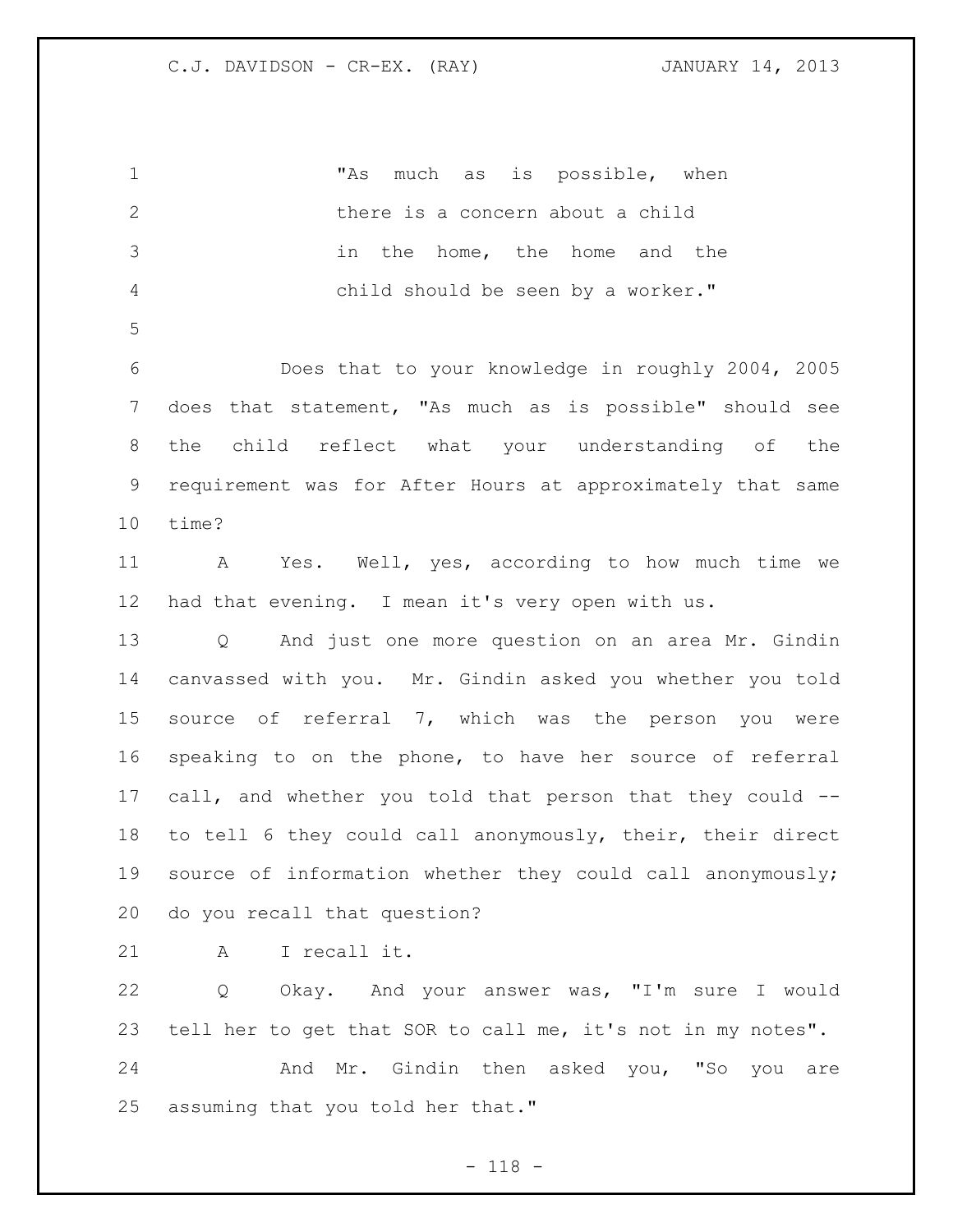C.J. DAVIDSON - CR-EX. (RAY) JANUARY 14, 2013 C.J. DAVIDSON - RE-EX. (OLSON)

 My question to you is what is the basis for your making that assumption that you would have told SOR 7 to tell that to SOR 6? A I think I would have said it because I was having such a difficult time in, in getting the information from her, and she was clear that the SOR wanted to be anonymous and I -- it's just good practice to remind somebody, who doesn't want to give you information, that any information can be divulged anonymously. MR. RAY: Thank you. Those are my questions. 11 THE COMMISSIONER: Thank you, Mr. Ray. Mr. Olson. 13 MR. OLSON: I just have a couple of questions. 14 THE COMMISSIONER: Yes. RE-EXAMINATION BY MR. OLSON: Q Just with respect to your call with SOR 7 do you recall what the tone of the conversation was? A The tone? Q Right. A I think that both of us were frustrated for different reasons. I mean I believe that she genuinely wanted to get information across and I genuinely just wanted to get as much detail as possible from the person who saw the actual incident, so that's why it stands out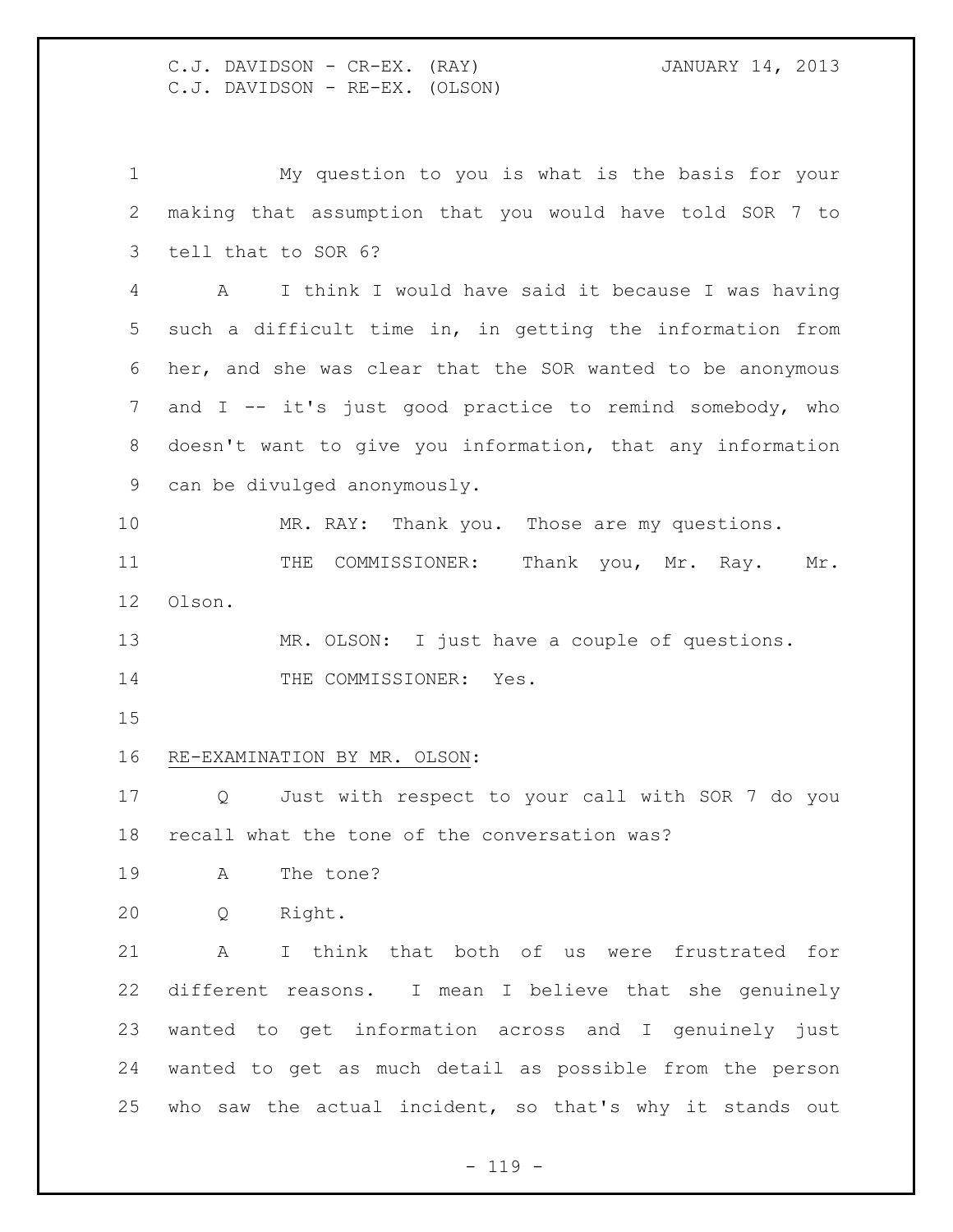because I think both of us were frustrated for different reasons.

 Q And you said you think she wanted to get her information across?

 A Yes. Well, I knew she -- I mean I, I believe she was genuinely concerned about the care of the child, and, and she was frustrated that I kept trying to encourage her to somehow get the source of referral to call directly so that we could get the information about the exact incident that she witnessed.

 Q Okay. Mr. Ray asked you if this -- if the call was a typical call, the call from SOR 7 was a typical type of call, and you said, I wouldn't say it was typical, but 14 it wasn't unusual. Do I have that right, that's ...

A Yes.

 Q Okay. Even though it wasn't an unusual type of call that would have -- would that have -- are you suggesting that would have any impact on the decision whether or not it was emergent or you needed to go out on the call?

A No, none at all.

 Q Mr. Ray asked you if you had to go out on all, 23 all these types of calls what would the effect be, and you said we'd be out all the time; right?

A Correct.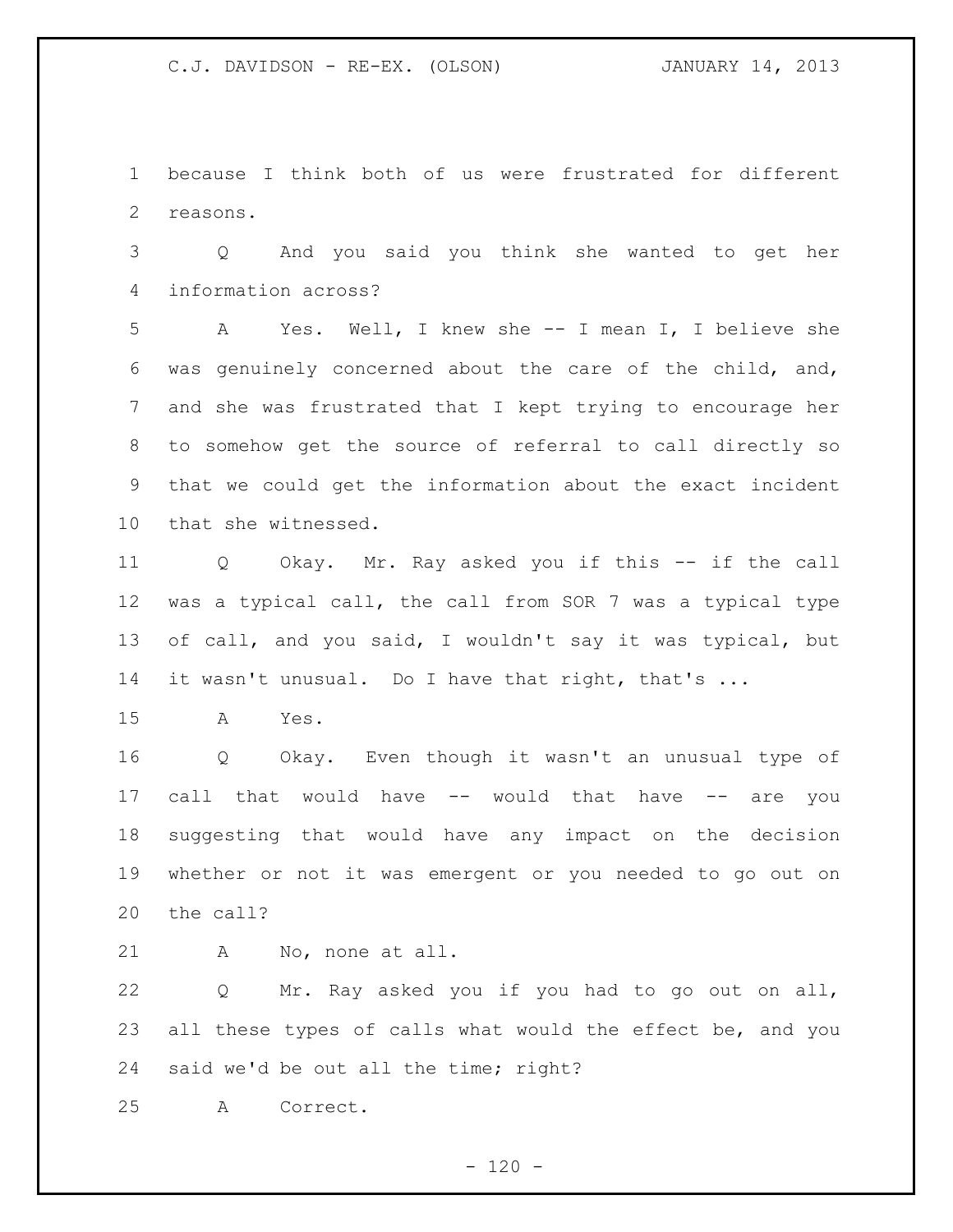C.J. DAVIDSON - RE.EX. (OLSON) JANUARY 14, 2013 C.J. DAVIDSON - EXAM. BY THE COURT

 Q But if you were getting calls all the time that were of an emergent nature you, you would go out all the time?

A All the time, yes.

 Q So the fact that these calls came in regularly again that has no bearing on whether or not you go out?

A None whatsoever.

 Q Okay. It was -- and when it comes to just a general allegation of abuse I think you said before even having more information it could be serious or it could be minor?

A Correct.

 Q Okay. And the only way you're going to know anything more about the abuse is if there's an investigation into it?

 A Right, which would happen either by After Hours or by CRU.

MR. OLSON: Those are, those are my questions.

 THE COMMISSIONER: I want to ask you a question more, too, about this document that's on the screen. Go back to the first page, will you, please.

## EXAMINATION BY THE COURT:

 Q Now, these are CRU joint meeting minutes, what does "joint meeting" -- what's, what's that about?

- 121 -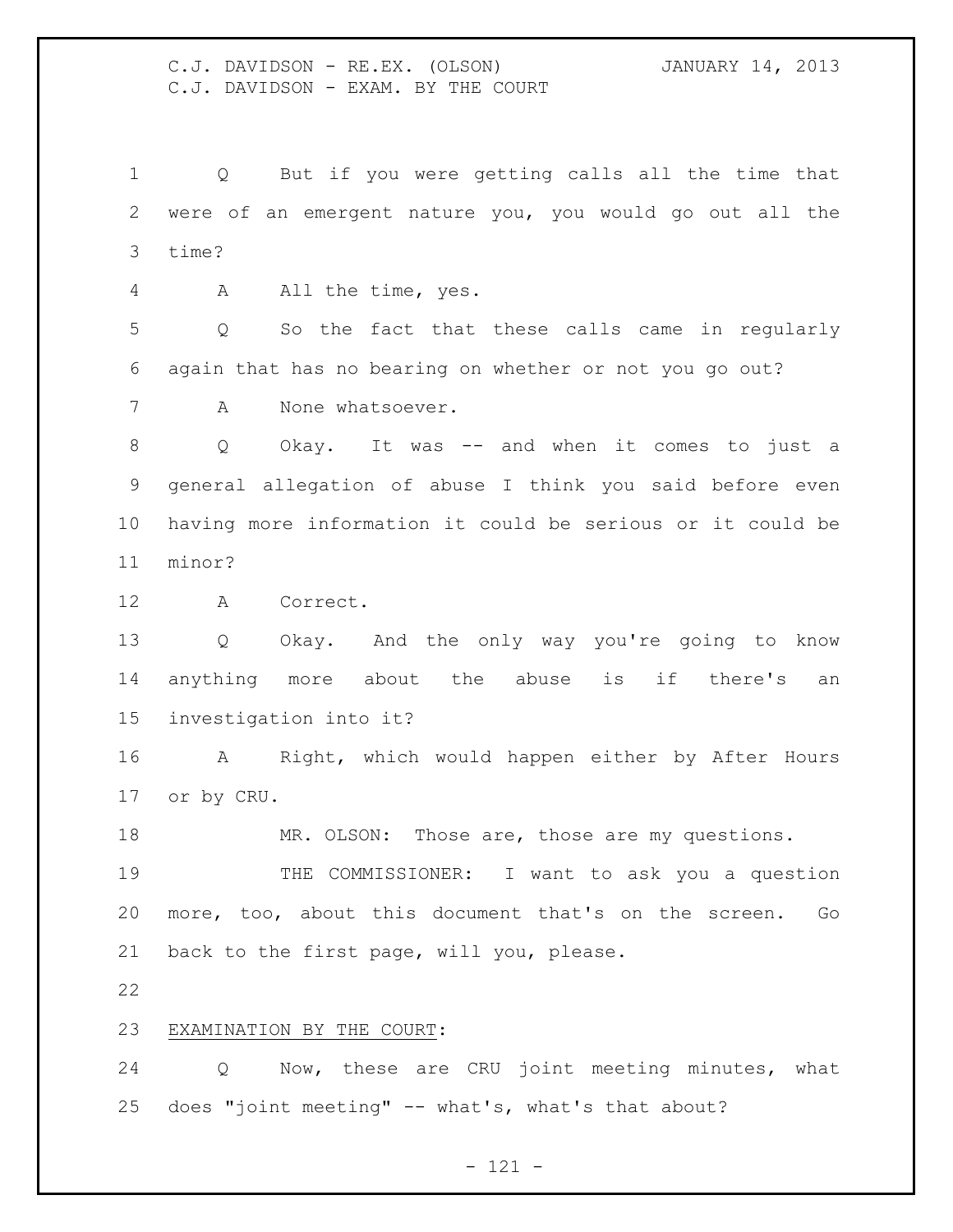- 1 A There are two teams on the CRU, I believe.
- Q Yes.
- A That's my understanding --

Q Oh, I see.

 A -- and I believe they met together, that's what it means to me.

7 Q And have you seen this document before?

8 A Never.

 Q Well, would, would decisions made and procedures recorded with respect to a CRU joint meeting be applicable to you in the After Hours work?

 A No, it's applicable to CRU, however, as After Hours and CRU try to do the same emergency work at different hours we, we try to work together. I mean above this there would be meetings with supervisors, so my supervisor would meet with CRU supervisors, and if something had come up in a CRU meeting perhaps that would be dealt with in a supervisor meeting. I've never been to one of those meetings, but I assume that's how that information would be transferred.

 Q Well, did your After Hours group have meetings of the same kind as this?

A Yes.

 Q And did you ever discuss the -- have such a meeting -- what was in that paragraph 13 that was on the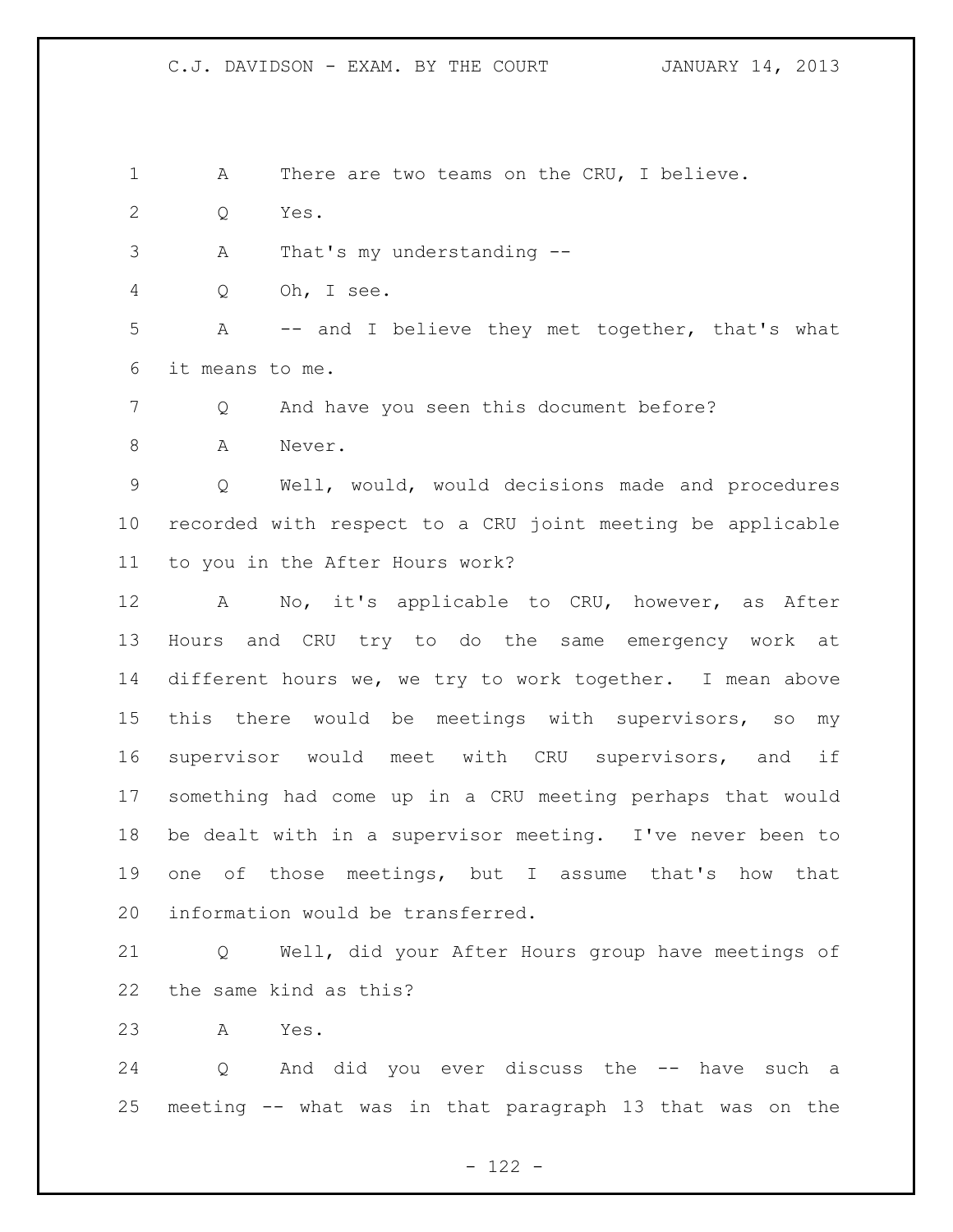screen?

| $\overline{2}$ | I'm sure some time over the last decade we've --<br>$\mathbf{A}$ |
|----------------|------------------------------------------------------------------|
| 3              | it's, it's -- we discuss ongoing issues and so whatever          |
| 4              | good ideas come up we, we discuss. We would have discussed       |
| 5              | something similar because it changed for us that we had to       |
| 6              | see every child in a house, so I'm, I'm sure<br>it was           |
| 7              | discussed at some meeting. I don't know when.                    |
| 8              | You don't have a record of that?<br>Q                            |
| $\mathsf 9$    | A<br>No.                                                         |
| 10             | And when did the change come that you're to see<br>Q             |
| 11             | every child in the house?                                        |
| 12             | Some time after one of the reviews on Phoenix<br>A               |
| 13             | Sinclair's death, one of the other three, I don't know           |
| 14             | which one.                                                       |
| 15             | THE COMMISSIONER: All right. Does any counsel                    |
| 16             | want to ask any questions arising out of the questions I've      |
| 17             | put to the witness?                                              |
| 18             | MR. RAY: No, Mr. Commissioner.                                   |
| 19             | THE COMMISSIONER: All right. It appears not so                   |
| 20             | we're through with you, witness. Thank you very much.            |
| 21             | THE WITNESS: Thank you, sir.                                     |
| 22             |                                                                  |
| 23             | (WITNESS EXCUSED)                                                |
| 24             |                                                                  |
| 25             | MR. OLSON: We're ready to proceed with the next                  |

- 123 -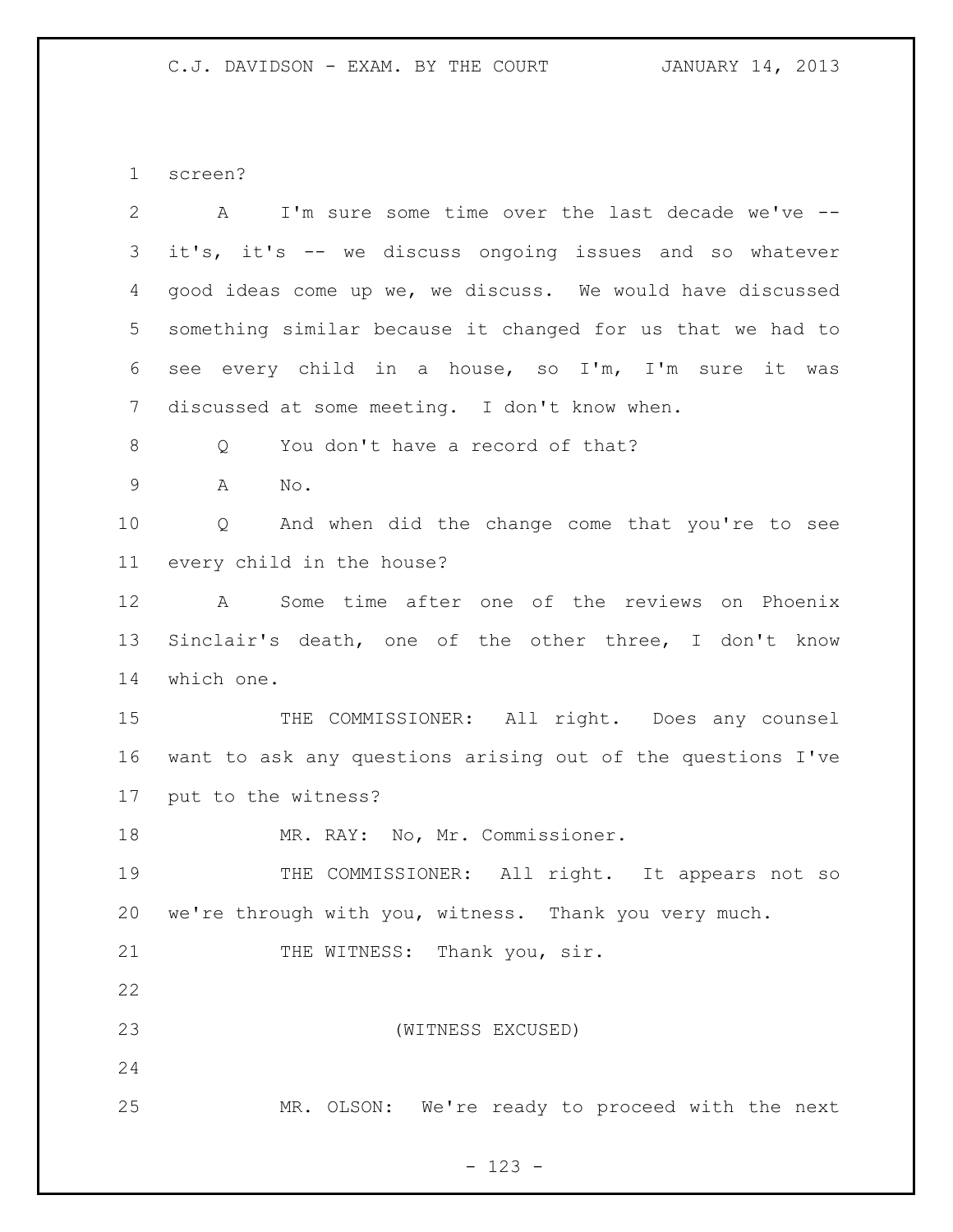1 witness. 2 THE COMMISSIONER: Right. 3 THE CLERK: I wonder if you could just stand for 4 a moment, please. 5 Is it your choice to swear on the Bible or affirm 6 without the Bible? 7 THE WITNESS: I'll swear on the Bible. 8 THE CLERK: Okay. Just take the Bible in your 9 right hand then. State your full name to the court. 10 THE WITNESS: Richard Stanley Buchkowski. 11 THE CLERK: And spell me your first name, please. 12 THE WITNESS: R-I-C-H-A-R-D. 13 THE CLERK: And your middle name, please. 14 THE WITNESS: S-T-A-N-E-L-Y (sic). Last name B-U-15 C-H -- 16 THE CLERK: I'm, I'm just pausing on the spelling 17 of Stanley, that's not a typical spelling. 18 THE WITNESS: Oh. Oh, pardon me. S-T-A-N-L-E-Y. 19 THE CLERK: Thank you. And the last name. 20 THE WITNESS: B-U-C-H-K-O-W-S-K-I. 21 THE CLERK: Thank you. 22 23 **RICHARD STANLEY BUCHKOWSKI,** sworn, 24 testified as follows: 25

 $- 124 -$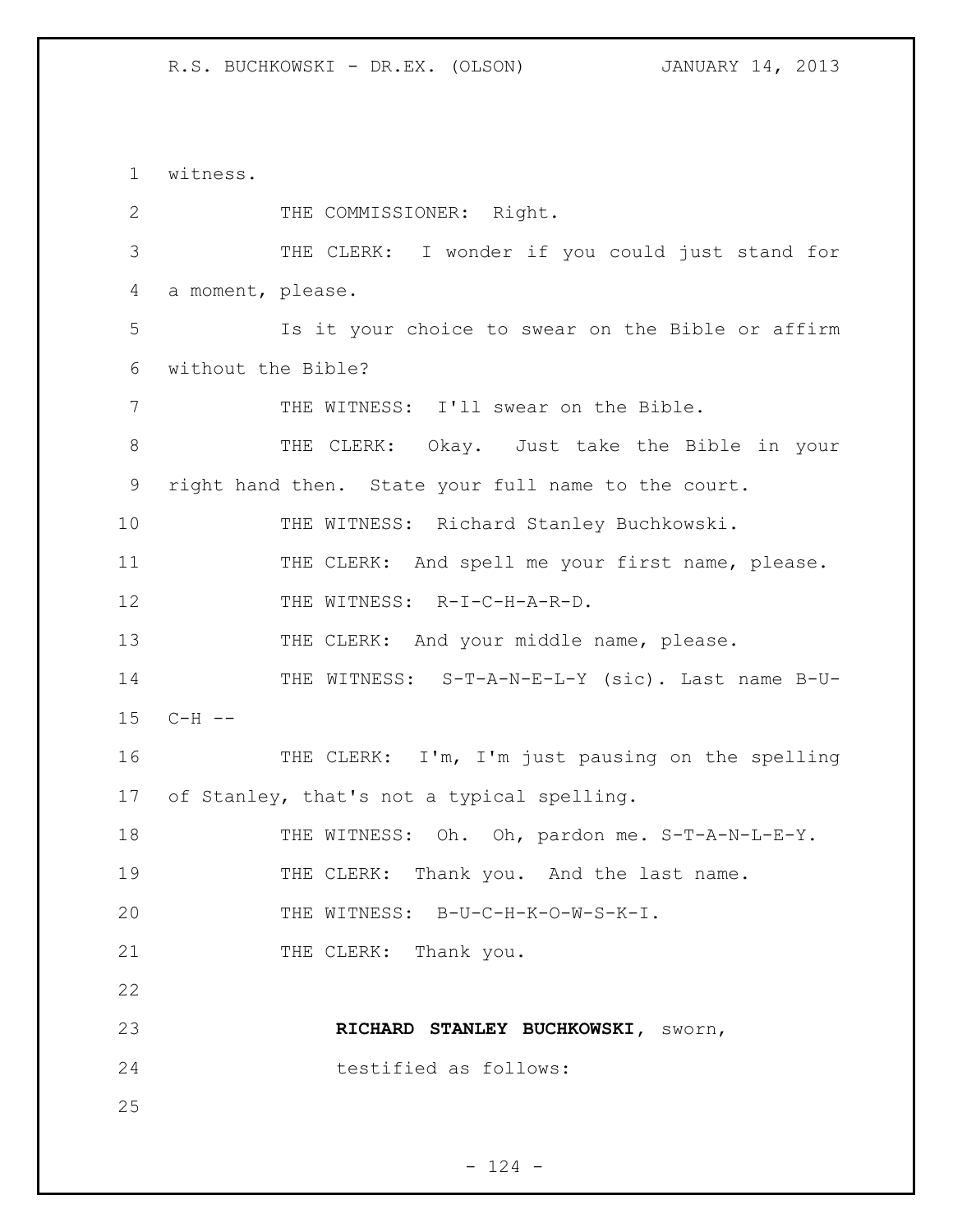1 THE CLERK: Thank you. You may be seated. DIRECT EXAMINATION BY MR. OLSON: Q You received a bachelor of arts degree from the University of Winnipeg in 1984? A I completed my education in '84. I would have applied for graduation in 2001. Q I see. You don't have a social work degree; do you? A No, I don't. Q In terms of your work history in child welfare in 1984 you worked as a social worker for Sioux Valley? A Correct. 14 Q And you worked there for a year? A Yes. Q What was your position? A Social development administrator. Q Okay. In 1985 you moved to the Children's Hospital where you worked with the Child Advocacy Project Coordinator? A Yes. Q And you did that for just over a year? A Yes. Q In '86 you went to work for the Seven Oaks Centre for Youth as a juvenile counselor?

 $- 125 -$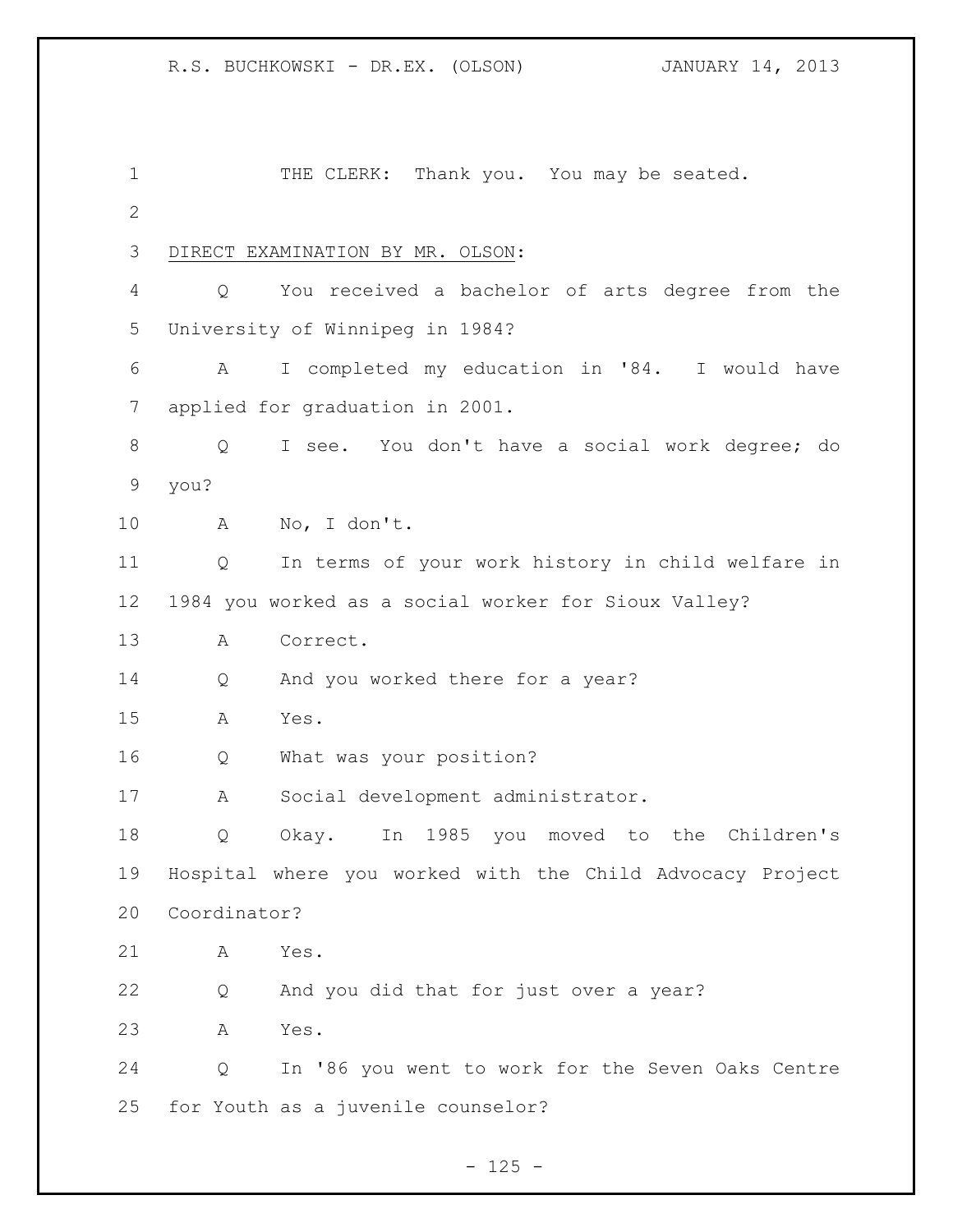A Correct. Q And during that time you also did some work with Northwest Child and Family Services as a support worker? A Yes. Q In 1995 you went to work with Winnipeg Child and Family Services? A Yes. Q And there you worked as a social worker in the Protection Unit? A Yes. 11 O And what did that work involve? A Case management of children who are in need of protection, providing support, working with permanent wards. Q For how long did you do that? 16 A Approximately four years, I believe. Q Then I understand you went to work for Intake for a short period of time in 1999? A I went to Intake for a few months and then I moved over to the Crisis Response Unit. Q Okay. And when -- so when did you start working at the Crisis Response Unit? A I was there right from the beginning. I'm not quite sure of the exact date. Q Okay. Some time in '99 or 2000?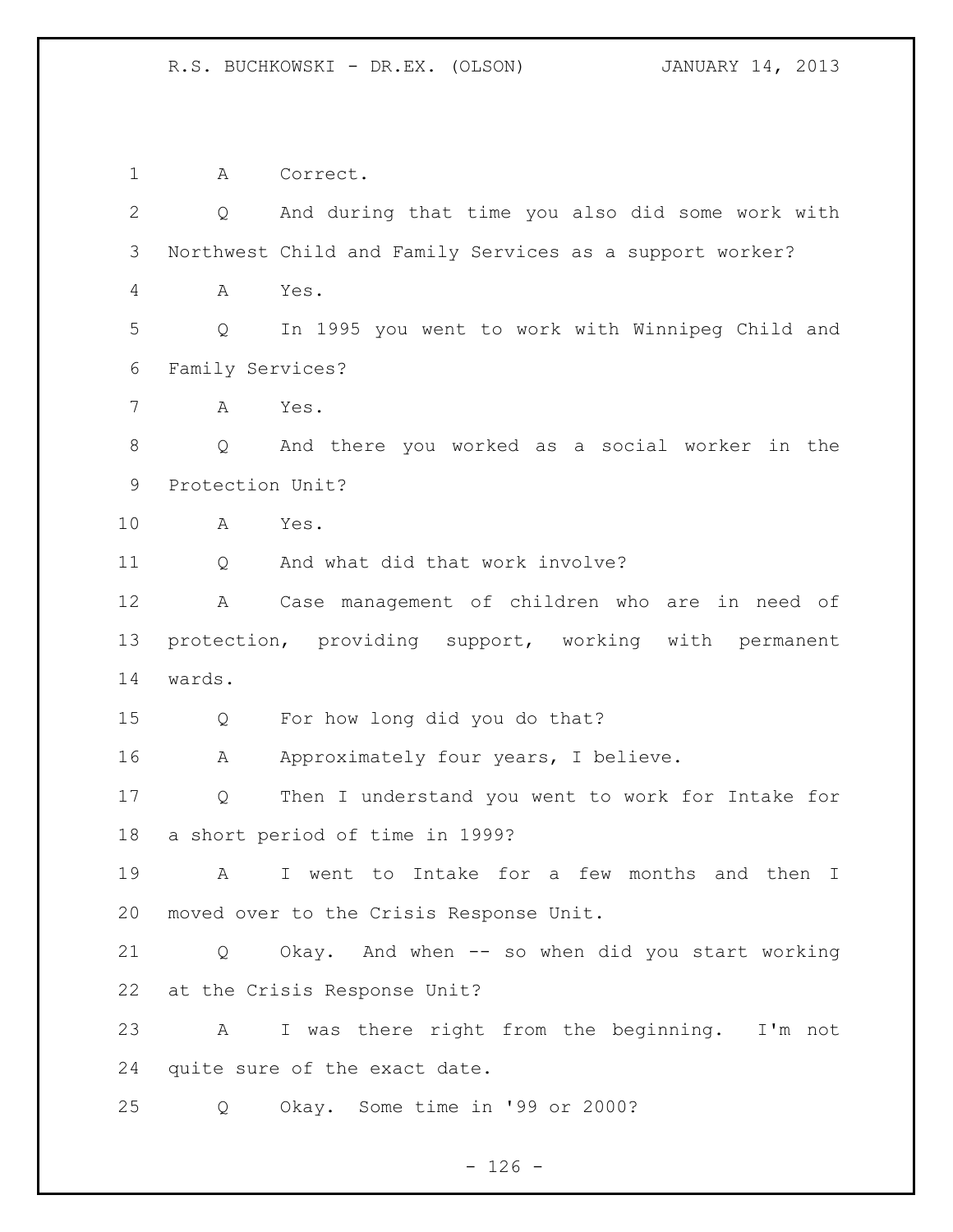1 A Probably in '99, yes. Q That's a position you held while you were -- when you were involved in this particular matter? A Yes. Q And are you in that position today? A Yes, I am. 7 Q When you were involved in this matter, and I want you to restrict your answers to that, unless I tell you -- you know, I'm asking you for your current position, when you were involved in this matter can you just characterize the role -- your role as a crisis response unit worker. A We would respond to any type of child welfare concerns that we felt it was a 24 hour or less response, and we would go to the home to assess the safety of the child. Q That was limited to a 24 hour response time? A Yes. Q What would happen if it was a call that required a response time beyond 24 hours? A It would go to our -- a different intake unit. We, we classified them as Tier 2. Q Tier 2, can you, can you describe what tier is? A Tier 2 would do a more in-depth assessment. They would respond to matters where -- 24 hours or greater and they would provide more of an plan than what we would plan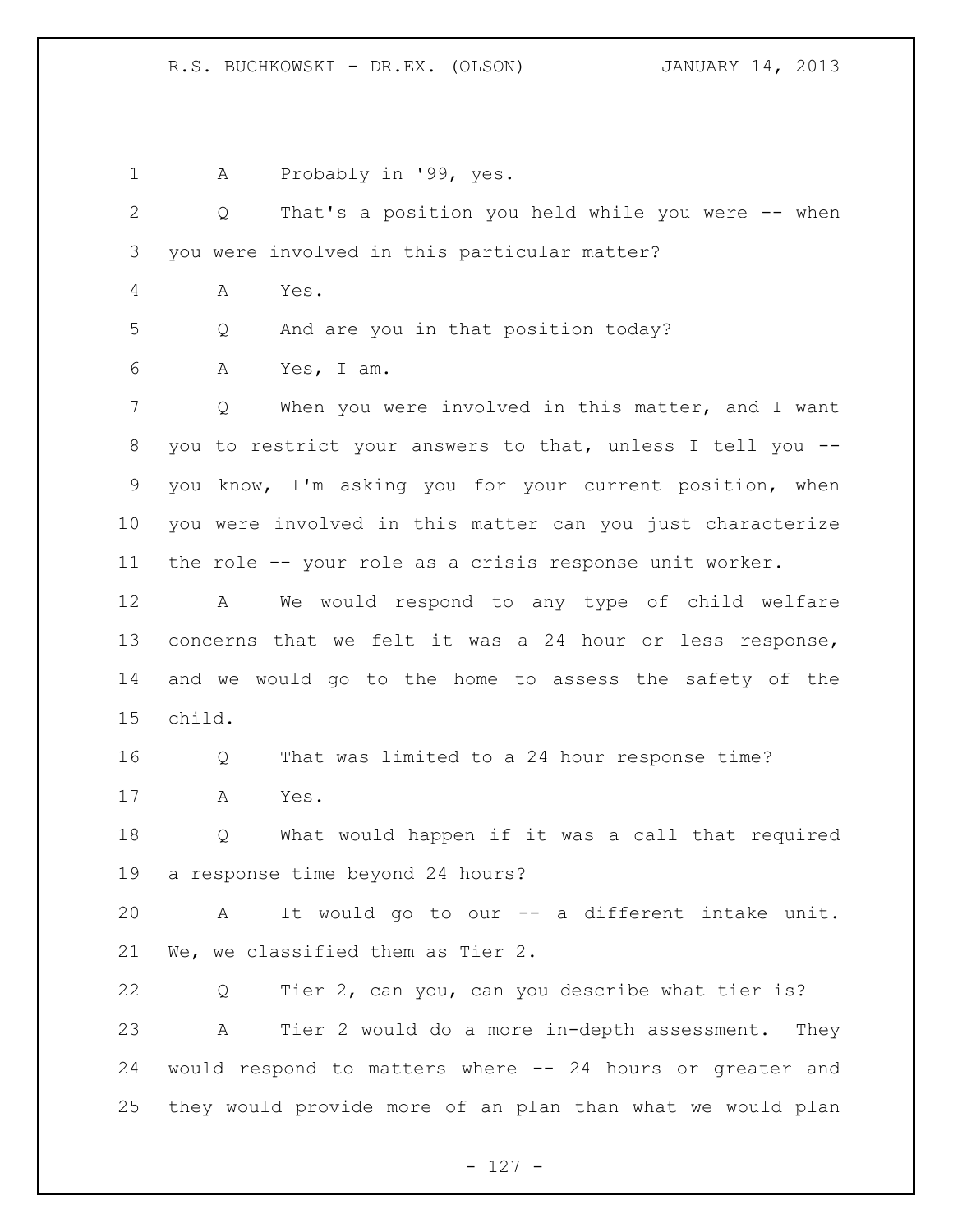R.S. BUCHKOWSKI - DR.EX. (OLSON) JANUARY 14, 2013

 for, and if it felt services was needed they would refer on to one of the designate agencies.

 Q Okay. So as a CRU worker then you were a short, you were a short term service basically?

A Correct.

 Q As a CRU worker where would your referrals come from?

 A They would come from fellow CRU workers who would be on the phones during the day. After Hours and some time from other agencies they would fax over requests over to our department.

 Q Would you have access to the paper file if it was an existing Child and Family Services file?

A No.

 Q Would you ever have access to the paper file? A No.

 Q What's the difference between a paper file and, and what you would see on CFSIS?

 A There's probably more documentation, past history, we evolved prior to the system. A lot of files nowadays begin in 1995 when the computer system was first started being used, so history prior to 1995 you'd see. There's also other documentation in there that you don't see, such as child and care instruction sheets, letters that were written, a lot of that stuff isn't on there.

- 128 -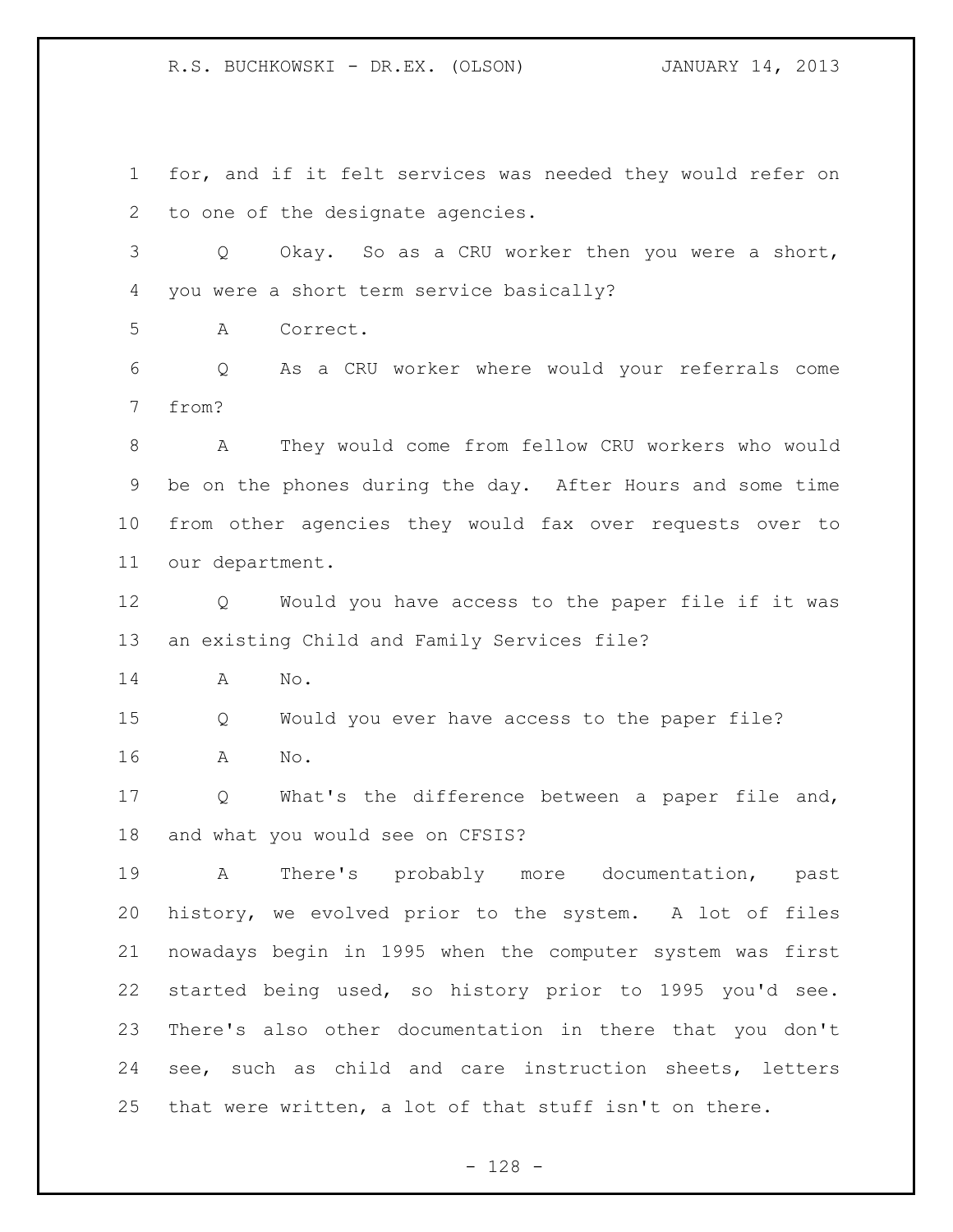Q Okay. So the paper file would have more information on it than what you would see on CFSIS generally?

A The older files would, yes.

 Q Okay. And if the file was newer than 1995 would it have -- would CFSIS have the same information as, as the paper file?

 A Some, some files have more information than others, so in general it would be the same.

Q How, how is CFSIS used by you in CRU?

 A Well we use it on a daily basis. Any time there's a call we look up the family, any history, attached members, to see -- it's all part of the assessment. We'll -- when -- we see if there's a history, we check to see if the file's open to another agency at the time, when the last time it was opened and try to gather as much information that we can from there. Most of the time there are attached reports in there such as closing summaries, so we can read on what happened last with this family, and also the demographic information is also available to us on there, providing it was updated.

 Q So you can get history and demographic information from CFSIS?

A Yes.

Q Were there any problems with CFSIS, and again

 $- 129 -$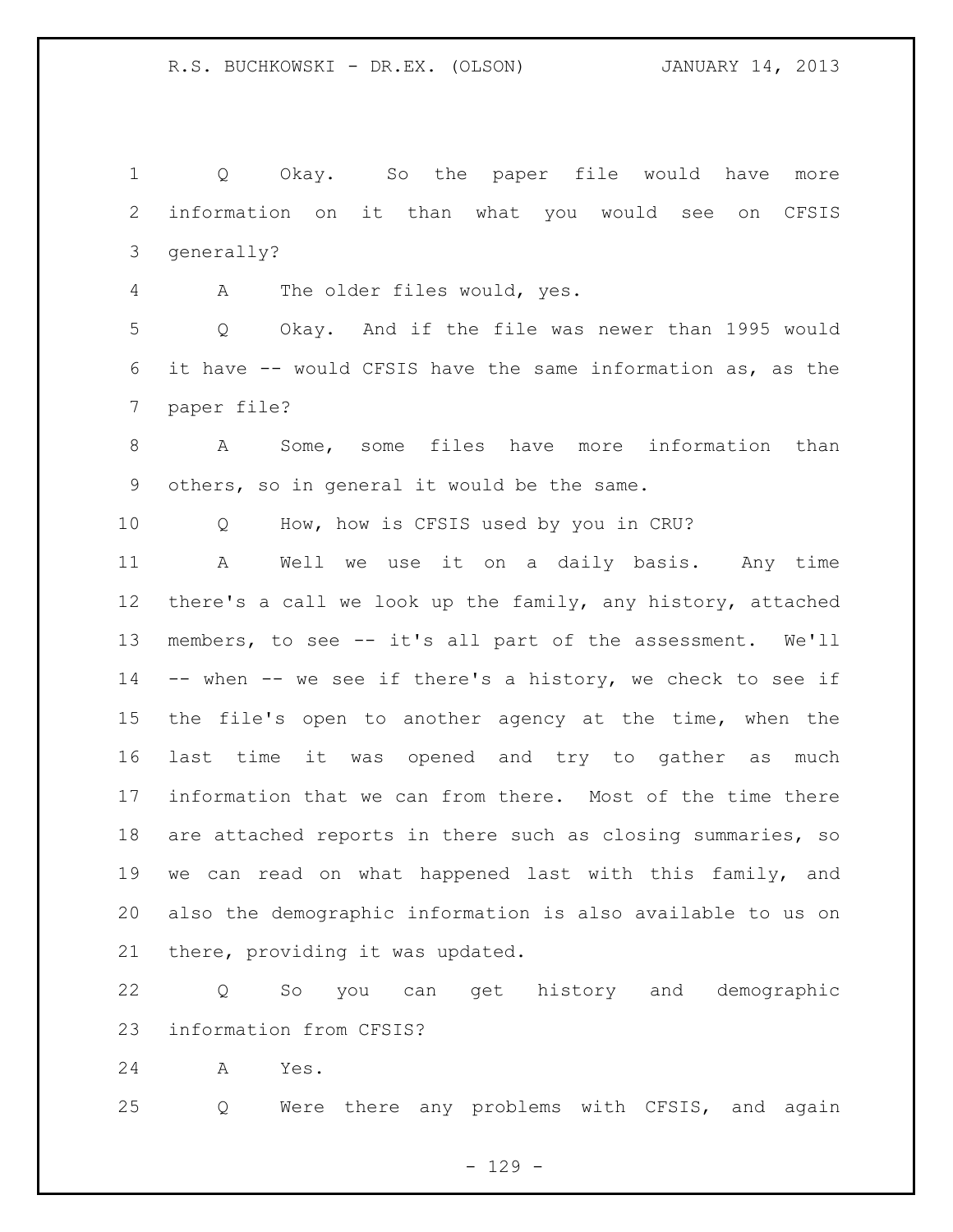R.S. BUCHKOWSKI - DR.EX. (OLSON) JANUARY 14, 2013

this is limited to 2005?

A Yes.

Q And what were they?

 A Inadequate information, basically there's -- a lot of times there's a lot of mistakes in there. Histories sometimes weren't always fully completed.

Q Did that cause you any problems as a CRU worker?

A Continually.

Q Has that changed?

A It's improved.

Q Do those problems still exist?

A Yes.

 Q In terms of their impact on your ability to, to carry out your work as you'd like to how would you characterize the problems today?

 A It delays us sometimes, but we still do what we need to do.

 Q In 2005 when you were assigned a file what information would you review?

 A I recall that I had the, the problem -- a brief history was provided, the problem that the child was being -- I would call abused and locked in a room, and we had one 23 of the surnames of the mother, and the child's name.

 Q You're talking about in this specific case? A Yes.

 $- 130 -$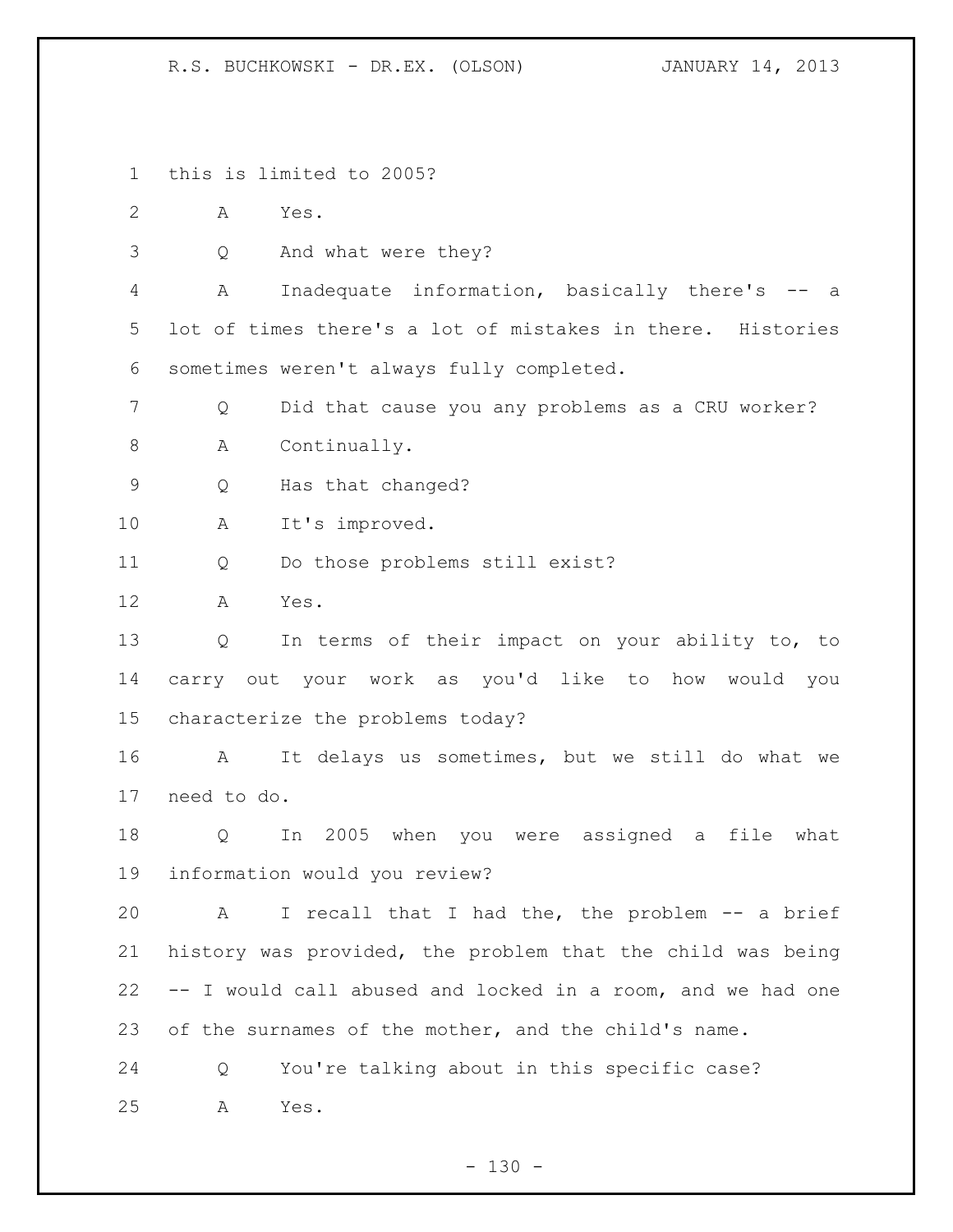Q Okay. So where would you have received that information from?

 A Oh, sorry. I would have received that from my supervisor who received that from the After Hours Unit.

 Q Okay. Was it your supervisor who assigned that particular file to you?

A Yes.

8 Q Who was your supervisor?

A Diana Verrier.

 Q What was the relationship between the CRU and After Hours Unit?

 A It was workable. They would -- whenever there 13 was documents that came in through nights they would, they would pass it on to us. We had some contact with them over different styles of how to do reports, but that was done primarily through the, the supervisors. Also at the time we shared the same room with them, so we got to know them a little bit on the personal side because when we'd be coming off shift they'd be coming on shift, and people talk.

 Q We heard that After Hours, from Ms. Davidson -- that After Hours would prepare a brief or a cursory history; was that your experience with the work you'd receive from After Hours?

 A Well, they were like us. They were to provide a, a shortened history that would give us a good snapshot of

- 131 -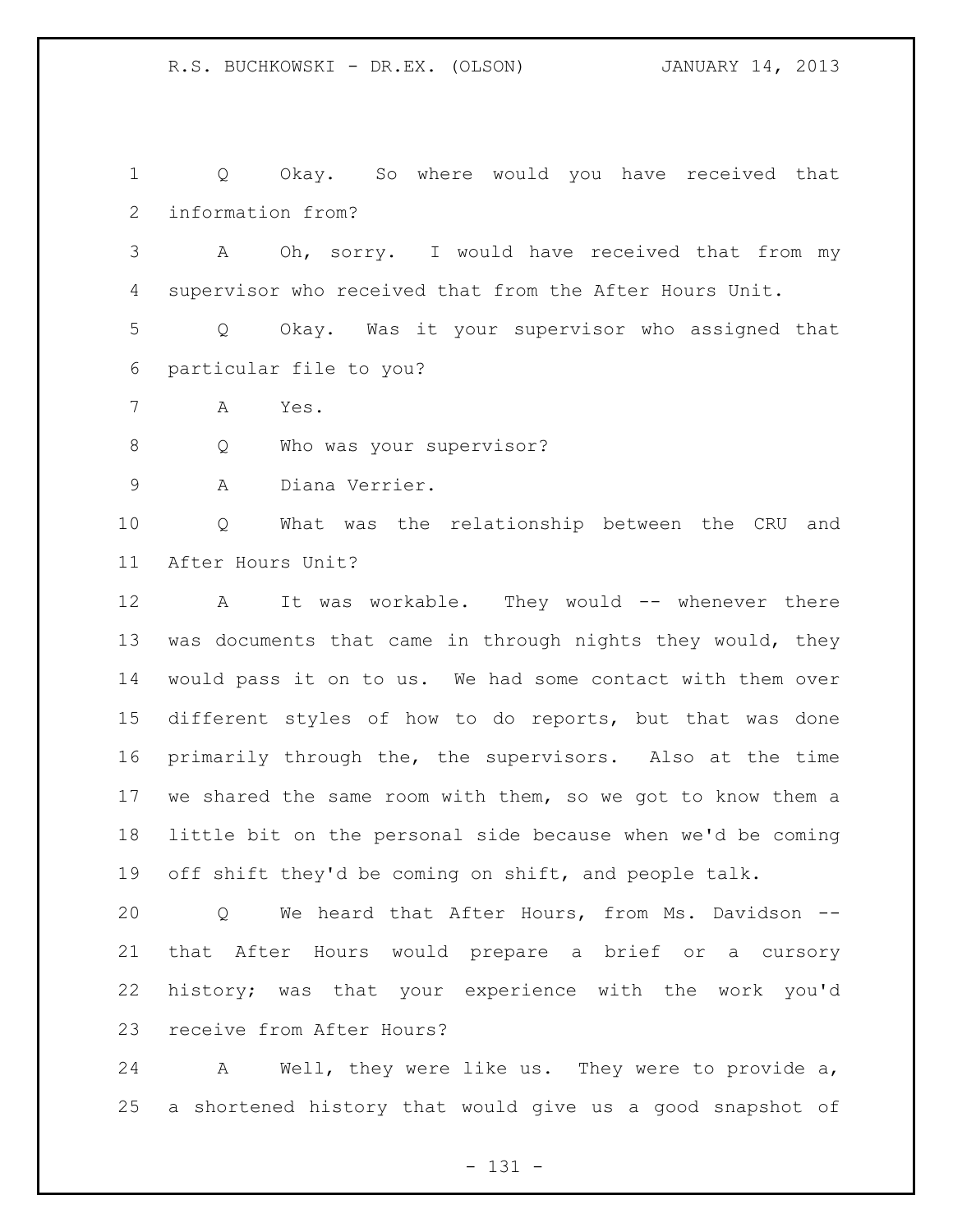R.S. BUCHKOWSKI - DR.EX. (OLSON) JANUARY 14, 2013

 what, what involvement the family did have with the agency. Q Would you look at any information beyond the history you were given by the After Hours worker? A It depends. Some histories were better than others, but generally we, we did look at, at the histories that was, was provided to us -- Q Okay. 8 A -- by the worker. Q Okay. Are you saying you didn't go beyond that history most times? A No, most times we would go with the history that was provided because -- Q Okay. By the After Hours worker? A By the After Hours worker because they had the same standards as we did and when we were doing a history we're supposed to do a fairly good summary of what the history was. THE COMMISSIONER: The question was in most instances did you limit your review to that history you got from the After Hours worker? 21 THE WITNESS: Sorry. Yes, I did. 22 THE COMMISSIONER: Thank you. BY MR. OLSON: Q And so if something was missing from the After

- 132 -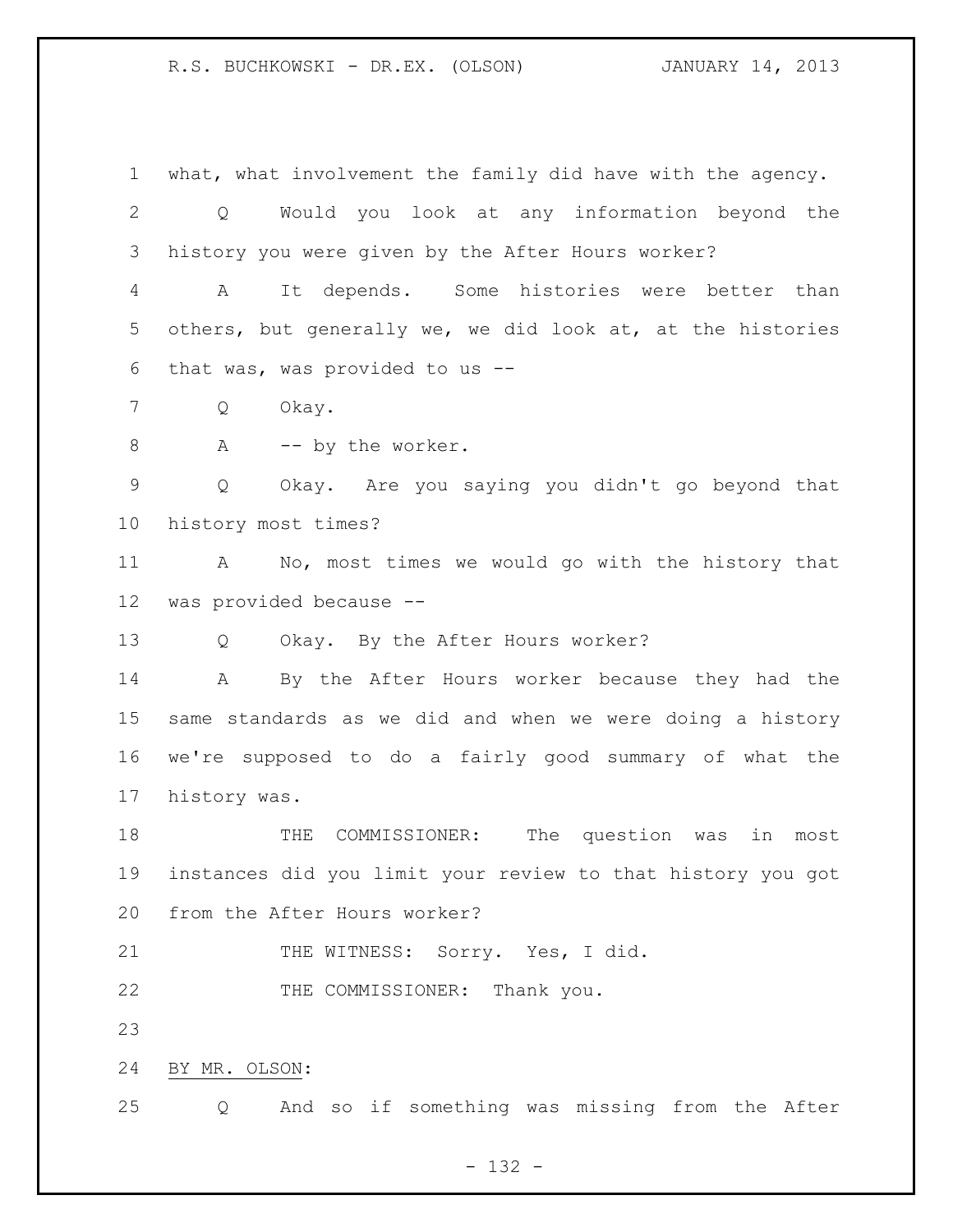R.S. BUCHKOWSKI - DR.EX. (OLSON) JANUARY 14, 2013

 Hours' report you as a CRU worker wouldn't know necessarily that anything was not in that history? A Not necessarily, no. Q Today we've heard a lot about workload and, and stress caused by, by workload. What was your experience at the time, 2005, with the CRU in terms of workload? 7 A I can't remember how busy we were. 8 Q You don't have any recollection? A No, I don't, I don't know. I can just assume from when I'm looking at the report that we were probably busy at the time. Q Okay. That's just an assumption? 13 A That's an assumption. Q You said your supervisor was Diana Verrier? A Correct. Q What did her supervision consist of? 17 THE COMMISSIONER: Generally or on this case? 18 MR. OLSON: Generally. 19 THE WITNESS: We, we were supposed to meet I believe fairly regularly, but because of the situation where we had so many cases coming and going we consulted a lot, so some days you could meet three or four times with the supervisor, other times you'd go a couple of days. As far as for official supervisory time we probably had it just every couple of months.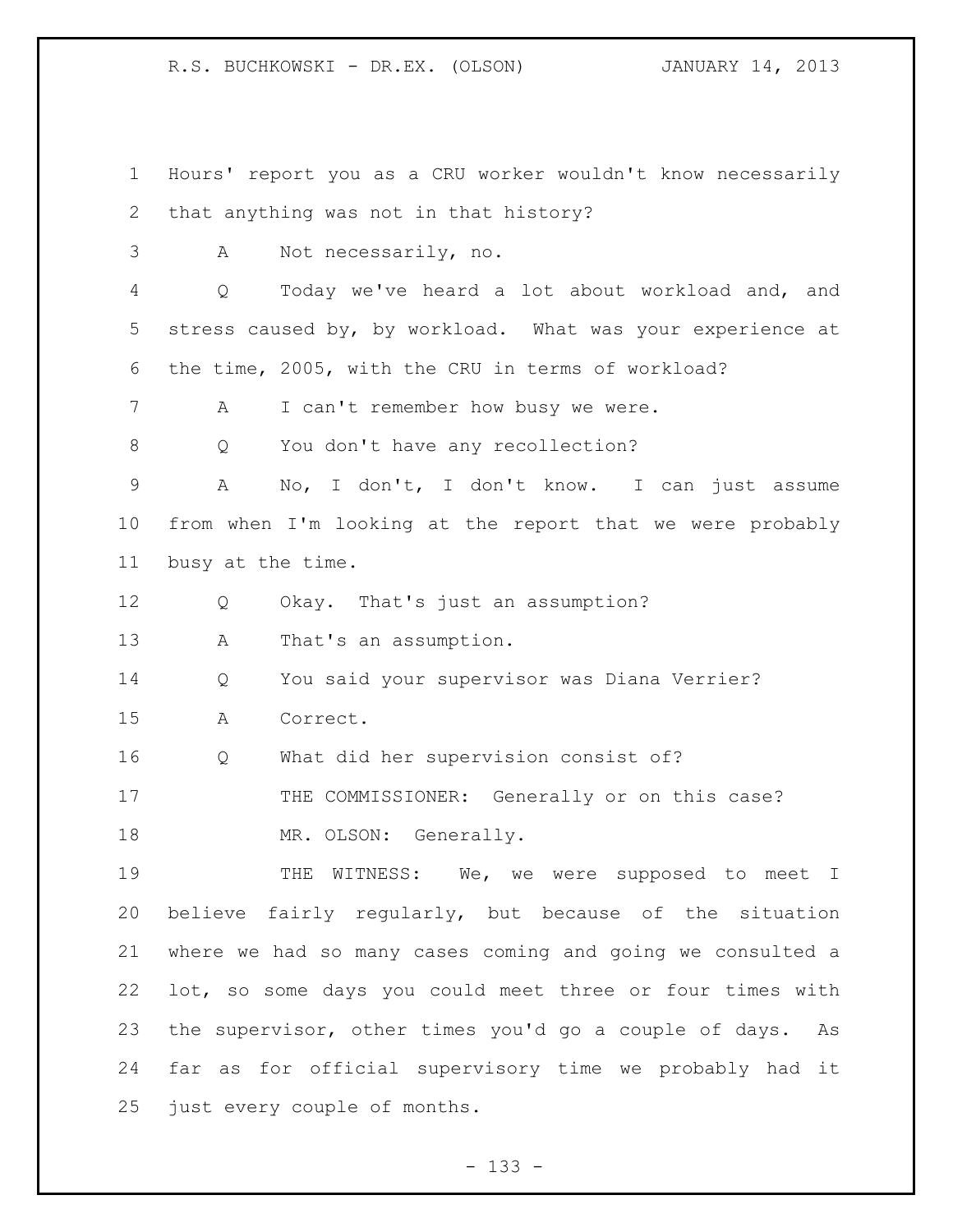BY MR. OLSON:

 Q So every couple of months the official supervision?

A Probably, we would sit down, yes.

 Q Okay. And in your view was that sufficient for you as a worker?

 A Yes, because she was available any time that you needed supervision.

 Q Okay. We've heard evidence that you and, and Debbie De Gale had concerns about reports being changed or altered; is that, is that accurate?

 A From my recollection the concerns that I had was more for grammatic changes.

14 Q Can you explain what you mean by that.

 A For typos, sometimes when you're writing out the reports you do -- you maybe make a sentence that doesn't make sense, or you have some spelling errors, so the supervisor would, would change that, and we weren't aware of that.

 Q And you're saying that caused you some -- are you saying that caused you some concern?

A No, it didn't cause me any concern.

 Q Okay. What was, what was the nature -- first of all did you have discussions with Ms. De Gale about this issue?

- 134 -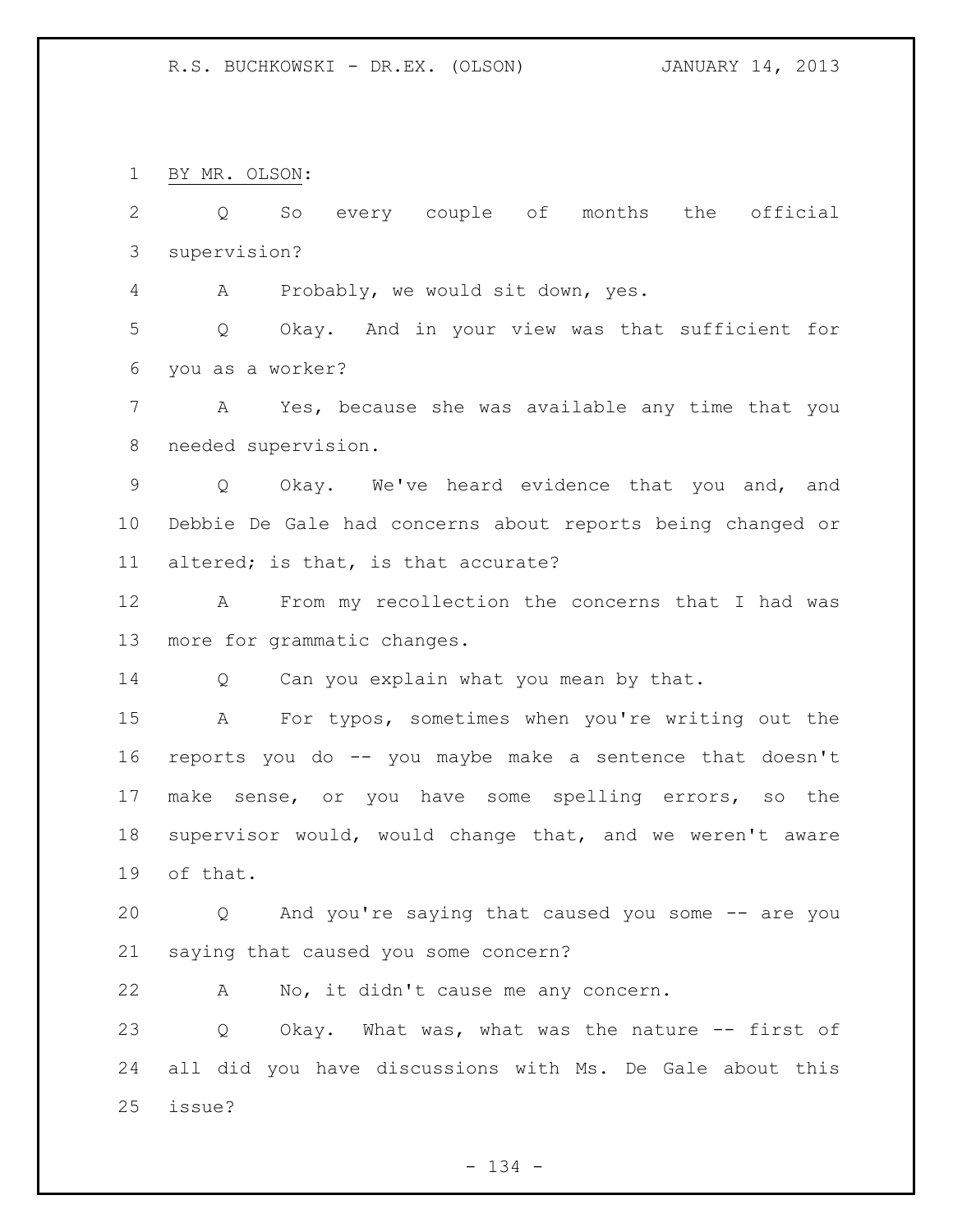A I don't recall those conversations. The only conversation I believe that I did have was probably over the, the spelling mistakes and that. Q And you say that's the only conversation you probably did have, do you actually have a recollection of having that sort of a conversation? A No, but I had that conversation with several people about how, how our spelling mistakes are corrected. Q Okay. Why would you have had that kind of conversation, I'm just trying to understand the context? A Just on, on -- sometimes, sometimes people make more spelling errors than others and so every now and then 13 we would just talk about how fast we're doing the reports, and the fact that perhaps we need better proofreading because we'd read other workers' reports and we'd pick out spelling errors, or grammatic errors in it. Q Well, were certain changes made to reports that you did without consultation? A As far as I'm aware just for spelling. Q You are aware of changes being made then is what you're saying? A Well, I do know from this inquiry that there are -- was that -- a concern that was brought up. Q No, but I'm talking about at the time back in 2005.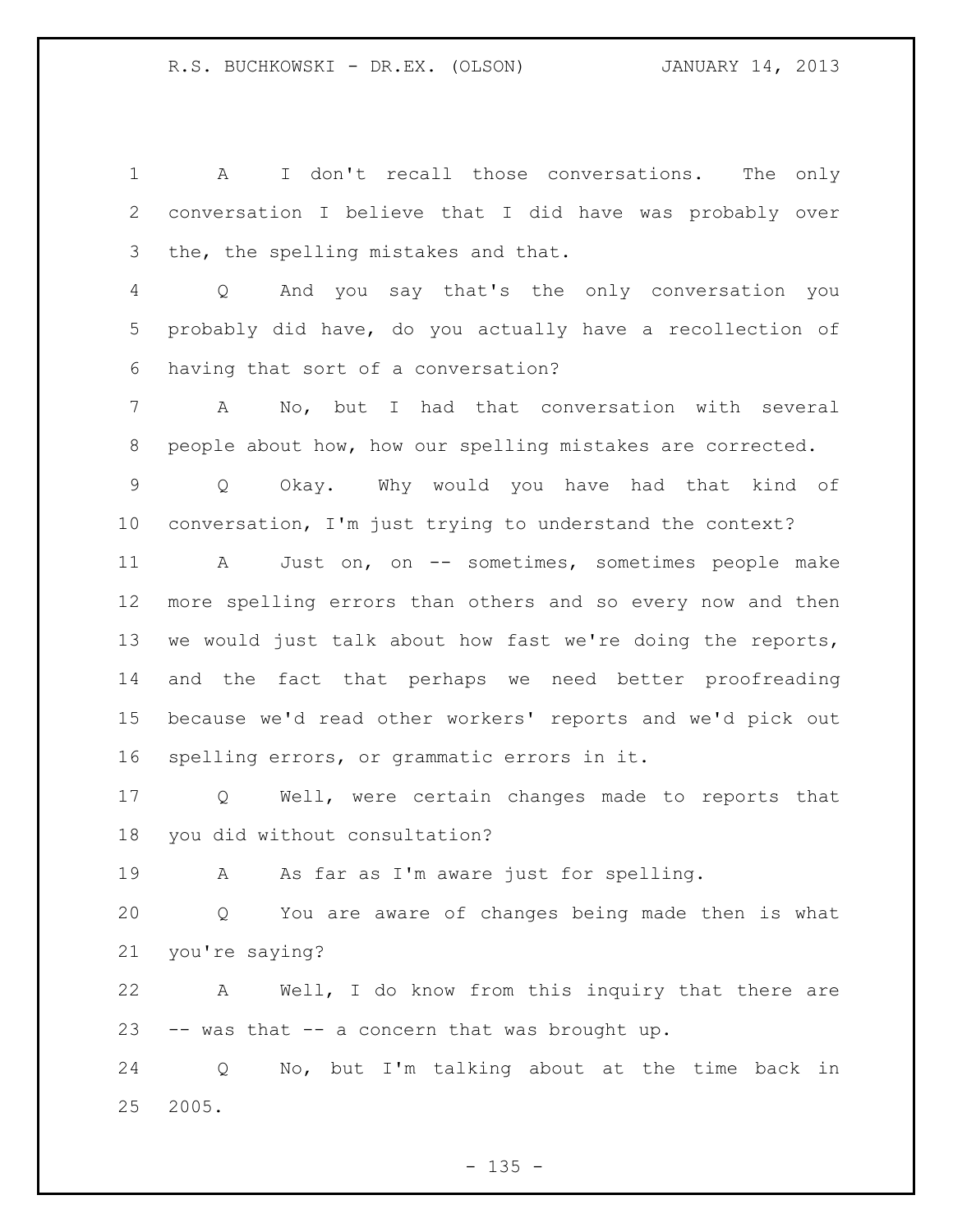R.S. BUCHKOWSKI - DR.EX. (OLSON) JANUARY 14, 2013

1 A At the time, no, I, I didn't think that there was major changes happening. Q You said you didn't think major changes -- A Any changes other than like I said for spelling and that. Q But you're saying you, you were aware of changes being made for spelling and grammatical things, maybe sentence structure? A Correct. Q Okay. So, so you were aware of that? 11 A That part, yes. 12 Q How is it you were aware of that? A Every now and then somebody would bring up that, that it was changed. We also knew that there are times where you would get a report and -- well, you could, you could see some -- sometimes there was -- sometimes you got an old report of yours and you could see spelling mistakes that were made. That was about it. I wasn't really that aware of how many changes were, were being done. Q And you're saying you would notice these minor grammatical changes having been made? A Every now and then I'd come across it, but ... Q Who, who did you think was making these changes? A I figured it was, it was either Dianna or one of our clerical staff.

- 136 -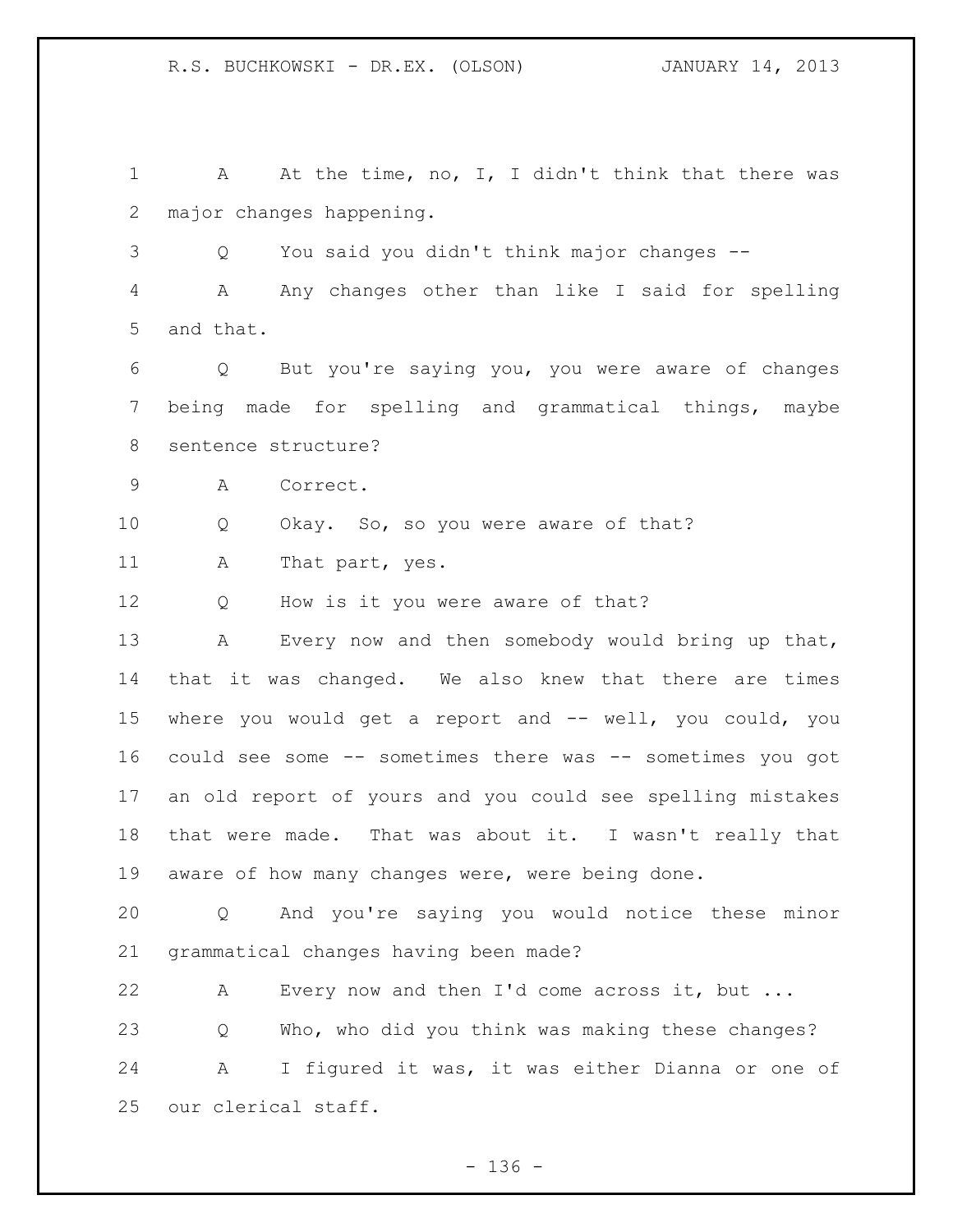Q Okay. You said you'd have discussions about this with other people fairly regularly or frequently? A I wouldn't say regularly, very infrequently. Q Okay. A I, I couldn't really say, I shouldn't really say that I, I had the discussion back in '05 of that, but I know we have talked about how they're helping us with -- you know, how they proofread it for us. Q Okay. You don't recall any specific conversation with Debbie De Gale? A No. Q Do you recall any specific conversations with anyone else -- A No. Q -- any other coworkers? A No. Q Do you recall discussing the issue with Ms. Verrier? A No. Q Are you saying you didn't discuss it with her? A I don't believe I did. She may have mentioned that she did change -- make some changes, I can't recall. Q She may have mentioned that to you? A She may have, she may have mentioned it, I really can't recall if she did or not.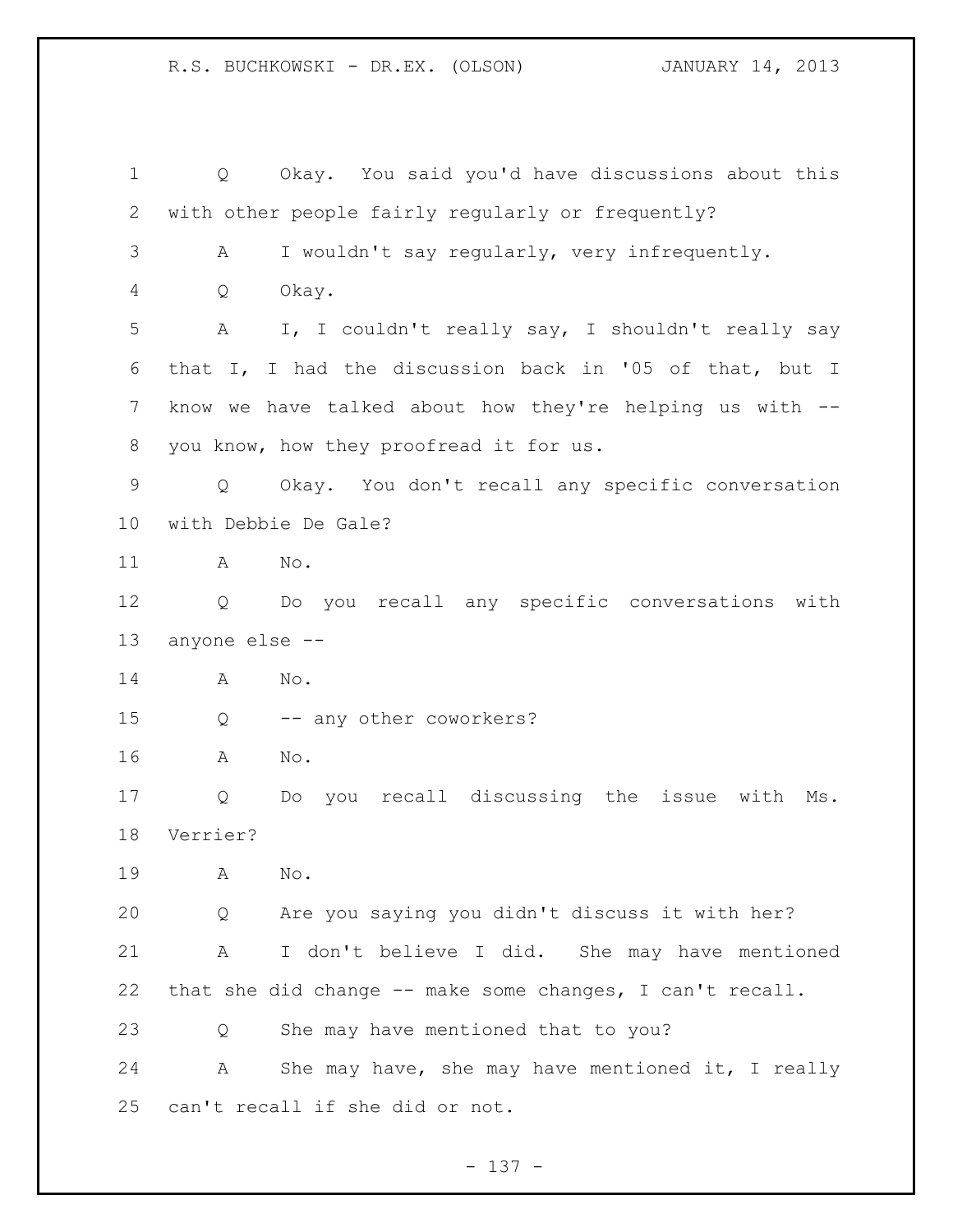R.S. BUCHKOWSKI - DR.EX. (OLSON) JANUARY 14, 2013

 Q Well are you -- when you say that are you just guessing that she may have said that? A I'm, I'm guessing. Q So you have no recollection at all? A No. Q And are you telling me that you don't have any recollection of Ms. De Gale raising this concern with you about reports being changed? A Correct. Q I want to move into your involvement in Phoenix Sinclair's file, okay. Now, you were involved with the family in March of 2005? A Yes. Q Do you have any independent recollection of your involvement? A I do. Q Okay. And why is that? A There was an unusual unrelated incident that happened when I went and did a field to the home. Q Okay. Are you able to elaborate on that? A Okay. I was approached by a prostitute. THE COMMISSIONER: Well just a minute. Why don't 23 we find out what he did first, or  $-$  he said he  $-$  you went to the home; is that what you said? 25 THE WITNESS: Yes, I went to the home.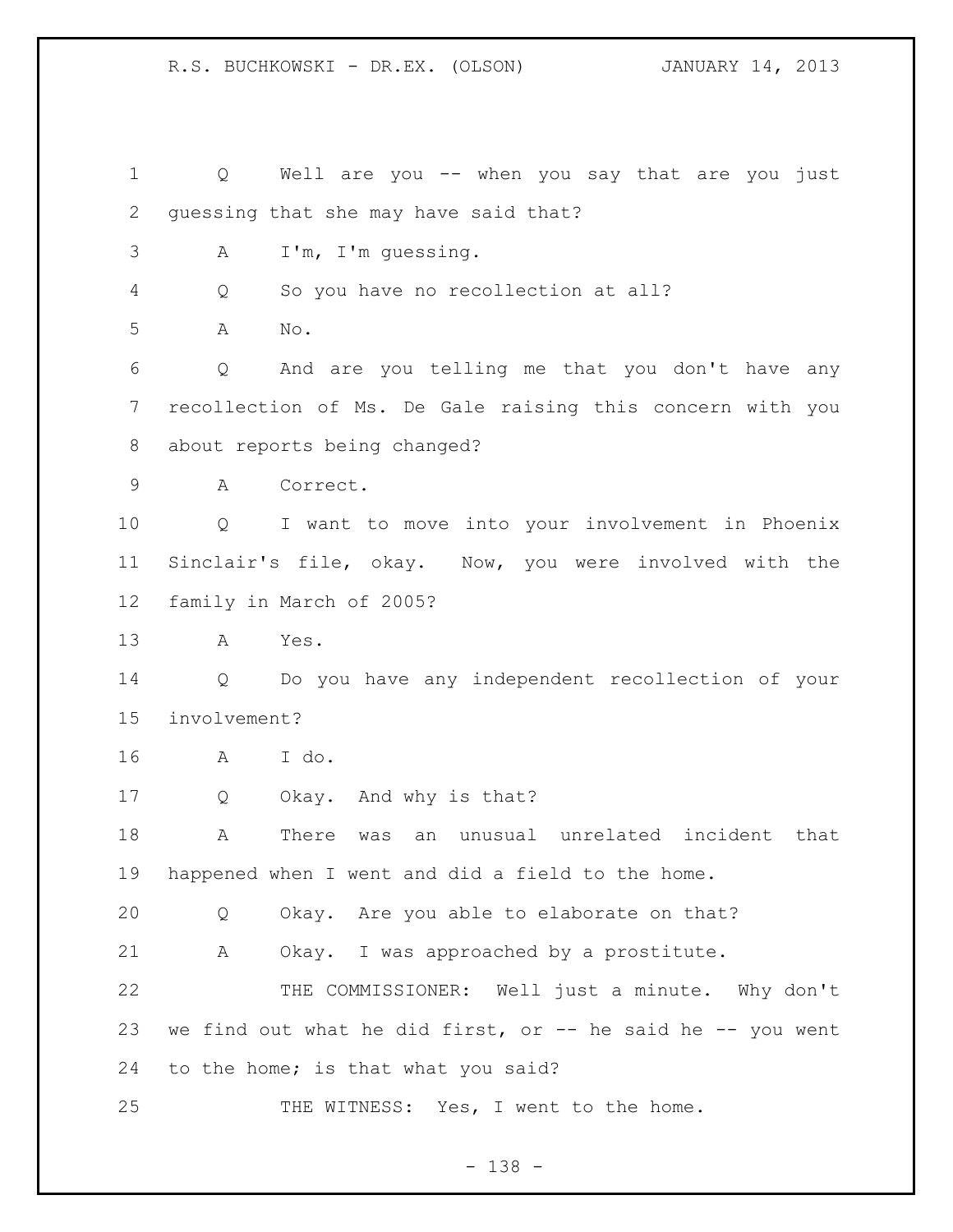MR. OLSON: Yeah, I, I just wanted to find out why it is he had a recollection of being involved in the file -- 4 THE COMMISSIONER: Okay. MR. OLSON: -- and then I was going to go through his, his involvement. THE COMMISSIONER: All right, all right. You go ahead. BY MR. OLSON: Q So you were -- A Okay. Like I said when I was trying to get into the building I was approached by a prostitute. Q And that's why you remember being involved? A That's how I remember this. Q Okay. And based on that do you remember any of the details of your involvement? A I remember I couldn't get in, I remember I was by myself. Q Okay. I want to go to the CRU and AHU form. This would be at page 36931, commission disclosure 1795. It should be on the screen in front of you. A Yes. Q Do you recognize this document? A Yes, I do.

- 139 -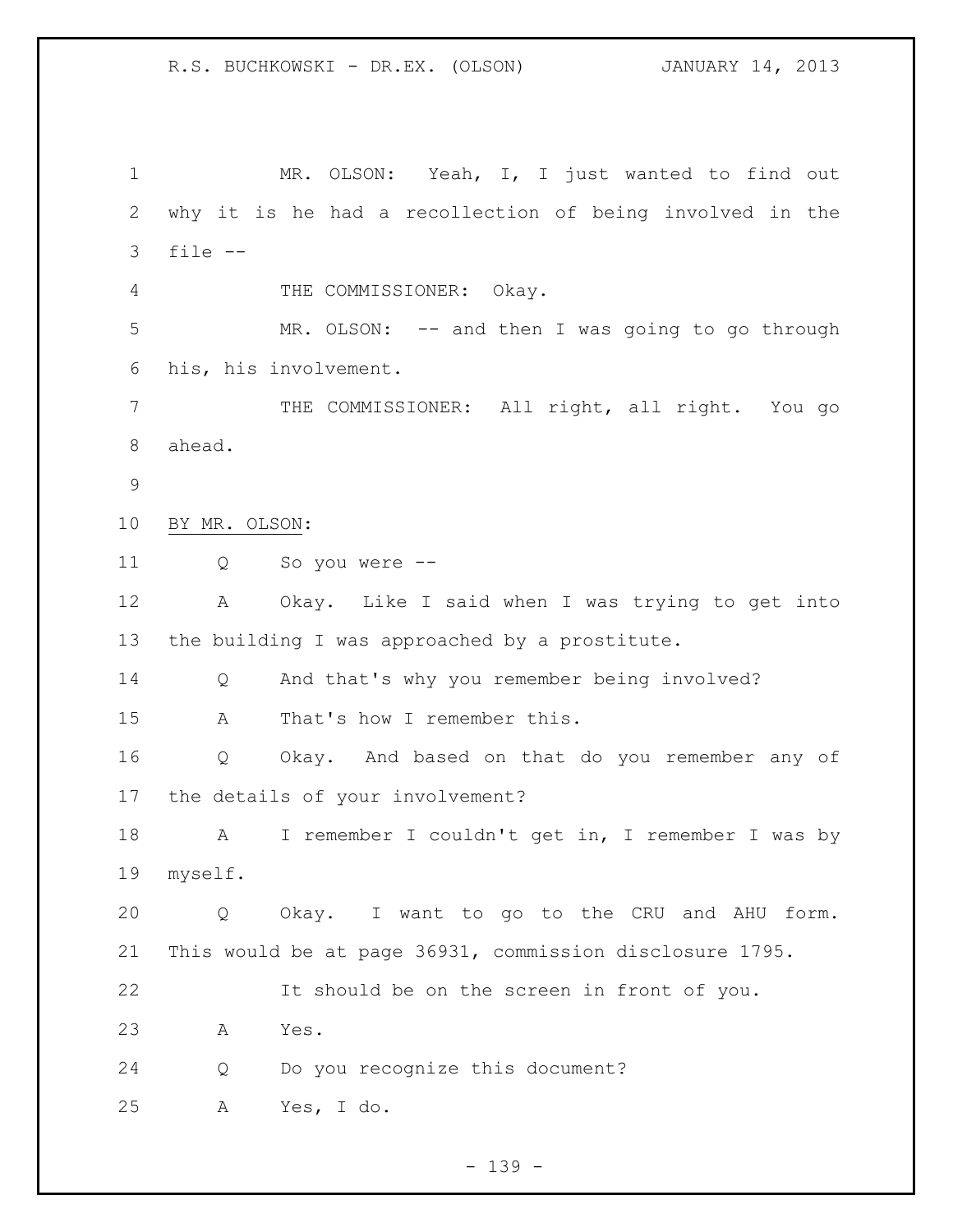1 Q Can you tell me what it is? A It is the report that we get from the After Hours or from a fellow CRU member -- Q Okay. A -- detailing the concern that was raised, along with the history summation. Q And this particular report this would be the report you received from Ms. Davidson, who was an After Hours unit worker? A Correct. Q Now, she's told us that she wrote the report up to the end of page 36932. You can put that on the screen. 13 Where it says "For consideration by CRU". A Correct. Q She also indicated that the handwritten notations on the file are not hers. A Right. Q Do you know whose handwritten notations those are, if you can go to page 36931? A No, I don't. Q Did you, did you have any input into these first two pages at all, is any of this your work? A Yes, it is. Q Okay. Can you tell me which portions are your work?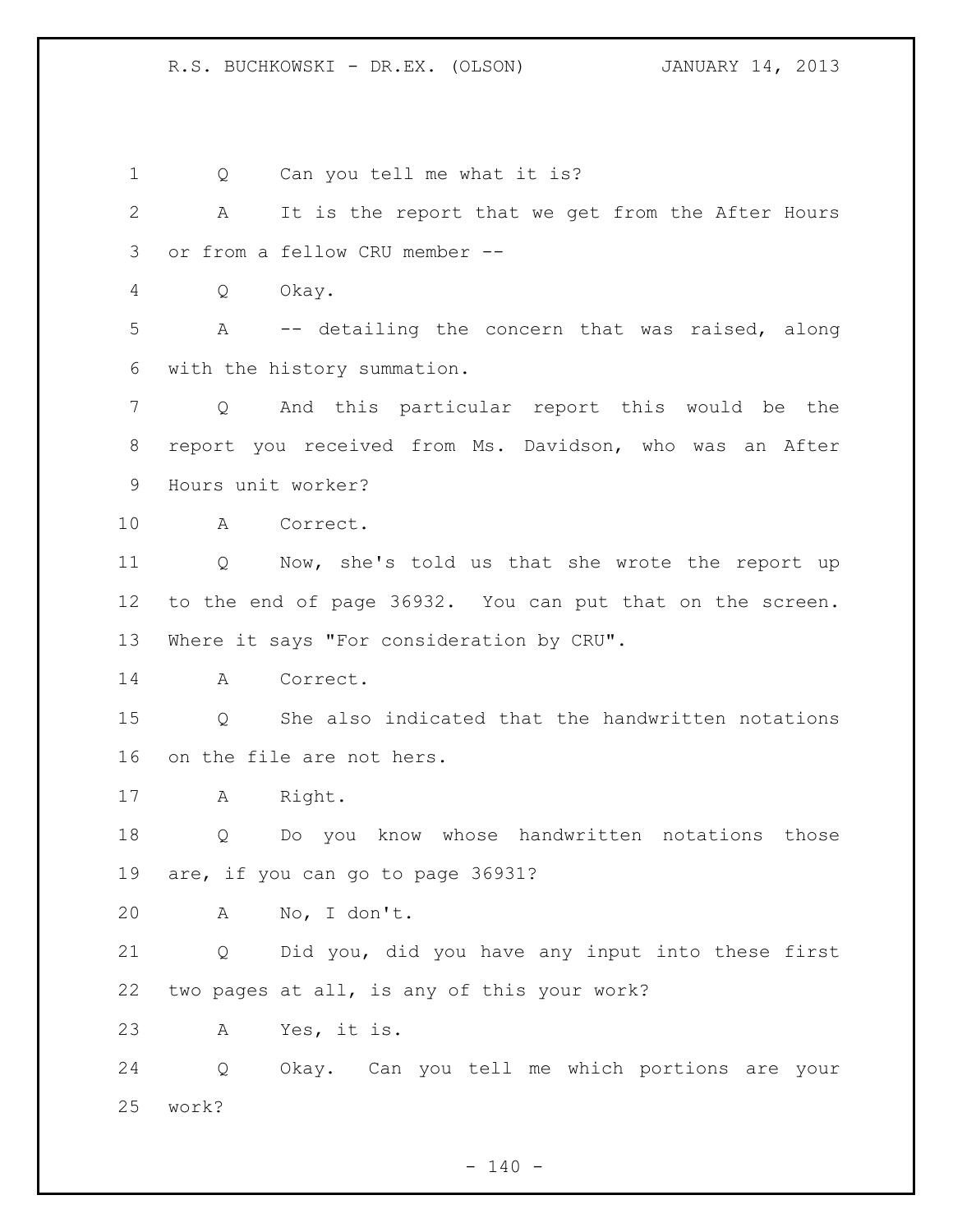R.S. BUCHKOWSKI - DR.EX. (OLSON) JANUARY 14, 2013

 A I provided the address, and I would have provided one of the surnames --

Q And you're referring --

A -- for Samantha.

Q For Samantha Kematch?

A Yes.

 Q So you would have provided either Kematch or Sinclair?

A Yes.

Q How is it you're able to tell me that?

11 A I know from my report when it says that we, we first went looking -- we had to find an address so I contacted social assistance and then they said they never had any information of this family, so I contacted the 15 school board, and the school board provided me the address, and so when I contacted social assistance back they were able -- with the new information they provided me I was able to get the information.

 Q Okay. And to a lay person looking at this form it would appear that this was information that Ms. Davidson gathered. Are you saying you could actually go into the document and make the changes?

A Yes.

Q Page 36933.

THE COMMISSIONER: Would you tell her you made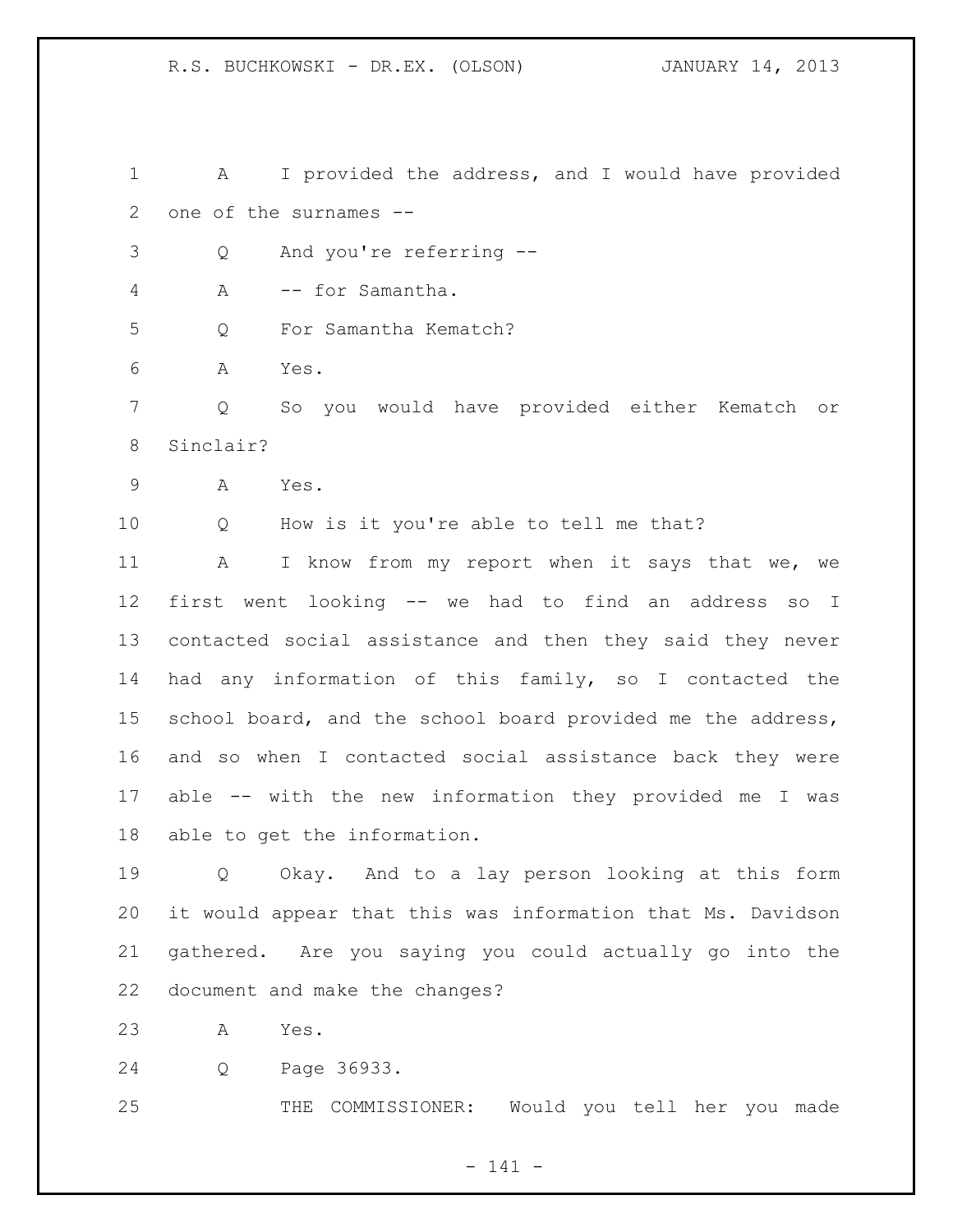changes to her document?

 THE WITNESS: No. That was something that was done routinely. BY MR. OLSON: Q The page in front of you there it has your signature and Ms. Verrier's signature on the bottom. If we could scroll it up a little bit. Do you see that? A Yes. Q Okay. And your signature indicates that this is your report that you prepared?

A Yes.

 Q Okay. And you're saying it was practice, I take it, that when you received a report like this from AHU you would just add to their report?

A Yes.

 Q And that's indicated then at the top of the page where it says "File assigned to Richard Buchkowski on March 7, 2005?

A Yes.

 Q The initial call came in on the, on the 5th and it looks like you were assigned the file on the 5th of March; is that right?

 A The file was assigned March 7, 2005, to me. Q To you. Who, who assigned the file to you?

- 142 -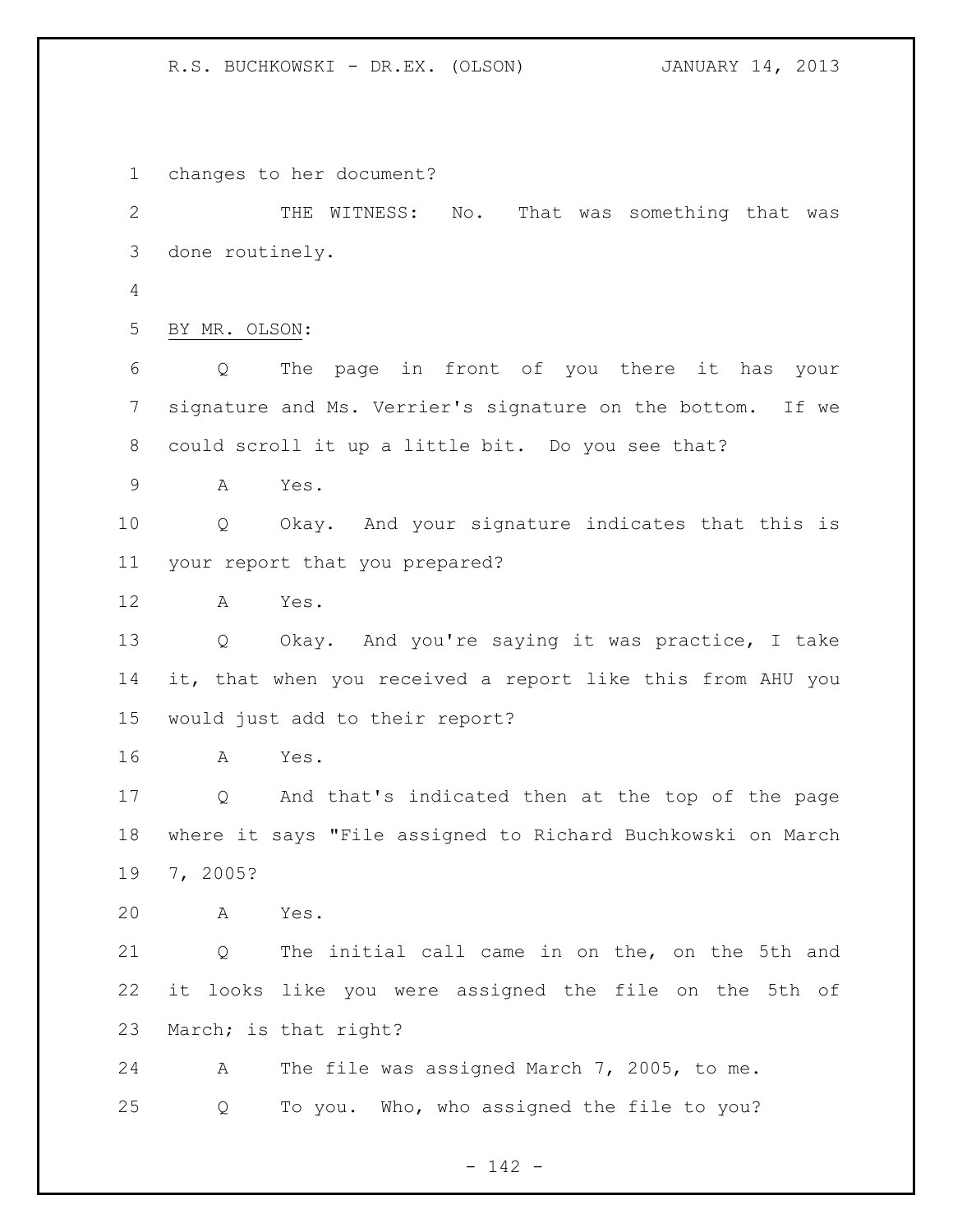1 A It would have been my supervisor. Q Did you have any discussion with her when she assigned the file to you? A I can't recall. Q Was it typical that you'd have a discussion with the supervisor before a file is assigned to you, about the file? A No. Q So once you received this file what information would you have reviewed? A I would have reviewed everything that, that Jacki wrote and proceed from there. Q You would have reviewed the history that she recorded? A Yes. Q And you would have reviewed her recording of the presenting problem? A Yes. Q And that's all the information you would have had on this file when you went out to do a field? A Yes. I don't know if I checked CFSIS before I went on it or not. Q Okay. Was it your practice normally to check CFSIS? A Depending how busy we were and also depending on,

- 143 -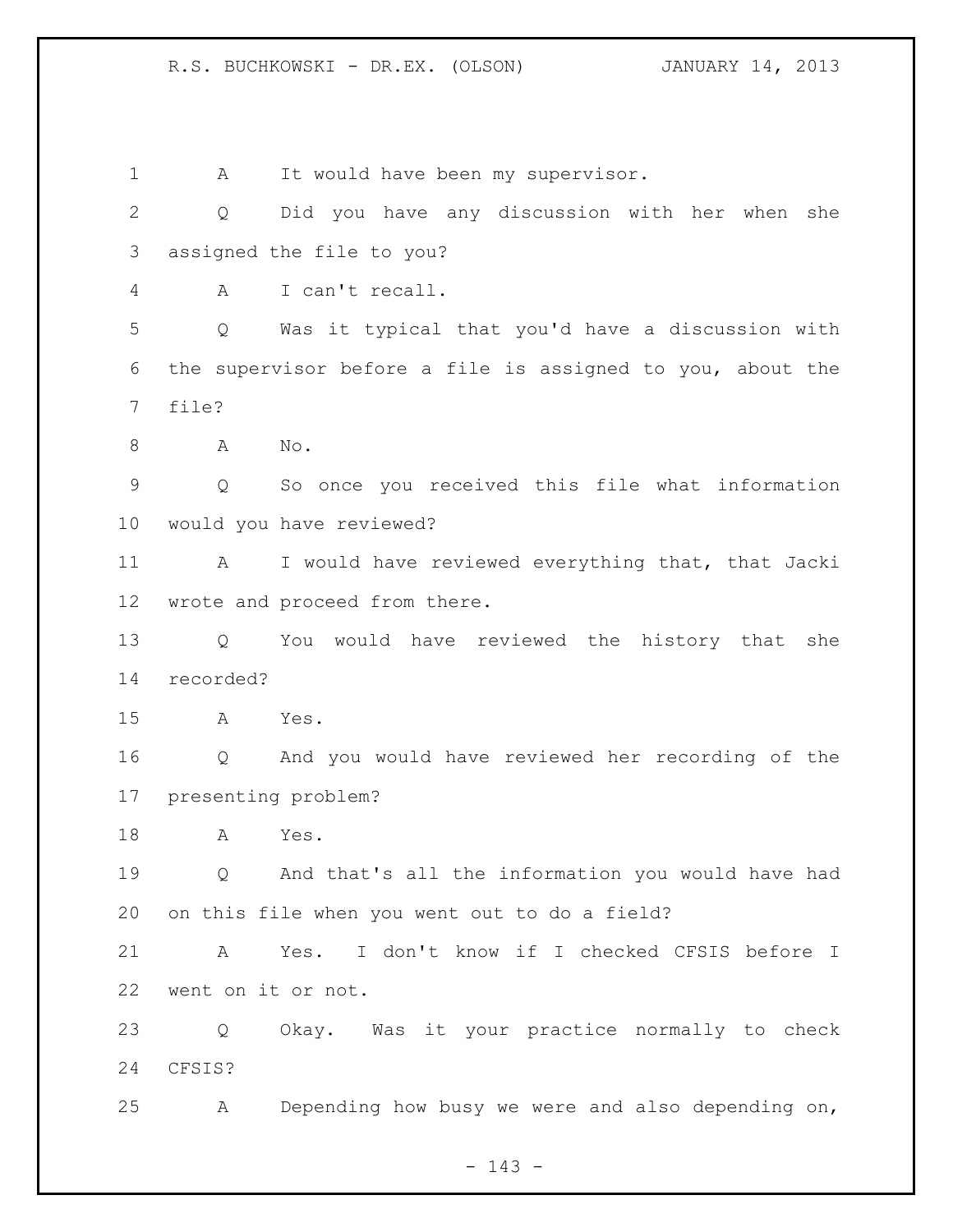on the type of history it was, so on this particular matter I don't know if I would have checked it or not. Q Okay. And you're saying that based on the history that you see recorded? A Based on, based on the history and based on, based on the type of report it was. 7 Q Okay. What type of report was it? 8 A Routine. Q This was a routine matter? A This was a routine call. Q Okay. What about the history, what was it about the history that makes you think you may not have? A It gave, it gave me a good idea that the child's been in care, that there was concerns, there was extensive history. Q Okay. Would -- what, what sort of priority would you have assigned to this file? A I'm, I'm assuming because I went out on it myself I would have, I would have looked at it as a higher priority than most. Q Okay. Did you see it as being an abuse referral? A No. Q Why not? A Because the abuse wasn't defined in the report. Many, many people when they call they use the word "abuse",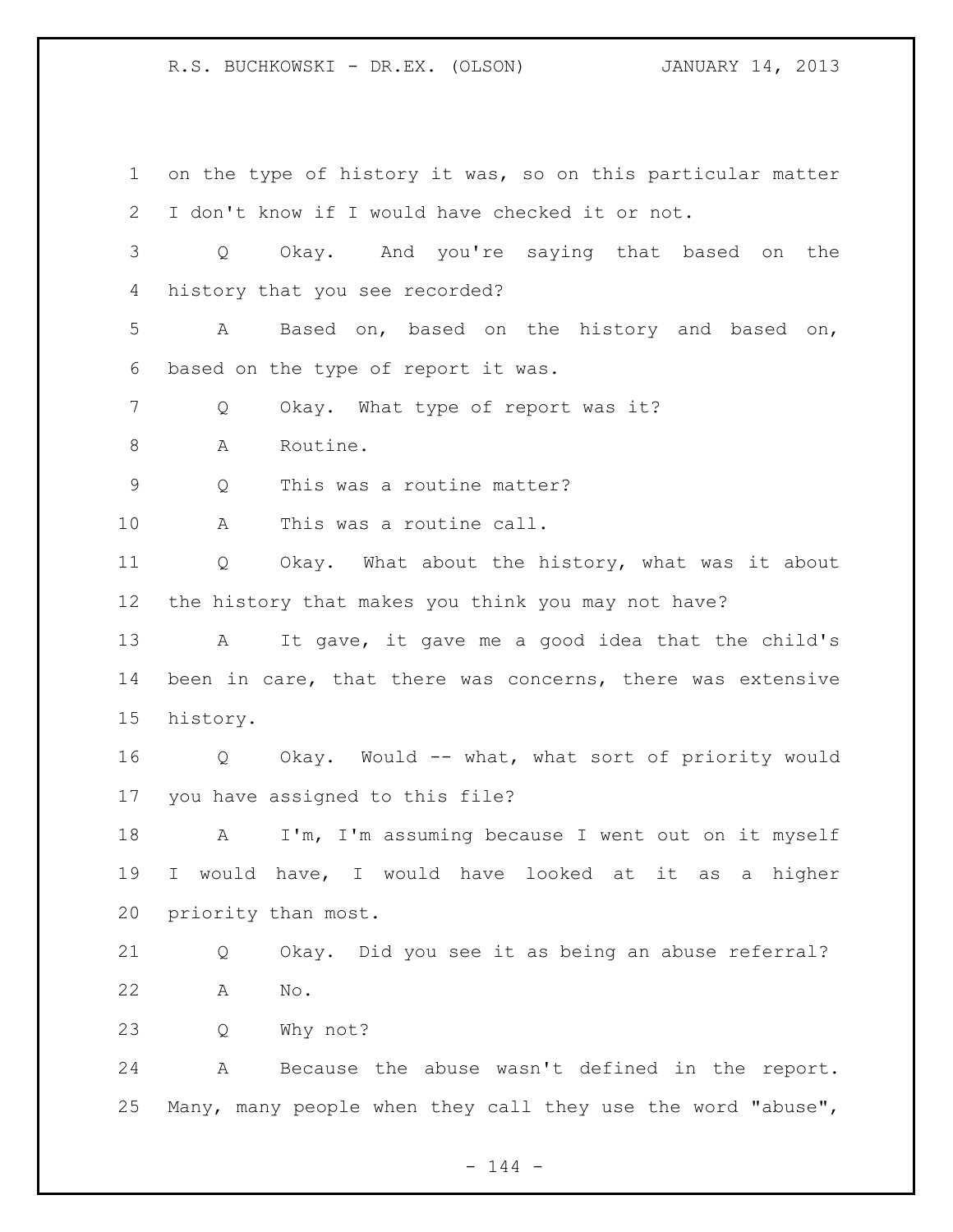so we need to define what abuse is because we've heard -- I've heard people referring to abuse on issues that don't even come close to what abuse would be, and of course I've also heard people say the word abuse and it is serious abuse.

 Q So at the point you received it you didn't know whether it's serious abuse or something else?

8 A Correct.

 Q And when you get that kind of a call what, what do you do typically?

 A When we get this type of call what we would do is it would be up for us to assess what the abuse is, so like in this particular case we'd go to the home and assess the safety, and if there's any signs of abuse of the child.

 Q So in this case if we look at your file recording it says you placed a call to EIA, which you mentioned before --

A Um-hum.

 Q -- they told you they didn't have a listing, and you placed a call to Winnipeg One School Division, who provided demographic information of the last known address, as well as Phoenix is inactive as she has not registered for school since September, 2004, when she attended Wellington School. This is information that the school shared with you, the school division?

 $- 145 -$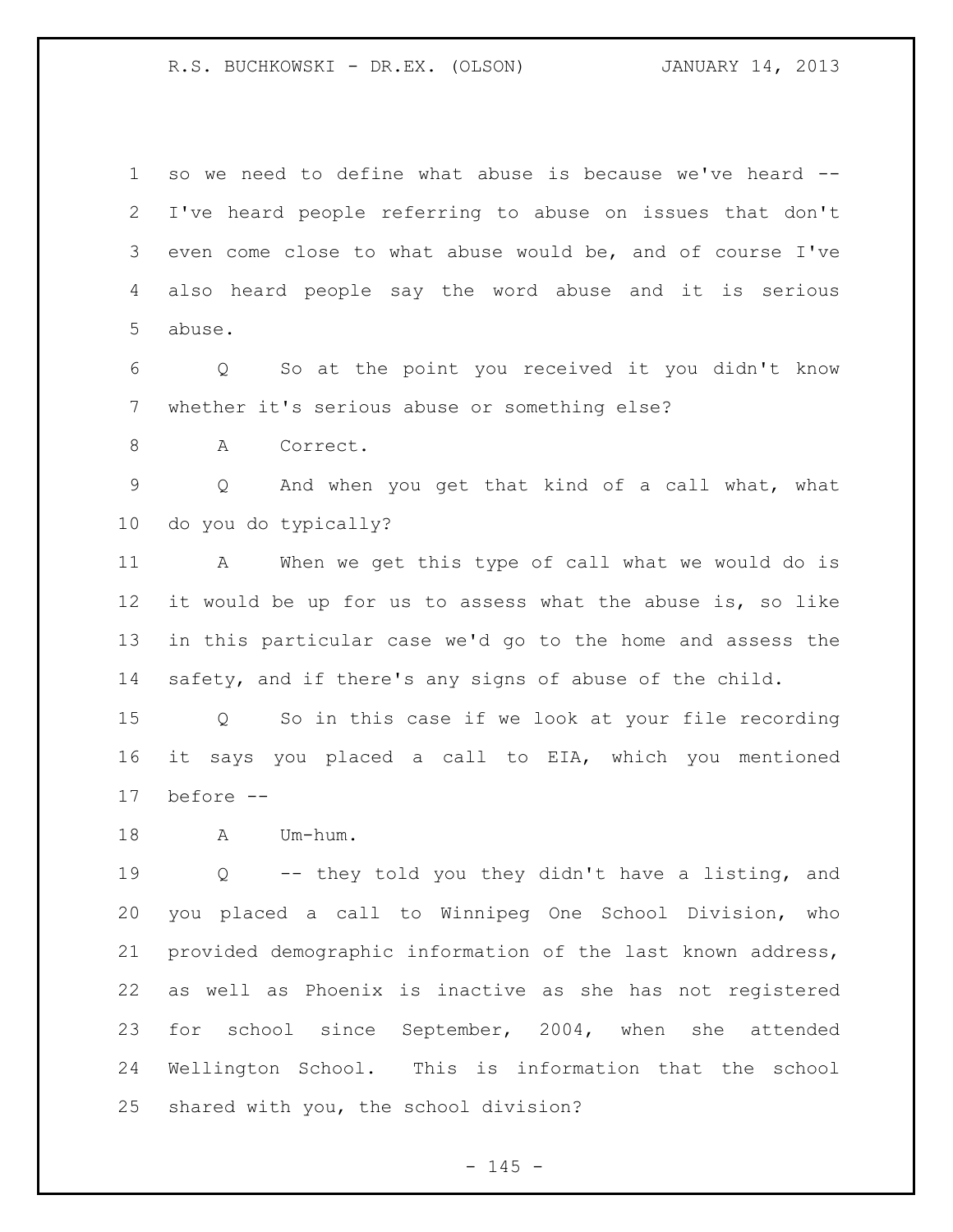A Yes. Q Is the school division a regular source of information for you? A Yes, it's one of the top ones that we use. Q Have you had any difficulty obtaining information from -- through the school system? A Other than the fact that sometimes they could take a few hours to get us the information, they've been really good. Q Okay. So you get the updated address information and then it says you: 13 TAttended to the home at  $10:45$ 14 a.m., could not get into the building." So that was your first attempt? A Yes. Q Then you: "Placed another phone call to Employment and Income Assistance to find out family at that address and was informed it is Samantha which is an active file."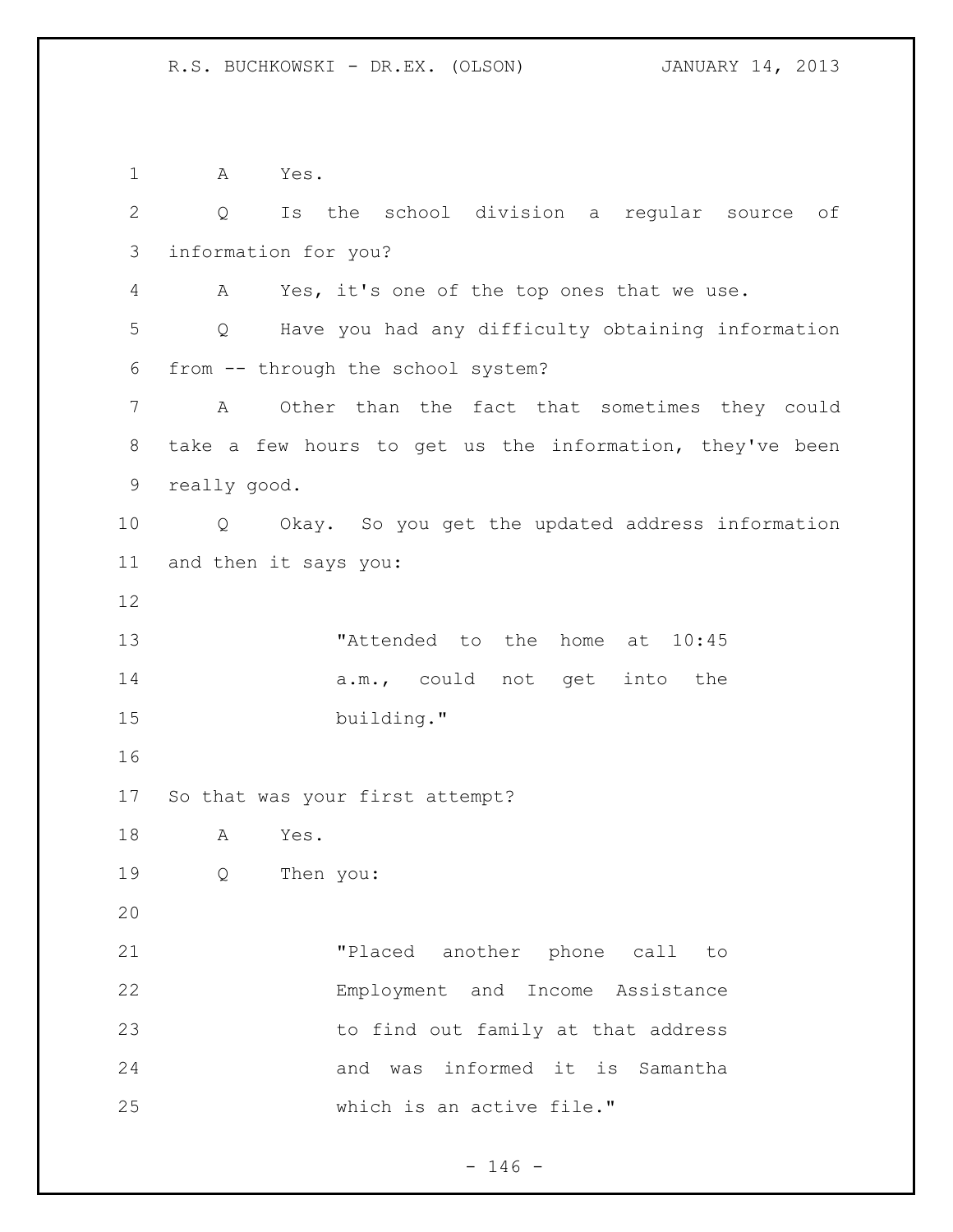A Yes. Q So it looks like EIA initially told you there was no listing and then they told you it was an active file? A Yes. Q Can you -- do you have any idea as to why, why 7 that would be or ... A What I'm assuming from the report is because Winnipeg One gave me one of the surnames, and based on the surname they had in their system that particular surname, not the other one. 12 Q Okay. So when, when they ran -- you're submitting that when they ran the new surname they got -- A Yes. Q -- the file? A Yes. Q It looks like you went out again, you attended the home at 2:30 p.m., waited for about five minutes, and could not get into the building? A Yes. Q And then you recommend the file be opened to Intake? A Correct. Q Why, why didn't you keep trying to, to make contact?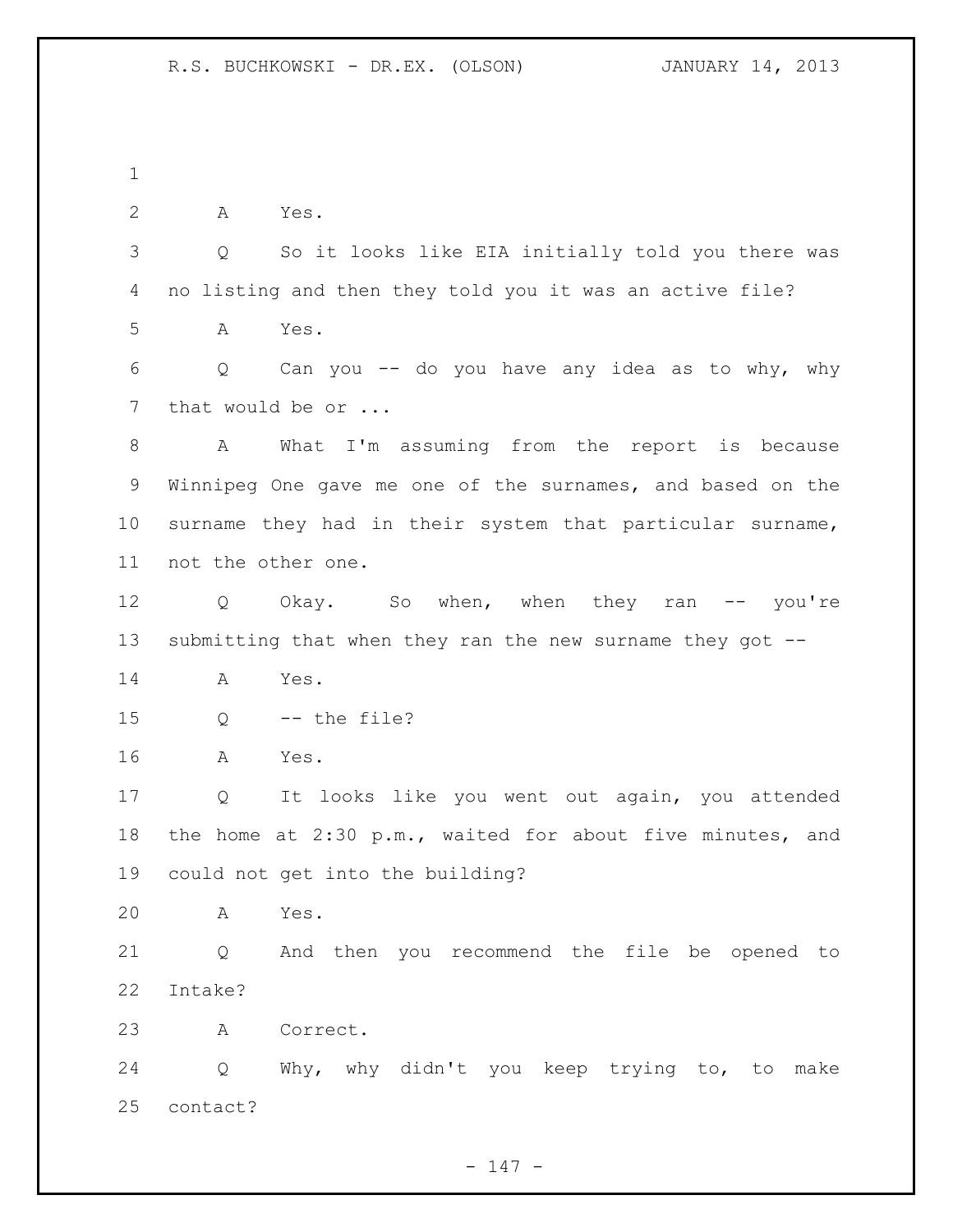1 A Why did I keep trying?

 Q Why did you not keep trying after the 2:30 p.m.? A My shift ended at -- basically at four o'clock we, we wrap up our fields, and judging on how, how many -- like we could have been very busy that day, I'm not really sure why. We generally try two, two or three times a day, mostly two.

 Q So your shift's ending and then you refer -- you say the file should be opened to Intake?

 A Back then we had a little bit of problems between CRU and our Tier 2 intake, and so many times files would be sent upstairs and then brought back down, so what I used to do back then is I would sign off all my reports, just open to Intake, and I would let the supervisor deal with whether it's going to go to our secondary team in CRU, or to a Tier 2 unit, or also to After Hours.

 Q So you're saying Intake could refer to any of those?

A Yes.

Q You wouldn't make that decision?

A No.

 Q What was your expectation with this particular file in terms of where it would go?

 A I would assume that it was going to our other team.

- 148 -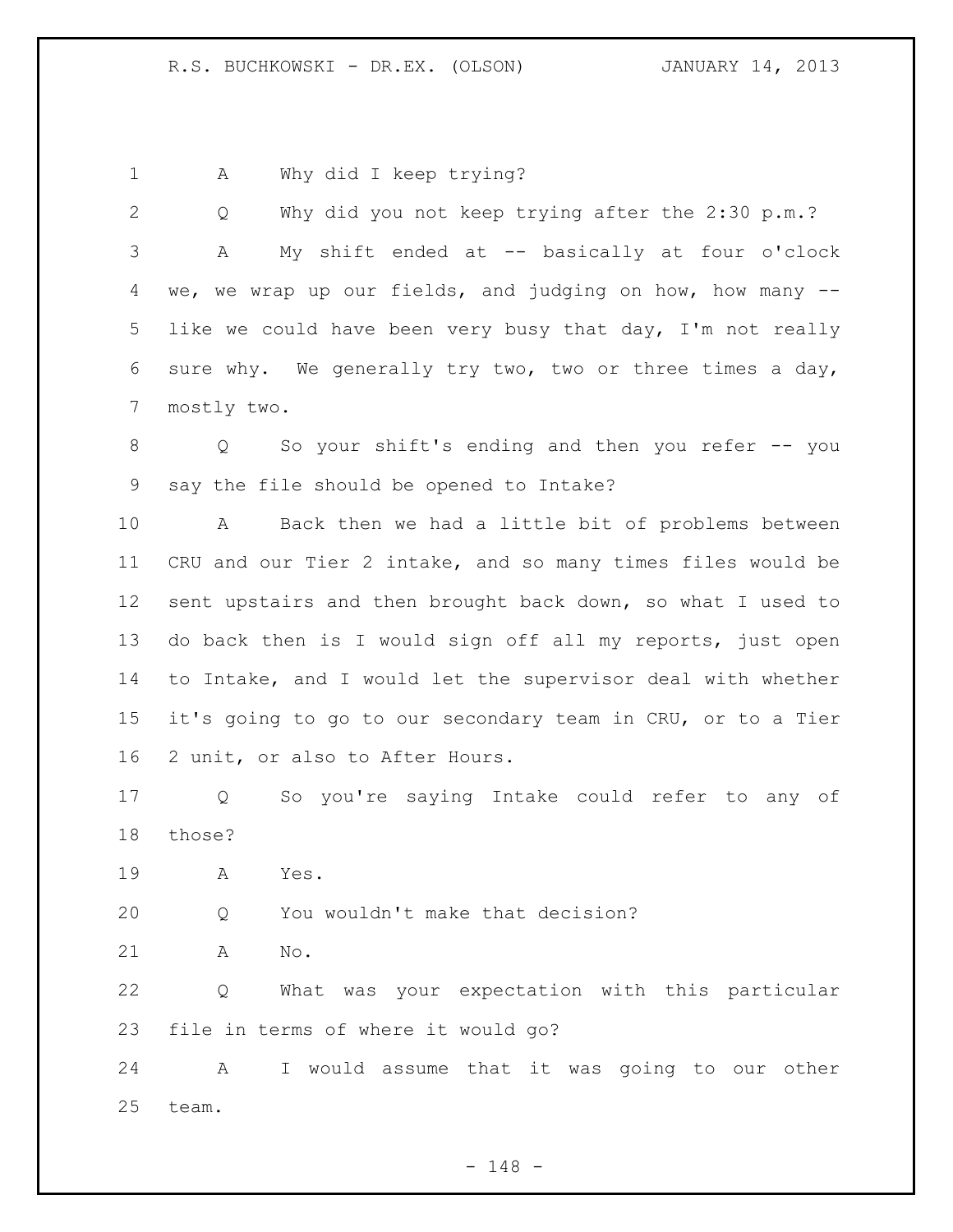1 Q Your other team being another --

A CRU team, yes.

 Q -- CRU team? Okay. And why would you make that assumption?

 A Because the -- we didn't define what "abuse" was 6 yet, so at the time we would  $--$  when  $--$  with the CRU  $--$  well still to this day CRU switches off between teams, we do three days of phones and three days of fields. This was my last day of fields, and so I wouldn't have been able to continue on the next day, so I passed it off to, to my supervisor to probably go out on the next day to go to the home to do the same assessment that I was trying to do.

 Q In terms of the level of priority for this file where would you have placed it, based on the information you had?

- A I, I would put it at a higher priority.
- Q High priority?
- A High, high priority.
- Q And what does --
- A What -- sorry.
- Q No, go ahead, please.

 A What I'm basing that on is the fact that I went out myself on this so it is telling me that we were, we were probably very busy, or very short staffed because it wasn't our practice at the time, or, or is it right now, to

- 149 -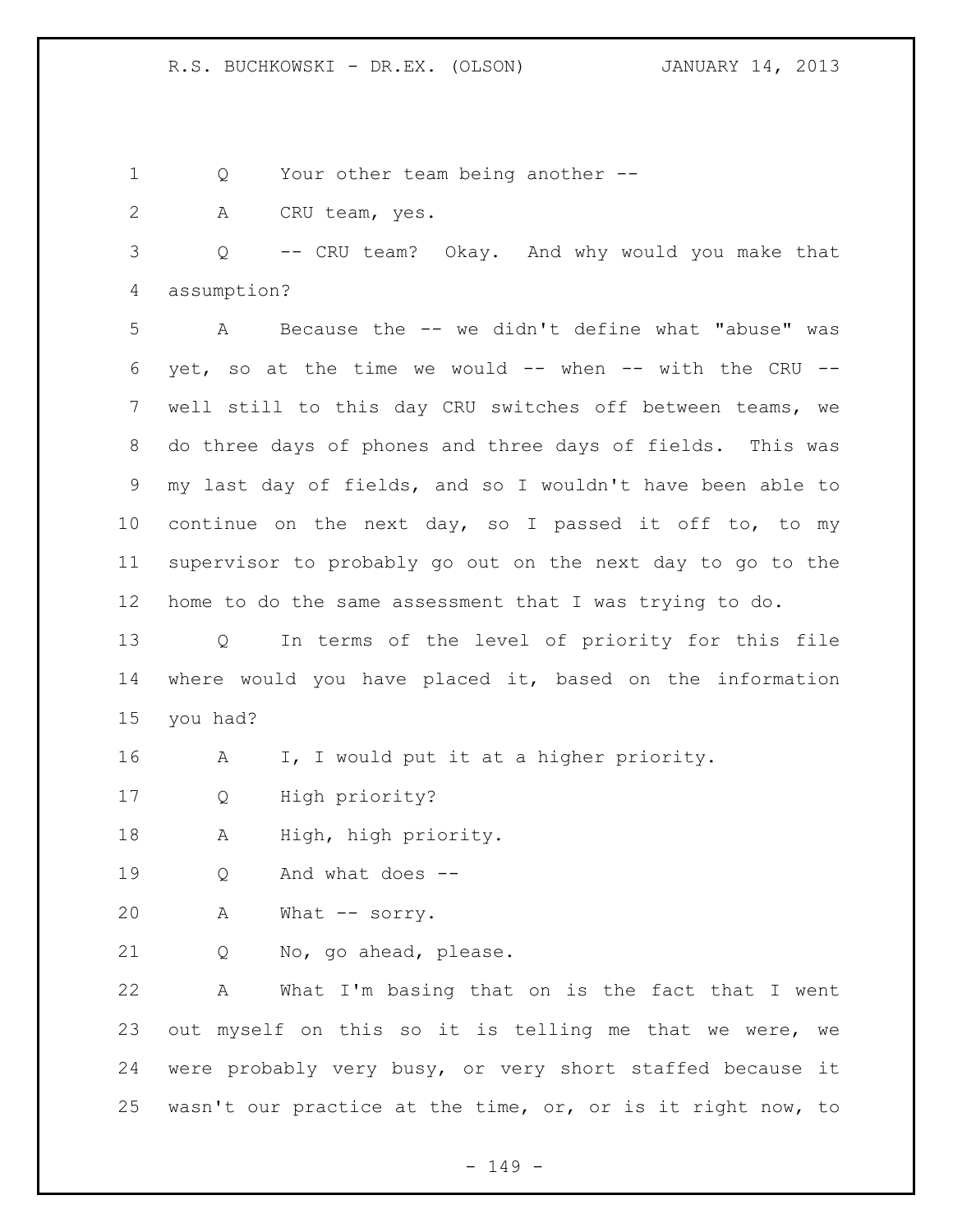be going yourself.

 Q Okay. And that tells you you must have viewed it as a high priority? A Yes. Q In terms of response time to get out there and, and do a field what, what would a high priority require? A I would say, I would say as soon as possible -- Q Okay. 9 A -- during the day shift. Q Were there any factors in particular that you would have looked at to determine that this was a high priority? A History. Q Okay. What, what is it here about the history that tells you it's a high priority? A Well, it said the family does have an extensive history, the child was in care. Q Anything else? A I don't really think so. Q There's no indication in Ms. Davidson report in terms of how soon someone should get out to see the child. Did you -- would you expect that normally in an After Hours report? A Yes. Q Would you -- what would you normally see in an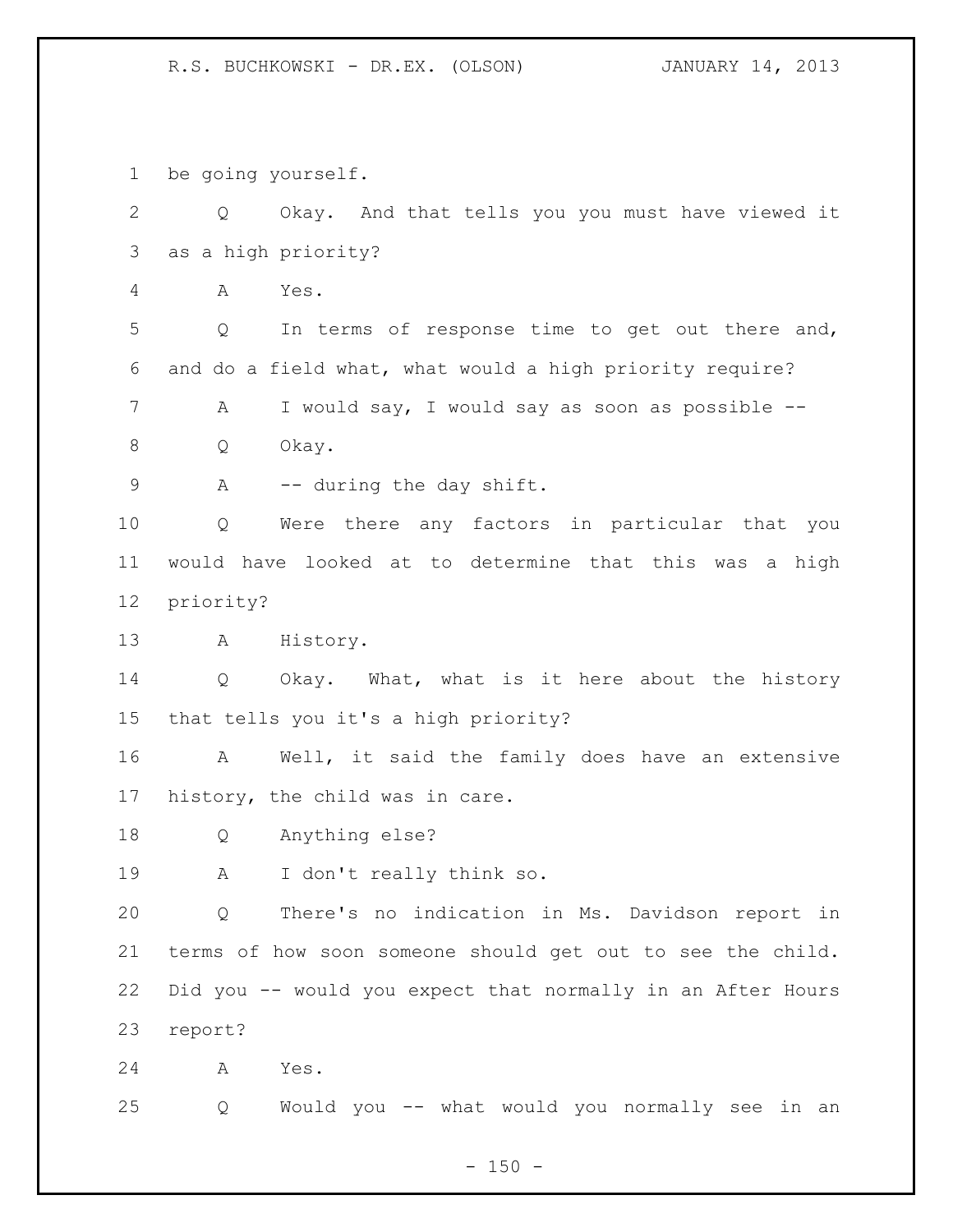After Hours report?

| 2           | Basically what, what Ms. Davidson said. Back,<br>$\mathbf{A}$ |  |  |
|-------------|---------------------------------------------------------------|--|--|
| 3           | back in that style of system very few workers put the         |  |  |
| 4           | response time in, but the fact that it came to our unit       |  |  |
| 5           | tells us that it's expected within a 24 hour period.          |  |  |
| 6           | Okay. Even without seeing anything in the report<br>Q         |  |  |
| 7           | you $--$                                                      |  |  |
| 8           | Right.<br>A                                                   |  |  |
| $\mathsf 9$ | -- know it's 24 hours?<br>Q                                   |  |  |
| 10          | If, if it was felt it was more than 24 hour<br>A              |  |  |
| 11          | response it wouldn't come to our department.                  |  |  |
| 12          | Where would it go?<br>Q                                       |  |  |
| 13          | Tier 2.<br>A                                                  |  |  |
| 14          | Tier 2 intake?<br>Q                                           |  |  |
| 15          | Intake, correct.<br>A                                         |  |  |
| 16          | That would be because if it's more than a 24 hour<br>Q        |  |  |
| 17          | response it wouldn't be in your mandate to investigate?       |  |  |
| 18          | That's right. It's not believed it's as high a<br>A           |  |  |
| 19          | priority as what less than 24 hours would be.                 |  |  |
| 20          | Okay. So the fact it came to you you knew it was<br>Q         |  |  |
| 21          | a high priority as soon as you got it?                        |  |  |
| 22          | Yes.<br>A                                                     |  |  |
| 23          | What is it you were hoping to do when you got the<br>Q        |  |  |
| 24          | file, what was your goal?                                     |  |  |
| 25          | The goal would be go to the home, talk about the<br>A         |  |  |

- 151 -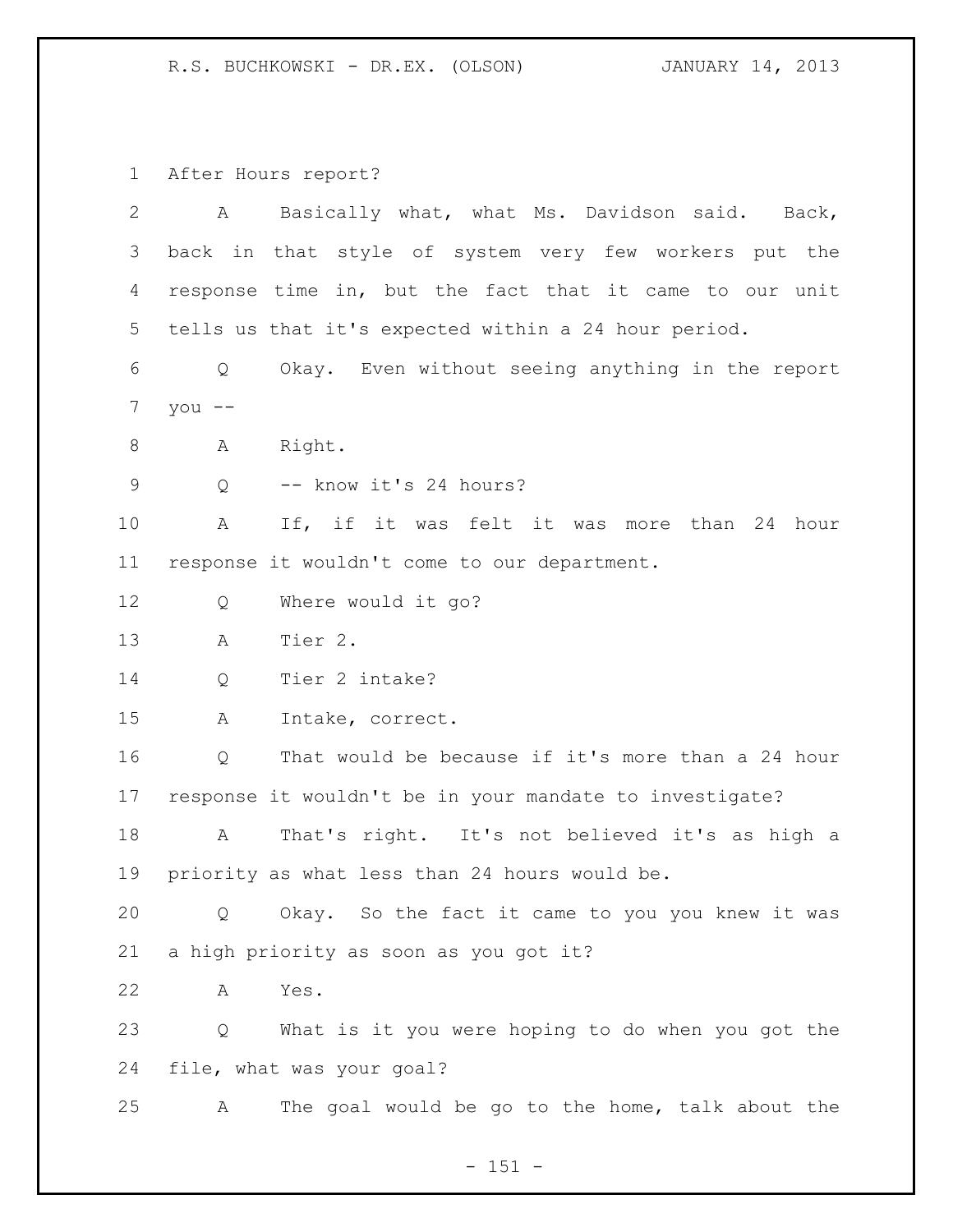allegations with the mother, and assess the safety of the child.

 Q Would you want to see -- actually see the child? A Yes.

Q Was it important to see the child?

A I believe so.

Q And why is that?

 A Well if the child's being abused there's physical indicators a lot of times, the way the child walks, maybe if there's bruises on the child, we also want to see the condition of the child, if the child's been bathed, neglect issues.

 Q If you did go out to the home, and you saw the child, and you determined this is an abuse matter, what would, what would you do with the file at that point, would you still send it up to Tier 2?

 A It depends what type of an abuse matter you're looking at. If, if it's -- if I'm -- if it's deemed that the child is being physically hit, and in danger at that moment, I would remove the child.

Q You'd actually apprehend the child?

 A I would apprehend the child if the child's in danger, yes.

 Q Okay. Would -- we've heard about there being an abuse intake.

 $- 152 -$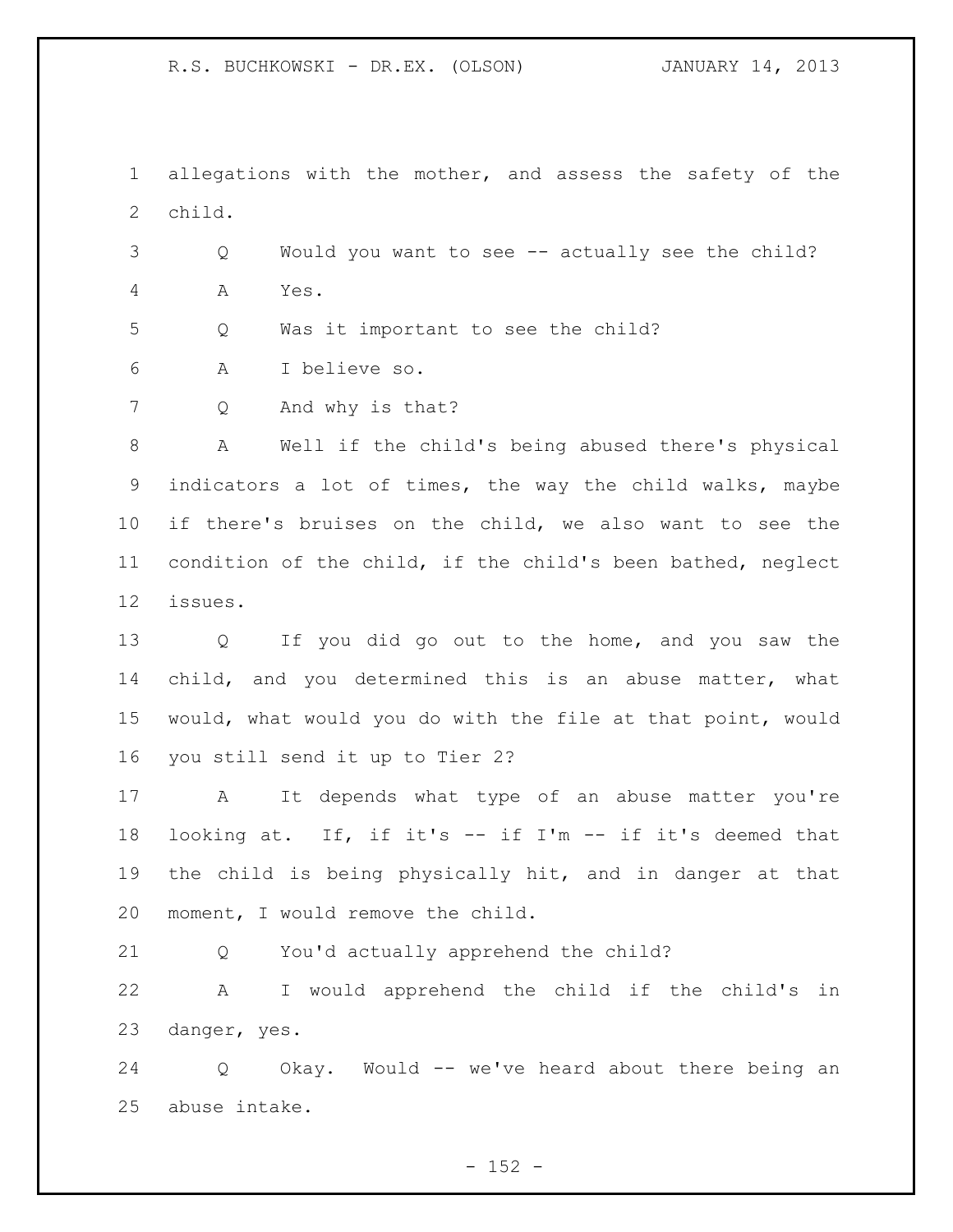A Correct.

Q Would the file go to abuse intake?

 A It could have if the child wasn't in immediate danger.

 Q Okay. So if the child was in immediate danger you would apprehend?

A Yes.

 Q And if not in immediate danger then would you make a referral to abuse intake?

A Yes.

 Q Do you -- can you tell me how that would differ from regular intake?

13 A Abuse intake deals with just strictly abuse matters. They provide their own -- the workers will do their own intervention interviewing, and they follow up the matter in more detail of what we would do.

 Q Okay. Were you aware of the criteria to send a matter to abuse intake?

A Pardon me?

 Q Were you aware of any criteria, specific criteria, to refer a matter to the abuse intake?

A Yes, I would have been.

Q What would the criteria have been?

 A We would look at if there's any bruises on the child, if the child's being hit in any vulnerable spots

 $- 153 -$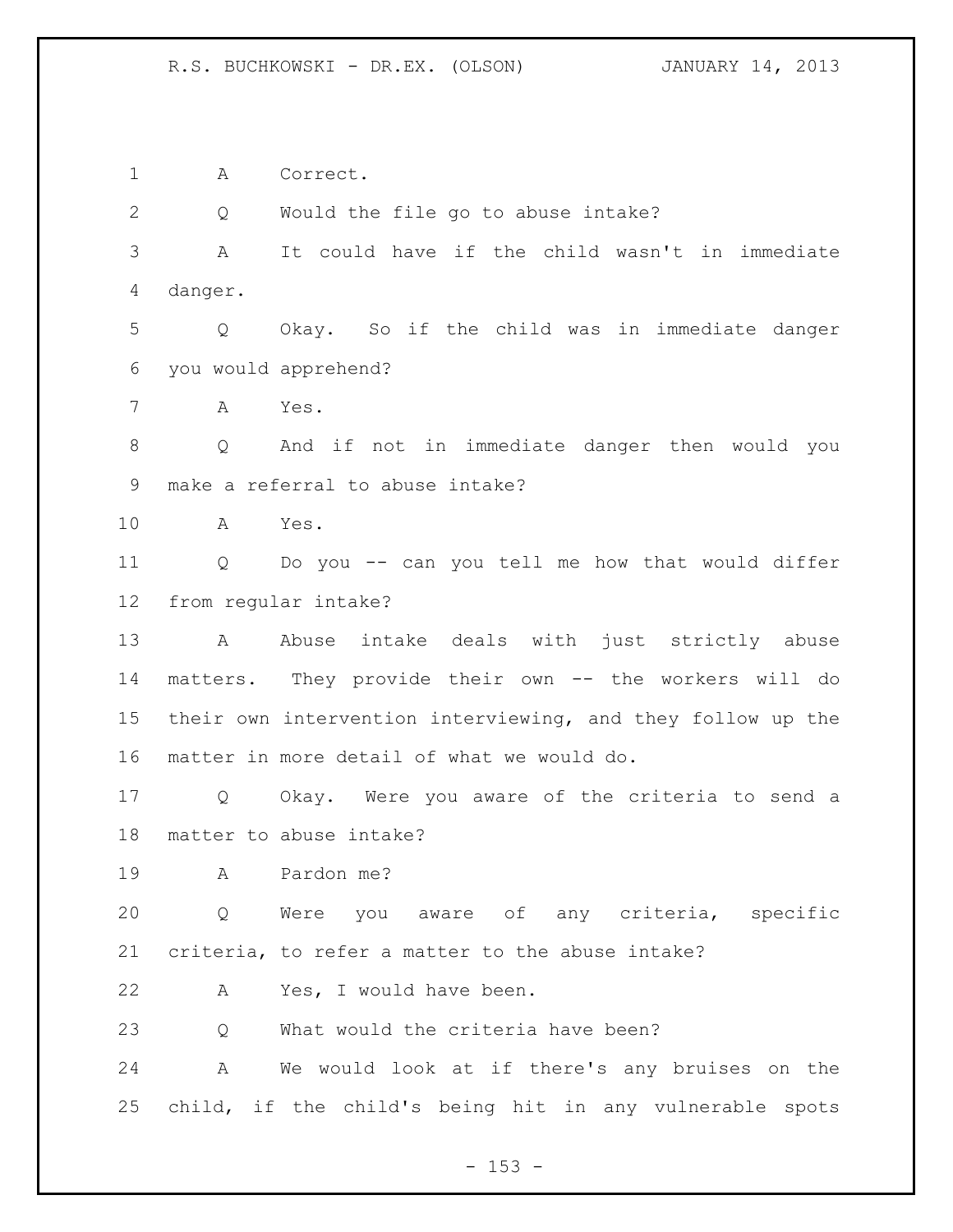such as the temples, the neck, anything that could cause injury like that. Excessive spanking or being used -- spanking with an object.

 Q And is it you that makes the assessment as to whether the abuse is occurring or signs of abuse is occurring -- or occurring?

A I don't understand the question.

 Q As, as the worker, as a CRU worker, you go out and you, you see signs of abuse on a child.

 A Yes, if we go out and we've seen signs of abuse on a child we would definitely -- well, we'd definitely assess it, but once again we were already in the home, so if, if I see a child is being hit by an object by the mother we're in a position that we would look at removing the child. We're not going to leave a child in the home knowing that the child could be hit with an object, for example, and then the matter would be forwarded on to our abuse team.

 Q Okay. And then the abuse team would do their investigation?

21 A It would do -- and also, too, they would also have the child medicaled (phonetic), as it wasn't our role to have to take the child to a hospital for -- to be medicaled.

Q Did you need to have either a physician or a

 $- 154 -$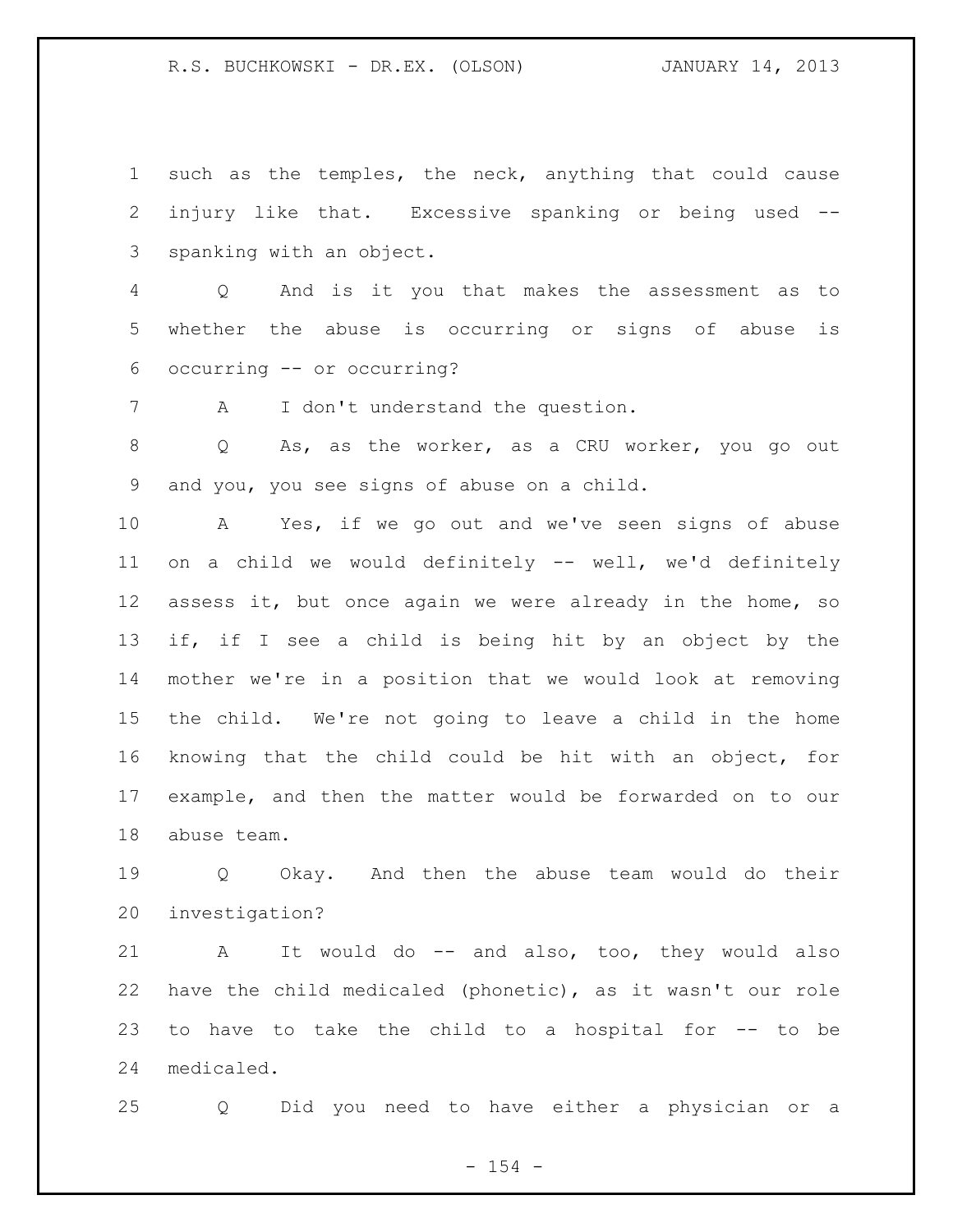medical professional determine that there was abuse, or at least determine that there was abuse before you could make a referral to the abuse team? A No. Q Did you have any involvement in the file after you made the recommendation that the file be opened to intake? A No. Q I want to ask you about some of the reports that were commissioned following Phoenix's death. First of all, there's a section 4 report by Mr. Koster. Are you familiar with that report? 13 A It's not up in front of me, but I, I do know about his reports. Q Let's put it in front of you. It's Commission Disclosure 1, and the recording of your involvement would begin on page 49. You have the page on, on the screen in front of you now. A Yes. Q You have the page on, on the screen in front of you now? A Yes. Q Have you seen this page before? A I believe I did, yes. Q Okay. And when would you have first seen this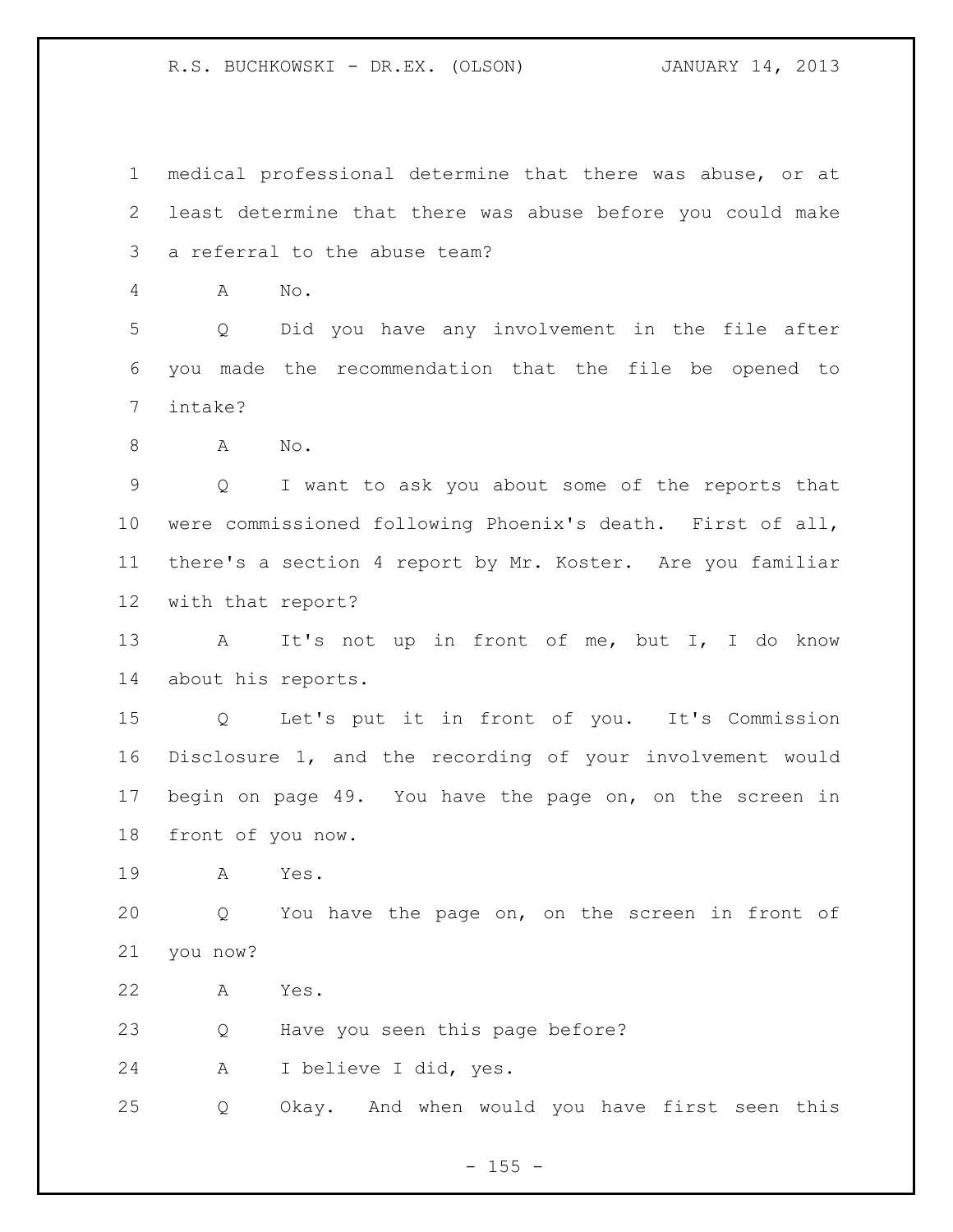page?

 A Probably when I met with, with Trevor, our agency lawyer. Q In the context of the inquiry then? A Yes. Q Do you recall if you were interviewed by Mr. Koster? A Yes, I was. Q Before we, before we go to the report I just want to put on the screen Mr. Koster's notes with respect to the

 interview. They're at page 36877 under "Richard Buchkowski".

 Have you had an opportunity to read these notes over before coming to testify today?

A That looks familiar to me, yes.

Q Pardon me?

17 A That looks familiar.

 Q Okay. It says, I'll read it, it's very short, it says:

 "Richard was concerned that there could have been abuse and that is why he recommended that it be passed on to Intake. However it was returned and due to the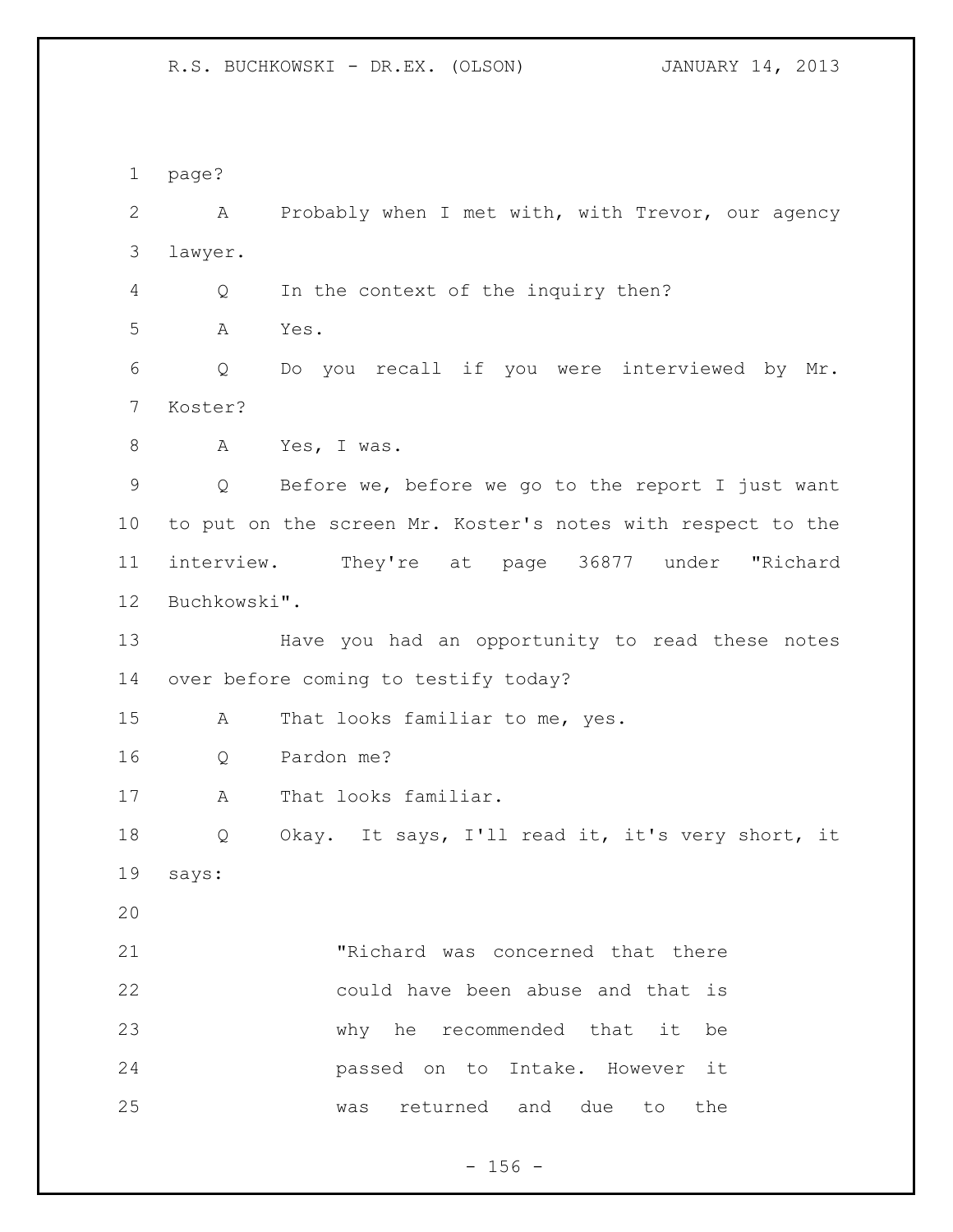rotational system in place in CRU 2 it was then given to Chris." Is that accurate? A Not really. Q What's inaccurate about it? A Once again I sent it off to, to Intake, so there, there could -- it could have been abuse, but I didn't know, so we still had to, we still had to define that. Other than that -- Q Okay. You -- go ahead. 12 A Other than that it's fairly accurate, yes. Q You said there was an issue earlier about the files going to Intake and being rejected? A Yes. Q Can you explain a little bit more what that was? A When files would be brought up to our, our Tier 2 from our -- like CRU was what, what we would call -- CRU is actually Tier 1, Tier 2 would be more of the, the detailed intake. Sometimes a lot of the information that Tier 2 would need wasn't done, so they figured they would like us to do more information seeking. Sometimes, sometimes an immediate response was needed, and when Tier 2 would get the file they would need more time to get it assigned to a worker, so, for example, if there was movement of a child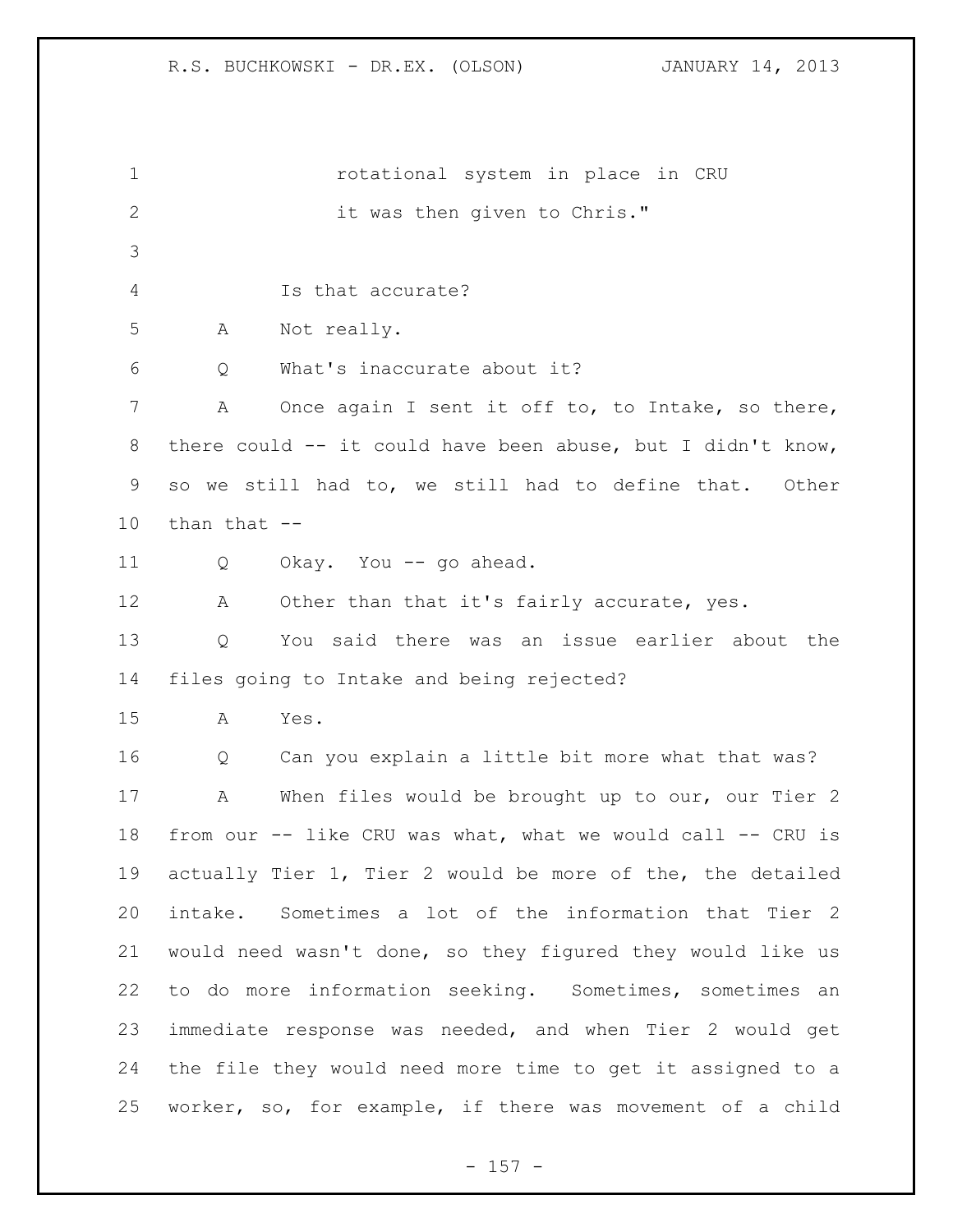being needed (sic), or if a child needed to be immediate assessed they never had the ability to go out right that -- right at the moment they got the file, and so it would be brought back downstairs to us. THE COMMISSIONER: So you're talking about return of files from Intake to CRU? THE WITNESS: Yeah, from, from Tier 2 Intake -- 8 THE COMMISSIONER: Yes. 9 THE WITNESS: -- to CRU and CRU is classified as Tier 1. BY MR. OLSON: Q Just in terms of how that would happen the file -- initially the file's with CRU? A Correct. Q And you sign your report, and you say, I want to pass this off to Tier 2? A Yes. 19 Q Where does it go, does the report ... A The report's given to my, my supervisor. Q Um-hum. A My supervisor then gives it to the clerical staff. Q Okay. A The clerical staff from CRU passes it on to the

- 158 -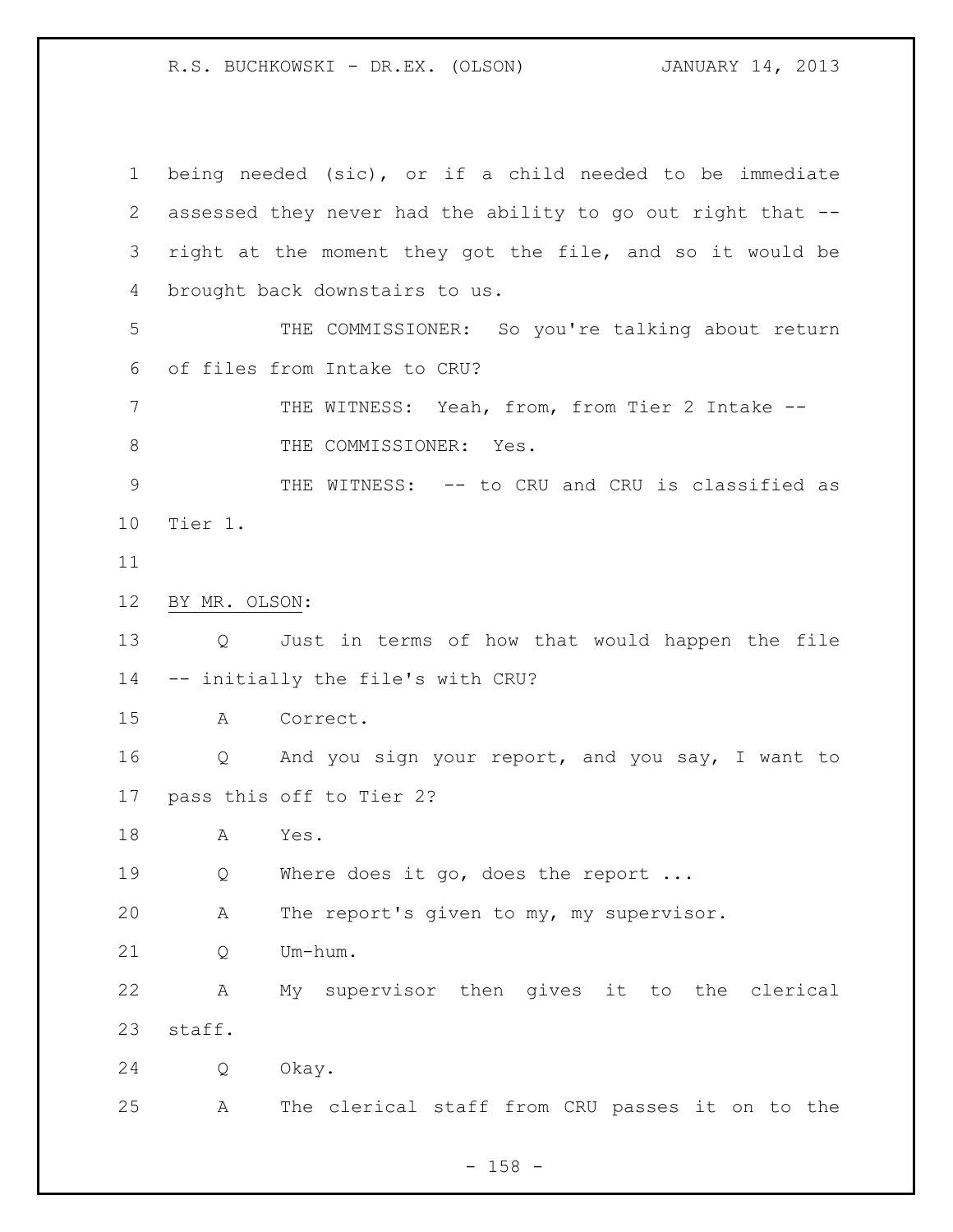clerical staff in the Tier 2 and then it's given over to one of the supervisors in the Tier 2 units.

 Q So it sounds like under that, assuming that's the way this file was transferred up to Tier 2, assuming that it was, the Tier 2 worker -- the supervisor wouldn't know about the file until it actually came up, until it was actually assigned?

8 A To my knowledge, yes.

 Q Okay. There's been reference to a term "the walk of shame".

A Yes.

Q Are you familiar with that term?

A Yes.

14 O And what was that -- what did that refer to?

 A That's just what we're talking about now is how CRU would send the file upstairs. Tier 2 and Tier 1 are two different floors --

Q Right.

 A -- so what we would do is when we would send a file up for the Tier, Tier 2 for follow-up they would reject it and then it would come back down to us, and that's what I said, it was such a, a frequent occurrence, this is why I used to sign off just to Intake.

 Q Did that cause problems to you as a CRU worker? A Sometimes -- well nobody ever likes to have a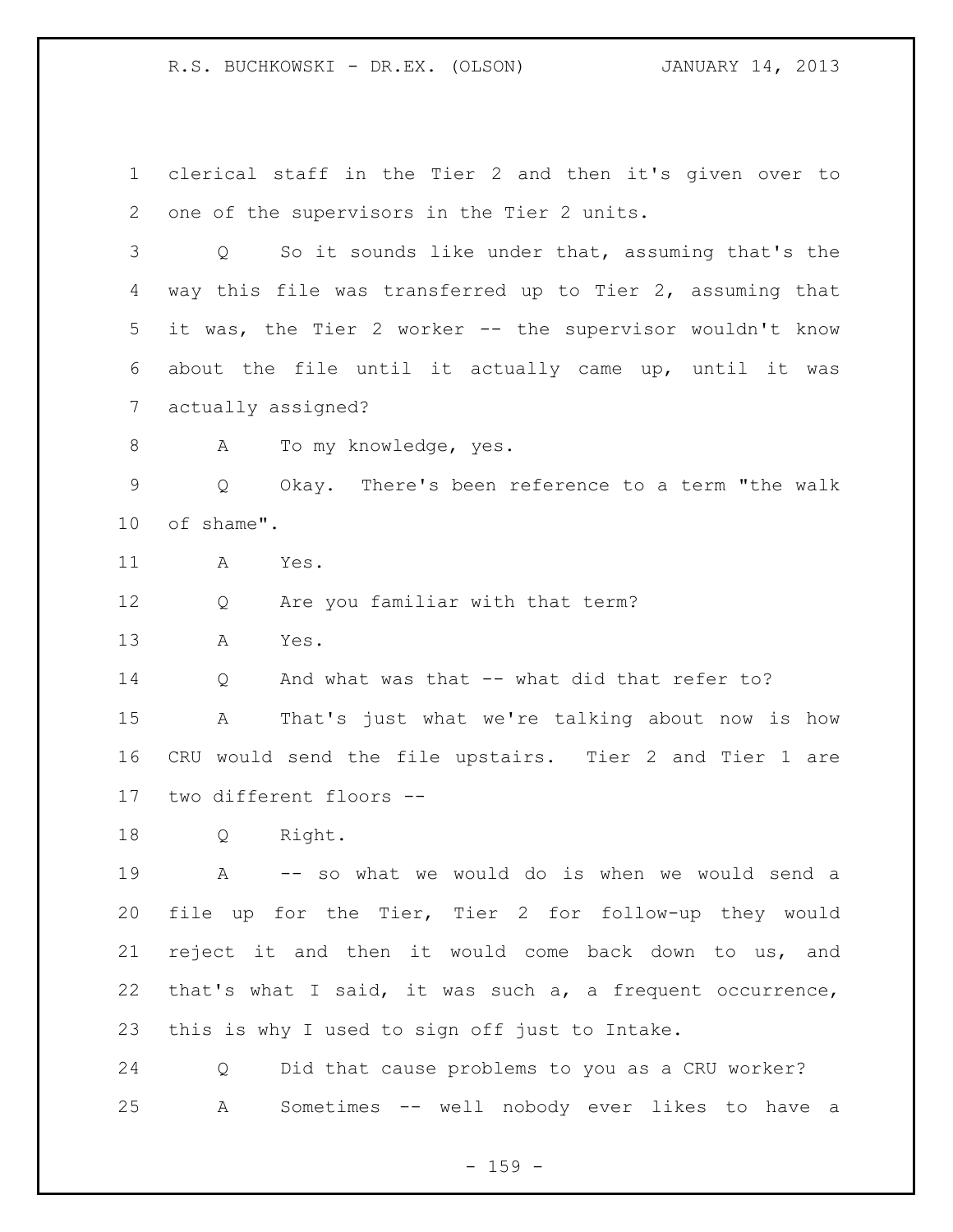file returned, but ...

 THE COMMISSIONER: What was the name you gave to that? MR. OLSON: A walk of shame. THE COMMISSIONER: Is that term familiar -- THE WITNESS: Yes, it is. THE COMMISSIONER: And what, what does it mean? 8 THE WITNESS: It means when the file is sent off to Tier 2 Intake and it would be brought back to, brought back to the worker who sent it to the Tier 2 Unit. THE COMMISSIONER: And how did the name originate, how did the name originate? 13 THE WITNESS: Oh, I, I have no idea. It's just a term that came up and I have no idea who came up with that term. BY MR. OLSON: Q Was it commonly used in CRU to refer to that situation? A I wouldn't say commonly used, but it was used, and so when, when it was mentioned pretty much everybody -- I assume everybody in the unit knew what that meant. Q Okay. Was it used -- was it your feeling that when that happened it was a negative thing? A Sometimes. Sometimes you, you thought that you

 $- 160 -$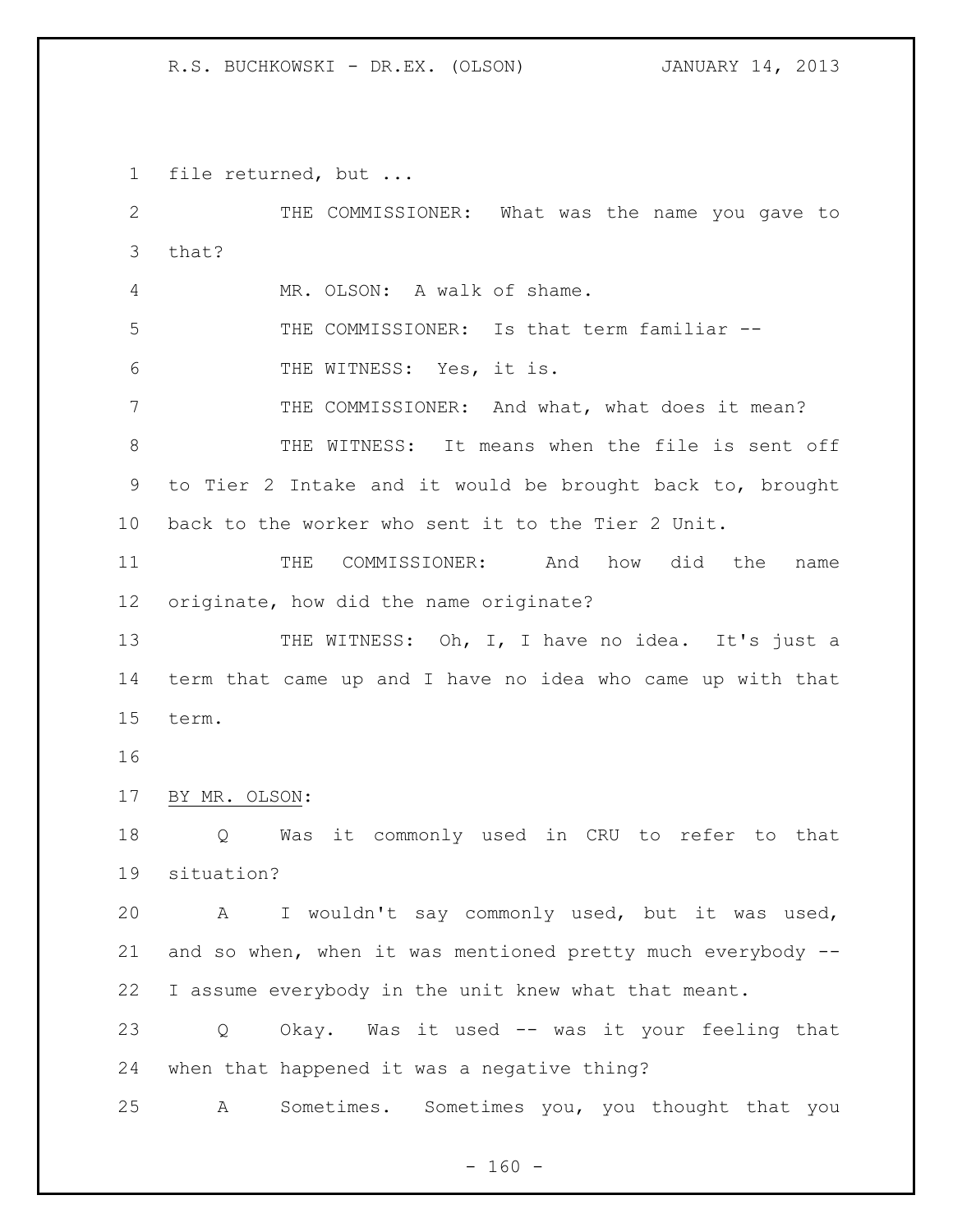had done the work that was necessary, other times you would think that, okay, you agree, maybe there is something that you missed. MR. RAY: I, I just was standing to ask him to clarify "negative", what he meant by that, but I think the -- 7 THE COMMISSIONER: I can't hear you. MR. RAY: I'm sorry. I was standing to ask the Commission counsel to clarify what he meant by "negative", and I think the worker has answered the question. 11 THE COMMISSIONER: All right. Thank you. BY MR. OLSON: Q Just going on with the notes that Mr. Koster recorded from your meeting with him, the second paragraph says: "When Richard had it he did not 19 even begin with an address." That's referring to the file from Ms. Davidson? A Yes. Q "The name was also under Sinclair 25 and so EIA did not have any file."

- 161 -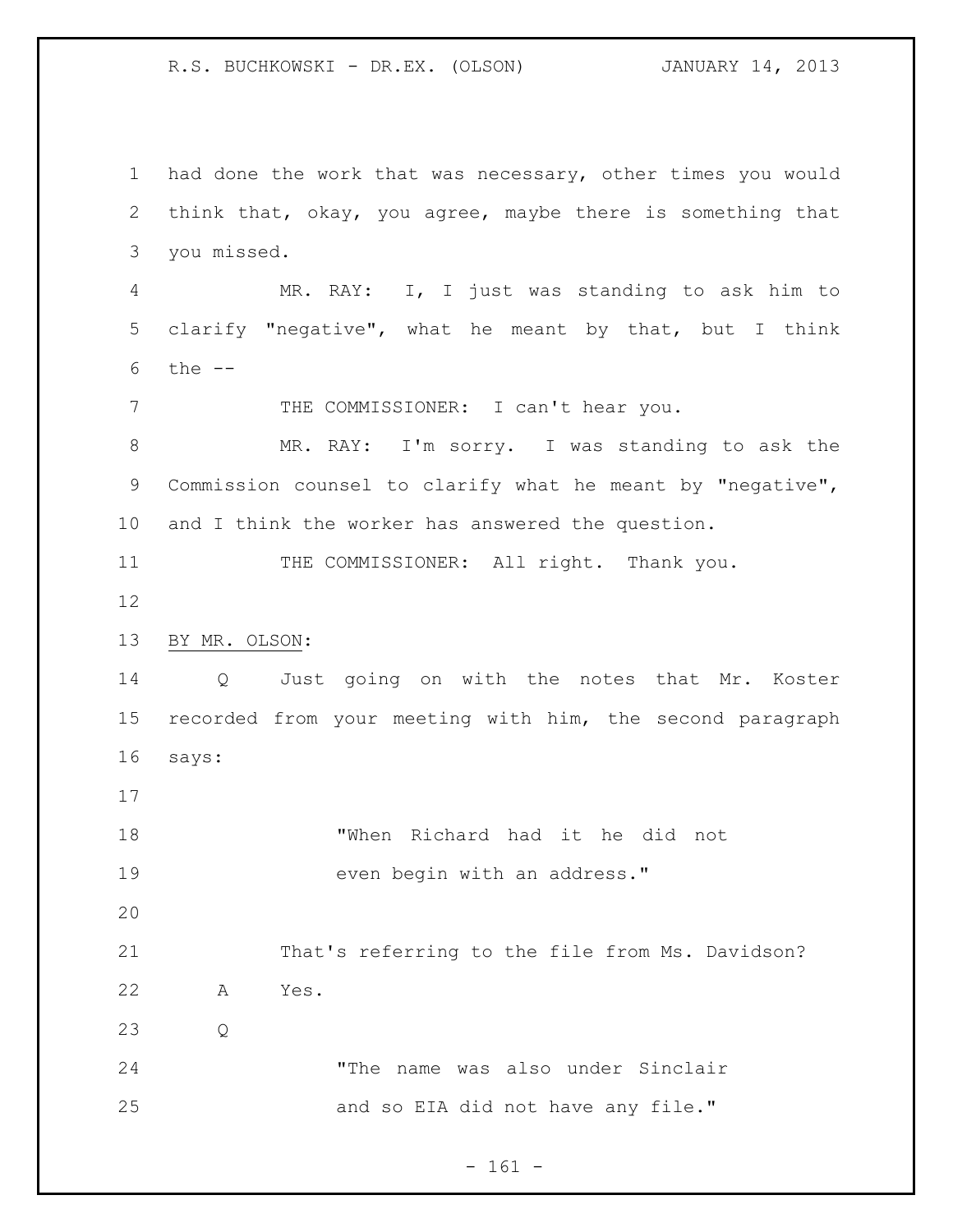You've us that already; right? A Yes. Q "He asked them to recheck after he had gone to the address and then their computer." 8 A Yes. Q 10 THe made two attempts the same day he got the case to go out and 12 visit once he had determined it." Yes. Q "He could not get into the 17 building." You've told us that, all that already? A Yes. Q And that's, that's an accurate recording? A Yes. Q And then the last paragraph it says: "It was not passed on to abuse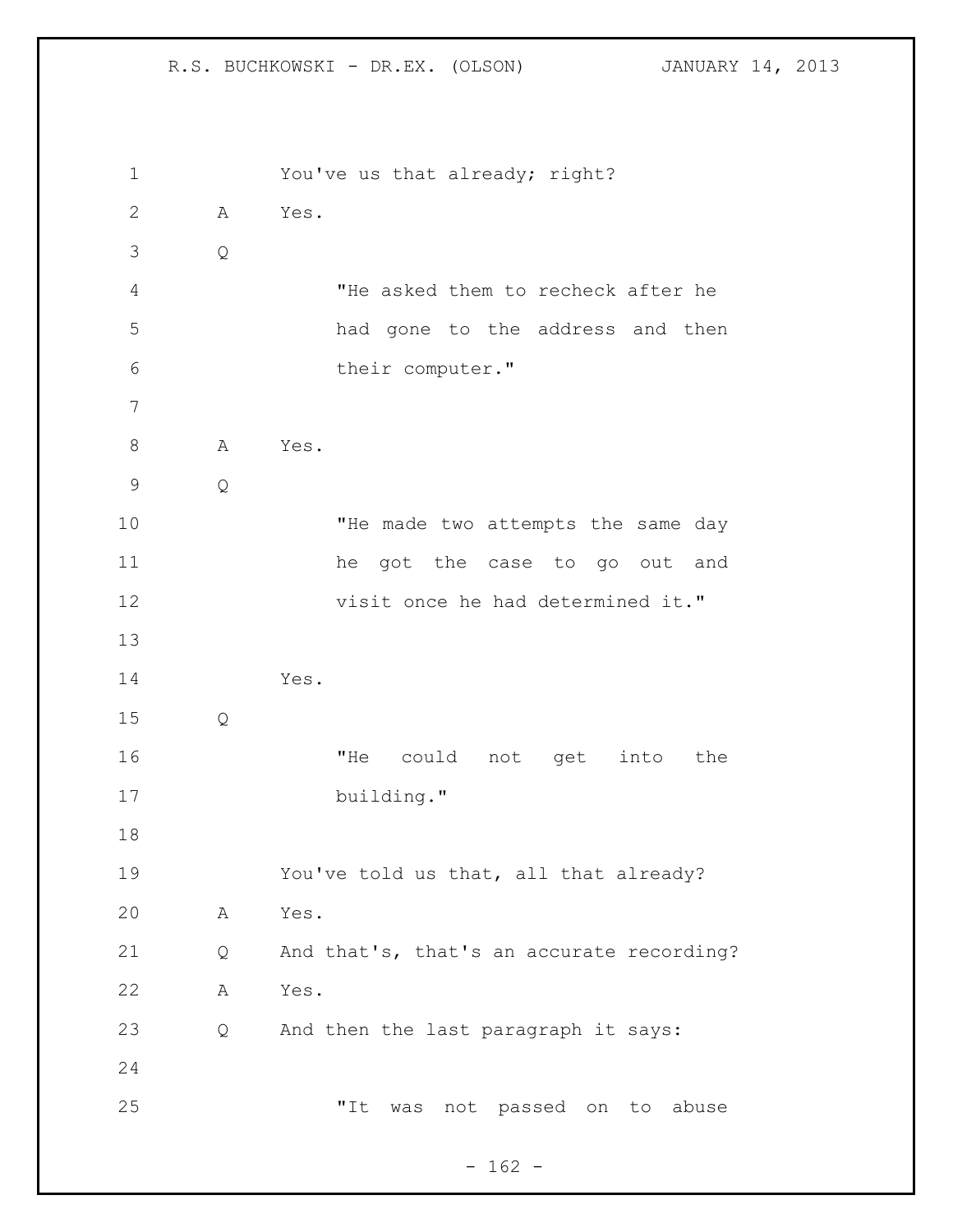intake since there was no address 2 and the name was wrong. The system has a six month ribbon and you cannot go back into the system. CFSIS desk." Do you know what that means, or what he's referring to? A Not really. I don't agree with that statement because that's not the reason why it didn't go to abuse intake as we still needed to find what the abuse was, and as far as for the ribbon part is concerned I'm, I'm assuming that the discussion was to retrace the, the change that I made because when I added, added the address he was very concerned that I added the address, and there was no record of me making the changes, and what I suggested to him, if he wanted to check it out as back then our computer system was able to hold information six months prior to the date, so you would have been able to go back and see Jacki's original intake report if you asked the computer people to do that with -- if it was within a six month period. Q So is that something you told him then about this six month period?

A I do believe -- I do recall that, that

- 163 -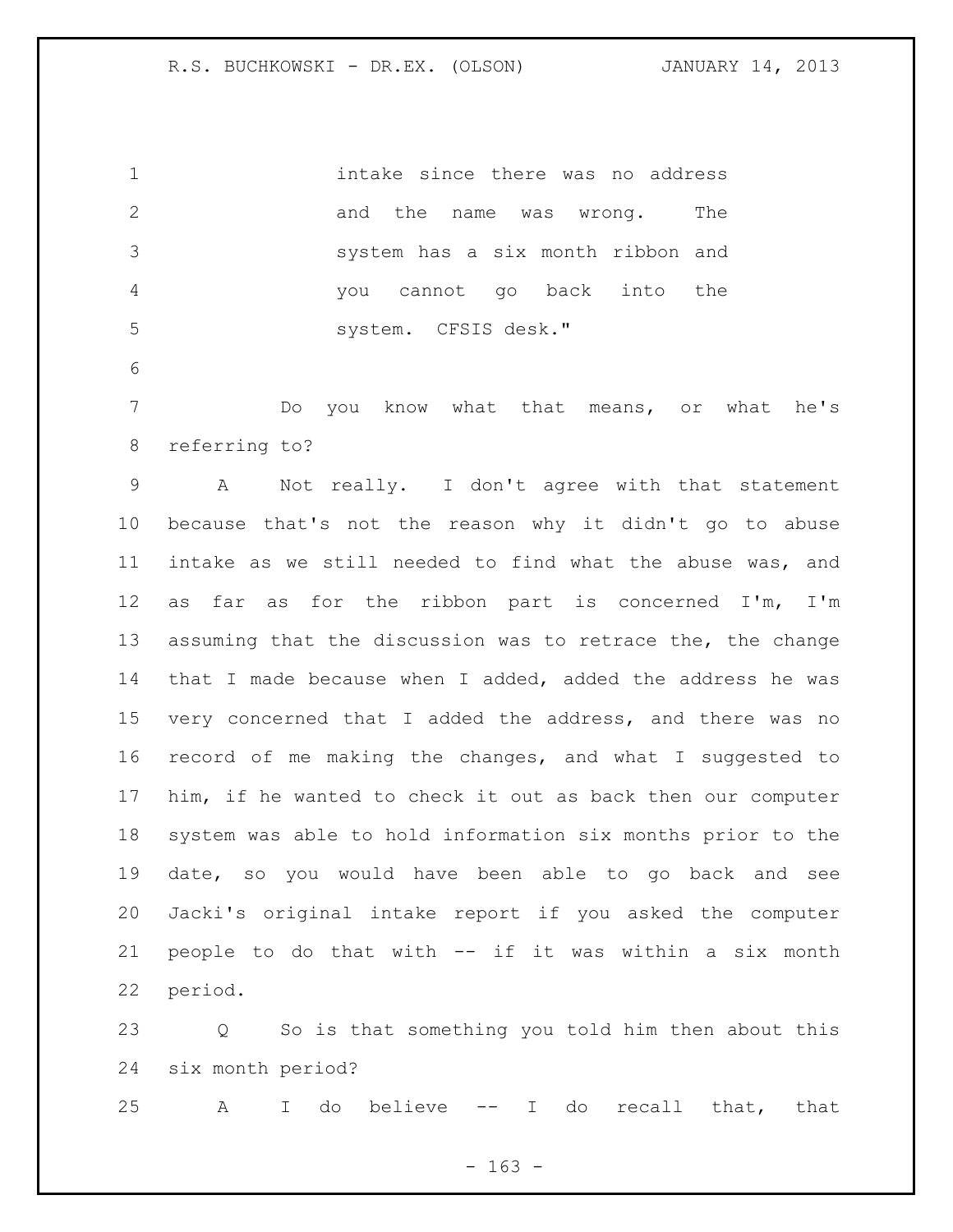conversation happening --

Q Okay.

 A -- and the reason I know that is I'm used quite a bit for my computer skills within the agency.

 Q Okay. The part about the file not being passed on to abuse intake since there was no address, and the name was wrong, you're saying that is not accurate?

8 A That's not accurate.

 Q Do you recall discussing abuse intake with Mr. Koster?

 A He, he asked several questions why it didn't go to abuse --

Q Okay.

14 A -- and once again I, I still the same thing I am now is that abuse needed to be defined.

Q Okay. When you talk about defining abuse --

17 A We, we need to explore what was meant by abuse on that report.

 Q When you're looking at abuse there could be physical abuse, signs of physical abuse, bruising and, and things like that?

A Correct.

 Q What other, what other signs would there be of physical abuse that you'd be looking for?

A The way the child walks, the way the child maybe

- 164 -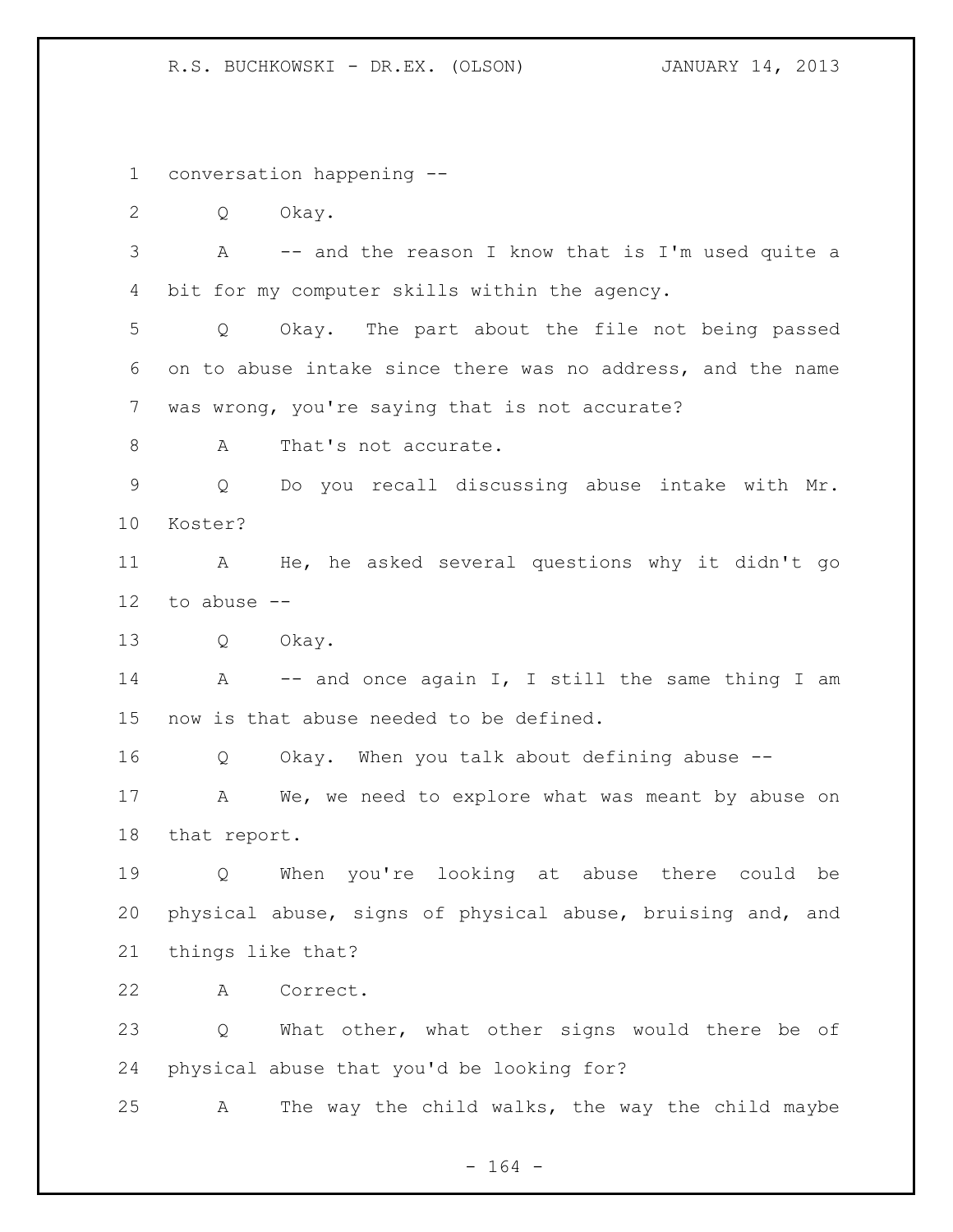touches things, this way the child sits down is a real big one.

Q Okay.

 A Sometimes you, you go by how a child interacts with you. If a child runs into another room and hides it could be shy, it could be other reasons. I've had children run up to me as soon as I walk in for almost protection from knowing that here's a safe person. Different children react differently.

 Q And, and what about in a case of sexual abuse, is there anything you, you do to determine if that's a problem, if that's an issue?

13 A Can you rephrase that?

 Q When it comes to assessing for sexual abuse how do you, how do you make that assessment because I'm assuming that you can't always see ...

17 A That's right. That's, that's more of an interviewer role, so medical findings, or a child's behavior such as maybe a child's excessively masturbating, things like that. If the child is making sexual suggestions to you or other people.

 Q If you were able to actually get out and, and have contact with Ms. Kematch and Phoenix would you have had an interview with Phoenix, would you have interviewed her?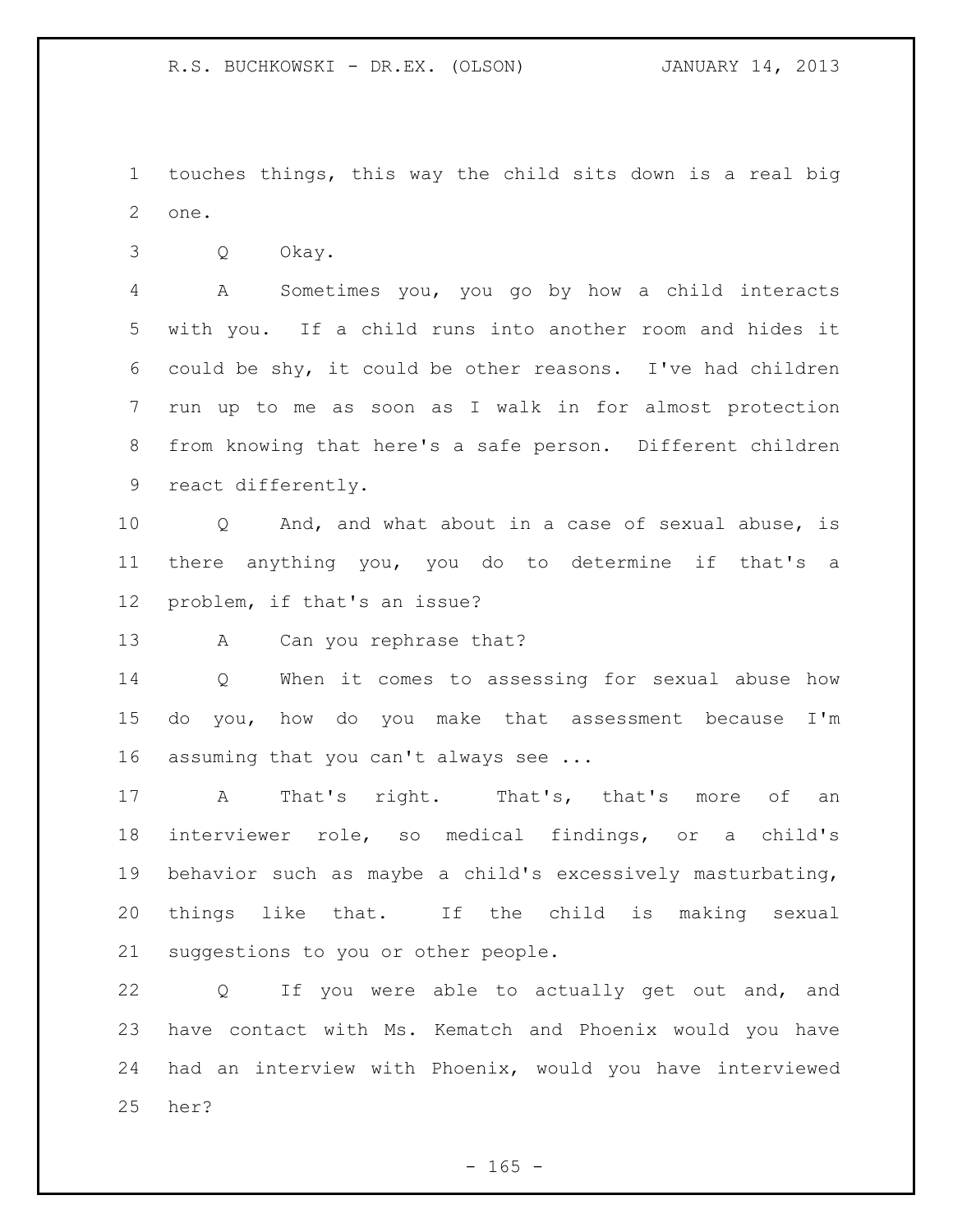A She was quite young, I don't believe I would have interviewed her.

Q Okay.

 A I would have seen her, I usually talk to the child, say hello, but as far for actually interviewing and asking if she's locked in the room, or she's being hit probably not because of her age.

 Q Yeah. But you did say it would be important for you to actually physically see the child Phoenix in, in this case?

A Yes.

 Q Now, I want to go to Mr. Koster's report, the 13 page is 49. Under the -- you'll see under the -- number 7, "The Seventh Protection Opening: From March 5, 2005 to March 9, 2005."

A Yes.

 Q And the second entry is March 7, 2005, that's when you were assigned the file?

A Yes.

 Q And this is basically a factual recording. Can you -- have you had a chance to review this, what Mr. Koster wrote?

A Yes, it looks familiar.

 Q Do you have any comments with respect to anything you wrote under, under the March 7, 2005 entries?

- 166 -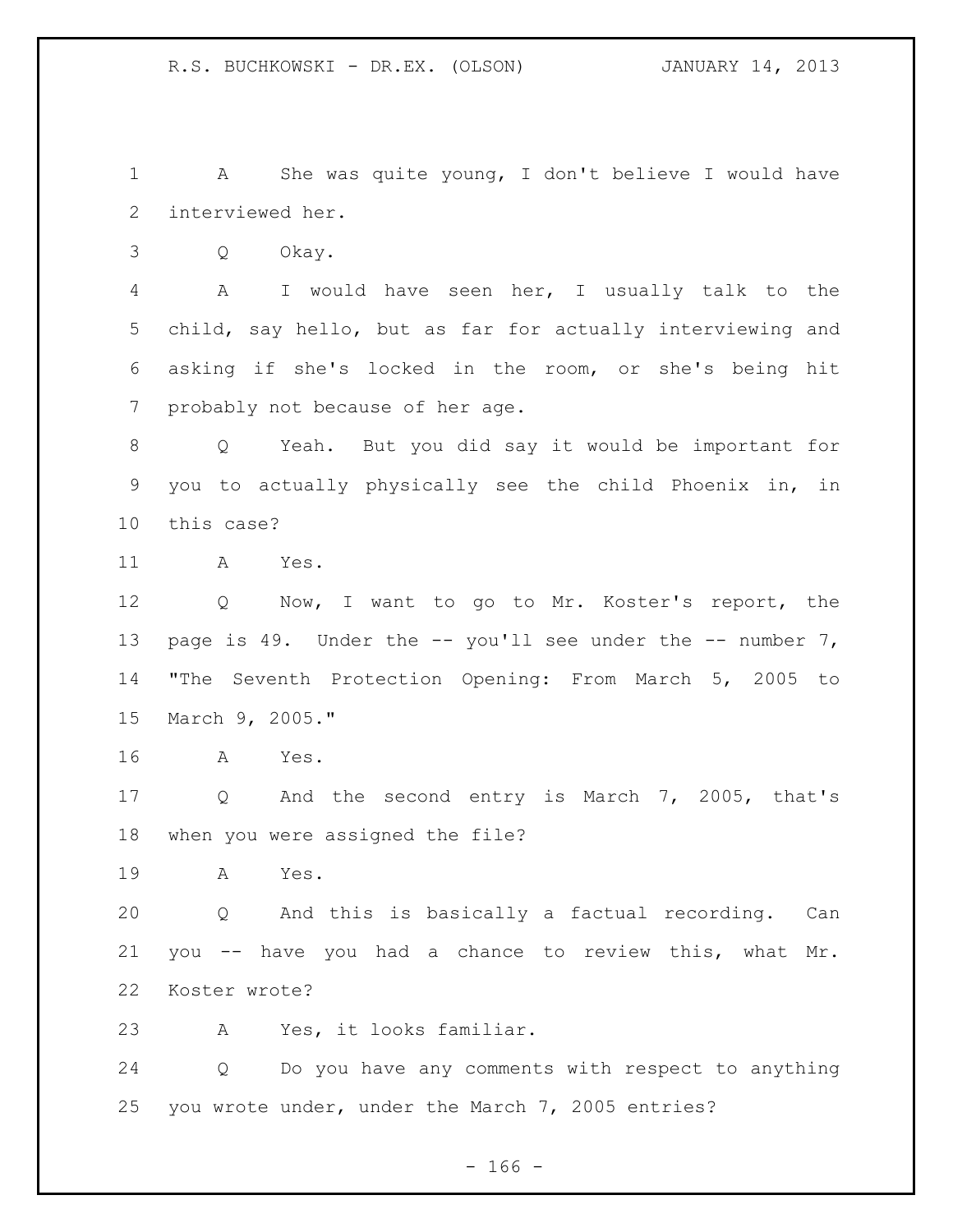R.S. BUCHKOWSKI - DR.EX. (OLSON) JANUARY 14, 2013 A Everything on the screen I agree with. Q Okay. 3 A Other than -- okay, then on the, on the March 7, 2005: "Worker #1 and his supervisor recommended that it be opened at 8 Intake for assessment ..." Once again I just signed off on it as in open to Intake and let the supervisor decide where that was, I don't recall any conversation I would have had with the supervisor about that. Q Okay. A And I wasn't aware that it wasn't accepted either. Once, once it left my desk I had no idea where the file went. Q Was that typical in these cases once you, once you sign off on your report it was off your desk, and you didn't know what happened after? A It's very typical even to this day. Q Okay. That's just the way it works? A The way CRU is, yes. Q Are you ever called by the next worker on the

- 167 -

file, and, for example, if it goes to Intake are you ever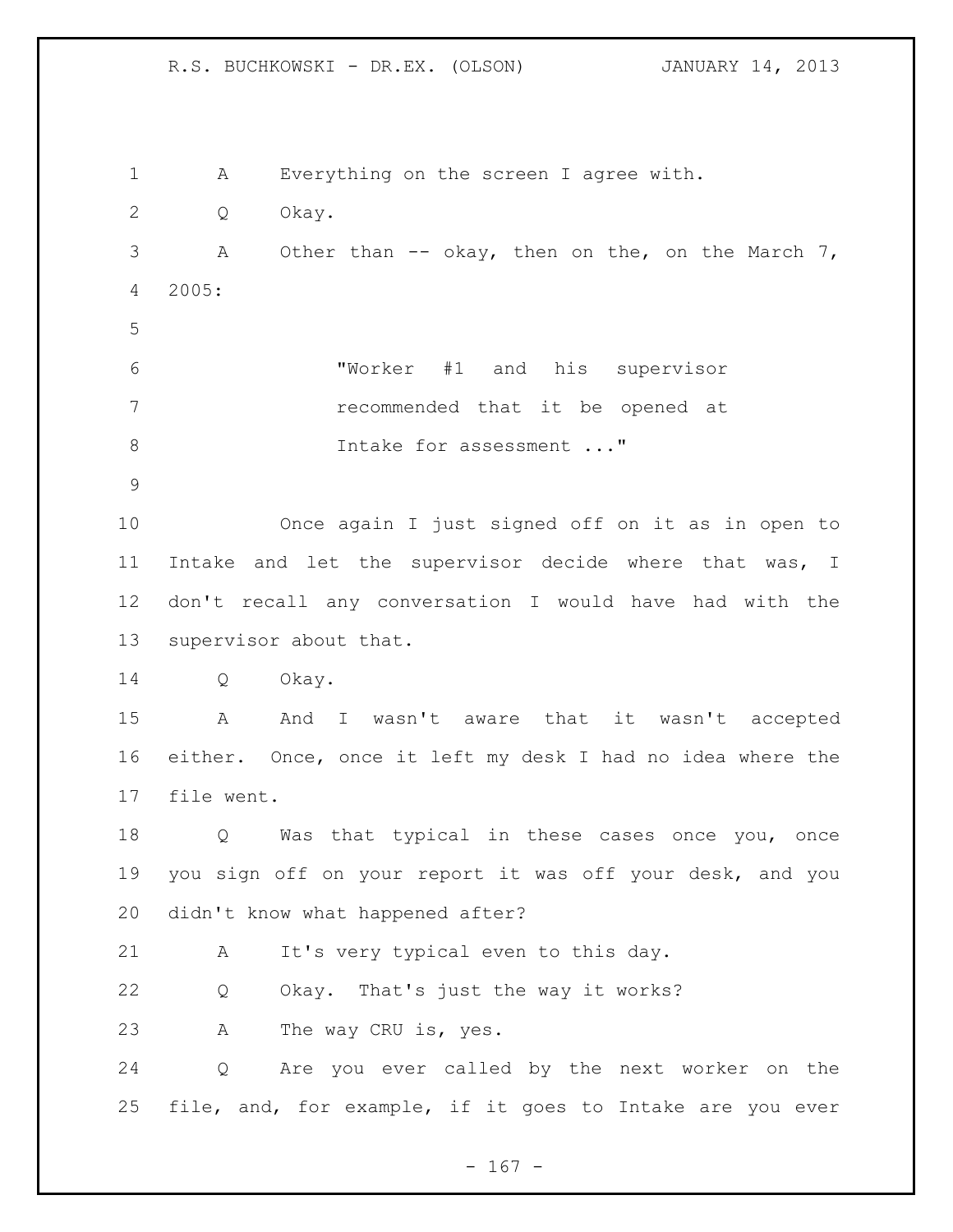called for information about a file? A Rarely, but sometimes it does happen. Q That didn't happen in this case though? A No. Q Okay. Page 51, it would be the first paragraph on the page, "Interview with Worker #1." This appears to be you, and maybe you can confirm that this is consistent. It says: "The worker indicated that he was concerned that there could have been abuse and that is why he recommended that it be passed on 14 to Intake. However it was returned and due to the rotational 16 system in place in CRU it was then 17 given to another CRU worker." A Um-hum. Q "He related that when he started his worker he did not even begin with an address. The name was also under Sinclair --"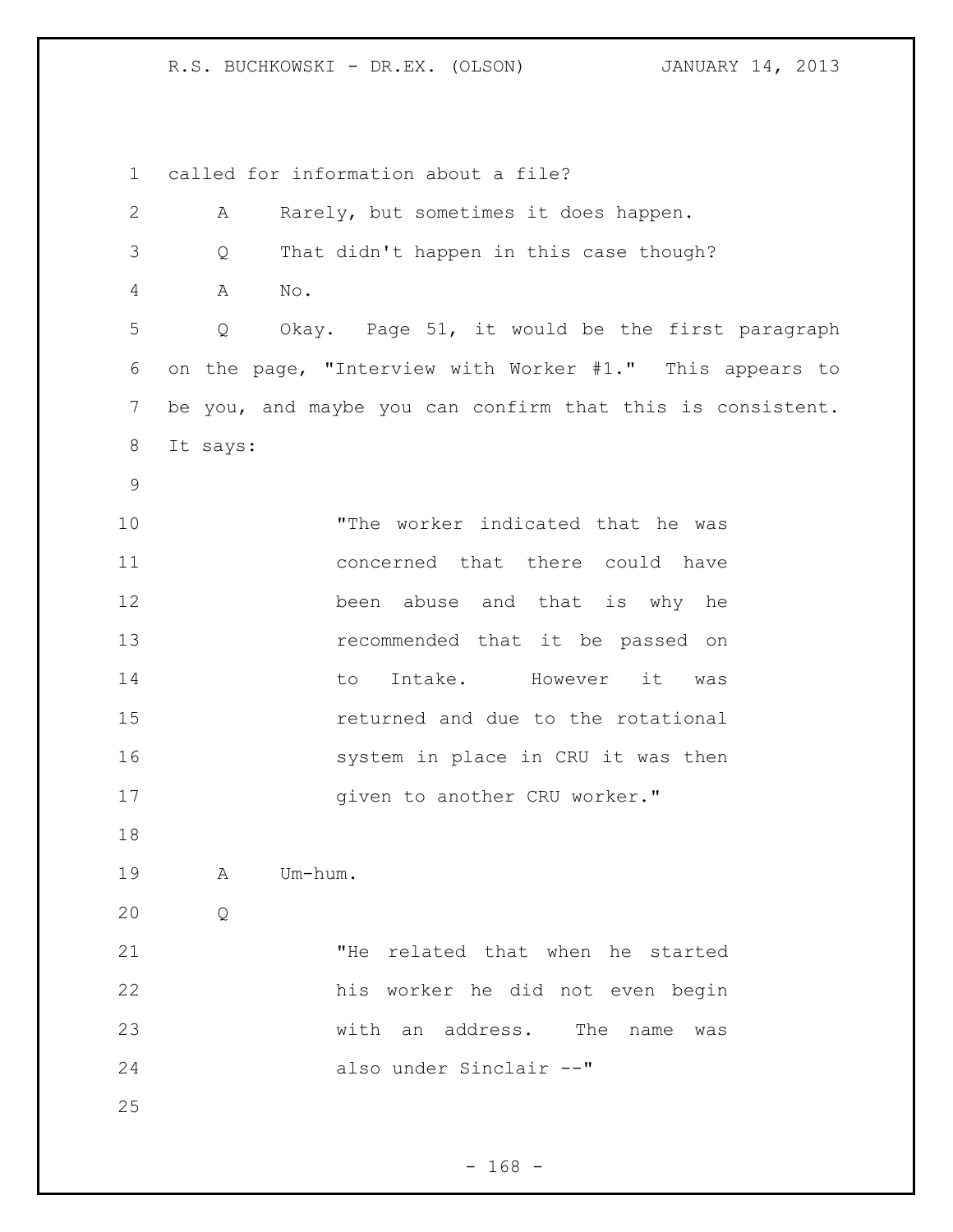Et cetera. It goes on to say you made two attempts, you couldn't get into the building. "It was not passed on to Abuse Intake since there was no address and the name was wrong. This was made more difficult since the computer data system (CFSIS) had what he called a six month ribbon 10 and one could not get back into 11 the system." 13 And we've covered most of that already. Is there anything else in this recording that you want to clarify or explain? A Well like I said I don't necessarily agree with everything in there. The ribbon part is -- I don't really understand the ribbon part. Q Some of the findings are on page 53 of the report. I want to ask for your comments on these findings. The first finding -- well, you'll see there are two finding 39s. A Yes. Q The first finding 39 says: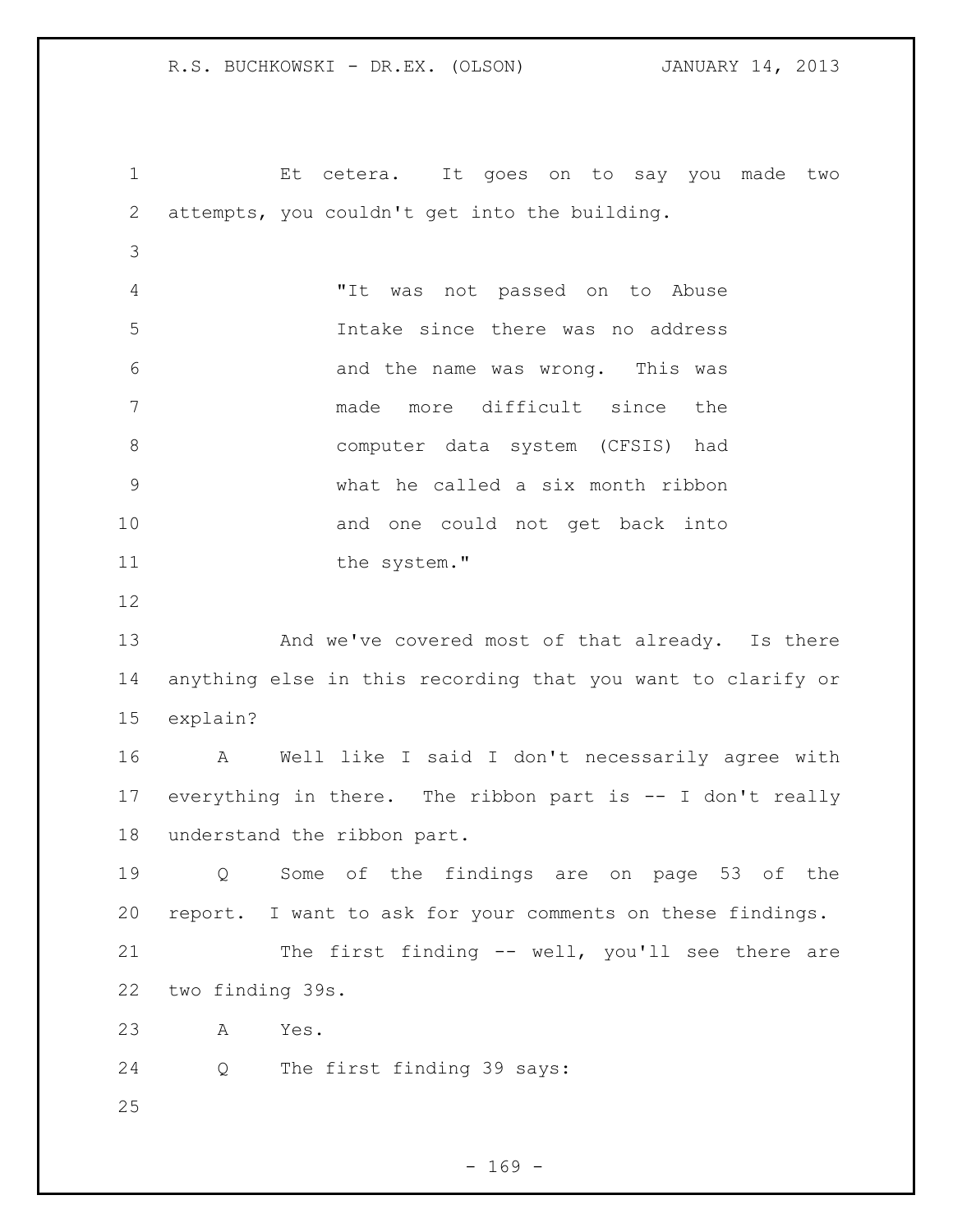| $\mathbf 1$    |                                                        | "The previous involvement section                           |  |
|----------------|--------------------------------------------------------|-------------------------------------------------------------|--|
| $\mathbf{2}$   |                                                        | of the CRU recording does<br>not                            |  |
| 3              |                                                        | include the December 2004 CRU                               |  |
| $\overline{4}$ |                                                        | contact.                                                    |  |
| 5              |                                                        | This may have been a CFSIS glitch                           |  |
| 6              |                                                        | in which recording which was not                            |  |
| 7              |                                                        | open at least to the intake level                           |  |
| $8\,$          |                                                        | may not have been readily cross-                            |  |
| $\mathsf 9$    |                                                        | referenced."                                                |  |
| 10             |                                                        |                                                             |  |
| 11             |                                                        | Now, I went over this morning with Ms. Davidson             |  |
| 12             | about that entry not being on the report. Is that -- I |                                                             |  |
| 13             |                                                        | think you said earlier today that it would have been -- you |  |
| 14             | rely on the history recorded by the AHU worker?        |                                                             |  |
| 15             | Yes.<br>A                                              |                                                             |  |
| 16             | Q                                                      | And so that portion of the history not being on             |  |
| 17             | the report would that cause you any problems?          |                                                             |  |
| 18             | A                                                      | Well it's always good to have as much information           |  |
| 19             | as possible, but when --                               |                                                             |  |
| 20             | Q                                                      | Do you --                                                   |  |
| 21             | Sorry.<br>А                                            |                                                             |  |
| 22             | Q                                                      | I was going to -- you could go into CFSIS though            |  |
| 23             | to get the information if you needed it?               |                                                             |  |
| 24             | A                                                      | I could.                                                    |  |
| 25             | Q                                                      | But that wasn't your practice at the time?                  |  |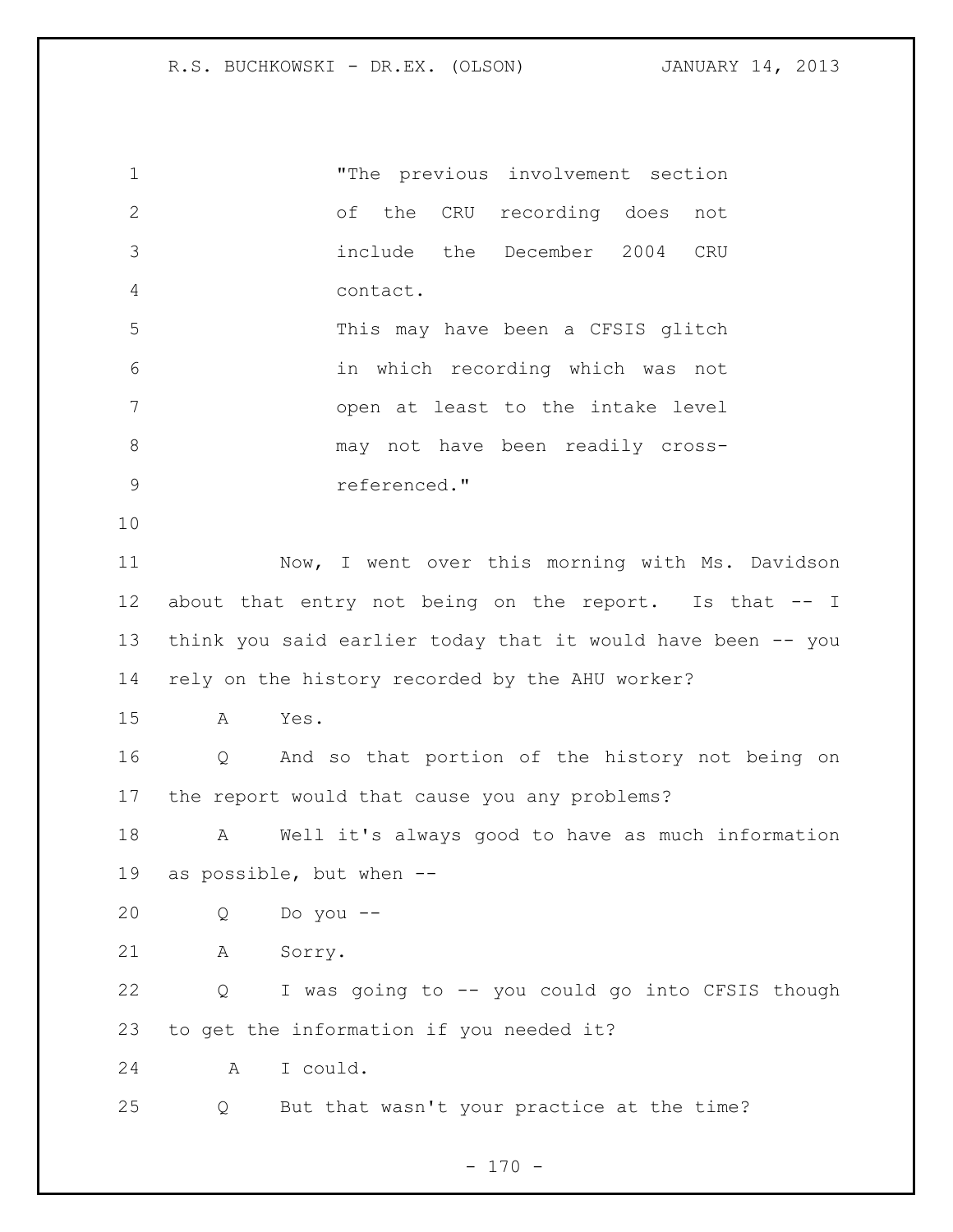A Depending on the situation. From what I read I had enough information for me to go to the home to -- over concerns that the child was in need of protection. Q The next finding, 38, says: "The Agency erred in not treating this as an alleged abuse call and not allowing it to be opened as an abuse referral assigned to the abuse Unit." It goes on to explain: 14 "When the CRU did not find any **15** reason to overturn the intake decision they had little choice but to close it. The CRU did not 18 have the agency mandate to continue on with cases on there own that did not meet intake criteria for opening." I realize that doesn't apply to all of your involvement, but what -- do you have any comments with respect to this being an error, not treating it as an abuse

- 171 -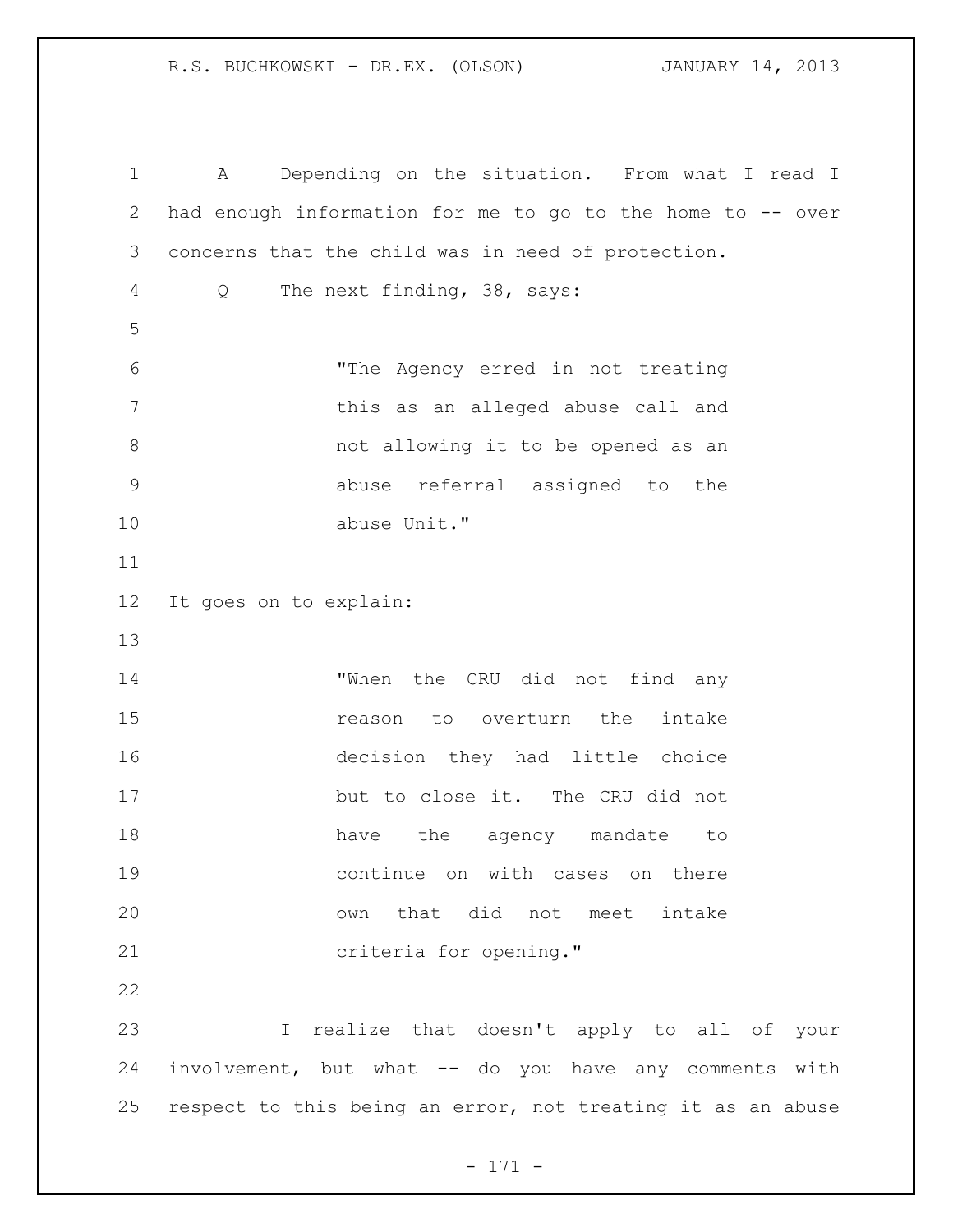call? You've talked about it a lot already; is, is there anything you can add? A No, there's nothing to add from me. Q If you go to finding 40 it says, and again it's talking about this being an abuse investigation. It says: "This decision had dire consequences for Phoenix because it meant that the 14 required steps in an abuse investigation which would have potentially saved her life were not met." Do you have any comments with respect to that finding? A No, I don't. Q The last area I wanted to briefly ask you about were changes to the system, and you may have noticed, or have been aware of since these reports were commissioned. First of all are you aware of any changes since Phoenix's death was discovered? A Yes, we've had several changes. Q And can you tell me what some of the more significant changes have been? A Computer entry, we're working off an intake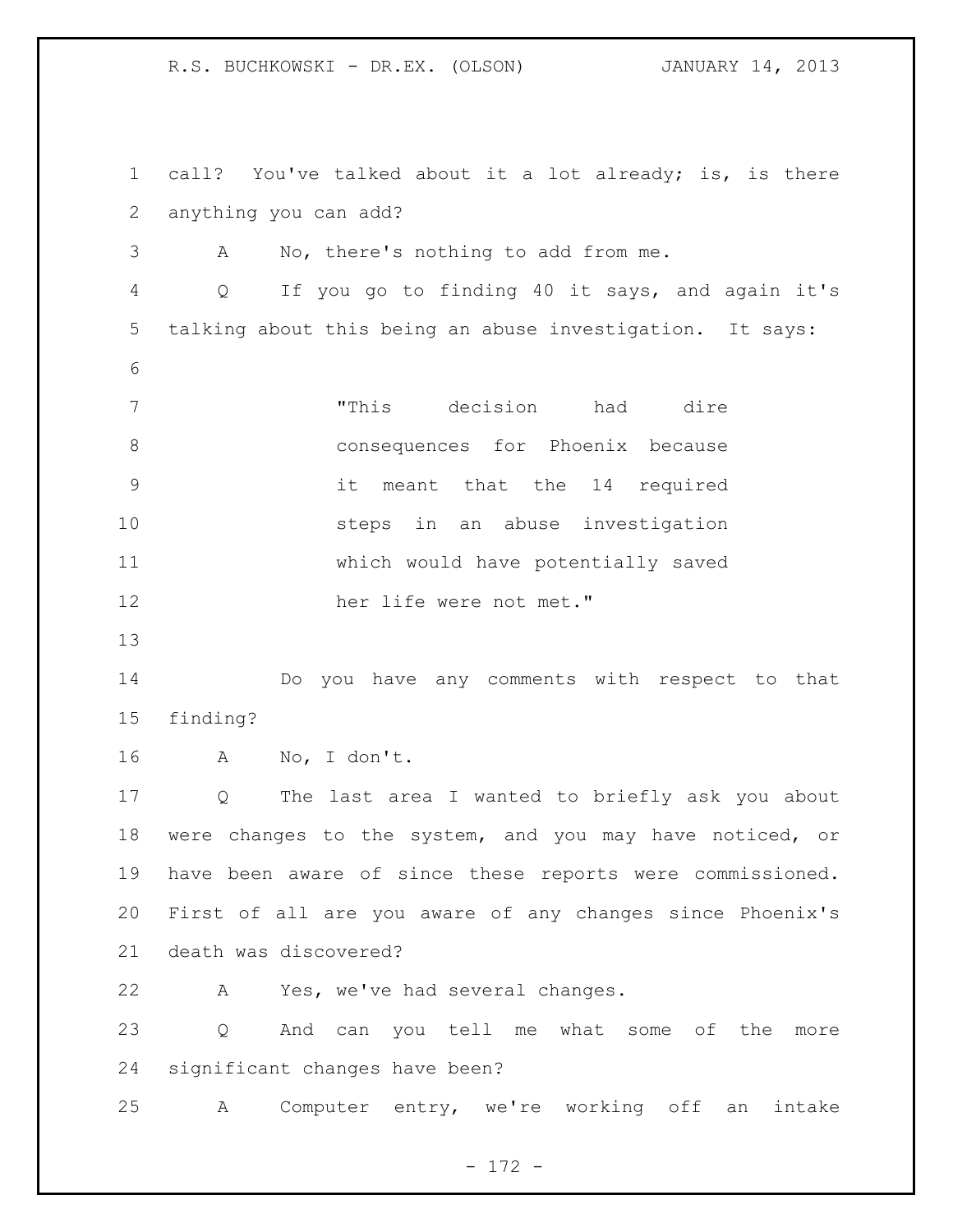module now where any, any time there's changes to the reports it's, it's noted. Electronically a worker can't go in and change another worker's information. When you add histories -- no pardon me, pardon me. When, when you add addresses you can also check on prior addresses as well, so it's, it's helpful sometimes when we're looking for families to see where they were living because sometimes past addresses can track them down. Q So those sound like improvements to the system? 11 A Those are improvements. Q Okay. A We've also stepped back in some areas such as social assistance and Manitoba Health, under the PHIPA Act are refusing to give us information. Q Okay. A So now we're stuck in a situation where many times we're guessing where we're going. We're going into homes -- I know it's happened to myself, I don't know how many children are there, and there's always a fear that one of these times we're going to remove children, but miss one. Q Miss one child because you don't know how many should be --

A Because we don't know how many are there because

- 173 -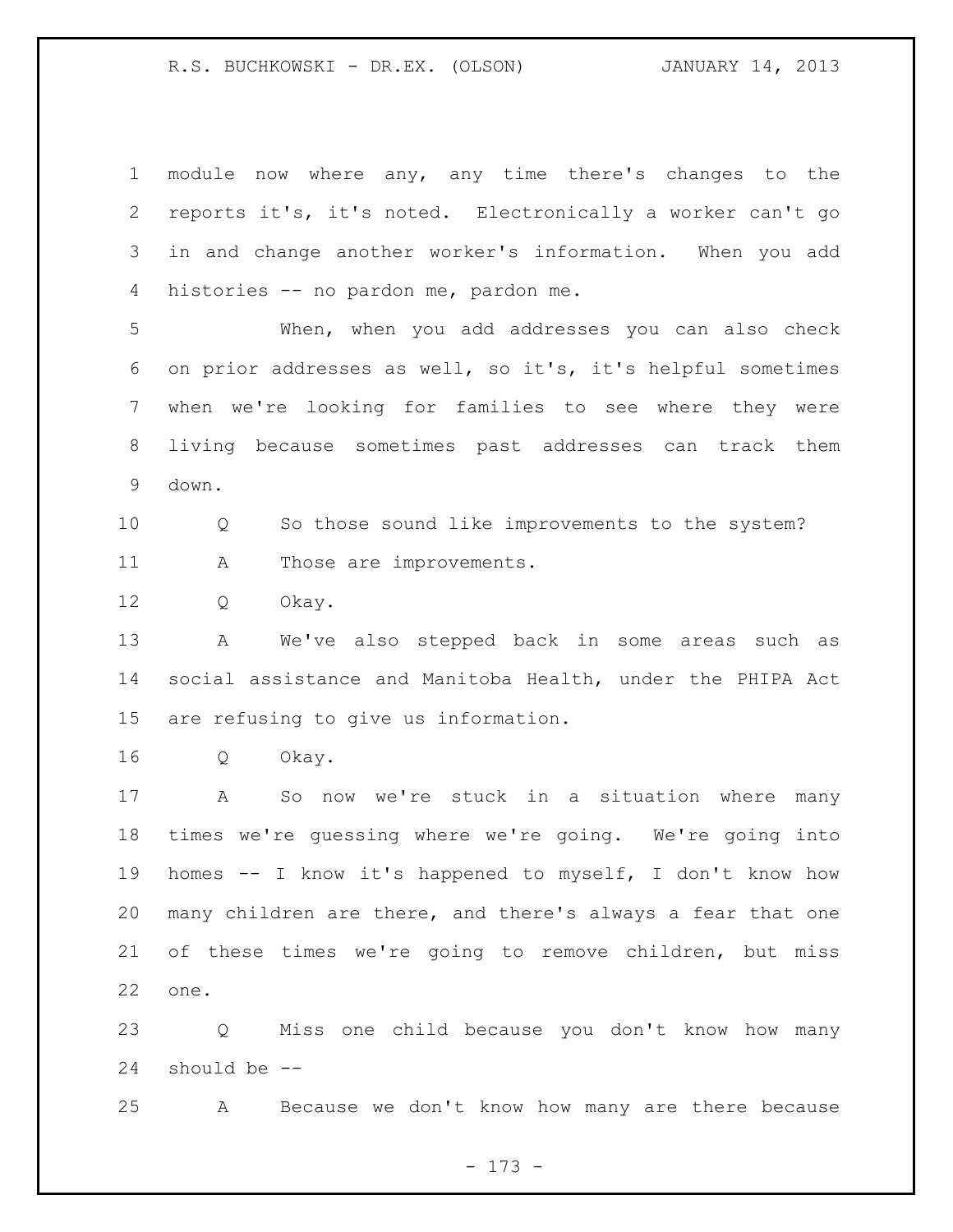they're refusing to give us the information, and the system that they do have in place to get the information sometimes takes way too long for us. When we need to make an immediate decision or go to the home immediately we can't get that information.

Q For how long has that been an issue?

 A I would say at least six months or more now, but I'm not sure when all of this started.

 Q Okay. Have there been any other changes that have been significant in terms of improvements to the system?

 A We've been encouraged to go into more detail on our reports. I believe there's also -- well, there's also been some standards that were made. It's standard now to 15 see the children, not only the, the child that the concern is about but all the children are, are supposed to be seen.

 Q Okay. And that's something that's different than what it was previously?

A Correct.

 Q What about just seeing the child who the call's about, is that ...

 A That -- I'm not sure when that policy was actually put down. It was always my practice to see the child, it's just the way I did my work. I don't know if the policy actually back then was to see the child.

- 174 -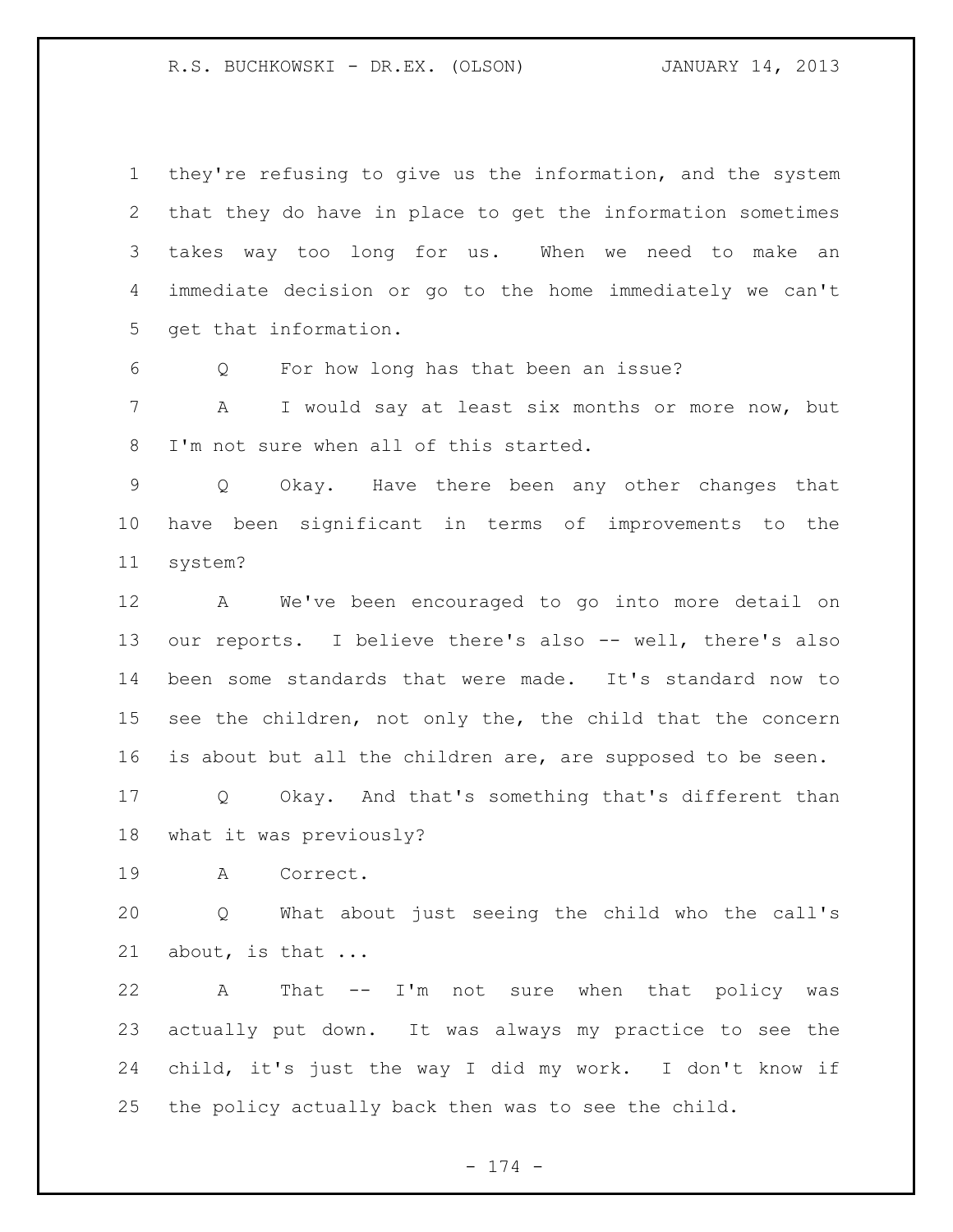Q Okay. A It's just, it's just something I, I know I always did. Q Right. I mean it seems fairly common sense that if there's an abuse allegation of a child you'd want to see the child? A Correct. Q We've heard about a structured decision making tool; is that something you're familiar with? A Yes. Q That's a change from what was in place previously? A Yes. Q How has that impacted your work in CRU? A The, the tool's helpful in making us standardized in asking questions, but the tool is not 100 percent helpful. Q Um-hum. A It, it unfortunately leaves, it leaves some error in there. For example, we're, we're to be -- we're to ask the family now if they've had any diagnosis of mental health. Well they can easily say, no, but we have no way to check that to see if they're telling us the truth. Q Okay. A So a lot of the assessment tool is based on what

- 175 -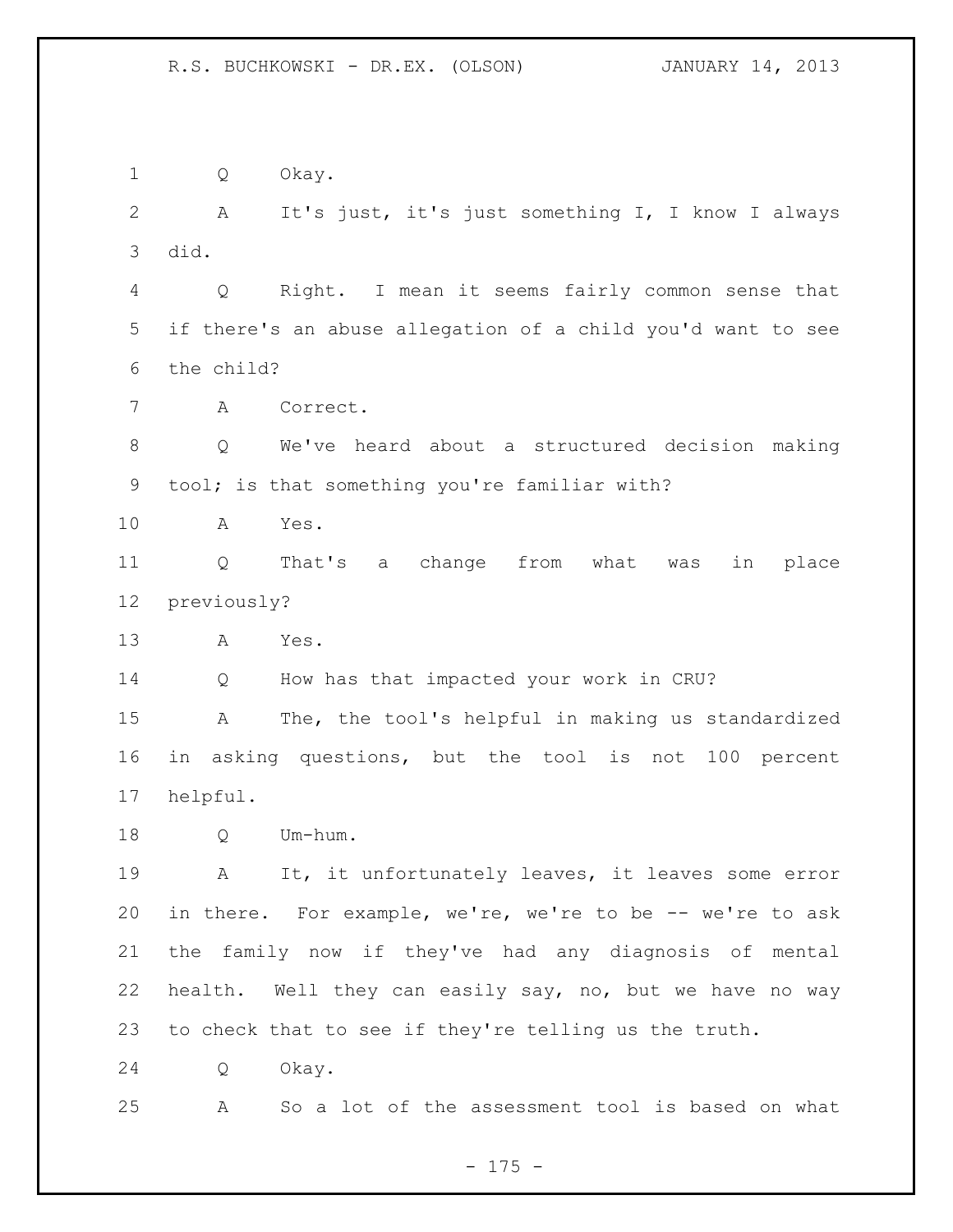they tell us, and not what's actually factual.

2 Q Based on what the, what -- A What the client tells us. Q Okay. And you don't have an independent way to verify what is being told is accurate? A No, not with mental health. Q Okay. Are there any other issues with the structured decision making tool? A Sometimes with domestic violence we can't always get from the police whether or not there's been domestic violence. They're only, they're only to give us the information if there's a child in the home. Q Okay. 14 A They're restricted as well. Q Is -- overall is this, this new tool something that's positive in terms of your practice? A I feel it's positive because the workers are, are more inclined to ask the same questions, and so to, to fill that out, yes, because it, it does cover most areas of, of an investigation. MR. OLSON: Those are all my questions for this witness. 23 THE COMMISSIONER: All right. MR. OLSON: Thank you. 25 THE COMMISSIONER: I, I guess it's appropriate we

- 176 -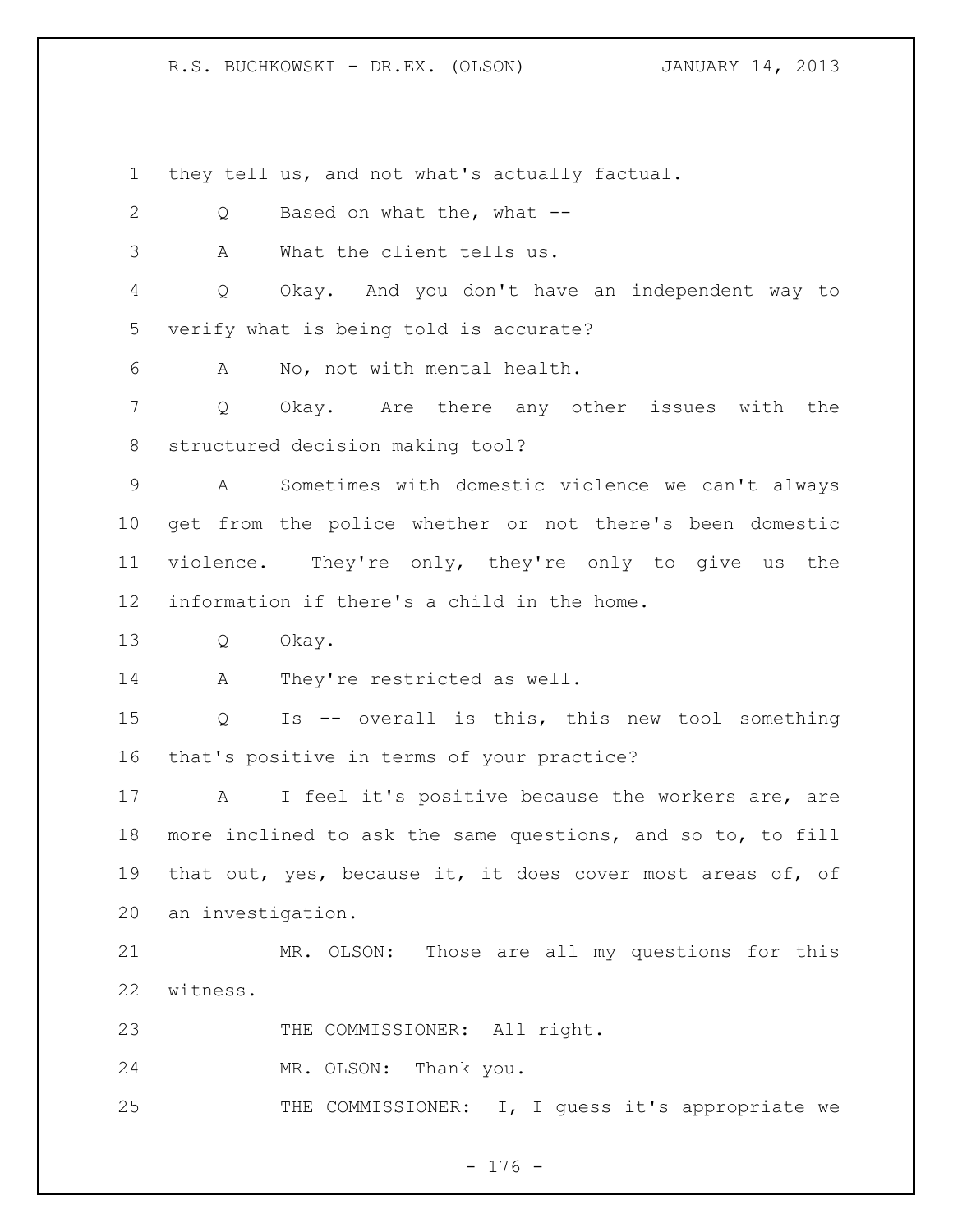take our mid-afternoon break now; is it? MR. OLSON: Yes. THE COMMISSIONER: All right. We'll adjourn for 15 minutes. (BRIEF RECESS) 8 THE COMMISSIONER: All right. Mr. Gindin, please. 10 MR. GINDIN: Thank you. CROSS-EXAMINATION BY MR. GINDIN: Q Mr. Buchkowski, my name is Jeff Gindin and I'm appearing for Kim Edwards and Steve Sinclair. A Hi. Q You were talking this afternoon a little bit about the value of looking at past history when you get a file; right? A Correct, yeah. Q And you said some histories are better than 21 others, I'm not sure what you meant; you mean more detailed 22 than others, is that what ... A Yeah, some workers provide more detailed histories than other workers do. Q And when you see these histories you can't really

R.S. BUCHKOWSKI - CR-EX. (GINDIN) JANUARY 14, 2013

- 177 -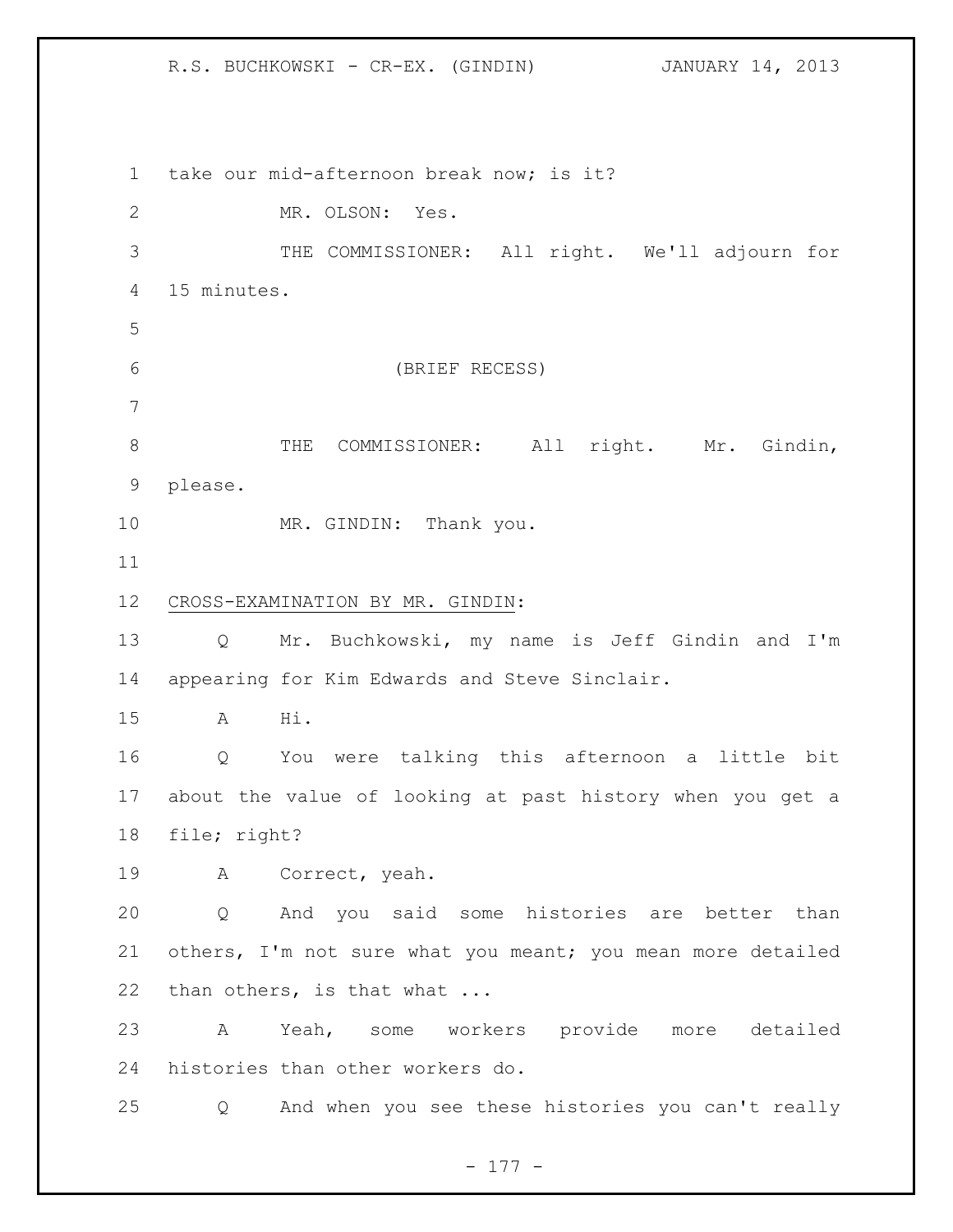R.S. BUCHKOWSKI - CR-EX. (GINDIN) JANUARY 14, 2013 tell if anything important has been left out, because that's all, that's all you've got; right? A Well depending on how some histories are written you could tell that there's a definite lack of information. Q And that would lead you to do other things? A And then we would look it up, yes. Q Now, with respect to your involvement on March the 7th, right -- A Um-hum. Q -- we know that you went to the house, the address on McGee twice that day? A Yes. Q You obviously thought it was important, first of 14 all, to attend there, and, secondly, to go a second time -- A Correct. 16 Q -- in the same day; right? A Yes. Q And that's because you thought this was a high priority situation; right? A Yes. Q Now, when you went there the first time, or the second time, did you leave a card? A I couldn't get into the building, so there's no

Q There's nowhere to leave it, you mean?

reason to leave a card because --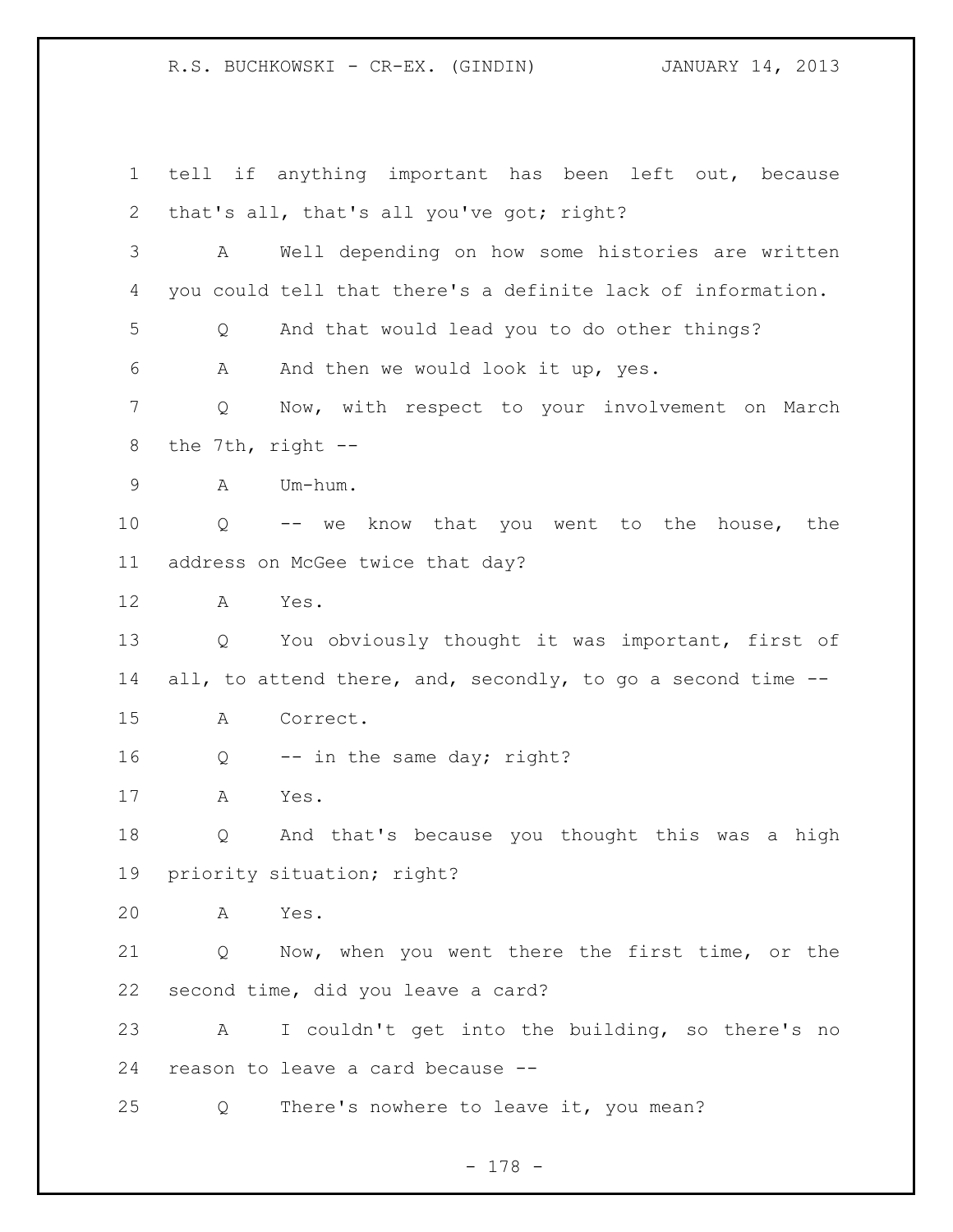R.S. BUCHKOWSKI - CR-EX. (GINDIN) JANUARY 14, 2013

 A Pardon me? 2 Q Nowhere to leave it, you mean? A Well, yeah, there's no mailbox for her, so it was, it was just an outside door for an apartment -- Q Okay. A -- so my leaving a card would have been useless because there's -- she didn't have a mail slot. Q I see. You never tried to shove anything under 9 the door or -- with your name on it -- A Well, no -- 11 Q -- addressed to her, for example? A No. Q No. All right. A No, it's also not a practice we do because then it's kind of telling everybody in the block that we're looking for her, it's an invasion of her privacy. Q I see. All right. Did you consider calling SOR number 7, who we know is the one who gave the information to Jacki Davidson, did you consider calling her to try and get more information about the word abuse and what it might mean? A I didn't bother calling her because she was somewhat negative towards Jacki about giving information, so if she was going to give the information I would have figured she would have given it there, so I didn't bother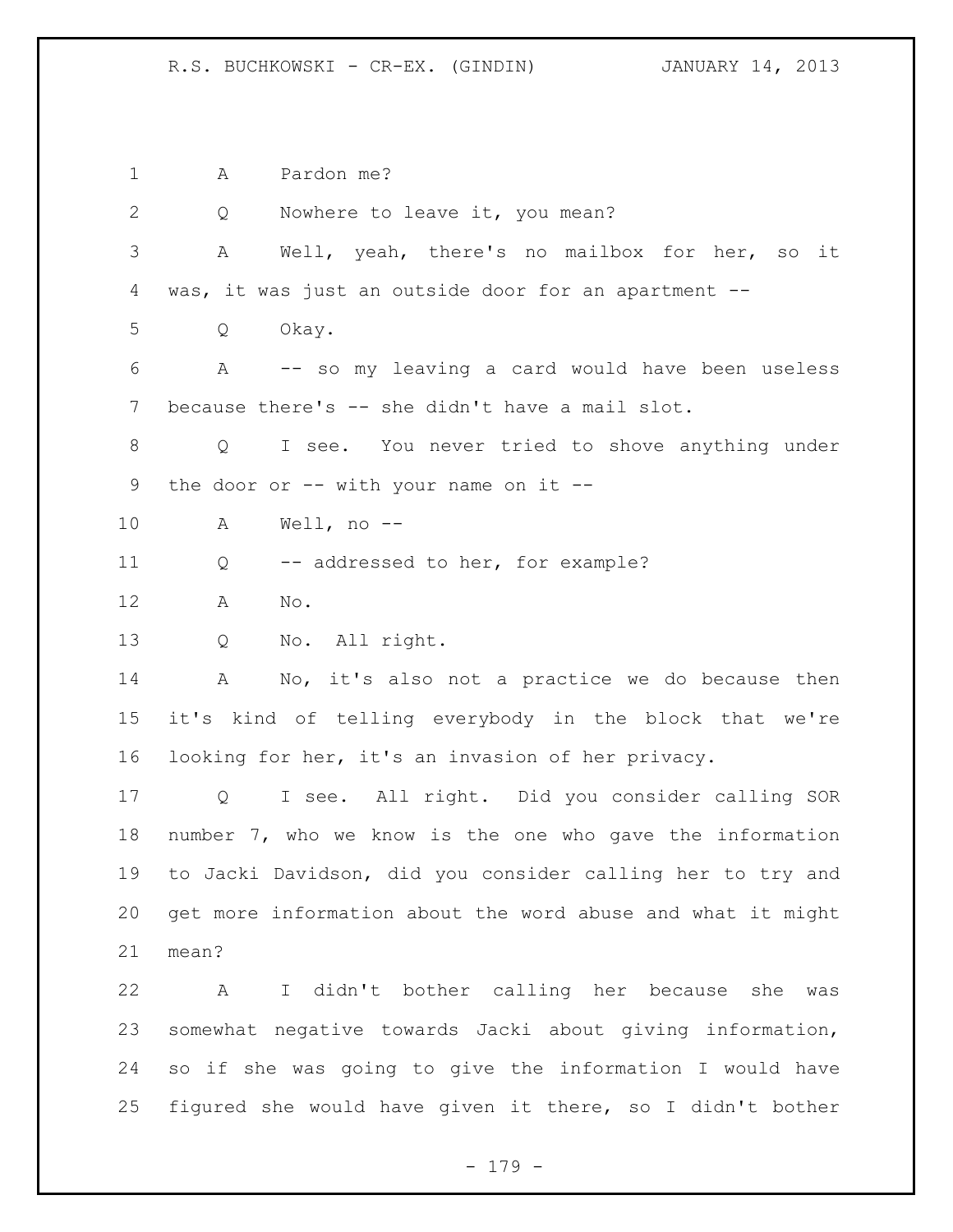R.S. BUCHKOWSKI - CR-EX. (GINDIN) JANUARY 14, 2013

 calling her, and as far as I was concerned I had enough information to make my field and assessment. Q One of the things you mentioned though was that you weren't quite sure what the abuse was that was being referred to in that call? A Correct. Q And when you didn't get in either time calling SOR number 7 for more information might have helped, if you got some? A But I already said that Jacki, who's an experienced worker, couldn't get that information -- Q Um-hum. A -- so I didn't bother calling. Q So you didn't think that maybe a different approach might work? A No. Q No. All right. You did call, you did call EIA? A Yes. Q And I think you said you called them twice? A Correct. Q The first time you called them you didn't have as much information as the second time? A Correct. Q And that's why you called back a second time? A Yes.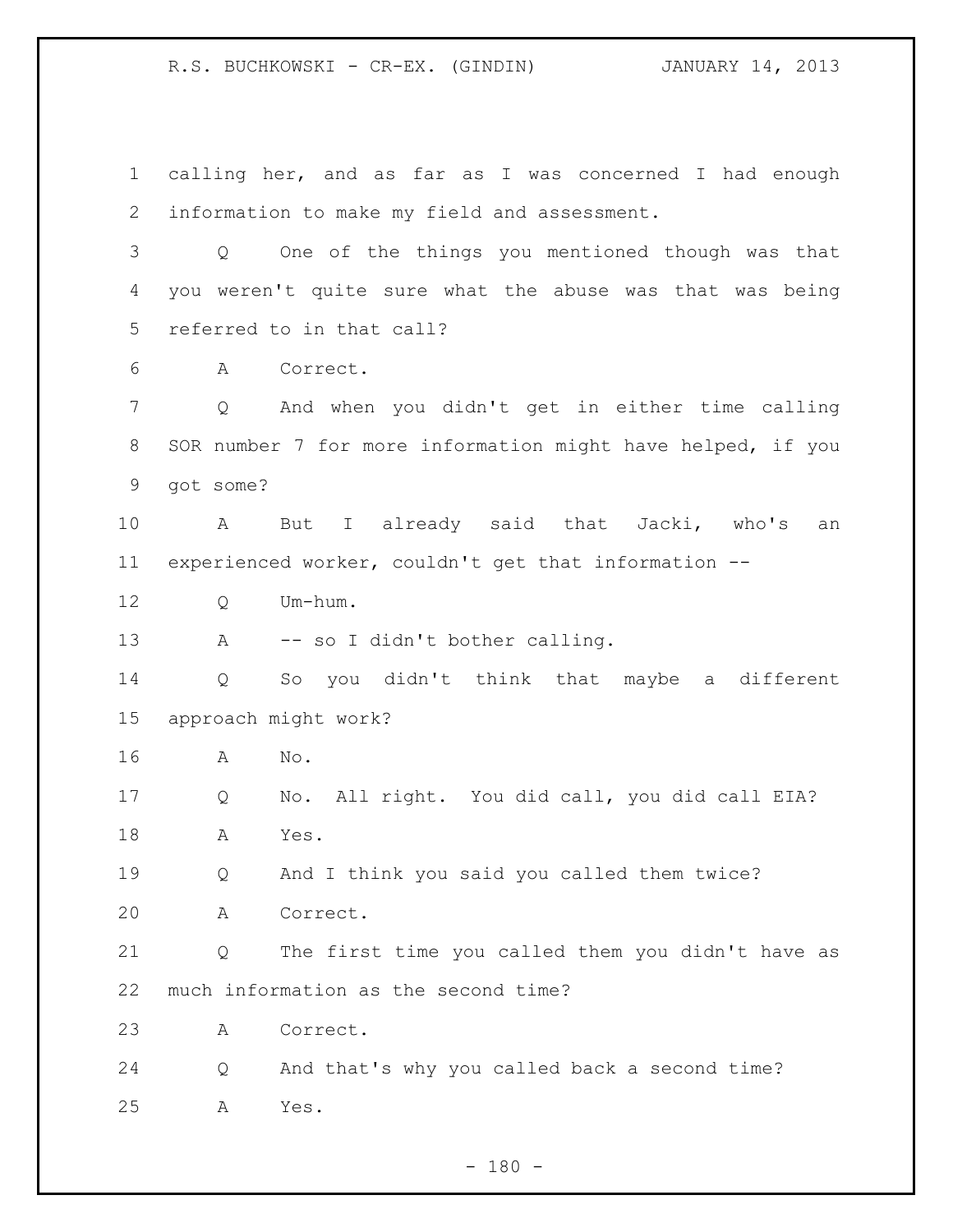Q Did you ever ask them if there was anyone else living in the house?

 A I don't recall the exact conversation, but I must -- in the way I work I believe I would have expressed the fact that I knew that I was going to the home myself, so I definitely wanted to know how many adults were in the home, and who were they.

 Q So that's something you would want to know whether there's anything on their files that related to anyone else possibly being on the budget, or living there?

A Yes.

 Q And had you been advised of that would you have made a note of that somewhere?

 A Yes, I also would have added it onto the details of the, of the people in the home.

 Q So it can be assumed that either you didn't ask, or if you did you weren't given any real information?

 A I'm going to assume that I wasn't given that information because any time I do call I always ask who's all in the home.

 Q Now, you've talked about the fact that sometimes there's changes to documents --

A Yes.

 Q -- and I think you said that was done routinely? A Yes.

- 181 -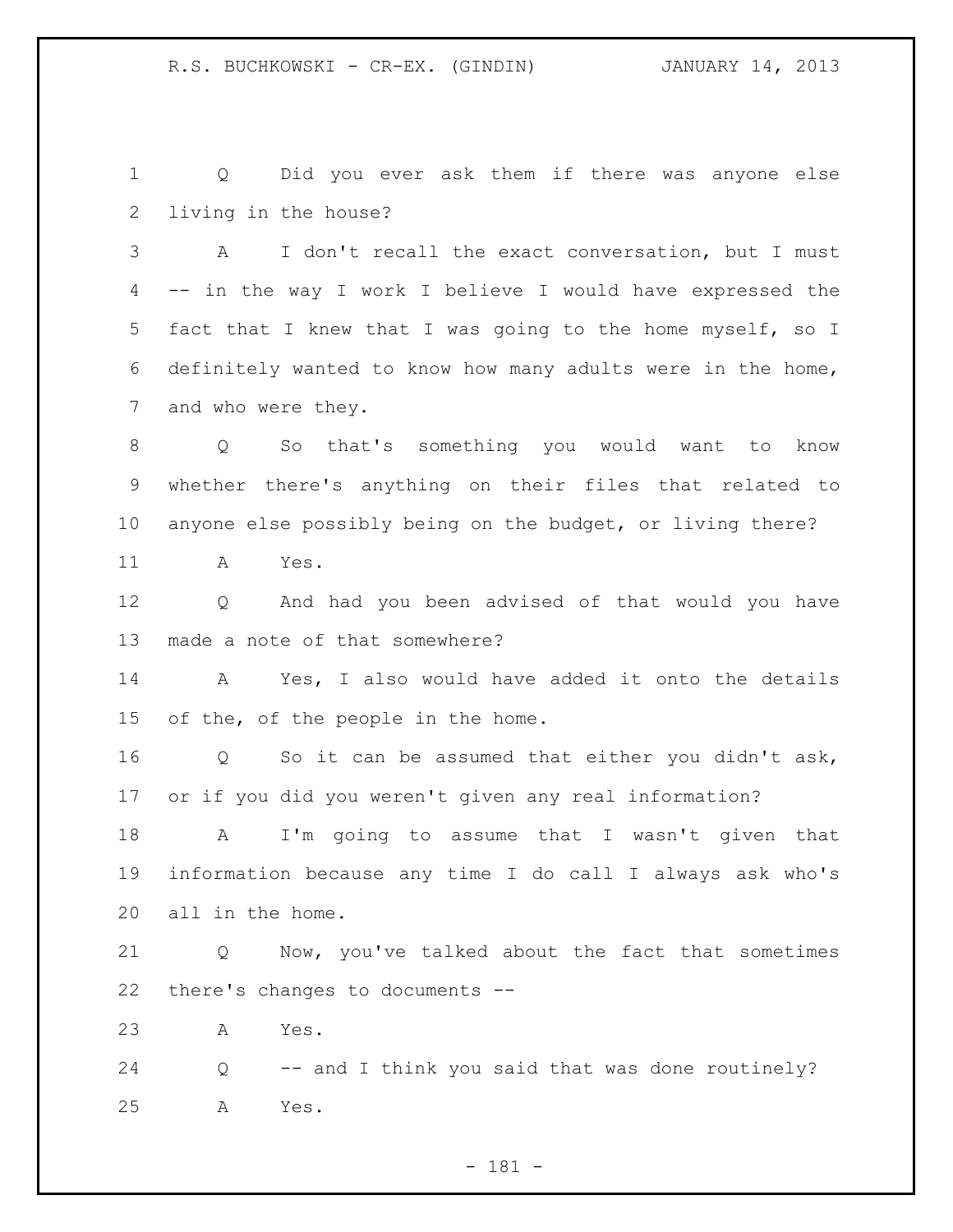Q And are you referring to things you would become aware of, or see them for yourself, or how, how do you mean that?

 A More so demographic information just like in this particular one there was no address --

Q Um-hum.

7 A -- so I provided the address.

 Q All right. Now, you were being asked about whether there was any discussions that you overheard about supervisors changing documents --

A Correct.

 Q -- and I think you were specifically referred to Ms. Verrier I believe when you were asked that question.

 Now, are you saying you, you recall no discussions --

 A No, about, about specific, specific information being altered and taken out, no, I don't recall any conversation like that.

 Q Well do you recall Debbie De Gale making it known to you that that was her view that changes were made?

A I don't recall her telling me that.

 Q Do you recall ever saying that to anyone that Debbie De Gale came to you --

A No.

Q -- and told you about changes?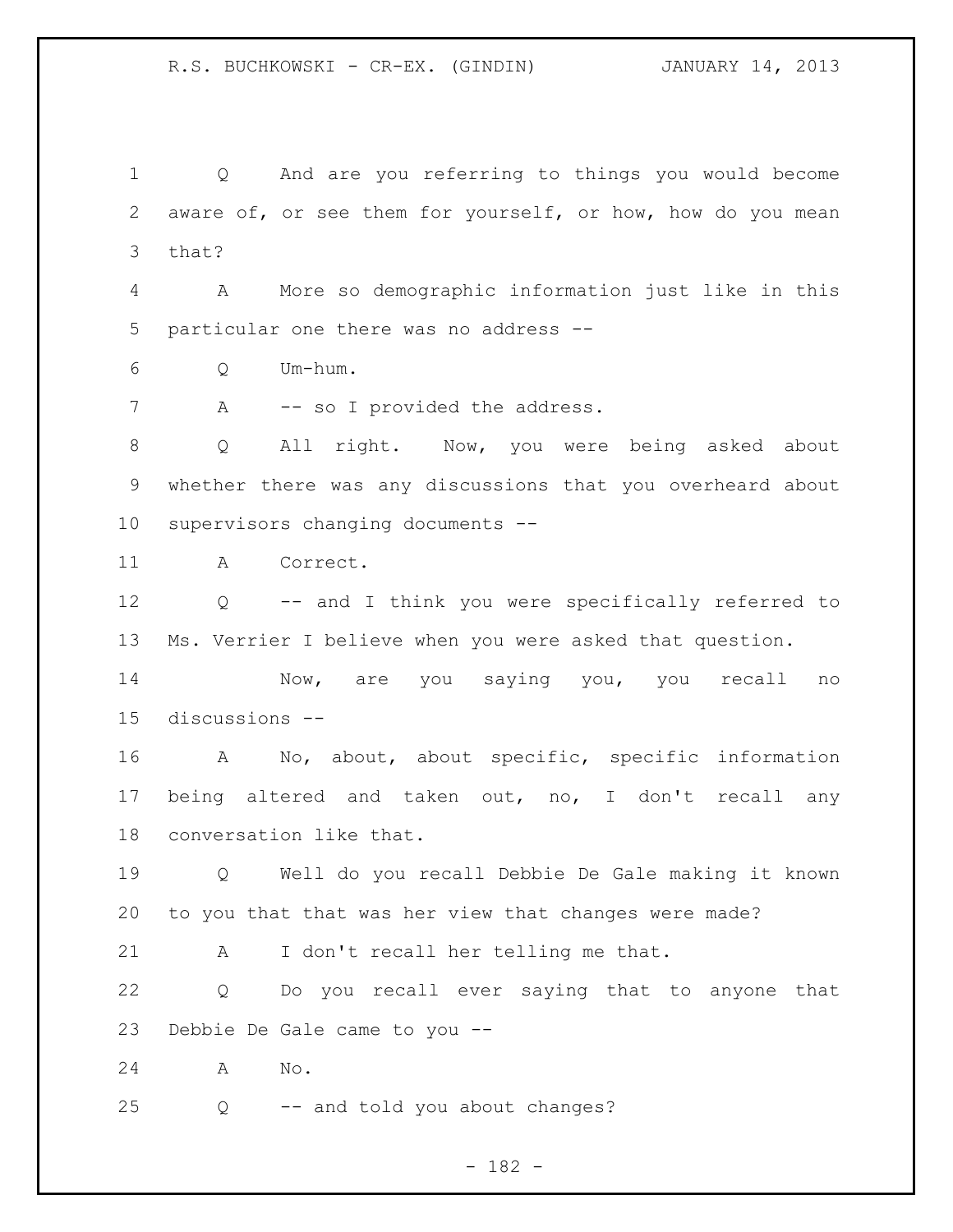A No, I have no recollection of anything like that. Q So you have no recollection that you may have said that before? A I don't recall any conversation like that. Q Okay. But do you have any recollection that you may have actually told anyone that you had a discussion like that with Debbie De Gale? A No, because if I was aware of that information I probably would have confronted my supervisor, have gone over to our program manager to discuss that. Q Um-hum. But you have no specific recollection of a lot of this; correct? 13 A A lot of conversation with Debbie, no. Yeah. Q So you're not saying it didn't happen? A I'm going to say that if she did tell me I would have followed up on it, I probably would have -- I would have spoken to somebody about that. Q Um-hum. And if you did? A I, I believe I would have remembered. If I, if I went and spoke to a supervisor about that I would have remembered that. Q And the discussions you say you had with some people about supervisors making changes you say was about spelling mistakes and typos? A Correct.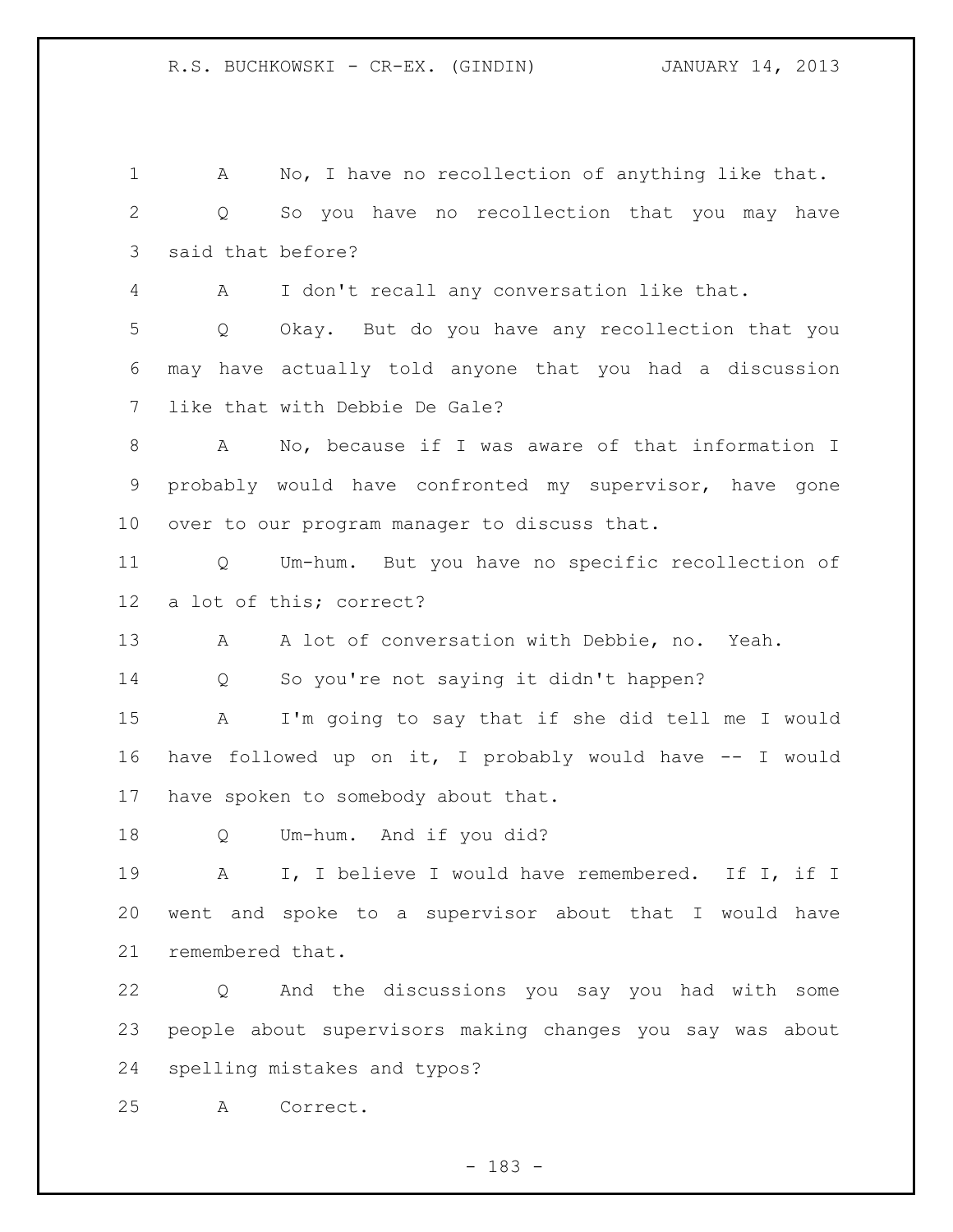R.S. BUCHKOWSKI - CR-EX. (GINDIN) JANUARY 14, 2013

 Q You had time to discuss things that trivial? A We do have some time between us when we're talking, sure. Q And you happen to recall that type of discussion which -- A Well, I know we had those discussions often because there were some people that made more typos than others, and they would be teased about it. Q Um-hum. Do you remember who was involved in those discussions about grammatical changes? A I would probably assume most people that was in our cubicle. Q All right. A I'm just assuming on, on who would be involved in that conversation. Q It might have been Debbie De Gale at some point? 17 A It could have been Debbie. Q When you use the word "routine", and we've heard that so often here, that "this was a routine call", the fact that it might be routine doesn't make it any less serious than it might be? Just because you've heard it before, and it's fairly routine, you're not saying that means it's not serious? A Correct. Q You say that on March the 7th, after your second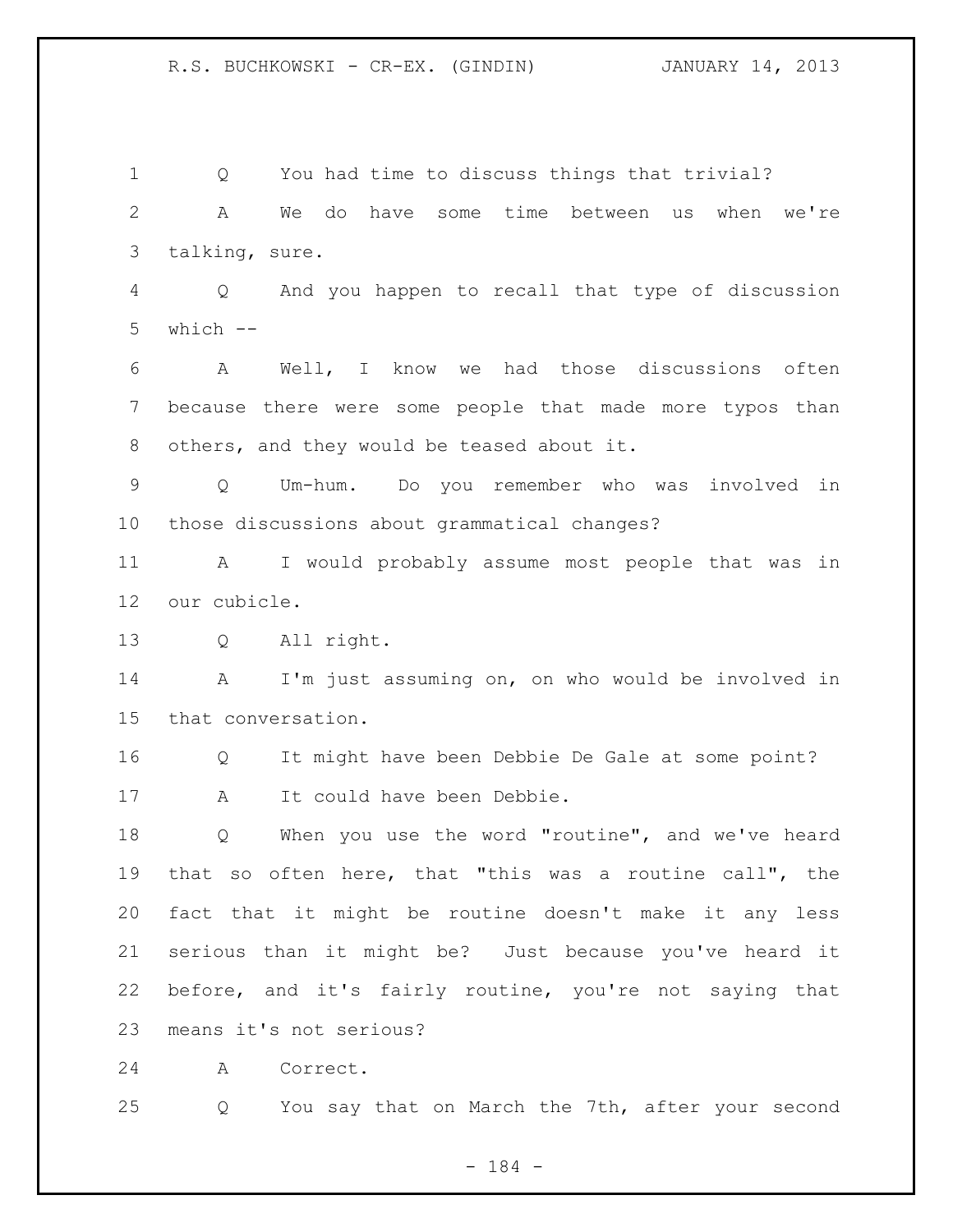R.S. BUCHKOWSKI - CR-EX. (GINDIN) JANUARY 14, 2013

 attempt to get in to see Samantha, you didn't go back that day because your shift ended at four; right? A Correct. Q Did you ask anyone else to go back the very next morning, or that evening, or anything? A I handed it to my supervisor with the assumption that the CRU team would go out the next day. 8 Q Did you specifically make a note that -- A No. Q -- somebody ought to? A No. Like I said I signed off all my reports back then, Refer to Intake, and I let the supervisor make that decision. Q Your goal with respect to what you did was to see the mother and see the child? A Yes. Q And that, for obvious reasons, would be very important to do? A Yes. Q You talked about the word "abuse" and exactly how that's defined. A Um-hum. Q And you talked about how you needed that to be defined, are you -- do you mean that you needed that to be looked into and investigated so you know more about it?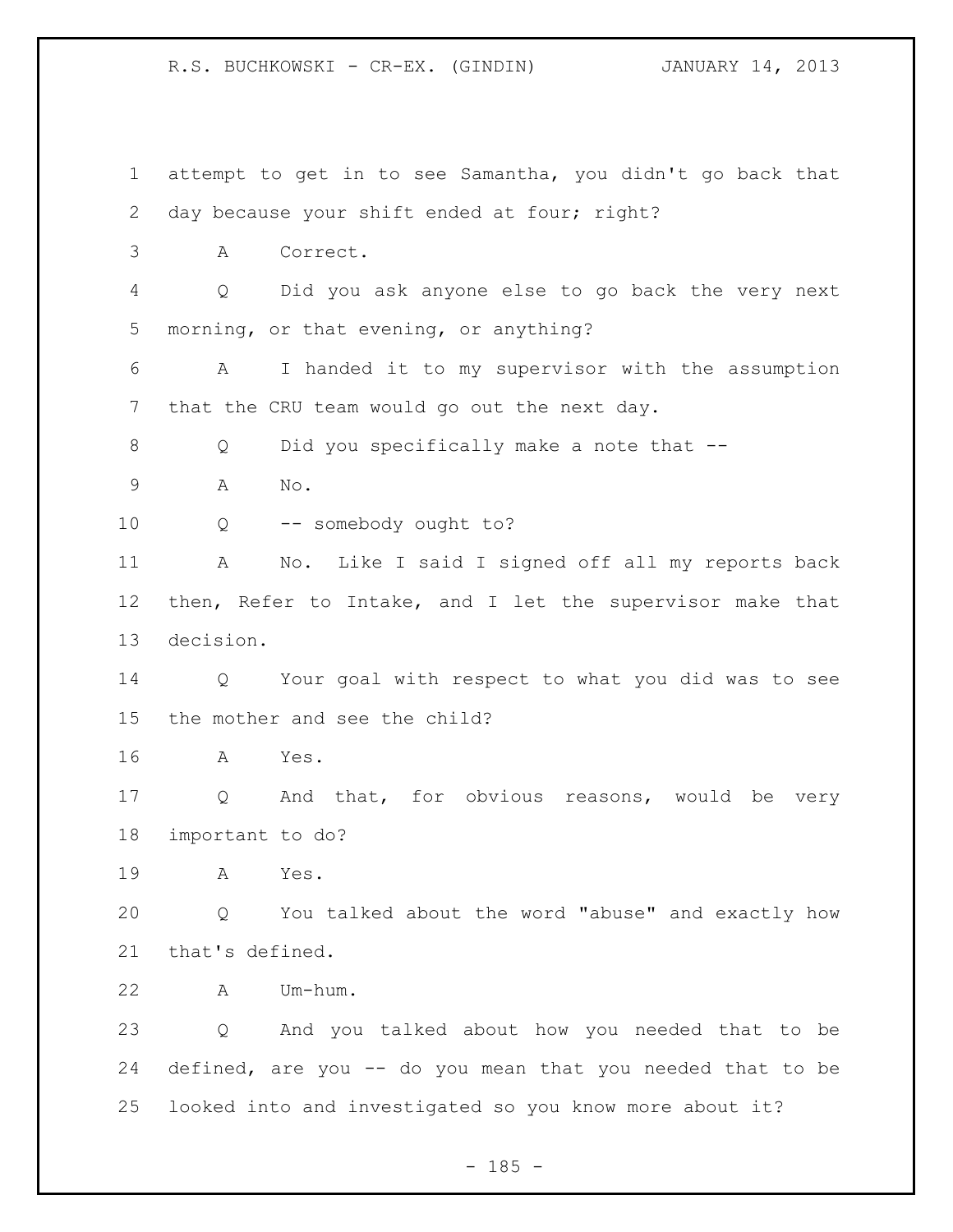A We needed to find out more information what was meant by abuse and what's happening with the child because when one person sees abuse another person may not see it as abuse. Q Um-hum. And if you did see the child you told us the kinds of things you would be looking for? A Yes. Q Certain things would be signs of physical harm -- A Yes. Q -- having been caused? Such as bruises, or marks, or things of that nature? A Um-hum. Q And that's an obvious thing you'd look for; right? A Correct. Q There's certain things that aren't so obvious of course, such as emotional abuse, not something you could have a look at a child and necessarily see right away; right? A Right. Q Things like neglect -- A Um-hum. Q -- that would be hard to observe from a brief visit as well? A Sometimes yes, sometimes no.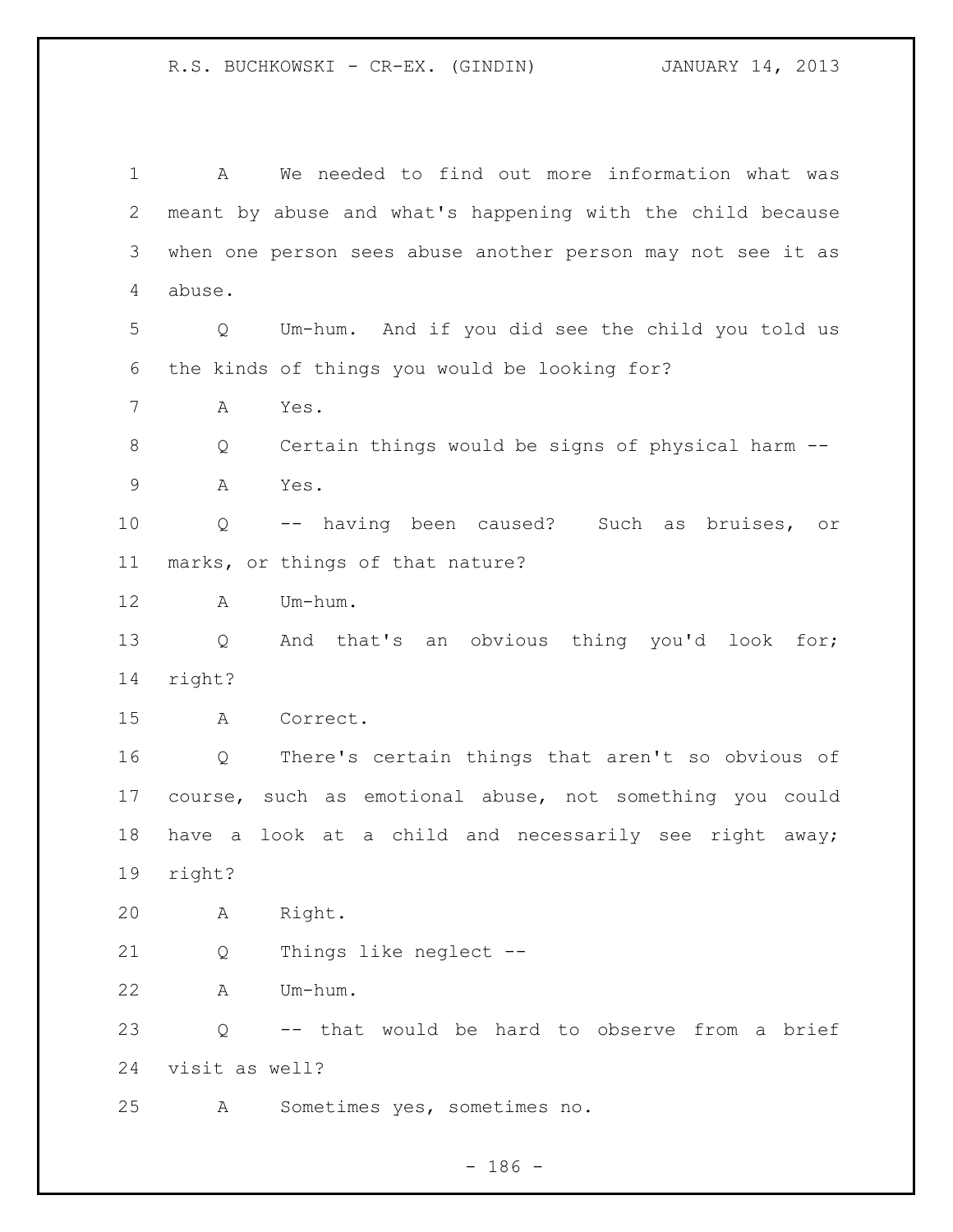R.S. BUCHKOWSKI - CR-EX. (GINDIN) JANUARY 14, 2013

 Q But not an obvious thing? A It's not an obvious statement. Q And in the interview that you were shown with Mr. Koster -- A Um-hum. Q -- and we just referred to it earlier, and he quoted you as being concerned that there could have been abuse is the way it was put; do you recall that just a minute ago? A Yes. Q The fact that there could have been abuse obviously was enough to concern you to go out there and see 13 -- try to see the child twice on the same day; right? A Right. Q Now, this term "walk of shame" you've heard that before? A Yes. Q And I, and I take it it refers to someone having to bring a file back that they're, they're rejecting essentially? A Yes. Q And does it, does it connote to you that there's some embarrassment in having to do that, or some shame in, in rejecting a file and bringing it back? A I wouldn't say shame, sometimes -- like sometimes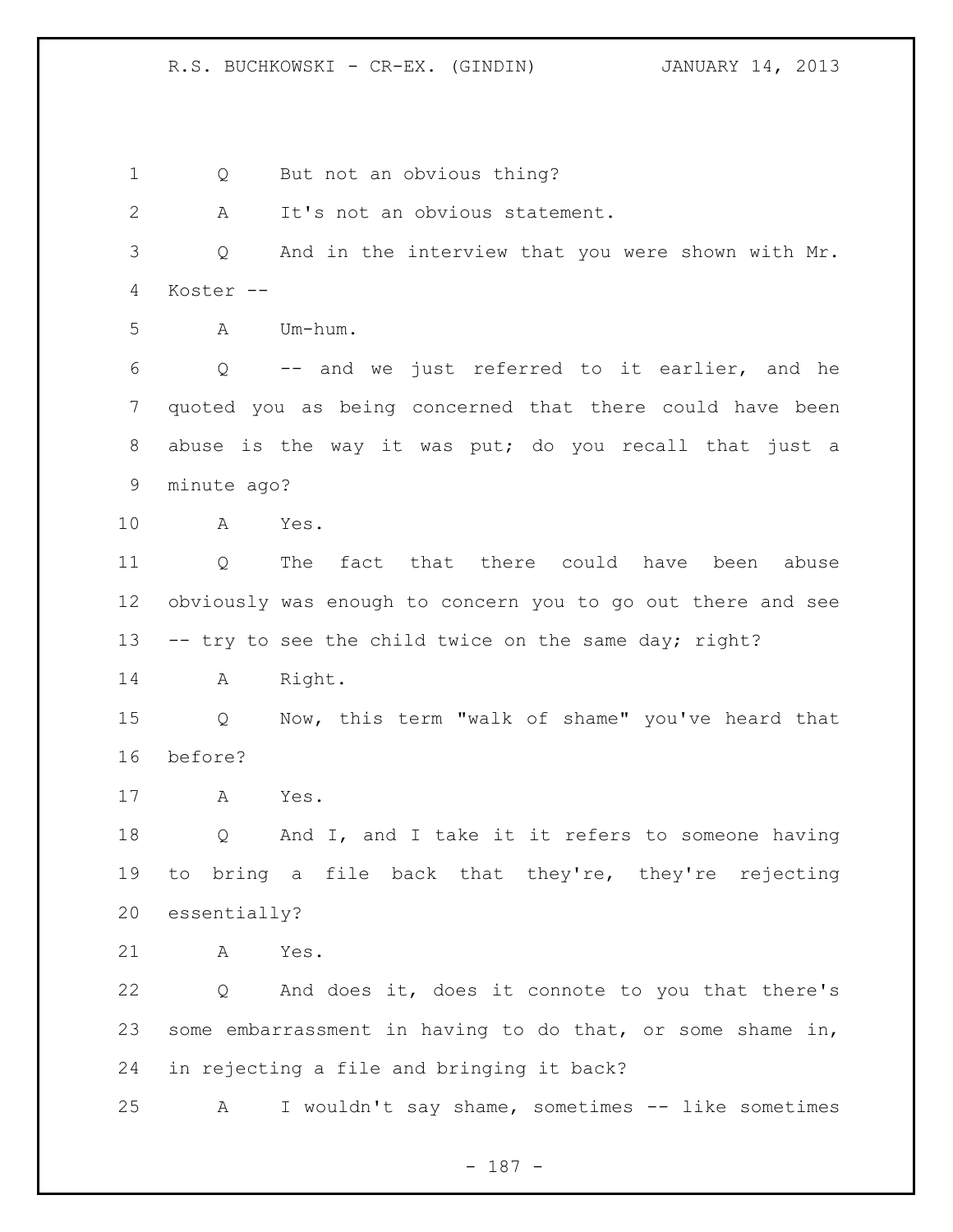there's obvious errors that you missed --

Q Um-hum.

 A -- let's mark it down so it's understandable. Other times you, you felt that the file was, was provided enough information to go upstairs, so you may not necessarily agree that the file came back to you, but if it did you would get the information needed and pass it on.

 Q Sometimes you could understand why it was being returned; right?

A Yes.

 Q But other times you really couldn't, couldn't understand it?

 A Sometimes we didn't agree that it would be returned, but it still was.

 Q A few more questions about your last bit of evidence about changes that were made.

 You said something about computer entries are different now, and by "now" you mean what, the last few years or do you have the time you were referring to?

 A Several years ago we, we switched over to what we call an Intake Module where everything that's, that's put in it's kind of like a drop down system --

Q Um-hum.

 A -- where you add the demographic information in 25 the body of the report, and when you put it in the body of

- 188 -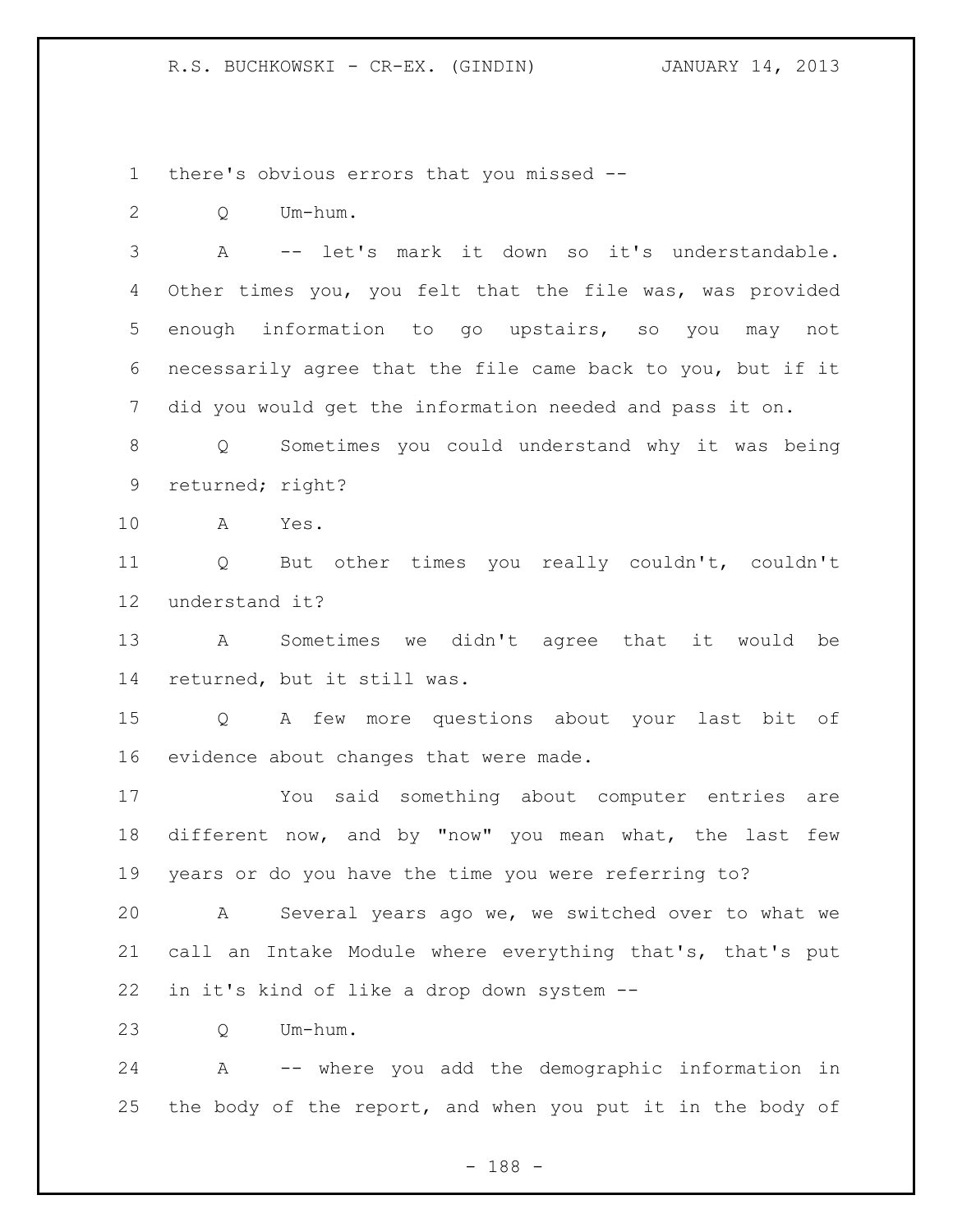R.S. BUCHKOWSKI - CR-EX. (GINDIN) JANUARY 14, 2013

 the report when, when a worker signs off on it, and closes it, it's electronically noted that that worker is the one that entered it, and one worker can't touch another's worker's information, and if a supervisor goes in and does make any changes it's, it's electronically documented that the supervisor made that change, or made a change to it. 7 Q So if changes are made now you can tell -- A Yes. Q -- whereas prior to that you wouldn't be able to tell? A You couldn't tell. Q And I presume that you think that's a good change? A Yes. Q I presume that no one likes it if there's changes made to their report without some discussion, or some talk about it; right? A Yes. Q And that would have been an issue back -- a few years back? A Yes. Q Okay. One of the things that is worse you say is the, is the sharing of information, that is now more difficult? A Yes.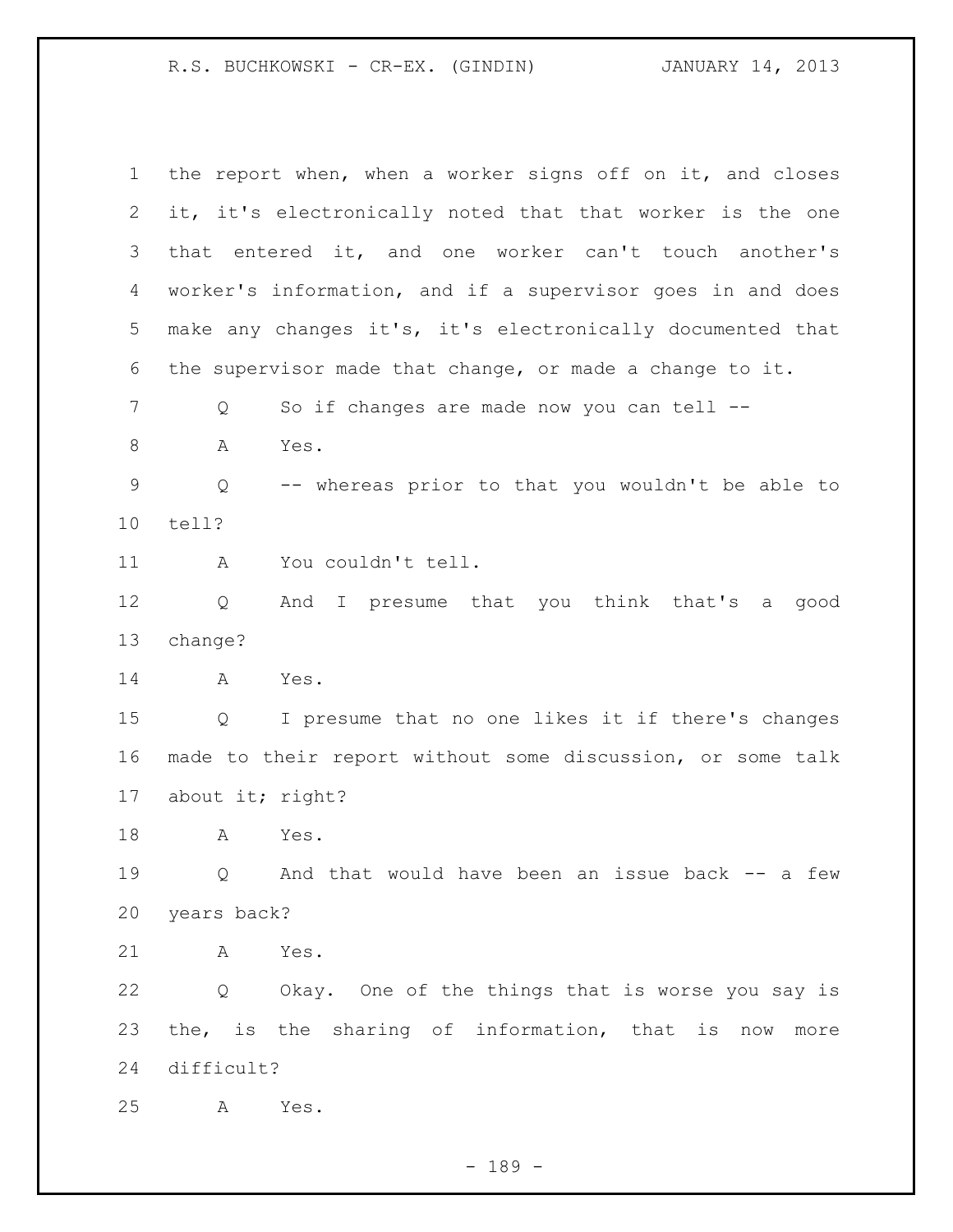Q And you gave an example of how you might go to a house, and you don't know how many children are in the house --

A Correct.

Q -- you might, you might miss one; right?

 Another example of something you might not know now is whether there was a, a violent partner that is part of the family now, for example?

 A Yes, there's a criminal risk assessment that we're able to do, and it just tells us high, medium or low. Q That's something that would cause you some

difficulty now?

 A It's always -- it just gives us a classification high, medium or low, it's difficult to find out exactly why they're high, medium or low. Like I said most of the time when the police give us information now there's -- it has to be a child in a home is often -- when you phone dispatch -- no, pardon me. When you phone the districts they, they only provide you information if you let them know that you're investigating for a child welfare concern, and there was a child present during the incident.

 Q When you say "a child in the home" do you mean physically present?

A Physically present at the time.

Q That day?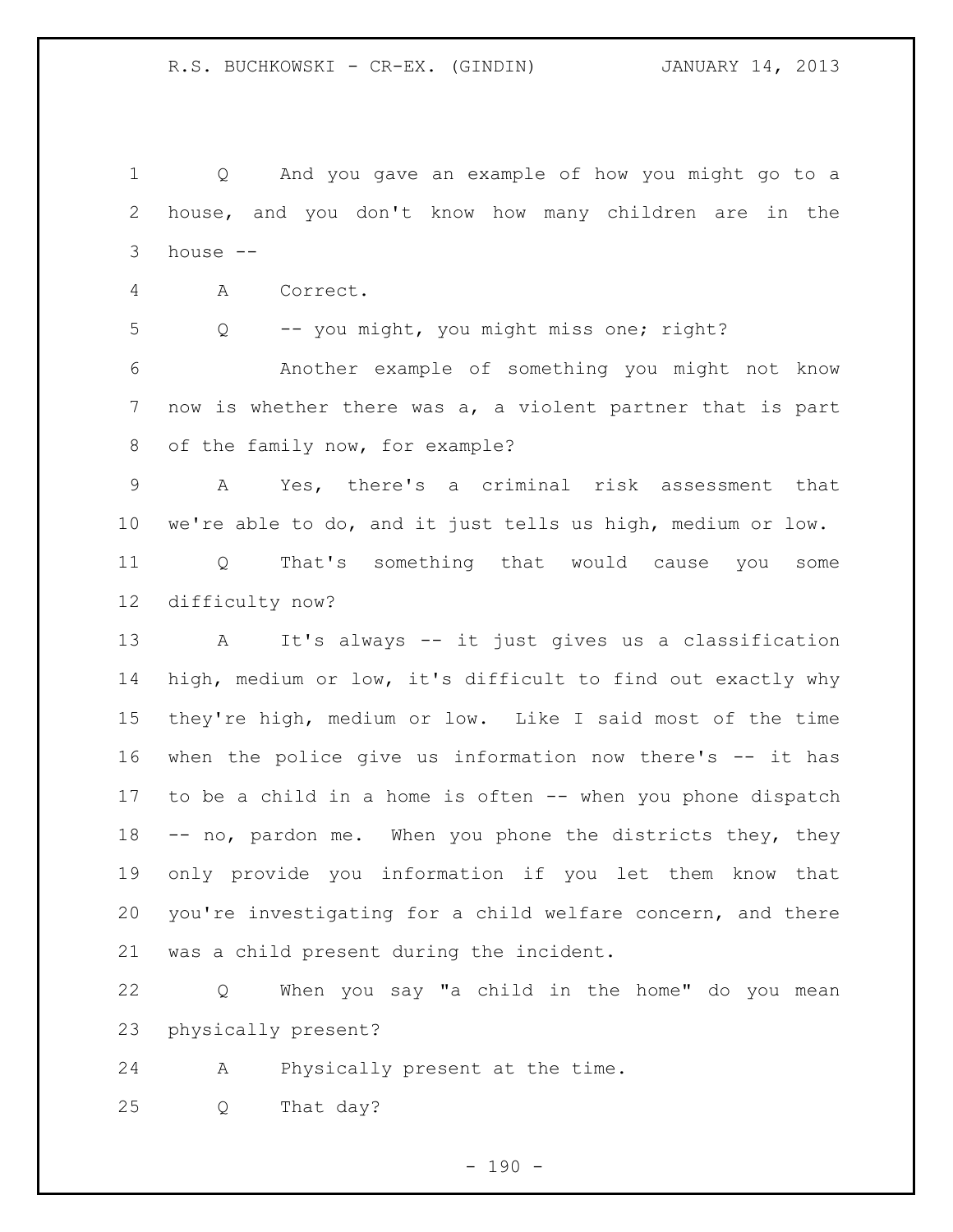A Physically present at the time that the officers attended.

 Q You're not referring to the fact that the child ought to be there, and is living there?

A Correct.

 Q You're talking about whether the child is physically present at that particular visit?

 A At that moment. Some officers will give -- will not give you the information. Others do.

 Q Another change you talked about was that now you have to see all the children, you mean before closing a file; right?

A Yes.

 Q Earlier, years ago, that wasn't the requirement, and the files would be closed?

A Correct.

 Q Your practice, however, was always to see the child --

A Yes.

Q -- if you were going to the house?

A Yes.

 Q And if the child wasn't there you would certainly ask where the child is?

A Correct.

Q And then try again I suppose to see the child;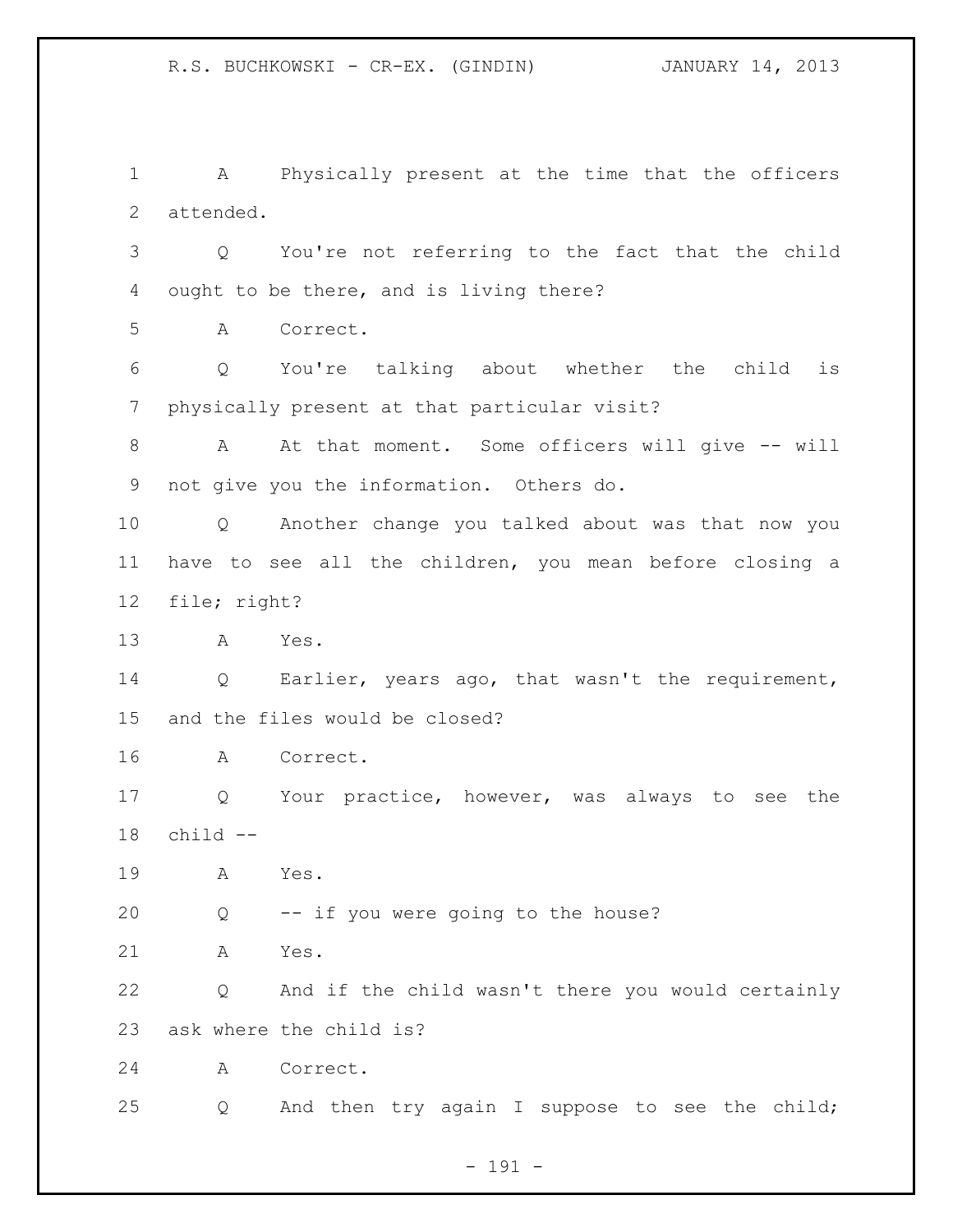R.S. BUCHKOWSKI - CR-EX. (GINDIN) JANUARY 14, 2013

 right? A Or forward it. Q Or to make sure someone else did? A Yes. Q You were talking about the SDM tool, you know what I mean by that? A Yes. Q And you said that one of the problems with it is that certain things are based on what people tell us? A Correct. Q Isn't that the way it is with most things, for example if you were investigating substance abuse I suppose you'd have to ask the mother, or whoever, are you abusing substances, and then you'd be left with whatever they told you? A Well, once again, that's the trouble that we're having with The Freedom of Information Act. Q Um-hum. A At one time if someone said they attended Pritchard House -- 21 O Um-hum. A -- we were able to actually contact Pritchard House and say, hey, has this person been here, and if they did what did they do, and, you know, we'd get information back. For example, if someone attended one of these

- 192 -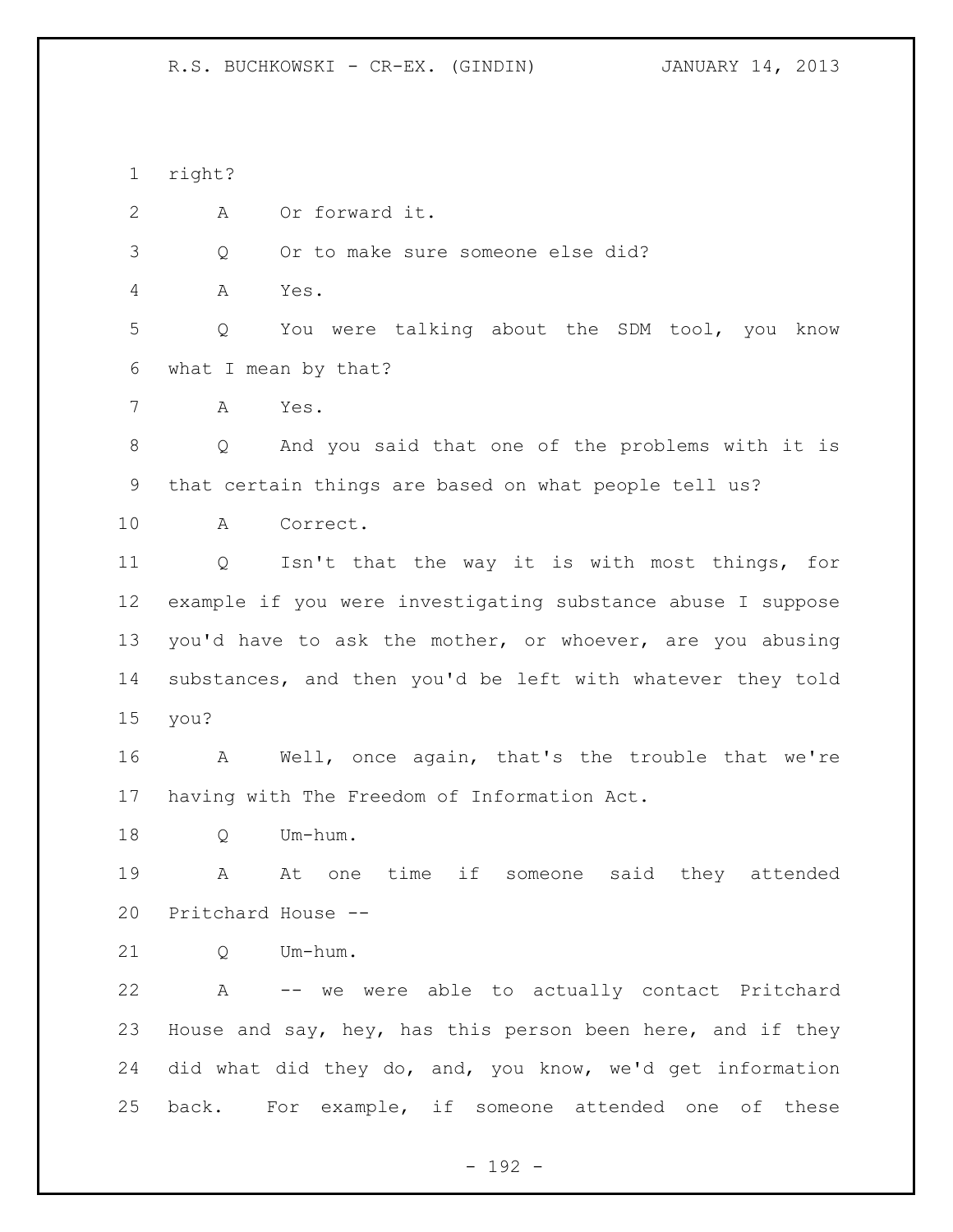programs they would let us know that they, they completed three weeks out of the 10 week program --

Q I see.

 A -- but we were able to get that information. Now that information is relatively hard to get, and I'm just using Pritchard House as an example. I have no problem with them, they've always been good, but like I said we are running into these problems now because everybody is scared to provide us information due to the Freedom of Information Act, even though from what I understand is the Child Welfare Act supersedes it.

 Q And if the particular mother you were talking to simply said, no, I don't have substance abuse issues, you're pretty much stuck with that?

A Exactly.

 Q One of the things that I think you said was a good improvement was that because of this tool there's more consistency in what the workers are doing?

A Yes.

 Q Whereas before it was quite a bit of a judgment call in terms of how things were handled?

A Yes, different workers have different styles.

23 Q Yeah. And this new tool, you say, provides a little more consistency?

A Yes.

- 193 -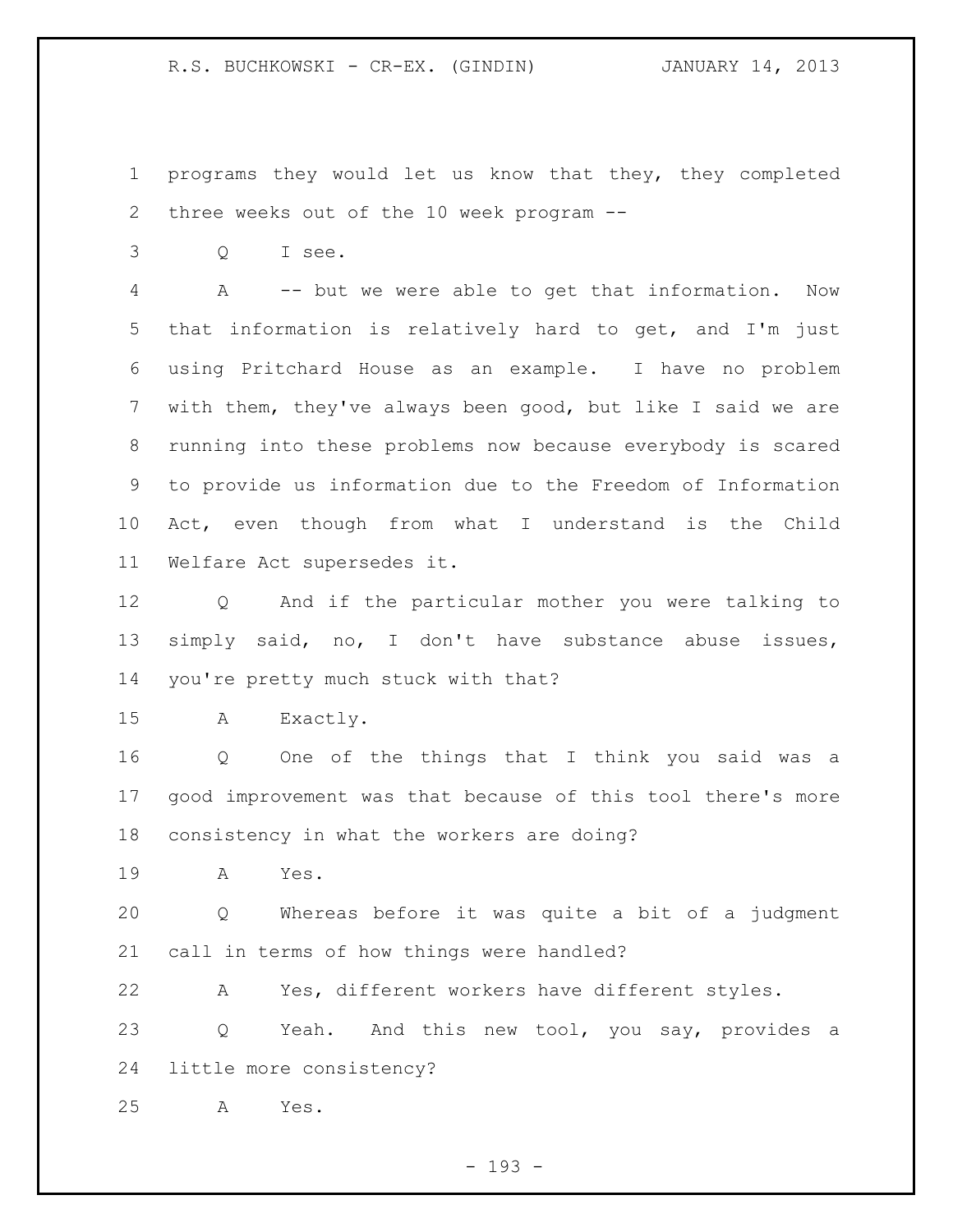R.S. BUCHKOWSKI - CR-EX. (PAUL) JANUARY 14, 2013

1 MR. GINDIN: Thank you. THE COMMISSIONER: Thank you, Mr. Gindin. Mr. Paul. MR. PAUL: Sorry, Mr. Commissioner. CROSS-EXAMINATION BY MR. PAUL: Q My name is Sacha Paul. I am one of the lawyers for Winnipeg CFS, and the department. Just a quick small technical matter for you. My understanding of your evidence again is that again you are a CRU worker? A Yes. Q You prepare reports that you give to your supervisor? A Yes. Q And I think your evidence was once you give it to your supervisor you're not entirely privy as to what happens next? A Yes. Q Right. And then as I understand the structure it goes from you, as the worker, to the CRU supervisor, and then through the matrix of I guess clerical staff, it could go to a CRU -- or, pardon me, an Intake supervisor -- 24 A A --Q -- and then to an Intake worker?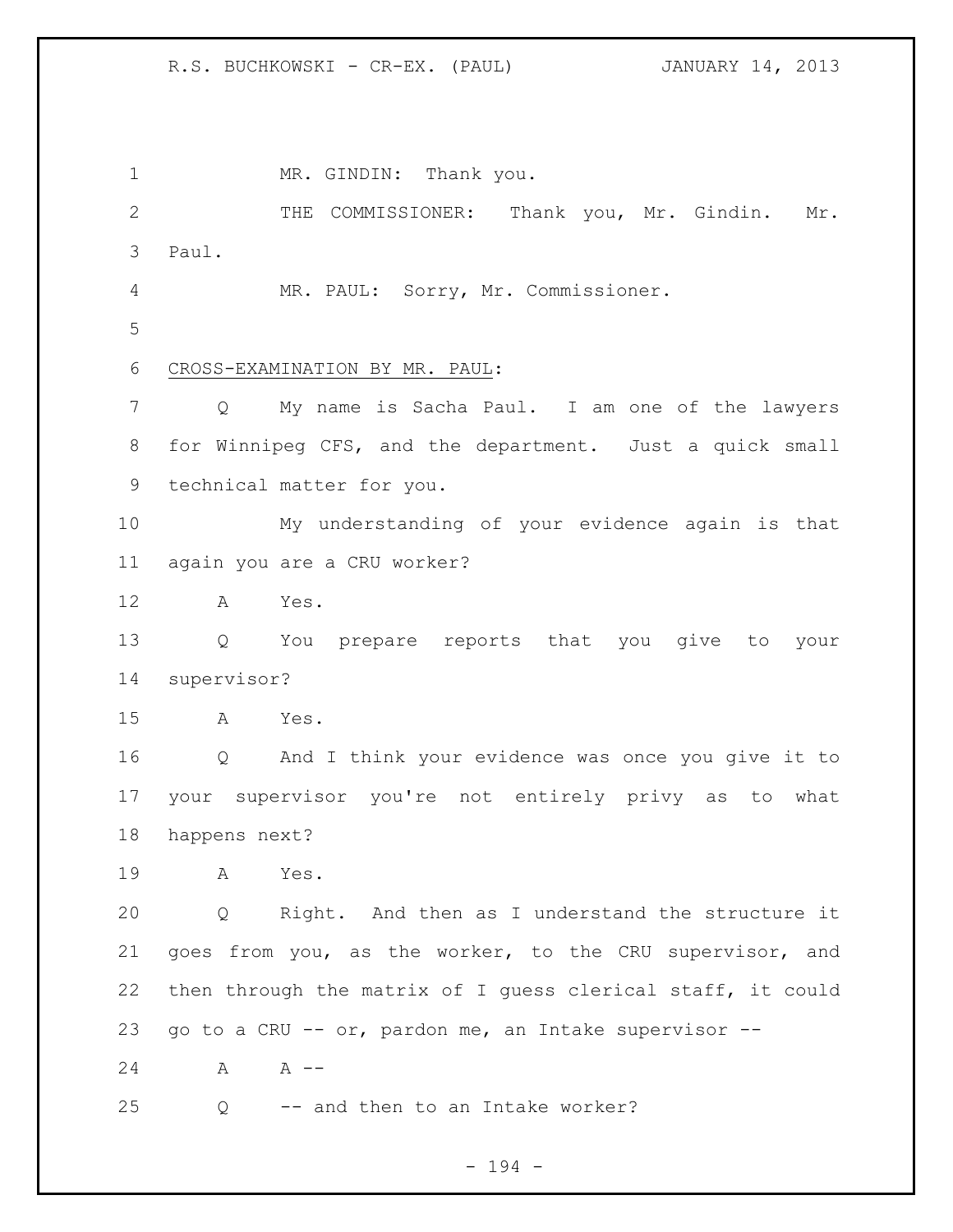R.S. BUCHKOWSKI - CR-EX. (PAUL) JANUARY 14, 2013 R.S. BUCHKOWSKI - EXAM. BY THE COURT 1 A A Tier 2 Intake supervisor -- Q Right. A -- and then ... Q And, again, you're not privy to any discussions that may happen between the CRU supervisor and a Tier 2 supervisor? A Correct. Q And you wouldn't be privy to any discussions if they happened here on this particular case? A Correct. MR. PAUL: Right. Those are my questions. 12 THE COMMISSIONER: Just stay there for a minute. I want to ask a question, and you may want to follow up on it. EXAMINATION BY THE COURT: Q You've, you've told us two or three times that you -- that it could go in either place. A Yes. Q Why is it you just recommended that the file be opened to Intake if it could have also -- an option was to go to Tier 2? A I let the supervisor decide that because if I would have recommended it, for example, to, to Tier 2 then the report would have came back to me, and I would have had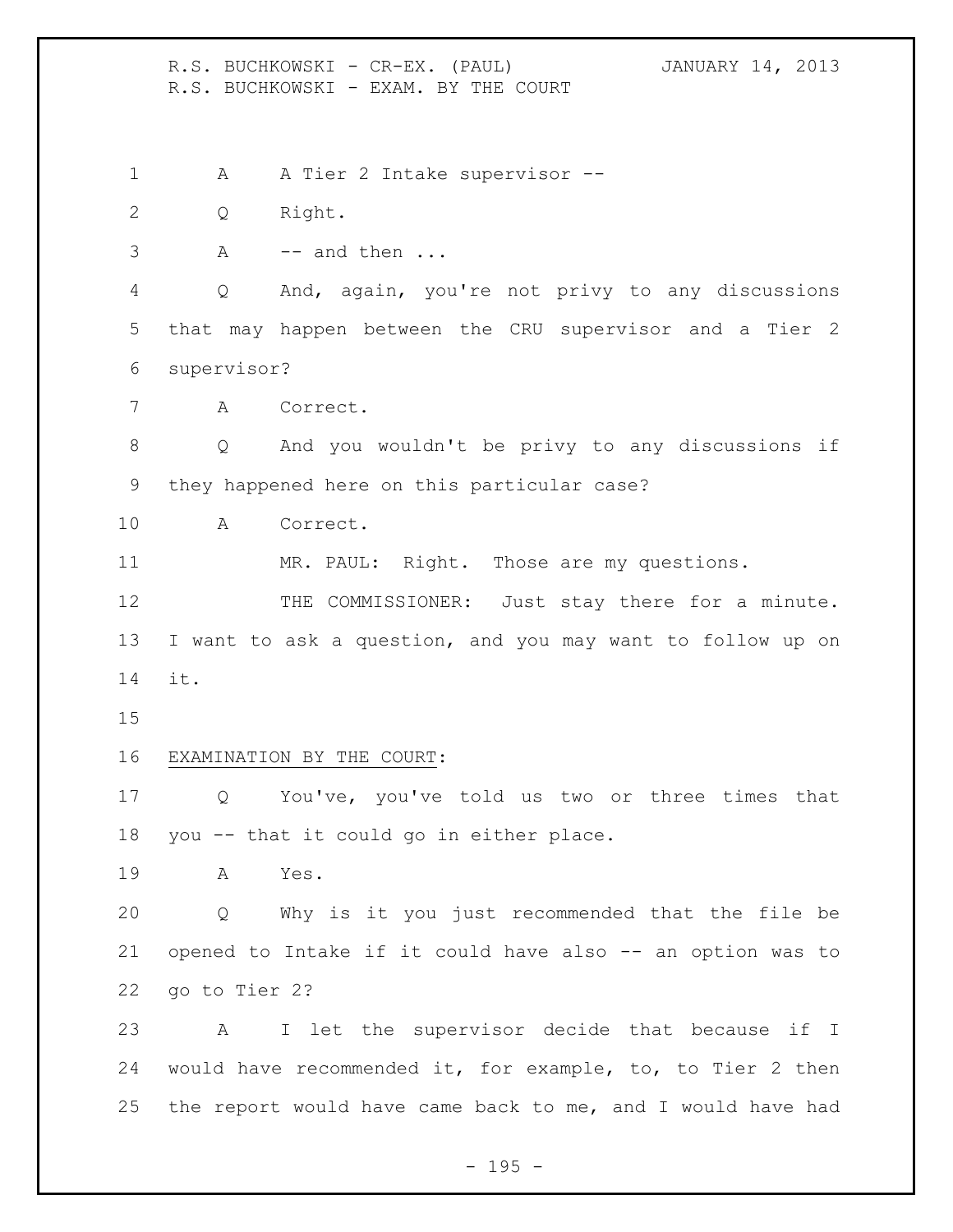R.S. BUCHKOWSKI - EXAM. BY THE COURT JANUARY 14, 2013

 to make the physical change which takes time because if it would have came back to me I may not have been able to get the report off to the next worker, so to save physical time I signed it off that way. Q Well, the recommendation was to your supervisor; was it not? A The recommendations are more in general, or 8 that's where I felt -- yeah, I'm recommending it to my supervisor, that it goes to -- Q Yeah. Well, why didn't you recommend that it go to one of the other, why, why were you -- why did you just reference it go to Intake? A Because I let the supervisor make the decision on, on whether it's going to go to Tier 1 Intake or Tier 2 Intake. Q Well, how do you know she'd make a decision when you recommended that it should go to Intake? A That's the kind of relationship that I had with my supervisor at the time, that she would make that decision. 21 THE COMMISSIONER: I see. All right. MR. RAY: Mr. Buchkowski, in just speaking to Mr. Olson -- 24 THE COMMISSIONER: Are you through, Mr. Paul? Is there anything Mr. Paul wants to ask?

 $- 196 -$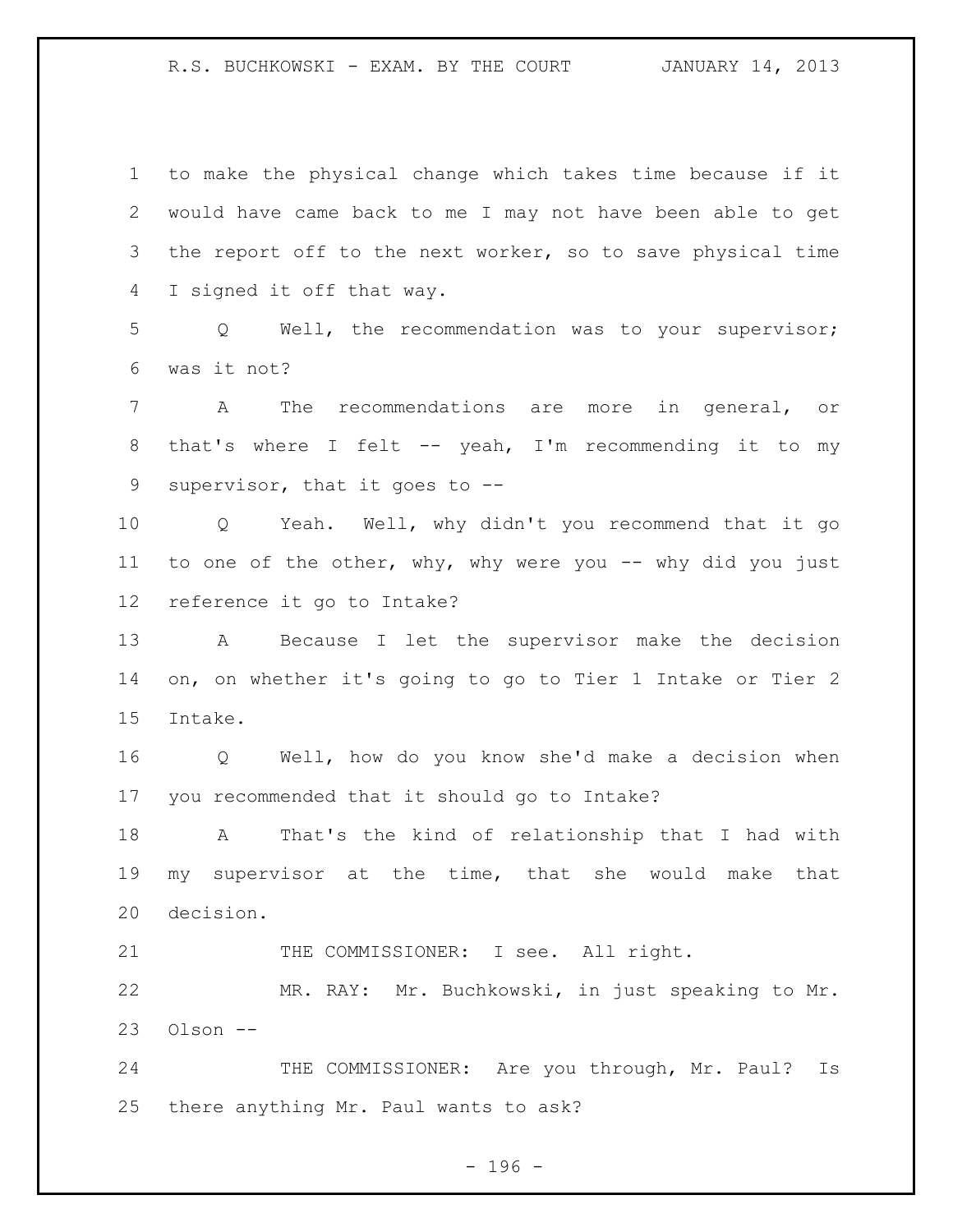## R.S. BUCHKOWSKI - CR.EX. (PAUL) JANUARY 14, 2013

 MR. RAY: Oh. THE COMMISSIONER: I'll allow him to do that. MR. RAY: Of course. I'm sorry. I think Mr. Paul will deal with that. It's just a clarification matter. MR. PAUL: I hope so. CROSS-EXAMINATION CONTINUED BY MR. PAUL: Q Sometimes I get lost in the detail of these things, but again your assessment in your report was that you wanted -- if I can put it generally you wanted further work done; right? A Yes. Q And you used the term "Intake" which under your understanding could mean both Tier 1 and Tier 2? A Correct. Q And it was your intention, as I understand your evidence then, when you made that recommendation to Ms. Verrier -- A Yes. Q -- that she make the decision as to what particular level of Intake -- A Yes. Q -- it goes to, that's your evidence? A Yes.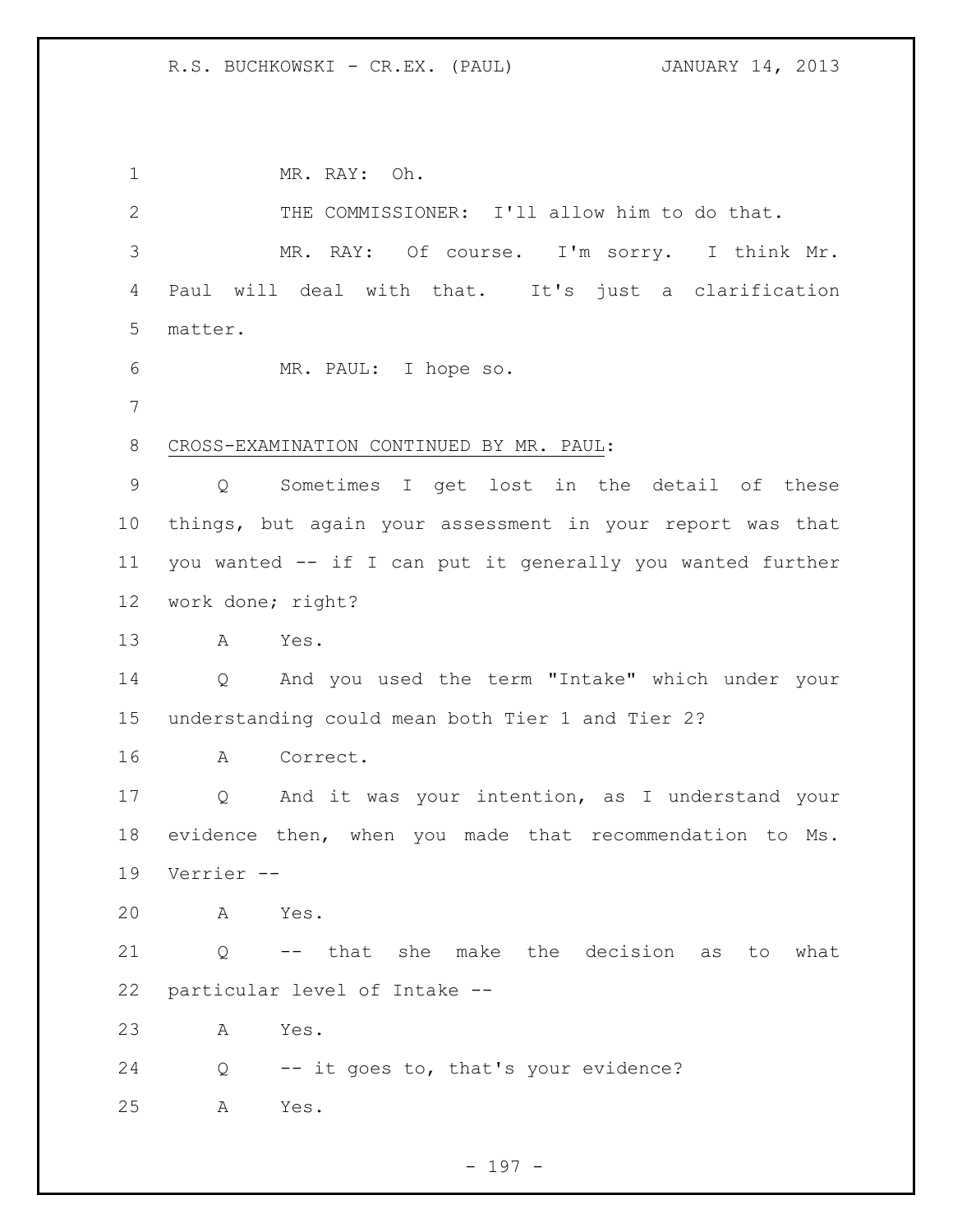R.S. BUCHKOWSKI - CR-EX. (PAUL) JANUARY 14, 2013 R.S. BUCHKOWSKI - CR-EX. (RAY)

1 MR. PAUL: Okay. I hope that brings some clarity to the matter, Mr. Commissioner. I have no further questions.

 THE COMMISSIONER: Thank you. Anybody else with questions? All right. Mr. Ray, do you have anything?

 MR. RAY: Just a couple of quick questions, Mr. Commissioner.

8 I think just, just for the record, and perhaps to help you with that last area we were talking about, there's no -- this isn't in question amongst counsel, or the evidence, but just so you're aware, and I wasn't sure if you were confused, Intake as the, as the witness has used that word is, is generally the word for Tier 2, and I understand that the witness has explained what he means by that when he says "Intake" but just so you know that Intake and Tier 2 are one in the same, and then there is a Tier 1, which is often referred to as CRU.

 Maybe I'm making things more complicated. Okay. 19 THE COMMISSIONER: Thank you.

## CROSS-EXAMINATION BY MR. RAY:

 Q Mr. Buchkowski, if you could just, if you could just open your report. Sorry, Madam Clerk, I'm just grabbing the page.

THE COMMISSIONER: 36933?

- 198 -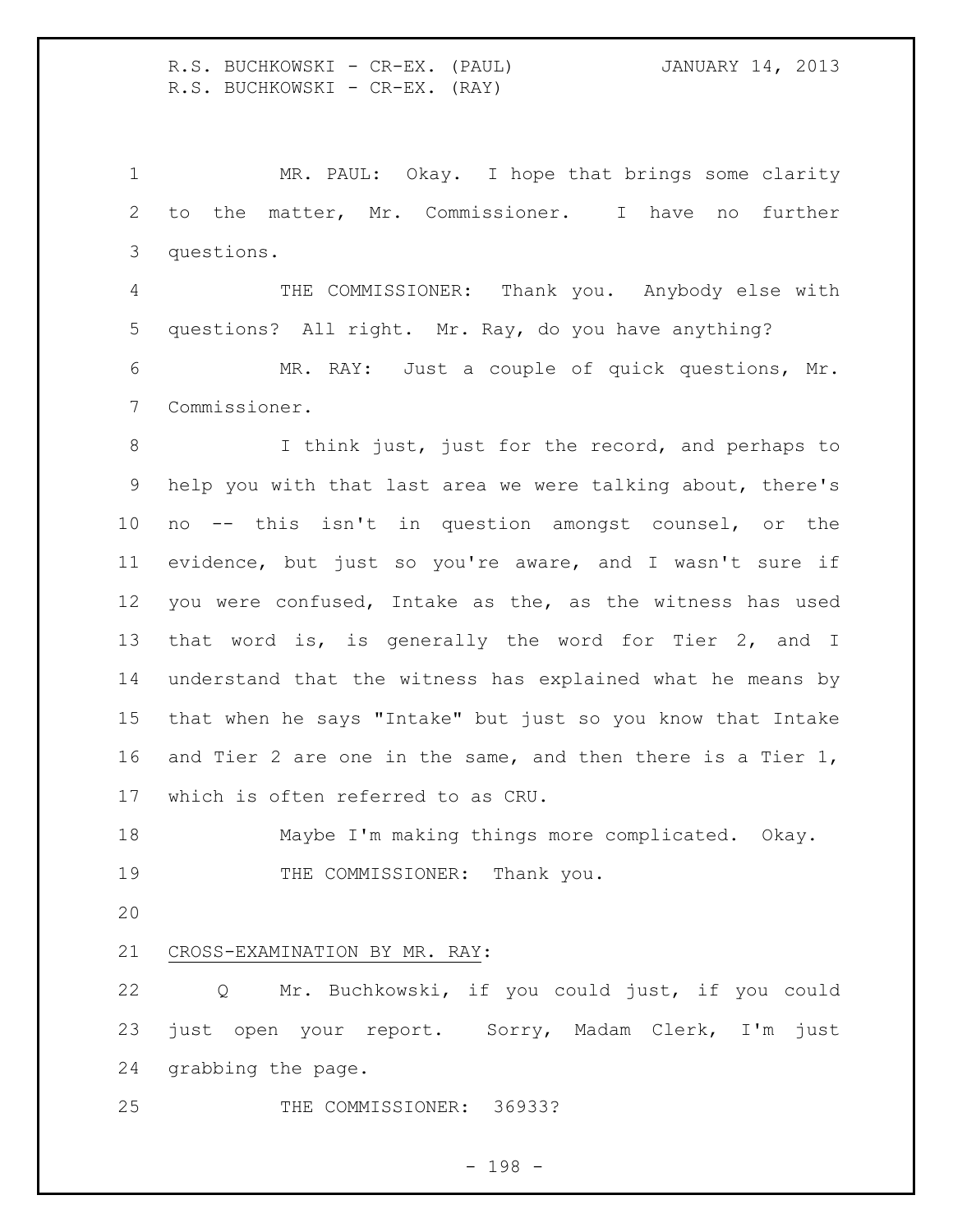R.S. BUCHKOWSKI - CR-EX. (RAY) JANUARY 14, 2013 MR. RAY: Yes, if, if we could look at 36932, please. BY MR. RAY: Q And you see, you see under "Presenting Problem/Intervention" recorded by Jacki Davidson? A Yes. Q And it says: "This person told --" Blank. "-- that she suspects Samantha 15 Kematch is abusing her daughter." A Um-hum. Q Okay. And you gave evidence about the fact that you would -- you made a couple of calls to EIA -- and you made one call to EIA and then you made a call to the school division, got more information from the school division, and then you made another call to EIA? A Correct. Q The first time that you called EIA what name do you believe you would have given to them?

 $- 199 -$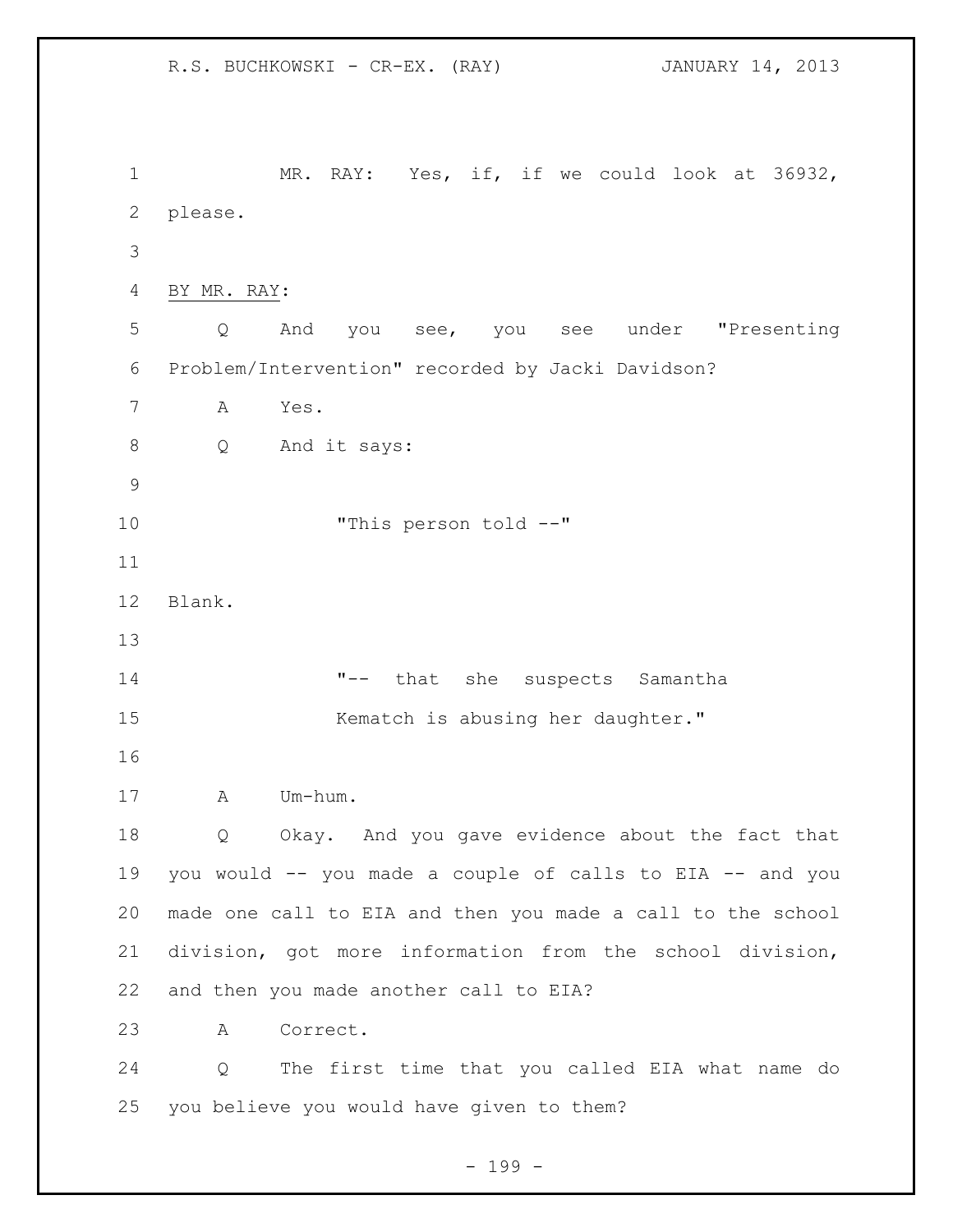A I can't recall what name I used. I'm, I'm assuming it was Sinclair.

 Q Okay. And why do you assume it was Sinclair, if, if in the "Presenting Problem/Intervention" it said Samantha Kematch? You have, you have a referral regarding Samantha Kematch.

 A Yeah, just from the body of the report because I understand that she was known as, as Samantha Kematch, so I had the name that she was now known as.

 Q Okay. So, so because you, because you had Samantha Kematch you would have asked EIA about Samantha Kematch, you think?

A No.

Q Okay.

 A I'm assuming -- like I said I can't remember which name that, that I was provided, but I know that she was also more so known as, as Kematch rather than Sinclair.

 Pardon me, I also -- when I look back -- I think I just got a recollection. I would have probably had Samantha Kematch, and it was Sinclair is the name that I, I would have been provided with because Samantha Kematch is right in the body of the report.

Q Okay. So --

A Yeah.

Q -- you probably started with EIA, and started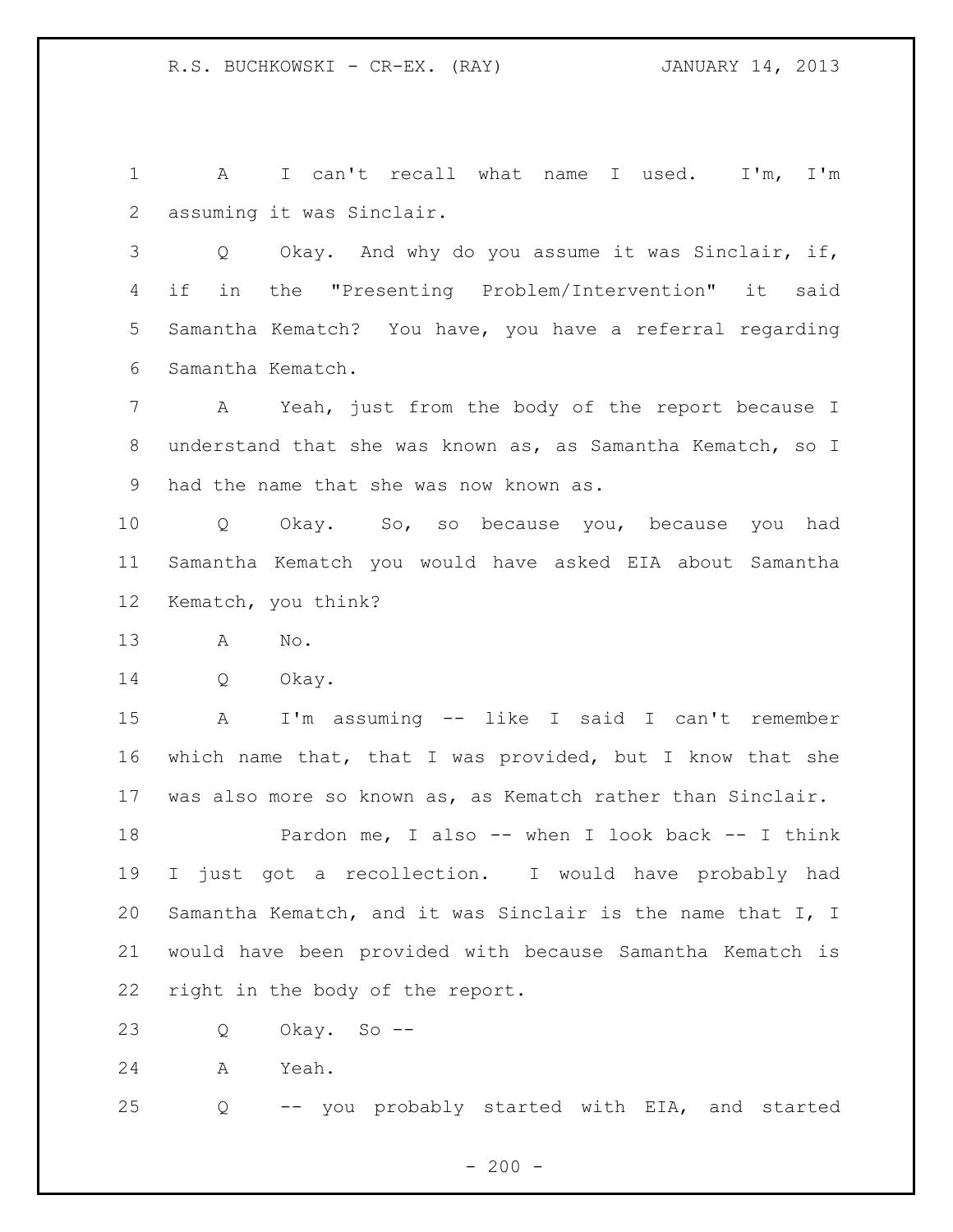R.S. BUCHKOWSKI - CR-EX. (RAY) JANUARY 14, 2013 R.S. BUCHKOWSKI - RE.EX. (OLSON) with Samantha Kematch, and then obtained an additional surname, Sinclair -- A Correct, yes. Q -- is that correct? A Yes, sorry. Q Okay. A I said that backwards. Q Okay. And then you called Winnipeg One School Division? A Yes. Q And they provided you with additional demographic information; right? A Yes. Q And then you called EIA back, and now they were 15 able, the second time, as I understand your report, to, to give you or confirm that Samantha did have an open file -- A Yes. Q -- is that my understanding? A Yes. MR. RAY: That's my only question. Thank you. 21 THE COMMISSIONER: Thank you, Mr. Ray. Mr. Olson. RE-EXAMINATION BY MR. OLSON: Q When a file would come back to CRU, after being

 $- 201 -$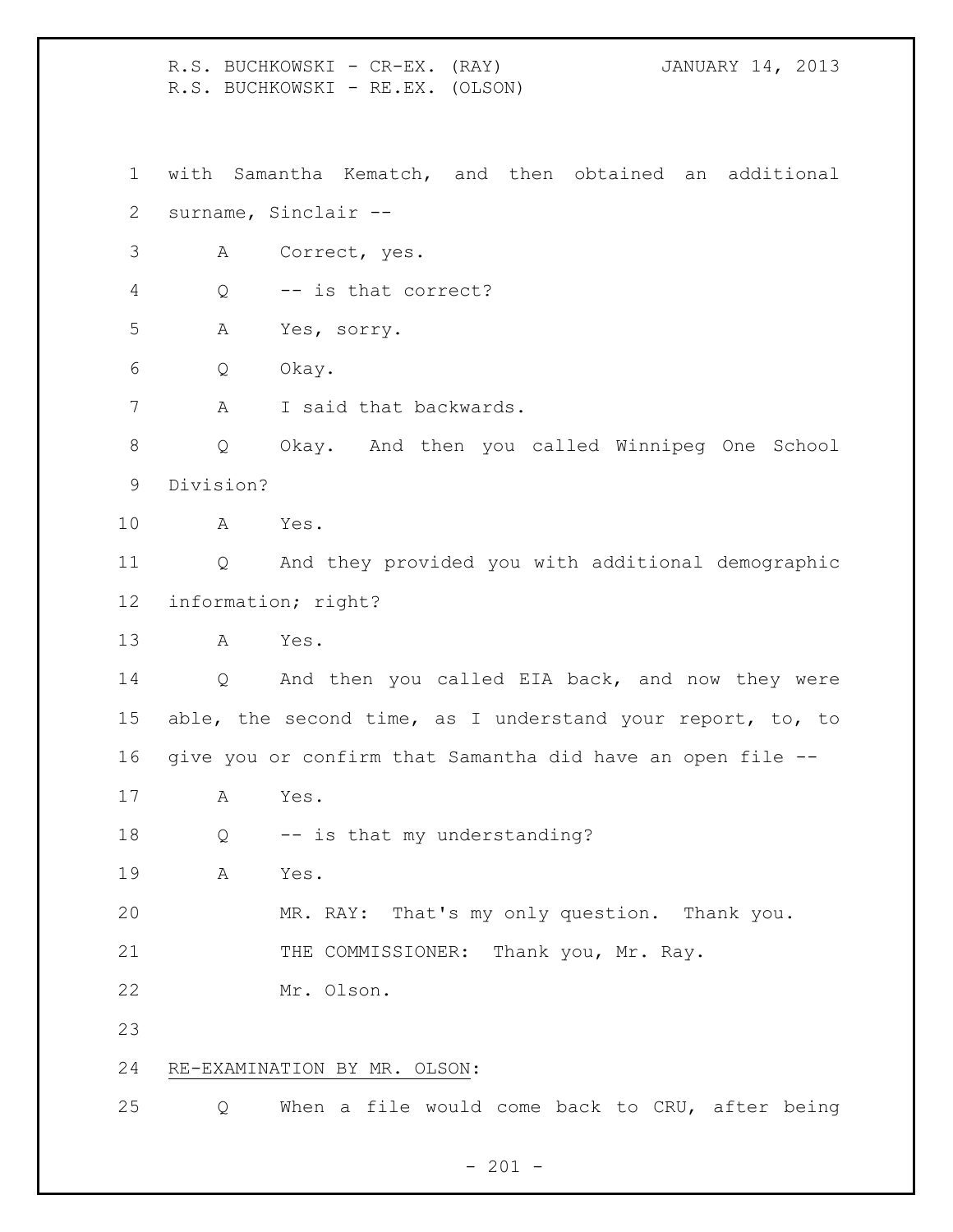PROCEEDINGS **JANUARY 14, 2013** 

 sent out to Intake, would -- what was the expectation as to what you would do with the file? A When files would come back the worker would have a direct conversation with the supervisor, and what information was missing, or what work needed to be done in order to get it back to the Tier 2 level, or close it. 7 0 Back to Tier 2 or close it? 8 A Correct. Q Were those the two options that were available,

either close the file or send it back up?

A Yes.

 Q Was -- we've heard from other witnesses that it was often to see if you could validate the concern --

 A Well -- pardon me. Okay. When it would come back you'd be asked to do more work on the file, and they would give you direction on what, what was needed, so you would do more investigation into it, maybe a field, maybe make some phone calls. There's various reasons why it came down. It was, it was a very common problem, so you would provide the work that's done, and if you provide the work that's done and it's felt you've done enough work, that the child is safe, then you would close it. If it's felt that once you've done the work and there's still need for follow up services you would send it on to Tier 2.

MR. OLSON: Okay. That was my only question.

 $- 202 -$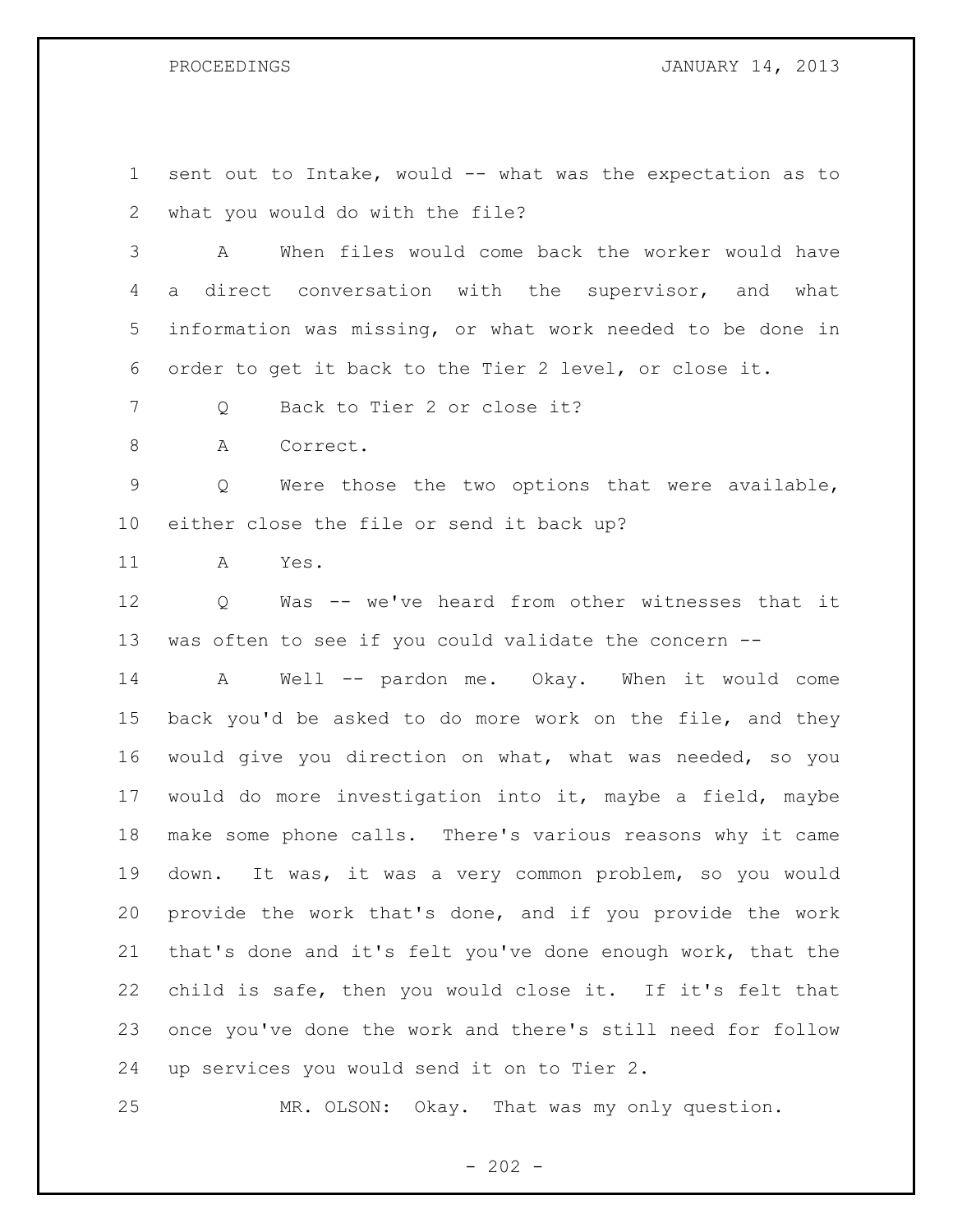PROCEEDINGS **DROCEEDINGS JANUARY 14, 2013** 

| $\mathbf 1$ | THE COMMISSIONER: Thank you, Mr. Olson. You're              |
|-------------|-------------------------------------------------------------|
| 2           | finished, witness. Thank you very much.                     |
| 3           |                                                             |
| 4           | (WITNESS EXCUSED)                                           |
| 5           |                                                             |
| 6           | MR. OLSON: So our next witness is to testify by             |
| 7           | video. She -- I don't anticipate she'll be very long.       |
| 8           | THE COMMISSIONER: Is she ready? Do you want a               |
| 9           | brief adjournment or is                                     |
| 10          | MR. OLSON: Maybe if we could take five minutes              |
| 11          | to get it set up.                                           |
| 12          | COMMISSIONER: Sure. We'll, we'll adjourn<br>THE             |
| 13          | for five minutes, and then take the next witness.           |
| 14          |                                                             |
| 15          | (BRIEF RECESS)                                              |
| 16          |                                                             |
| 17          | MR. OLSON: Mr. Commissioner, it looks like we've            |
| 18          | lost counsel for this witness.                              |
| 19          | THE COMMISSIONER: Oh. Well, we'll have to wait.             |
| 20          | MR. RAY: I'll see if I can find him.                        |
| 21          | MR. OLSON: In the meantime I understand the last            |
| 22          | time the witness testified there was some problems with the |
| 23          | microphones in terms of hearing okay. I wonder if maybe     |
| 24          | she could just confirm that she can hear me okay.           |
| 25          | You can hear me okay?                                       |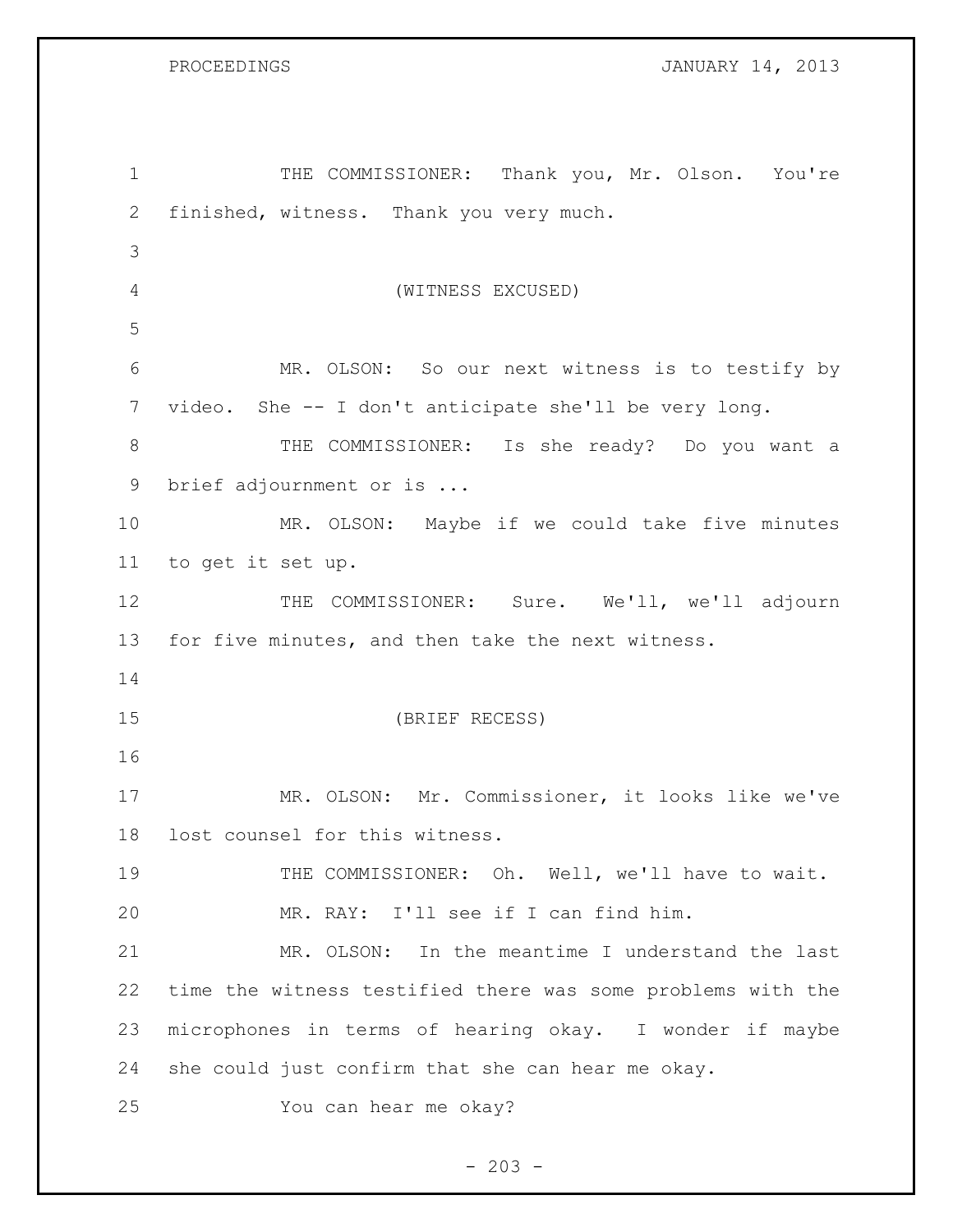1 THE WITNESS: I, I can, and I have the volume button as well. MR. OLSON: Thank you. **DIANA LYNN VERRIER,** previously sworn, testified as follows: DIRECT EXAMINATION BY MR. OLSON: Q I want to take you directly to your March, 2005 involvement in this file. The last time you spoke you, you told us about your involvement in May, 2004 and before that; right? A Yes. Q In front of you you should have the disclosure. If you look at the Samantha Kematch file, CD 1795, page 36931. A I've got it. Q This is the After Hours form prepared by Ms. Davidson, Jacki Davidson? A Yes, it is. Q And my understanding is up to page 36932 -- if you just put that -- put it on the screen. The end of 36932. Up to that -- there, up to that point in the document is what you would have received as a supervisor of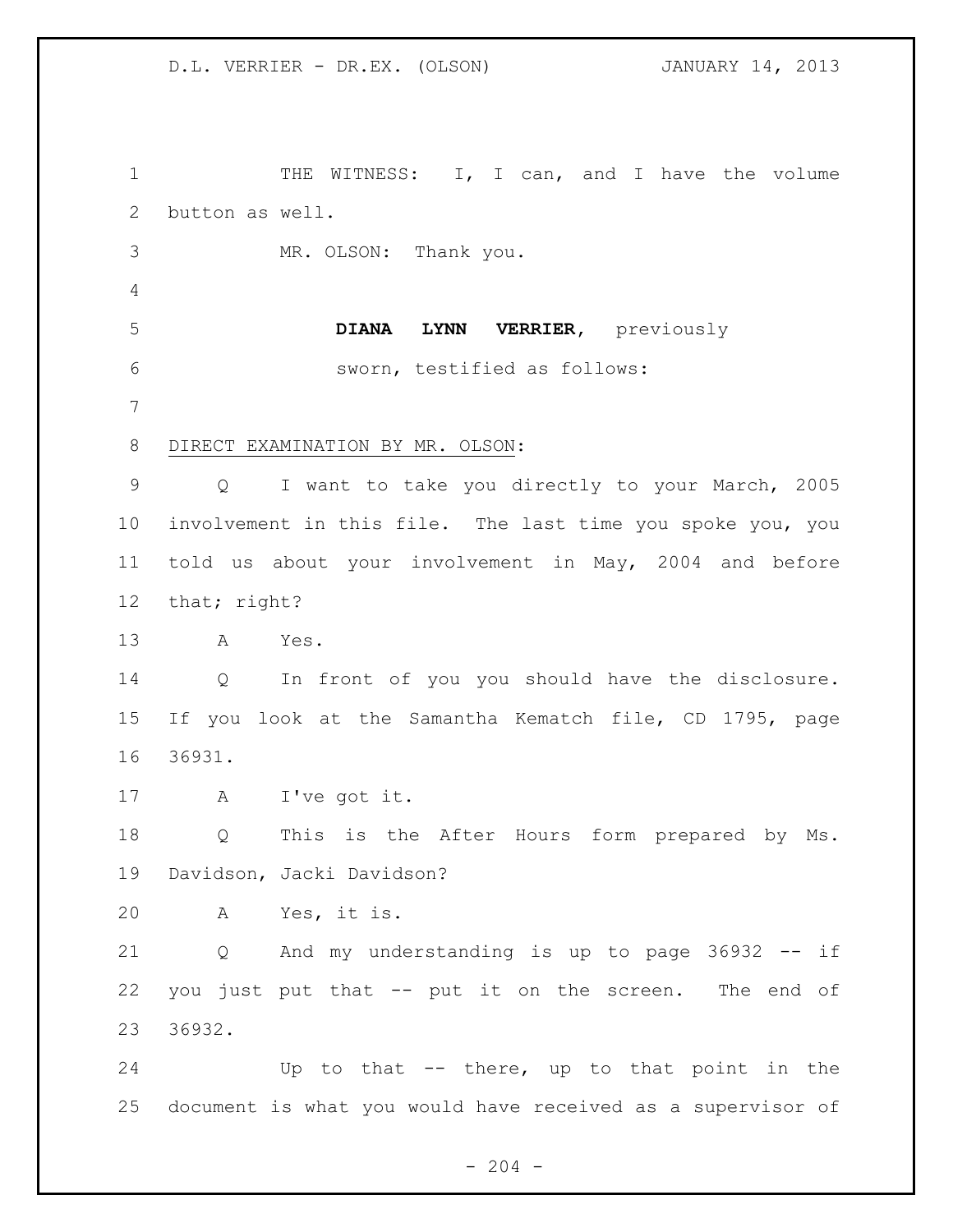D.L. VERRIER - DR.EX. (OLSON) JANUARY 14, 2013

CRU from After Hours; is that right?

A That would be correct.

Q How would the document get up to you?

 A I'm not sure what you're asking, how had I received it?

Q How did you receive it?

 A It would have been given to me in the morning when I, when I arrived for work. Was it on -- I don't know where exactly it would be, but I would have received it in the morning.

 Q It's dated -- if you look on page 36931, March 5, 2005, is the date of the document?

A Correct.

 Q Okay. Can you tell me from looking at the document the date it came into CRU?

16 A No, I can't, however, I believe that that date was a Saturday, so we would have gotten it Monday morning, which I'm guessing is the March 7 of what Richard had started.

 Q Page 36933, the document says "File assigned to Richard Buchkowski on March 7, 2005." That's the day you believe CRU would have actually received the file?

A Yes.

 Q Do you have any independent recollection of your involvement at this point?

 $- 205 -$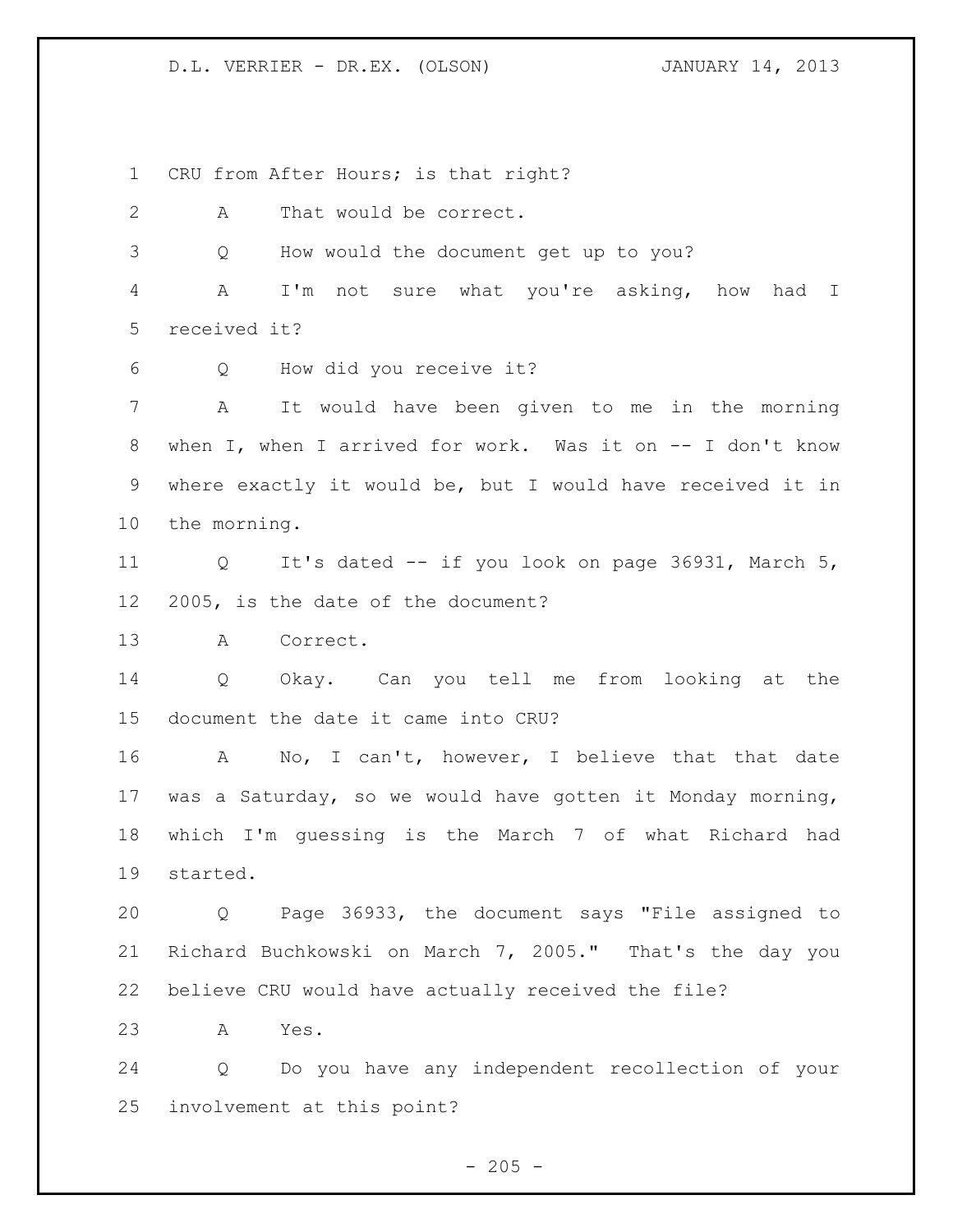A I don't have any recollection of this (inaudible).

 Q When the file came in to you did you recognize that you had had previous contact with the family, with Ms. Kematch, previous involvement I should say?

 A So being that I can't remember this file I don't, I don't know. I would have seen in the history that there had been previous involvement.

 Q You say you would have seen it in the history that there was previous involvement?

A Yes.

 Q When the file came to you what would you do, how would you deal with it?

 A I believe that I would have -- I would have looked at it to determine (inaudible) opened up to Intake, is there something that needs to be done on it, or is this a matter for CRU, that would have been the question that I would have asked myself.

 Q So those are the initial questions you'd consider, and because you, you ended up assigning it to Mr. Buchkowski I take it you decided that it should stay with CRU?

 A I suspect the reason I assigned it to Richard was because it didn't have an address, the address was uncertain, and to determine, to determine the address.

 $-206 -$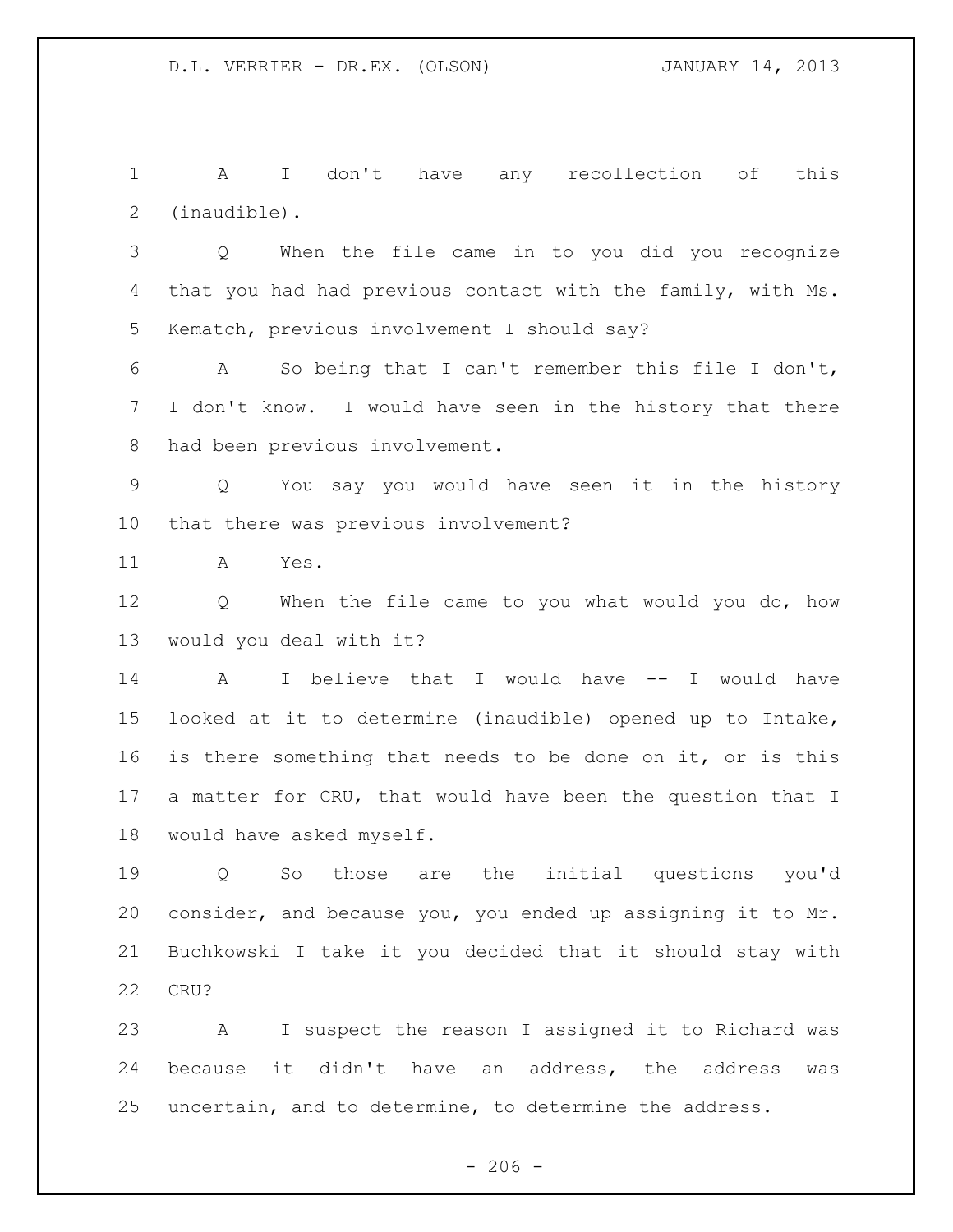Q Based on the concern, the presenting problem, did you view this as being an emergency or an urgent file? A No, it wouldn't be an imminent danger, or we'd go out on that right away. Q When would you -- what would be the timeframe you'd expect the worker to go out on this file, based, based on the presenting problem? A I wouldn't really be able (inaudible) -- eyes from today, so I can't speak to what I would have thought almost eight years ago, so looking at it today I probably would have looked at 48 hours, but again that's looking with today's eyes. Q Are you able to say whether or not your view would be that -- in the past you would have let a longer time go past before requiring someone to see the child, to go out on the call? A No, no, I just haven't been in the business for 18 eight years, so I really can't -- it's hard to put myself back in that position. Q It doesn't appear that there's any formal safety assessment prepared by Ms. Davidson on this file; is that something that you would have expected to see? A I believe that the person who started the report started the safety assessment. I am not certain whether

the After Hours Unit made the assessment or not.

 $-207 -$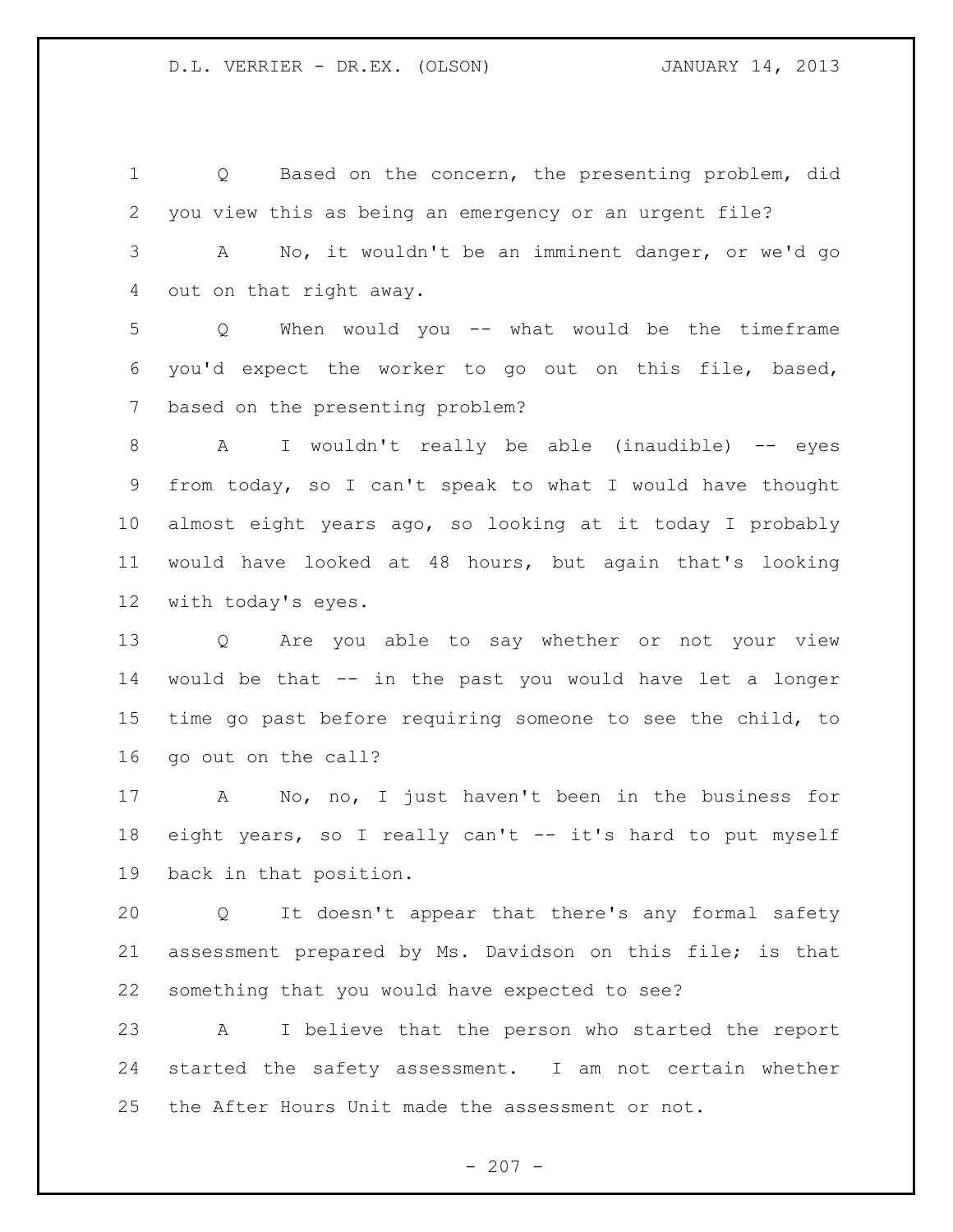1 Q I'm sorry, I'm not sure I understood what you --2 the first part of your answer. Can you ... A So -- that normally the person who started the report would do a safety assessment -- Q Okay. A -- for the person who completed the report (inaudible). Q That'll be Jacki -- would that be Jacki Davidson in this case? A Correct. Q Okay. So normally she would have started the safety assessment is what you're saying? 13 A That, that would have been my, my thought. I can't remember if After Hours Unit staff did safety assessments or not, that's my confusion. Q And so you just can't remember if, if they actually did them or not, safety assessments? You can't remember -- A Pardon me? Q You're saying you can't recall whether or not After Hours prepared safety assessments at the time? A That's true. That's correct. 23 Q What about CRU, did CRU prepare safety assessments at the time? A We prepared safety assessments, yes, when we

 $- 208 -$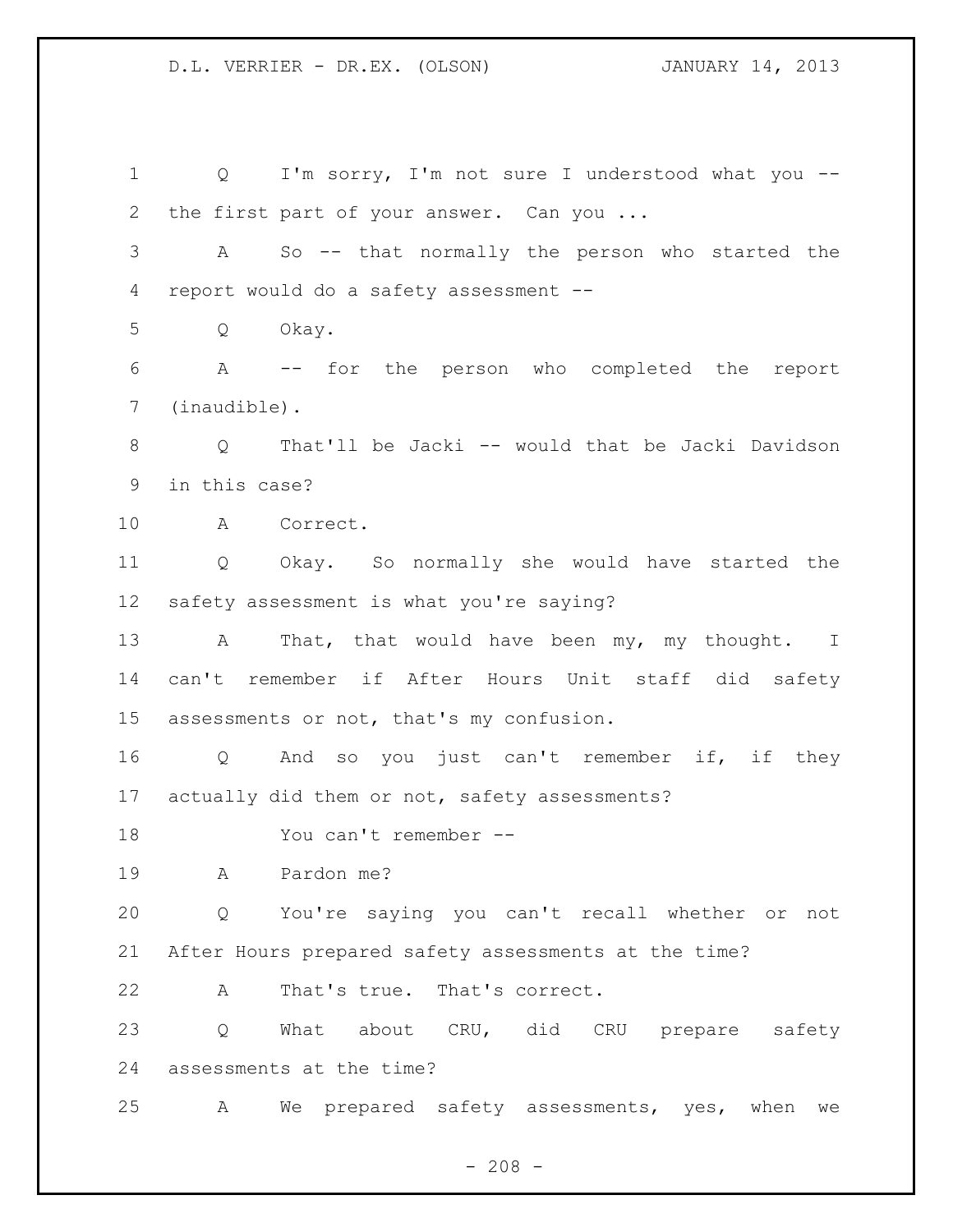## D.L. VERRIER - DR.EX. (OLSON) JANUARY 14, 2013

started the, the report.

| $\mathbf{2}$ | There doesn't appear to be a safety assessment on<br>Q        |
|--------------|---------------------------------------------------------------|
| 3            | this file, on this portion, do you know why that would be?    |
| 4            | I, I don't.<br>A                                              |
| 5            | What, what is your understanding of the concern<br>Q          |
| 6            | that brought this file, brought this file to the agency's     |
| 7            | attention?                                                    |
| 8            | So when I look at what the presenting problem<br>$\mathbf{A}$ |
| $\mathsf 9$  | states it says that there's a concern by a third party,       |
| 10           | limited details, but they suspected Samantha was locking      |
| 11           | Phoenix in her bedroom.                                       |
| 12           | That would be your understanding of the concern?<br>Q         |
| 13           | Yes.<br>Α                                                     |
| 14           | When you assigned the file to Mr. Buchkowski what<br>Q        |
| 15           | did you expect him to do?                                     |
| 16           | A Again I, I don't -- I have limited recollection,            |
| 17           | and I'm quessing that what I would have had -- he would --    |
| 18           | find out the address of where they were living.               |
| 19           | When you look at what he actually did, he, he<br>Q            |
| 20           | made two attempts to actually get -- go to the home and see   |
| 21           | Samantha Kematch and Phoenix; is that, is that something      |
| 22           | you would have expected him to do on a file like this?        |
| 23           | I don't -- I, I can't say specifically again<br>A             |
| 24           | (inaudible). I had no concerns with his work, however.        |
| 25           | Did you see this as -- based on reading this file<br>Q        |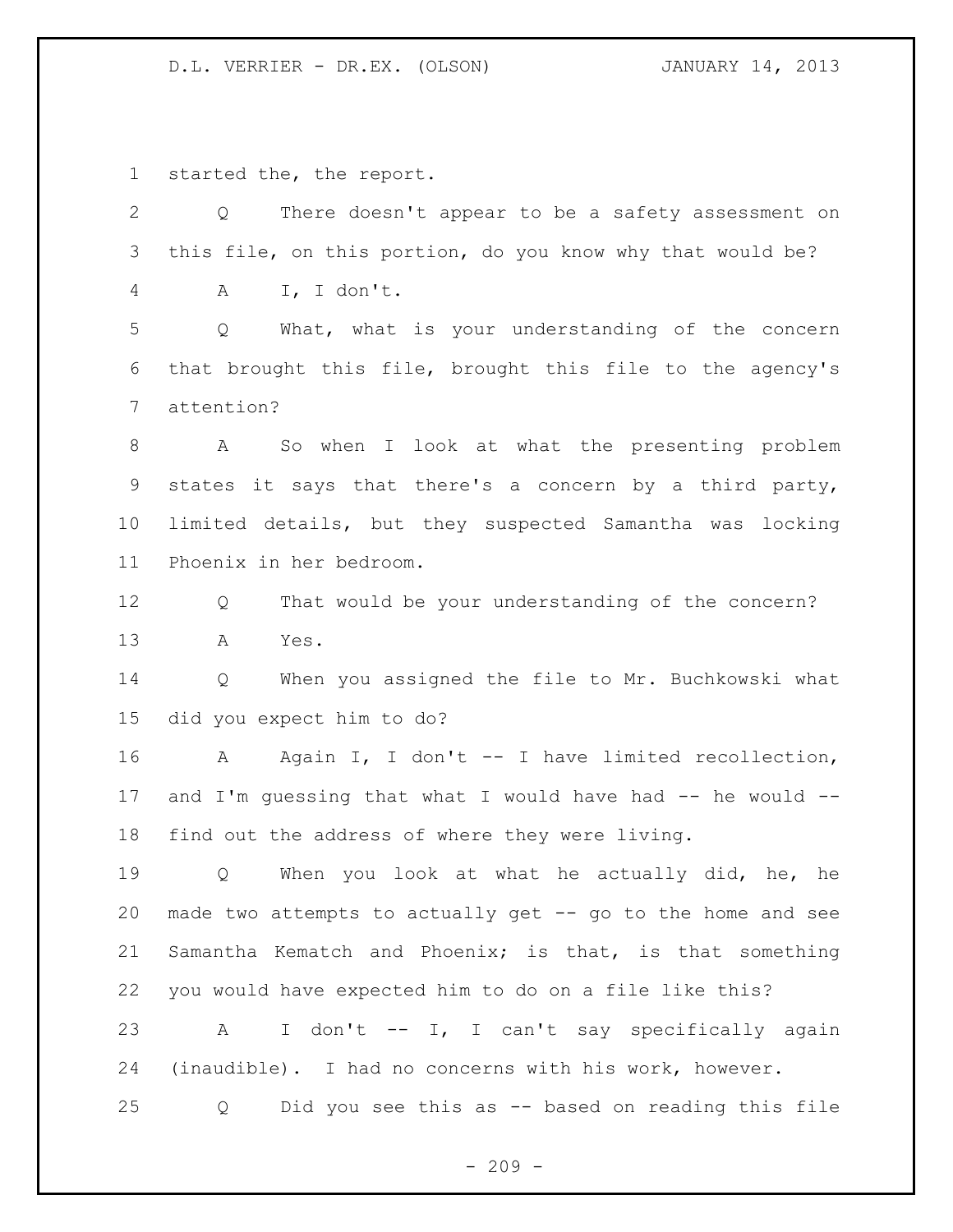would you see it as an abuse file?

| 2               | my, my recollection is that there<br>A<br>So<br>were        |
|-----------------|-------------------------------------------------------------|
| 3               | specific times or specific guidelines when it would go to   |
| 4               | the Abuse Unit, and when it would not, so I do not believe  |
| 5               | it followed the -- those quidelines.                        |
| 6               | What information would you have expected Mr.<br>Q           |
| 7               | Buchkowski to review when he received the file from you?    |
| 8               | I would have expected him to, to look at the<br>A           |
| 9               | history that was provided here, to gather the address, so   |
| 10 <sub>o</sub> | that it be assigned to the proper intake unit, and then to, |
| 11              | to transfer or open the file to the appropriate intake unit |
| 12              | for assessment.                                             |
| 13              | That would have been your expectation, it would<br>$\circ$  |
| 14              | have gone to Intake?                                        |
| 15              | $\mathbb A$<br>Yes.                                         |
| 16              | When you say look at the, the history that was<br>Q         |
| 17              | given are you referring to the history provided by<br>Ms.   |
| 18              | Davidson?                                                   |
| 19              | Yes, the history on the, on the report, yes.<br>А           |
| 20              | Q Would you have expected Mr. Buchkowski to do a            |
| 21              | further review of CFSIS, for example, to look at prior      |
| 22              | history?                                                    |
| 23              | No. Certainly because we were opening the file<br>A         |
| 24              | to Intake that would have been reviewed at that level, and  |
| 25              | certainly they would have ordered the file, I believe, at   |

- 210 -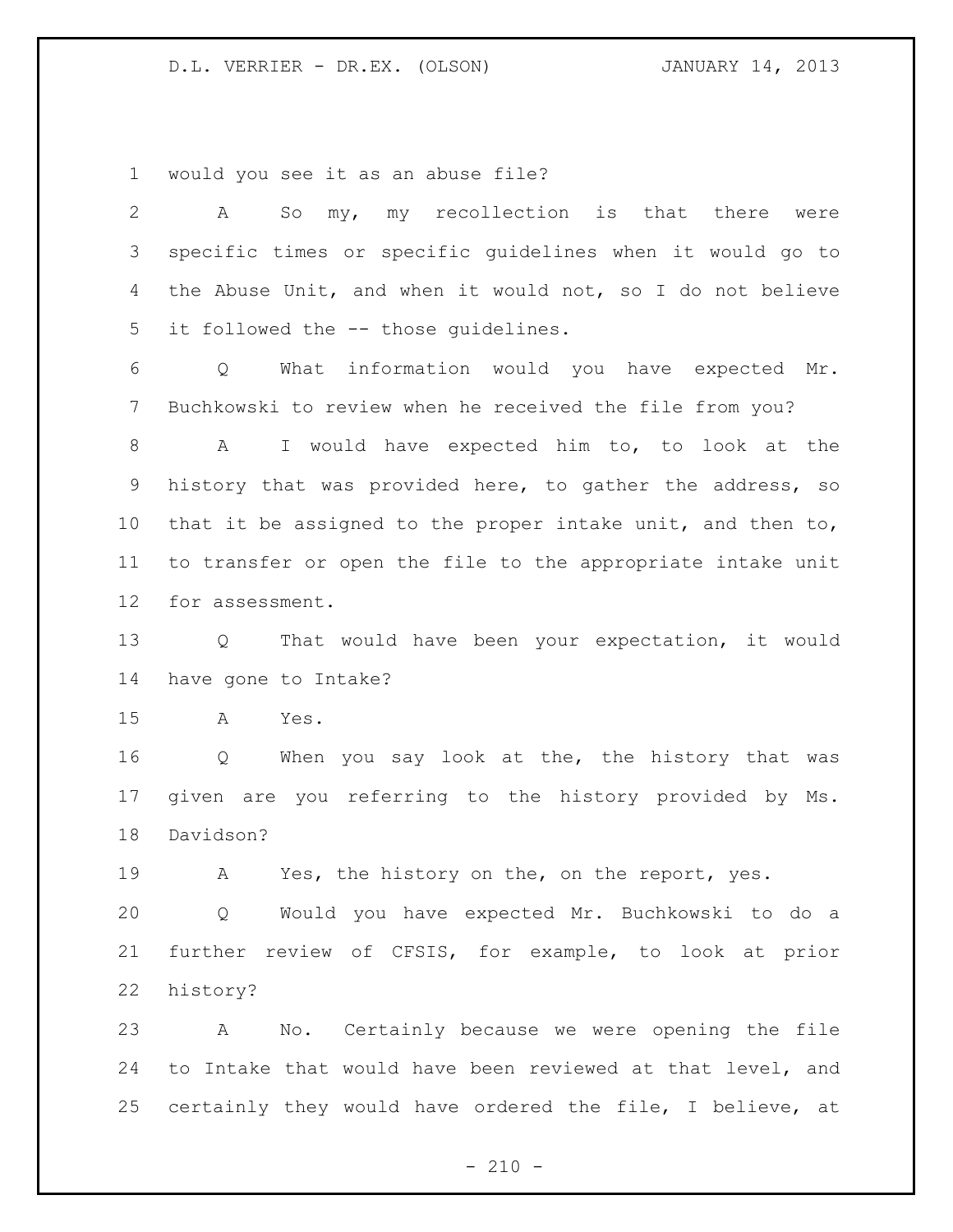that point.

| 2               | At what point would the file -- would it be<br>$Q \qquad \qquad$ |
|-----------------|------------------------------------------------------------------|
| 3               | determined that the file should be going to Intake?<br>In        |
| 4               | other words did you know right when you reviewed the, when       |
| 5               | you reviewed the, the CRU -- the After Hours form?               |
| 6               | Yes. Certainly I would seen it as being<br>A                     |
| $7\phantom{.0}$ | something that would have gone to Intake, again in today's       |
| 8               | eyes. I, I can't speak to almost -- that timeframe.              |
| 9               | THE COMMISSIONER: I take it you're telling us                    |
| 10              | you didn't expect that he would have gone out and made           |
| 11              | those two calls to the house that day; is that, is that          |
| 12              | what you're saying?                                              |
| 13              | THE WITNESS: So in today's -- by looking at it                   |
| 14              | today, yes, I'm saying that. I can't speak for what I            |
| 15              | would have thought in this timeframe.                            |
| 16              |                                                                  |
| 17              | BY MR. OLSON:                                                    |
| 18              | Q If you could look at page 36933 at the bottom                  |
| 19              | under "Recommendations".                                         |
| 20              | A Correct, yes.                                                  |
| 21              | Mr. Buchkowski's written, "It is recommended that<br>Q           |
| 22              | this file be opened to Intake."                                  |
| 23              | As his supervisor what did you believe that                      |
| 24              | meant, what was the recommendation?                              |
| 25              | That it was to, to move the file to the Intake<br>A              |

- 211 -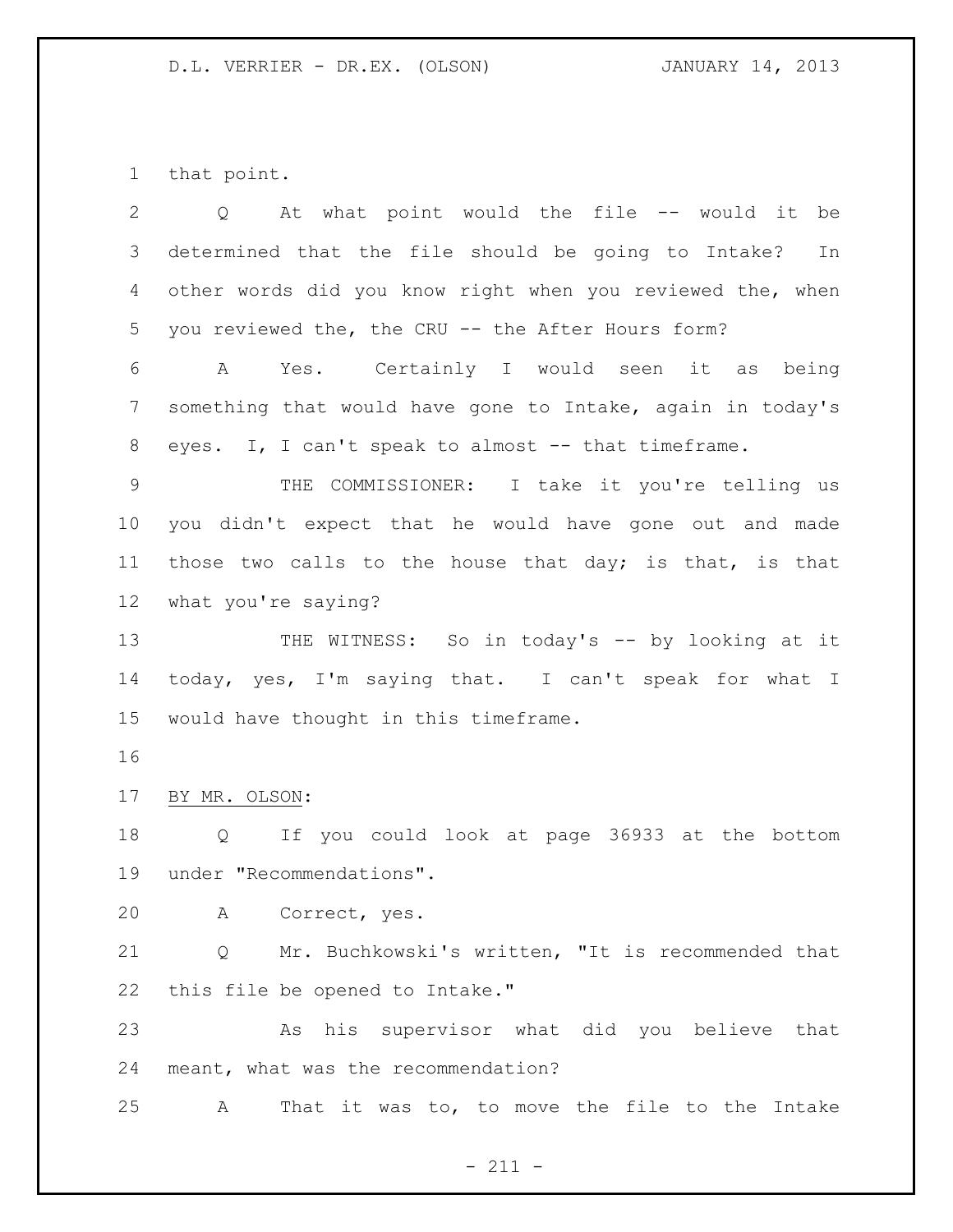D.L. VERRIER - DR.EX. (OLSON) JANUARY 14, 2013

team for further assessment.

| $\mathbf{2}$   | We've heard of there being a Tier 1 and a Tier 2<br>$Q \qquad \qquad$  |
|----------------|------------------------------------------------------------------------|
| 3              | Intake, are those terms you're familiar with?                          |
| $\overline{4}$ | I, I never heard of Tier 1 or Tier 2 prior to<br>$A \quad \alpha$      |
| 5              | some involvement in, in (inaudible).                                   |
| 6              | The options at this point would have been to send<br>$Q \qquad \qquad$ |
| 7              | it up to what I'll call regular Intake or keep it in CRU;              |
| 8              | were those the two options?                                            |
| 9              | Yes. So this one is open to Intake, it would<br>A                      |
| 10             | then go to the Intake team upstairs.                                   |
| 11             | Q Okay. Now Mr. Buchkowski's just testified that                       |
| 12             | when he wrote the file should be opened to Intake he left              |
| 13             | it to you as his supervisor to determine whether that meant            |
| 14             | the file stays back -- stays with CRU or if it goes                    |
| 15             | upstairs to regular Intake; was that --                                |
| 16             | So is it -- go ahead. Sorry.<br>A                                      |
| 17             | Was, was that, was that the practice at the time<br>Q                  |
| 18             | that Mr. Buchkowski could write, send the file to Intake,              |
| 19             | and you'd know what that meant?                                        |
| 20             | A So if I'm -- if, if this was one to stay with CRU                    |
| 21             | it would, it would have been reopened to CRU, or to be                 |
| 22             | transferred within CRU, so to me it means it wasn't                    |
| 23             | (inaudible) and that's how I would have viewed it, and I, I            |
| 24             | would have approved it as well.                                        |
| 25             | What did you expect Intake would do once the file<br>Q                 |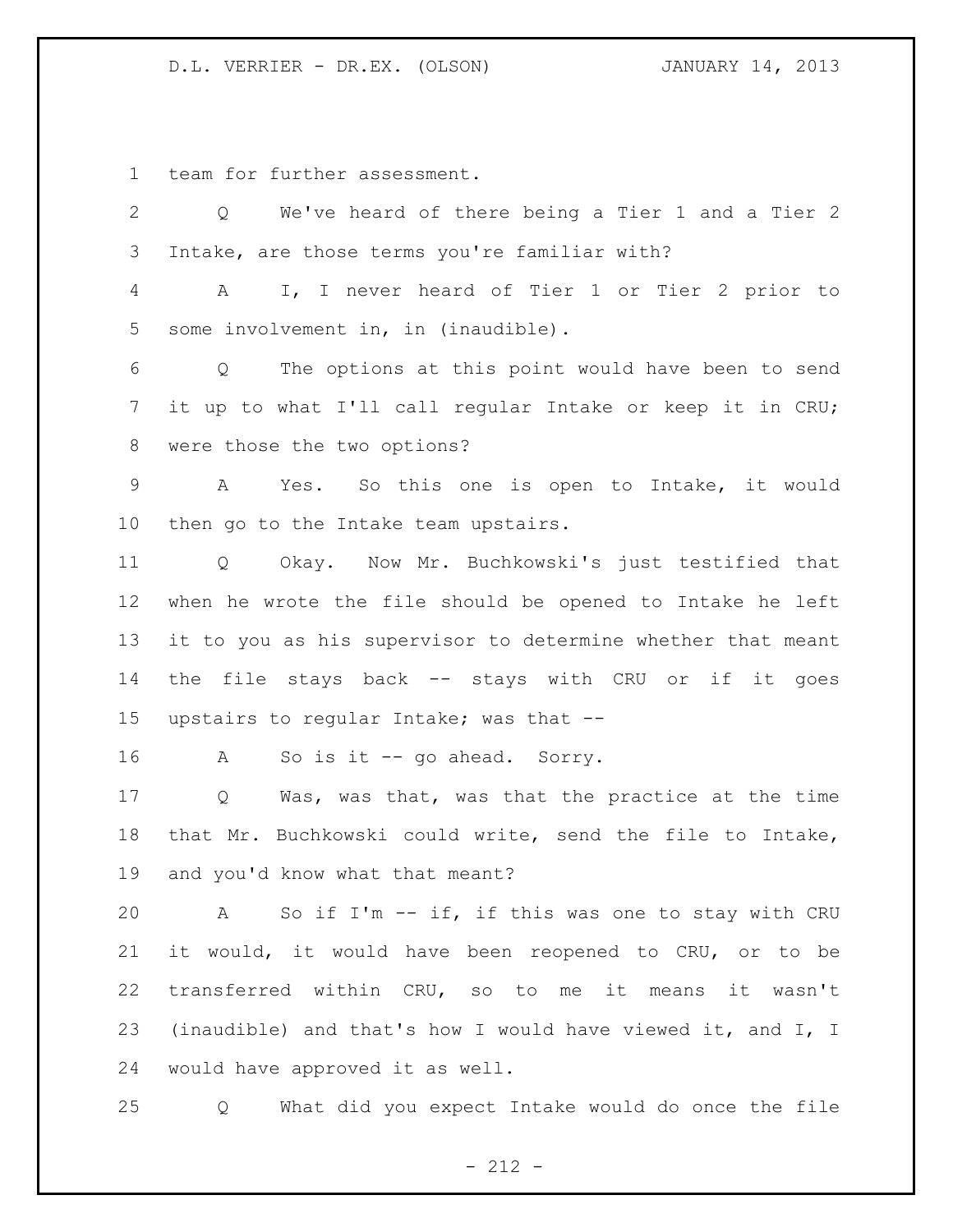went to it? What did you expect -- A I'm sorry? Q What did you expect the Intake worker to do once the file went up to Intake, what would your expectation be? A I, I can't speak for what the Intake worker would have done. I would have expected -- you know, other than an assessment. Q A further assessment? 10 A A further assessment, yes. Q Would that involve seeing Phoenix Sinclair? 12 A Would that, would that involve ... Q Seeing the child who was the subject of the concern, Phoenix. A I, I can't speak to what -- again what I would have expected another worker to do with, with this information. Certainly they would have gathered some more information so I can't speak to what I would have be expected. Q Can you recall what happened -- first of all, did you send this file up to Intake? A It looks, it looks like I did. I signed it off, that's, that's where it was intended to go, so I assume it went there. Q Is that -- that's just an assumption on your part

 $- 213 -$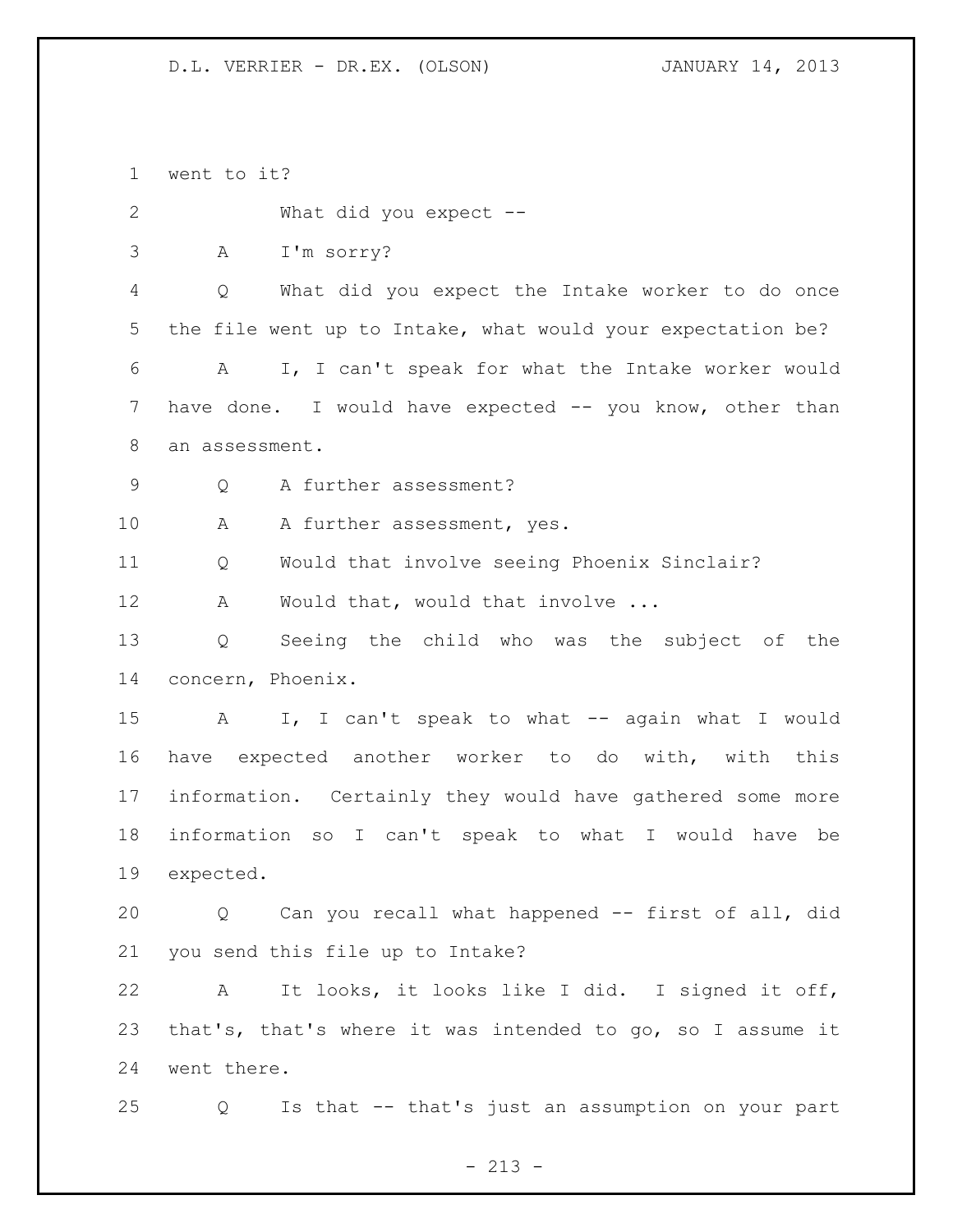though, you don't actually know what happened to it?

A I don't, no.

Q Have you heard of the term walk of shame?

 A I've heard it again within the last couple of years, but I didn't hear it, you know, back six, seven years ago.

 Q Okay. Mr. Buchkowski testified that that was a term that was used by workers when a file would be sent by CRU to Intake, and it would get rejected and sent back down to CRU for maybe some further work to be done, or, or whatever.

A Right.

 Q Were you aware -- are you able to say -- does that refresh your memory as to whether or not you were aware of that term?

 A Certainly that I've heard. I don't, don't know that I heard it called a walk of shame again back then. Recently I have.

 Q Okay. But that was occurring back in March, 2005, files were being returned to CRU?

 A There were instances that that might occur, absolutely.

 Q Was that viewed by your workers and yourself as a negative thing, that the file would come back to your unit? A Definitely it would be a concern. If we felt

 $- 214 -$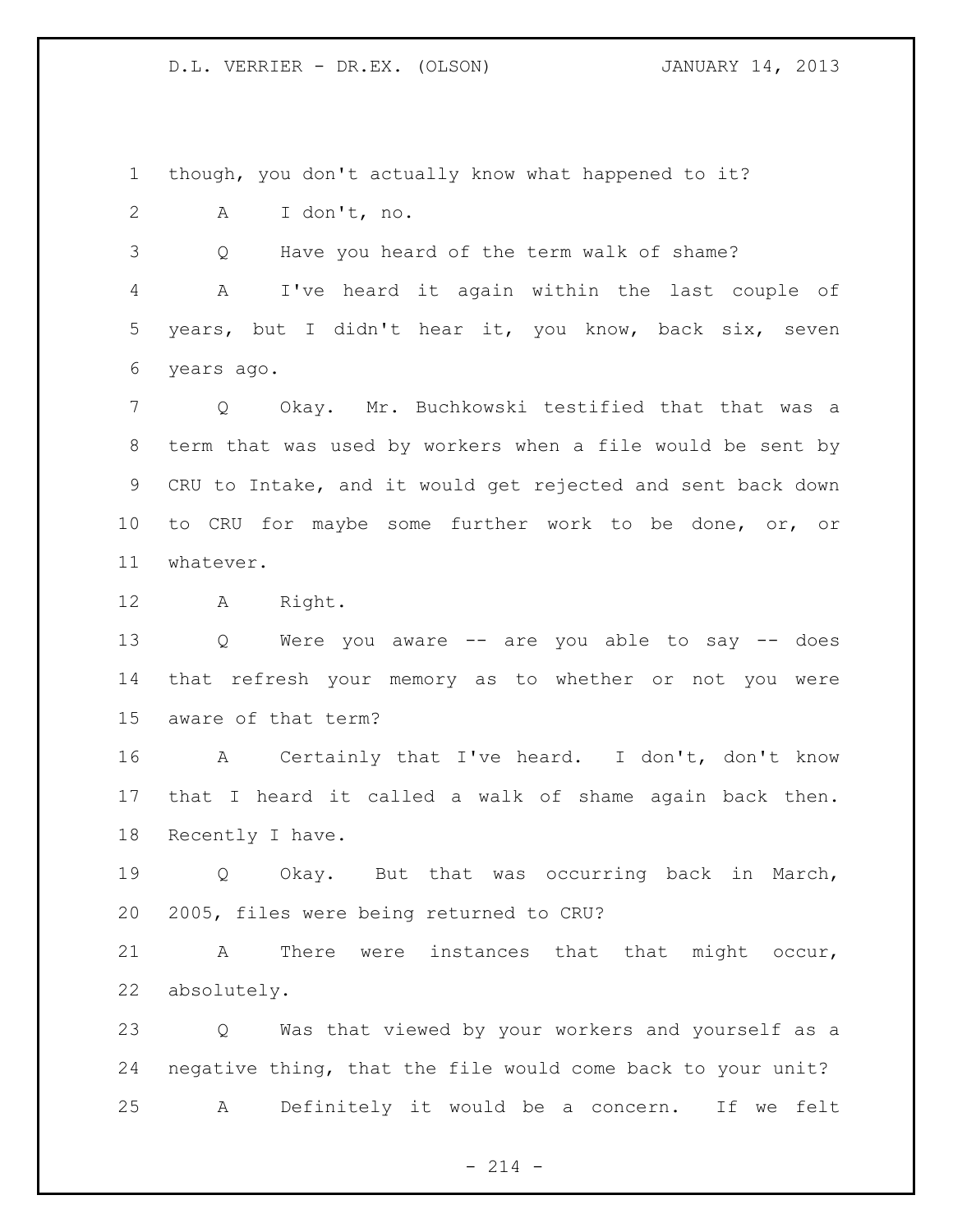that the file needed to be transferred for further assessment, you know, we had (inaudible) for that, and so it would be a concern to have it come back to our unit. Q Did you do anything to address that concern, would you take any steps to deal with that concern? A Certainly if, if I -- certainly if I didn't agree on a particular file I would take that to my supervisor Rob Wilson and certainly I'd imagine, and again I, I have limited recollection, but I'd imagine I would have spoken to him about that as well. Q Do you have any recollection of having spoken to him about that issue? A I don't have recollection of talking to him about that issue. I do recall disagreeing on some files, and taking them to him to say, I think they should stay with Intake. 17 Q Are you able to say whether or not -- well, do, do you know what happened -- I think you said you don't know what happened to the file after you signed off on it, and handed it in. A No, I, I would have seen this, this -- up to this point. (Inaudible).

 Q Can you just explain for the Commissioner what the process would be after you signed off on the file, what would happen with it?

 $- 215 -$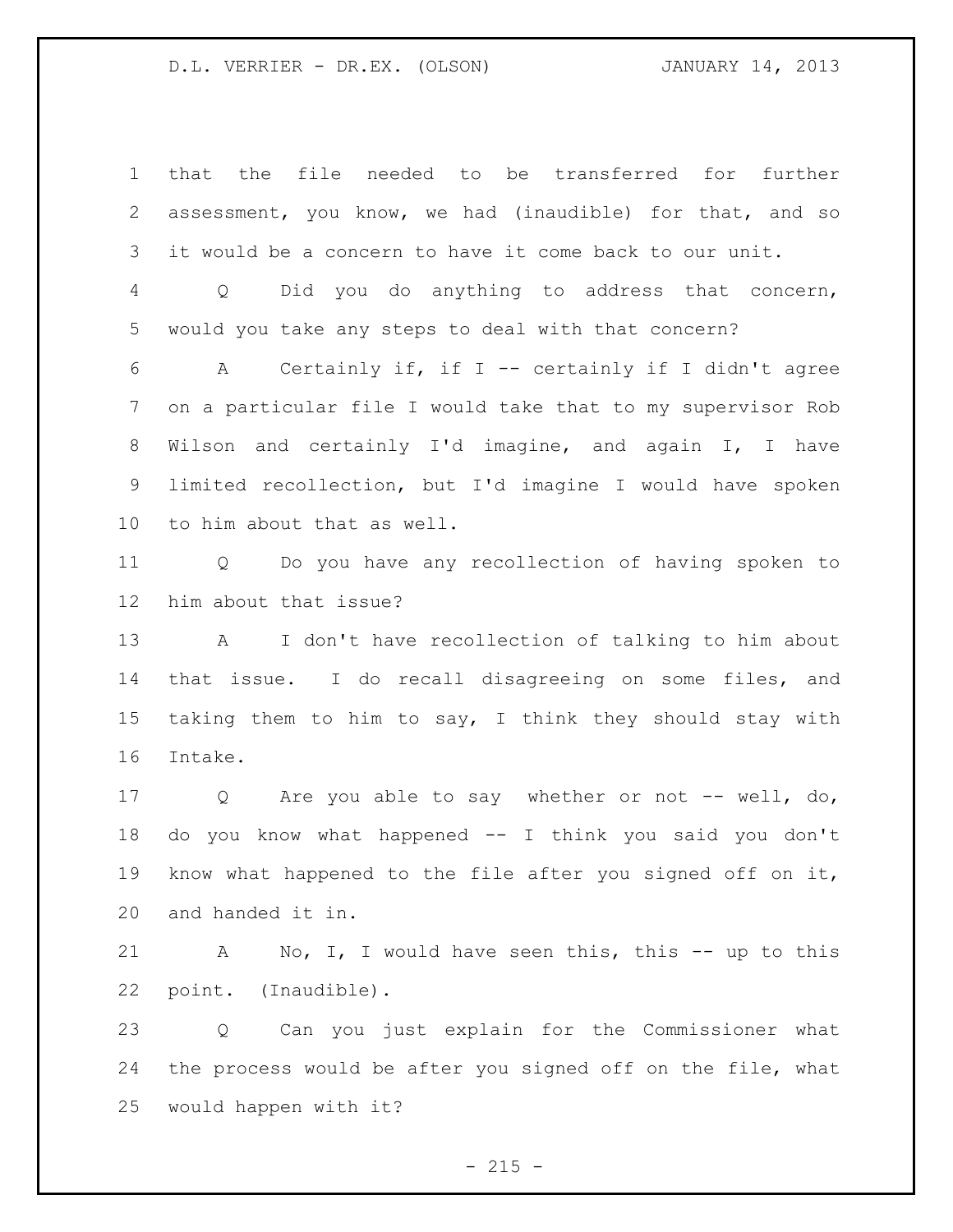A So, again, I can't remember the specific process, but I would give it to one of our, our secretaries. They would open it on CFSIS and they would then get it upstairs. The (inaudible) or the specifics of each I don't remember, but that was the process.

 Q So you'd hand it in to an admin. person and that person would get it upstairs?

A Yes, yes.

Q Would you ever personally walk a file upstairs?

10 A So there may be instances where I felt that they, that they should be aware in advance of a file coming up. Certainly in that -- there, there were instances. I can't recall specifics, but I, I have walked them up to the second floor, and given them to the Intake supervisor.

 Q What sort of cases would you do that with? Let me put it another way.

 Is this the type of case you would walk upstairs? A I can't -- I don't, I don't think so, but again I'm using -- I'm going on this from today, and not necessarily knowing whom I'm speaking for at this time, but 21 I don't think I would have.

 Q We've heard a few witnesses say that the concerns here, the allegations and the history, were fairly -- like the word was typical --

A Yes.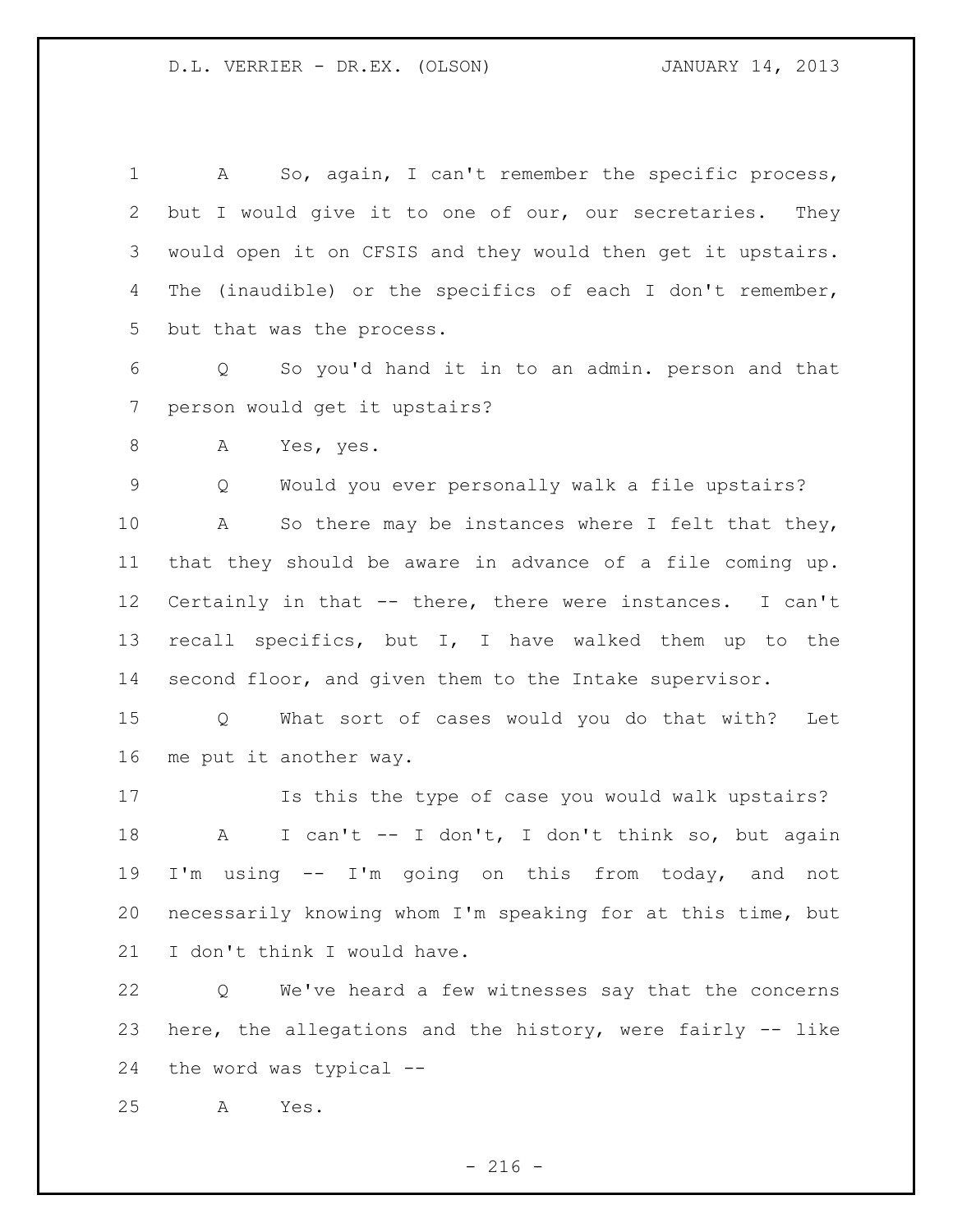Q -- would you normally walk a typical -- first of all, do you agree with that? A Yeah, it wasn't -- the, the history and the allegation is, is fairly typical. Q Would you normally walk a file with typical allegations like this upstairs to the supervisor of Intake before formally handing it off? A I, I don't think I would, again me looking at it today, but I don't think I see anything in here that would cause me to want to walk this upstairs. I mean more quickly than it would have got there had I gone through the process. Q I wanted to ask you a couple of questions about some of the recommendations made by Mr. Koster in his report. A Okay. Q Now, you've, you've been provided with a copy of those specific pages, and you've seen them before today; right? A This is page 38? Q Page -- I want to take you to page 53. A Fifty-three. Yes, okay, I have 53. Q Okay. Finding 38 says: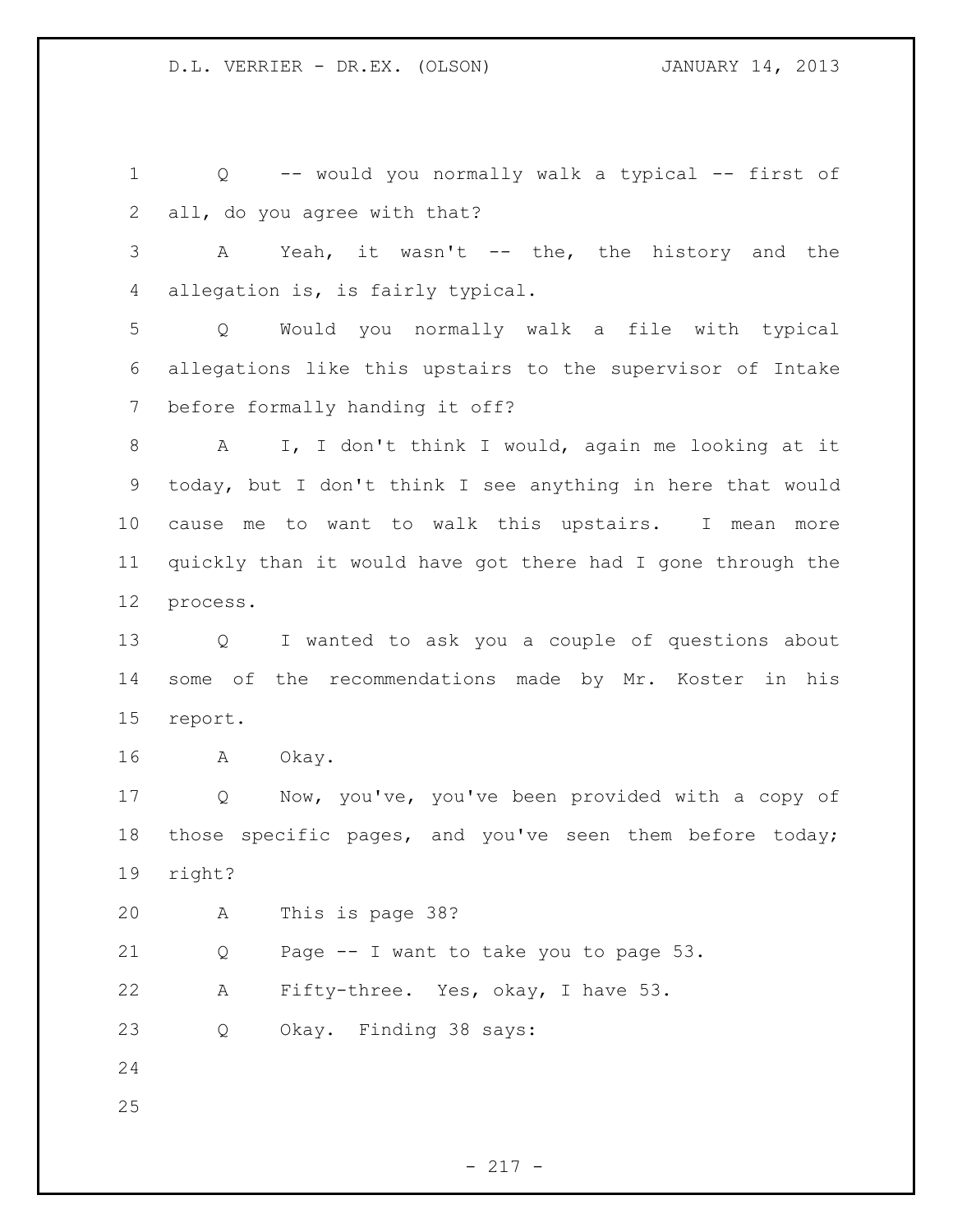"The Agency erred in not treating this as an alleged abuse call and not allowing it to be opened as an abuse referral assigned to the abuse Unit." Do you have any comments with respect to that finding? THE COMMISSIONER: Which one did you read? MR. OLSON: Finding 38, in the middle of the page. 12 THE COMMISSIONER: Yes, okay. 13 THE WITNESS: So I would, I would have to disagree with that because certainly opening an abuse file would not have been an option to us, based on the eligibility for the abuse team, and I would have to disagree. BY MR. OLSON: Q What do you mean by that, it wouldn't have been an option? A There was a specific situation when a file could be opened to abuse, and this would not have fallen under one of those situations. Q When you look at the next finding, 39, it's right

- 218 -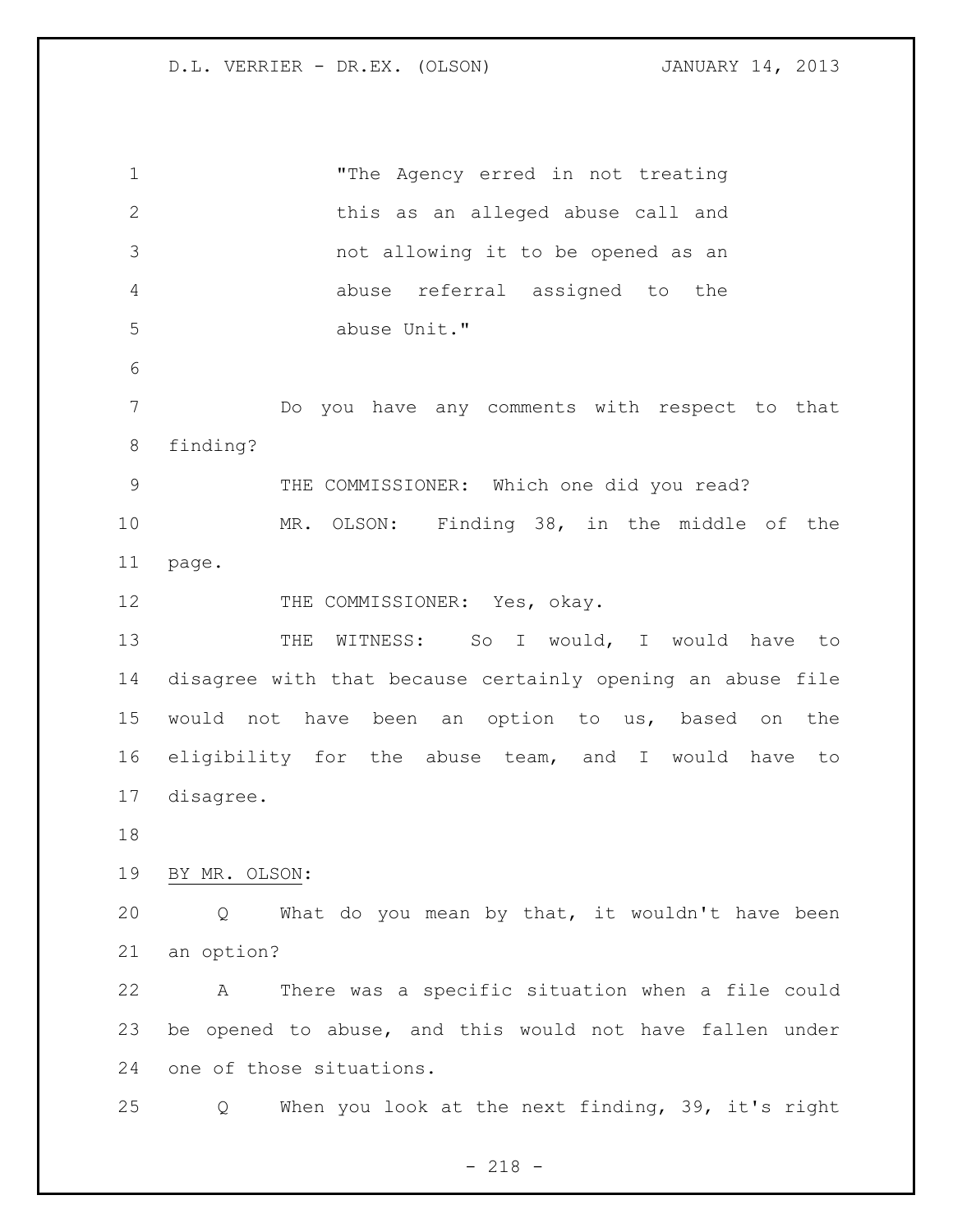below finding 38 -- A Yes. Q -- it says: "The determination not to treat this as an abuse case because it did not in their opinion, meet the strict definition of the Act was inappropriate and not in the 10 spirit of the legislation. It was 11 a direct reflection of an agency adjusting its practice to meet an overload situation." The first part of that when he says it didn't meet the strict definition of the Act is that what you were referring to, just not meeting the criteria? A No. So I was referring to it didn't meet the definition to go to the Abuse team. Q What is the definition to go to the Abuse team, are you able to tell us that? A So from my recollection of today I believe a child needed to have bruises, an injury, and this may not be (inaudible) as well as -- or a sexual abuse allegation, I believe those were the -- that was generally the case.

 $-219 -$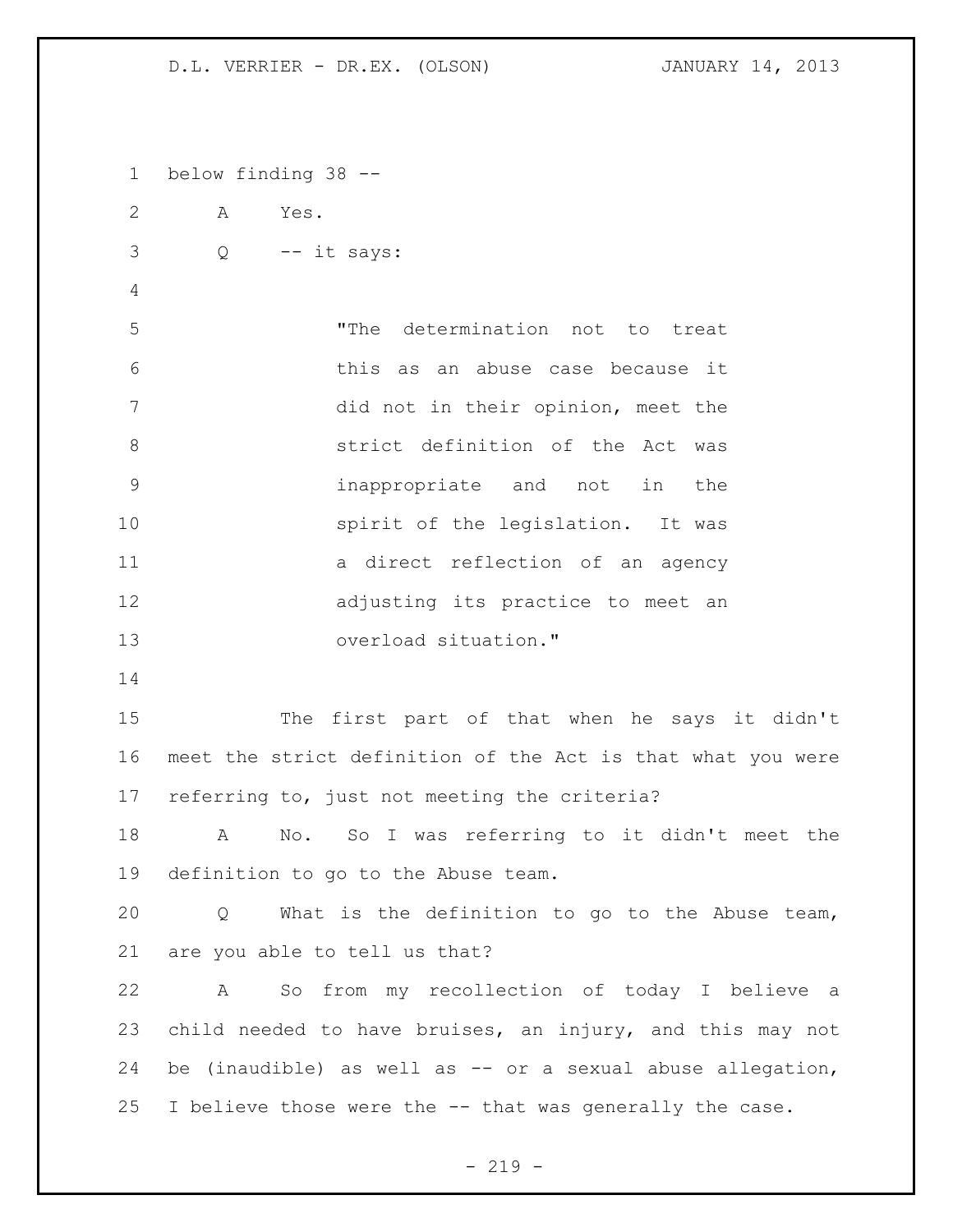Q Okay. But at the point you were involved in the file no one had actually seen -- no worker had gone out to actually -- sorry. No worker had actually seen Phoenix; right? A Correct, and that, that was based on the -- what was given in the information as the presenting problem. Q So would it be right that at least at the period of time you were the supervisor supervising Mr. Buchkowski you didn't know what the abuse would, would have consisted of? A So based on whether something would be opened to the Abuse Unit this, this -- 13 THE COMMISSIONER: No, no. Well, witness, that's, that's not the question. The question -- 15 THE WITNESS: The question? THE COMMISSIONER: -- related to your knowledge of the abuse, what knowledge did you have of the abuse when you had the file. 19 THE WITNESS: So what I see -- I have -- my knowledge is strictly related to what's written here, that the child may be being locked in a bedroom. BY MR. OLSON: Q Well, I just want to make sure you have the correct allegation. If we could just put up for a minute

 $- 220 -$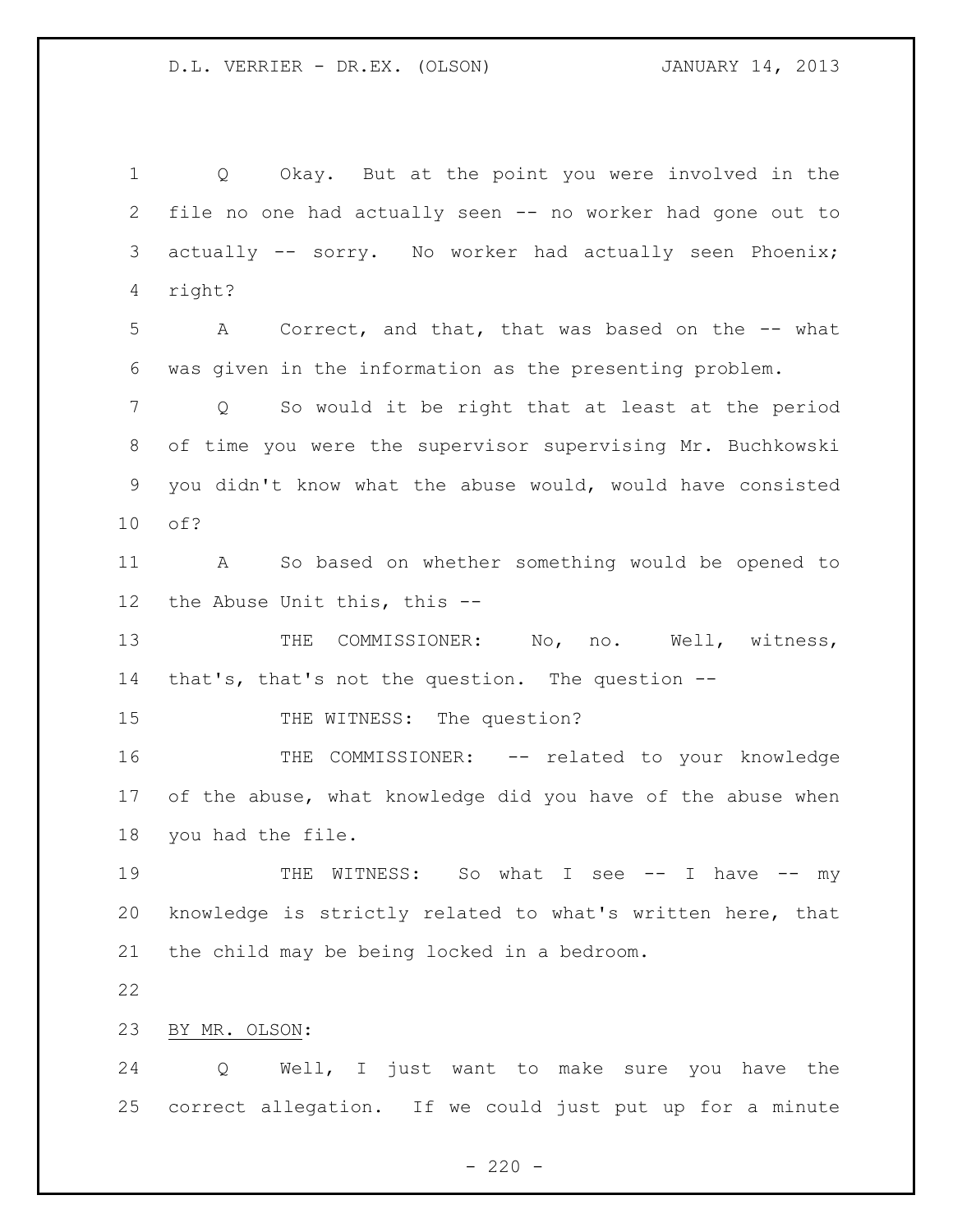page 36927. A 36927. Q That's the -- Ms. Davidson's summary, After Hours Unit summary. A Mine, mine says 36931. Q That's, that's fine, too. Yeah, that same 7 document. Go the next page, 36932. 8 A Yes. Okay, I got that. Q Under "Presenting Problem". A Yes. Q It says: 13 The source spoke to an ex foster child today. A Yes. Q "She refused to provide me with 19 the person's name. This person 20 told the referral that she suspects that Samantha Kematch is abusing her daughter, Phoenix. The referral does not have any details as to what this alleged abuse might be. Also this person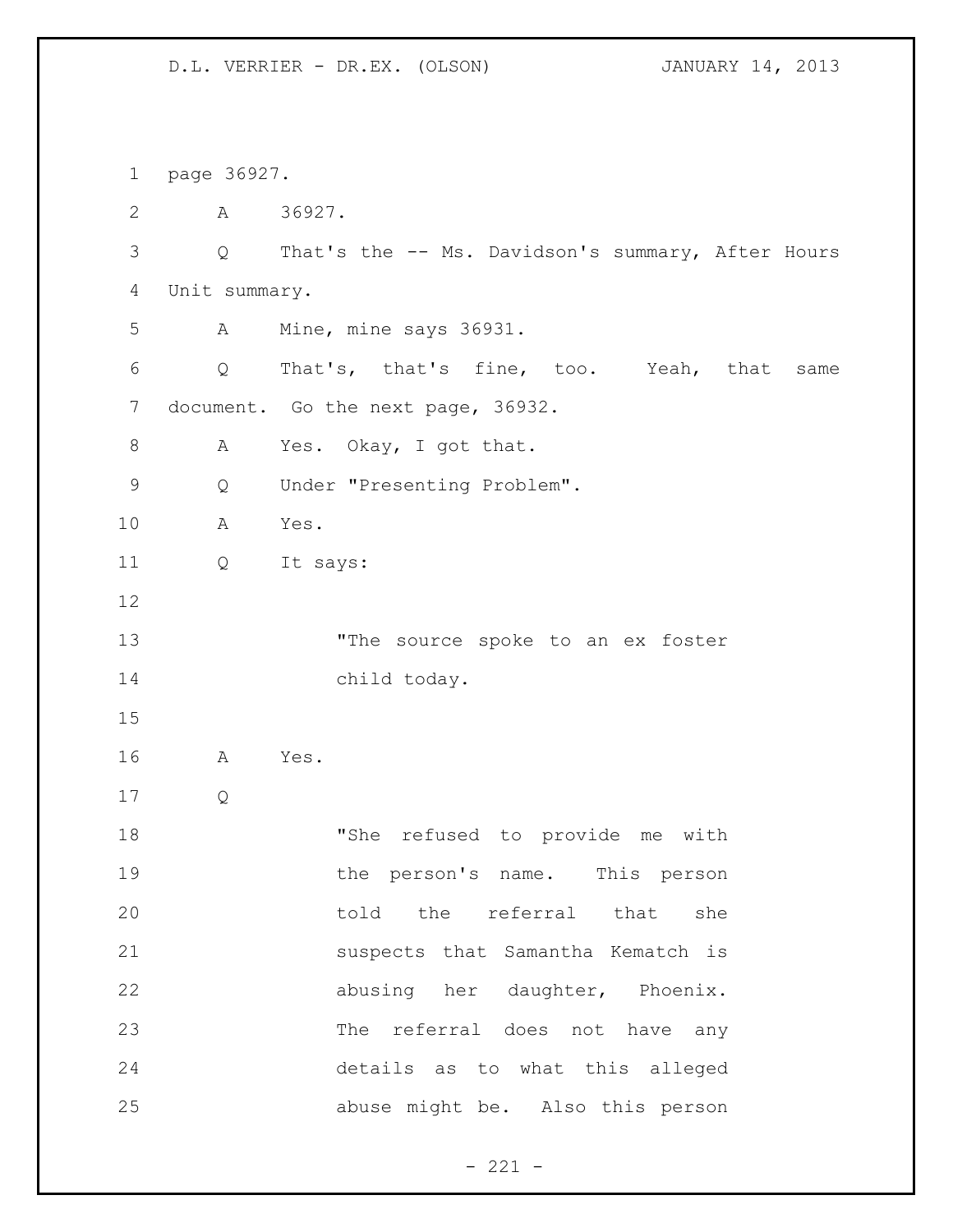suspects that Samantha may be locking Phoenix in her bedroom." Would, would that not be the specific concerns

being, being raised?

 A So apparently whenever people would phone in to the organization they often would use the term so and so, the child is being abused, and when you dig down for more detail -- so, so what I'm looking at here is the more detailed, around maybe being locked in her room, and we don't know any more than that at this point.

 Q Part of the role then I guess of, of CRU would be to determine what, what this call was about, what the abuse was; right?

 A Generally that would have been the role of -- when we take the phone call. The person answering the phone would certainly want to gather as much information as possible about what are the concerns.

 Q Once you had that information, once there's a -- the concern about abuse to a young child, as well as the issue of locking the child in the room, isn't that something that you would want to determine, is this, is this really abuse or not?

 A So apparently based on what's written here is that the allegation is that she's abusing her daughter, but

 $- 222 -$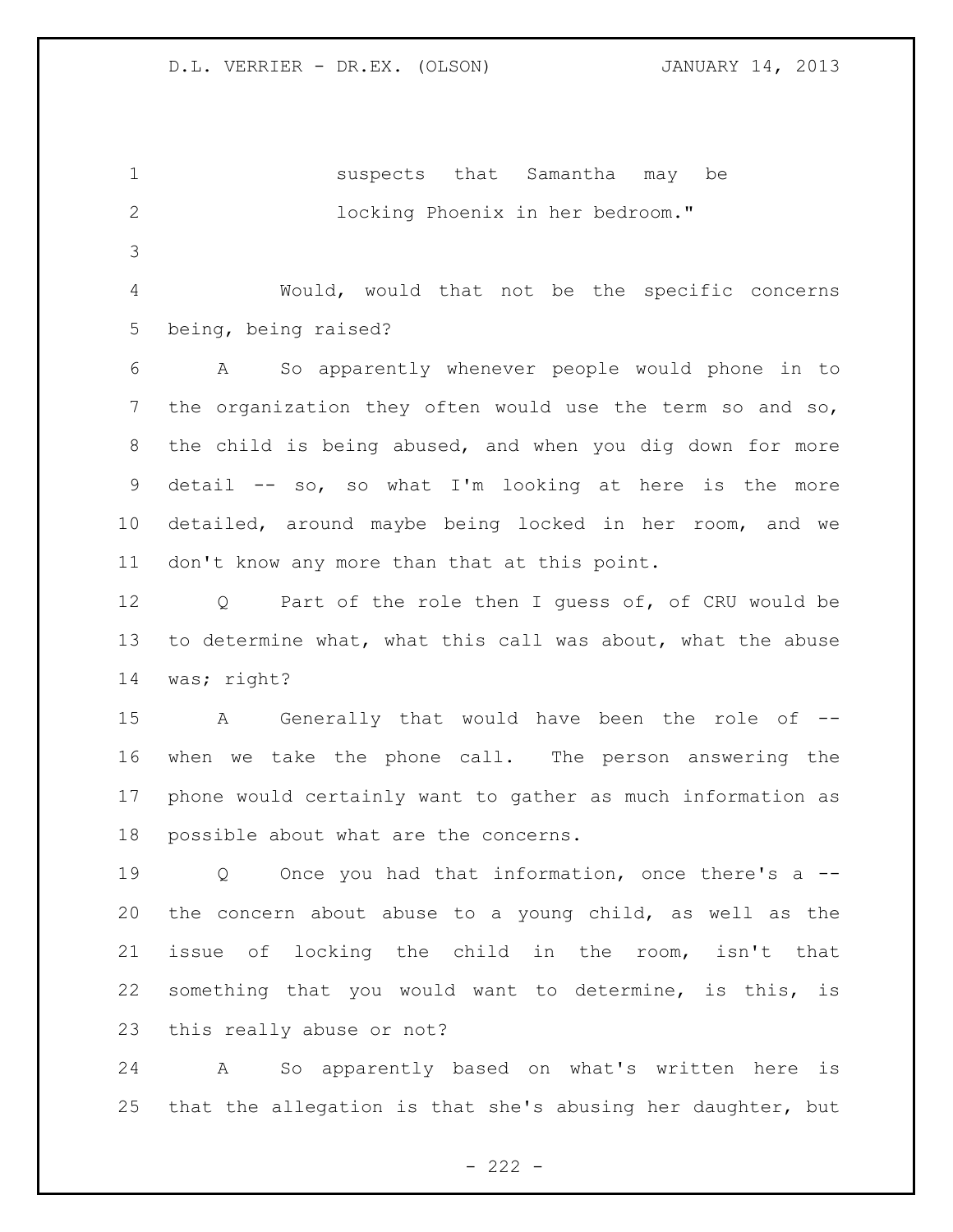| $\mathbf{1}$    | there's no detail on how this might be, so at this point             |
|-----------------|----------------------------------------------------------------------|
| $\mathbf{2}$    | there is not any details around the abuse (inaudible) or             |
| 3               | what it looks like. There is a specific piece around maybe           |
| 4               | locking Phoenix in her bedroom.                                      |
| 5               | So in other words at this point all you know is<br>$Q \qquad \qquad$ |
| 6               | there's a concern about abuse of Phoenix; right?                     |
| 7               | All I know is that there's a concern about<br>A                      |
| 8               | Phoenix's care. I, at this point, don't know that there's            |
| 9               | abuse in the true sense of the word, but I know that                 |
| 10              | there's a concern raised about her care, absolutely.                 |
| 11              | Q Would there be a requirement then to investigate                   |
| 12 <sup>°</sup> | that concern?                                                        |
| 13              | A<br>Yes.                                                            |
| 14              | That was your job as, as CRU?<br>Q                                   |
|                 |                                                                      |
| 15              | That was why we'd open it up into Intake to<br>A                     |
| 16              | assess and, and determine what -- you know, what, what was           |
| 17              | going on in the home.                                                |
| 18              | Q And you can't -- you're not able to tell me when                   |
|                 | 19 you expected that to actually happen?                             |
| 20              | So I would say, based -- like I said based on<br>A                   |
| 21              | today I would see this being within 48 hours, but again              |
| 22              | this is -- you're just -- six or seven years ago I've been           |
| 23              | out of this, this position, so I can't speak for that                |
| 24              | timeframe.                                                           |

 $- 223 -$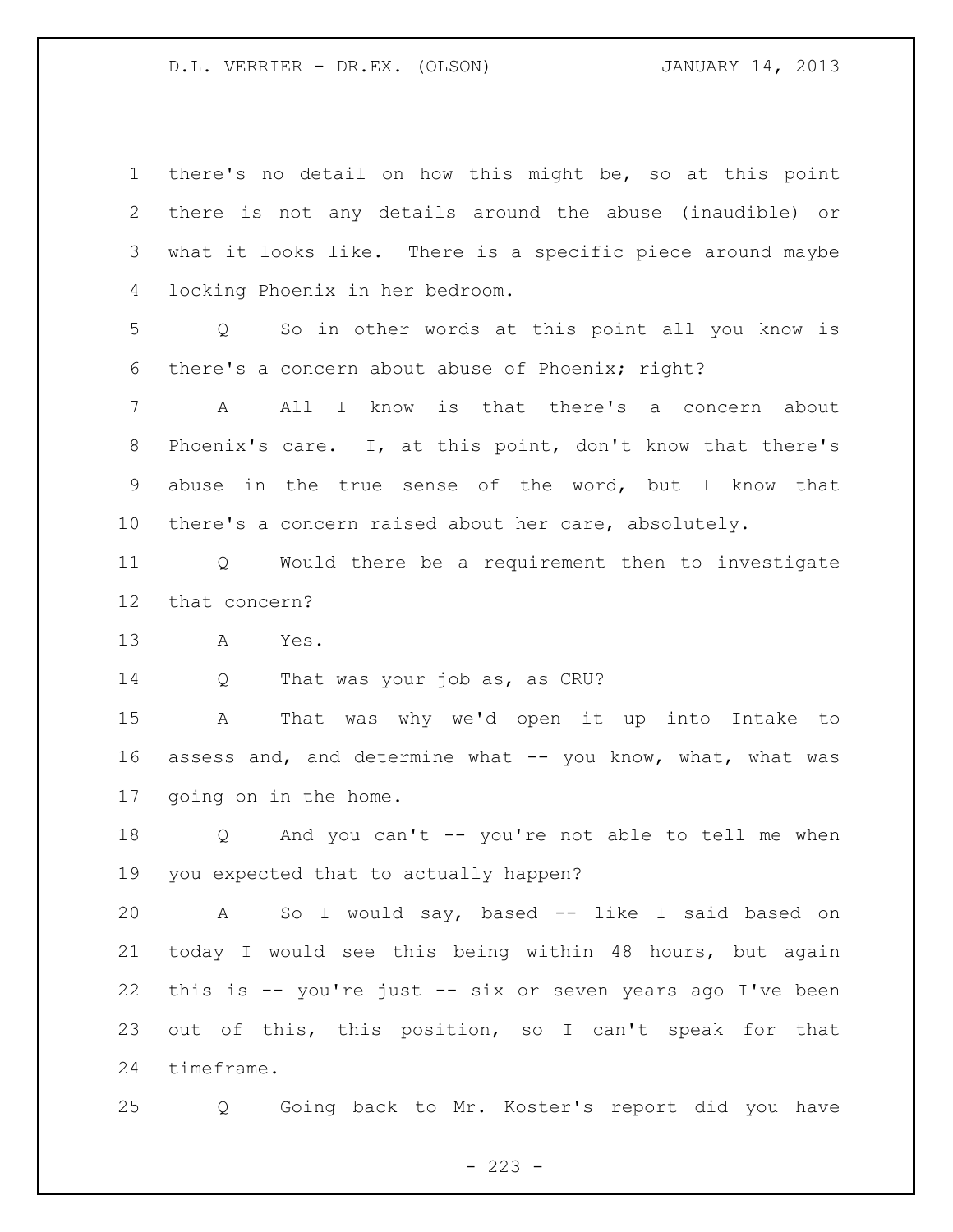any comments with respect to finding 39? Sorry, that's page 53.

 A Yes, I've, I've got that. Thank you. I don't, I don't have any comments on this. I don't know that I agree with him that it was a direct reflection of an agency adjusting its practice to meet an overload situation.

 Certainly I, I would probably question that, but that would be my only comment on the (inaudible).

 Q Was there an overload situation at CRU at the time?

11 A Apparently I think CRU, again not remembering this day, to the time, the CRU was, was often, and it was constantly having new, new phone calls come through and we had to manage the work, so it was always, it was always looking at capacity and how we were going to address it and manage the work.

 Q The characterization as this being an overload situation do you agree with that?

 A So generally I would -- the, the fact that I'm agreeing with is that, that service would occur based on the overload, that's the part -- I'm not getting one overloaded or (inaudible) but that service -- the practice would be adjusted without question.

 Q I know -- I, I appreciate that, but my specific question is Mr. Koster's characterized the situation at the

 $- 224 -$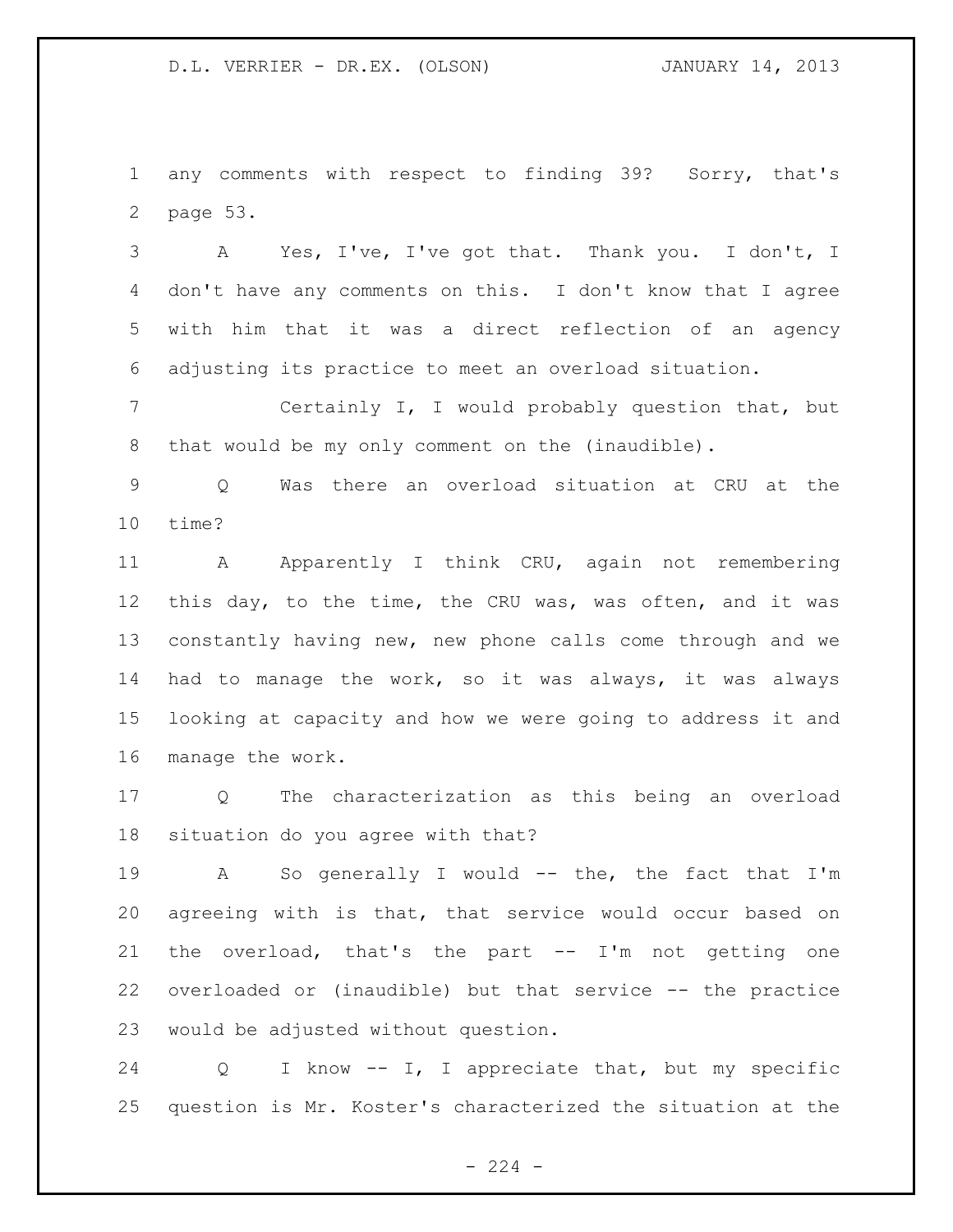time as being one of an overload situation; right? 2 A At the agency, yes. Q My specific question is do you agree with that characterization? A Oh, sorry. Yes, I do. Q I just want to ask you a question about finding 41. 8 A Okay. Q It says: "Phoenix should have been seen and 12 the case should not have been closed --" It goes on to say: "-- but the blame does not lie with the line staff and supervisor directly involved. They attempted to have this case assessed and sought for intervention as an open intake case." Now, I appreciate that most of this, this finding wouldn't apply to your involvement in the file, but --

 $- 225 -$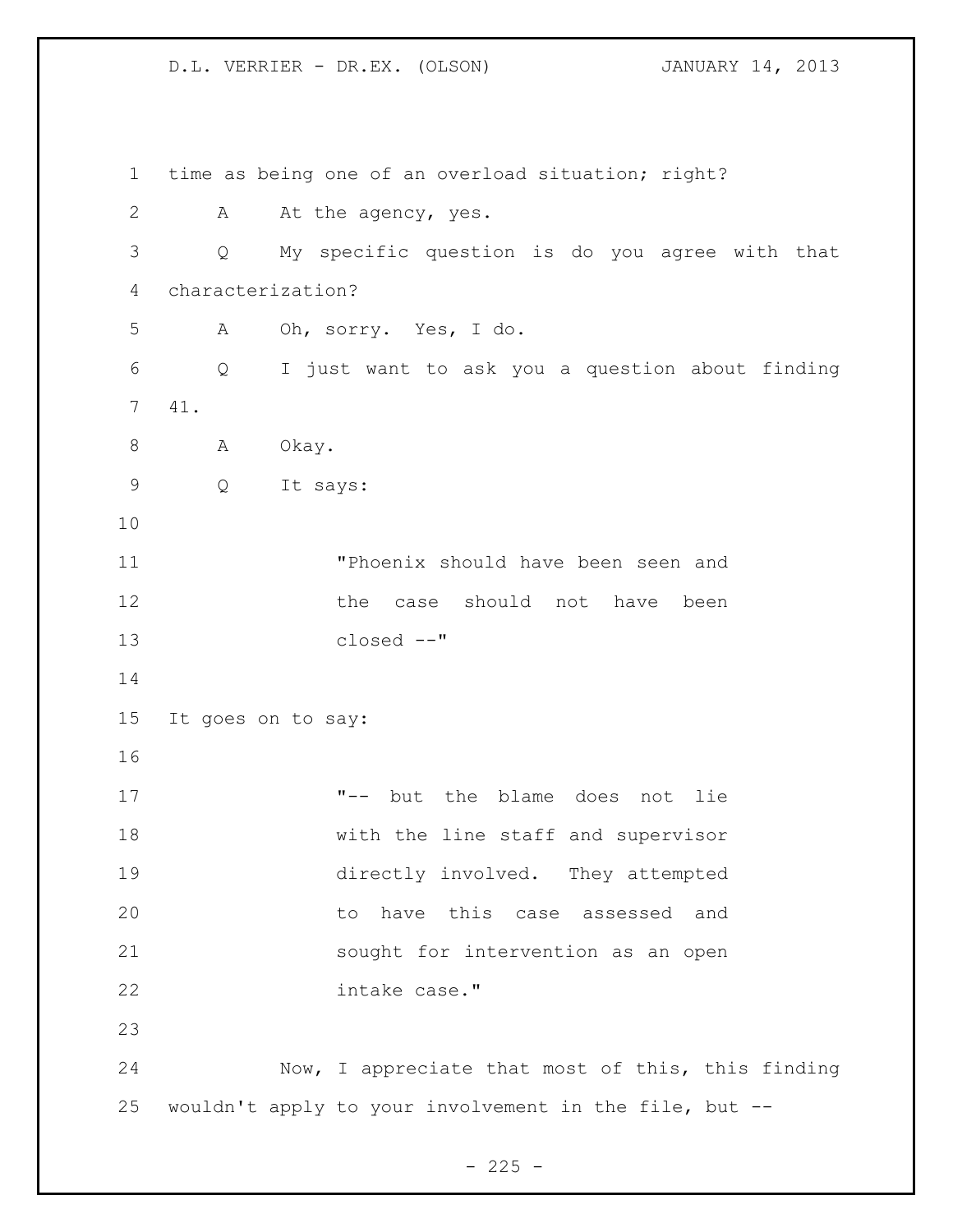Q Okay.

 A -- the, the comment that Phoenix should have been seen, and the case should not have been closed, do you agree with that, this is a case where the child should have been seen?

 A I can't, I can't comment on that. Certainly, you know, I would know the information that I received up to the point that Richard signed it off, so with that limited information I, I can't speak to that.

 Q But surely you must have dealt with situations like this where there's an abuse -- what you might call a non-specific abuse allegation and a history like this, right?

A Yes.

 Q And those types of cases would, would you expect that the child should be seen, or would you -- would it be your view that the child should be seen before the case is closed?

 A Certainly I -- I don't know that I ever would say that a child had to be seen before the case was closed. Certainly it would depend on the situation, what I had learned as I was investigating, so again it would (inaudible) so I don't, I don't know if Phoenix should have been seen before it was closed or not in this situation.

MR. OLSON: Those are my questions for this

 $-226 -$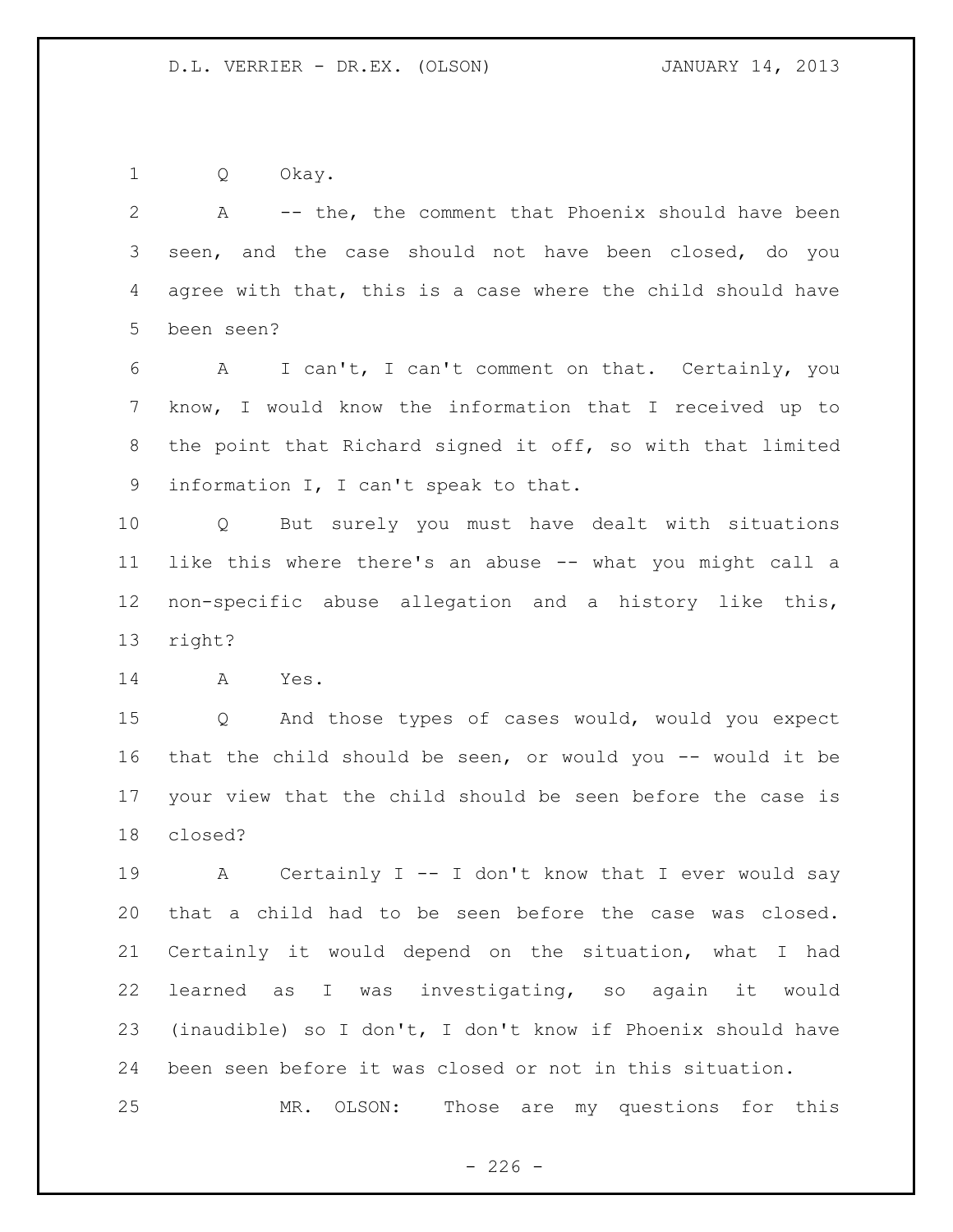PROCEEDINGS **JANUARY 14, 2013** 

 witness, Mr. Commissioner. THE COMMISSIONER: Thank you, Mr. Olson. All right. Any questions from anyone in the gallery. Mr. Paul? MR. PAUL: A couple of seconds. THE COMMISSIONER: Yes. MR. OLSON: The, the clerk has just asked me to ask you, Ms. Verrier, whether the first time you testified you were sworn, or did you affirm, can you ... 10 THE WITNESS: I used the Bible. MR. OLSON: You were sworn. 12 THE WITNESS: The very first time in court that I was at. 14 MR. OLSON: Okay, thank you. MR. PAUL: No questions. THE COMMISSIONER: All right. Mr. Gindin? 17 MR. GINDIN: I have no questions. 18 THE COMMISSIONER: Anybody else, Mr. Khan? No. All right. Mr. Saxberg? MR. SAXBERG: Just one quick question. If we could call up -- it's CD 1005, and the page number is 20260, except I don't know if the, if the witness would have this. 24 THE COMMISSIONER: Would, would she have this?

She's searching through her documents. If she hasn't got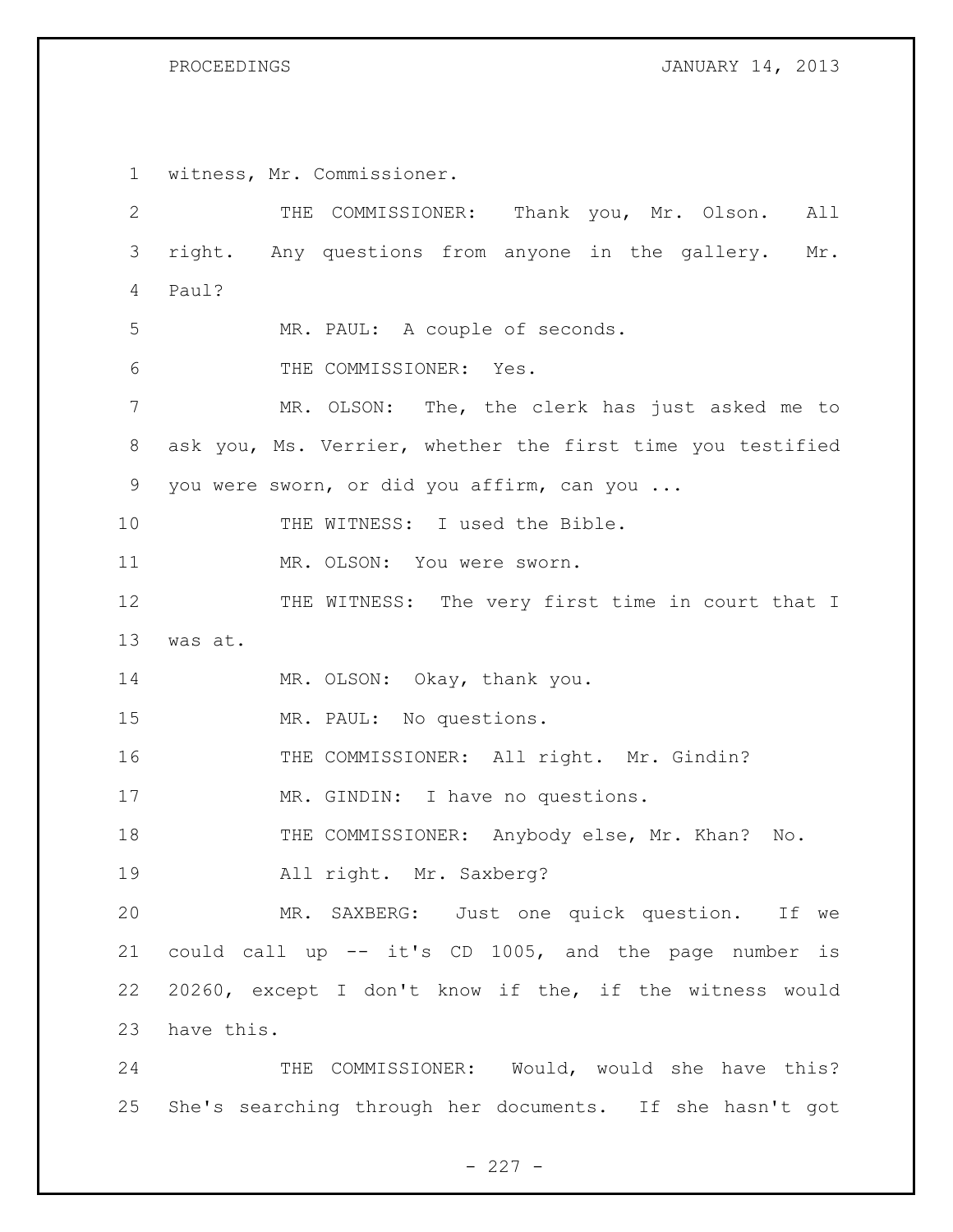D.L. VERRIER - CR-EX. (SAXBERG) JANUARY 14, 2013

it we might as well tell her.

| $\mathbf{2}$  | MR. SAXBERG: Yeah, Ms. Verrier --                          |
|---------------|------------------------------------------------------------|
| $\mathcal{S}$ | MR. OLSON: I don't think she would have it.                |
| 4             | THE WITNESS: Yes.                                          |
| 5             | MR. SAXBERG: I don't believe you have the                  |
| 6             | document. I'm just going to read, read from it --          |
| 7             | THE WITNESS: Sure.                                         |
| $8\,$         | MR. SAXBERG: $--$ and see if, if you agree with            |
| 9             | the comments in it.                                        |
| 10            |                                                            |
| 11            | CROSS-EXAMINATION BY MR. SAXBERG:                          |
| 12            | Q Firstly, it is -- CRU used to have meetings,             |
| 13            | joint meetings, do you recall that?                        |
| 14            | A I do.                                                    |
| 15            | And minutes would be taken of those<br>Q<br>joint          |
| 16            | meetings?                                                  |
| 17            | A Yes.                                                     |
| 18            | Q And I've called up before the Commission here a          |
| 19            | minute of a February 3, 2004 meeting, and which shows you  |
| 20            | to be present, along with Diva Faria, among others in CRU, |
| 21            | and one of the meeting points is on the next page if the   |
| 22            | clerk could just  And it's, and it's meeting point 13      |
| 23            | and I'll just read it out, and, and then I'm going --      |
| 24            | Okay.<br>Α                                                 |
| 25            | -- to ask if that was your understanding of the,<br>Q      |

- 228 -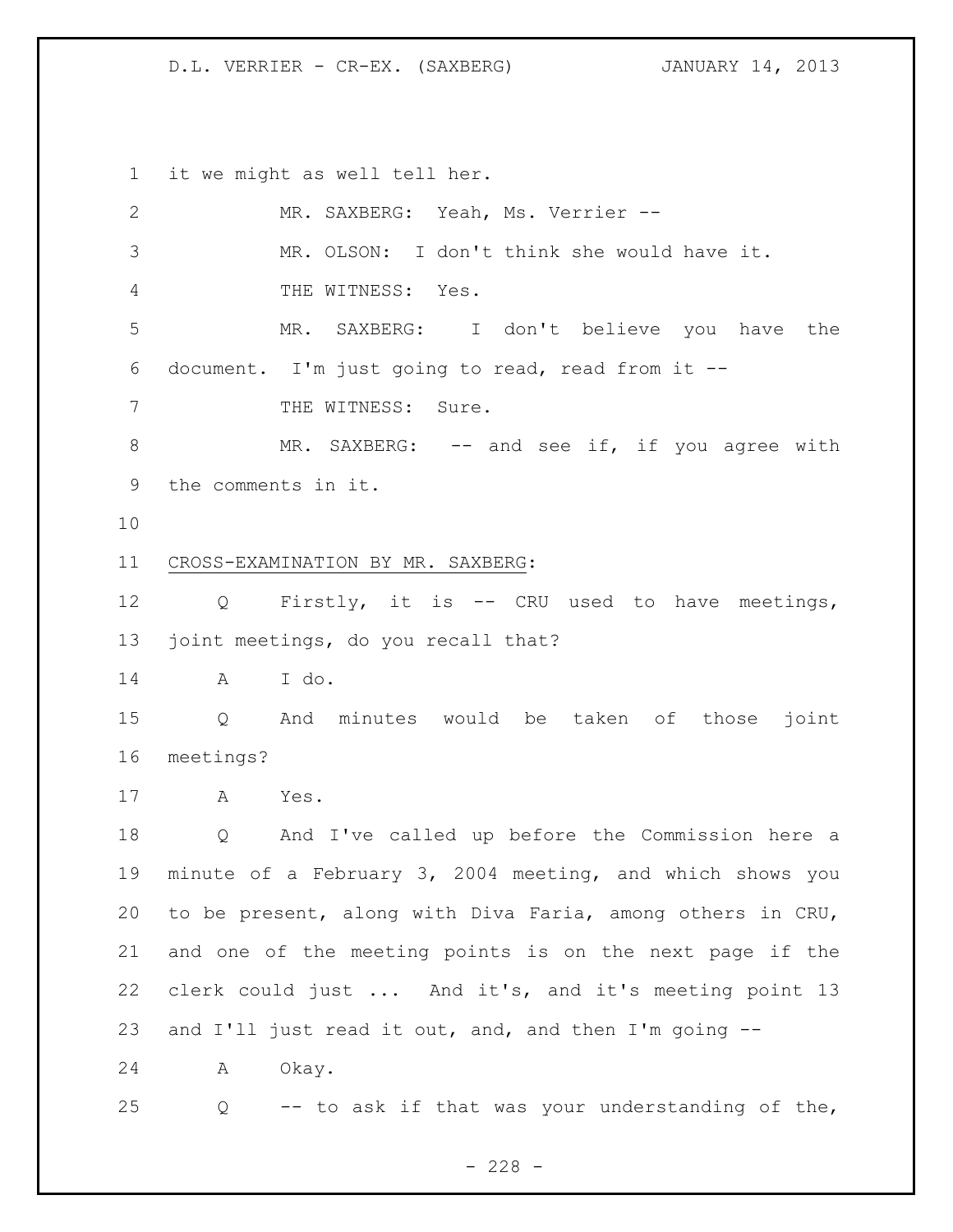D.L. VERRIER - CR-EX. (SAXBERG) JANUARY 14, 2013

of the policy at the time. Thirteen:

 "Assessments — There were concern raised about assessments being made over the phone that should be done by a field to the home. As much as is possible, when there is 8 a concern about a child in the home, the home and the child should be seen by a worker. If 11 the decision is made to complete an assessment via telephone or through a collateral this should be reviewed and approved by the Supervisor." Did you, did you understand that, or -- A I did, yeah. Q Okay. Was that an accurate depiction of what the policy was at the time in February of 2004? A Certainly if it's in our minutes, and it certainly makes sense to me, so I would say, yes. Q And was it your practice to, as much as possible when there was a concern about a child in the home, ensure that your workers saw the home and the child?